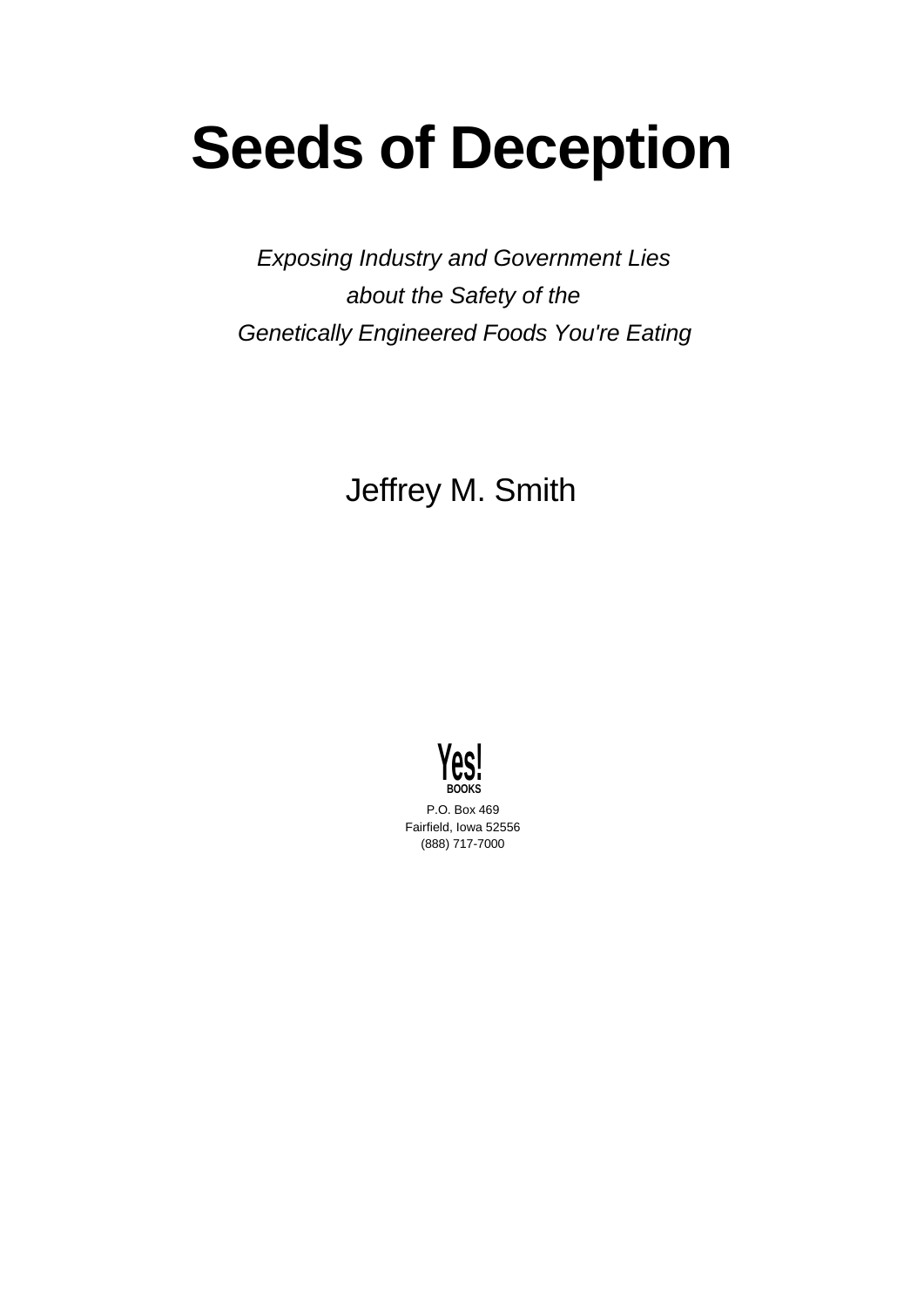#### **ACKNOWLEDGEMENTS**

I deeply appreciate the contributions that so many people made to this book—as reviewers, as sovirces, as moral support. I name only a few here. Andrea Smith, Rick Smith, Morton Smith, Nancy Tarascio, Robynn Smith, Arpad Pusztai, Ph.D., Michael Hansen, Ph.D., Brian Stains, Bill Crist, Steve Druker, Barbara Keeler, Helen Whybrow, Margo Baldwin, Pete Hardin, Joe Cummins, Ph.D., Robert Roth, Jane Akre, Steve Wilson, Ignacio Chapela, Ph.D., James Turner, Bill Freese, Betty Hoffing, Barbara Reed Stitt, Gerald Gleich, M.D., Phillip Hertzman, M.D., Rick North, Ronnie Cummins, Jeff Peckman, Joe Mendelson, Craig Winter, Bill Lashmett, Howard Vlieger, Samuel S. Epstein, M.D., David Schubert, Ph.D., Robert Cohen, Larry Bohlen, Dick Kaynor, Britt Bailey, John Kremer, and Carol Kline.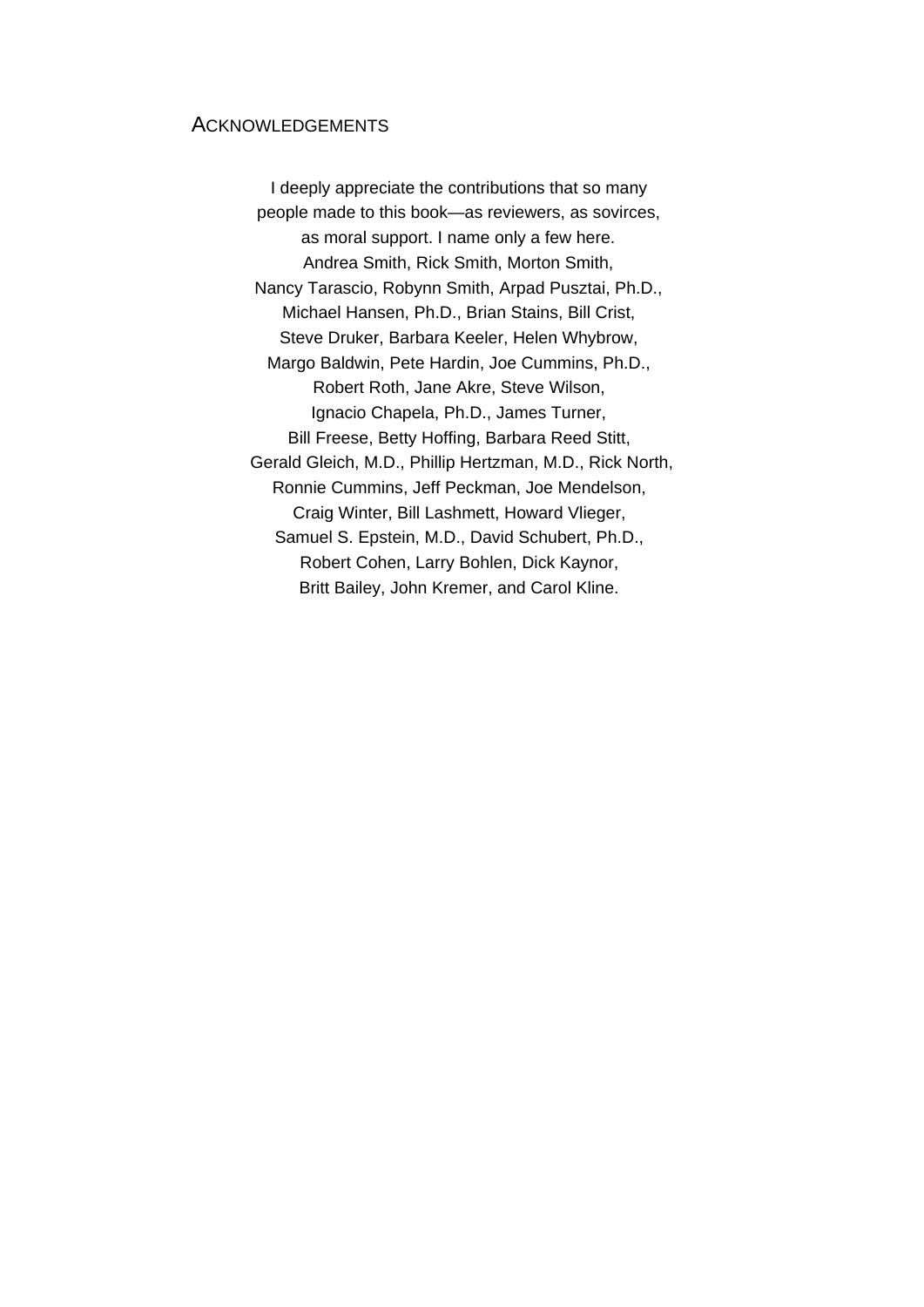## **CONTENTS**

| Chapter 1:                                           |  |
|------------------------------------------------------|--|
| Chapter 2:<br>WHAT COULD GO WRONG-A PARTIAL LIST  47 |  |
| Chapter 3:                                           |  |
| Chapter 4:                                           |  |
| Chapter 5:<br><b>GOVERNMENT BY THE INDUSTRY,</b>     |  |
| Chapter 6:<br>ROLLING THE DICE WITH ALLERGIES  159   |  |
| Chapter 7:                                           |  |
| Chapter 8:                                           |  |
| Chapter 9:                                           |  |
|                                                      |  |
| Appendix A:                                          |  |
| Appendix B:                                          |  |
|                                                      |  |
|                                                      |  |
|                                                      |  |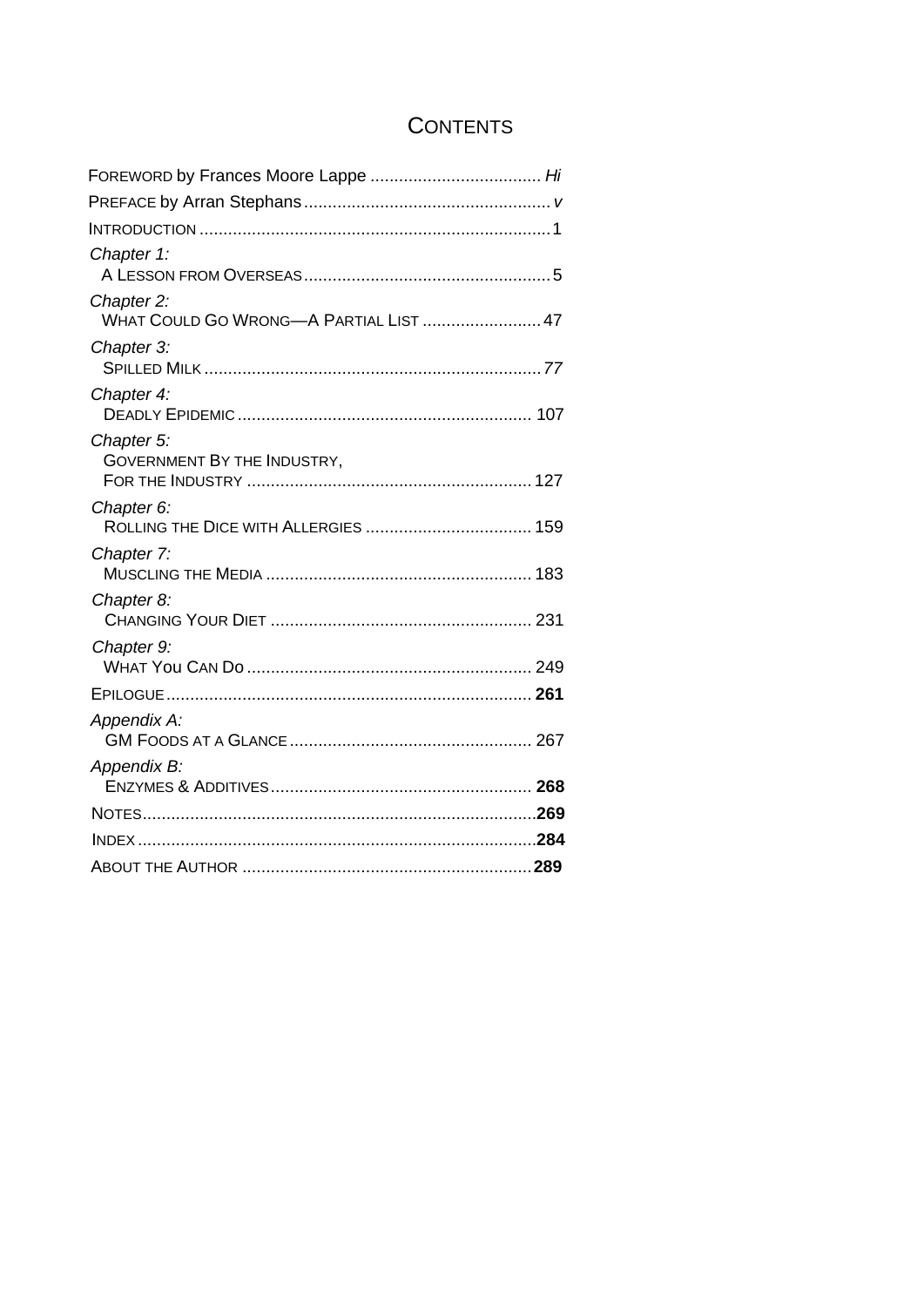## FOREWORD *by Frances Moore Lappe*

What do genetically modified seeds have to do with democracy? Everything.

To me, this craze—just like the sudden emergence of grain-fed meat I first wrote about thirty-three years ago—is a symptom. It is a symptom of our silencing. Think about it: None of us called for genetic manipulation of seeds. No not one of us said, yes, this new technology will benefit me, my family, and my community. Just as with die risks of feedlot beef, now contributing to heart disease, groundwater depletion, antibiotic resistance, and more, no citizens were asked to weigh die risks of GMOs against possible gains. Yet today most of us are eating them, while kept completely in the dark as to the hazards we may be facing—for ourselves, our children, and the farming ecosystems on which our lives depend.

How has this assault on democracy happened?

As citizens, we've been duped and marginalized from our rightful role in momentous public choices. Surveys show that the majority of Americans share unease about the extent of corporate power within government, but that unease remains vague and unfocused. No more— for here Jeffrey Smith snaps us to attention: He offers the dramatic, fascinating, insider detail we need. He shows how a handful of corporations, led by Monsanto, has used its enormous wealth, as well as intimidation and deception, to turn Americans into nutritional guinea pigs. How we've been forced without our knowledge—as "our" government rejects citizen demands for labeling—to consume staple foods that have been virtually untested as to their effect on our health.

When you read this extraordinary and courageous book, you will never see your country the same way again. You'll understand why odier nations are appalled by U.S. actions to try to bully them into accepting

**//;**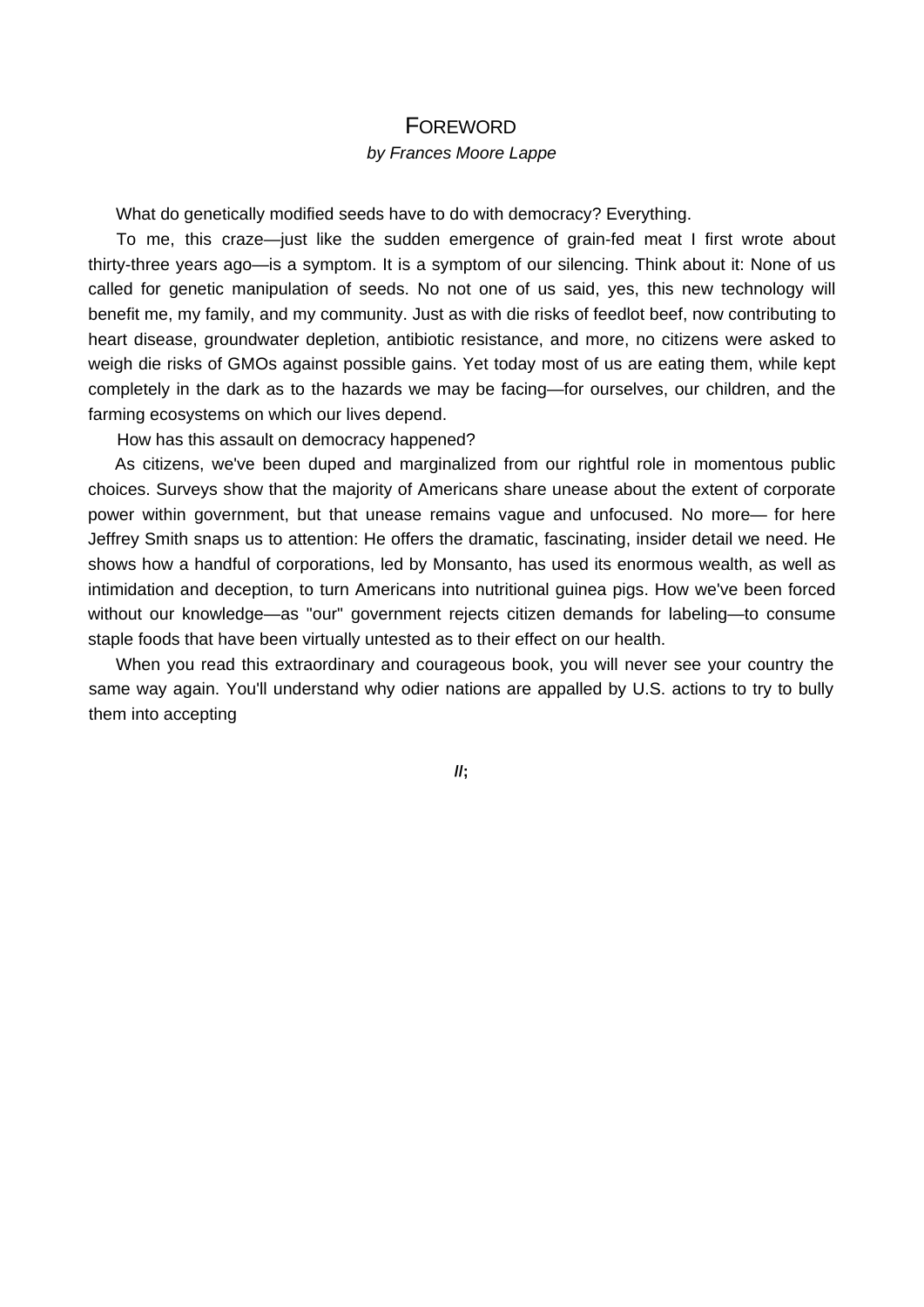genetically modified seeds. You'll see how out-of-step we are with countries where citizens have, thank God, found their voices to bring forth intense public dialogue, raising essential questions about GMOs.

Perhaps you'll conclude, as I have, that the genetic engineering craze—absorbing hundreds of millions of dollars and untold time and energy both of promoters and doubters—is yet another catastrophic diversion from the core question of any democracy: Why hunger amidst plenty? The GMO debate jumps over this question entirely, as self-interested corporations deliberately reinforce the myth that our planet's problem is scarcity from which only their products can save us. In fact, Monsanto, and other corporations seeking to make the world dependent on their engineered seeds, have had the gall to tell us we need their technology to "feed the hungry" when the bane of farmers around the world has long been overproduction, because too many people are so poor they can't afford what's already grown.

Jeffrey Smith has written a powerful, desperately needed book. My fervent hope is that in the years ahead we will look back and see his seminal work as a none-too-soon alarm that helps us to find our own courage to perceive GMOs as both a threat to health as well as a symptom of a deeper crisis. Genetic engineering could turn out to be our ultimate wake-up call. Where is democracy, we can ask, when just one company, Monsanto, controls 85 percent of all genetically engineered germplasm and has the power to saturate the commercial seed supply with genetically engineered varieties—with no input from the public who must bear the consequences? Could genetic engineering be what *finally* shocks us into finding our voices to ask the questions we must if we are to create authentic democracy and heal our planet?

- Frances Moore Lappe

Frances Moore Lappe is the coauthor, with Anna Lappe, of *Hope's Edge: The Next Diet for a Small Planet.*

*iv*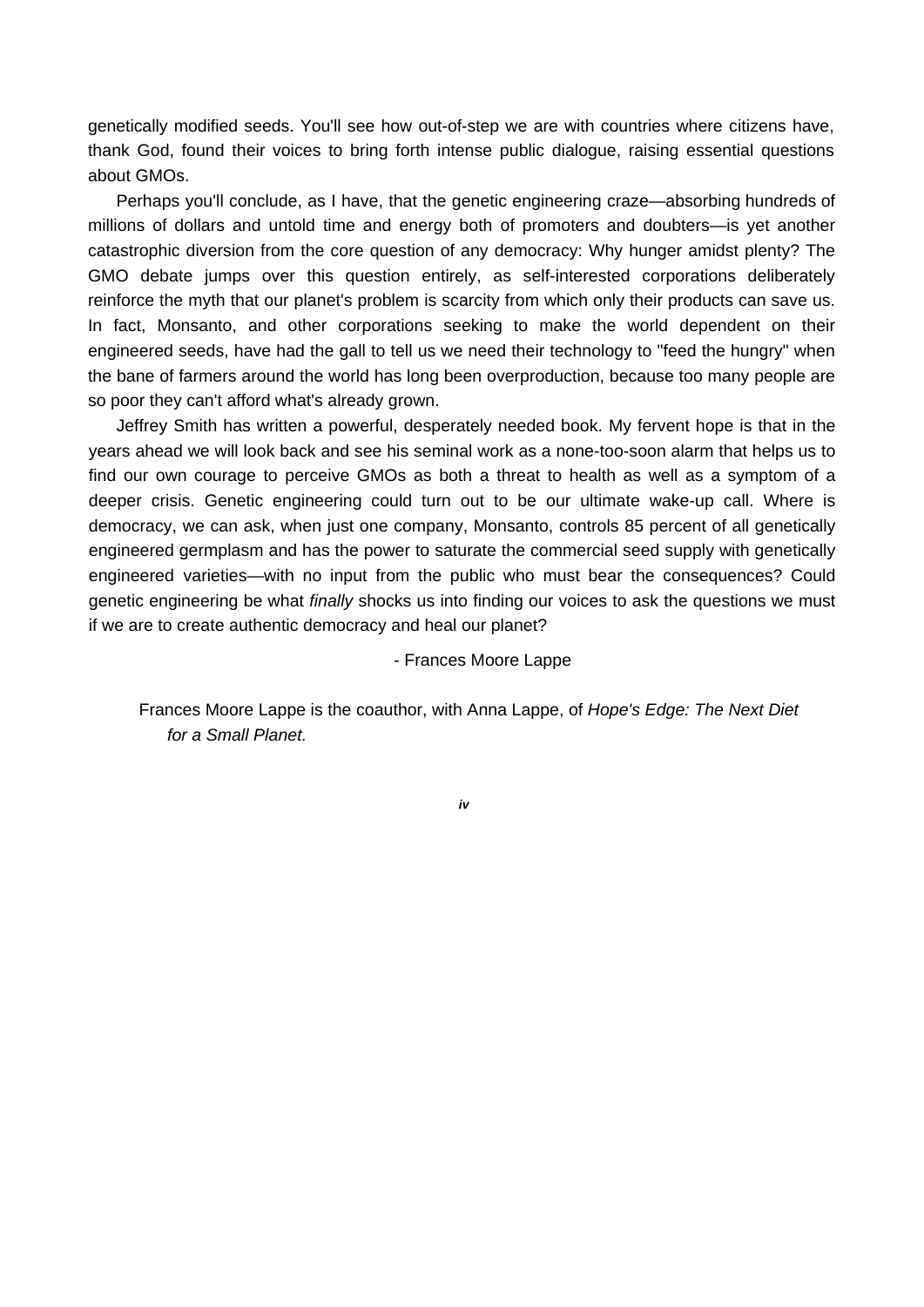## **PREFACE**

#### *byArrim Stephnns*

Genetically modified organisms (GMOs), which are the by-product of splicing genes from one species into the DNA of another, is a technology fraught with unknown and possibly disastrous consequences for our health and the environment. Those who had the most to gain, the multinational biotech companies, propounded a very convincing message through well-funded mass media, that biotechnology was the miracle that will solve world famine, reduce reliance on pesticides, or cure the diseases of humankind. Although gene-spliced plants like soy, corn, cotton, and canola were nonexistent twenty years ago, by 2002 they constituted the vast majority of the 145 million acres of GM crops planted in the four major GMO producing nations. That would cover nearly two and a half times the size of the United Kingdom, not counting all the non-GM fields that have been cross-pollinated by GM varieties. Milk in the U.S. has likewise been altered through the use of a genetically modified growth hormone injected into cows. Most of the foods in your local grocery store are now contaminated with GM food ingredients, without your knowledge or consent. As many have said, we are now in the middle of the largest feeding experiment in history and we human beings are the guinea pigs.

In *Seeds of Deception,* Jeffrey Smith has laid out an extremely compelling case against GMOs in a comprehensive, well-argued manner. Pulling together information from a wide variety of sources, he weaves a narrative that outlines the extent to which companies (and governments) have disregarded scientific evidence of health dangers and denied consumer access to critical information. This outstanding book should be required reading for all high school students, university students, and anyone concerned about what they and their family are eating. The magic of this book is that it takes scientific information **and**

v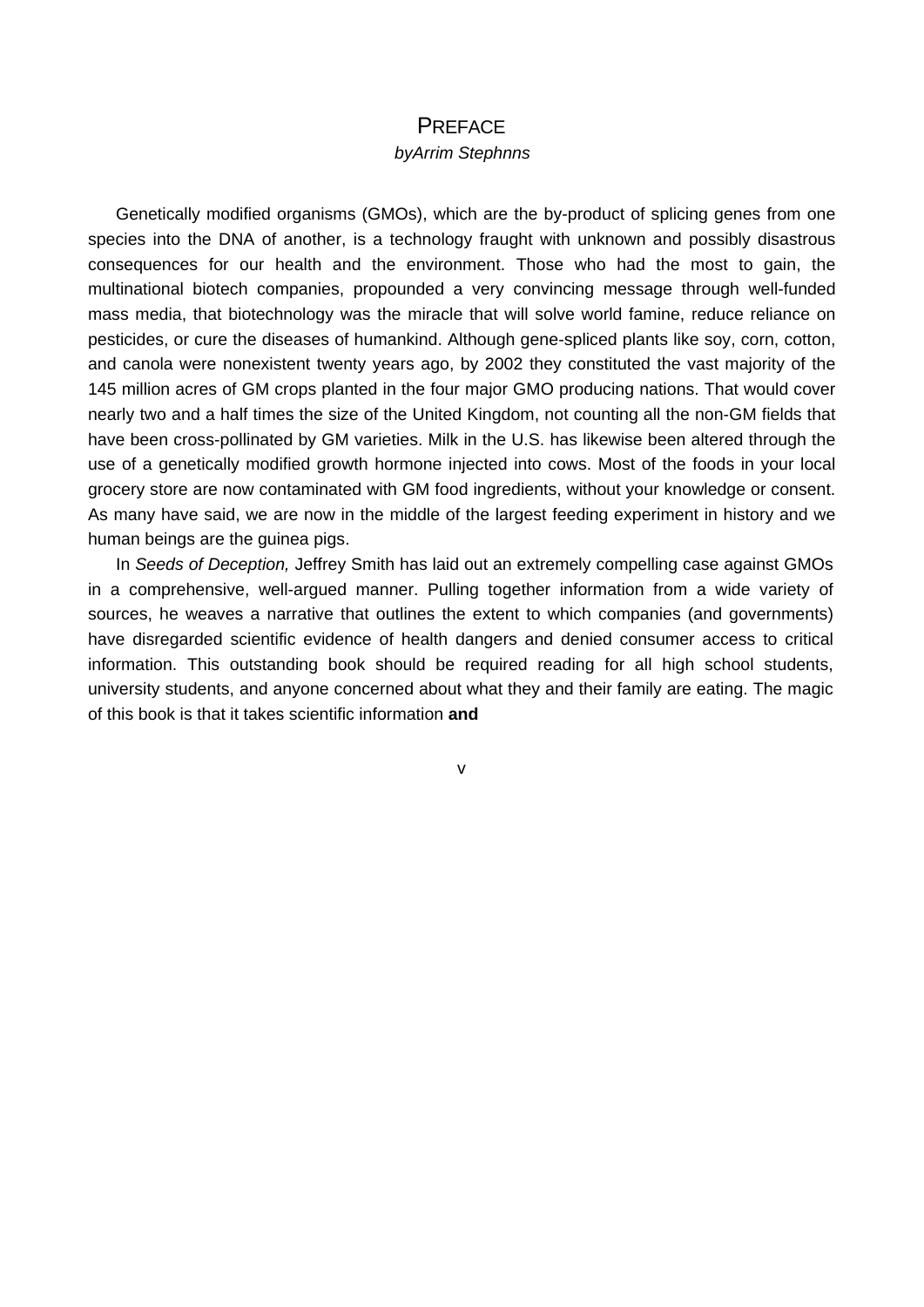delivers it in a way anyone can understand, without losing the detail necessary to withstand scrutiny from contrary views.

One of society's greatest tools for change is the power of knowledge. It is my sincere hope that the profound knowledge in Jeffrey Smith's book will empower us to rein in this unproven, dangerous technology.

- Arran Stephens

Arran Stephens is the founding president of Nature's Patli Foods, America's first-and largest-certified organic cereal manufacturer. He is also an artist, an organic gardener, and the author of *Journey to the Luminous,* (www.naturespath.com)

*VI*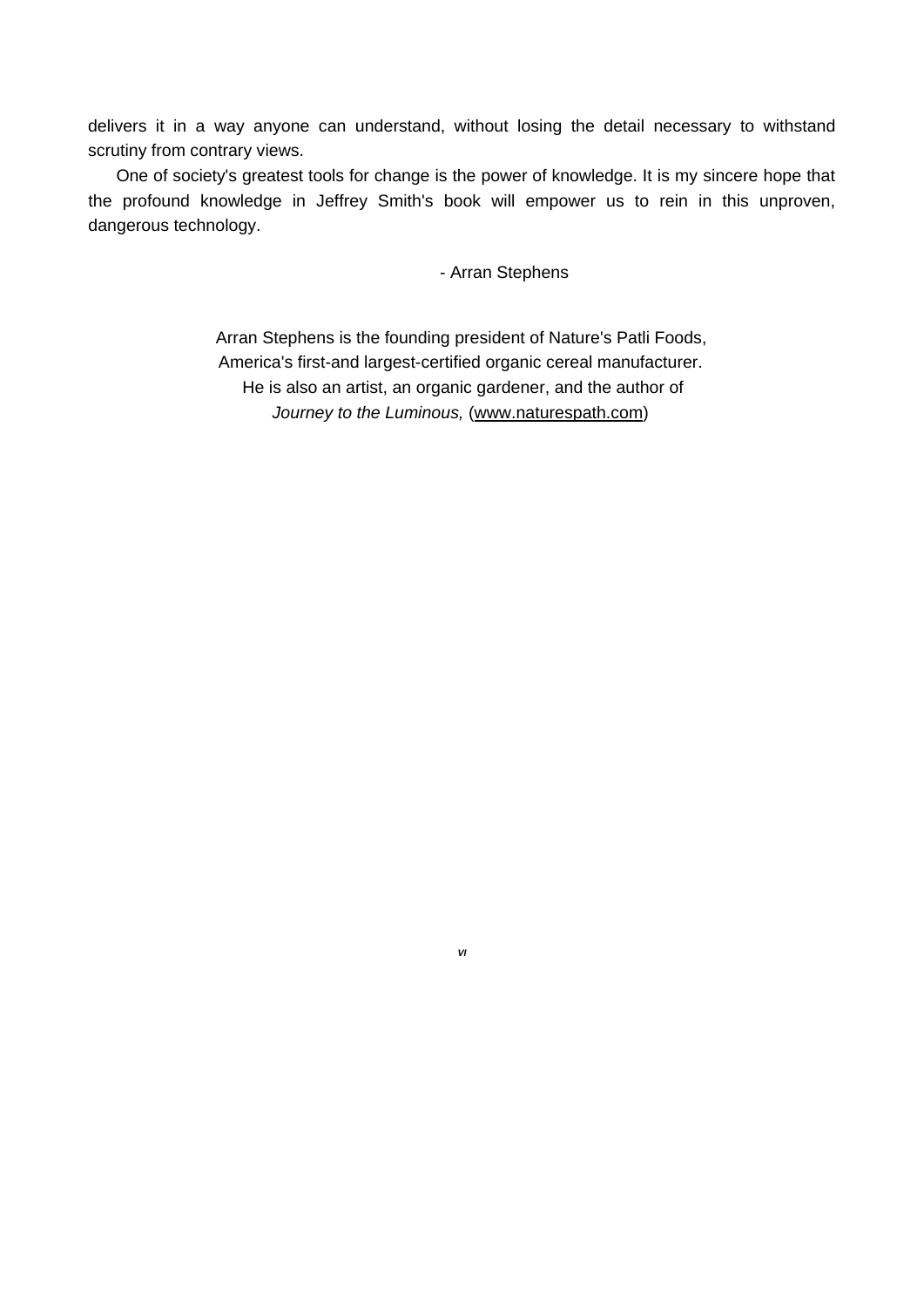### **INTRODUCTION**

On May 23, 2003, President Bush proposed an Initiative to End Hunger in Africa using genetically modified (GM) foods. He also blamed Europe's "unfounded, unscientific fears" of these foods for hindering efforts to end hunger. Bush was convinced that GM foods held the key to greater yields, expanded U.S. exports, and a better world. His rhetoric was not new. It had been passed down from president to president, and delivered to the American people through regular news reports and industry advertisements.

The message was part of a master plan that had been crafted by corporations determined to control the world's food supply. This was made clear at a biotech industry conference in January 1999, where a representative from Arthur Anderson Consulting Group explained how his company had helped Monsanto create that plan. First, they asked Monsanto what their ideal future looked like in fifteen to twenty years. Monsanto executives described a world with 100 percent of all commercial seeds genetically modified and patented. Anderson Consulting then worked backward from that goal, and developed the strategy and tactics to achieve it. They presented Monsanto with the steps and procedures needed to obtain a place of industry dominance in a world in which natural seeds were virtually extinct.

Integral to the plan was Monsanto's influence in government, whose role was to promote the technology worldwide and to help get the foods into the marketplace quickly, before resistance could get in the way. A biotech consultant later said, "The hope of the industry is that over time, the market is so flooded that there's nothing you can do about it. You just sort of surrender."<sup>1</sup>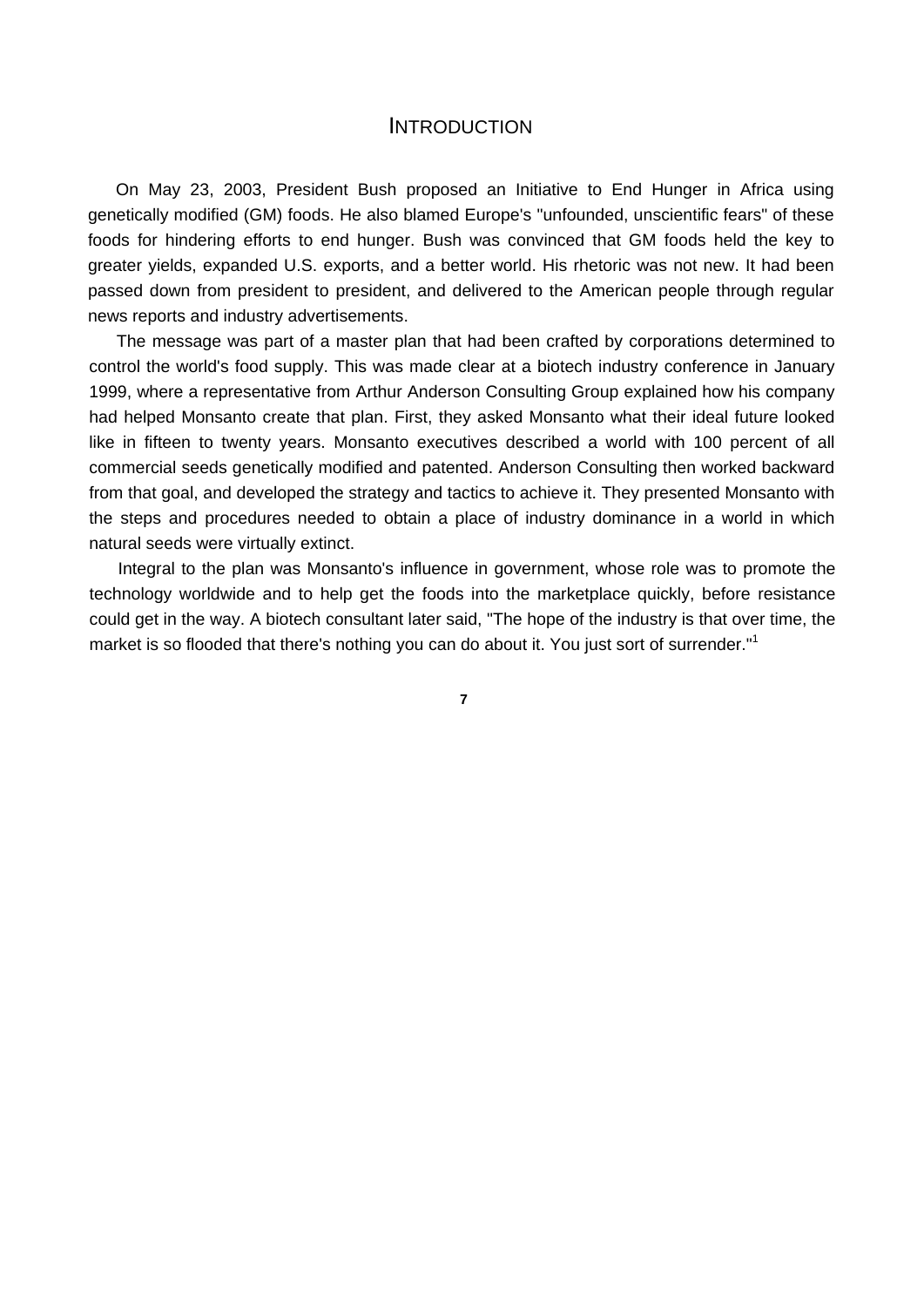The anticipated pace of conquest was revealed by a conference speaker from another biotech company. He showed graphs projecting the year-by-year decrease of natural seeds, estimating that in five years, about 95 percent of all seeds would be genetically modified.

While some audience members were appalled at what they judged to be an arrogant and dangerous disrespect for nature, to the industry this was good business. Their attitude was illustrated in an excerpt from one of Monsanto's advertisements: "So you see, there really isn't much difference between foods made by Mother Nature and those made by man. What's artificial is the line drawn between them."<sup>2</sup>

To implement their strategy, the biotech companies needed to control the seeds—so they went on a buying spree, taking possession of about 23 percent of the world's seed companies. Monsanto did achieve the dominant position, capturing 91 percent of the GM food market. But the industry has not met their projections of converting the natural seed supply. Citizens around the world, who do not share the industry's conviction that these foods are safe or better, have *not* "just sort of surrendered."

Widespread resistance to GM foods has resulted in a global showdown. U.S. exports of genetically modified corn and soy are down, and hungry African nations won't even accept the crops as food aid. Monsanto is faltering financially and is desperate to open new markets. The U.S. government is convinced that the European Union's (EU) resistance is the primary obstacle and is determined to change that. On May 13,2003, the U.S. filed a challenge with the World Trade Organization (WTO), charging that the EU's restrictive policy on GM food violates international agreements.

On the day the challenge was filed, U.S. Trade Representative Robert Zoellick declared, "Overwhelming scientific research shows that biotech foods are safe and healthy." This has been industry's chant from the start, and is the key assumption at the basis of their master plan, the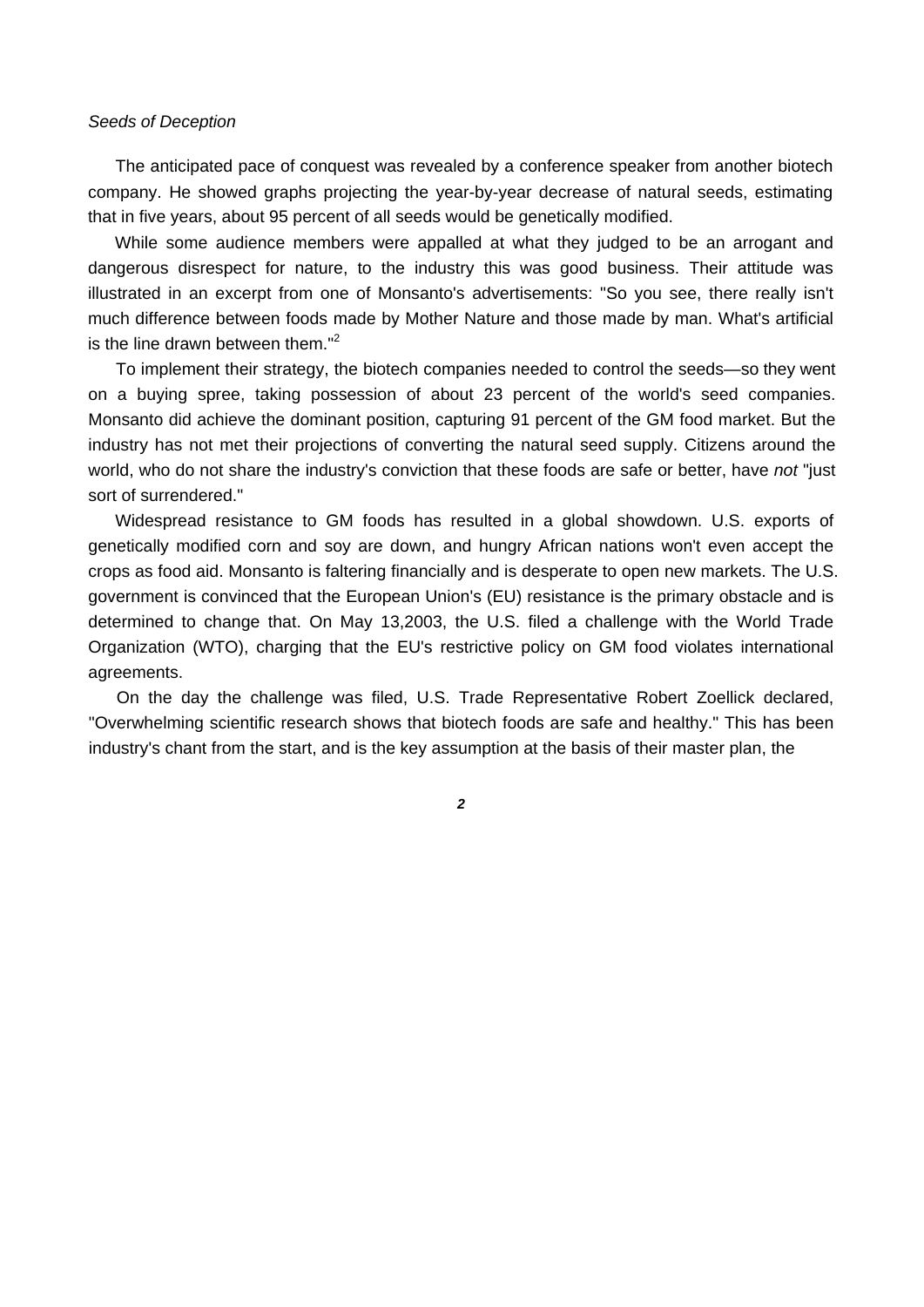WTO challenge, and the president's campaign to end hunger. It is also, however, untrue.

The following chapters reveal that it is industry influence, not sound science, which has allowed these foods onto the market. Moreover, if overwhelming scientific research suggests anything, it is that the foods should never have been approved.

Just as the magnitude of the industry's plan was breathtaking, so too are the distortions and cover-ups. While many of the stories in this book reveal government and corporate maneuvering worthy of an adventure novel, the impact of GM foods is personal. Most people in North America eat them at every meal. These chapters not only dismande the U.S. position that the foods are safe, they inform you of the steps you can take to protect yourself and your family.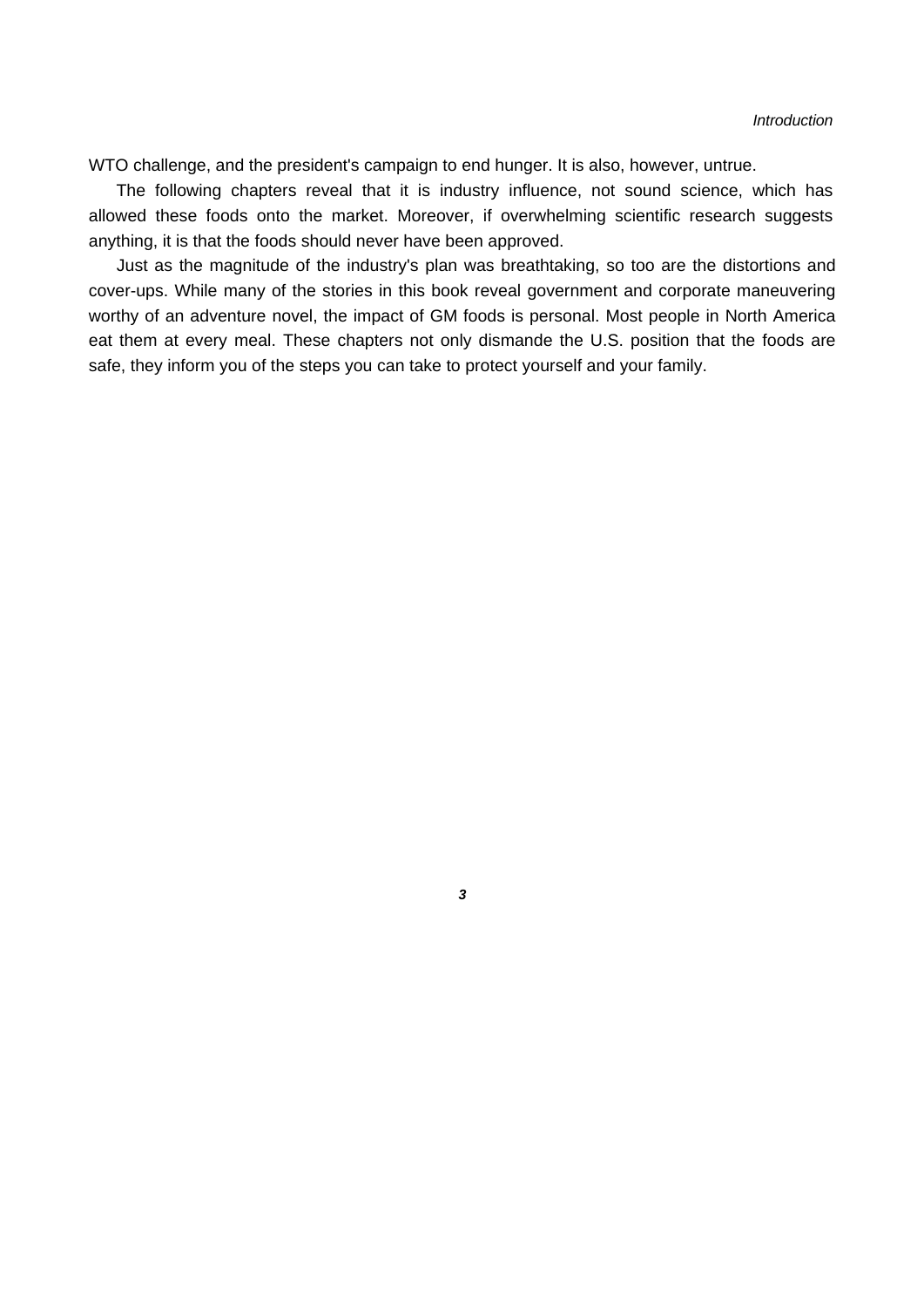## *Chapter 1* A LESSON FROM OVERSEAS

hen Susan answered the door, she was starded to see several reporters standing in front of her. More were running from their cars in her direction and she could see other cars and TV news vans parking along her street.  $\mathbf{W}_{\textrm{\tiny{he}}}^{\textrm{\tiny{he}}}$ 

"But you all know that we can't speak about what happened. We would be sued and—<sup>B1</sup>

"It's OK now," the reporter from Channel Four Television interrupted, waving a paper in front of her. "They've released your husband. He can talk to us."

Susan took the paper.

"Arpad, come here," she called to her husband.

Arpad Pusztai (pronounced: Are-pod Poos-tie), a distinguished looking man in his late sixties, was already on his way. As his wife showed him the document, the reporters slipped past them into the house. But Arpad didn't notice; he was staring at the paper his wife had just handed him.

He recognized the letterhead at once—The Rowett Institute, Aberdeen, Scotland. It was one of the world's leading nutritional institutes and his employer for the previous thirty-five years—until his sudden suspension seven months ago. And there it was, clearly spelled out. They had released their gag order. He *could* speak.

The document was dated that same day, February 16,1999. In fact, less than twenty minutes before, thirty reporters had sat in the Rowett Institute press conference listening to its director, Professor Phillip James, casually mention that the restrictions on Dr. Pusztai's speaking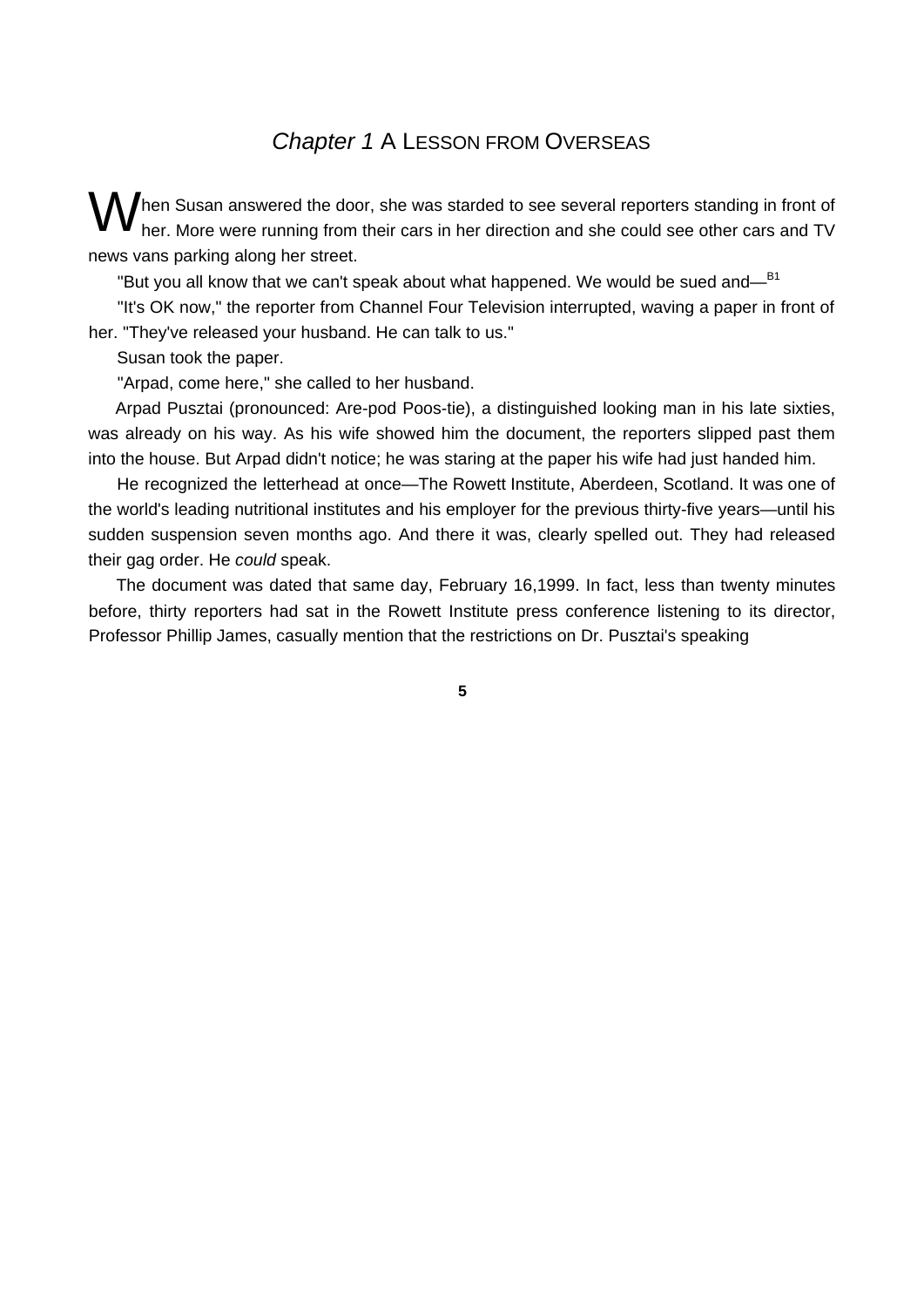to the press had been lifted. Before James had finished his sentence, the reporters leaped for the door. They jumped into their cars and headed straight to the Pusztai's house on Ashley Park North, an address most were familiar with, having virtually camped out there seven months earlier. Now those thirty reporters, with TV cameras and tape recorders, were piled into the Pusztai's living room.

Arpad Pusztai read the document—twice. As he looked up, the reporters started asking him questions all at once. He smiled, and breathed more easily than he had in a long time. He had all but given up hope. Now he finally had the chance to share what he knew about the dangers of genetically engineered foods.

The story of Arpad Pusztai made headlines throughout Europe for months, alerting readers to some of the serious health risks of genetically modified (GM) foods. It was barely mentioned, however, in the U.S. press; the media watchdog group Project Censored described it as one of the ten most underreported events of the year.<sup>2</sup> In feet, major U.S. media avoided almost any discussion of the controversy over genetically modified organisms (GMOs) until May 1999. But that was all about saving the monarch butterfly from GM corn pollen, not about human food safety.

It wasn't until the massive food recall prompted by Starlink®\* corn that Americans were even alerted to the feet that they were eating GM foods everyday. Moreover, the American press was forced to question whether GM foods were safe. Up until then, the media had portrayed European resistance to America's GM crops as unscientific anti-Americanism. But as the story of Arpad Pusztai reveals, the European anti-GMO sentiment had been fueled, in part, by far greater health risks than the scattered allergic reactions attributed to Starlink.

\* Starlink® is a registered trademark of Aventis.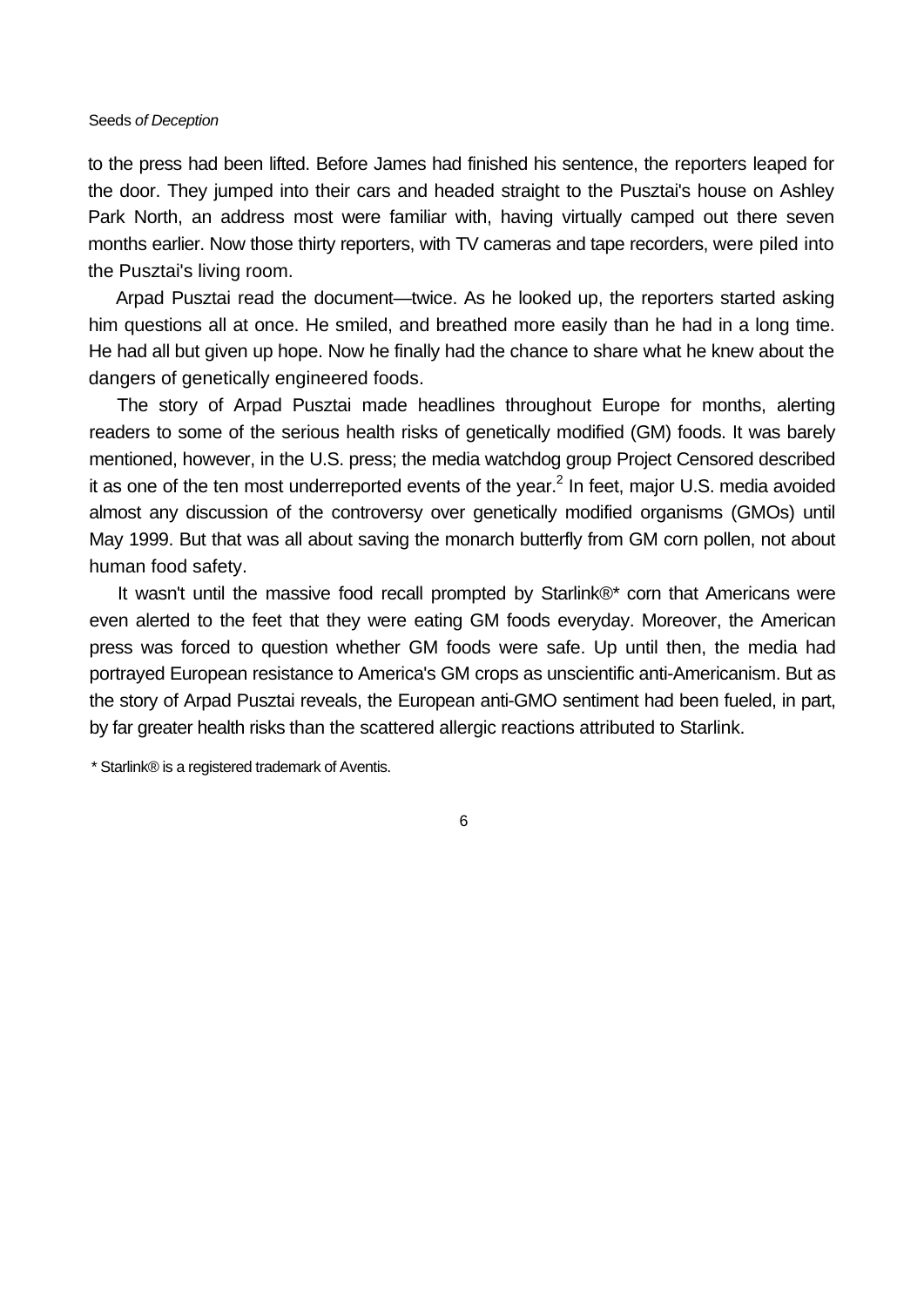#### **First Shock**

Arpad Pusztai was more than good at his work. In other professions, they would call him great. But in the conservative and exacting world of experimental biology, die accolade given was "thorough." Pusztai's thoroughness over fifty years had put him at the top of his field. He had published nearly 300 scientific articles, authored or edited twelve books, and regularly collaborated with other leading researchers around the globe.

In 1995, Arpad, his wife Susan—also a distinguished senior scientist—and colleagues at the Rowett Institute, Scottish Crop Research Institute, and University of Durham School of Biology were awarded a £1.6 million research grant by the Scottish Agriculture, Environment and Fisheries Department. Selected over twenty-seven other contenders, this consortium of scientists, with Arpad Pusztai as their coordinator, was chosen to create a model for testing genetically modified (GM) foods, verifying that they were safe to eat. Their testing methods were to become the standard used in Britain and likely adopted throughout the European Union.

At the time of the grant, no research had yet been published on the safety of GM foods, and the world's scientific community had plenty of questions and concerns. Pusztai and his team, therefore, were charged with designing a testing regimen that would create confidence and, of course, be *thorough.*

The team's research had been underway for about two years when, in April 1998, the Rowett Institute's director, Professor Phillip James, walked into Pusztai's office and placed a sizable stack of documents on his desk. He called in Susan from the adjoining office.

He told the Pusztais that ministers from throughout Europe were about to meet in Brussels to cast their votes regarding regulation of genetically engineered foods. The documents were submissions from biotech companies seeking approval of their own varieties of GM soy,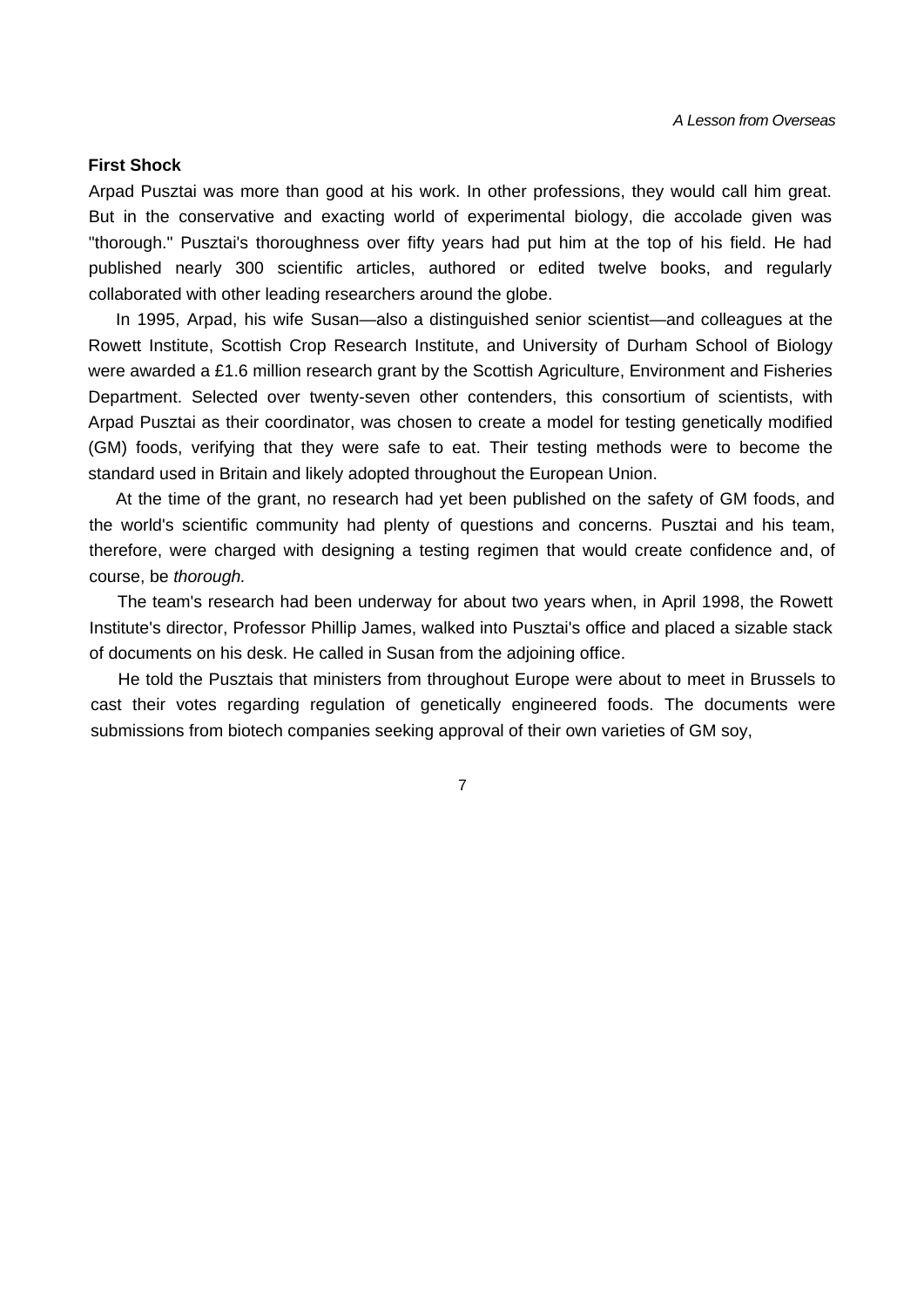corn, and tomatoes. The British Ministry of Agriculture, Forestry **and** Fisheries (MAFF) was attending the conference and needed a scientific basis with which to recommend them.

Professor James was one of twelve scientists who comprised **the** Advisory Committee on Novel Foods and Processes (ACNFP), **which** was responsible for evaluating GM foods for sale in Britain. James **was** in charge of the nutritional analysis.

Pusztai looked at the stack of papers. There were about six or seven folders, each representing a different request for approval—nearly 700 pages in all. Pusztai knew that James and the other eleven ACNFP members would never actually read these documents themselves. They were extremely busy men. Professor James, for example, served on about a dozen such committees and spoke regularly at international conferences. He was away from the institute so often, Pusztai would frequently greet him in the halls with, "Hello stranger." Besides, James and most of the others were not active scientists. They were committeemen—involved in raising money, setting policy, and looking after the politics of science. Arpad and Susan, on the other hand, had already been working for more than two years on designing the methods for approving GM foods. And as part of their grant, they were conducting tests on a new variety of genetically engineered potatoes that the Scottish Ministry had hopes of commercializing. They didn't just know the theory; they had practical experience. The Pusztais were therefore among the most qualified scientists in the world to read and evaluate the stack James had just handed to them.

"How soon does the minister need his recommendations?" asked Pusztai.

"Two and a half hours," said James.

Arpad and Susan quickly got to work. They divided the submissions and focused right in on the most substantial evidence in the documents—the research design and the data.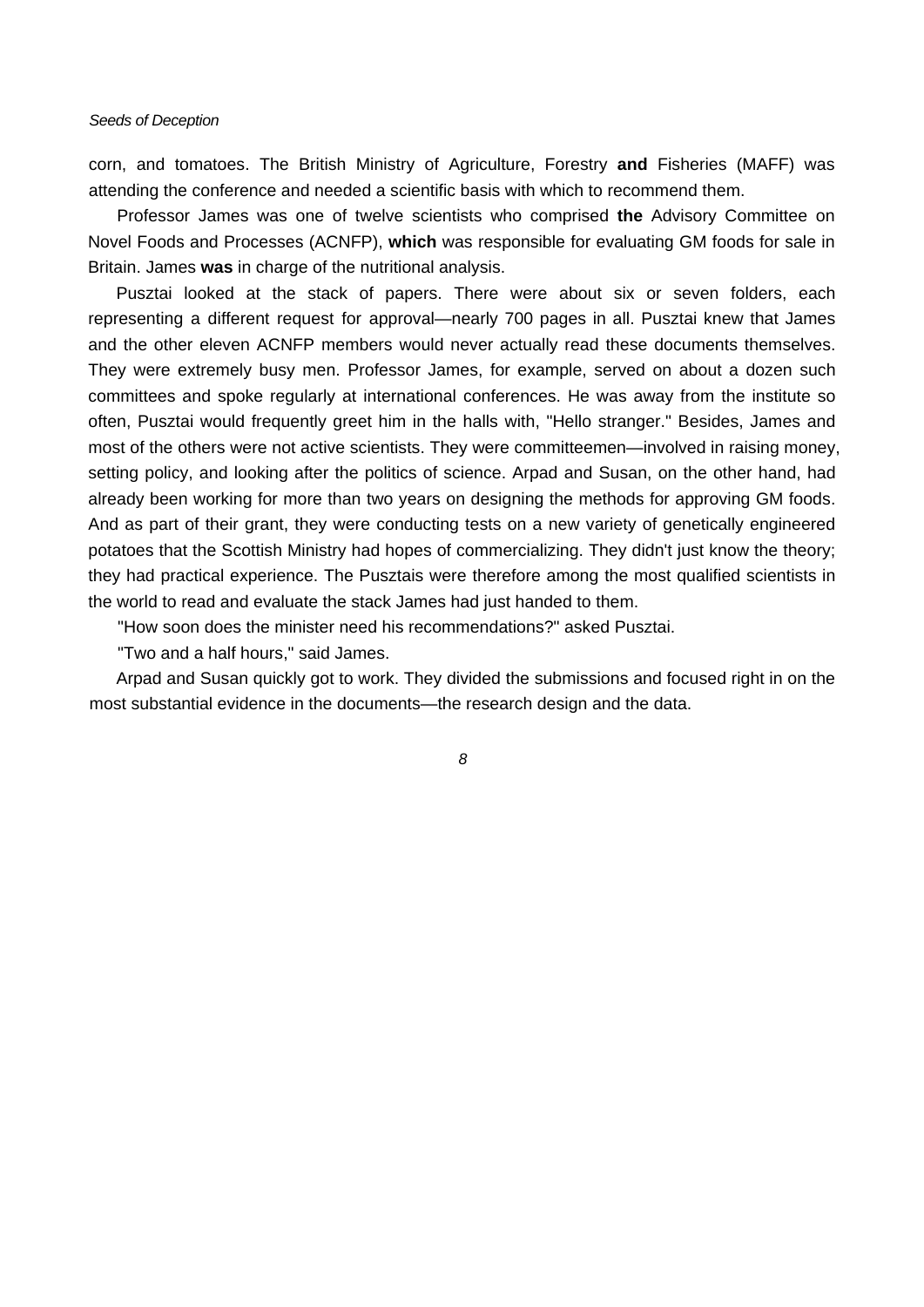As Arpad Pusztai looked first at one submission, and then another, he was flabbergasted.

"As a scientist, I was really shocked," Pusztai said. "This was the first time I realized what flimsy evidence was being presented to the committee. There was missing data, poor research design, and very superficial tests indeed. Theirs was a very unconvincing case. And some of die work was really very poorly done. I want to impress on you, it was a real shock."

Whereas Arpad and Susan had originally thought that two and a half hours would be enough only to give the minister preliminary recommendations on the submissions, it turned out to be more than enough time to give him an answer with confidence. The research presented was in no way adequate to demonstrate that the genetically modified foods described were safe for human or animal consumption. All of them failed to produce sufficient evidence. Pusztai made the phone call.

"I told the minister, on the basis of what we had seen so far, even with just two and a half hours of review, I advised him to be extremely cautious and not accept it," said Pusztai. "And then he said something on the phone which I found really amazing: 'I don't know why you are telling me this, Professor James has already accepted it.'"

Pusztai was stunned. It turned out that not only had the committee approved the GM food submissions based on flimsy evidence, the approvals had taken place two years earlier—James had only wanted some scientific assurances for the minister to use. And neither Pusztai, nor other scientists working in the field, or the more than 58 million people of the UK knew that they were already eating GM tomatoes, soy and corn—and had been for almost two years. The approvals had all been done under the cloak of secrecy.

The incident was a turning point for Pusztai. Up until then, he had been confident that the scientific and regulatory community would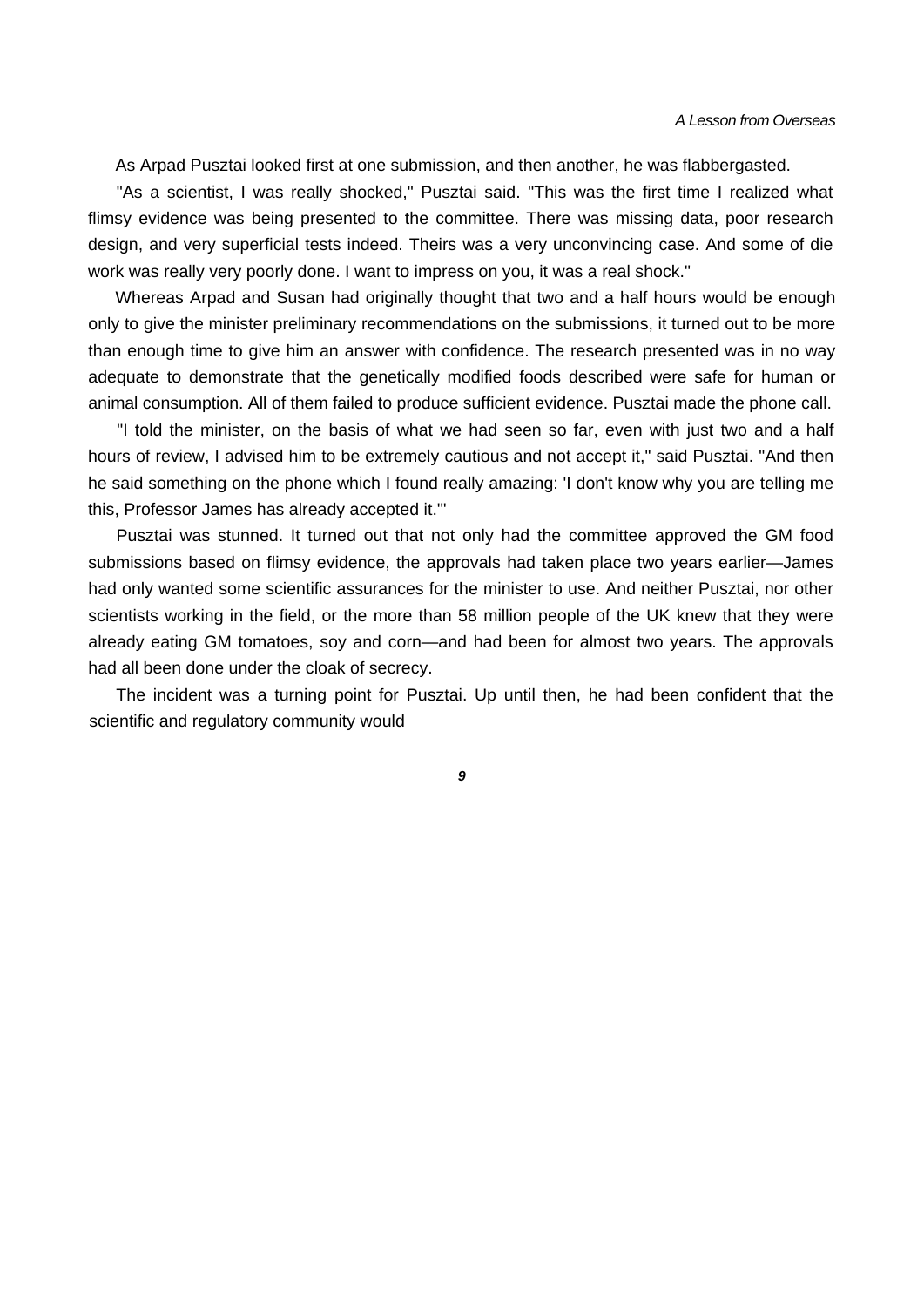carefully and thoroughly scrutinize this new technology. But now he was concerned. Very concerned.

After the call, Pusztai talked to Professor James and told him why he thought the committee's approval of the foods was a mistake. He said that there were critical pieces of evidence missing and described how the model that his team had developed with their own research was many, many times more rigorous and detailed than what was presented by the biotech companies. Already he was seeing some evidence of dangers in the potatoes he was studying that would not have been picked up in the superficial research done on GM tomatoes, corn, and soy.

Professor James was not defensive of the committee's decision. In fact, he was supportive of Pusztai's conclusions, even enthusiastic. If scientists at his institute had created a better way to test GM foods, he reasoned, this could result in very lucrative contracts—millions of pounds pouring in.

"He thought it was a good opportunity to get more funds for scientific research," said Pusztai. "You understand, we are all strapped for cash, all academics. He thought that we should carry on with this research and come up with really great things."

Pusztai, on the other hand, was not enthusiastic. He had serious concerns about the untested GM tomatoes, soy, and corn being sold in grocery stores. This was compounded by the fact that he knew that soy, corn, and their derivatives are found in about 70 percent of all processed foods.

As Pusztai continued his research, his concerns about GM food intensified.

#### **Hot Potatoes**

Pusztai's consortium of scientists was altering the DNA of a potato so that it would do something no potato had ever done before. It was to produce its own pesticide, a lectin, normally found in the snowdrop plant that protects it from aphids and other insects. The industry's goal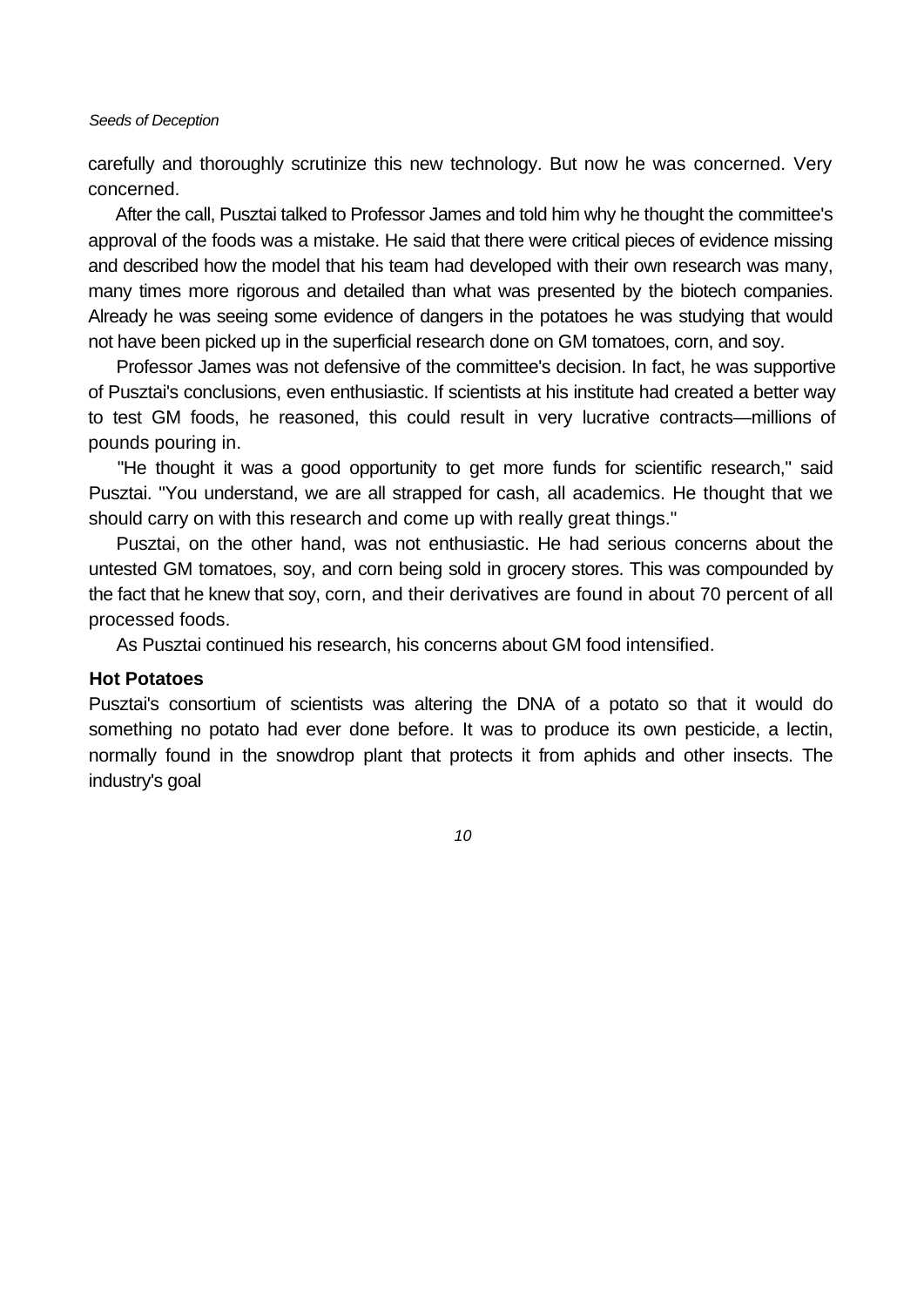was to mass produce this combination potato/insecticide, relieving farmers of the burden of having to spray the fields themselves. As part of the research, Pusztai and the team at the Rowett were to test the potato's effects on the health of rats.

Genetically modified potatoes were already being sold and consumed in the United States. Their DNA was spliced with a gene from a soil bacterium similar to *Bacillus anthrax.* The added gene caused the potatoes to create their own pesticide called *Bacillus thuringiensis* toxin or Bt. If insects had the misfortune to eat one of these genetically modified wonders, the Bt, which was manufactured by every cell of the plant, quickly killed the insect. The same Bt-creating genes have also been placed into the DNA of corn and cottonseed, also sold and consumed in the United States, and all officially classified as pesticides by the U.S. Environmental Protection Agency. However, the United States Food and Drug Administration (FDA) had made it clear that in their view, genetically modified crops were assumed to be safe and to offer similar nutritional value as their natural counterparts. This assumption is the cornerstone in U.S. policy, allowing millions of acres of GM food to be planted, sold, and eaten without prior safety testing.

Pusztai's team engineered a potato plant to create a different pesticide—a lectin, a natural insecticidal poison that some plants produce to ward off insects. Arpad Pusztai had spent nearly seven years researching this lectin's properties. He was the world's expert on lectins and he knew this particular lectin was safe for humans to eat. In fact, in one of his published studies, he fed rats the equivalent of 800 times the amount of lectins that the GM potatoes were engineered to produce, with no apparent damage. So when he fed the rats his lectin-producing potatoes, Pusztai didn't expect any problems.

What Pusztai and his team found was quite a shock. First, the nutritional content of some GM potatoes were considerably different from their non-GM parent lines, even though they were grown in identical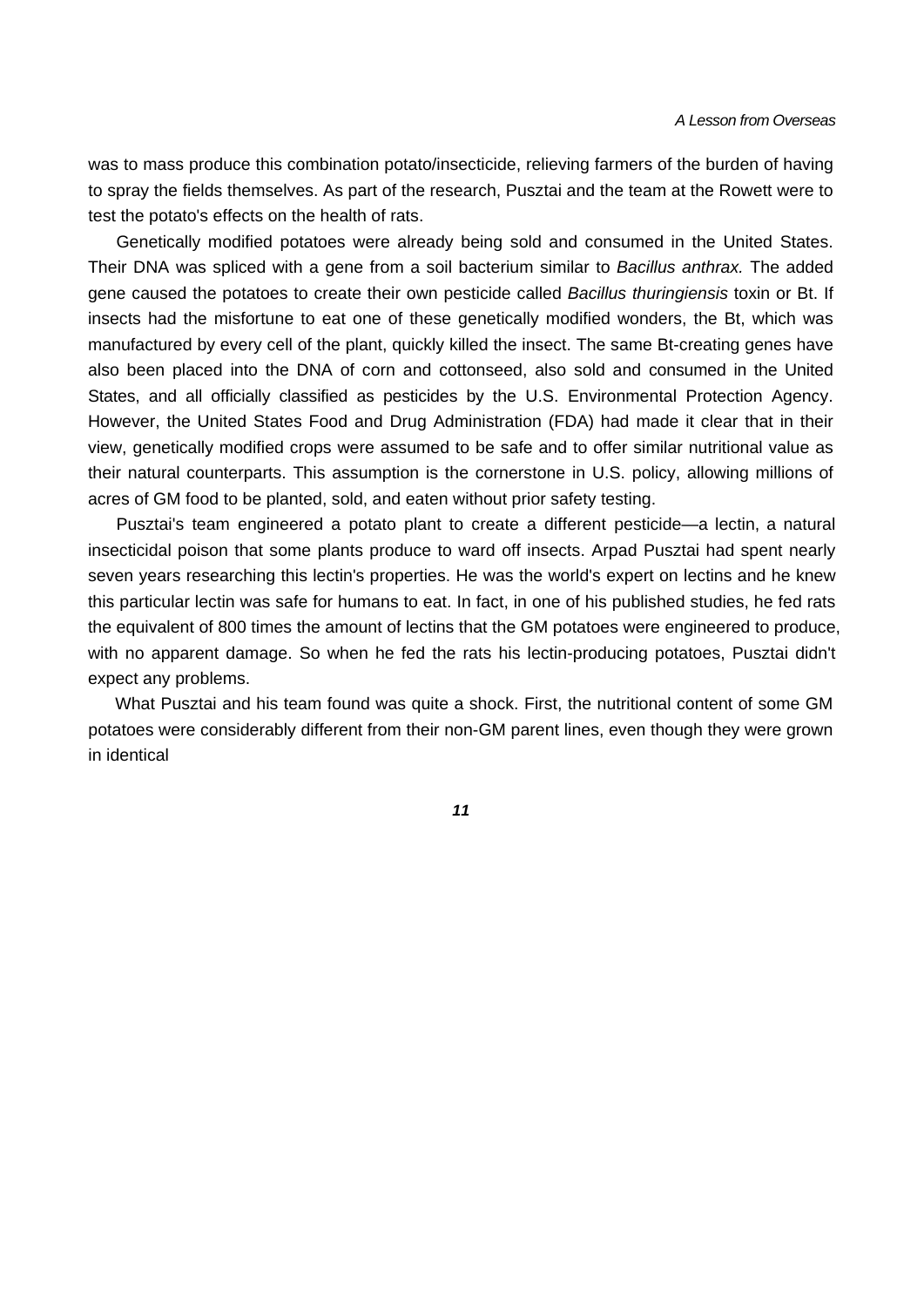conditions. One GM potato line, for example, contained 20 percent less protein than its own parent line. Second, even the nutritional content of sibling GM potatoes, offspring of the same parent grown in identical conditions, was significantly different.

If Pusztai's results were limited to just these facts, they alone might have undermined the entire regulatory process of GM foods. FDA policy was based on the assumption that genetically modified foods were stable. Nutrient levels were not supposed to vary.

But these findings were completely eclipsed by Pusztai's other, more disturbing discoveries. He found that rats which were fed GM potatoes suffered damaged immune systems. Their white blood cells responded much more sluggishly than those fed a non-GM diet, leaving them more vulnerable to infection and disease. Organs related to the immune system, the thymus and spleen, showed some damage as well. Compared to rats fed a non-GM control diet, some of the GM-fed rats had smaller, less developed brains, livers, and testicles. Other rats had enlarged tissues, including the pancreas and intestines. Some showed partial atrophy of the liver. What's more, significant structural changes and a proliferation of cells in the stomach and intestines of GM-fed rats may have signaled an increased potential for cancer.

The rats developed these serious health effects after only ten days. Some of these changes persisted after 110 days, a time period corresponding to about 10 years of human life.

In preparing the diet, Pusztai had been characteristically thorough. Comparisons had been made between rats fed GM potatoes, natural potatoes, and natural potatoes spiked with the same amount of pure lectin as found in the GM potato. The researchers varied the potato preparation, using raw, boiled, and baked potatoes, and varied their amounts in the diet. They also varied the total protein content of the diets and tested all these variations over both 10-day and 110-day periods. These testing protocols had all been thoroughly scrutinized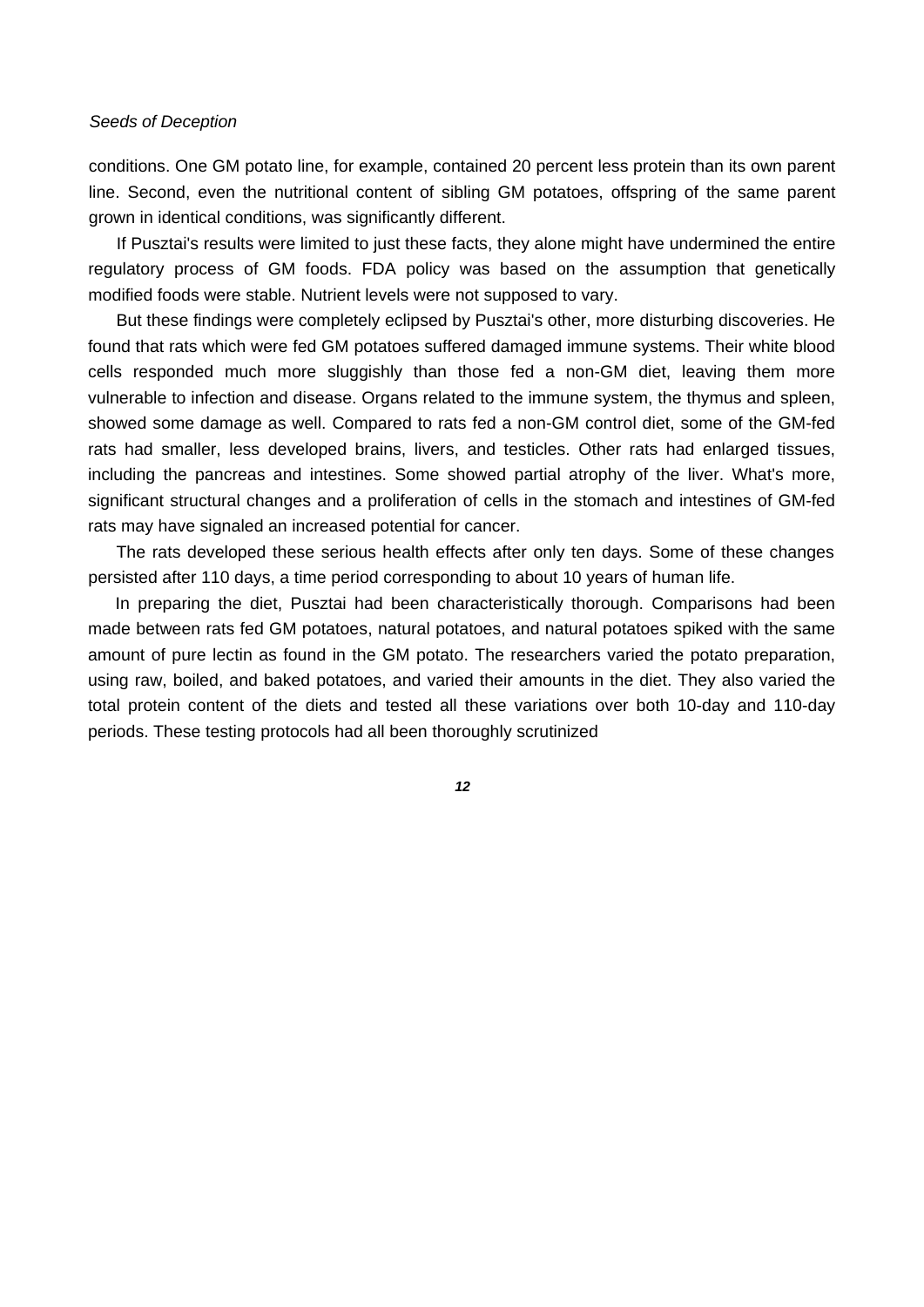and approved in advance by the government's funding office and were consistent with several published studies.

In the end only the rats that ate the GM potatoes suffered the serious negative effects. From the evidence, it was clear that the lectins were not the major cause of the health damage. Rather, there was some effect from the process of genetic engineering itself that caused the damaged organs and immune dysfunction of the adolescent rats. "We used exacdy the same methods of genetic engineering as used by the food companies," says Pusztai.

Pusztai knew that his results strongly suggested that the GM foods already approved and being eaten by hundreds of millions of people every day might be creating similar health problems in people, especially in children.

Pusztai was in a terrible bind. He knew that if his potatoes had been subjected to the same superficial studies and approval process that the GM tomatoes, soy, and corn had, they too would have flown through the ACNFP approval process without a hitch. They would have ended up on supermarket shelves and in frying pans worldwide.

And Pusztai knew that the superficial research that had been done on the GM tomatoes, soy, and corn would not have picked up the types of serious problems he encountered. Furthermore, if human beings developed problems similar to his rats, it could take years to appear and it would be highly unlikely for anyone to suspect GM foods as the cause.

"I had facts that indicated to me there were serious problems with transgenic food," said Pusztai. "It can take two to three years to get science papers published and these foods were already on the shelves without rigorous biological testing similar to that of our GM potato work."<sup>3</sup> If he waited that long, he thought, who knows what kind of serious damage might be inflicted on unsuspecting consumers.

As Arpad Pusztai contemplated these ramifications and compiled his findings for publication, he was approached by the British TV show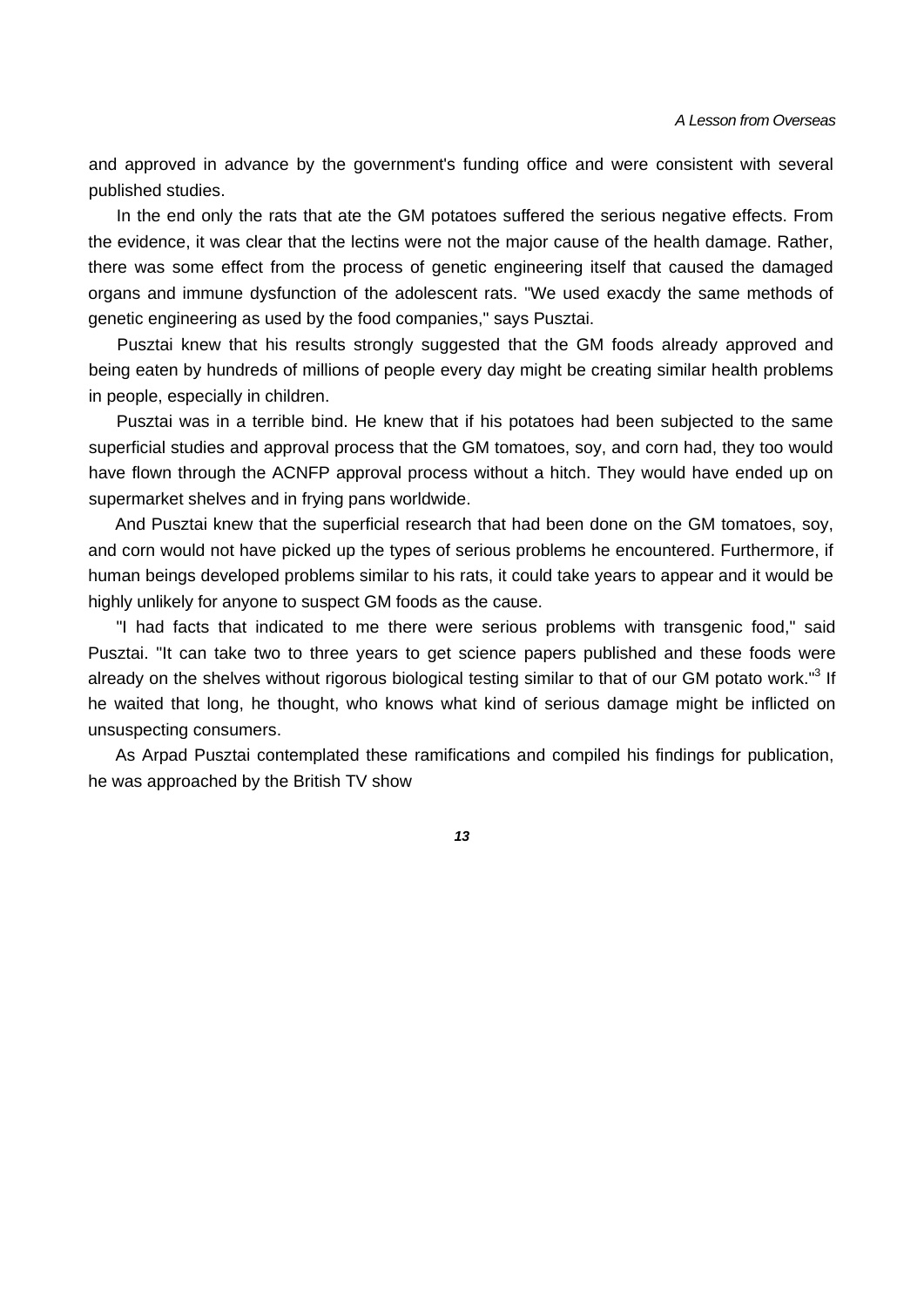"World in Action." They were anxious to air a scientist's opinion on the safety of genetically modified foods and were particularly keen to hear from Pusztai. They knew that his team was the only one in the world conducting thorough feeding trials on GM foods.

Their request brought Pusztai's conflict to a head. The traditional code of practice of a scientist dictates that he remain silent about his findings until he can present them at a conference or via publication. But his codes of ethics dictated that he warn the public immediately about his findings.

Pusztai was also encouraged to speak out by the feet that the research was publicly funded. "The British taxpayer has spent 1.6 million pounds for this Rowett-based research. [They] have paid for it," he said. He also knew that the interview would only provide time for a two- to three-minute summary. It would therefore not preempt the more detailed disclosure that would come with publication.<sup>3</sup>

He sought the permission of James, who was encouraging. They both agreed, however, that Pusztai should not be forthcoming with the details of the data, as that would be more appropriately debuted in his research paper. James had the Rowett Institute's public relations officer join Pusztai at the studio for the taping.

Pusztai's interview lasted about two hours and was eventually edited for a 150-second broadcast. The final cut included Pusztai saying that the effect of the experimental GM potatoes on rats "was slight growth retardation and an effect on the immune system. One of the genetically modified potatoes, after 110 days, made rats less responsive to immune effects."

Asked if he would eat GM foods himself, he said, "If I had the choice I would certainly not eat it till I see at least comparable experimental evidence which we are producing for our genetically modified potatoes. I actually believe that this technology can be made to work for us. And if genetically modified food will be shown to be safe then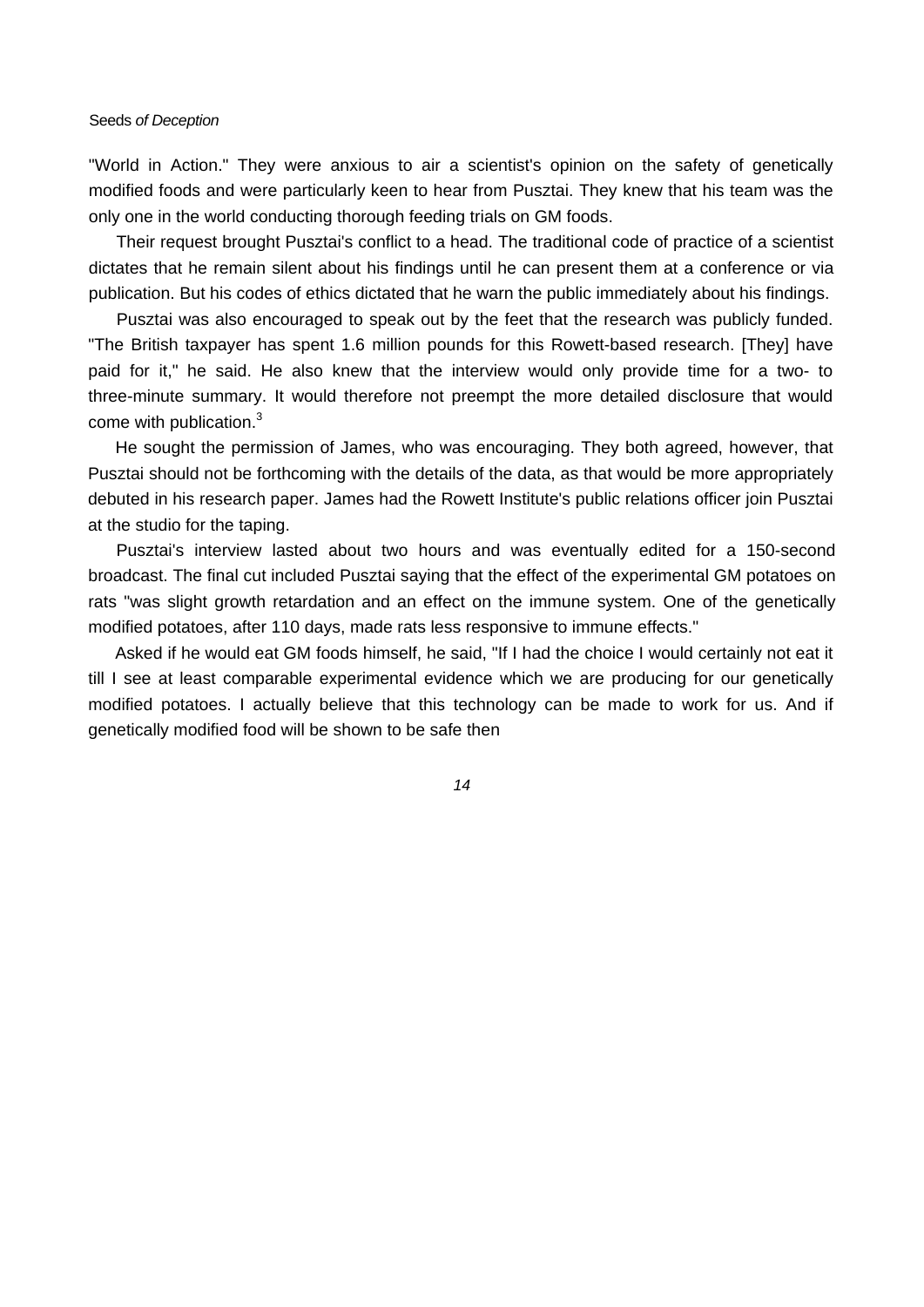we have really done a great service to all our fellow citizens. And I very strongly believe in this, and that's one of die main reasons why I demand to tighten up die rules, tighten up die standards."

He added, "We are assured that: 'This is absolutely safe. We can eat it all die time. We must eat it all the time. There is no conceivable harm which can come to us.' But, as a scientist looking at it, actively working on the field, I find diat it is very, very unfair to use our fellow citizens as guinea pigs. We have to find the guinea pigs in the laboratory."4

Pusztai was aware that his comments would cause a stir, but he never imagined the magnitude of the controversy that it created.

#### **Eruption in the Media**

In contrast to the nearly complete lack of information on GMOs in the United States, the controversy was already running at a low boil in die UK. Monsanto Corporation, die biotech giant, was running full-page advertisements in newspapers touting the benefits of GM foods and attempting to enlist a skeptical public. Major newspapers, on the odier hand, were running articles and editorials accusing these ads of misleading the public with false statements. Scientists were quoted in the papers expressing doubts about the foods' safety. And the public was already reeling from the impact of mad cow disease, blamed for having killed several people in spite of die government's earlier assurances of safety. Onto this fertile field dropped Pusztai's bombshell.

On Sunday, August 9,1998, die day before die airing of "World in Action," die station broadcast advertisements of the interview, highlighting some of Pusztai's points and urging listeners to tune in die next day. At midnight, die station sent a news release diroughout the British press. Some reporters started calling immediately, keeping Pusztai up until die early hours.

When Pusztai arrived at work, "the Institute was already bombarded with all sorts of questions from the press and from **the**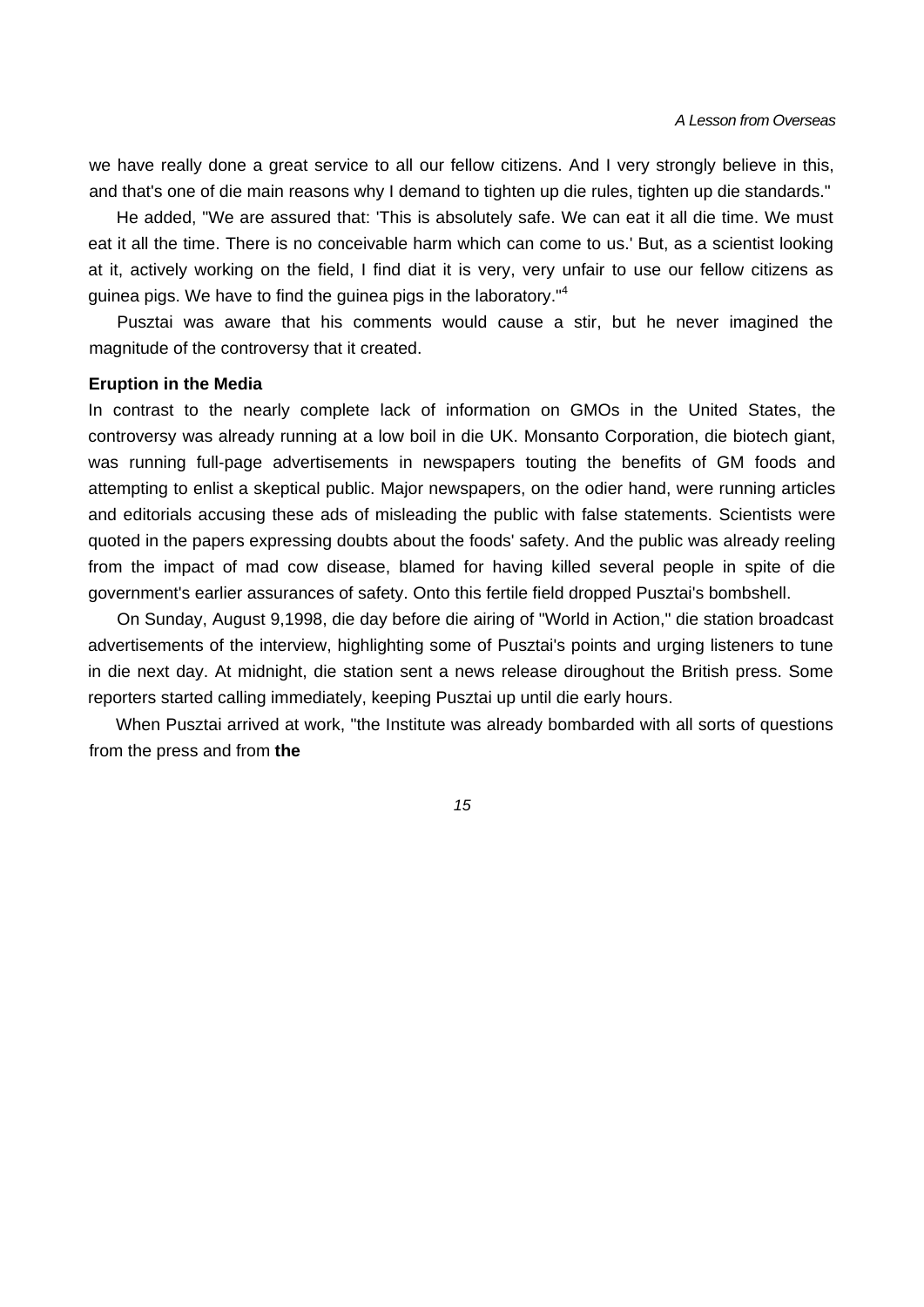Ministry of Agriculture and Fisheries in London, who hadn't been told about the interview," says Pusztai.

But by late morning, the phones fell silent. Pusztai initially figured that the flurry was over, and he could go back to his work. "I found out later that I was sort of made to shut up by eleven in the morning," recalls Pusztai. "The director took over everything, all the PR work, by switching my phone in my office to his office and intercepting faxes and emails; so much so that even our son couldn't get in touch with us."

Professor James, in the meantime, was enjoying unprecedented popularity. "He was on TV every ten minutes or so. He gave his interpretation of how great this work was—a huge advance in science." Pusztai recalls, "He tried to milk every drop of that publicity." Professor James even issued a press release that morning about the team's research, without discussing it or checking it with Pusztai. *For further information,* it said, *contact Dr. Phillip James.*

"He thought this was a great thing and he's going to be world famous for it," said Pusztai.

James had reason to have big aspirations. Tony Blair, the British prime minister, had asked James to draw up the blueprint for a new Food Standards Agency—a kind of British version of the U.S. FDA, only dealing exclusively with food. This was to be a prestigious agency, staffed by 3,000 civil servants. And everyone assumed that Professor Phillip James, Ph.D. was to be its first director—a significant political appointment.

Now it appeared that James was intent on adding another feather to his cap and perhaps impressing his future boss Tony Blair. So James commandeered the publicity and started giving out the information about the potato research himself.

The problem was—he was wrong. The information he gave to the press, wrote in the release, and spoke about on TV was incorrect. He hadn't bothered to check his facts with Pusztai or any member of his team.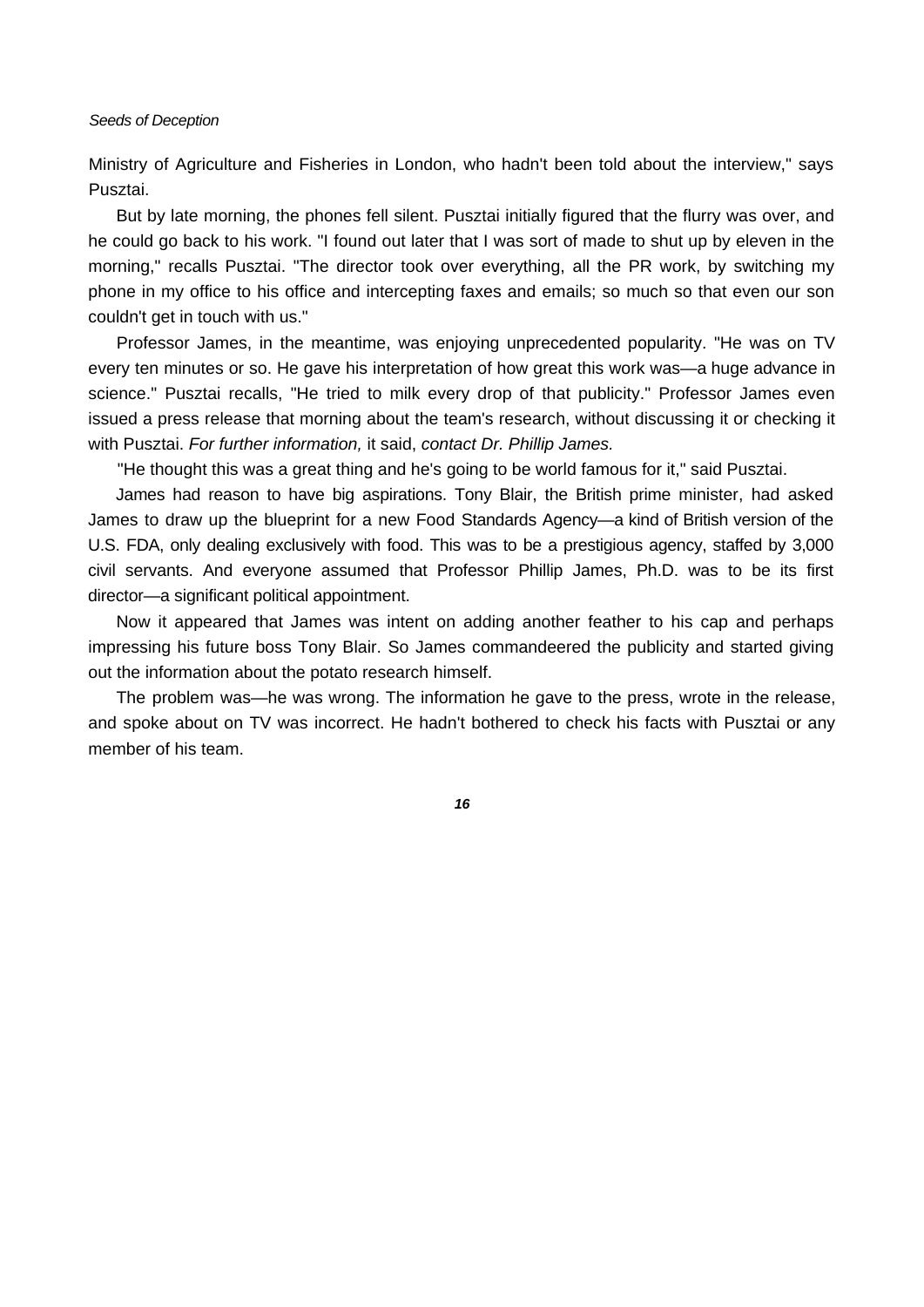Most critical among his mistakes was the type of lectin the research team had used. They had engineered a potato to produce a lectin from the snowdrop plant, called GNA, known to be completely harmless to rats and humans. The lectin James described, however, was "concanavalin A"—a well-known toxic immune suppressant.

His mistake completely misled the public. If the rats were damaged by an experimental potato that was genetically engineered to produce a known toxin, so what? Press reports acknowledged that's what toxins do—so what's the problem? The potato was not on the grocery shelves and never would be.

But Pusztai's lectin was harmless. James' mistake, therefore, sidestepped the bigger issue—the damage to the rats did not come from the lectin, but apparendy from the same process of genetic engineering that is used to create the GM food everyone was already eating.

By Monday afternoon, Arpad and Susan figured out that their phones had been re-routed so James could handle the press himself. And by that evening's broadcast, they realized that James had been feeding the press the wrong story. On Tuesday the scientists made several attempts to get to James, to tell him he was giving out the wrong information to the press. James blocked each attempt. The Pusztais couldn't get to James and no one could get to the Pusztais.

"Our frustration grew with every hour," recounts Pusztai. "All the time he was giving out these press releases and appearing on TV and we could see that he was talking a lot of rubbish. So my wife decided to stop this stupid false misinformation.'' Susan, with help from the team, wrote down a summary of the actual facts about the research. She limited it to two pages. "We knew if it was a lengthy document he would never read it," says Pusztai.

They were finally able to get a meeting with James at 3 pm on Tuesday. Even though James did not invite Arpad to the meeting, Arpad went along with Susan, their research immunologist, the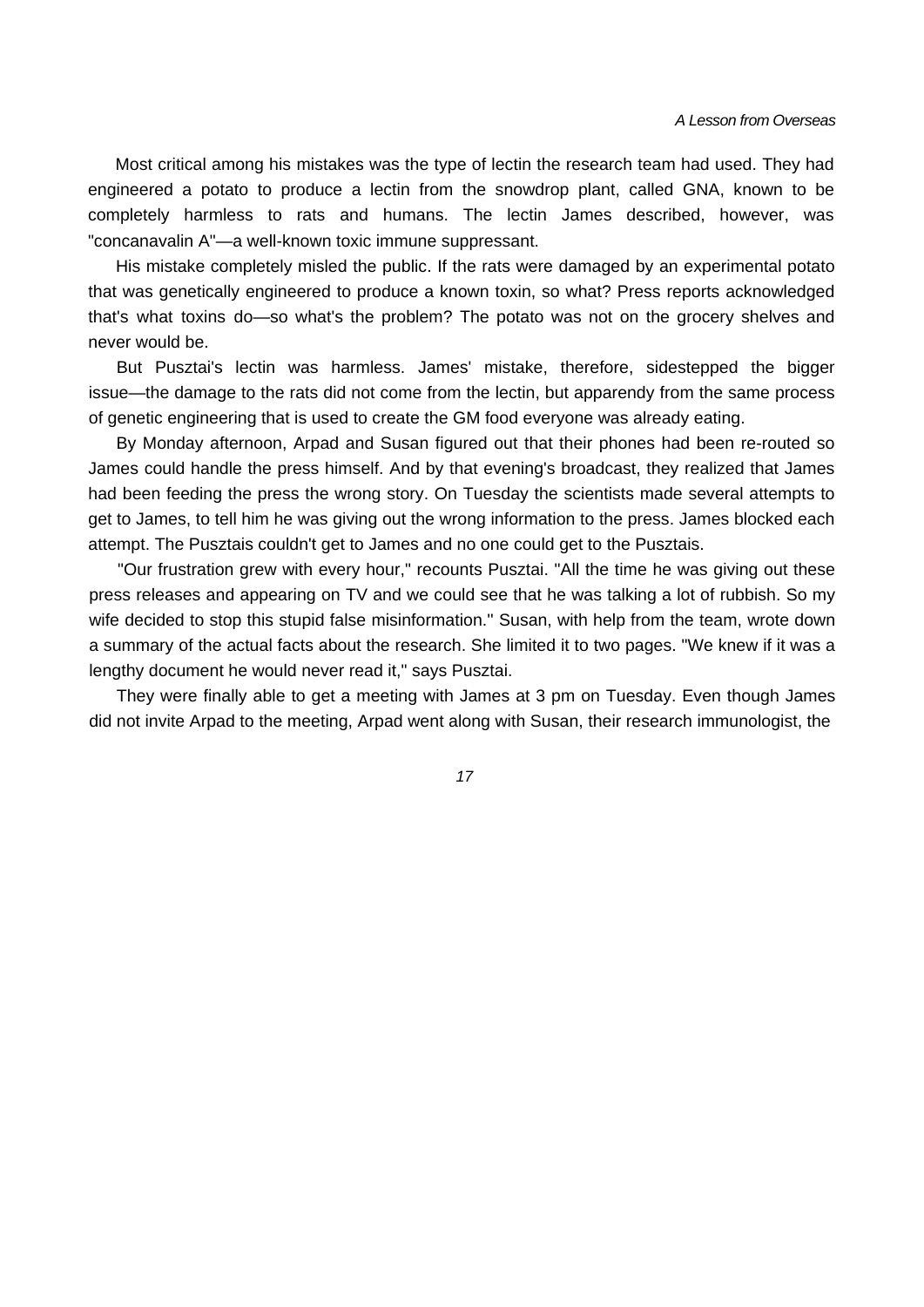division head, and the deputy director to James' office. Susan **handed** James the summary.

Everyone became silent as James read the two pages. Pusztai watched the despair surface in James' face when he realized that he **had** been giving out the wrong information. As James finished the summary, he said softly, "This is the worst day of my life."

"At that point we all agreed that our deputy director, who was very good with words, would make up a much shorter version to be press released on the next morning, so that the controversy would be on a strong scientific foundation. This is how we parted company with Professor James. We were to reconvene the next morning on the twelfth," Pusztai reported.

The next day the Pusztais came to work encouraged that the truth would finally get out. When they were called to a meeting, Arpad Pusztai expected to be handed the corrected release for review. But when he entered the room, the whole top management was assembled. Professor James spoke in a manner that was quite different from that of the previous day. In fact, the Pusztais had never heard him speak that way before.

"He said I was to be suspended, and they will have an audit of the whole business, and then I shall be made to retire," recounts Pusztai. "And my retiring wasn't dependent on what the audit found."

The Institute blocked the team's computers and confiscated all research notes, data, and everything related to the GMO experiments. The research was immediately stopped and the team dismanded.

"This was such an abrupt change in his attitude," says Pusztai. "We part company before five o'clock in the afternoon on Tuesday and on Wednesday morning out of the blue I was suspended. This was coming from someone who for two days was milking every ounce of **the PR effort,** which appeared at the time to be beneficial for him and for **the Institute.**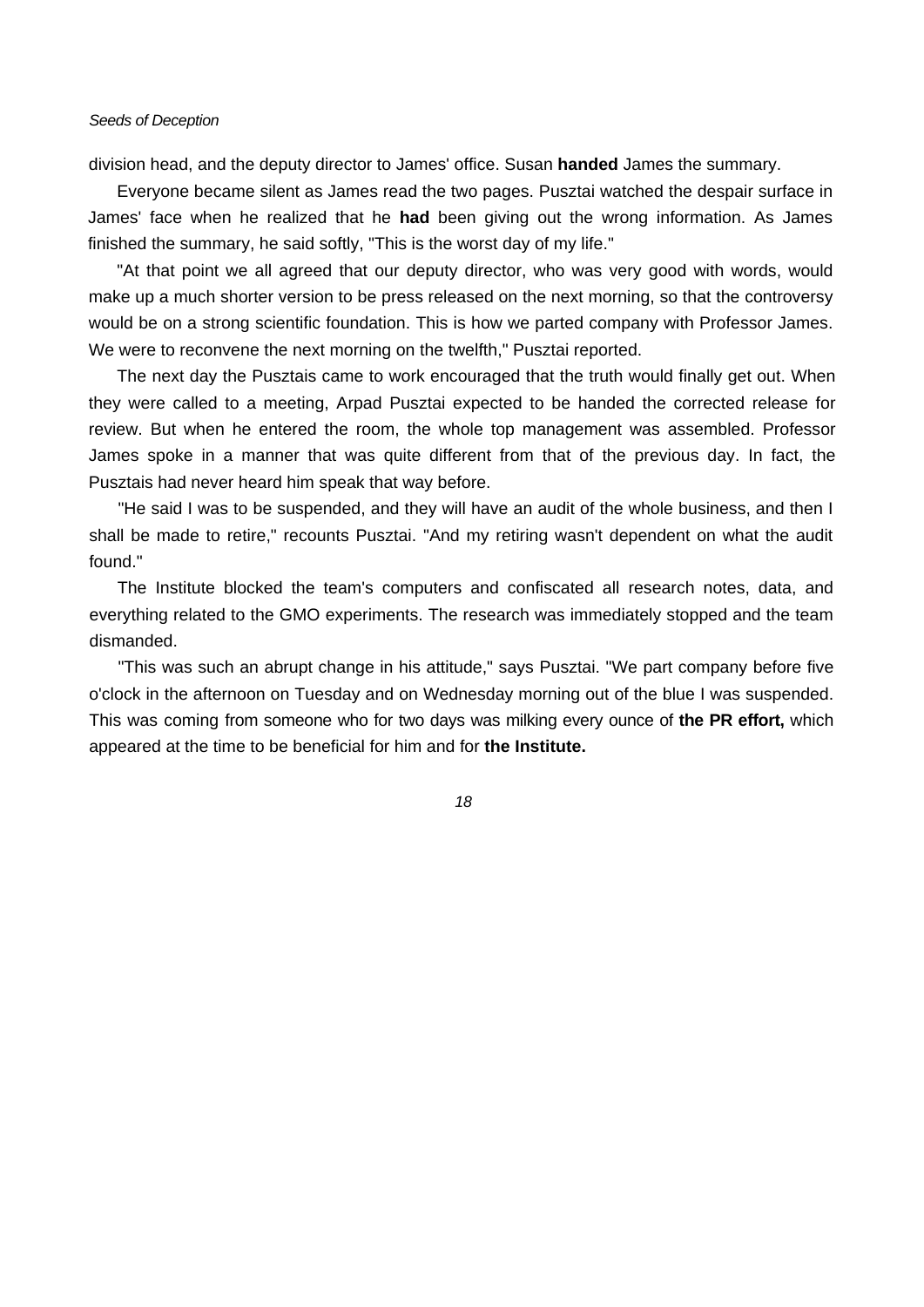Something extremely serious must have happened to explain his very sudden and almost 180 degree turn in his opinion and pronouncements.''

Pusztai is not sure what prompted this change in Professor James, but he has some ideas. "It was most likely that he had some political interference." In his interviews and releases during the previous two days, James was applauding research that was ultimately critical of the way GM foods on the shelves had been tested. He was also suggesting that more research needed to be conducted (presumably at his Rowett Institute). But, Pusztai points out, "It's no secret that the British Government, particularly Tony Blair, is a supporter of the biotech industry." Pusztai's theory was that James—Blair's primary candidate to head up a major government office—"suddenly blew it. Because for two days he was advocating something which was not the government's policy."

"There are some reports which are not verified," says Pusztai, "that there were two telephone calls late in the afternoon on the eleventh from Downing Street, from the prime minister's office," forwarded through the Institute's receptionist. (According to the British press, Tony Blair himself had been the recipient of telephone calls from Bill Clinton, who was leaning on Blair to increase support for GM foods. $)^5$ 

Whether it was a directive from the prime minister or some other jolt that prompted James' about-face, suspending Pusztai was clearly an opportunity for James to protect his credibility. If he had released the corrected report and admitted he was giving out false information, his reputation would have been seriously damaged.

#### **Arrows Fly, No Defense**

The press was ravenous. "The newspaper men and reporters were almost bedding down on the drive at home," says Pusztai. "I couldn't move out of the house because we were besieged by reporters. The German TV gave hourly updates on the events. I was absolutely blown over by the whole business. I knew that what I did say was not easily accepted. But the reaction to it was absolutely overwhelming."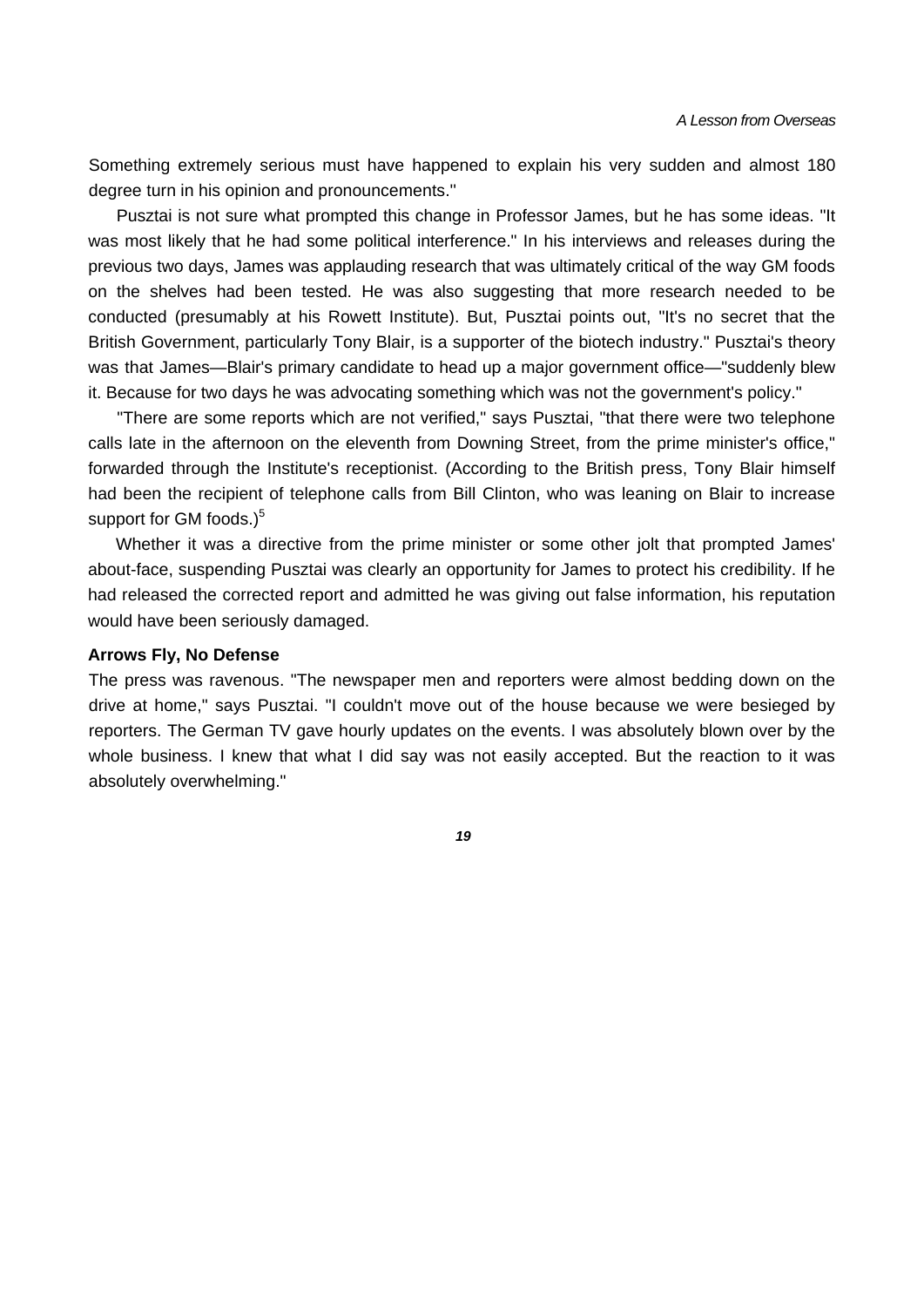But soon, Pusztai received two threatening letters from Professor James, dated August 18 and 20, which ultimately stopped the press from appearing at the Pusztais' door. "The director invoked my contract which had a prohibition put on me." Pusztai explained that he "could not say anything to anyone without the written permission of the Director."

Pusztai was well aware of the large sums of money that came to the Institute in the form of grants and research contracts. If James claimed that the Rowett Institute lost a project due to Pusztai's statements, he could sue Pusztai for a substantial amount.

"If I say anything to any media person or in fact anybody, I would be taken to court and the Institute would ask for substantial damages from me because I acted against their interest."

"Now I wasn't a very young man," says Pusztai. "I was at the end of my career. I was suspended. I had some savings and my house, which I had worked for all my life. So I wasn't a rich man, and you know how expensive it is to get into litigation. I decided to shut up." His wife, also under contract with the Rowett Institute, was likewise silenced.

With both Pusztais under its gag order, the Institute's PR machine really got rolling. They put out a series of press statements, sometimes contradicting each other, but all designed to discredit Pusztai and his results.

The formal reason given for Dr. Pusztai's suspension was that he had publicly announced the results of his research before they had been reviewed by other scientists, as required by the Rowett Institute. The press was not informed, however, that Director James had enthusiastically given his permission for Pusztai to speak with the press and even called his home after the show to express congratulations. Furthermore, the taping of the show had taken place seven weeks before it aired. If the director had had any second thoughts about airing the show, he had seven weeks to cancel it.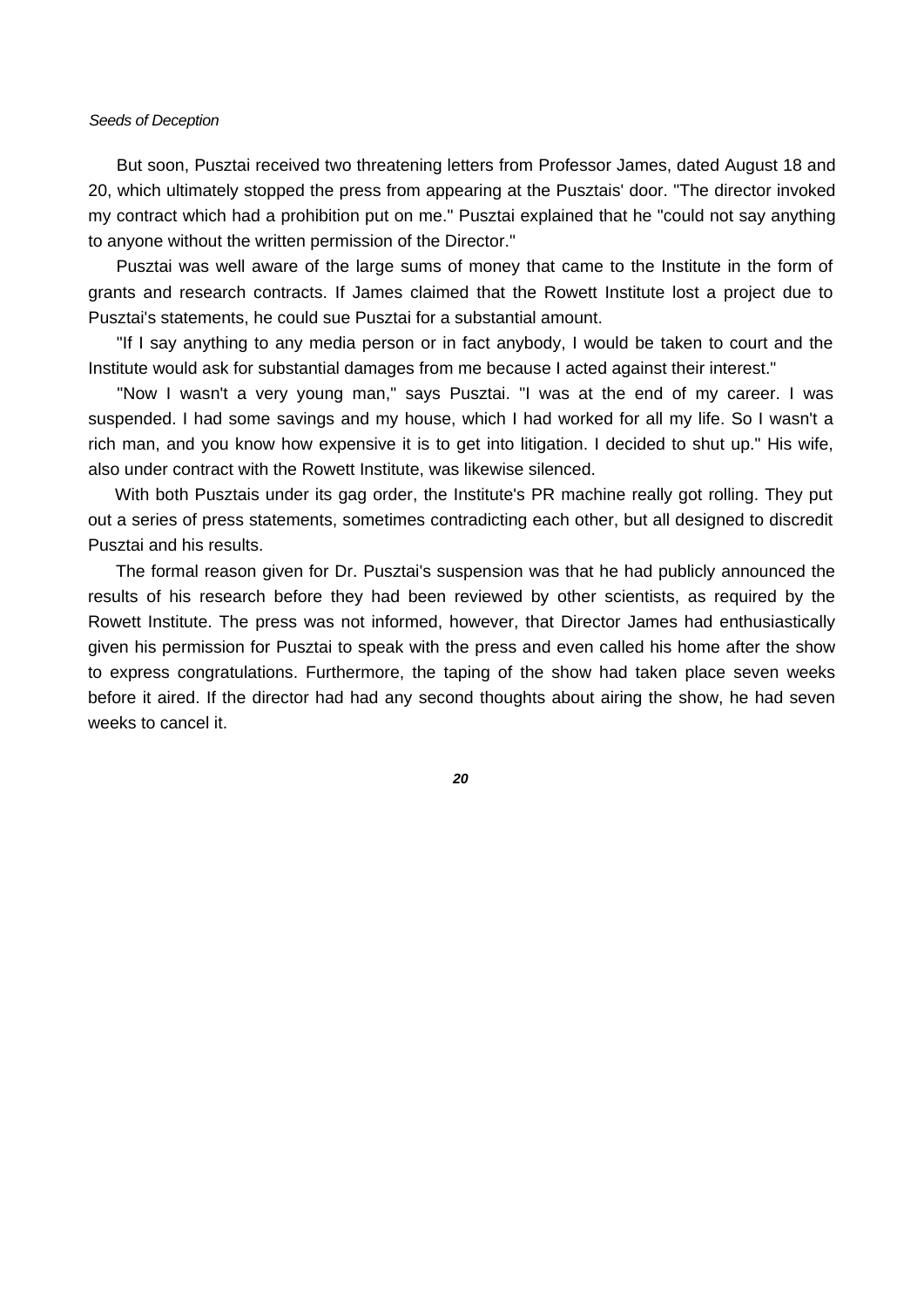Press statements issued by the Rowett Institute said that results reported by Dr. Pusztai were misleading because he had mixed up the results of different studies. Other statements tried to paint a picture of him as a senile and confused old man or as "muddled," and "on the verge of collapse." James described Pusztai as "absolutely mortified. He is holding his hands up and is apologizing."<sup>6</sup>

Still other statements asserted that the research had not been done on GM potatoes at all, but on a mixture of natural potatoes and lectin. They also indicated that the quality of Dr. Pusztai's research was deficient and claimed that the GM potatoes were not intended to be used as food. A November article in the Institute's publication by the chief executive of the Institute of Biology went even further. He alleged that Pusztai had fabricated findings, "a view he appears to have come to," exclaims Pusztai. "wholly in the absence of seeing any of my working data."<sup>7</sup>

"The Institute thought they could get away with blue murder because they knew I could not reply," says Pusztai. The unchallenged lies about his "mistakes" were sent all over the world and people were led to believe that there was no scientific basis for his warning about GM foods. The *Times* wrote an article "Scientist's Potato Alert Was False, Laboratory Admits."<sup>8</sup> Another headline from the *Scottish Daily Record and Sunday Mail* read, "Doctor's Monster Mistake."<sup>9</sup> Pusztai's credibility and reputation were ruined.

James did not act alone. He handpicked a panel of scientists to conduct an audit of Pusztai's work. It was quite telling that the scientists he selected were not working nutritionists. "That a nutritional institute should select non-nutritionists to do this audit is quite unbelievable," says Pusztai. Moreover, the panel was not given the complete data, did their entire review in less than a day, and didn't consult with Pusztai at all.

A summary of their audit report was released on October 28. It claimed that there were important deficiencies in Pusztai's study. The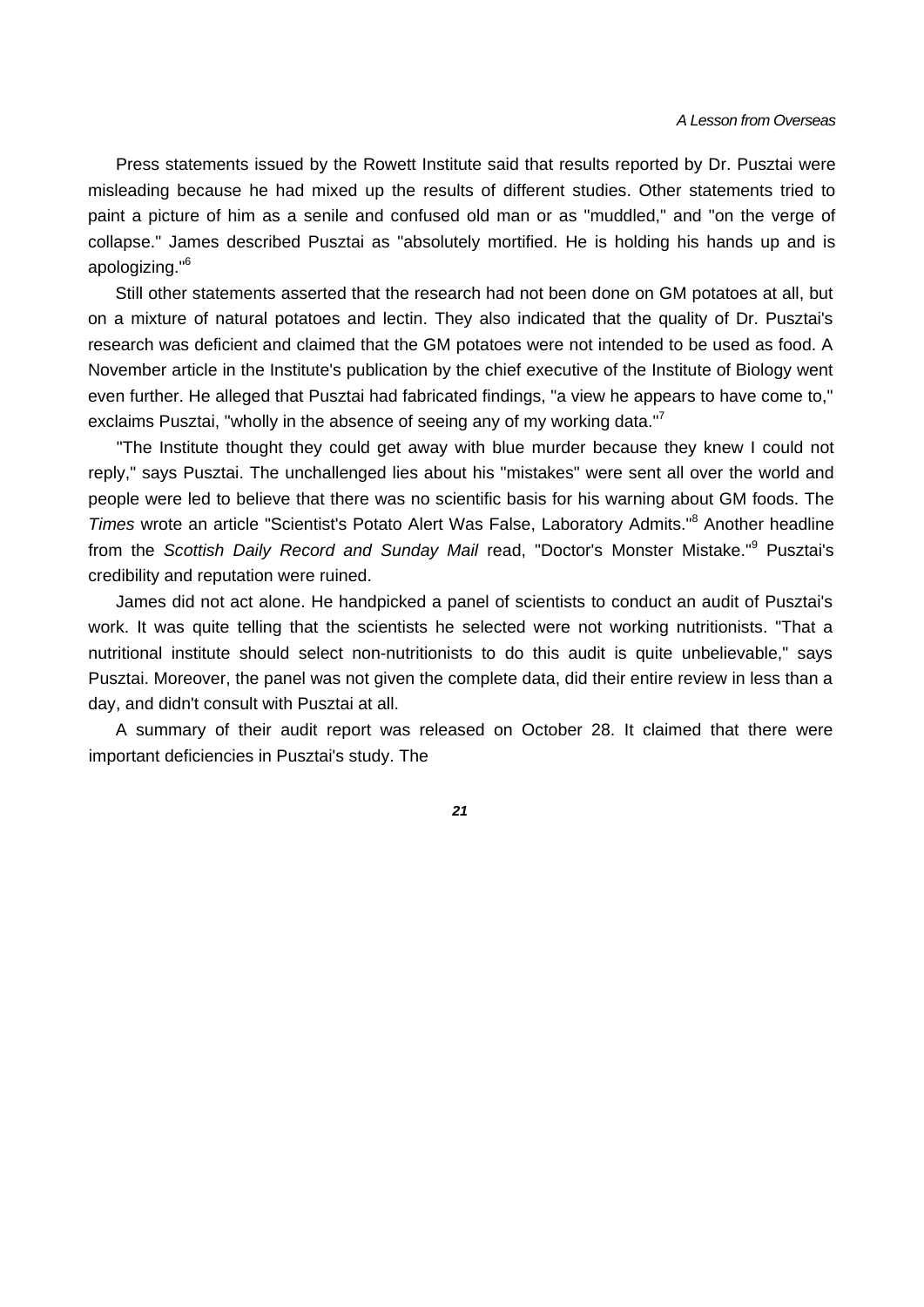full audit report, however, was never publicly released. To prevent leaks, only ten copies were printed. Even the chairman of the panel that produced the report was not given a copy.

#### **Loophole**

Throughout this period, Pusztai received inquiries from senior scientists around Europe. They had collaborated with him for years and were not fooled by reports of malpractice and senility. They wanted to know the truth. With the threat of a lawsuit by the Rowett over his head, however, Pusztai couldn't tell them what he knew.

But then Pusztai discovered a legal loophole. The contract with the Rowett Institute did not bar him from sharing unpublished research with other scientists. Exchange of information is a long established tradition in scientific circles. Pusztai could, in theory, share his data with these top scientists, provided that it wasn't published.

But a major hurdle remained. "They had confiscated our data," says Pusztai. "I could not use my recollection because science is very precise. If I say something based on my recollection which later turns out not to be absolutely correct, I would truly be destroyed."

In late November he got a break. In response to what had become an enormous media controversy, the British Parliament asked James to send his evidence against Pusztai for evaluation and to testify before a House of Lords committee. James realized that Pusztai would likely be asked to defend himself and would need his data. James also remembered that the Institute's contract with employees stipulated that when an audit takes place, the "accused" has a legal right to reply to the findings of the audit—again with data in hand. The Institute begrudg-ingly sent Pusztai some, but not all, of his confiscated data.

Pusztai could now respond to his fellow scientists' requests. He sent them the research design and findings, a copy of the Rowett's audit report and his response to it. The data was compelling. So much so that twenty-three of these scientists from thirteen countries chose to form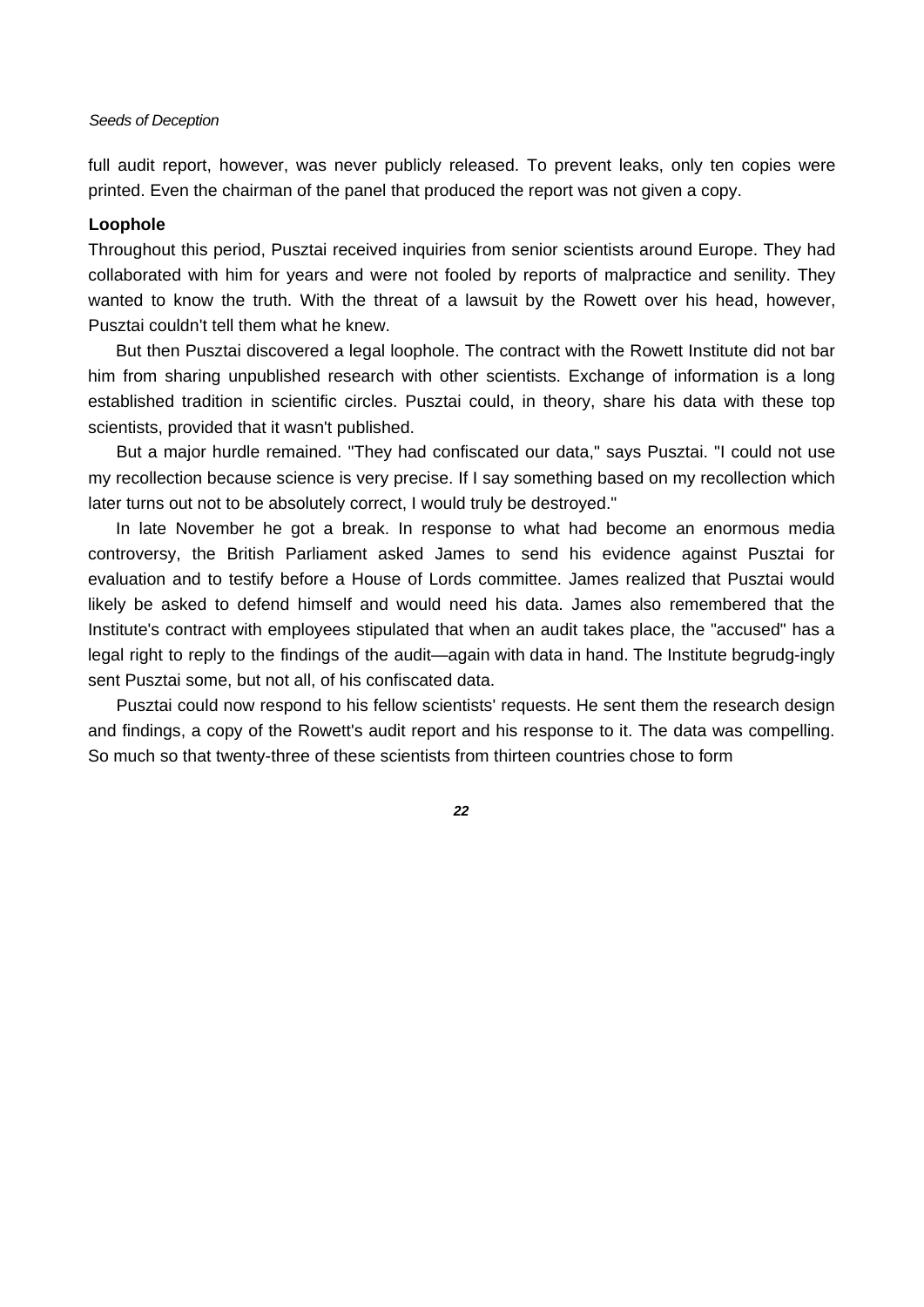their own independent panel to conduct a formal peer review and send their report to the British Parliament.

The panel analyzed Pusztai's data and the Rowett's report. The twenty-three scientists released a memorandum on February 12, 1999, charging that the Rowett's report seemed to select and interpret only those results that would disprove Pusztai's conclusions, while selectively ignoring more relevant data. In spite of this bias, the independent panel said the data analyzed in the audit report nevertheless "showed very clearly that the transgenic GNA-potato had significant effects on immune function and this alone is sufficient to vindicate entirely Dr. Pusztai's statements." They further stated that the data from the audit report combined with Dr. Pusztai's material would in fact be suitable for publication in a peer-reviewed journal. The report stated that "although some of the results are preliminary, they are sufficient to exonerate Dr. Pusztai by showing that the consumption of [GM]-potatoes by rats led to significant differences in organ weight and depression of lymphocyte [immune] responsiveness compared to controls."<sup>10</sup>

The panel of scientists also called for a moratorium on the sale of genetically modified crops.

The controversy was re-ignited in full force. A report published two days later exposed the fact that Monsanto had given the Rowett Institute £140,000 before the blow-up, adding even more fuel to the media's fire.

Under the intense pressure of a highly publicized scandal, Parliament invited Pusztai to present evidence before the Science and Technology Committee of the House of Commons. Parliament's request overrode the Rowett contract—James was forced to release the gag order. That was February 16; the day the Pusztais unexpectedly hosted thirty members of the press in their living room.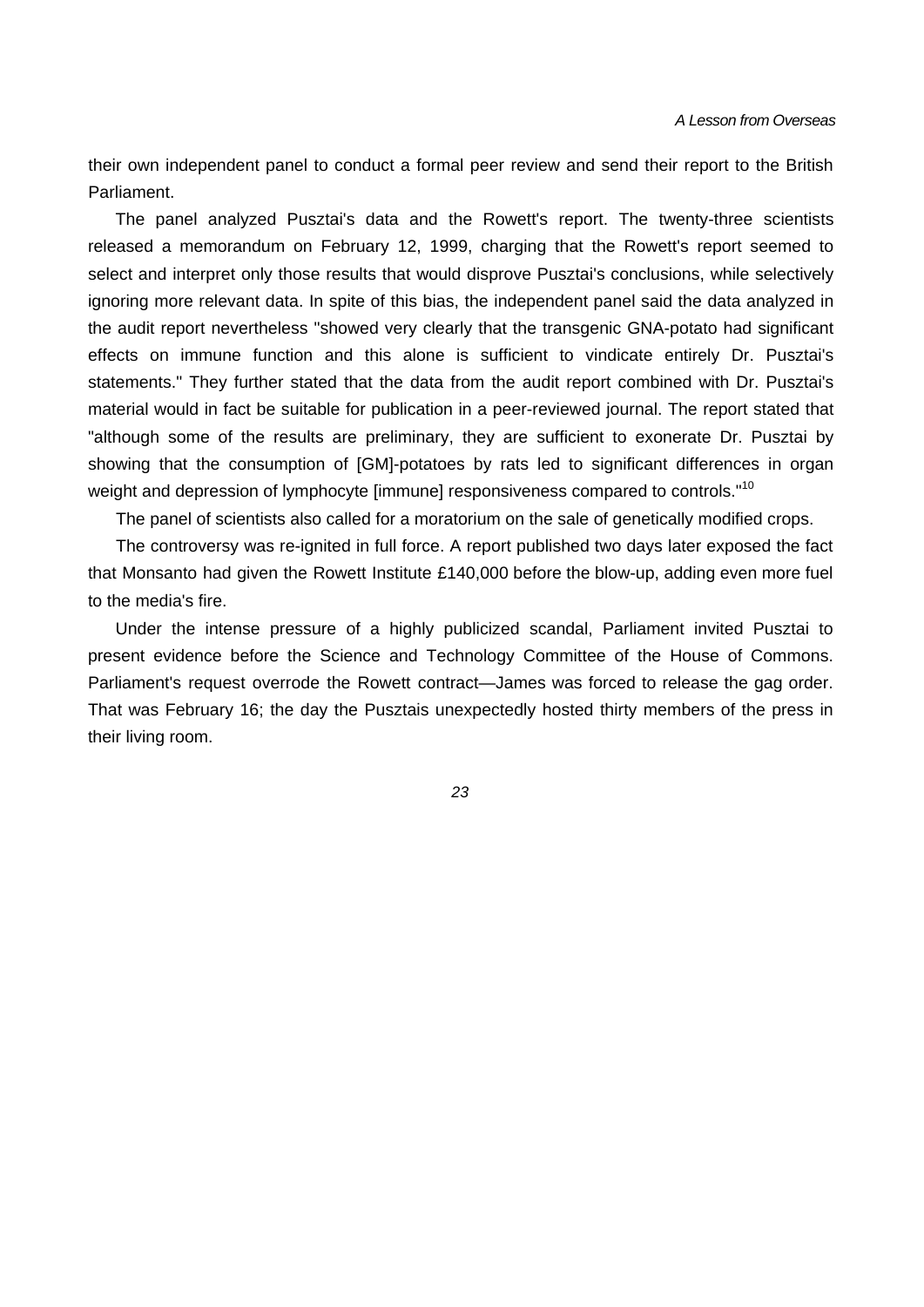#### **The Battle for Public Opinion**

While the European media were hungry for controversial GM food stories, major press in the U.S. had presented them only a couple of times. On October 25, 1998, a cover story in the *New York Times Sunday Magazine* introduced the pesticide-producing Bt potato and how it slipped through the FDA and EPA bureaucracies into the market without thorough safety testing. A major news network ran a GM food story the next week, but then there was nothing for months.

In the UK and parts of Western Europe, however, substantial reporting had led to growing public contempt of GM foods. A leaked October 1998 report prepared by pollster Stan Greenberg for Monsanto said, "The latest survey shows an ongoing collapse of public support for biotechnology and GM foods." Greenberg, who had also conducted opinion polls for President Clinton, Tony Blair, and German Chancellor Gerhard Schroeder, wrote, "At each point in this project, we keep thinking that we have had the low point and that public opinion will stabilize, but we apparendy have not reached that point. . . . Negative feelings have risen from 38 percent a year ago to 44 percent in May to 51 percent today. A third of the public is now extremely negative, up 20 percent."<sup>11</sup> When the press finally heard the truth about the potato research direcdy from Pusztai, their reports were destined to push that figure even higher.

The media went wild. That third week in February 1999, more than 1,900 column inches were published about genetic engineering. An editorial declared, "Within a single week the specter of a food scare has become a full scale war."12 During the month of February, the British press spewed out more than 700 articles on GMOs.<sup>13</sup> A columnist in *New Statesman* wrote, "The GM controversy has divided society into two warring blocs. All those who see genetically modified food as a scary prospect—'Frankenstein foods'—are pitted against the defenders."<sup>14</sup>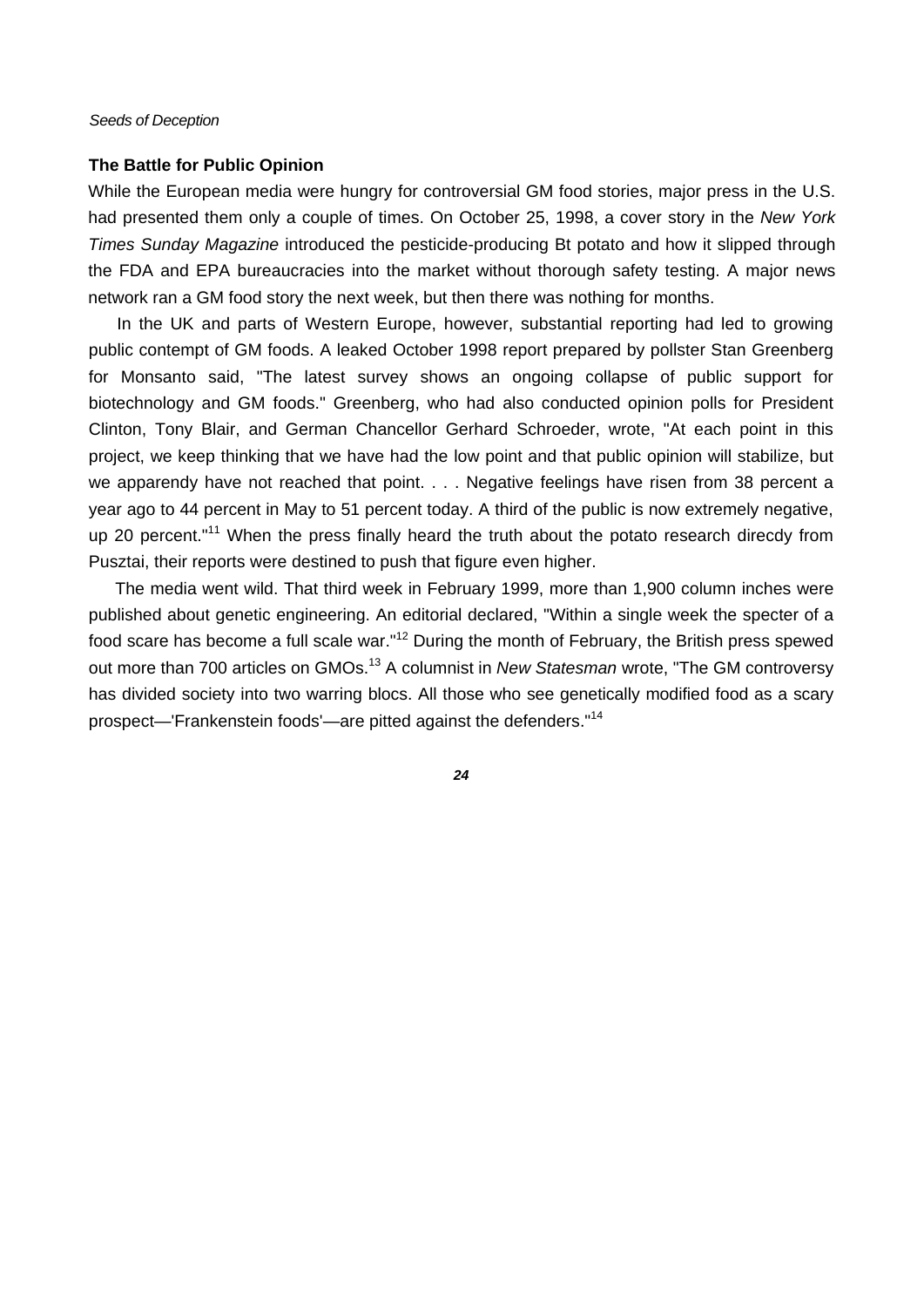Among the defenders was the Royal Society, an organization that included many scientists who viewed the attack on GM foods as a threat to their own continued funding and livelihood. On February 23, nineteen fellows of the Society published a letter in *The Daily Telegraph* and the *Guardian* criticizing researchers who "triggered the GM food crisis by publicizing findings that had not been subjected to peer review." Two weeks later, when Pusztai and James testified before the House of Commons Committee, James also denounced Pusztai for discussing unpublished research. But one Member of Parliament, Dr. Williams, challenged him:

"There is a real problem for us here, and that is that you say that it is not right to discuss unpublished work; as I understand, all of the evidence taken by the advisory committee [that approves GM foods for human consumption] comes from the commercial companies, all of that is unpublished. This is not democratic, is it? We cannot discuss the evidence because it is not published; there is no published evidence. So we leave it completely to the advisory committee and its good members to take all of these decisions on our behalf, where all of the evidence comes, simply, in good faith, from the commercial companies? There is a hollow democratic deficit here, is there not?" The MP added, "how is the general public out there to decide on the safety of GM foods when nothing is published on the safety of GM foods?"<sup>15</sup>

Although the ruling party in Parliament was quite pro-GMO, members of the Committee also confronted James for issuing public statements about research he knew nothing about and for incorrectly describing the lectin used in the research. Pusztai was further redeemed when James admitted that he had never suspected Pusztai of any wrongdoing or fraud.

In April 1999, the British food industry bowed to consumer pressure. Unilever, England's biggest food manufacturer, announced it would remove GM ingredients from its products sold in Europe. "The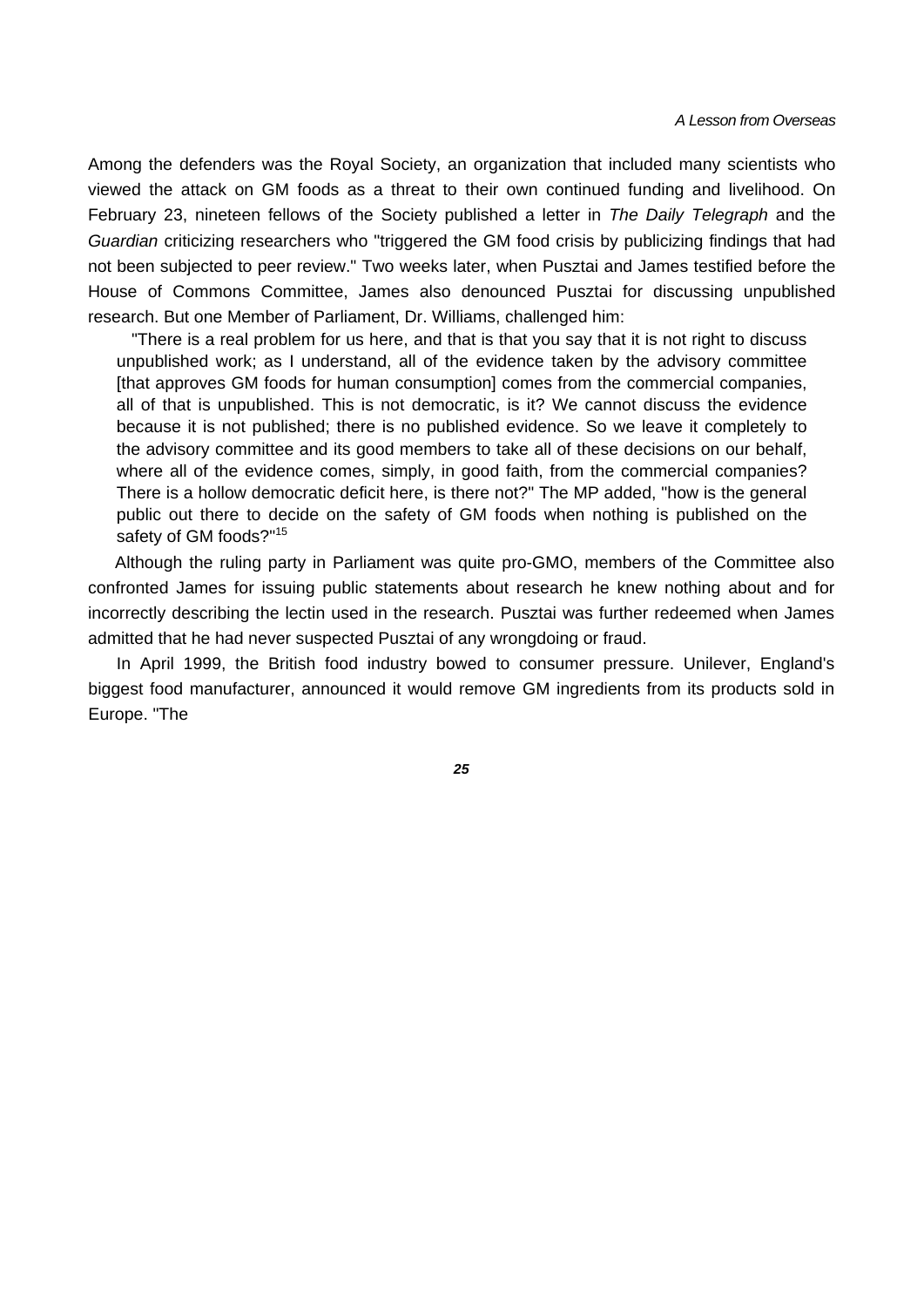announcement started a weeklong stampede by leading companies, all household names," reported the *Independent.<sup>16</sup>* Nestte made its announcement the next day, as did the major supermarket chains including Tesco, Sainsbury, Safeway, Asda, and Somerfield. McDonalds and Burger King also committed to remove GM soy and corn from their ingredients in European stores. In the end, no major retailer was left standing in the GMO camp. They would eventually spend millions sourcing new supplies of non-GM corn, soy, and their derivatives, or reformulating their recipes, removing corn and soy products altogether. (The European Union passed a law requiring foods that contain ingredients with more than 1 percent GM content to be labeled. Most European producers have eliminated GM ingredients in order to avoid the label. On July 2,2003, the European Parliament voted to lower the labeling threshold to .9 percent.)

#### **Science in the Corporate Interest**

With billions at stake, the biotech industry was desperate to contain the anti-GM food rebellion. They needed to do something and fast. But the corporations, particularly Monsanto, couldn't appear to defend themselves directly. "Everybody over here hates us," admitted Dan Verakis, Monsanto's chief European spokesman. He was spotlighted by *The Observer* in a February 21 article entitled: "Food Furor: The Man with the Worst Job in Britain."<sup>17</sup>

Indeed, Norman Baker, a Liberal Democrat Member of Parliament told the House of Commons in March tJiat Monsanto is "public enemy number one." Baker said, "They insist on thwarting consumer choice, bulldozing elected governments, and forcing their wretched products on the world's population." He demanded that the corporation's activities be curtailed.<sup>18</sup>

Monsanto and the industry obviously had to work through intermediaries. And according to pollster Greenberg's leaked document, they had friends in high places. The report revealed that Monsanto's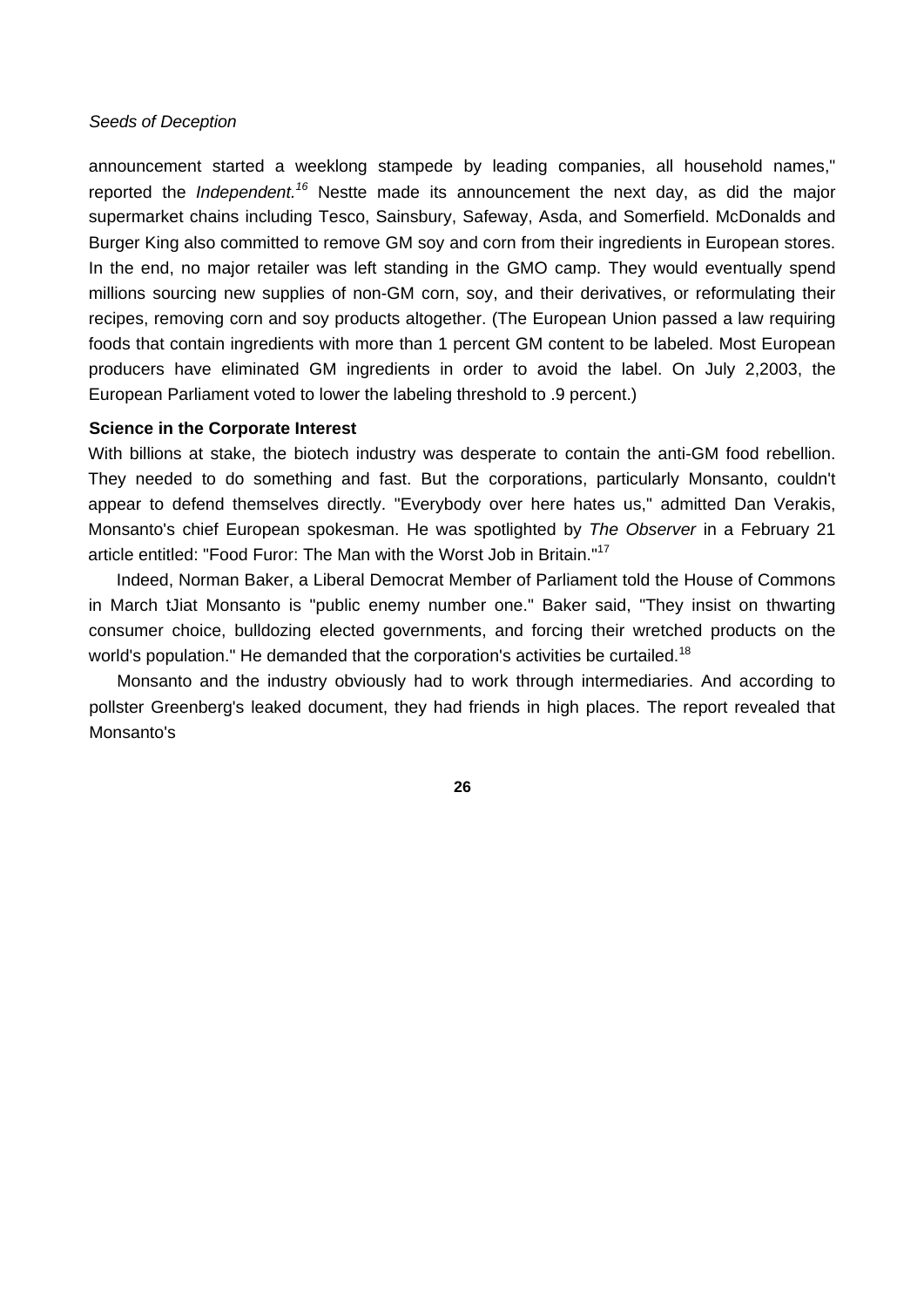strategy was to win over "a socio-economic elite" consisting of Members of Parliament and "upper-level civil servants."<sup>19</sup>

Norman Baker's animosity toward Monsanto, it turns out, was not shared by the leaders of the ruling Labour party. According to a February 1998 report in the *Globe and Mail,* since the Labour party took office the previous year, "government officials and ministers have met companies involved in GM foods eighty-one times (twenty-three with Monsanto alone)." The corporations' efforts paid off handsomely. "More than \$22 million has been earmarked in aid for British biotech firms,"20 and government leaders had been unabashedly pro-biotech.

But now those same leaders were in trouble. Their constituents had become overwhelmingly anti-biotech. According to the minister's own poll, only 35 percent of the British people trusted "the government to make biotechnology decisions on their behalf." The people did not believe that their government would "provide honest and balanced information about biological developments and their regulations." And only 1 percent of the public thought that GM food "was good for society."<sup>21</sup>

The government's credibility on the issue had suffered repeated setbacks. For example, in spite of its claims that GM foods were absolutely safe, a report leaked at the beginning of the year showed that the government wasn't quite sure. The Advisory Committee on Novel Foods and Processes (ACNFP) had been secretly talking with supermarket executives who had access to the food purchasing records of about 30 million customers who used supermarket "loyalty cards." The committee wanted to cross-reference purchasing records with health databases to see if those eating GM foods were more prone to get sick. "The study would specifically look for increases in childhood allergies, cancer, birth defects, and hospital admissions."<sup>22</sup> When the report was leaked, the embarrassed government withdrew plans for any monitoring.

Now the government leaders were preparing an initiative to win back public confidence in GM foods. According to a leaked private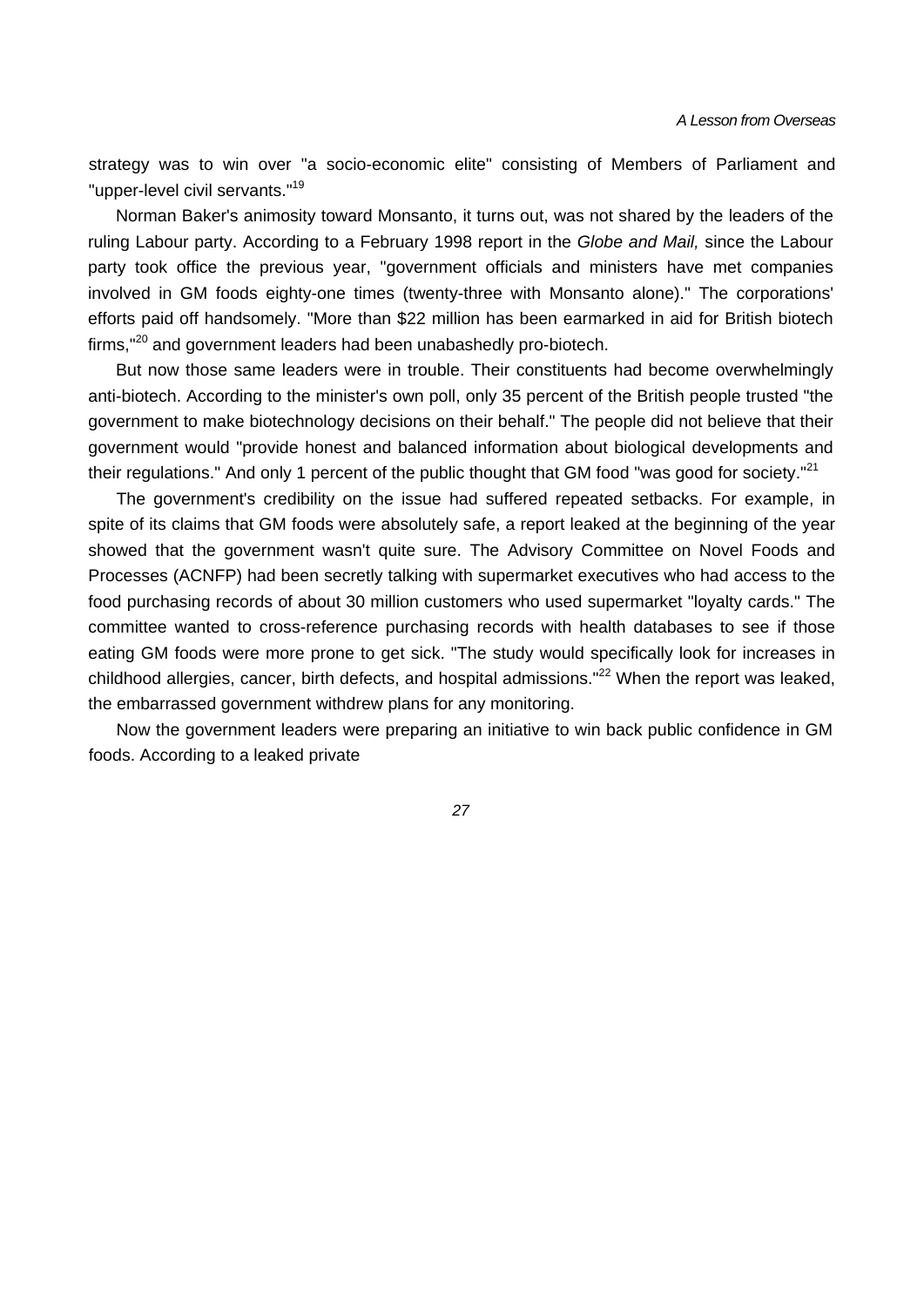document obtained by the *Independent on Sunday,* the Health minister, Environment minister, and the Food Safety minister met on May 10 and prepared "an astonishingly detailed strategy for spinning, and mobilizing support for" GM foods. "One of [the] ministers' main concerns," said the report, "was to rubbish research by Dr. Arpad Pusztai."

The ministers somehow knew in advance that three pro-biotech reports due out in May—by the Royal Society, the House of Commons Committee, and the ACNFP—would all attack Pusztai. The ministers therefore planned to have pro-biotech scientists further denounce his work when the reports were released. The scientists, carefully selected by the Office of Science and Technology, would also use the opportunity to "trail the Government's Key Messages," one of which was to convince the public "that industry should be given time to develop and demonstrate possible benefits from GM products." According to the *Independent on Sunday,* many of these so-called "independent" experts, whom the ministers wanted "available for broadcast interviews and to author articles."<sup>23</sup> conveniently "gained their expertise in the pay— direct or indirect—of the [biotech companies]."<sup>24</sup>

In addition, the ministers themselves decided to make numerous media appearances, to "speak with one voice" directly to the people. The Health minister volunteered to write an article that would be published in the prime minister's name. "An instant rebuttal system was to be set up to counter reaction by 'activists and other pressure groups.'" And the ministers were to seek endorsements from the Royal Society and others, which, the document said, "will help us to tell a good story."<sup>23</sup>

It was all to start with the three pro-biotech, anti-Pusztai reports due out in the same week, followed immediately by the ministers' announcement of new programs related to GM food and a high profile media blitz. It was to be a week to regain consumer confidence.

One of the reports to be made public came from the House of Commons Committee that had heard testimony from Pusztai and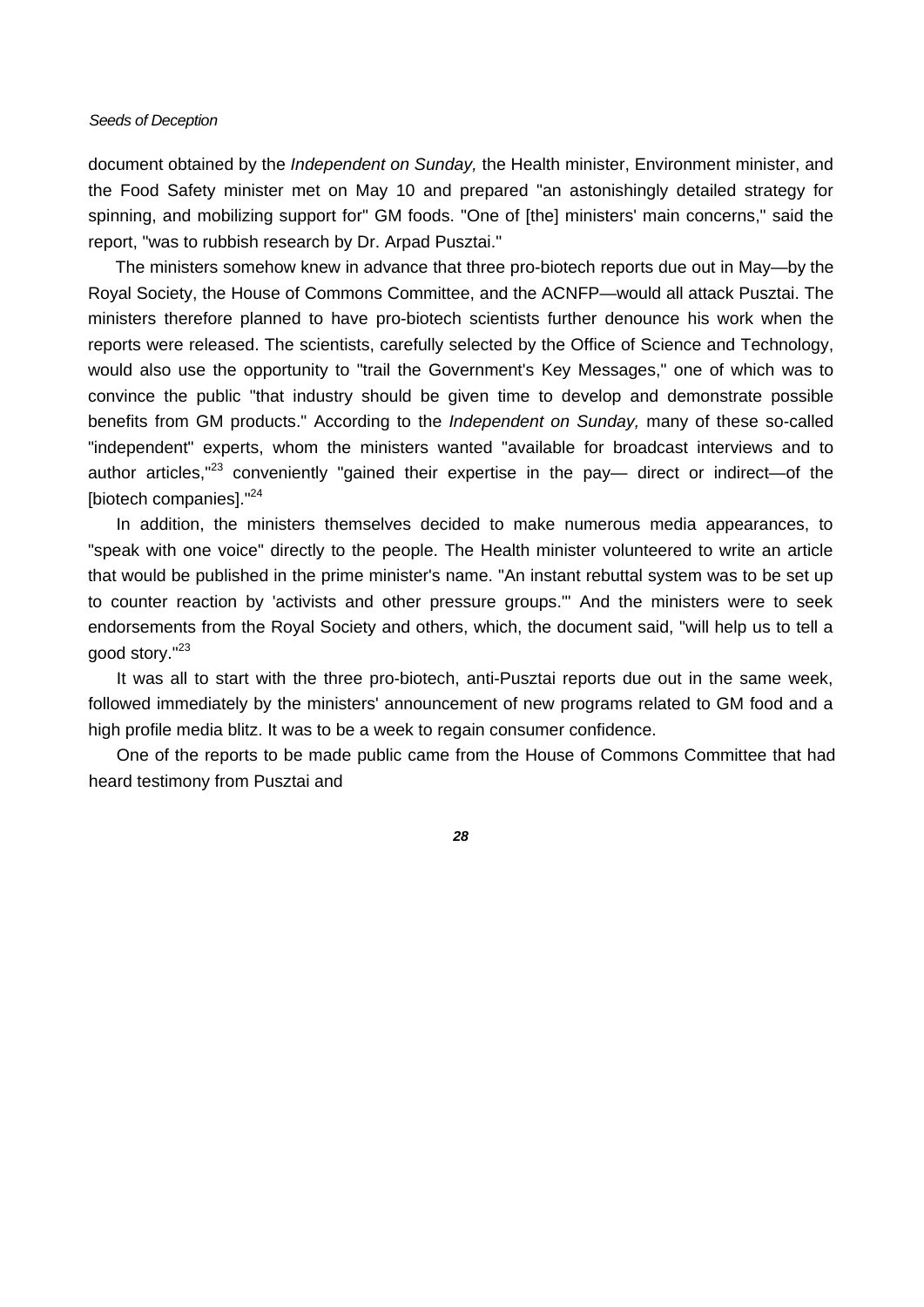James. Pusztai had been confident that they would vindicate him. Although during his testimony, for some reason, the MPs did not allow Pusztai to go into the scientific details of his case, he had given them the facts in a document he had carefully prepared over the previous month.

But when the report came out, it selectively omitted or twisted much of his testimony, "flying directly in the face of what actually was said."<sup>7</sup> Indeed, even a cursory comparison between die public transcript of the testimony and the Committee's report shows substantial disparities. It was also clear to Pusztai that they hadn't even read his document. Observers interpreted the Committee's report as the government's attempt to protect the reputation of GM foods, while sacrificing the reputation of Pusztai.

"This was the final straw," confessed Pusztai. When he had escaped communist Hungary as a youth, he chose to relocate in the UK, believing that the people were tolerant and the system was just. But the day he read the report from the highest authority in the land, he says, "My belief in the democratic process was totally shattered."

As the ministers had predicted, Pusztai received a similar rebuff from the Royal Society. The Society had supposedly undertaken a peer review of Pusztai's study. Although the Society does not conduct peer-reviews—not one in their 350-year history—they made an exception. The problem was, they didn't have complete data. They also refused to meet with Pusztai or to reveal the names and qualifications of the scientists who conducted the review. Not surprisingly, their anonymous committee declared Pusztai's work "flawed."25

(It was also around this time that Pusztai suffered another indignity—his house was burglarized and many of his papers were taken. Soon after, the security camera at the Rowett Institute revealed that a burglar broke into Pusztai's old office, and a burglar was caught breaking into the house of Stanley Ewen, a sympathetic colleague who was following up Pusztai's work.)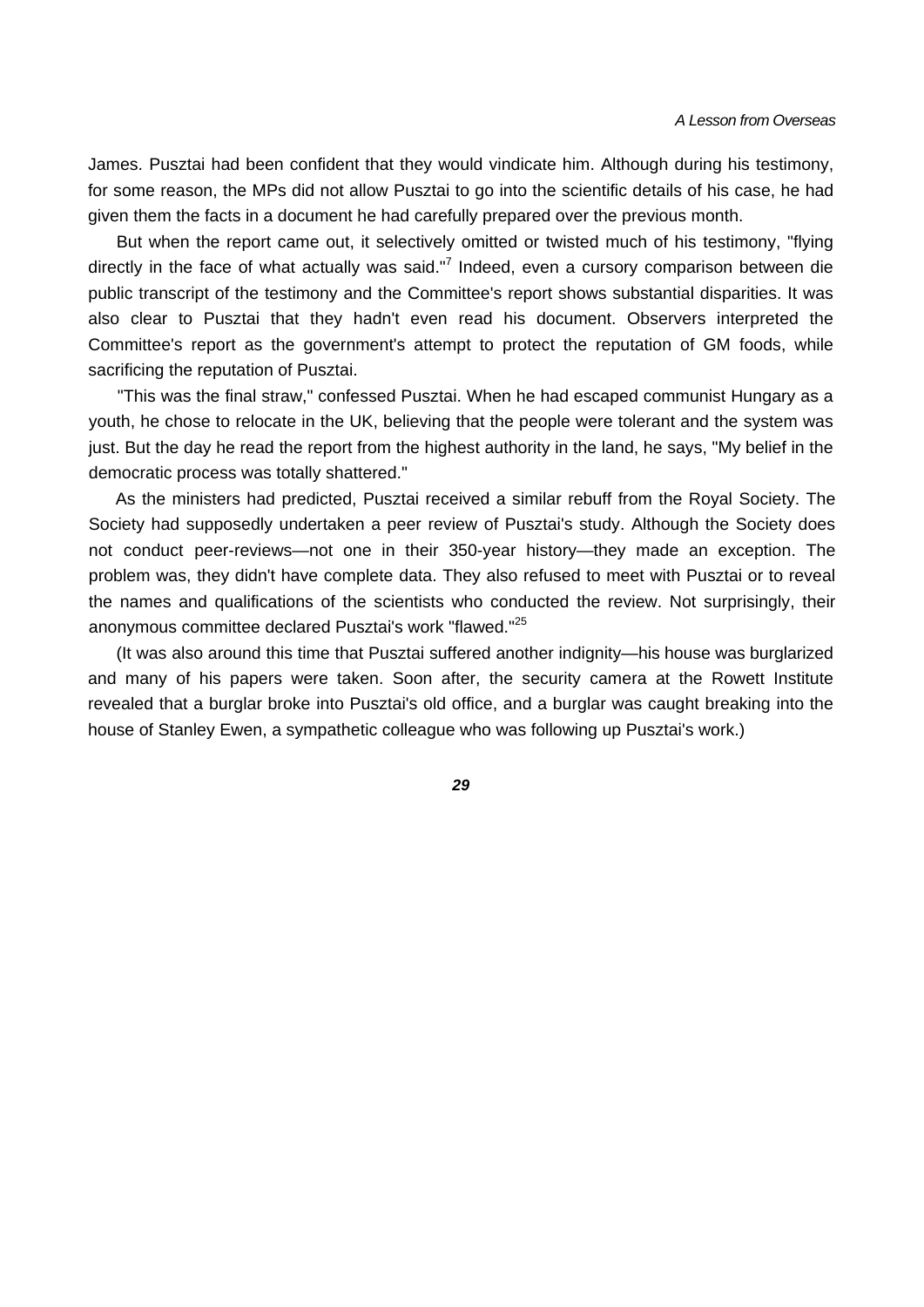After the reports came out, the ministers and their handpicked "independent" scientists did their rounds in the British media. But the week that was designed to regain the public's confidence in GM foods didn't go entirely as planned.

According to the ministers' poll, the public trusted doctors far more than they trusted their government. The ministers were therefore not too pleased when the British Medical Association that same week "called for a moratorium on planting GM crops commercially" and "warned that such food and crops might have a cumulative and irreversible effect on the environment and the food chain."21 Also that week, it was disclosed that Sir Robert May, the Government's Chief Scientific Adviser said, "the GM crops now being tested should not be approved for commercial use until at least 2003."<sup>24</sup>

Also that week, one of the world's leading medical journals, the *Lancet,* described the Royal Society's unprecedented condemnation of Dr. Pusztai as "a gesture of breathtaking impertinence to the Rowett Institute scientists who should be judged only on the full and final publication of their work." The editorial also said, "it is astounding that the U.S. Food and Drug Administration has not changed their stance on genetically modified food adopted in 1992," which states that they do not believe it is "necessary to conduct comprehensive scientific reviews of foods derived from bioengineered plants." The *Lancet said,* "This stance is taken despite good reasons to believe that specific risks may exist. . . . Governments should never have allowed these products into the food chain without insisting on rigorous testing for effects on health. The companies should have paid greater attention to the possible risks to health." They added, "The population of the U.S.A., where up to 60 percent of processed foods have genetically modified ingredients, seem, as yet, unconcerned."<sup>26</sup>

Researchers at Cornell University announced that same week that monarch butterflies died when they came into contact with pollen from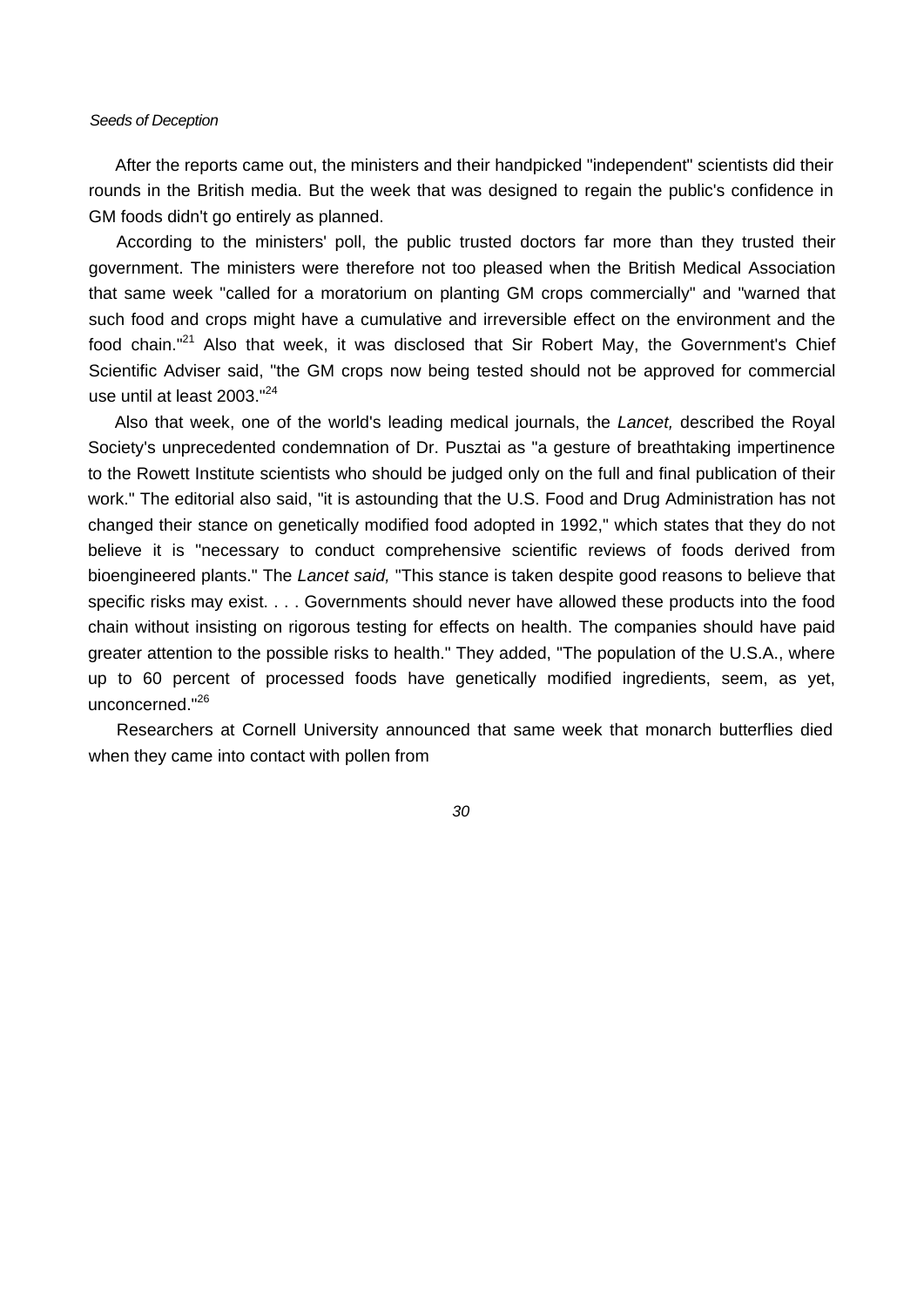corn engineered to create its own pesticide. This was "the first clear evidence that these crops pose a threat to wildlife."<sup>24</sup> This news shattered the near boycott of coverage on the GMO issue by the U.S. press. Although major media had avoided reporting on GM food safety issues, when the butterfly appeared to be under attack, the press rushed to its aid with months of attention.

And finally that week, the *Independent on Sunday* broke the story about the ministers' secret media plans, which were depicted as the "most damning description yet, of ministers' objectives in the controversy." The paper described the government's actions as a "a cynical public relations exercise," attempting to "save ministers' faces."<sup>23</sup>

The article also said, "The Government has been attacked previously for trying to get sympathetic scientists exposure in the media." In defense, only a week earlier Agriculture minister Jack Cunningham had assured the paper that "there is no spin-doctoring exercise with scientists" and no attempt to recruit them to "join in some government media campaign." His assurances notwithstanding, the paper now described "secret meetings in which ministers try to spin the issue, even down to trying to fix which 'independent' scientist appeared on the *Today* program to support the Government line."<sup>24</sup> The paper concluded. "this is the boldest admission so far that [the government] is trying to co-opt [scientists] as part of its PR strategy."

#### **The Royal Society Fights Back**

**In** the coming months, the Royal Society picked up where the ministers left off. According to the *Guardian,* they set up their science policy division in "what appears to be a rebuttal unit." Its purpose "is to mould scientific and public opinion with a pro-biotech line," and to "counter opposing scientists and environmental groups." Among its functions is maintaining "a database of like-minded Royal Society fellows who are updated by email on a daily basis about GM issues."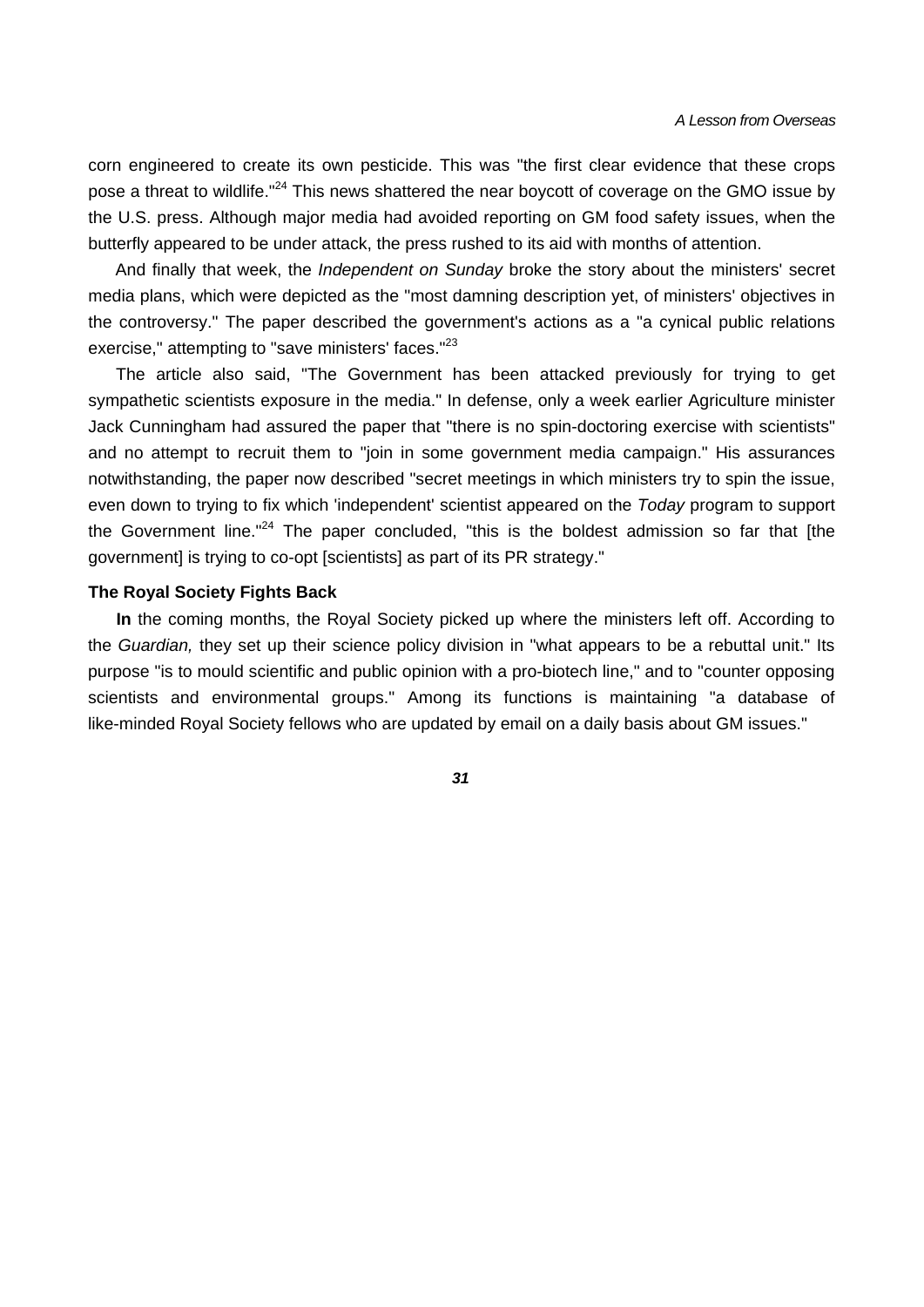Rebecca Bowden, who had coordinated die critical peer review of Pusztai, headed the division. Bowden had formerly worked in the government office that regulated GMOs.

Now, in the fall of 1999, her rebuttal unit sprang into action when it learned that the *Lancet*  was considering publishing Pusztai's research and had already circulated the paper to six scientists for peer review. Richard Horton, the *Lancet's* editor, told the *Guardian,* "there was intense pressure on the *Lancet* from all quarters, including the Royal Society, to suppress publication."

The paper passed the peer review and was set to appear on October 15, 1999. On October 13, Horton received a call from a senior member of the Royal Society. According to the *Guardian,* Horton, "said the phone call began in a Very aggressive manner.' He said he was called 'immoral' and accused of publishing Dr. Pusztai's paper which he 'knew to be untrue.' Towards the end of the call Dr. Horton said the caller told him that if he published the Pusztai paper it would 'have implications for his personal position' as editor."

Although Horton declined to name the caller, the *Guardian* "identified him as Peter Lachmann, the former vice-president and biological secretary of the Royal Society and president of the Academy of Medical Sciences."

Lachmann had been one of the nineteen co-signers on the Royal Society's open letter attacking Pusztai. He also had extensive financial ties to the biotech industry: According to the *Guardian,* Lachmann had consulted with the company that markets "the animal cloning technology behind Dolly the sheep," has a directorship on another biotech company, and "is also on the scientific advisory board of the pharmaceutical giant SmithKline Beecham, which invests heavily in biotechnology."<sup>25</sup>

In spite of his threats, the *Lancet* went forward with publication.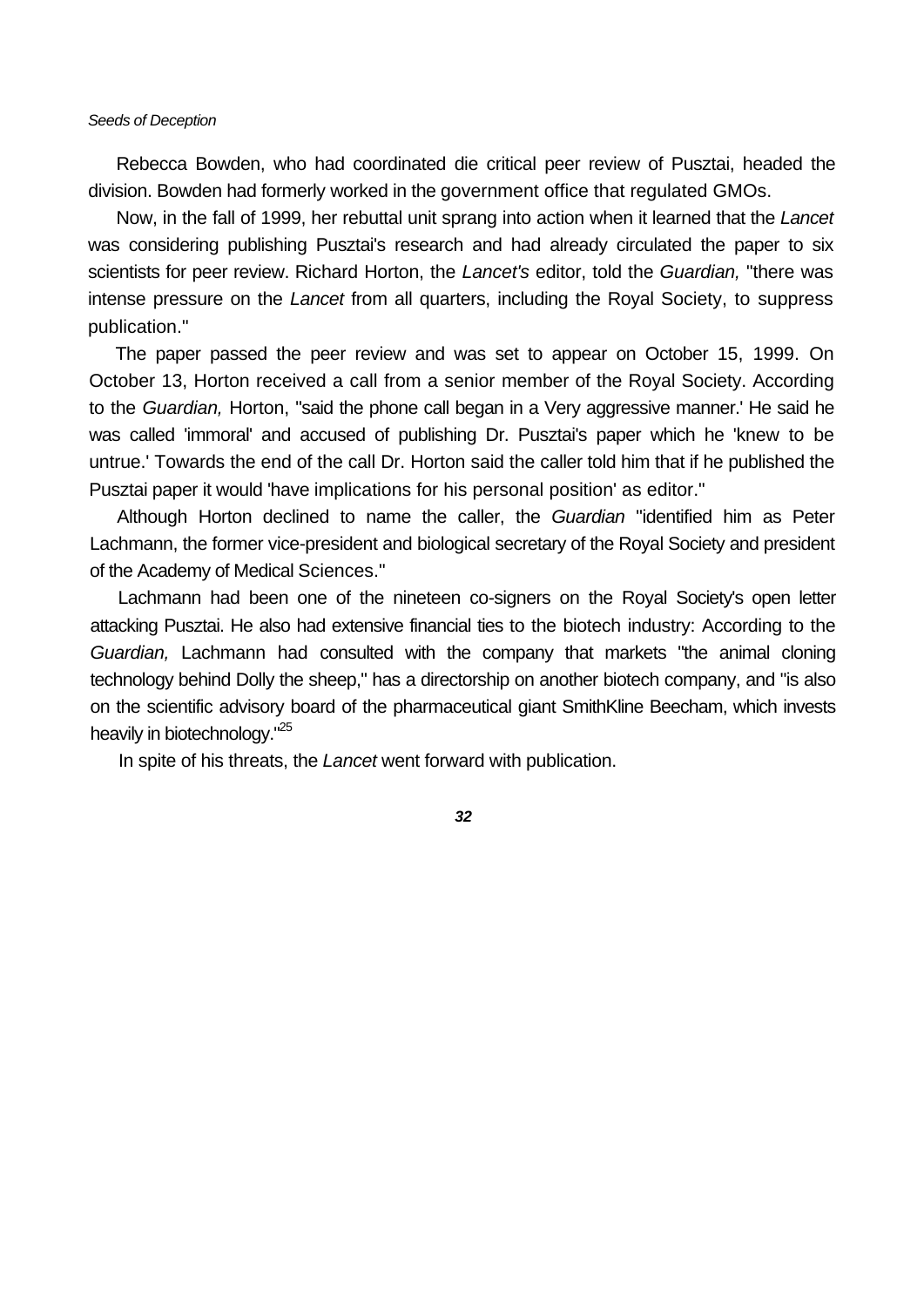## **Eventually . . . Follow-up Studies Still Not Done**

A lot of energy was being spent attacking and defending viewpoints. Very little energy was spent on safety testing.

It would have been fairly straightforward to conduct a follow-up study on Pusztai's research to find out, for example, if any of the GM products we are eating create similar organ or immune system problems. But, having seen what happened to Pusztai, no one was willing to go there.

The British government clearly wasn't. According to one observer from the UK's Natural Law Party, the reason the government had commissioned the research team from the Rowett Institute "in the first place was that it was convinced that it would come up with a favorable result in relation to the safety of the GM potatoes." When Pusztai first discovered the health problems of his rats, even before his TV appearance he requested additional government funding to identify its source. But the government wanted nothing to do with it. In fact, after Pusztai's unexpected discovery, the British government ended *all* funding in safety testing.<sup>27</sup>

Pusztai's potato study, plus his earlier paper on experimental GM peas, therefore, remain the only two published independent peer-reviewed feeding studies on the safety of GM foods. As of early 2003, there were only eight other peer-reviewed published feeding studies, all of which were funded direcdy or indirecdy by the biotech companies.

One of these, which has been used by the biotech industry as their primary scientific validation for safety claims, studied the GM soybean called Roundup Ready®\*. This soybean is engineered to withstand the normally fatal effects of Monsanto's herbicide called Roundup®\*. Using these herbicide-tolerant crops, a farmer can spray his or her field several times during the growing season, making weeding easier. Roundup, which is Monsanto's brand name for glyphosate, is the world's best-selling herbicide. Its patent was due to expire in 2000. To prevent a

\* Roundup Ready® and Roundup® are a registered trademarks of Monsanto Company.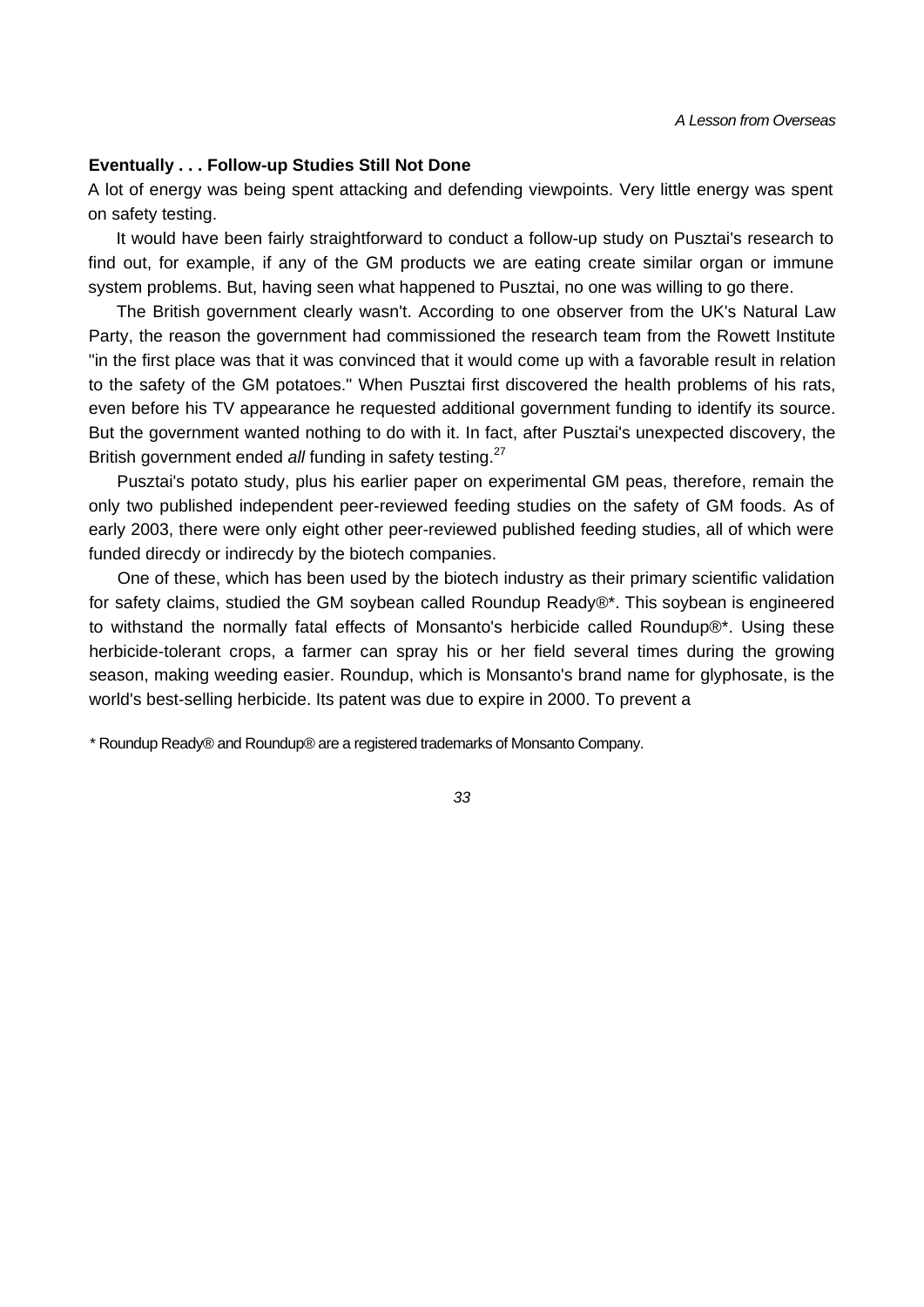huge loss in market share, Monsanto introduced Roundup Ready crops. Now when farmers buy the GM seeds, they sign a contract requiring them to use only Monsanto's brand, or one of their licensees.

In 1996, Monsanto scientists published a feeding study that purported to test their soybeans' effect on rats, catfish, chicken, and cows. But, Pusztai says, "It was obvious that the study had been designed to avoid finding any problems. Everybody in our consortium knew this."<sup>28</sup>

For example, the researchers tested the GM soy on mature animals, not young ones. Young animals use protein to build their muscles, tissues, and organs. Problems with GM food could therefore show up in organ and body weight—as it did with Pusztai's young adolescent rats. But adult animals use the protein for tissue renewal and energy. "With a nutritional study on mature animals," says Pusztai, "you would never see any difference in organ weights even if the food turned out to be anti-nutritional. The animals would have to be emaciated or poisoned to show anything."

But even if diere were an organ development problem, the study wouldn't have picked it up. That's because the researchers didn't even weigh the organs, "they just looked at them, what they call 'eyeballing,'" says Pusztai. "I must have done thousands of postmortems, so I know that even if there is a difference in organ weights of as much as 25 percent, you wouldn't see it." $3$ 

Even more troubling was that in a feeding test supposedly designed to detect the effects of GM soy, in one of the trials researchers substituted only one tenth of the natural protein with GM soy protein.<sup>3</sup> In two others, they diluted their GM soy six- and twelve-fold. Scientists Ian Pryme of Norway and Rolf Lembcke of Denmark wrote, the "level of the GM soy was too low and would probably ensure that any possible undesirable GM effects did not occur."

Pryme and Lembcke, who published a paper in *Nutrition and Health* that analyzed all peer-reviewed feeding studies on GM foods,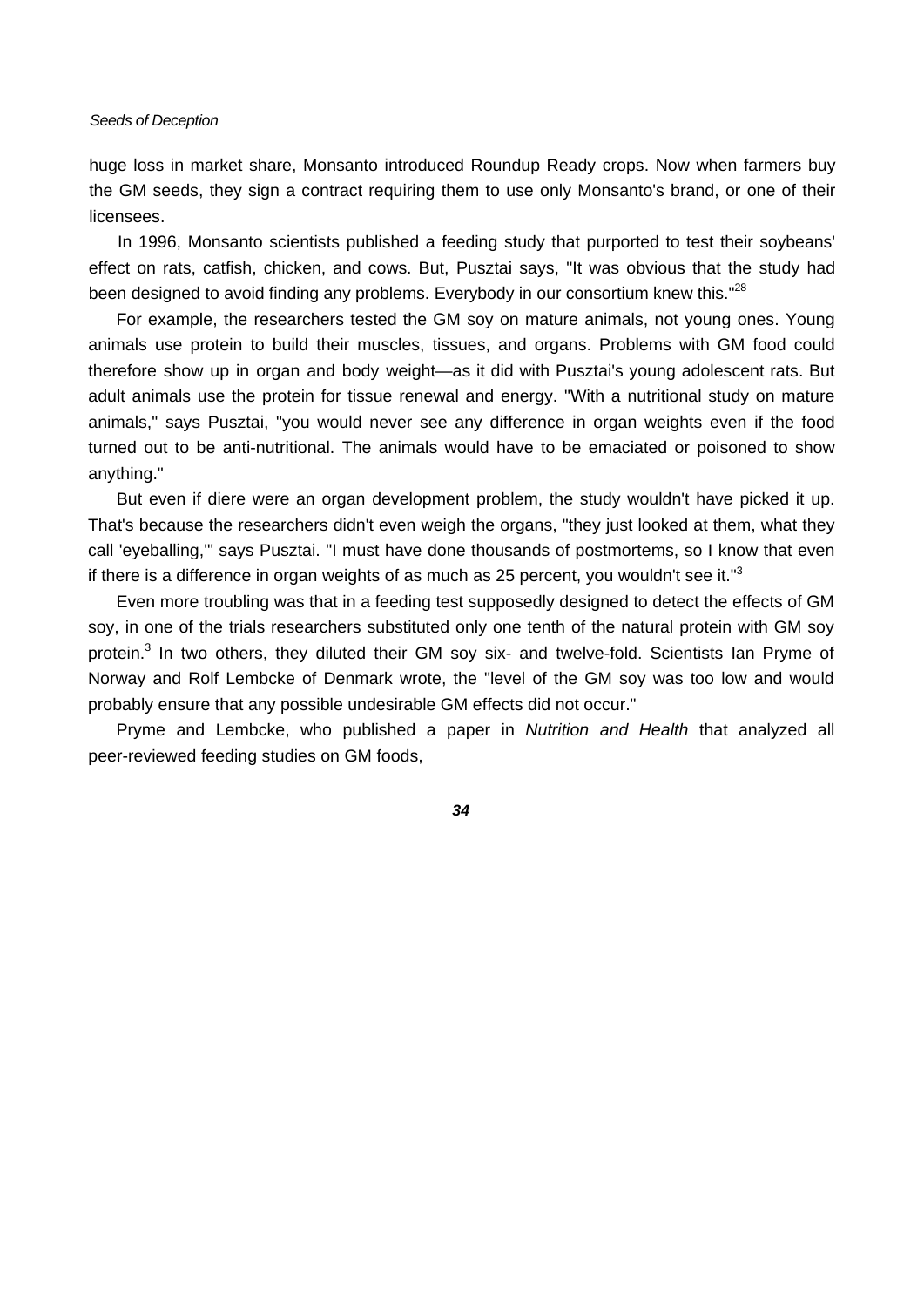also pointed out that the percentage of protein in the feed used in the Roundup Ready study was "artificially too high." This "would almost certainly mask, or at least effectively reduce, any possible effect of the [GM soy]." They concluded, "It is therefore highly likely that all GM effects would have been diluted out."<sup>29</sup>

The Monsanto paper was "not really up to the normal journal standards," says Pusztai, who had published several studies in that same nutrition journal. In addition to its design flaws, the paper didn't even describe the exact feed composition used in the feeding trials—normally an important journal requirement. "No data were given for most of the parameters," according to Pryme and Lembcke.

The study did, however, reveal several significant differences between Roundup Ready and natural soy in spite of the authors' claims to the contrary. There were significant differences in the ash, fat, and carbohydrate content. Roundup Ready soy meal contained "more trypsin inhibitor, a potential allergen."<sup>30</sup> This increase might help explain the sudden jump in soy allergies in the UK beginning right after Roundup Ready soy was introduced. This public health concern is discussed in a later chapter. Also, cows fed GM soy produced milk with a higher fat content, further demonstrating a disparity between the two types of soy.<sup>31</sup>

Researchers measured additional differences between GM and natural soy that, for some reason, were left out of the published paper and were not part of the FDA's review. Years after the study appeared, medical writer Barbara Keeler obtained this missing data from the journal that published the study and broke the story in the *Whole Life Times News.* The omitted information demonstrated that Monsanto's GM soy had significantiy lower levels of protein, a fatty acid, and phenylalanine, an essential amino acid. Also, toasted GM soy meal contained nearly twice the amount of a lectin—one that may interfere with the body's ability to assimilate other nutrients. According to Keeler's opinion piece published in the *Los Angeles Times,* the study had several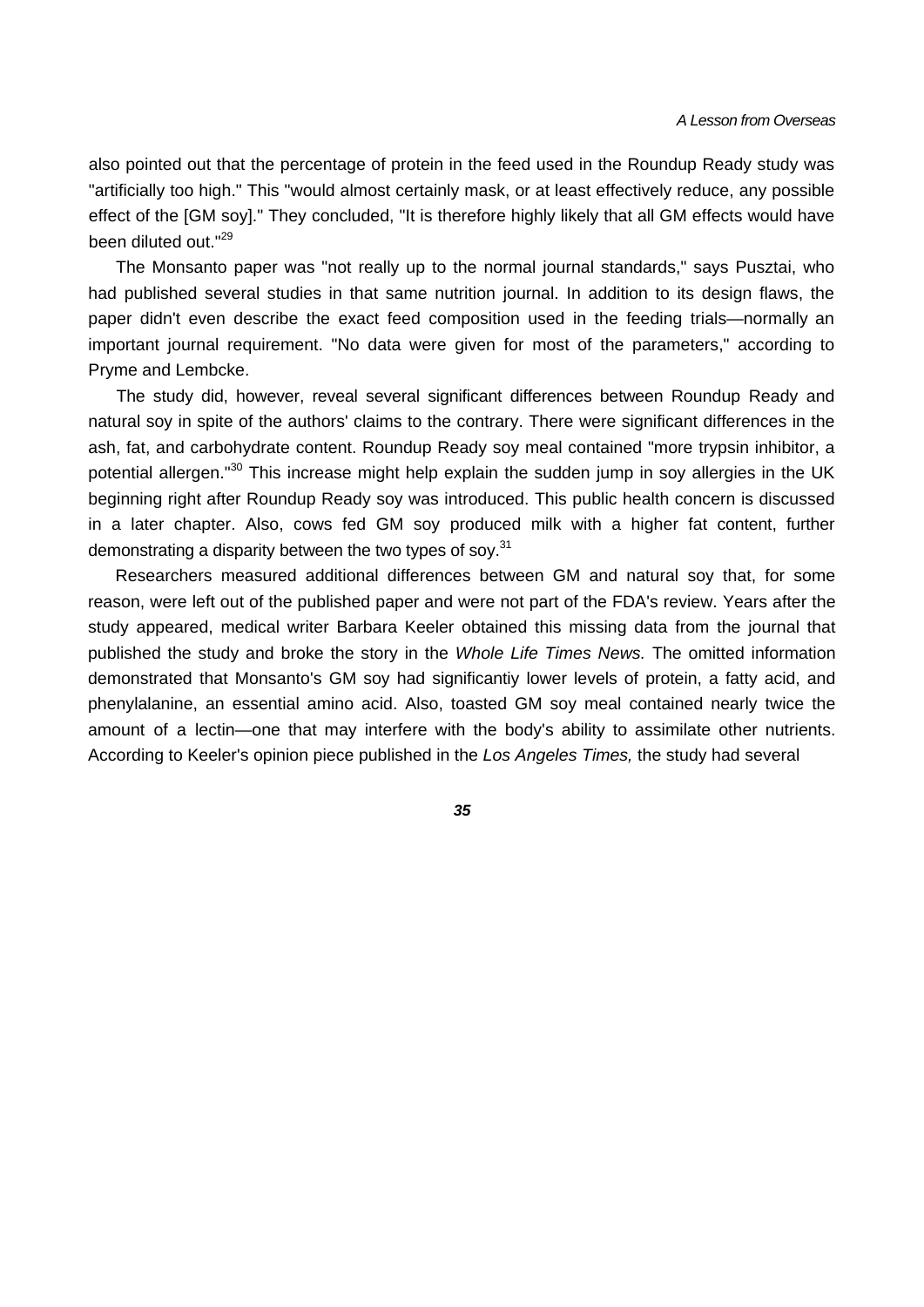red flags and "should have prompted researchers and the FDA to call for more testing."<sup>30</sup>

Pusztai says that if he had been asked to referee the paper for publication, "it would never have passed."<sup>3</sup> He's confident that even his graduate assistants would have taken the study apart in short order.

According to Michael Hansen of the Consumers Union, the organization that publishes *Consumer Reports m* the U.S., Pusztai's potato research is "a much better-designed study than the industry-sponsored feeding studies I have seen in peer-reviewed literature that deal with Round-Up Ready soybeans or Bt corn."<sup>32</sup> A quick review of these is telling.

Two studies looked at GM corn varieties that are currendy approved and sold for human and animal consumption. The research was designed for commercial purposes, however, not as safety assessments.

Another corn study employed an experimental variety never marketed. It was neither a proper nutritional study nor a safety assessment. Apparently the primary variable used to evaluate the effects of feeding the corn to adult mice, for example, was that the animals did not die.

A Japanese paper attempted to evaluate the effects of Monsanto's Roundup Ready soy on mice and rats, but for some inexplicable reason, researchers used a starvation diet. The young animals gained little or no weight during a very long feeding trial. According to Pusztai, this is equivalent to a child gaining no weight for more than a decade. One possible explanation is that the feed was over heated and lost its nutritional value. Whatever the reason, no valid conclusions can be drawn from the data.

Besides Pusztai's, there were three additional studies on GM potatoes: One used a potato engineered with a soybean gene. The combination failed to provide the intended increase in protein. The second used a potato engineered with a strong insecticidal toxin. Researchers did not provide a balanced diet to the animals resulting in severe loss of weight and very little usable data. The third looked at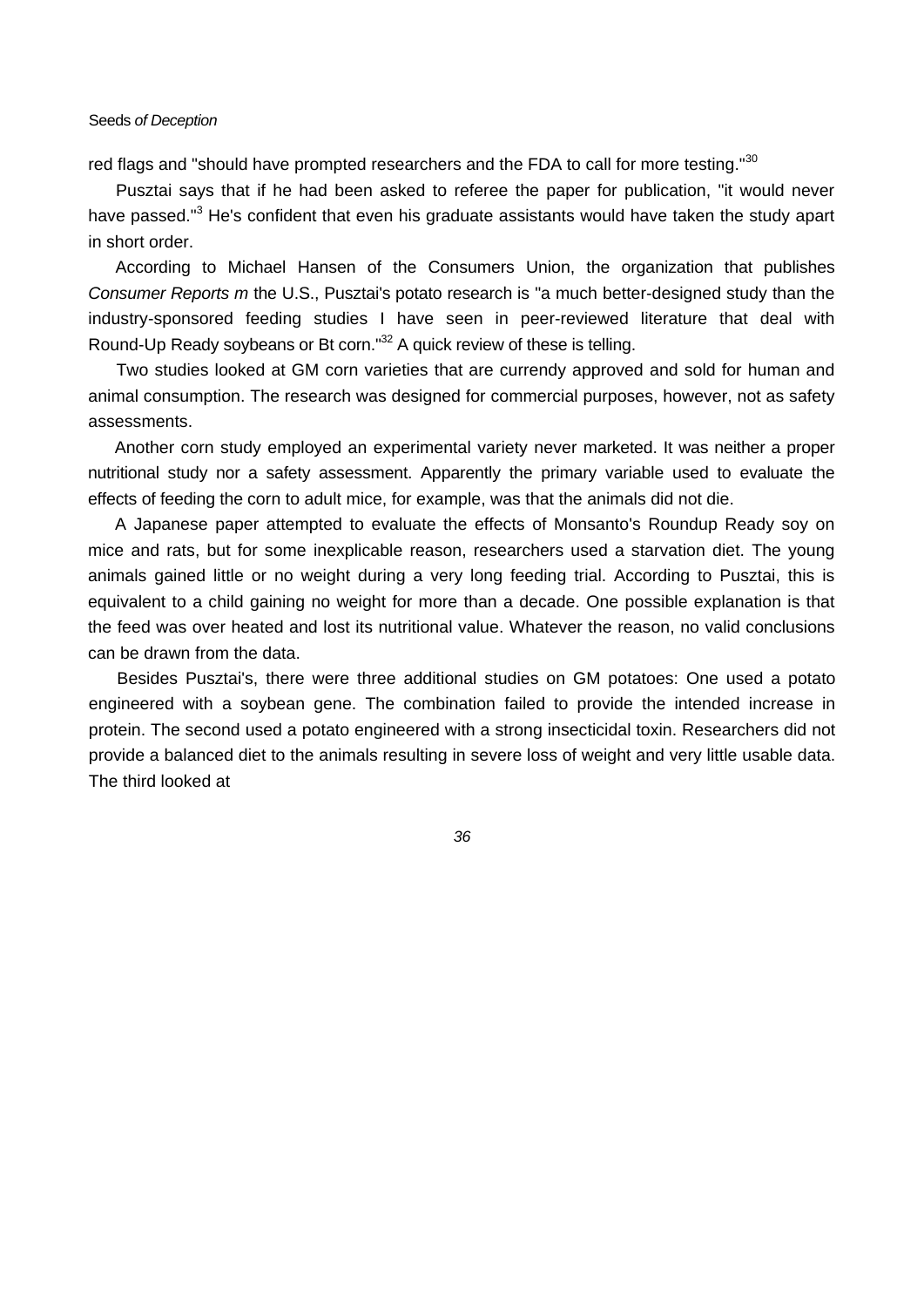potatoes that created their own insecticide using Bt toxin. According to Pusztai, these three were not nutritional studies and the first two were not designed to properly evaluate safety.

The third study, however, did include one important component of a safety assessment—an analysis of tissue samples. Although the authors examined only a small portion of the small intestine, they discovered the same type of unusual increase in cell growth that Pusztai had discovered in the small and large intestine of the rats that ate his GM potato. In feet, that same cell proliferation could explain the increased weight of the cecum and small intestines discovered in Pusztai's earlier study using GM peas. Thus, indications of unusual cell growth in the intestines were found in the only three studies that had the capacity to find it. The implications of this cell growth are unclear, but Pusztai and others say it may be a precursor to cancer.

It is important to note that none of the published studies refuted Pusztai's discovery of damage to organs and the immune system. Similar problems may have afflicted laboratory animals from the other studies, but since the scientists weren't looking for that, their research designs would not have detected them.

One additional unpublished study is worth mentioning. It was conducted on FlavrSavr tomatoes. These tomatoes were genetically engineered to have a prolonged shelf life. As this was the first GM crop to be approved in the U.S., the manufacturer actually requested the FDA to review their feeding study data—a gesture no subsequent manufacturer has repeated. Documents revealed that many of the rats that ate the GM tomatoes developed lesions in their stomachs. For unknown reasons, researchers did not examine tissue elsewhere in the digestive tract. They also did not provide an explanation as to why seven of the forty rats that were fed the GM tomatoes died unexpectedly within two weeks.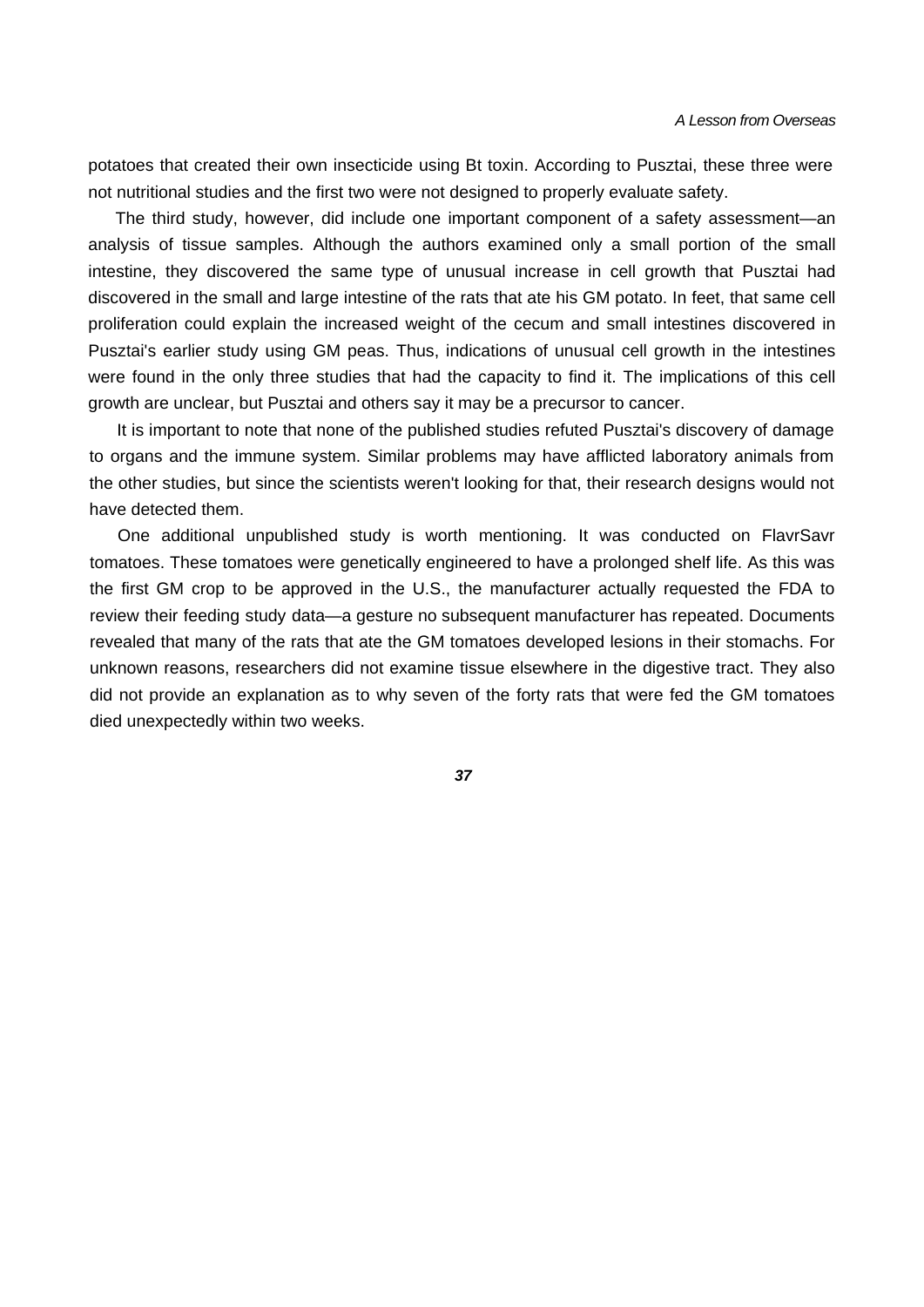The complete body of research on the safety of GM foods also includes: a study published in a non-peer-reviewed journal, which demonstrated that tissue samples from the digestive tract of both humans and monkeys reacted with GM tomatoes in a test tube<sup>33</sup>; an unpublished feeding study of a GM corn grown in the U.S., which showed an increased death rate among GM-fed chickens<sup>34</sup>; studies comparing the nutritional content of GM foods with their natural counterparts, demonstrating clear differences between the two types of food; research demonstrating that GM foods can produce new allergens (see Chapter 6); highly controversial studies on the GM bovine growth hormone, which apparently omitted mcriminating data (see Chapter 3); and the industry's own studies, such as those submitted to the UK committee that had shocked Pusztai by their inadequacy.

In spite of this small body of research, GM foods are a regular part of the U.S. diet. Approximately 80 percent of the soy and 38 percent of the corn planted in the U.S in 2003 is genetically engineered. Derivatives from these two crops are found in about 70 percent of processed foods. In addition, 70 percent of the cotton crop and more than 60 percent of the canola crop, both used for cooking oil, are also genetically modified. About 75 percent of these crops are engineered to withstand otherwise deadly applications of an herbicide, 17 percent produce their own insecticide, and 8 percent are engineered to do both. There are also hundreds of foods produced with genetically engineered cooking agents, food additives, and enzymes, as well as varieties of GM squash and papaya. And there are dairy products from cows injected with a GM bovine growth hormone. All these are sold without labels identifying them as GMOs.

The regulations in the U.S. are so lax, there are no required pre-market safety tests. There is no way to determine if these GM foods are creating serious health problems. People get sick all the time without tracking their illness to food, or pesticides, or air or water pollution. The causes remain well hidden.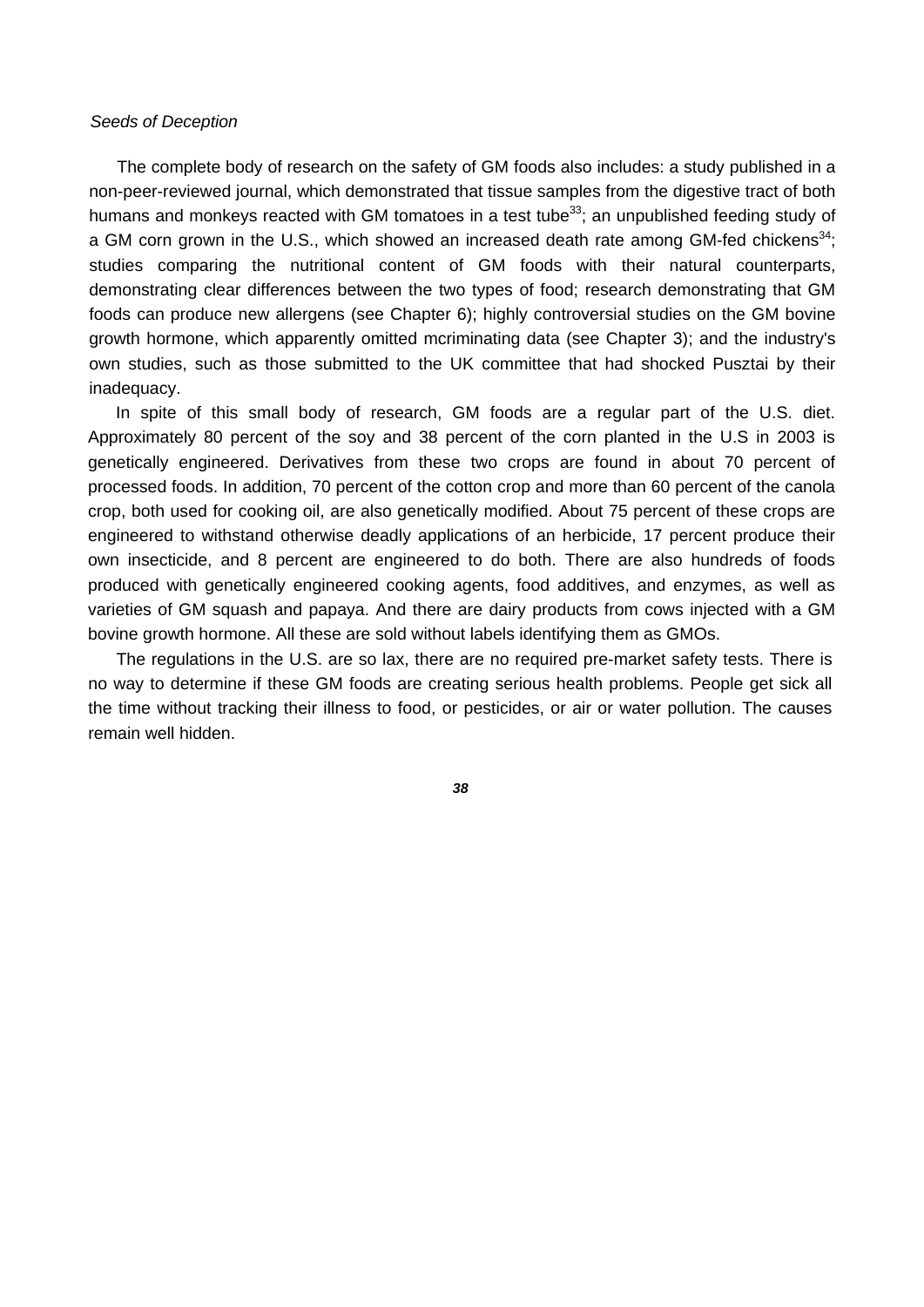According to a March 2001 article in the *Nov York Times,* "The CDC [Center for Disease Control] now says that food is responsible for twice the number of illnesses in the United States as scientists thought just seven years ago. ... At least 80 percent of food-related illnesses are caused by viruses or other pathogens that scientists cannot even identify."<sup>35</sup> The reported cases include 5,000 deaths, 325,000 hospitalizations, and 76 million illnesses per year. This increase roughly corresponds to the period when Americans have been eating GM food. In addition, obesity has skyrocketed. In 1990, no state had 15 percent or more of its population in the obese category. By 2001, only one state didn't. Diabetes rose by 33 percent from 1990 to 1998, lymphatic cancers are up, and many other illnesses are on the rise. Is there a connection to GM foods? We have no way of knowing because no one has looked for one.

#### **Follow the Money**

With such slim research on the safety of GM food and such enormous risks, why are respected institutes, scientific panels, research journals, even government officials lining up to defend it as proven safe? And why are they so quick to condemn evidence that might be used to protect the public? Although subsequent chapters will illustrate how pervasive and dangerous these trends really are, a key to understanding why they happen is to follow the money.

With less research money available from public sources, more and more scientists in the U.S. and Europe are dependent on corporate sponsors, and hence, corporate acceptance of their research *and* results. Among Britain's top research universities, for example, dependence on private funds often amounts to 80 to 90 percent of the total research budget.<sup>36</sup> But reliance on corporate sponsorship can carry a hidden price.

A poll of 500 scientists working in either government or recently privatized research institutes in the UK revealed that 30 percent had been asked to change their research conclusions by their sponsoring customer.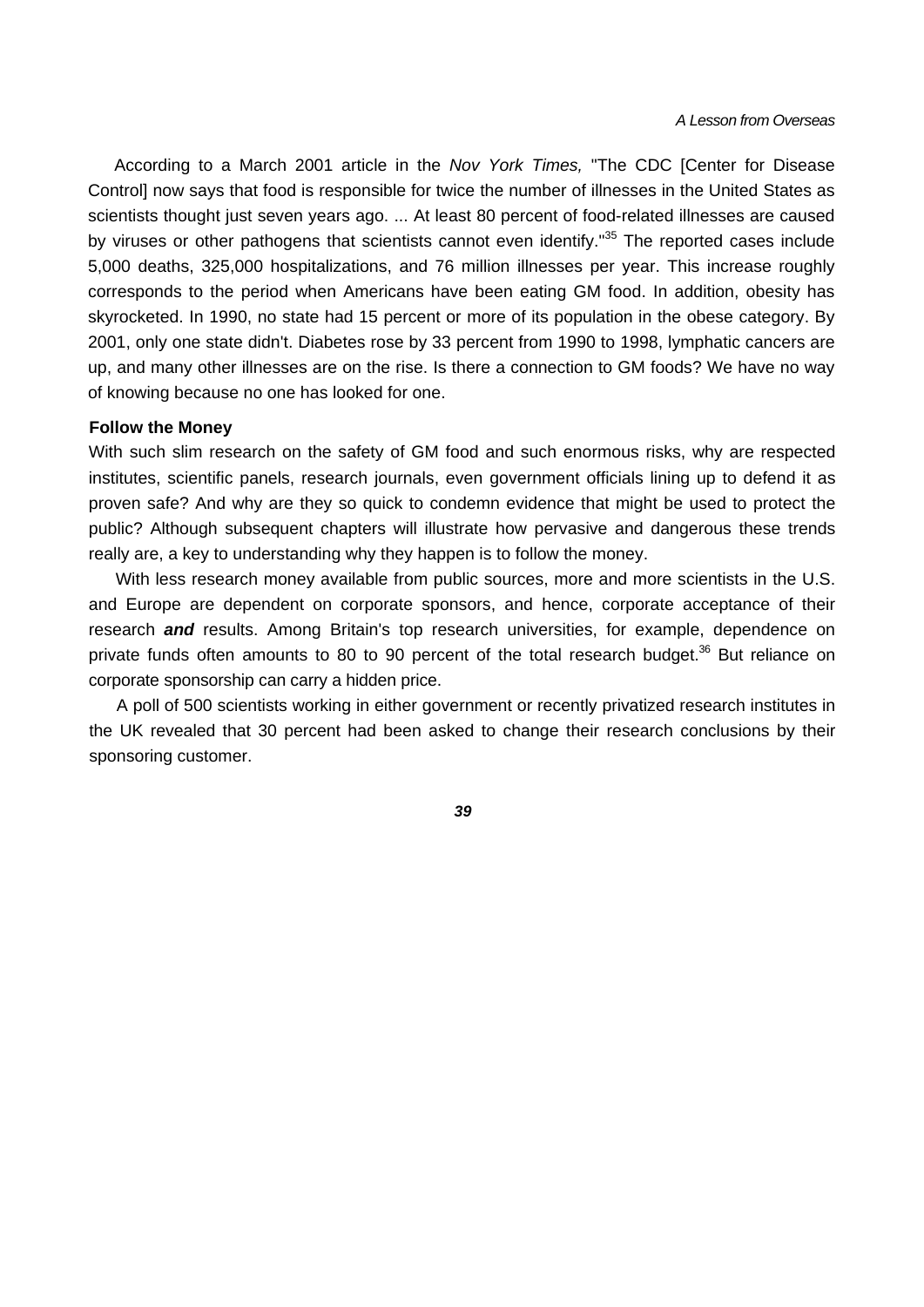According to the report, published in the UK's *Times Higher Education Supplement* in September 2000, "The figure included 17 percent who had been asked to change their conclusions to suit the customer's preferred outcome, 10 percent who said they had been asked to do so [in order] to obtain further contracts and three percent who claimed they had been asked to make changes to discourage publication."

If 30 percent admitted to having been asked to change their results, one wonders how many others, having succumbed to their customers' requests, were too embarrassed to answer truthfully.

The article, entitled "Scientists Asked to Fix Results for Backer," said scientists complained that "contracting out and the commercialization of scientific research are threatening standards of impartiality."

Dr. Richard Smith, editor of the *British Medical Journal,* says that the "competing interests" that sponsor research have "quite a profound influence on the conclusions." He warns, "We deceive ourselves if we think science is wholly impartial."<sup>37</sup>

In the U.S., corporate donations rose from \$850 million in 1985 to \$4.25 billion in less than ten years. According to the *Atlantic Monthly,*  "increasingly the money comes with strings attached In higher educa tion today corporations not only sponsor a growing amount of research they frequently dictate the terms under which it is conducted."<sup>38</sup>

Consider the case of the University of California at Berkeley. In November 1998, the biotech company Novartis gave \$25 million to the Department of Plant and Microbial Biology for research. In exchange, Novartis gets the first rights to negotiate licenses for about one third of the discoveries made by the department. This includes discoveries funded by Novartis as well as those funded by federal and state sources. Novartis can also delay the publication of research by up to four months, providing time for patent applications and for allowing the company to utilize the proprietary information. In addition,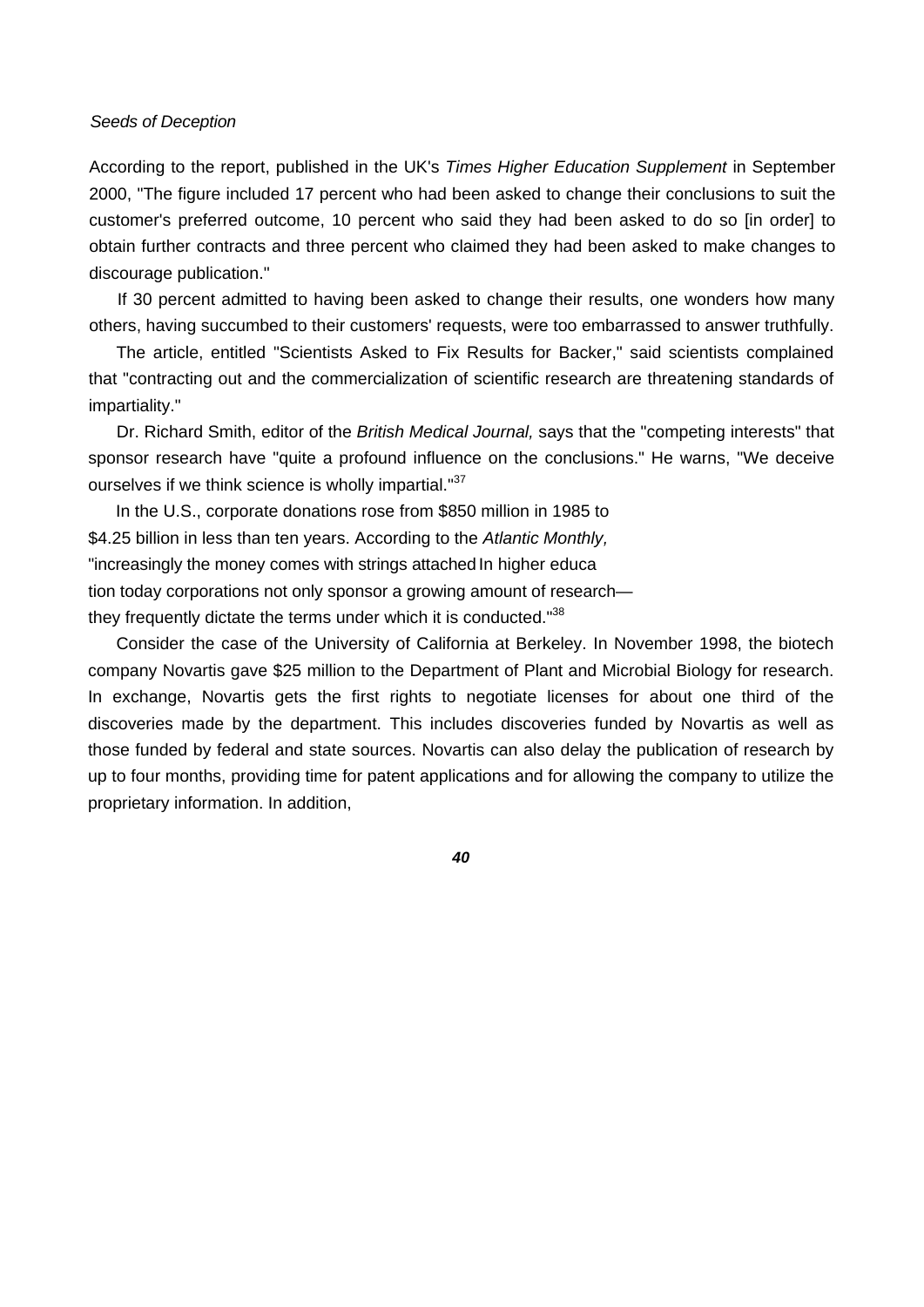Novartis gets representation on two of the five seats of the committee that determines how the department's research money is spent.

When informed of this deal, many in the faculty were outraged. More than half believed it would have a "negative" or "strongly negative" effect on academic freedom, about half thought it would get in the way of "public good research," and 60 percent thought it would inhibit the free exchange of ideas between scientists.

"Worse than the problems of enforced secrecy and delay," says the *Atlantic Monthly* article, "is die possibility that behind closed doors some corporate sponsors are manipulating manuscripts before publication to serve their commercial interests. . . . A study of major research centers in the field of engineering found that 35 percent would allow corporate sponsors to delete information from papers prior to publication."

In addition, many professors own stock in the company that sponsors their research, or sit on their boards, or hold a corporate endowed position, or simply rely on the corporation for continued research money. Even universities are investing in companies that fund or benefit from university research. "In a study of 800 scientific papers published in a range of academic journals, Sheldon Krimsky, a professor of public policy at Tufts University and a leading authority on conflicts of interest, found that slightly more than a *third* of the authors had a significant financial interest in their reports." None of these papers, however, disclosed the information. Mildred Cho, a senior research scholar at Stanford's Center for Biomedical Ethics, says, "When you have so many scientists on boards of companies or doing sponsored research, you start to wonder, How are these studies being designed? What kinds of research questions are being raised? What kinds aren't being raised?"<sup>38</sup>

Research in the *Journal of the American Medical Association* revealed that studies of cancer drugs funded by non-profit groups were eight times more likely to reach unfavorable conclusions as the studies funded by the pharmaceutical companies. Or consider the case of the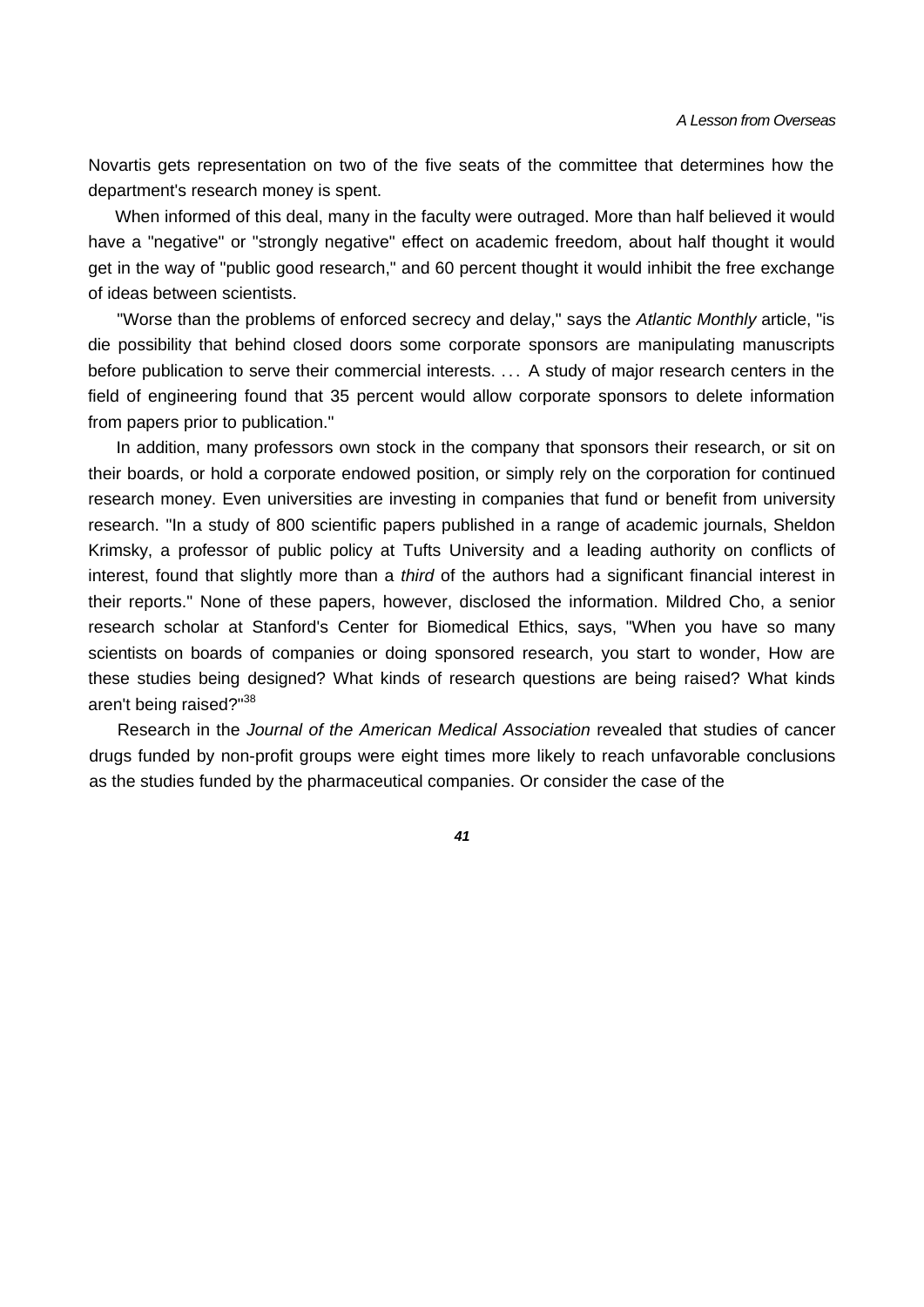genetically modified artificial sweetener aspartame: About 165 peer-reviewed studies were conducted on it by 1995. They were divided almost evenly between those that found no problem and those that raised questions about the sweetener's safety. Of those studies that found no problem, 100 percent were paid for by the manufacturer of the sweetener. All of the studies paid for by non-industry and nongovernment sources raised questions.<sup>39</sup> The manufacturer of the sweetener, by the way, is GD Searle, which was a wholly owned subsidiary of Monsanto during that period.

Many people agree that the biotech industry has reaped especially great advantage from the academic sector. Sociologist Walter Powell, "believes that the close links between universities and industry are a principal reason why U.S. firms now dominate the biotech market."<sup>38</sup> But, according to University of Minnesota professor Anne Kapuscinski who studies GMOs, that same close link may be making it difficult for scientists to raise questions about GMO safety. This was evidenced when David Kronfeld wrote articles and letters to veterinary journals that challenged the animal-safety studies conducted on the genetically engineered bovine growth hormone (rbGH). According to the dairy newspaper *The Milkweed,* "For his 'heresy,' a Monsanto employee . . . wrote three letters to [Virginia Polytechnic Institute, the university where Kronfeld worked] during 1989 implicitly threatening that Monsanto might cease all research grants to that university if Kronfeld didn't silence his criticisms of bGH research."<sup>40</sup>

"Scientific experts cannot be expected to be independent and reliable advisors in safety issues considering the increasing dependence of science on financial support from die industry," writes Jaan Suurkula, M.D., in an editorial for PSRAST (Physicians and Scientists for Responsible Application of Science and Technology).41 And a columnist in *New Scientist-warns,* "Industry-based scientists have influence in high places—they move in the corridors of government."<sup>14</sup>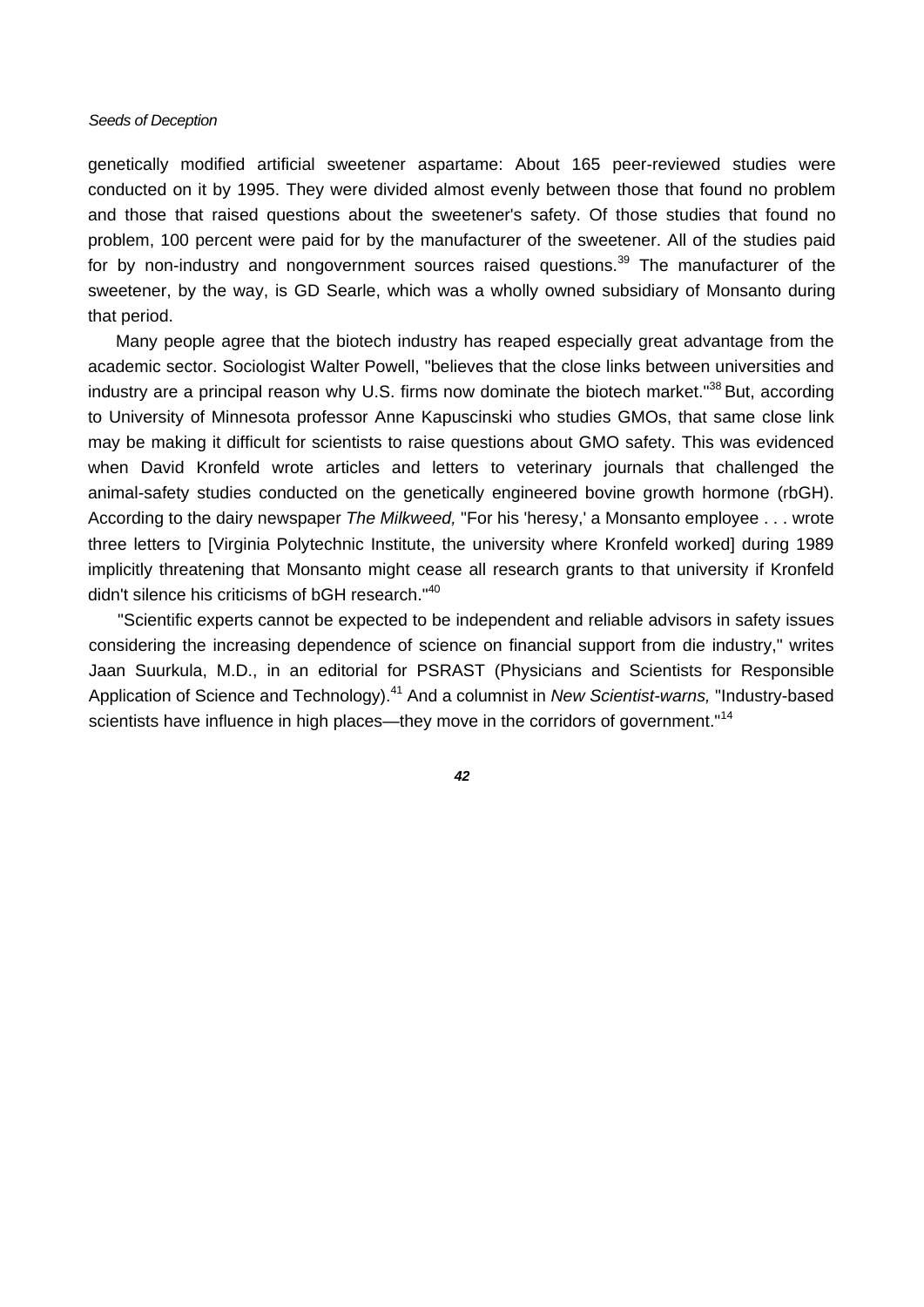Industry-based scientists also appear to be well entrenched in the Rowett Institute, which, according to PSRAST, relies heavily on the profit of its commercial subsidiary, Rowett Research Services. This entity contracts with biotech, pharmaceutical, and other companies for research contracts, die proceeds of which help fund die Institute. Thus, the Rowett is "dependent on the industry for its existence."<sup>42</sup> and scientists like Arpad Pusztai depend on the Rowett for theirs.

In fact, scientists working for an institute usually cannot publish research without the institute's written permission prior to submittal. In order to get his work published in the *Lancet,* for example, Pusztai had to team up with a colleague at Aberdeen University who did further research on Pusztai's rat analysis. Only then could Pusztai "co-author" his study.

How many other scientists, like Arpad Pusztai, discovered unexpected problems with GM foods, but due to funding or employment considerations, chose not to pursue it? Why was Pusztai thrust into the spotlight?

Pusztai seems to have been propelled into the controversy due to his innocence and integrity. He was dedicated to thorough scientific inquiry and he thought everyone else was. He was a staunch believer in genetic engineering. When he discovered the damaging effects on his rats, Pusztai figured these problems could be worked out. He remained hopeful about the technology even after being suspended. As events unfolded, however, he began to realize how unscientific the business of science had become, when money, politics, and reputation are at stake.

Pusztai says: "In the last four or five years when I started to take these

things seriously and I looked into similar cases, I became very

concerned. The problems with GM foods may be irreversible

and the true effects may only be seen well in the future. "The situation is like the tobacco industry. They knew about

it but they suppressed that information. They created misleading evidence that showed that the problem wasn't so serious. And all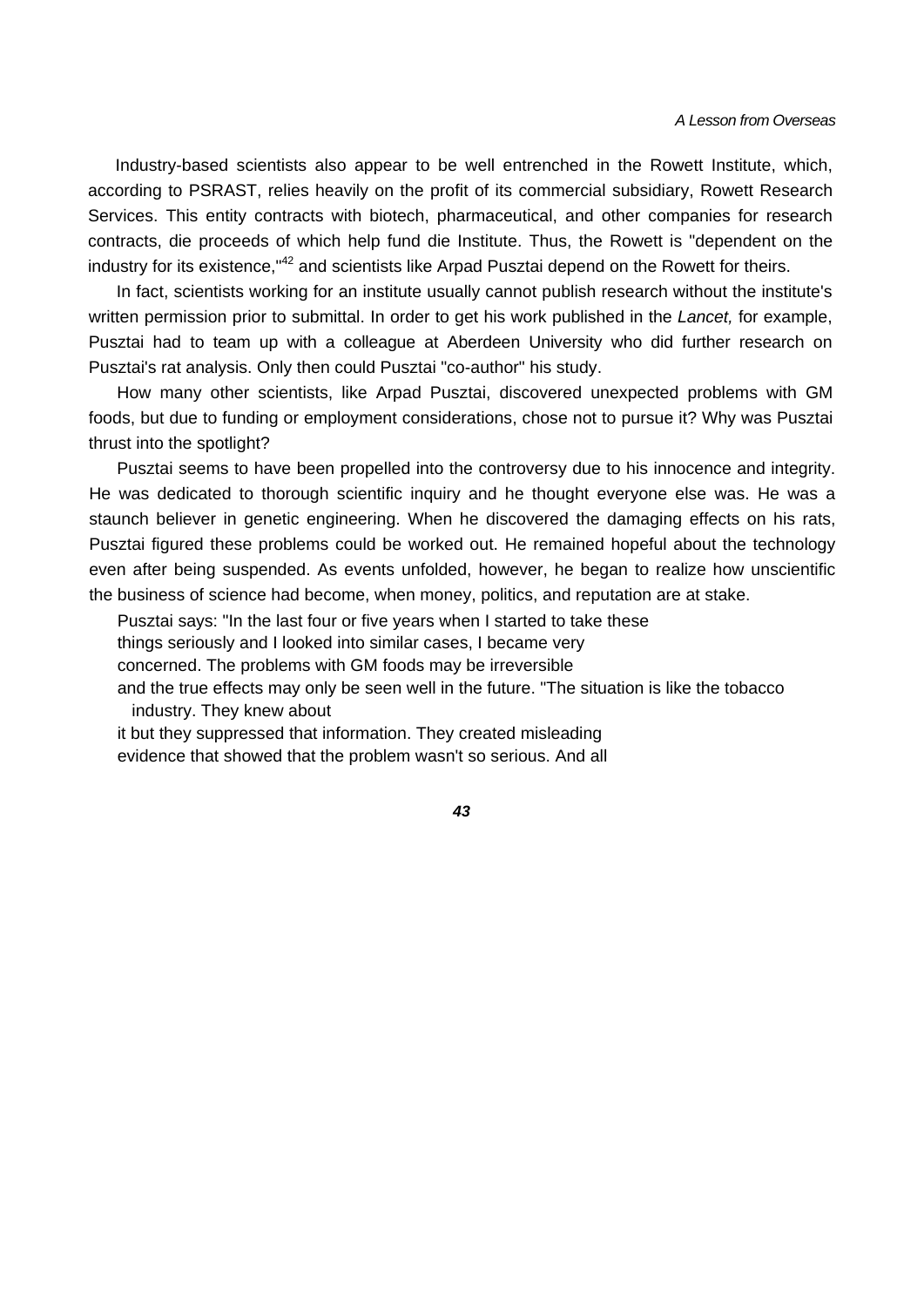the time they knew how bad it was. Tobacco is bad enough. But genetic modification, if it is going to be problematic, if it is going to cause us real health problems, then tobacco will be nothing in comparison with this. The size of genetic modification and problems it may cause us are tremendous.

"If we injure the health prospects of humanity in this and the next and the next generation, then I think those people should be made accountable for the crimes they committed. "Informing the public is the most important business in this very sorry affair, so one can do something." Due to Pusztai's unexpected "popularity," he was approached by numerous scientists who quietly described their own surprise discoveries, further condemning the safety of GM foods. Some of these stories are described in this book. Others have to remain secret—for now.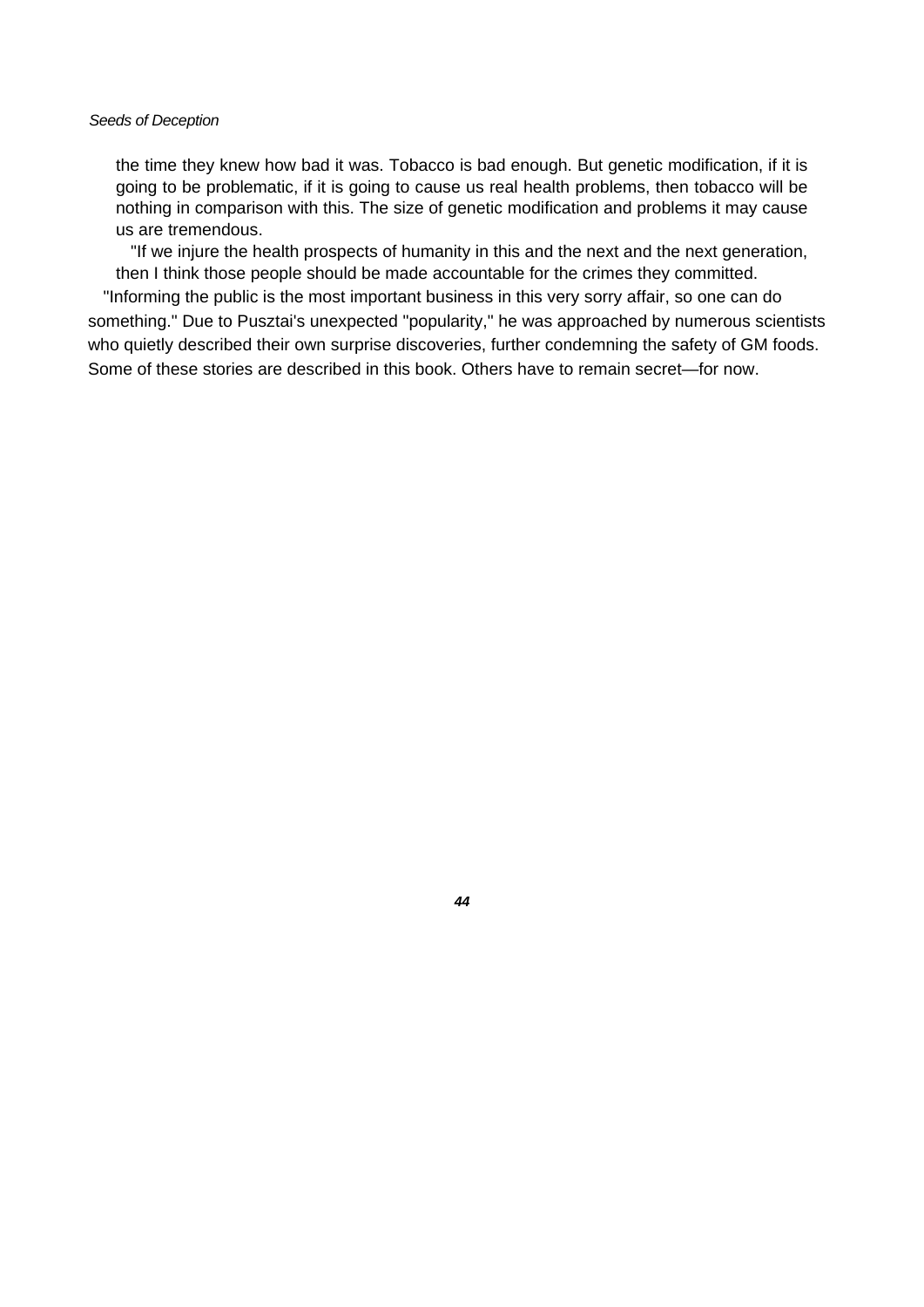# WISDOM OF THE GEESE

There's a farmer in Illinois who's been planting soybeans on his 50-acre field for years. Unfortunately, he also had a flock of soybean-eating geese that took up residence in a pond nearby.

Geese, being creatures of habit, returned to the same spot the next year to again feast on his soybeans. But this time, the geese ate only from a specific part of his field. There, as a result of their feasting, the beans grew only ankle high. The geese, it seemed, were boycotting the other part of the same field where the beans were able to grow waist-high. The reason: this year, the farmer had tried the new, genetically engineered soybeans. And you can see exactly where they were planted, for there is a line right down the middle of his field with the natural beans on one side and the genetically engineered beans, untouched by the geese, on the other.

Visiting that Illinois farm, veteran agricultural writer C.F. Marley said, "I've never seen anything like it. What's amazing is that the field with Roundup Ready [genetically engineered] beans had been planted to conventional beans the previous year, and the geese ate them. This year, they won't go near that field."1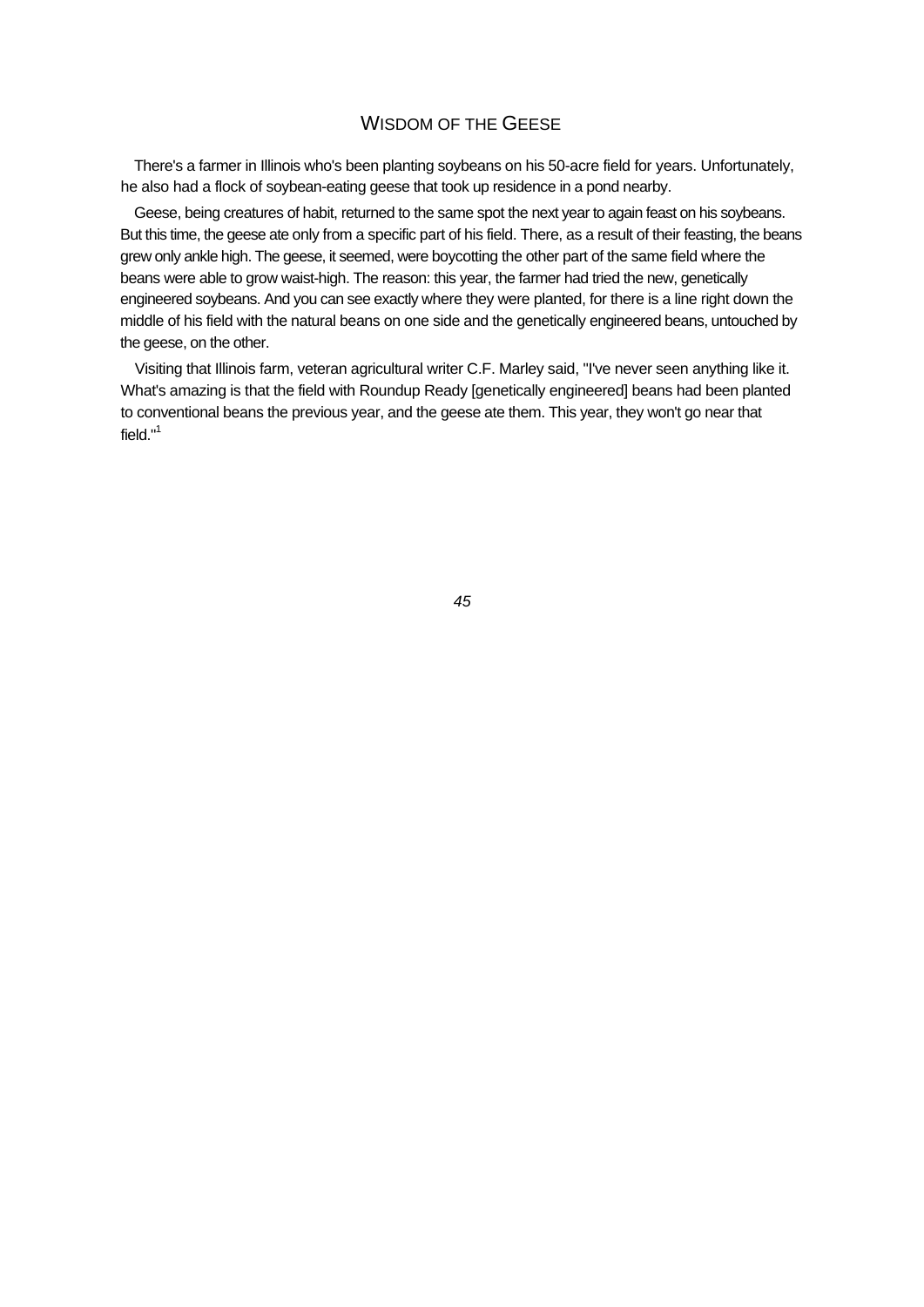# *Chapter 2*

# WHAT COULD GO WRONG? A PARTIAL LIST

In 1985 pigs were engineered with a human gene that produces human growth hormone. The scientists' goal was to produce a faster-growing pig. What they got was a freak show. "With their scientists' goal was to produce a faster-growing pig. What they got was a freak show. "With their brisdy hair and wide muzzles, these animals looked nothing like the pigs on the farm owned by my grandfather,"1 wrote Bill Lambrecht, reporter for the *St. Louis Post Dispatch.* In one of the first litters born with the growth hormone genes, a female piglet had no anus or genitals. Some of the pigs were too lethargic to stand. Others had arthritis, ulcers, enlarged hearts, dermatitis, vision problems, or renal disease.<sup>2</sup>

This was an early example in a long line of experiments with unpre-dicted results. In fact, the single most common outcome of genetic engineering has been surprise.

- Scientists engineered tobacco to produce a particular acid. That's all they wanted: the acid and nothing else. But die plant also created a toxic compound not normally found in tobacco.<sup>3</sup>
- Monsanto engineered two types of cotton: one to withstand applications of their Roundup herbicide; the other to produce its own pesticide called Bt. The plants were not supposed to have any other novel attributes. The first year that the GM cotton was planted, however, tens of thousands of acres malfunctioned. In Missouri, plants dropped their cotton bolls; others died on contact with the herbicide they were supposedly engineered to tolerate. In Texas, up to 50 percent of the Bt cotton failed to provide die predicted level of insecticide and "numerous farmers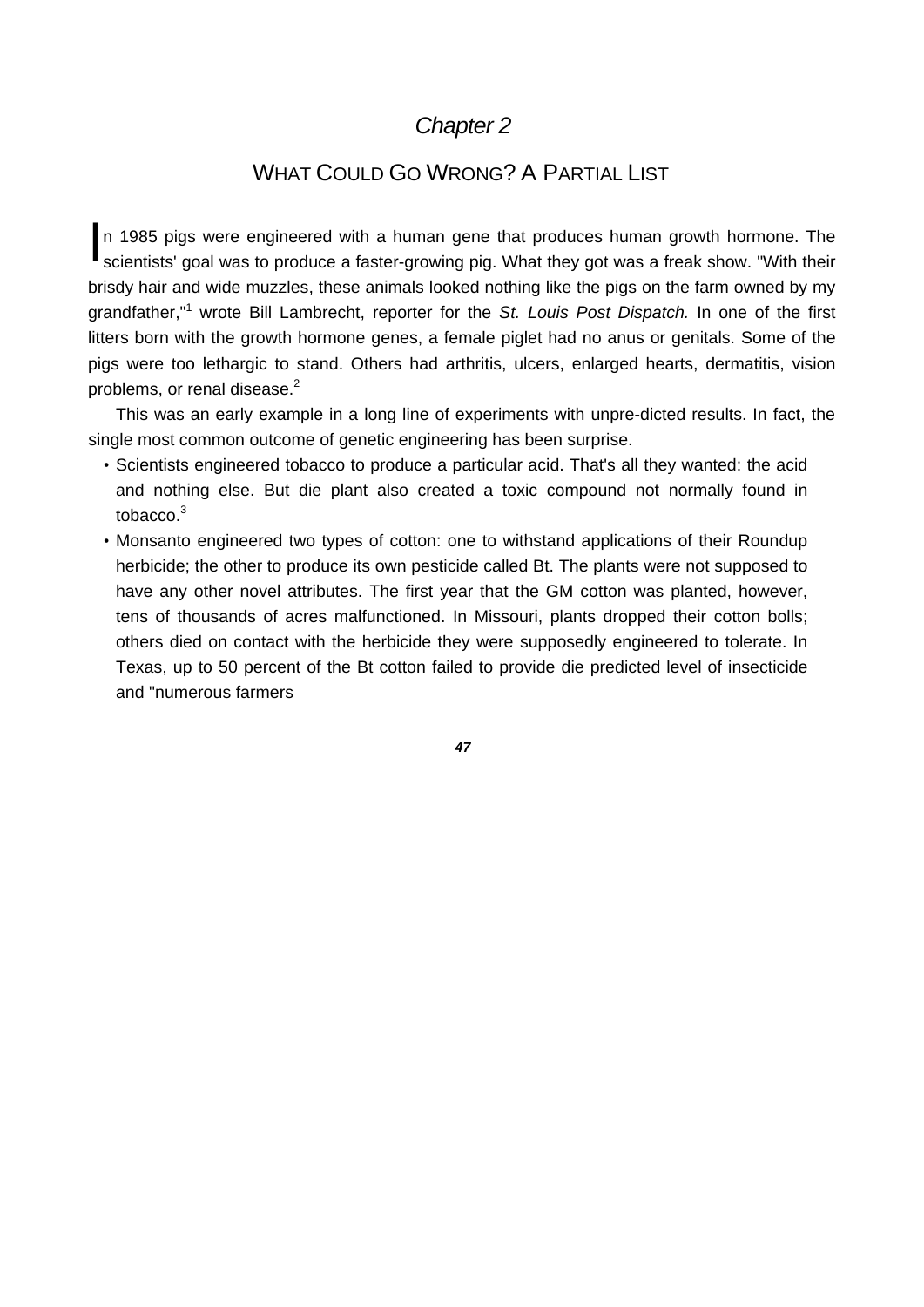had problems with germination, uneven growth, lower yield and other problems."<sup>4</sup>

- Scientists who genetically modified yeast to increase its fermentation were shocked to discover that it also increased levels of a naturally occurring toxin by 40 to 200 times. In their paper, which was published in the *International Journal of Food Science and Technology,* the authors admitted that their results "may raise some questions regarding the safety and acceptability of genetically engineered food, and give some credence to the many consumers who are not yet prepared to accept food produced using gene engineering techniques."<sup>5</sup> They also pointed out that their yeast had not been inserted with foreign genes. Rather, their unexpected result occurred after they inserted multiple copies of the yeast's own gene.
- Oxford University scientists who were attempting to suppress an enzyme in a potato accidentally boosted its starch content. Professor Chris Leaver, department head for Plant Sciences said, "We were as surprised as anyone." Leaver noted, "Nothing in our current understanding of the metabolic pathways of plants would have suggested that our enzyme would have such a profound influence on starch production."<sup>6</sup>

Why is it that scientists who engineer organisms to create one effect more often than not end up with something altogether different? One reason is that there is a lot going on with gene expression that we don't understand. Another reason is that many of the main scientific principles that formed the basis for genetic engineering have since been proven false.

To understand the possible causes of the deformed pigs or toxic tobacco, or of Pusztai's toxic potatoes for that matter, we must understand die process of genetic engineering. And that explanation begins with DNA.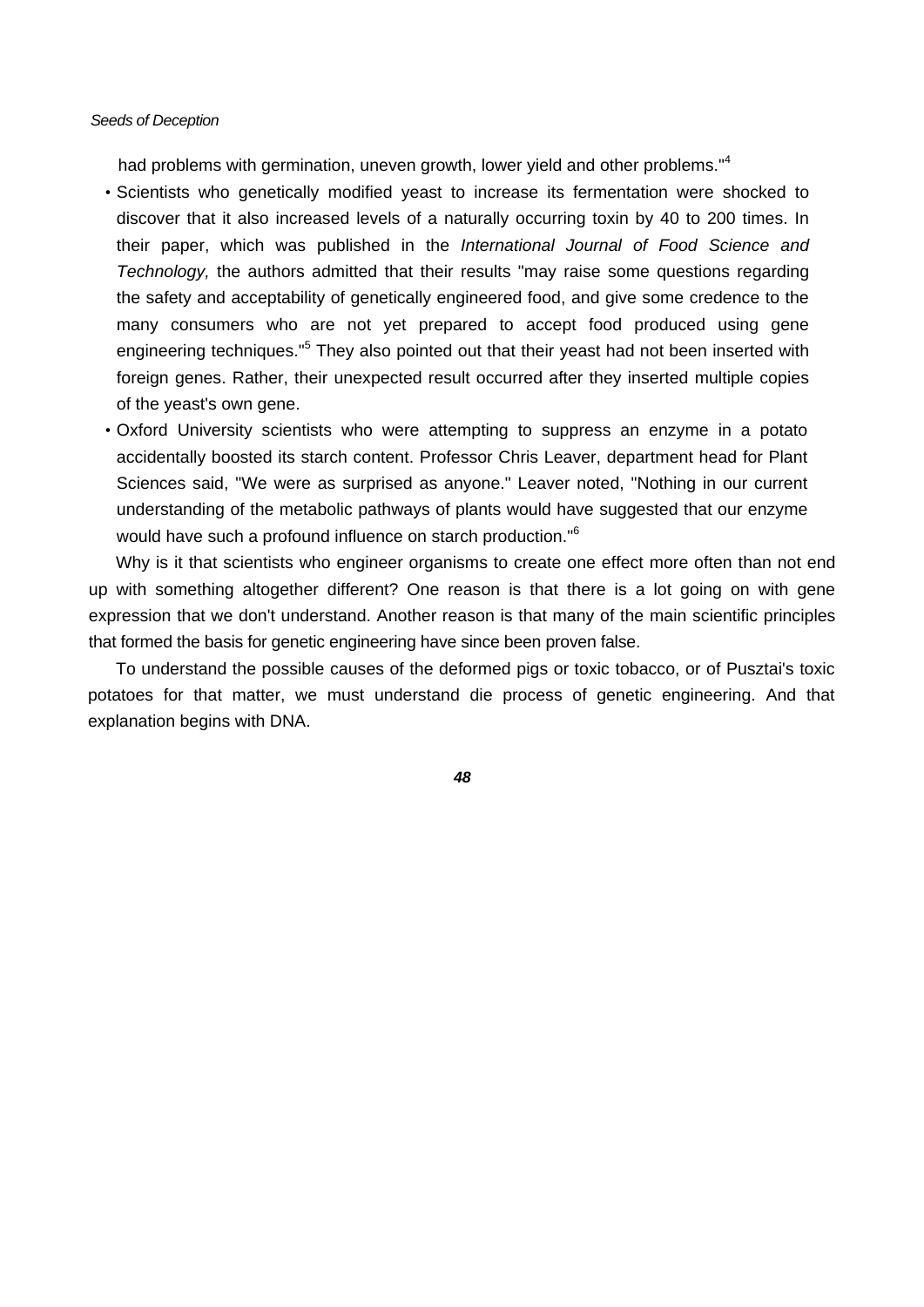# **DNA**

Deoxyribonucleic acid, or DNA, is found inside die nucleus of every cell. It is a complex—we're talking *really* complex—molecule with billions of atoms tighdy wrapped in a double helix formation (picture a ladder twisted into a spiral). If uncoiled, a single DNA molecule would stretch almost ten feet. DNA has been compared to a super computer, a blueprint, and the central switchboard. In ways that are still largely a mystery, DNA tells the cell how to behave and carries information that is passed from generation to generation.

Just as computer software is based on a simple code of ones and zeros, DNA's software is made up of four recurring units called nucleotides or bases—arranged in pairs. And like software, it is the sequence of these units that carries the information.

Every cellular organism has DNA, although it differs in size, content, and complexity. Human DNA has three billion base pairs.

In their efforts to crack this code, scientists have determined that in many higher organisms, only about 1 to 3 percent of the DNA molecule is made up of genes. A gene is a specific sequence of bases that function as a unit, carrying particular "orders" for the body (or mind). Our genes can determine the color of our hair and eyes, the height of our body, and a myriad of other "traits."

## **Genetic Engineering Is Not an Extension of Natural Breeding**

The DNA of a species changes and evolves, in part, through sexual reproduction. Genes from the female and male are combined and interact in various ways so that some of each parent are expressed in the offspring.

DNA can also mutate. And in spite of very intelligent "fix it" molecules in the cells of many species whose job is to repair the DNA, some mutations will stick around and be passed on to the next generation.

For centuries, farmers, gardeners, and livestock breeders have intentionally bred plants or animals in order to combine desirable traits. If one type of rice grows well, for example, and another is tastier, a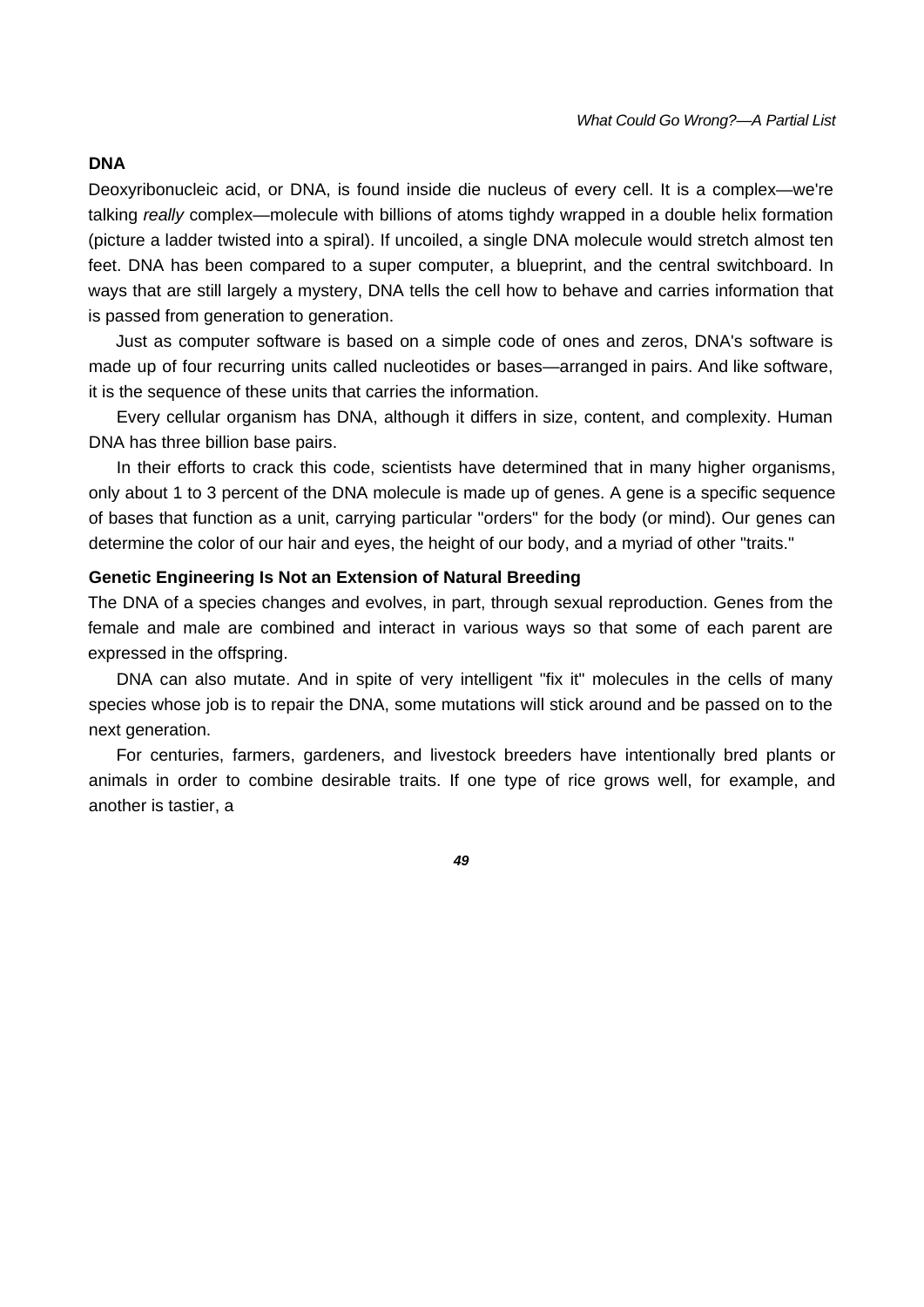breeder may cross the two in the hopes of creating tastier, hardier rice. Sometimes the offspring's DNA will fulfill the breeder's desires; at other times the traits just won't combine well—nature had other plans.

With genetic engineering, breeders have a whole new bag of tricks. Instead of relying on species to pass on genes through mating, biologists cut the gene out of one species' DNA, modify it, and then insert it direcdy into another species' DNA. And since virtually all organisms have DNA, scientists don't have to limit the source of their genes to members of the same species. They can search anywhere in the plant, animal, bacteria, even human world to find genes with desired traits, or even synthesize genes in die laboratory that don't exist in nature.

For example, a scientist knew of a species of Arctic flounder that was resistant to freezing in cold temperatures. He wanted his tomatoes to resist cold temperatures so they wouldn't die in frost. The scientist didn't have to wait for the unlikely event of the fish mating with the tomato. Instead, he figured out which gene in the fish keeps it from freezing and then inserted that gene into the tomato's DNA. The antifreeze gene has never ever, ever existed before in a tomato. But now it's in the scientist's tomatoes and all their future offspring.

Biotech proponents regularly spin their technology as an extension of natural breeding. The U.S. Speaker of the House, for example, said in March 2003, "since the dawn of time, farmers have been modifying plants to improve yields and create new varieties resistant to pests and diseases.  $\dots$  Biotechnology is merely the next stage of development in this age-old process."<sup>7</sup>

While it may be the new tool in the breeder's toolbox, many scientists are adamant that the technology is completely different, and must not be mistaken with traditional breeding practices. George Wald, Nobel Laureate in Medicine and former Higgins Professor of Biology at Harvard University, said that genetic engineering presents "our society with problems unprecedented not only in the history of science,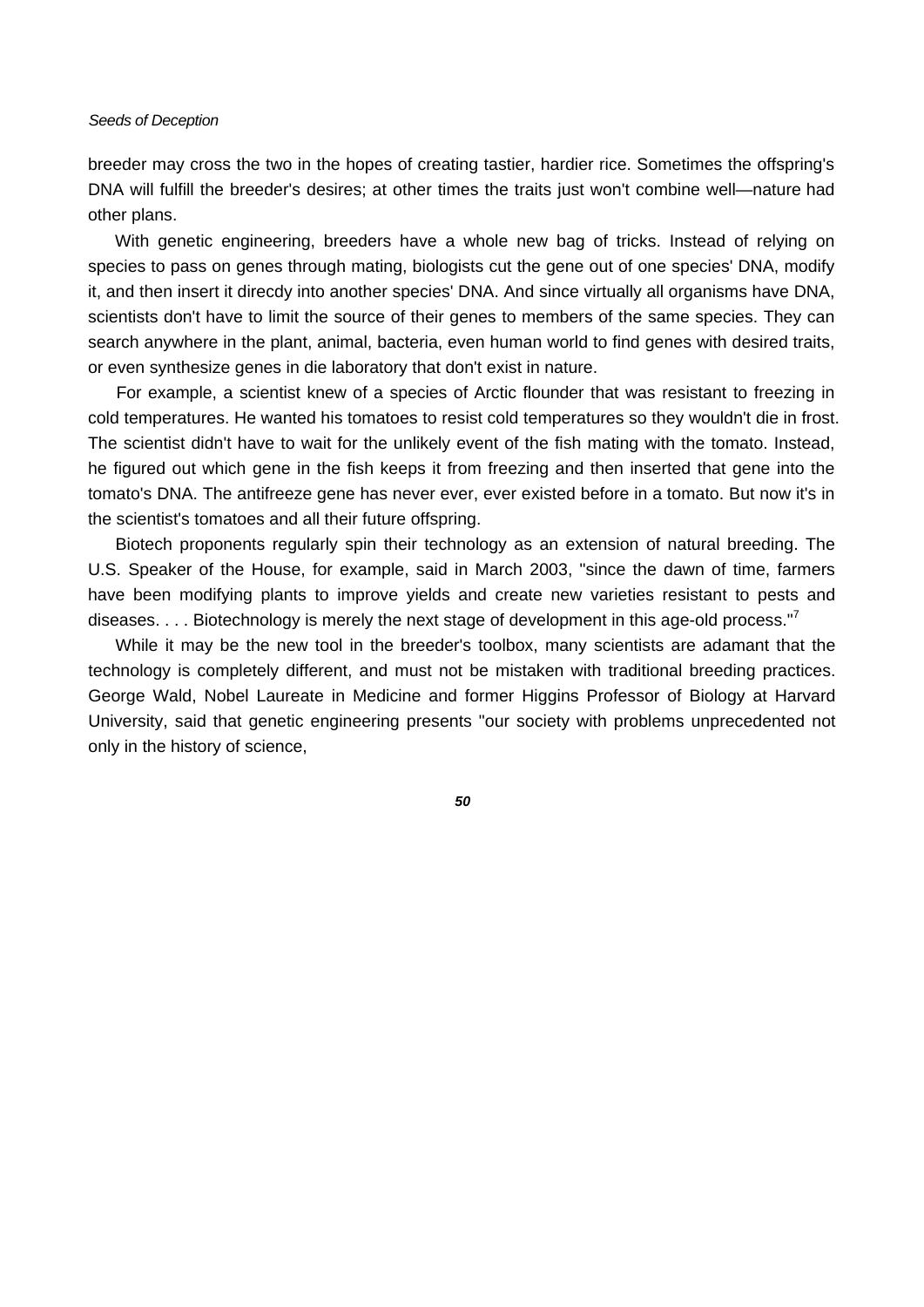but of life on the Earth. It places in human hands the capacity to redesign living organisms, the products of some three billion years of evolution. Such intervention must not be confused with previous intrusions upon the natural order of living organisms; animal and plant breeding, for example; or the artificial induction of mutations, as with X-rays. All such earlier procedures worked within single or closely related species. The nub of the new technology is to move genes back and forth, not only across species lines, but across any boundaries that now divide living organisms."

In Wald's view, the fact that a fish can't mate with a tomato is not random, but the result of the natural evolution of life on earth. By crossing that natural, age-old species barrier, genetic engineers are not simply changing a specific species. They are tampering with the evolution of all species. "The results will be essentially new organisms, self-perpetuating and hence permanent. Once created, they cannot be recalled."

Wald warned, "Up to now, living organisms have evolved very slowly, and new forms have had plenty of time to settle in. Now whole proteins will be transposed overnight into wholly new associations, with consequences no one can foretell, either for the host organism, or their neighbors."

Wald said that genetic engineering "presents probably the largest ethical problem that science has ever had to face." He also warned, "going ahead in this direction may be not only unwise, but dangerous. Potentially, it could breed new animal and plant diseases, new sources of cancer, novel epidemics."<sup>8</sup>

### **Genetic Engineering is Based on an Obsolete Model**

When the scientist took the anti-freeze gene from the fish, he did so because he knew that the gene creates a particular anti-freeze protein. It's the protein that helps the fish to survive cold temperatures. Genes give their orders to the cell by creating proteins, which in turn confer the trait to the plant or animal.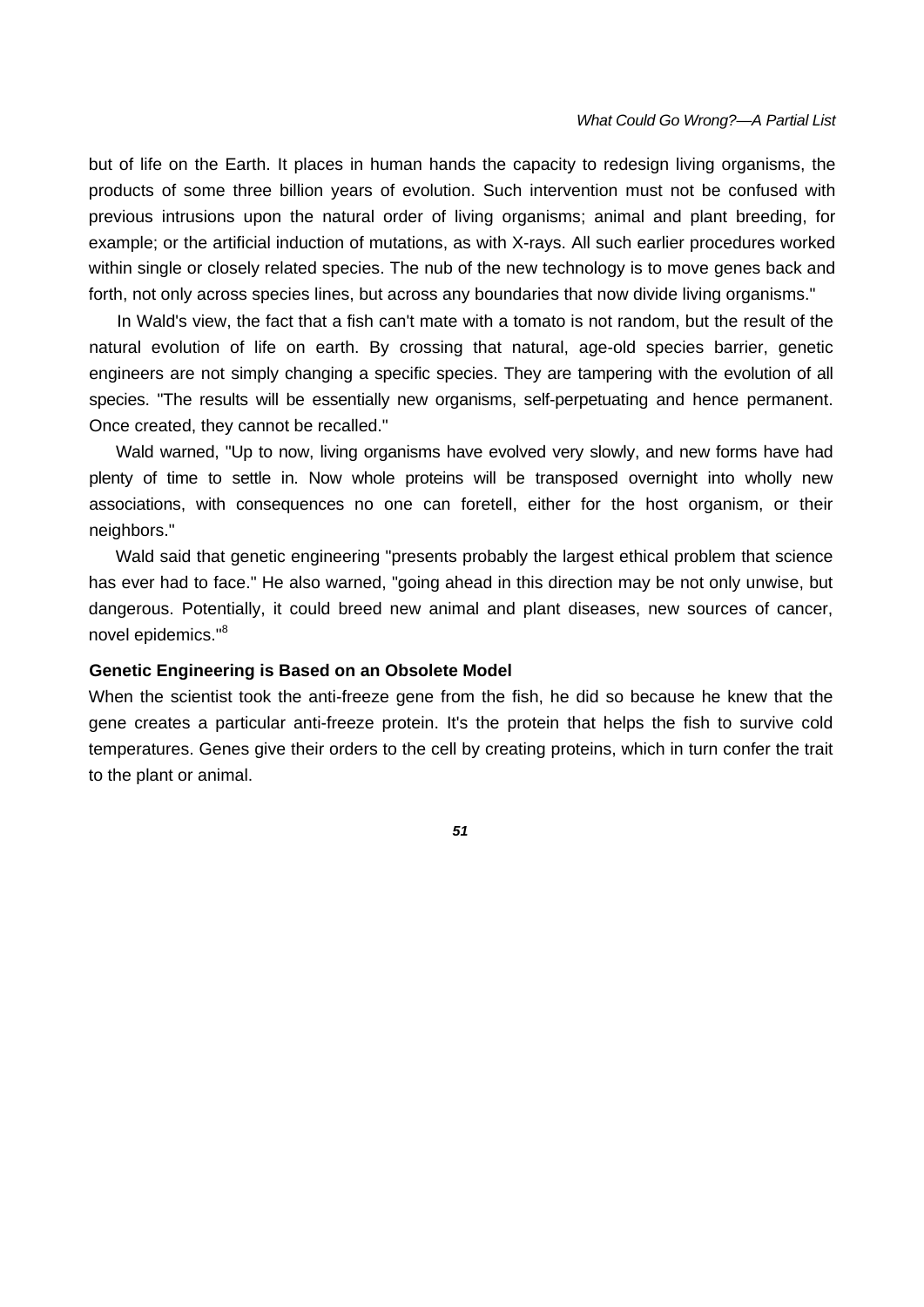The old theory of genetics asserted that each gene is coded for its own single unique protein. Biologists also estimated that the number of proteins in the human body was 100,000 or more. Thus, they predicted that there would conveniently be about 100,000 genes in human DNA. When the number of human genes was ultimately tallied and reported on June 26,2000, it shocked the scientific world: there were only about 30,000. Oops.

This figure not only fails to account for the estimated number of proteins, it falls short of explaining the vast quantity of inheritable traits in the human body. Moreover, there are *weeds with,*  as many as 26,000 genes. Given the one protein-one gene theory, shouldn't humans have far more genes than a weed? Something seemed terribly wrong.

It turns out that the vast majority of genes do not encode for a unique protein. On the contrary, some genes can make many, many proteins. In fact, the current record is set by a single gene from a fruit fly, which can generate up to 38,016 different protein molecules.<sup>2</sup>

In humans, nearly all genes are theoretically able to make two or more proteins. The number of human genes capable of coding for only a single trait can be counted on your hands.

The feet that a gene creates multiple proteins may explain some of the surprises that keep popping up for genetic engineers, and it is first on our list of what can go wrong and why.

## **1. Code Scramblers**

To make a protein, the DNA uses its unique genetic code to write a prescription for its chief assistant, RNA. The RNA fills the prescription by creating and assembling amino acids. The amino acids form the protein. But in some cases, before RNA fills the prescription for the protein, along come the spliceosomes (we'll call them code scramblers), a group of molecules that cut up the RNA, rearrange it and then reassemble it. Once reassembled (alternately spliced), the RNA now has an entirely new prescription resulting in the creation of an entirely new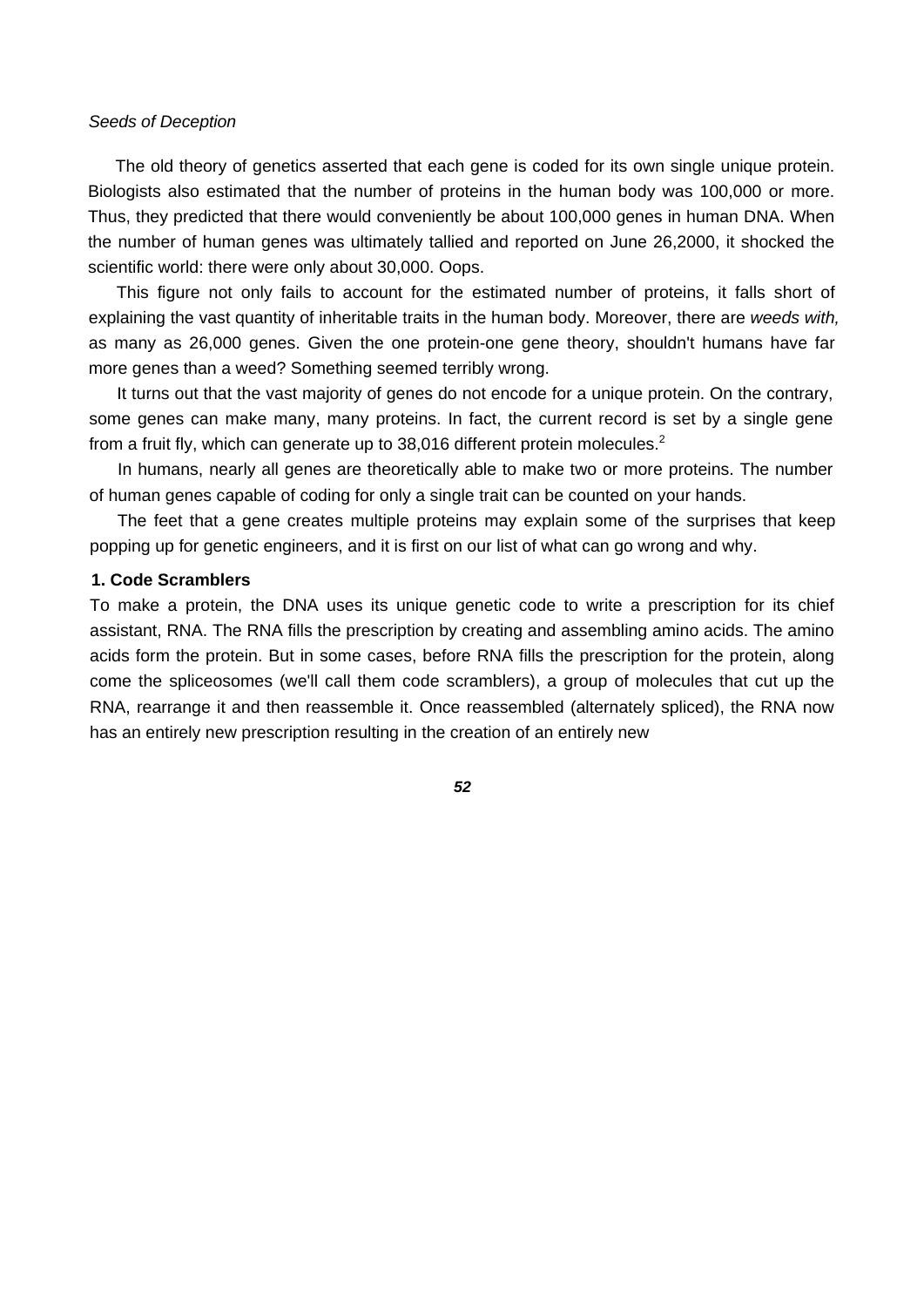protein. The code scramblers can rearrange a single RNA code in many, many ways, "creating hundreds and even thousands of different proteins from a single gene.<sup>"2</sup>

The code scramblers are by no means arbitrary in their work. Imagine roaming molecules, carefully observing passing RNA, comparing them to the pictures on a clipboard of their Ten Most Wanted. When a match is spotted, on jumps the scrambler, who quickly checks the pager on his belt—equipped with text messaging—to consult the latest list of *"proteins needed,3 '*... or something like that.

Now let's consider the anti-freeze gene making its debut in the DNA of a tomato. The gene writes a prescription for RNA, instructing it to make an anti-freeze protein. But what happens when that RNA wanders past a code scrambler? What if the scrambler checks its clipboard and thinks there's a match? If the scrambler jumps on the foreign RNA that it has never encountered before and starts to move things around, God knows what protein it will create. (Man sure doesn't.)

As long as the scientists were absolutely sure that a single gene created one and only one possible protein, then they could confidently insert that gene in a new species and be sure that it would create that unique protein. The scientists were absolutely sure; but they were wrong.

According to Barry Commoner, senior scientist at the Center for the Biology of Natural Systems at Queens College, "The fact that one gene can give rise to multiple proteins . . . destroys the theoretical foundation of a multibillion-dollar industry, the genetic engineering of food crops." In the presence of the code scramblers, the foreign genes inserted in GM crops might create many unintended proteins "with unpredictable effects on ecosystems and human health."<sup>2</sup>

The relationship between genes and the code scramblers **has** evolved for billions of years, right along with the evolution of **DNA** itself. We do not fully understand how they work together in **the same** species. We certainly can't predict how they will work when a gene from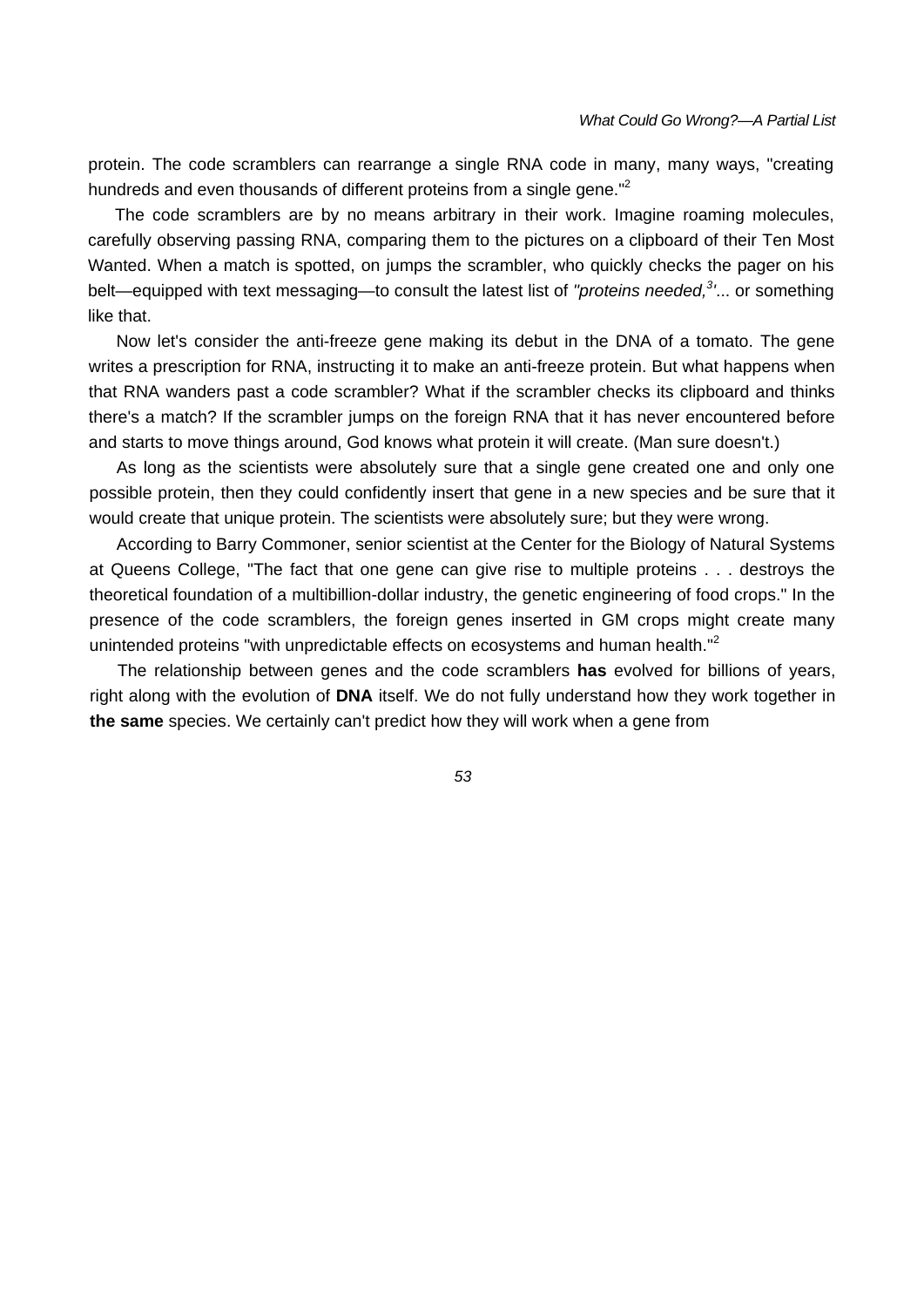one species meets a code scrambler from another. Will the code scramblers ignore the foreign gene? Or will the code scramblers try to switch around its prescription and accidentally create a protein that might be toxic, or allergenic, or the source of a new disease? It's hard to say; hard to say since no one generally tests for this.

"They don't want to know," says Joseph Cummins, professor emeritus of genetics at the University of Western Ontario. He says that in spite of the overwhelming evidence to the contrary, the biotech industry would rather make the assumption that *their* foreign gene will somehow avoid the host organism's scramblers. If not, genetic engineering would be way too risky.<sup>9</sup>

The engineers *might* be excused for not testing for new proteins when inserting genes taken from bacteria. Unlike genes from plants, animals, and humans, bacterial genes are usually not scrambled. In order to be scrambled, genes need to be equipped with introns (we'll call them signal beacons). These beacons send out a message loud and clear to the code scramblers, saying in effect, "Pick me!" Most scientists assume that nearly all genes that have these signals end up getting scrambled, and that those that don't, do not. Most plant and animal genes have signal beacons. In bacteria, most do not.

Since bacterial genes don't often have the signals, scientists *assume* that they won't get scrambled when they are put into a different genetic environment. This should mean that genetically modified Bt crops are immune to scrambling. Bt crops, including corn, cotton, and canola, are engineered to produce their own insecticide. The foreign gene that produces the Bt toxin is from a bacterium and is devoid of signal beacons.

But when engineers first put the Bt gene into plants, the gene didn't work very well; it produced very little Bt protein. To pump up Bt production, they attached—guess what—SIGNAL BEACONS! These signal beacons, it turns out, not only enable scrambling, they can also pump up protein production. Sure enough, the newly outfitted Bt genes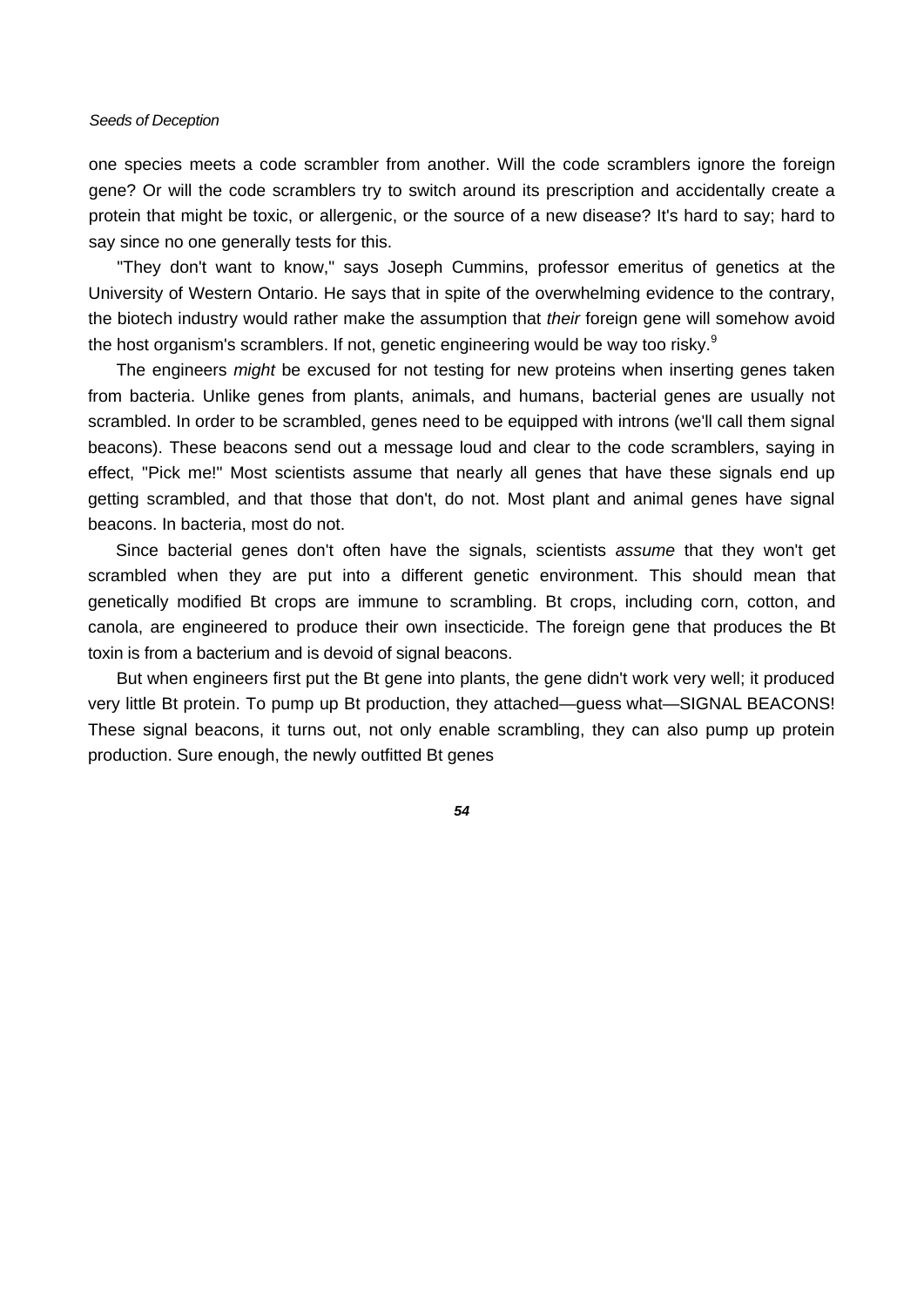did produce more Bt. The plants' genetics responded to the signals. But wouldn't that mean that the code scramblers would also respond?

Rather than doing a careful analysis to verify that unintended proteins were not created, the manufacturers of GM crops decided to stay with their original assumptions. They assume, according to Commoner, "without adequate experimental proof, that a bacterial gene for an insecticidal protein, for example, transferred to a corn plant, will produce precisely that protein and nothing else."<sup>2</sup>

Code scramblers aren't the only things found in a cell that can make an inserted foreign gene change its characteristics.

## **2. Hitchhikers**

Even if the foreign gene gets past the code scramblers untouched and creates its intended protein, there's another problem. According to Professor David Schubert of The Salk Institute for Biological Studies, the effect that a particular protein has on a plant or animal "can be modified by the addition of molecules such as phosphate, sulfate, sugars, or lipids." These add-on molecules (call them hitchhikers) vary throughout the organism. "Each cell type expresses a unique repertoire"<sup>10</sup> of them, and may modify the protein in different ways. For example, the same protein found in both the liver and the brain can pick up entirely different hitchhikers and consequently have different effects on the body.

With Bt corn, will the foreign insecticide protein pick up a hitchhiker molecule in the corn kernel, changing the way it behaves? Will a different hitchhiker be picked up in the roots, or leaves, or stems, changing the protein's behavior there? The answers are not known. Scientists don't necessarily know *if the* hitchhikers are added or *what* their effects on the plant might be.

#### 3. **Chaperones**

In addition to its amino acid sequence and the presence of hitchhikers, a protein's shape also determines its effect. In order to do its job right, "the newly made protein, a strung-out ribbon of a molecule, must be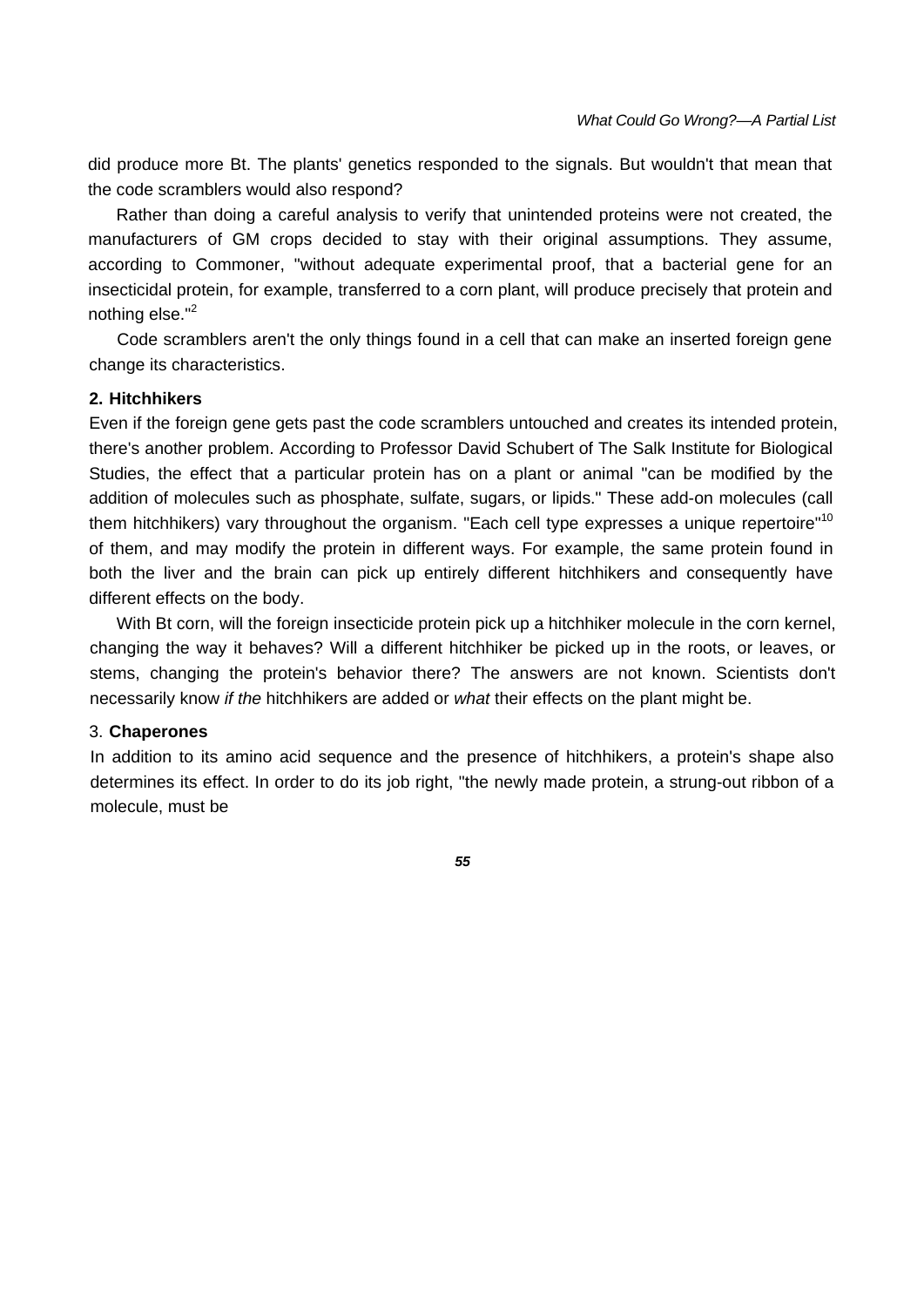folded up into a precisely organized ... structure," says Commoner. He points out that according to the old theory of genetics, the protein "always folded itself up in the right way once its amino acid sequence had been determined. In the 1980s, however, it was discovered that some . . . proteins are, on their own, likely to become misfolded—and therefore remain biochemically inactive—unless they come in contact with a special type of'chaperone' protein that properly folds them."2

Here again is a problem: What happens when a foreign insecticide protein comes face to face with the corn's chaperone folders. Will they leave it alone? Will they try to fold it? Will they get it right? There's no way to know. The chaperones have never met the protein before.

Dr. Peter Wills of Auckland University warns, "an incorrectly folded form of an ordinary cellular protein can under certain circumstances . . . [duplicate itself] and give rise to infectious neurological disease."<sup>11</sup> Prions, responsible for mad cow disease and the deadly Creutzfeld-Jacob disease in humans, are examples of such dangerous misfolded proteins.

So far we have identified three potential sources for unpredicted effects that were not taken into consideration by the crafters of genetic engineering: code scramblers, hitchhiker molecules, and chaperone folders. These complex processes have, in Commoner's words, "evolved in a harmonious relationship over a long evolutionary period," subject to "many thousands of years of testing, in nature." But when you take a gene that is used to functioning in a bacterium and put it into die DNA of soy, cotton, or corn, for example, "the plant system's evolutionary history is very different from the bacterial gene's." What was a harmonious interdependence in their own environment "is likely to be disrupted in unspecified, imprecise, and . . . unpredictable ways." In Commoner's view, "these disruptions are revealed by the numerous experimental failures that occur before a [GM] organism is actually produced and by unexpected genetic changes that occur even when the gene has been successfully transferred."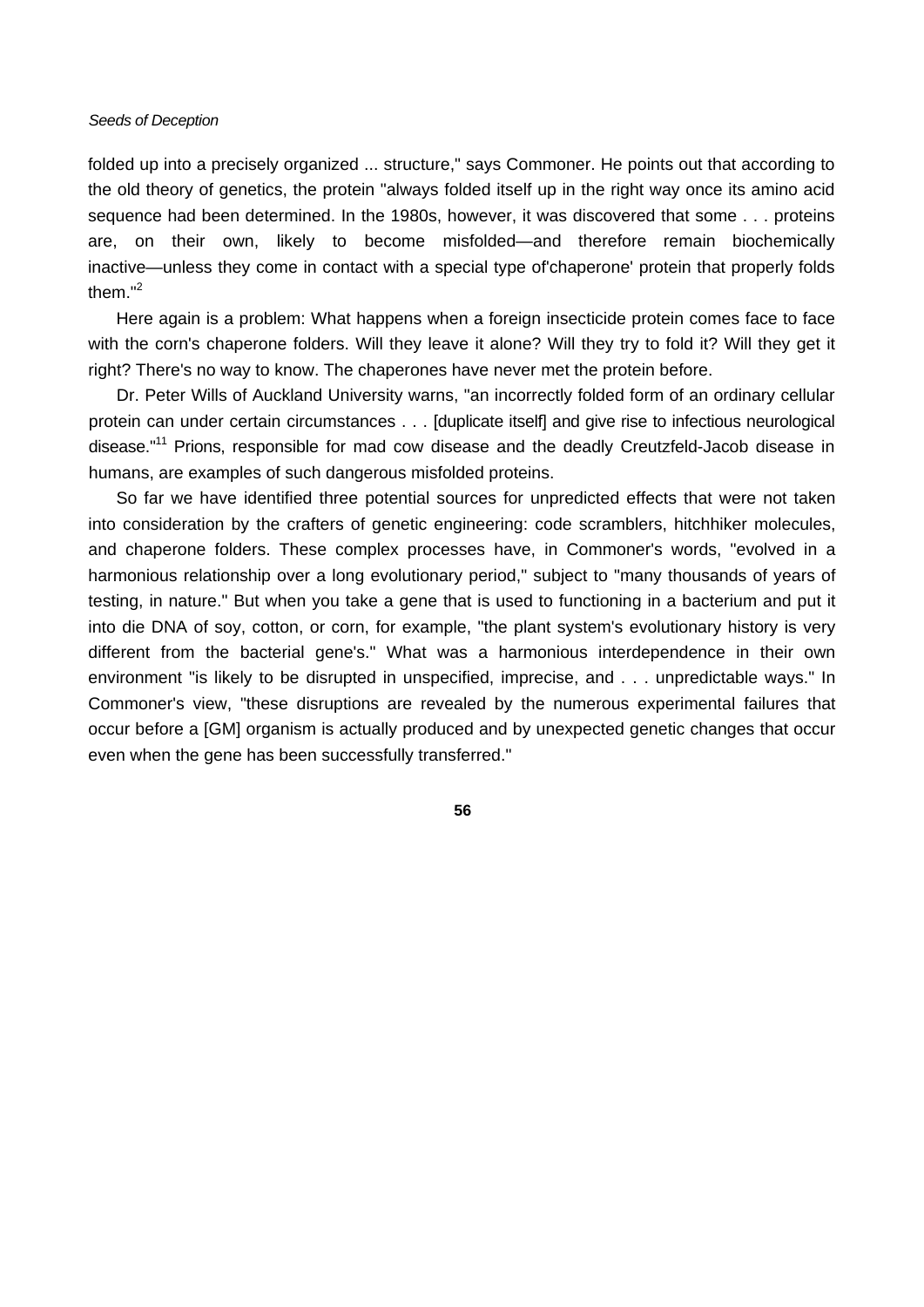He concludes, "The biotechnology industry is based on science that is forty years old and conveniendy devoid of more recent results." He says, "there are strong reasons to fear the potential consequences of transferring a DNA gene between species. What the public fears is not the experimental science but the fundamentally irrational decision to let it out of the laboratory into the real world before we truly understand it."<sup>2</sup>

Richard Strohman, professor emeritus at the University of California (UC), Berkeley, adds: "We're in a crisis position where we know the weaknesses of the genetic concept, but we don't know how to incorporate it into a more complete understanding. Monsanto knows this. DuPont knows *this.* Novartis knows this. They all know what I know. But they don't want to look at it because it's too complicated and it's going to cost too much to figure it out."<sup>12</sup>

## **4. Messing Up the Host's Normal DNA**

We have used the word "insert" when describing the "placement" of foreign genes into a host DNA. That's more than polite. One common method used to "insert" genes is to blast them into the DNA with a 22-caliber gene gun. Scientists first coat thousands of tiny shards of gold or tungsten with the foreign gene. Then they point it at a dish containing thousands of unsuspecting cells. Then they fire, hoping that at least some of the foreign genes will end up in the right place in at least some of the DNA. This, by the way, is what the biotech industry refers to as their highly precise method of gene transfer.

The impact of a gene-coated shard flying at hundreds of miles an hour into the DNA might, as you probably have guessed, result in some structural "consequences." The native genes can be damaged in ways that the engineer may not be able to identify.

When foreign genes take up residence in DNA, whether via gene guns or through other methods, it can have drastic effects. Michael Antoniou, senior lecturer in molecular pathology and head of a research group at one of London's leading teaching hospitals, says,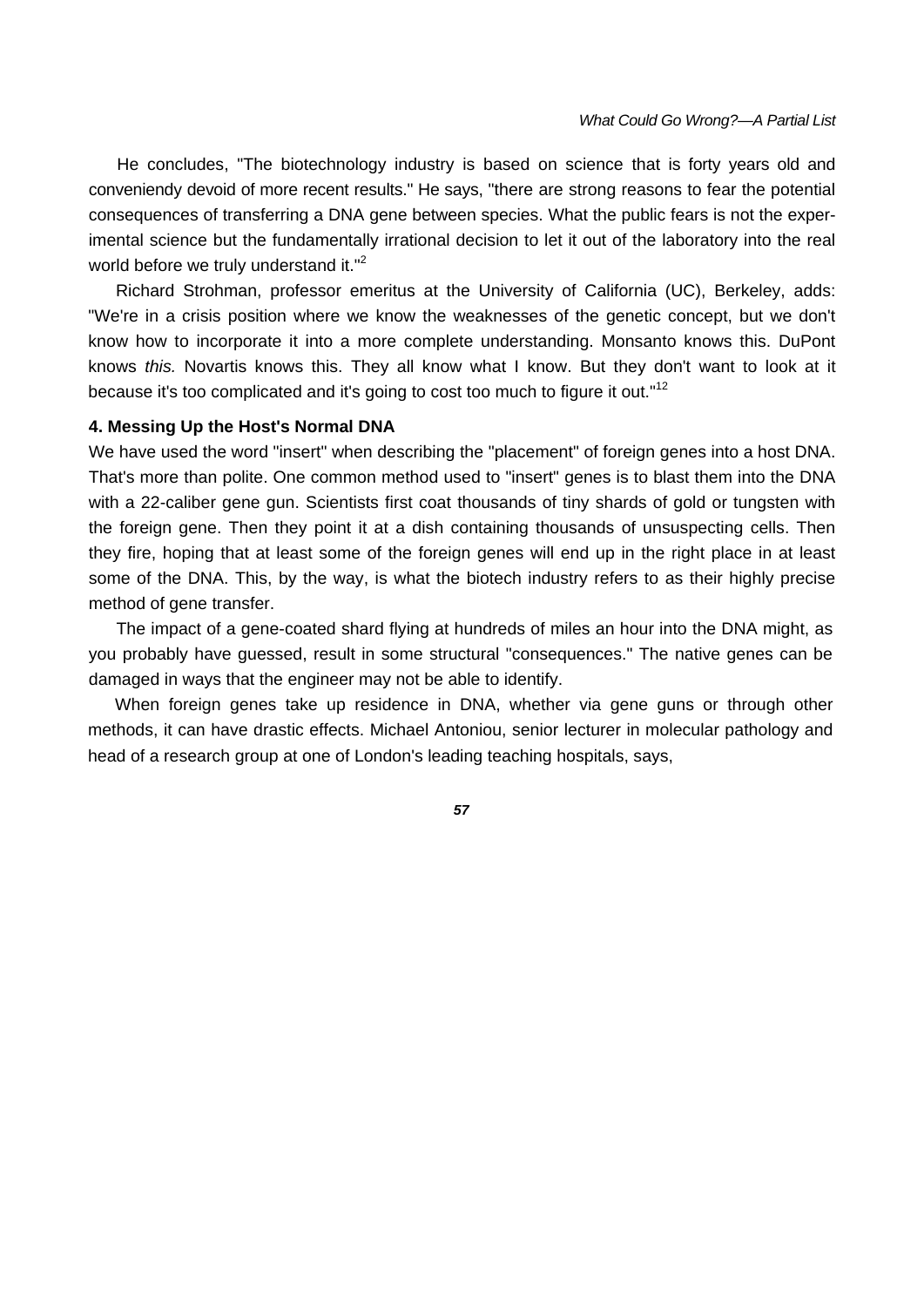"This procedure results in disruption of the genetic blueprint of the organism with totally unpredictable consequences."<sup>11</sup> The information in the DNA can be reorganized and mixed up.

"The phenomenon of rearrangements at the point of genetic insertion is widely recognized," admits Marcia Vincent, a Monsanto spokeswoman.<sup>13</sup> Her comment, however, understates the impact. The BBC's *Tomorrow's World Magazine* is more explicit: "Genetic engineering is generally a hit and miss affair. The genes may be inserted the wrong way round or multiple copies may be scattered throughout a plant's genome. They may be inserted inside other genes—destroying their activity or massively increasing it. More worryingly, a plant's genetic make-up may become unstable—again witii unpredictable results. Genes may switch on or off unexpectedly with possible . .. unexpected or unknowable effects. Genes can hop around the genome for no obvious rhyme or reason. Rogue toxins may be produced or existing ones amplified massively. Such problems may only arise hundreds of generations after the crops are originally modified."<sup>14</sup>

DNA instability is a common feature of genetic engineering. In a survey of at least thirty companies developing GM crops, all had observed it.<sup>15</sup>

New DNA chip technology has recendy allowed scientists to monitor changes in DNA functioning when foreign genes are inserted. In one experiment, there was a staggering 5 percent disruption of overall gene expression. In other words, after a single foreign gene had been added through genetic engineering, one out of every 20 genes that were creating proteins either increased or decreased their output. According to Schubert, "while these types of unpredicted changes in gene expression are very real, they have not received much attention outside the community of the DNA chip users." He adds that, "there is currently no way to predict the resultant changes in protein synthesis."10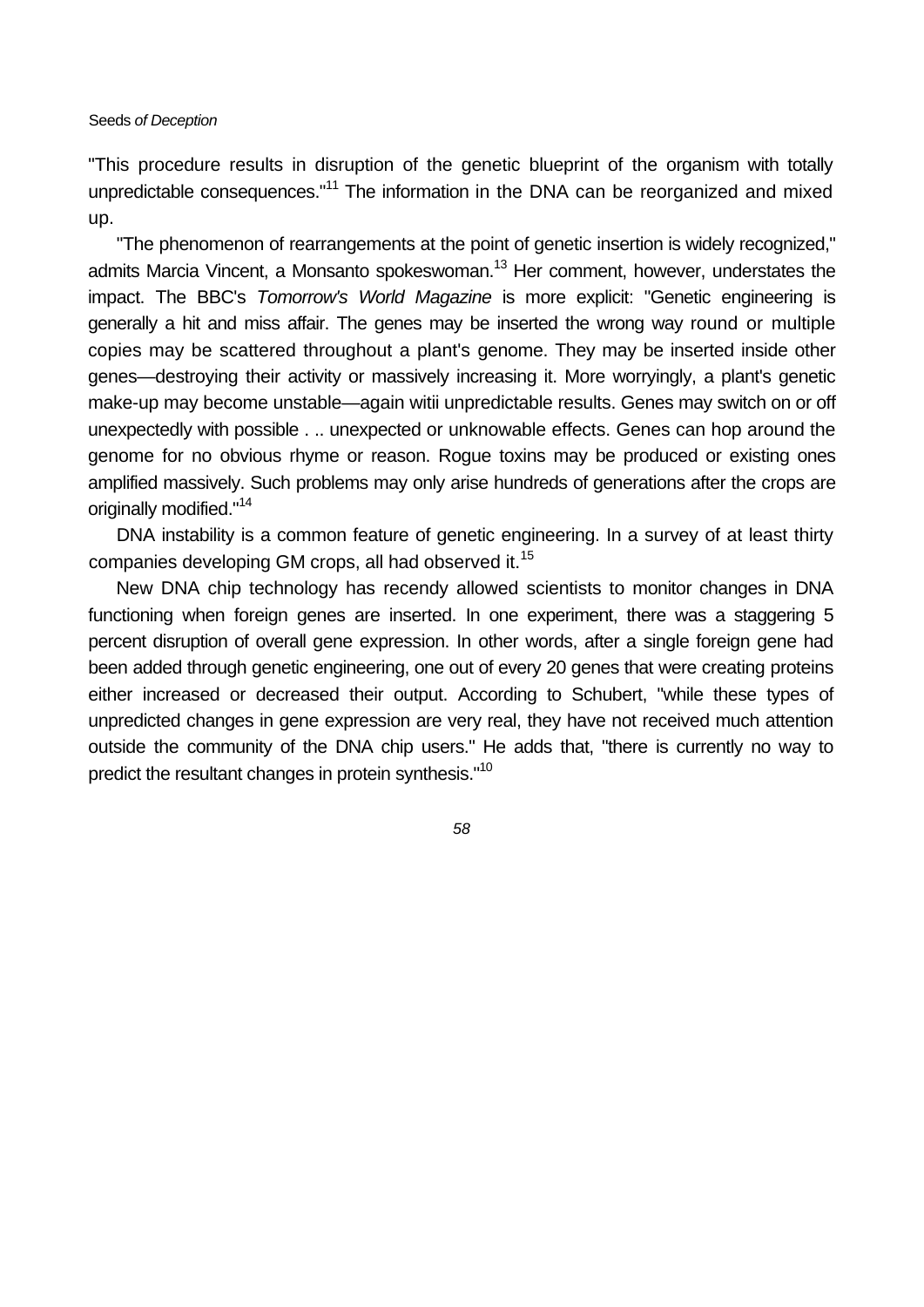A change in the host's DNA due to the process of inserting a foreign gene is called "insertion mutation." In human gene therapy, studies have verified that insertion mutation can lead to leukemia in children. Such an effect is so widely recognized, there is even a term, "insertion carcinogenesis," to describe it. In plants, according to Cummins, the disruptions may be similarly dangerous, producing unpredicted toxins.<sup>9</sup> But they haven't been studied closely.

## **5. Horizontal Gene Transfer and Antibiotic Resistance**

After the foreign genes are blasted into the cells, only a small percentage end up inside DNA. To figure out which of the thousands of cells on the plate have the foreign gene in their DNA, scientists typically attach an Antibiotic Resistant Marker (ARM) gene to their foreign gene. If this gene package makes it into the DNA, the ARM gene will render that cell invincible to a normally deadly dose of antibiotics.

Thus, after the genes are shot into the pile of cells, the cells are all doused with antibiotics. Those that survive got the genes in their DNA. Those that die did not. Only one in thousands survives.

Many scientists are concerned that when humans and animals eat GM food, the ARM genes will transfer into the bacteria found inside the digestive system. This process, whereby genes travel from one species to another, is called "horizontal gene transfer." If the ARM gene moves between species it could result in new and dangerous antibiotic-resistant diseases. The British Medical Association mentioned this serious risk as one of the reasons why they called for an immediate moratorium on genetically engineered foods.

The biotech companies assure the public that ARM genes cannot be transferred between food and bacteria in the human gut. They refer to evidence, says Michael Hansen, from animal studies in the 1970s and '80s that "failed to find evidence that DNA survived digestion."<sup>4</sup> When detection techniques became more sensitive starting in the late 1980s, however, animal feeding studies confirmed that DNA not only survives,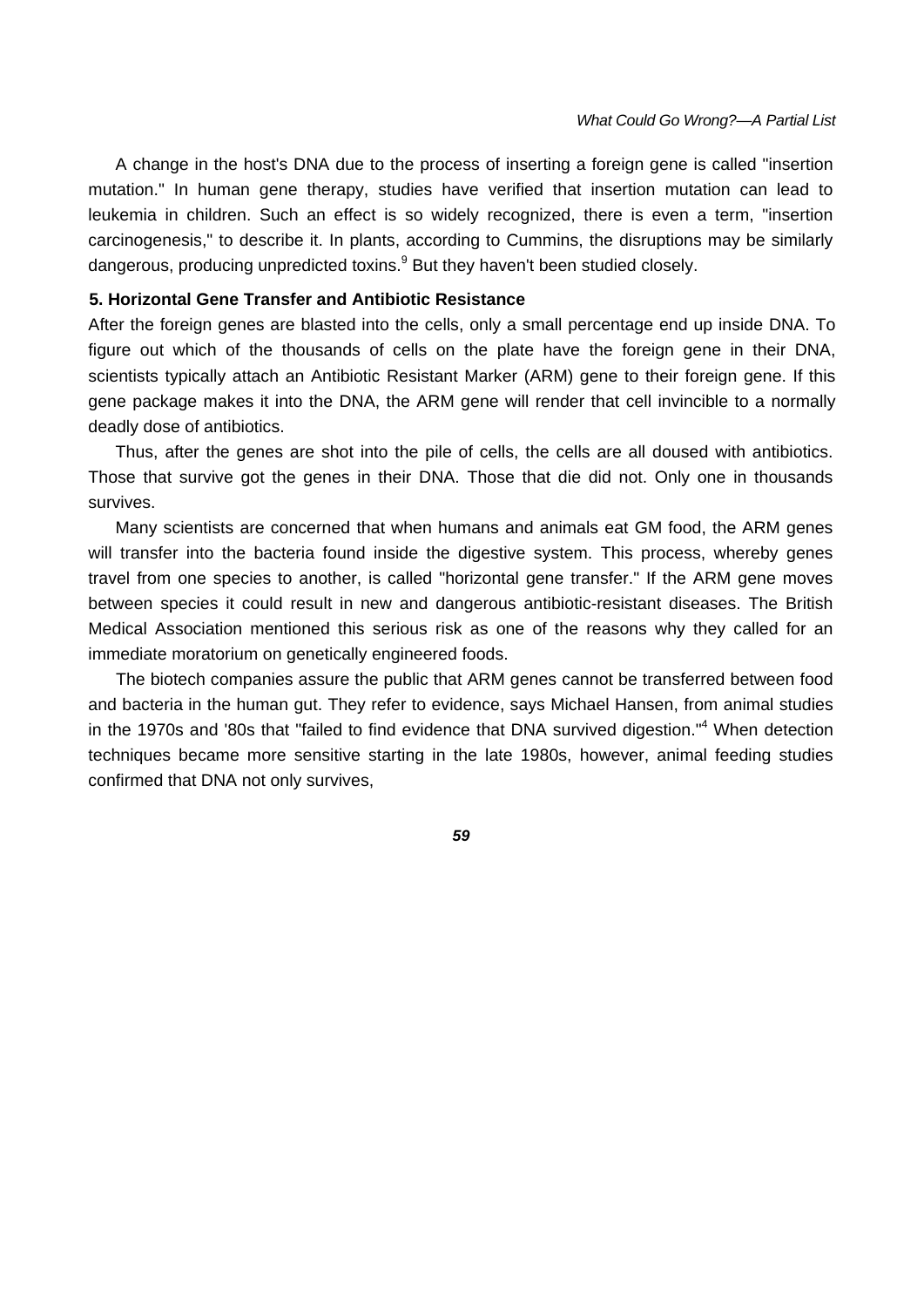it is found in the blood, intestinal wall, liver, spleen, and feces and even remains intact in the digestive system for more than five days. DNA can even travel via the placenta into unborn mice. More pertinent, however, is a 2002 study that was dubbed "the world's first known trial of GM foods on human volunteers." Researchers used seven people whose large intestines had previously been removed. Their digestive systems were rerouted out of the body into colostomy bags. In their digestive material, "a relatively large proportion of genetically modified DNA survived the passage through<sup>"16</sup> the small intestine. Moreover, in three of the seven subjects, horizontal gene transfer did occur. Some of their digestive bacteria contained the herbicide-resistant gene used in soybeans. Since no increase in gene transfer was detected after subjects ate a meal with GM soy, researchers suggest that the transference might be related to long-term consumption.

"Everyone used to deny that this was possible," says Antoniou. "It suggests that you can get antibiotic marker genes spreading around the stomach which would compromise antibiotic resistance."<sup>16</sup>

Bt corn contains an ARM gene that resists the commonly prescribed antibiotic, ampicillin. Scientists worry that this gene's widespread presence in human and animal food will render ampicillin useless in treating disease. The World Health Organization, Britain's House of Lords, the American Medical Association, and even the Royal Society have all called for a phase-out of the use of ARM genes.

## **6. Position Effects**

When a foreign gene makes it into the DNA, there is no telling where along the strand it will end up. The inserted gene could disrupt any number of naturally expressed traits depending on where it lands. For example, when scientists inserted a foreign gene into a plant from the mustard family, the plant's ability to crossbreed with related species varied depending on where in the DNA the gene was located.<sup>17</sup> Similarly, the location of a foreign gene can dictate how well it does its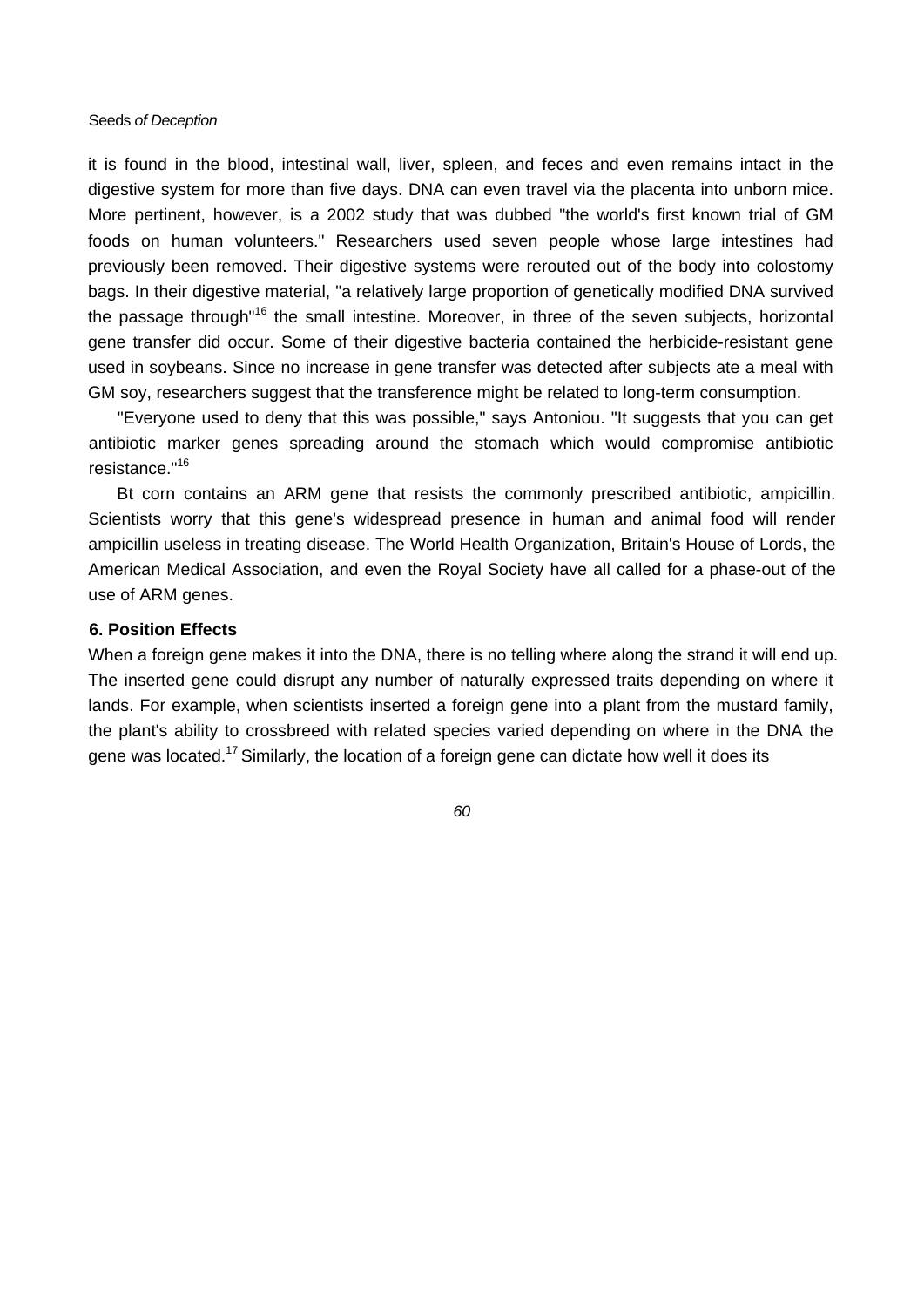job. In some locations it will not produce its protein at all; in others, it will produce too little. These location-specific changes are called "position effect"—a kind of genetic Russian roulette.

## 7. **Gene Silencing**

One common position effect is that either the foreign gene or the native genes in their vicinity get shut off; they are no longer able to produce their protein. This common and unpredictable occurrence is called "gene silencing."

One way that a native gene can get permanently disabled is if the foreign gene ends up right in the middle of it. This happened in one experiment and the mouse embryos ended up dying.<sup>4</sup>

Silencing native genes can result in all sorts of unpredictable outcomes. For example, in his testimony before the United States Environmental Protection Agency (EPA), Michael Hansen of the Consumers Union warned that if the process of genetic engineering "turned off' a native gene whose job was to prevent "the expression of some toxin, the net result of the insertion would be to increase the level of that toxin."4

# **8. Environmental Influences**

Scientists observed gene silencing when genetically engineering petunia plants. The inserted foreign gene was designed to express salmon red. Scientists expected virtually all the flowers to bloom with the same red color. Instead, the flowers varied in both color and pattern. The variation was due to the silencing of the foreign genes in some of the plants. Which plants had silenced foreign genes depended on the position effect—where in the DNA those foreign genes ended up.<sup>18</sup>

In this experiment, however, there was another factor influencing the plants. The color of those petunia flowers inexplicably changed during the season. More of the foreign genes were switched off as the season progressed. Here, the changes in gene expression were apparently linked to environmental changes.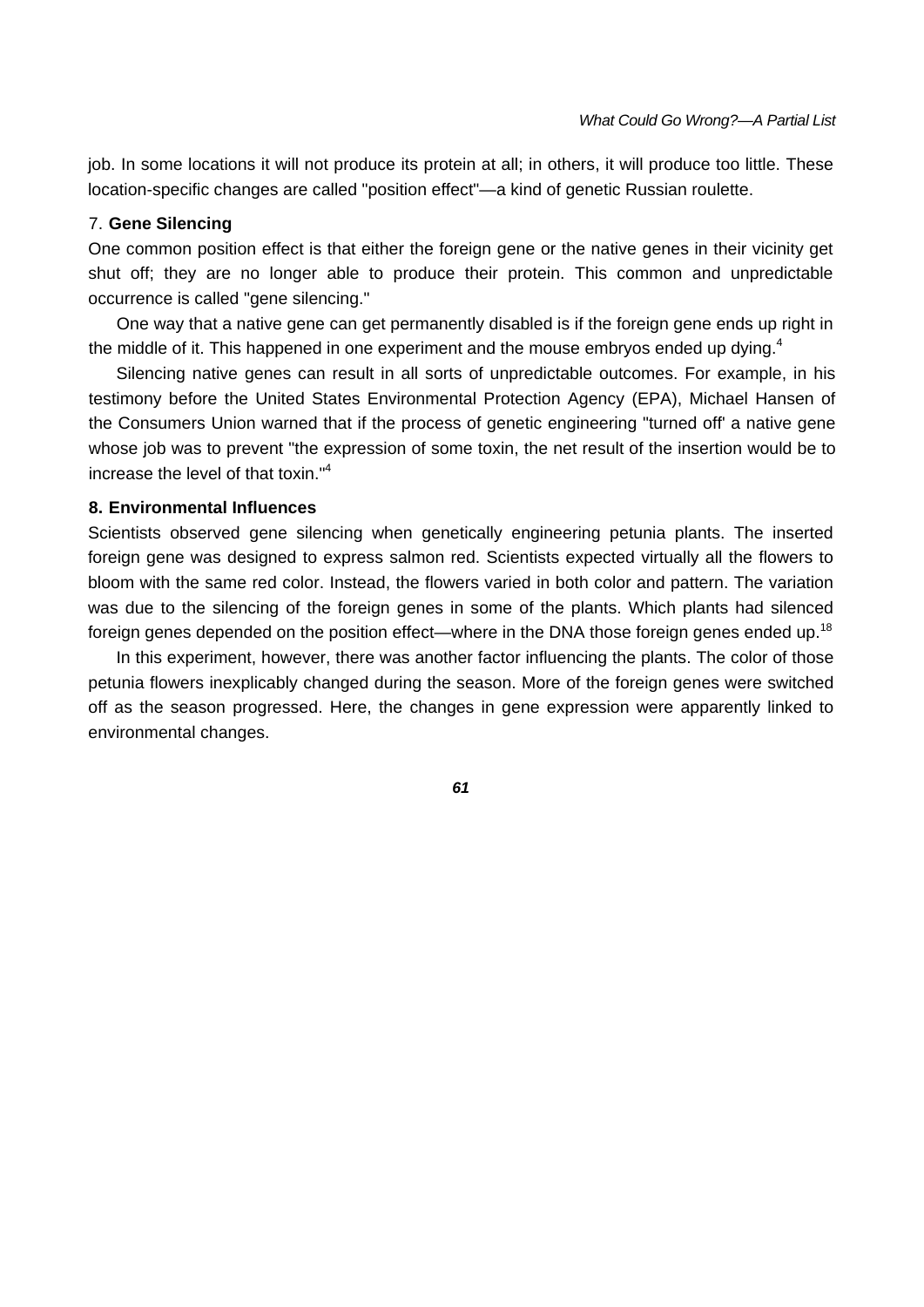5eecfe *of Deception*

## *9.* **Light Switches—Turning On Your Genes (At Random?)**

In normal circumstances, a gene in one cell will busily pump out its protein, while in another cell, that same gene just quietly hangs out, unused; its protein isn't needed. Take, for example, the gene whose protein makes the eyes blue. In the pigment cells of the iris, that gene stays busy. But in the whites of the eyes, that same gene gets to relax. Otherwise, if it got activated, perhaps the entire eye would turn blue.

Who tells the gene when to work and when to rest? Somehow every cell provides a clear-cut job description for all its genes. Work here; rest there; work for a little, then take a break. And the job description can change depending on what the body needs.

When genetic engineers put an insecticide gene into the DNA of corn, however, the corn cell doesn't have a clue what to do with this gene that it's never seen before. Should it be turned on or turned off? Biologists can't speak the language of the cell. They don't know how to tell it to monitor the whole organism and to switch on the new gene only when needed—as it does with all the other genes. Instead, biologists do something unprecedented in the cell's experience. The new gene is sent in with a "light switch" permanently in the "on" position, set to high intensity. This keeps the new gene working 24/7, non-stop, in all cells of the plant. The light switch, called the "promoter," consists of genetic material that is attached to the insecticide gene prior to insertion.

The selection of this genetic material presents an interesting *and dangerous* challenge. The cell protects DNA from foreign invaders. In plants and animals, an elaborate defense system normally prevents foreign genes from getting a foothold. But there are certain highly aggressive genetic invaders that get past the cell's defenses. Most notable among these are viruses, some of which are cancer-causing. These can wreak havoc on the DNA and the entire organism.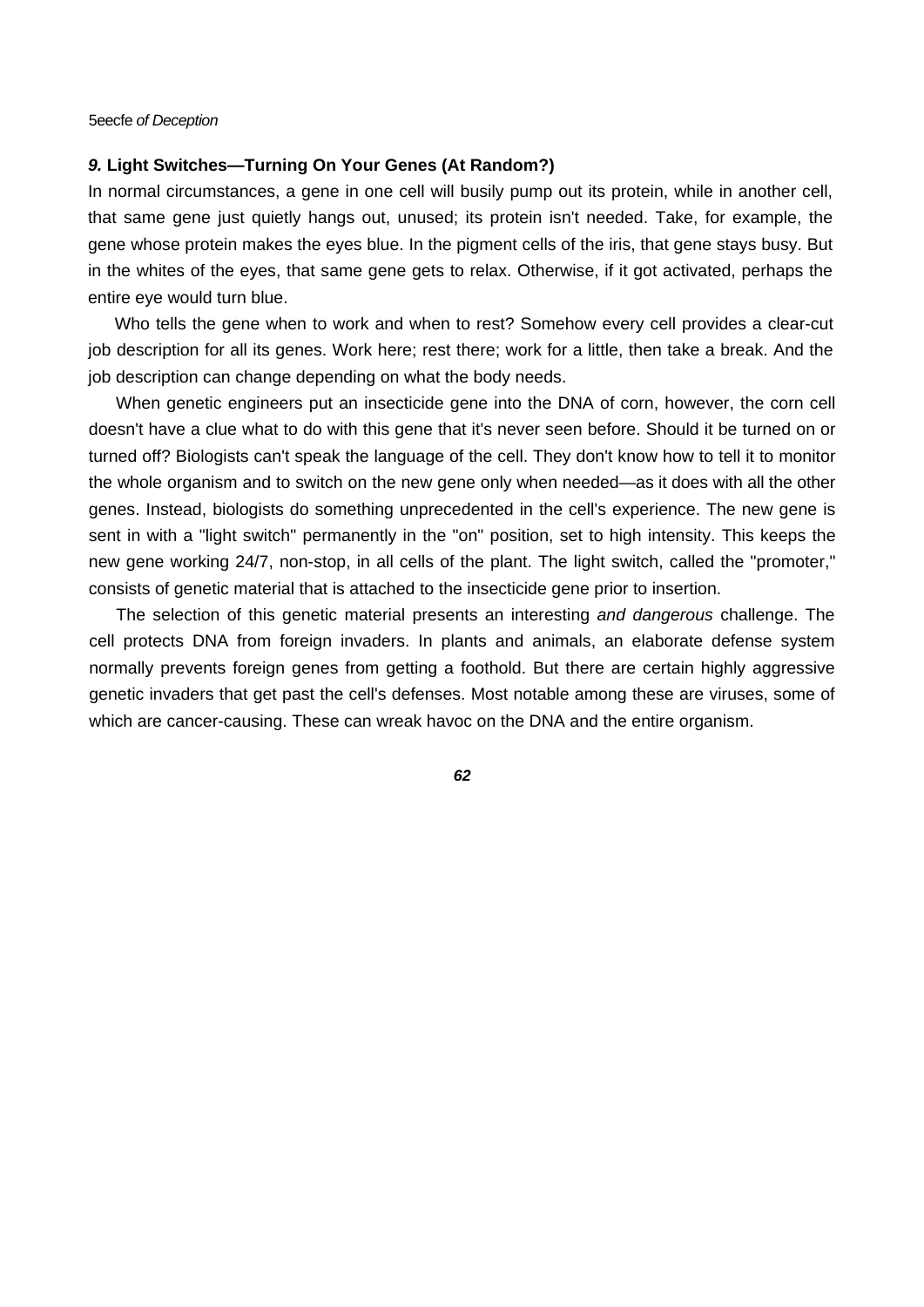Molecular biologists borrow the light switch from one of these viruses, since it works in the DNA of all types of plants. Called the Cauliflower Mosaic Virus (CaMV) promoter, "it is designed to overcome a plant cell's defensive devices to prevent foreign DNA from being expressed," says Hansen. The CaMVs light switch or promoter is a key element enabling the virus to "hijack a plant cell's genetic machinery and make many copies of itself."4

This bullying nature allows it to operate independently of the cell's normal, harmonious, and coordinated self-regulation. Therefore, in spite of any protests by the cell or its DNA, the CaMV promoter will cause the gene to which it is attached to switch into overdrive.

Some biologists warn mat the energy and resources that a plant requires to keep a gene switched on round the clock in every cell can drain other systems. There's no way to know which other systems will get sacrificed or what consequences that will mean for the health of the plant (or for the eater of the plant).

But the potential danger of the CaMV promoter is far greater. Hansen told an EPA panel that since this promoter operates "outside of normal regulatory circuits" of the plant's own DNA, it "may be one of the reasons why [GM foods] are known to be so unstable."<sup>4</sup> In fact, Dr. Pusztai's team suspected that it is the promoter's unstable, unregulated, and aggressive nature that caused the immune and organ damage of his rats. Scientists from all over the world have expressed concern about CaMV, calling for an immediate ban.

Their concerns have been heightened by studies showing that the CaMV promoter not only turns on the foreign gene to which it is attached, but other native genes as well. In other words, genes that are supposed to be dormant, like the blue-eye genes in the whites of the eyes, are forced to start producing their proteins against the wishes of the cell. The CaMV promoter may turn on native genes "over long distances"<sup>4</sup> up and down the strand of DNA. It can even turn genes on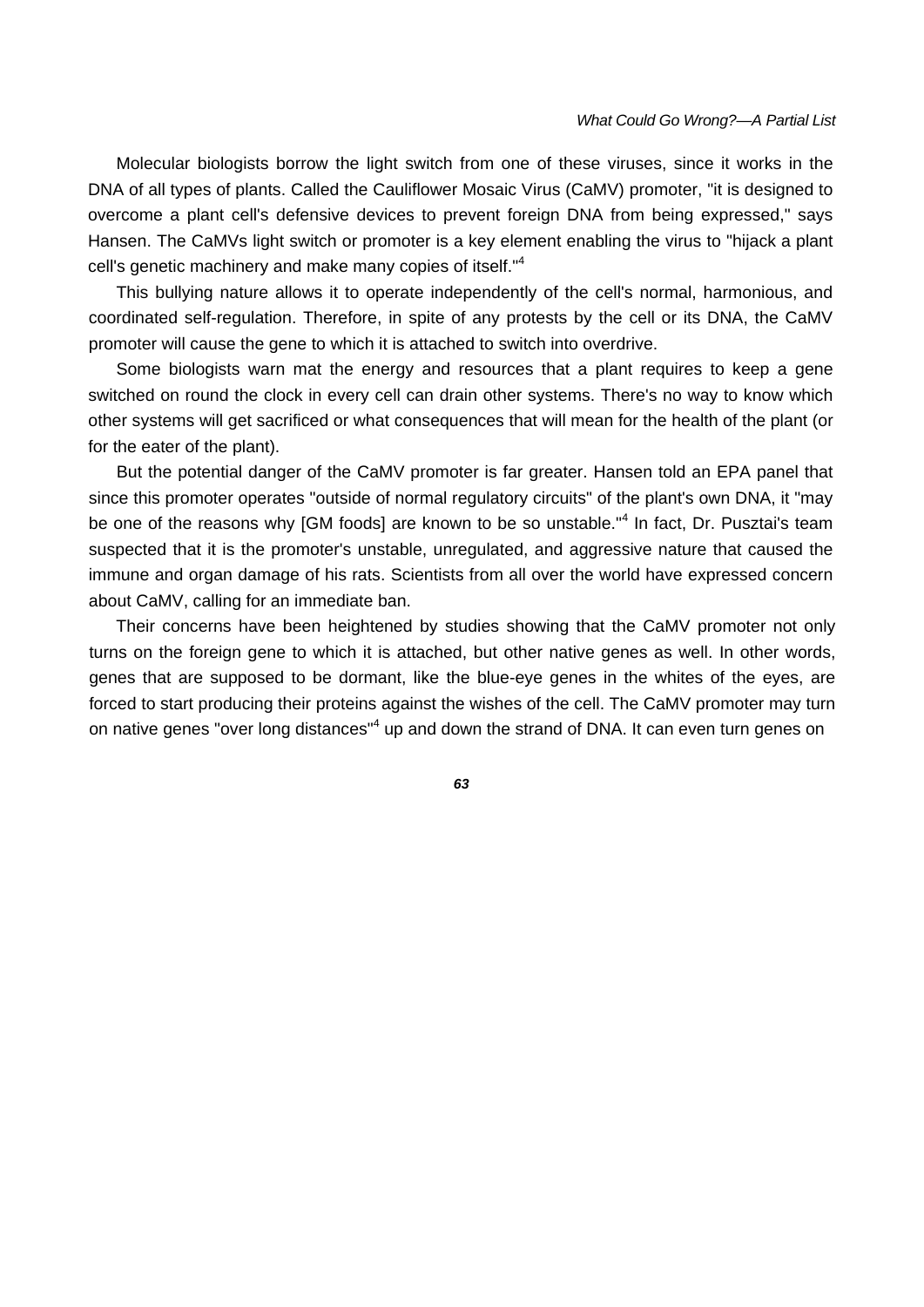in a different chromosome (section of DNA). There's no practical way to turn off or adjust the volume of these chemical switches.<sup>17</sup> This can create a flood of proteins that are totally inappropriate.

Turning genes on or off is another form of Russian roulette. Whether the process creates new toxins, allergens, cancers, or nutritional changes is anyone's guess.

## 10. **Hot Spots**

Studies also show that the promoter creates a "hotspot" in the DNA. This means that the whole DNA section, or chromosome, can become unstable. This can cause breaks in the strand or exchanges of genes with other chromosomes. According to Cummins, a promoter can have "the same impact as a heavy dose of gamma radiation."

## **11. Waking Sleeping Viruses**

The nature of the CaMV promoter presents yet another risk, which Cummins believes is "probably the greatest threat from genetically altered crops." He says that laboratory research demonstrates that "the insertion of modified virus and insect virus genes into crops" can "create highly virulent new viruses."

To understand this, we must again look at how the theory of genetics has evolved since genetic engineering began. Only a small percentage of the DNA has been identified as genes. In humans, it's between 1.1 and 1.4 percent. The much larger portion of the DNA was once referred to as "junk DNA." It was considered by scientists to be useless debris left over from the evolution of the species. Shooting foreign genes into sections of junk DNA was considered a safe zone. In reality, it may be just the opposite.

As the DNA has evolved, it has become a repository of genetic material going back eons. Included among this material are viruses that have worked their way into the DNA in the distant past, but are now dormant. "Most viruses have eroded," says Cummins, "and have lost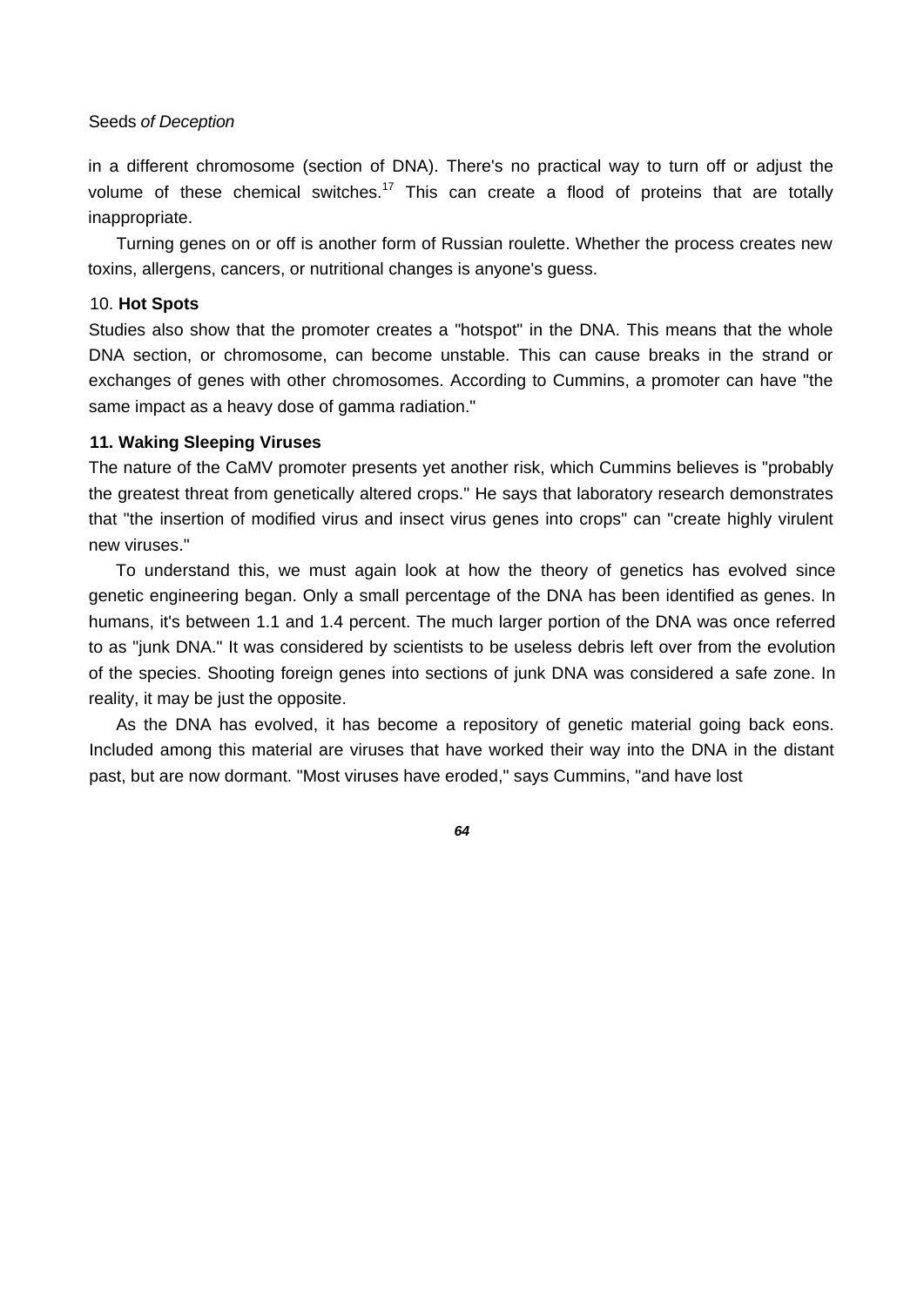the ability to become reactivated as viruses." But he warns, "some are quite complete and would be easy to turn on."<sup>9</sup>

Cummins and others are concerned that the CaMV promoter, which is used in nearly all commercialized GM crops, might be reactivating viruses. In addition to waking viruses in the DNA of corn, soy, and other GM foods, they are concerned that the promoters might move between organisms through horizontal gene transfer. Suppose, for example, that the CaMV promoter from a GM corn kernel wanders off inside the stomach of a human and gets reattached to the DNA of a dormant virus. Instead of promoting an insecticide gene as was intended, it may now be switching on a virus.

In their paper, "Cauliflower Mosaic Viral Promoter—A Recipe for Disaster," Ho, Ryan, and Cummins warn, "Horizontal transfer of the CaMV promoter . . . has the potential to reactivate dormant viruses or [create] new viruses in all species to which it is transferred."19

#### 12. Cancer

The CaMV light switch and other viral promoters used in GM crops can also activate other, non-viral genes in the species where it "happens to be transferred," says Ho and others. "One consequence of such inappropriate over-expression of genes may be cancer."<sup>19</sup>

Stanley Ewen, one of Scotland's leading experts in tissue diseases, agrees. He says the CaMV promoter "could affect stomach and colonic lining by causing a growth factor effect with the unproven possibility of hastening cancer formation in those organs." Ewen, who had collaborated with Pusztai on the *Lancet* publication, may have seen firsthand early signs of such growth in the rats' thickened intestines. In fact, all three studies that reported unusual cell proliferation (described in the last chapter) might have been identifying the effects of the CaMV promoter.

In December 2002, Ewen issued a strong warning to the Scottish Parliament's Health and Community Care Committee, which was considering the fate of future trial plots of GM crops. Ewen said that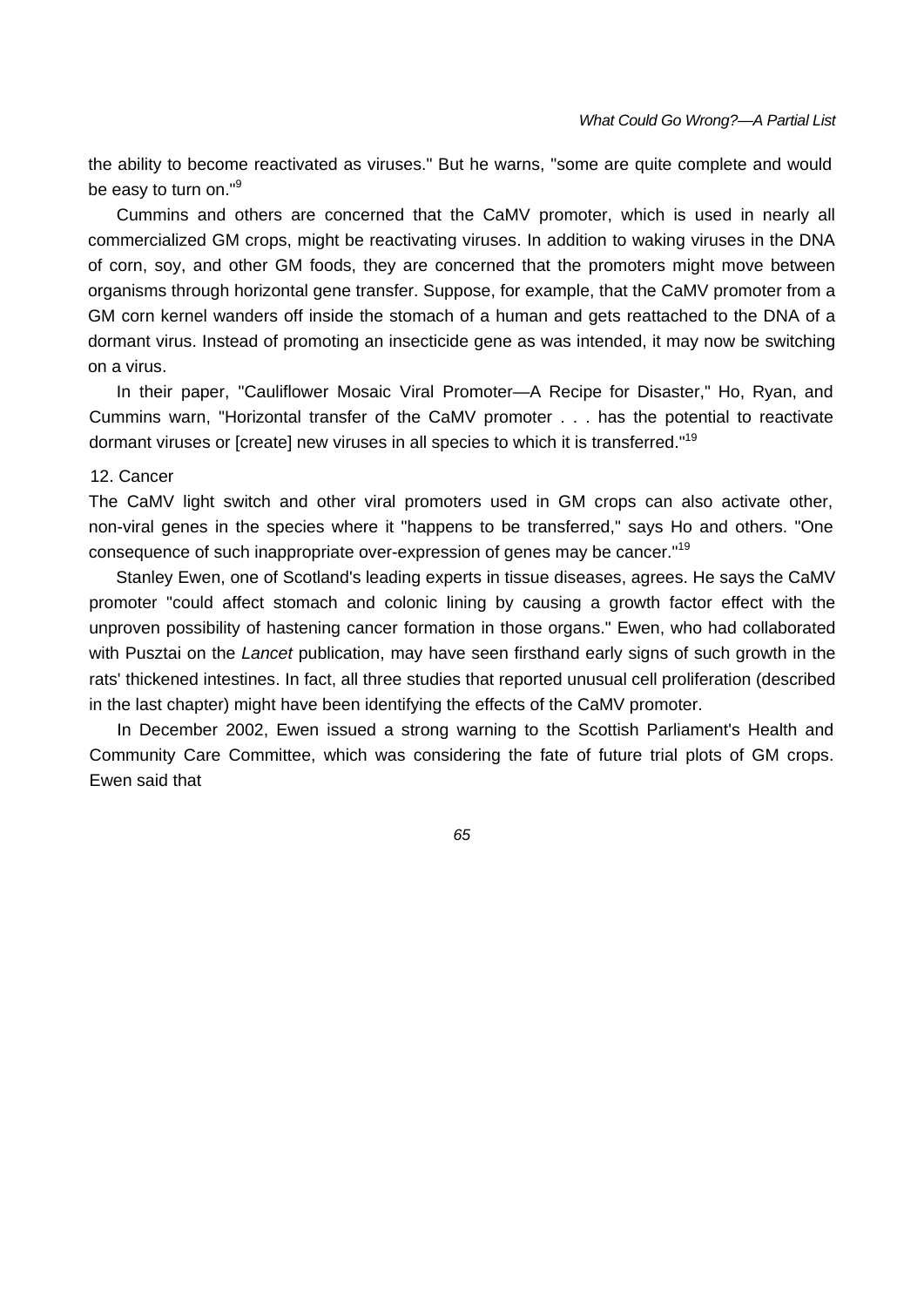even the food and water in the area near the crops may be contaminated by GM material. He also described risks of GM animal feed. "It is possible cows' milk will contain GM derivatives that can be directly ingested by humans as milk or cheese. Even a lightly cooked, thick fillet steak could contain active GM material."

Thorough cooking would probably destroy most GM material. Stomach acids might similarly break it down (although evidence presented in a later chapter disputes this). Ewen is concerned that those who have impaired digestion as a result of even common stomach infections might be more at risk from intact GM genes and would be vulnerable to the CaMV promoter's growth factor effect.

"I don't want to be scare-mongering, I want to be understated," Ewen said. "But I'm very concerned that people who rely on local produce might be endangering themselves."<sup>20</sup>

## **13. Risks from Breathing Genetically Modified DNA**

In the summer of 2003, thirty-nine people living adjacent to a Bt cornfield in the Philippines developed respiratory, intestinal, and skin reactions while the corn was pollinating. Blood tests conducted by the Norwegian Institute for Gene Ecology verified antibody reactions to Bt toxin, indicating an immune reaction to the pollen. Results are preliminary and it isn't certain if the symptoms are related to the corn. Years earlier, the UK Government's Joint Food Safety and Standards Group wrote to the U.S. FDA about the potential dangers of inhaled GM pollen, even warning that genes might transfer into humans.

Although the above study looked at reactions to Bt, not gene transfer, other research by the Norwegian Institute discovered intact CaMV promoters inside rat tissues two hours, six hours, and three days after genetic material was mixed into a single meal. They also verified that the CaMV promoter functions in human, rat, and fish cells, inside test tubes. These findings overturn industry assertions that horizontal gene transfer can't happen and that the promoter only functions in plants.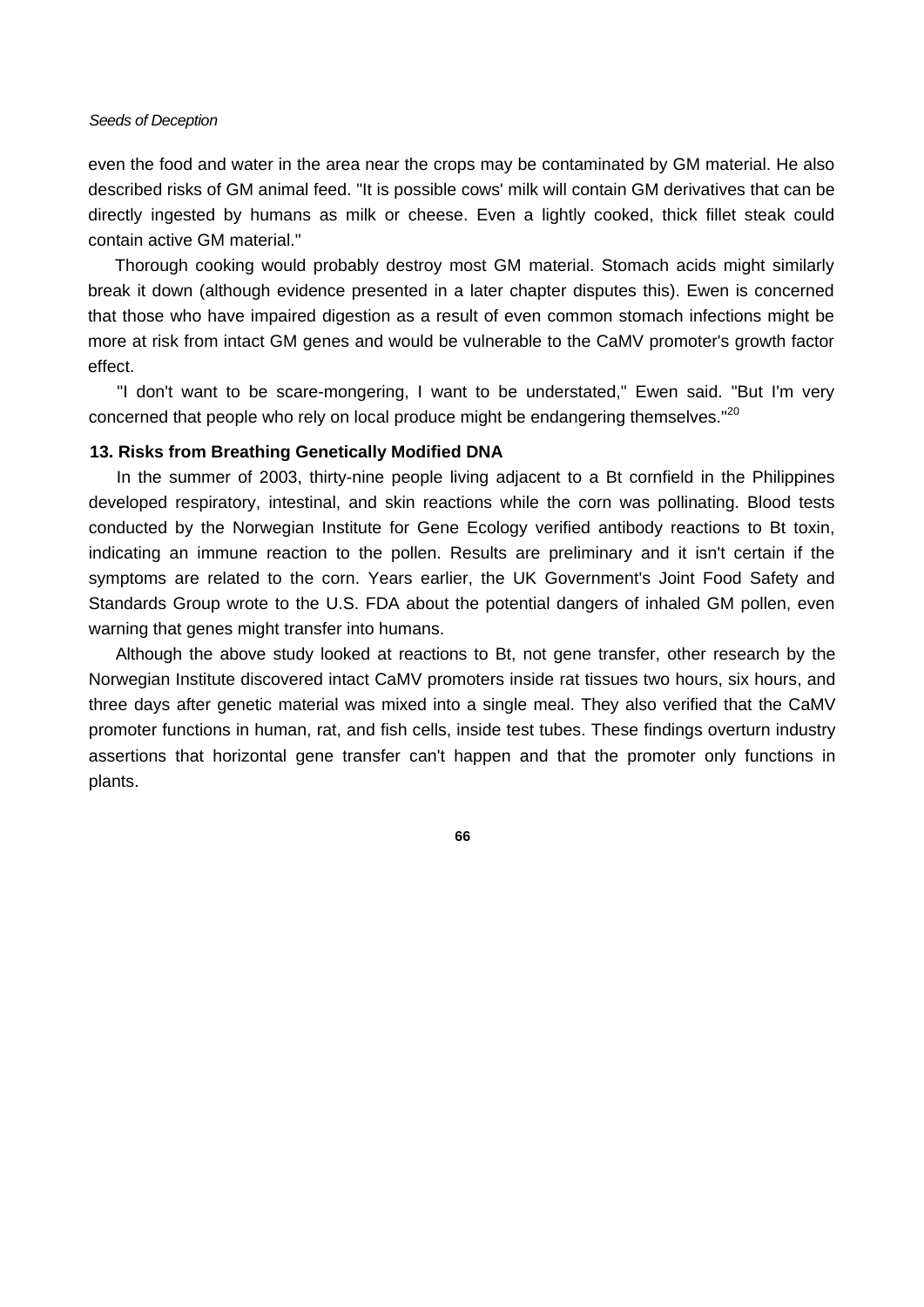Although the CaMV is found in cauliflower and other vegetables, according to Mae-Wan Ho, a geneticist and biophysicist at the UK's Open University, the viruses found naturally in vegetables are protected by a protein coat that is wrapped around the DNA. This prevents the CaMV from entering the cells of mammals. The CaMV promoter in GM foods, however, is naked viral DNA, with no such restrictions. $21$ 

# **Other Unknowns**

Genetic engineering is built on a long list of assumptions. The main assumption is that foreign genes will always operate the same way in the new host organism. Here are four additional challenges to these assumptions.

**14. Synthetic Genes:** Most foreign genes used in GM crops are not natural. They are synthetic. Since plant and bacteria genes use different sequences to "describe" certain amino acids, the codes of bacterial genes have to be altered so they will "read" correctly in the plant. Cummins says, "Use of synthetic genes has become pervasive in genetic engineering and the synthetic genes are assumed to be equivalent. But there are a lot of differences between them that have been ignored. In particular, the bacterial genes used in Bt crops and Roundup Ready soy and corn are changed a great deal." He says governmental agencies simply accept the companies' assumptions of equivalence since "the regulators are naive in the area of genetics and molecular biology."<sup>9</sup>

**15. Genetic Disposition:** For reasons not well understood, inserting the same gene into different varieties of the same plant species can have widely varying results. According to his testimony to the EPA Science Advisory Panel in October 2000, Hansen says, "In some varieties, the trait can be expressed at high enough levels to have the desired impact. In others, the expression level is too low to have the desired impact."4 Similarly, varieties of the same species may be prone to dangerous side effects when a new gene is inserted. The unpredictable influence of genetic disposition is not usually addressed in safety studies.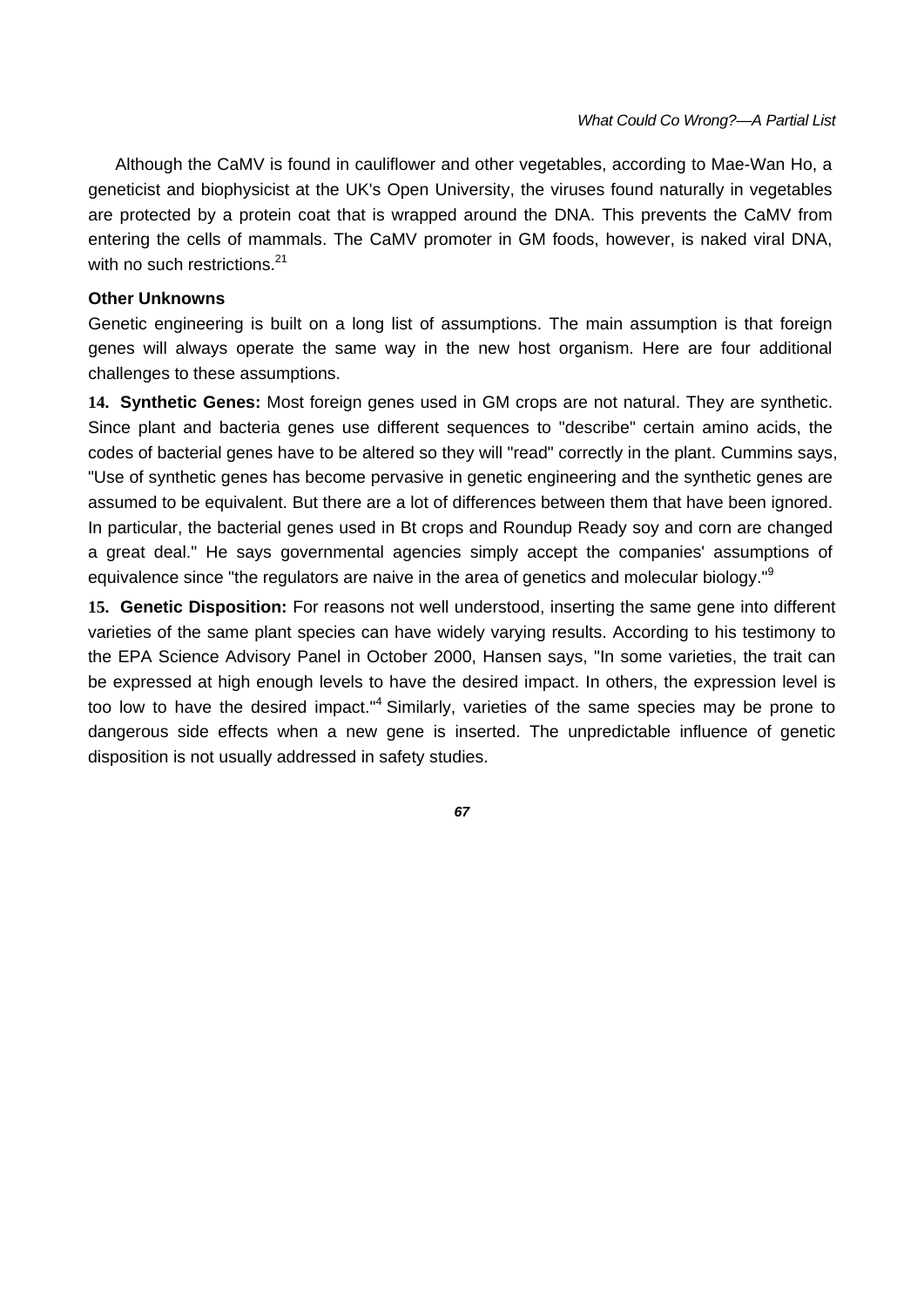**16. Complex Unpredictable Interactions:** "When you insert a foreign gene, you are changing the whole metabolic process," says the University of Georgia's Sharad Phatak. "You just don't change one thing. Each change is going to have an effect on other pathways. Will any one gene kick off a whole slew of changes? We don't know for sure."<sup>22</sup>

Genes can influence each other. Proteins can influence each other. And altered proteins can activate or de-activate genes. With each change, a new interaction can begin, setting off yet more changes. This type of unpredicted chain reaction may have produced the toxin responsible for the deadly epidemic described in the next chapter.

17. **Rearranged codes:** Sometimes the process of genetic engineering results in a rearranged sequence of genetic information. Although the cause is not clear, it may be associated with the effect of the gene gun combined with the cell's attempt to repair wounds.

**18. Gene Stacking:** The opportunity for unpredicted interactions increases manifold when GM crops are engineered with not just one foreign gene, but with multiple "stacked" genes. One version of Monsanto's New Leaf potato, for example, was stacked with eight different traits—it created its own pesticide, resisted diseases, was tolerant to herbicide, increased its weight, and reduced bruising.<sup>1</sup> Some GM crops *accidentally* acquire additional foreign genes through crosspollination. Canola plants in Canada, for example, ended up with foreign genes from two different companies, each conferring tolerance to its own brand of herbicide.

Stacked genes and their proteins may interact in dangerous ways. Traditional pesticides illustrate this principle. When they are mixed with other pesticides or chemicals, their strength can be multiplied. "Compounds that enhance the activity of pesticides are not uncommon." In fact, scientists accidentally discovered that the Bt toxin created by varieties of GM corn, cotton, and canola becomes "more deadly" to insects when mixed with very small amounts of a naturally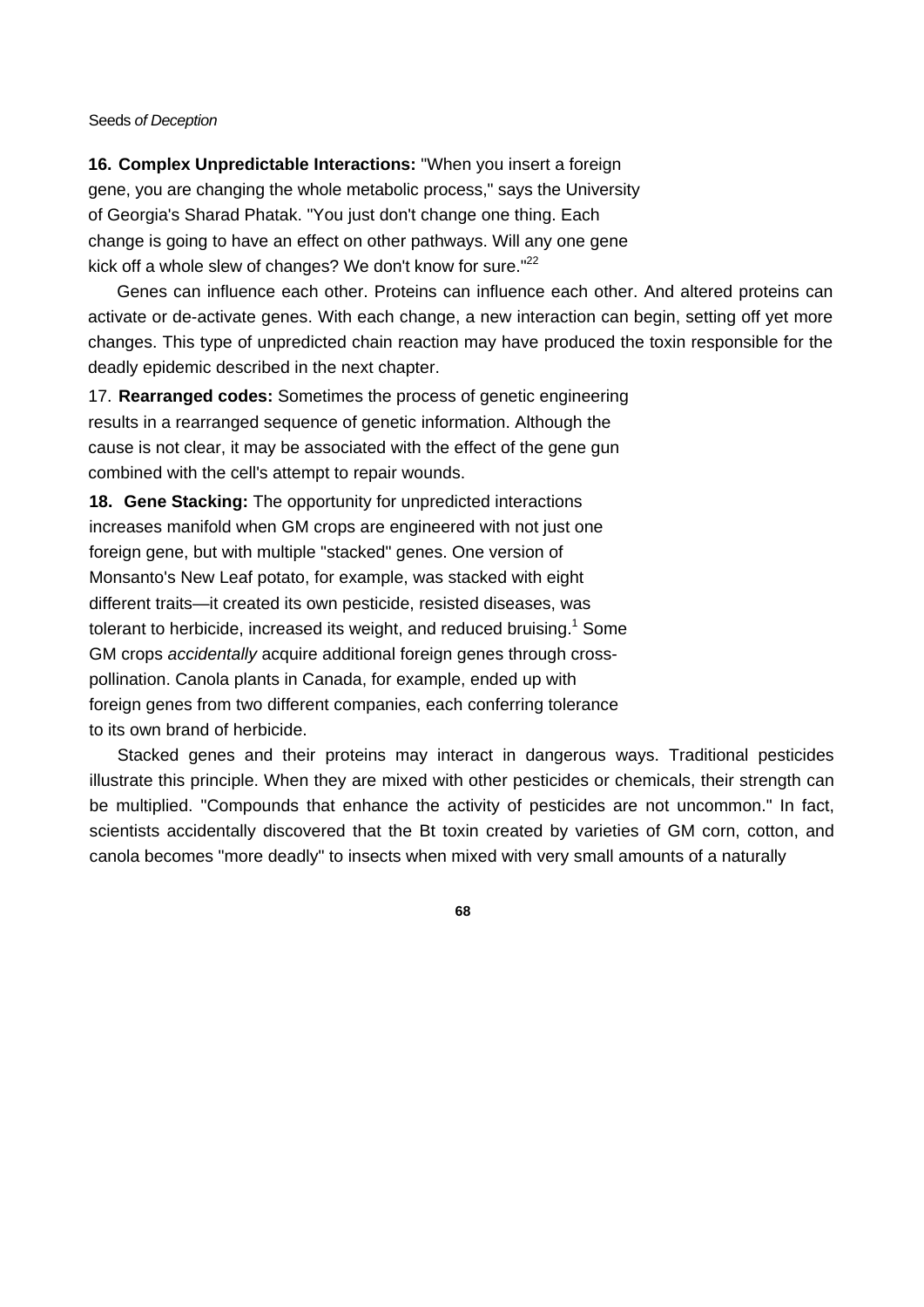occurring antibiotic—a byproduct of bacteria. Tests have not been conducted to determine if the "greatly enhanced"<sup>23</sup> toxicity is dangerous to humans or wildlife.

# **19. Nutritional Problems**

Changes in the DNA—both intended and accidental—can influence a plant's nutritional content. In fact, many of the potential problems already addressed in this list might change the health value of a GM food. Studies have pointed out numerous differences in the composition of GM corn and soy compared to their natural non-GM counterparts. Altered nutrition can lead to unanticipated side effects. Cows fed GM Roundup Ready soy, for example, produced milk with increased fat content.<sup>24</sup> This illustrates a cascading effect, where one problem leads to others.

# 20. **Allergens**

Genetic engineering can transform a harmless food into one containing a potentially deadly allergen in at least three different ways: 1. The level of a naturally occurring allergen might be increased; 2. A gene taken from one type of food might transfer allergenic properties when inserted into another food; and 3. Unknown allergens may result from foreign genes and proteins never before part of the human food supply. This serious topic is discussed in greater detail in its own chapter.

# **21. Human Error**

In addition to working with obsolete theories and limited understanding, genetic engineers also operate in a field where there are ample opportunities for human error. Some errors are caught. Some get away. One that got away was reported on February 21,1999. According to the UK's *Independent on Sunday,* Monsanto had mixed up "crucial information" about a foreign gene that was inserted into herbicide-tolerant corn. The incorrect data had been submitted to the UK's Advisory Committee on Releases into the Environment (ACRE) for a safety assessment. Committee "members were furious that Monsanto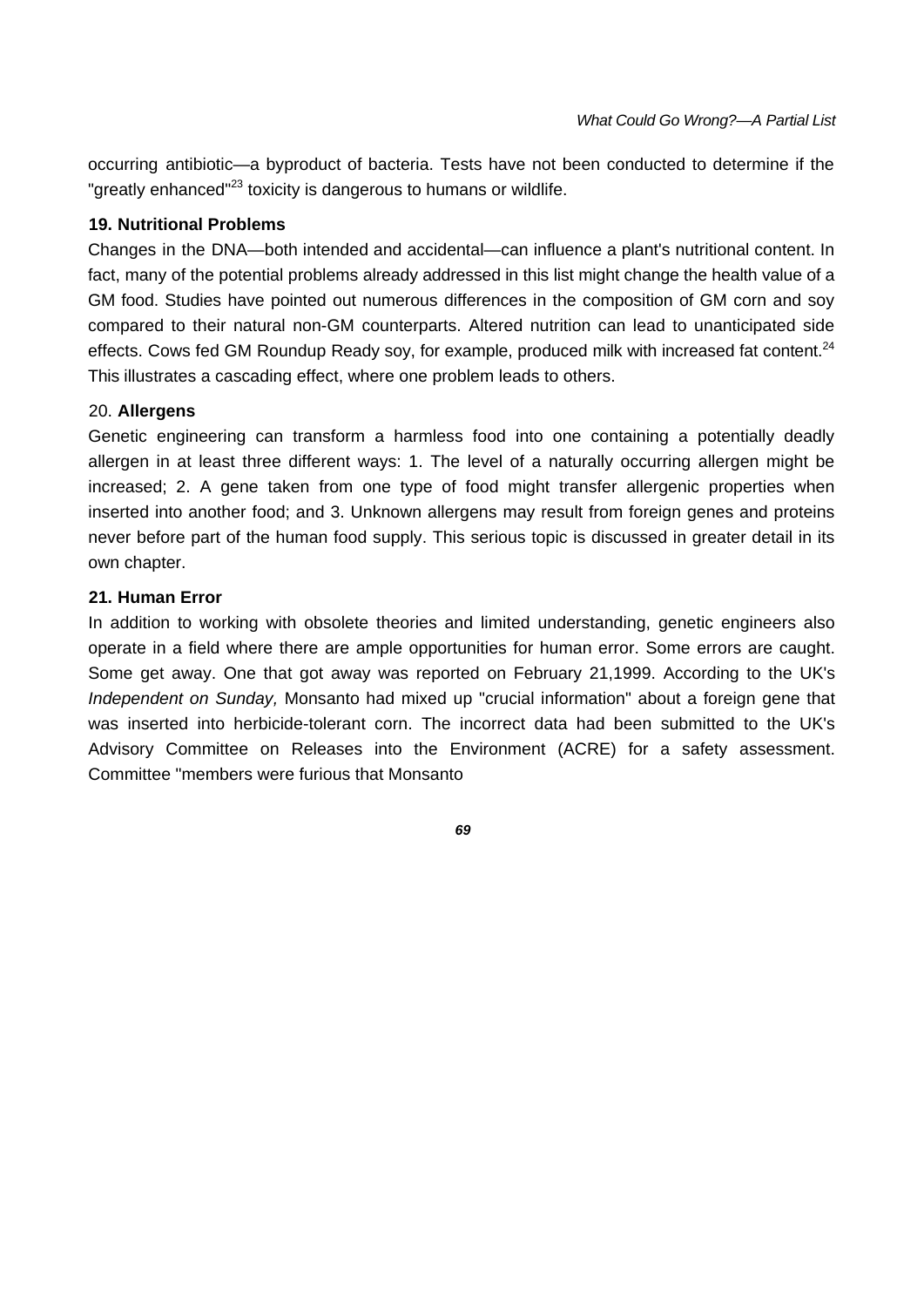had asked them to approve a marketing application based on inaccurate information," reported the article. "They accused Monsanto of submitting sloppy research, 'poor interpretation' and work far below required standards." Monsanto was referred to as "incompetent" and their standard of work "wholly unacceptable."

"It's very worrying," said Janey White, a molecular biologist. "This means that somebody somewhere in Monsanto is getting it wrong." Apparently, the mistake had already gotten past regulators in the United States, where the corn was already approved.<sup>25</sup>

In addition to errors in the creation or evaluation of a GMO, another type of common error is accidentally letting unapproved GMOs into the food supply. For example, in February 2003, Reuters reported, "Nearly 400 pigs used in U.S. bioengineering research may have entered the food supply because they were sold to a livestock dealer instead of being destroyed."26 Similarly, a year earlier eleven GM piglets had been accidentally ground into poultry feed. There have also been numerous incidences of unapproved crop varieties ending up in food. Starlink corn was the most famous example. GM crops modified to produce pharmaceuticals or industrial chemicals have also contaminated nearby fields through pollen transfer or accidental mixing.

# **Case Study: Roundup Ready Soybeans**

A combination of human error and the unpredictable effects of genetic engineering was revealed in May of 2000. Monsanto's Roundup Ready soybeans had already been on the market for seven years. The company *thought* they had inserted only a single foreign gene (along with its CaMV promoter). The gene, derived from bacteria, allowed the soy plant to survive high concentrations of Monsanto's herbicide called Roundup. To the company's surprise, they discovered that there were two additional gene fragments that had been inserted into the soy DNA accidentally.

According to Sue Mayer, director of the independent research group Genewatch, "These results demonstrate that genetic modifica-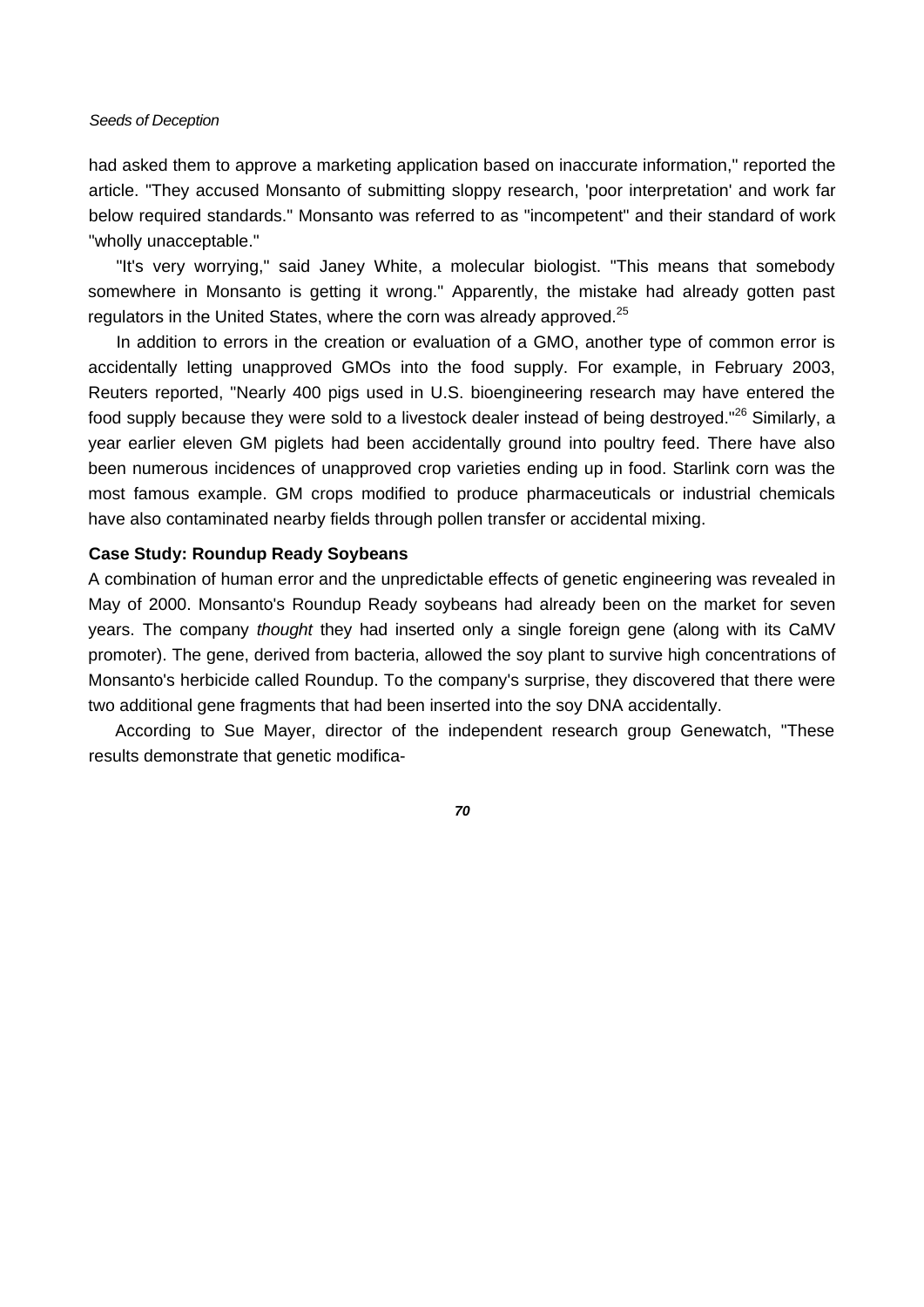tion is a clumsy process, not precise as is often claimed. There is no control over how many genes, in what order, or where they are inserted."<sup>27</sup>

She added, "Additional copies or fragments of genes may affect the operation of the other inserted genes, which could have consequences for the performance and composition of the plant. This may have implications for human and environmental safety."

Charlie Kronick of Greenpeace added, "After years on the market, Monsanto reveals that neither the industry or the regulators actually know what genes are in it. What else don't we know?"

More that we didn't know was soon revealed. A year later, a team of Belgian scientists published their surprising discovery that adjacent to one of those rogue inserted gene fragments was a sequence of DNA— 534 bases—that was not part of the Roundup gene and was not natural soybean DNA either.<sup>28</sup>

According to the *New York Times,* their findings "suggested that this unknown DNA is probably die plant's own DNA but diat it was somehow rearranged, or scrambled, at the time the bacterial gene was inserted. Another possibility, they said, is that a portion of the plant's DNA was deleted, leaving other DNA in that position."<sup>29</sup>

Commoner cites a third possibility: The plant's own proteins, which are normally used to correct DNA errors, might have rearranged the foreign gene's sequence of bases.<sup>2</sup>

Whatever the reason, "The abnormal DNA was large enough to produce a new protein, a potentially harmful protein."<sup>2</sup>

Doug Parr, Greenpeace-UK's chief scientific adviser, warned, "No one knows what this extra gene sequence is, what it will produce in the soybean, and what its effects will be."<sup>30</sup>

Tony Combes of Monsanto defended the newly discovered piece of DNA, saying, "It would have been a constituent of the Roundup Ready soybeans used in all the safety assessment studies."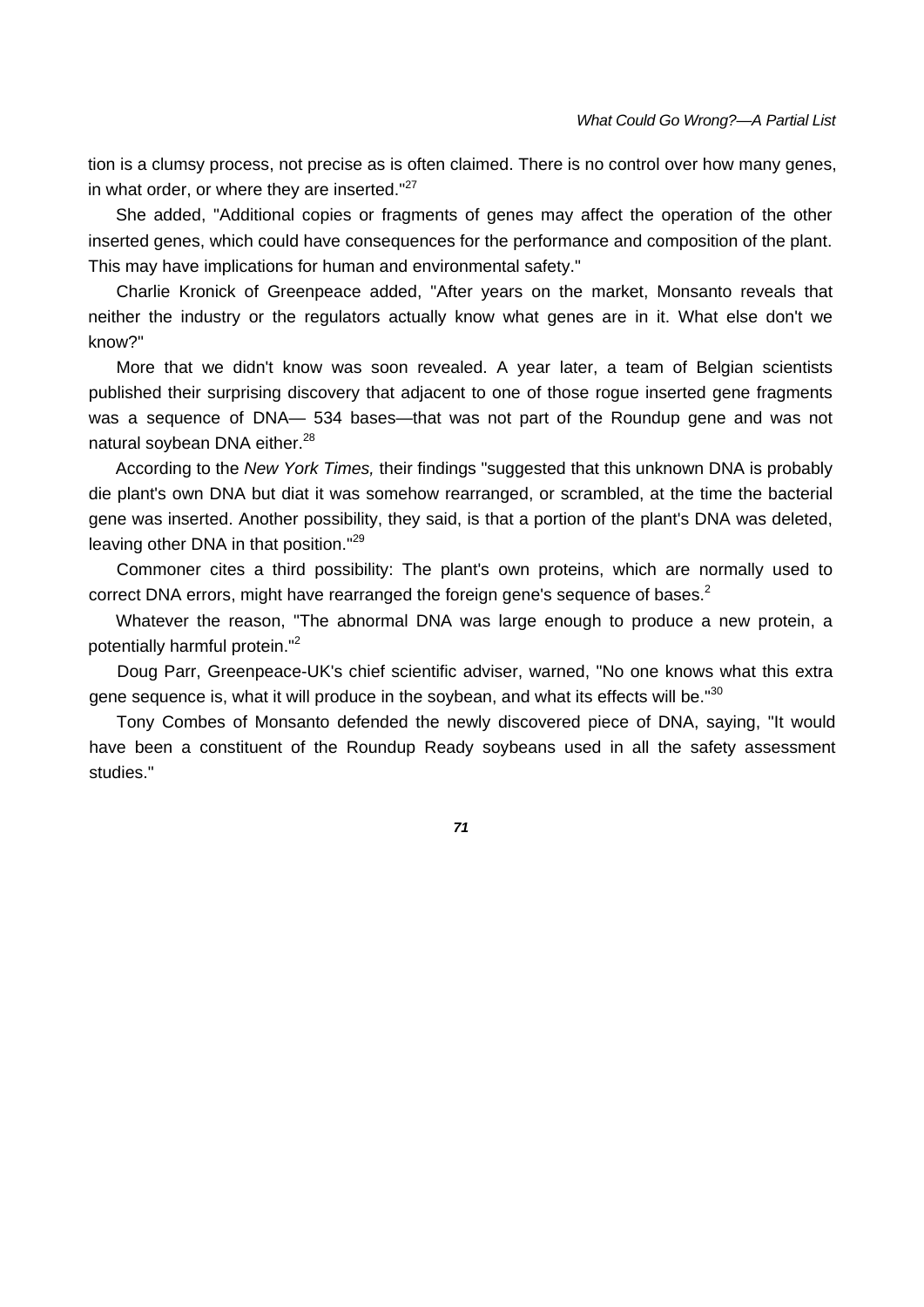# **Safety Assessment?**

What safety assessment studies? According to Arpad Pusztai, he hasn't yet seen studies that were adequate to identify potential hazards from even the *intended* foreign gene, let alone gene fragments or re-scrambled DNA.

Let's be specific. Let's look at the body of safety assessment research on these soybeans, including both published studies and the unpublished research Monsanto submitted to the UK's ACNFP for approval. We'll see if it adequately tests for the potential risks discussed thus far in this chapter.

- 1. To make sure that **code scramblers** didn't rearrange the code on Monsanto's foreign genes and create new, unexpected proteins, researchers would have been required to identify the type and quantity of all proteins in the soybean, both before and after modification. This pre- and post-inspection would also be required to make sure that the **CaMV** light switch didn't accidentally turn on any native genes in the soy's DNA. The researchers did not do these tests.
- 2. To protect against the unintended behavior of **hitchhiker molecules,** researchers would have been required to make sure that their new protein was devoid of these added molecules. And they would need to look for them in every part of the plant and in multiple growing conditions. They did not.
- 3. To avoid a misfolding of the new protein by the soy's **chap-erone folders,** scientists would be required to compare the shape of their protein in the soy plant with its natural shape in the bacterium, also under varied conditions. They didn't do that either.
- 4. Scientists would have to carefully inspect the GM plant's entire DNA structure to be sure that the **process of inserting the gene** or the **CaMV hot spot** didn't disrupt any other sequence.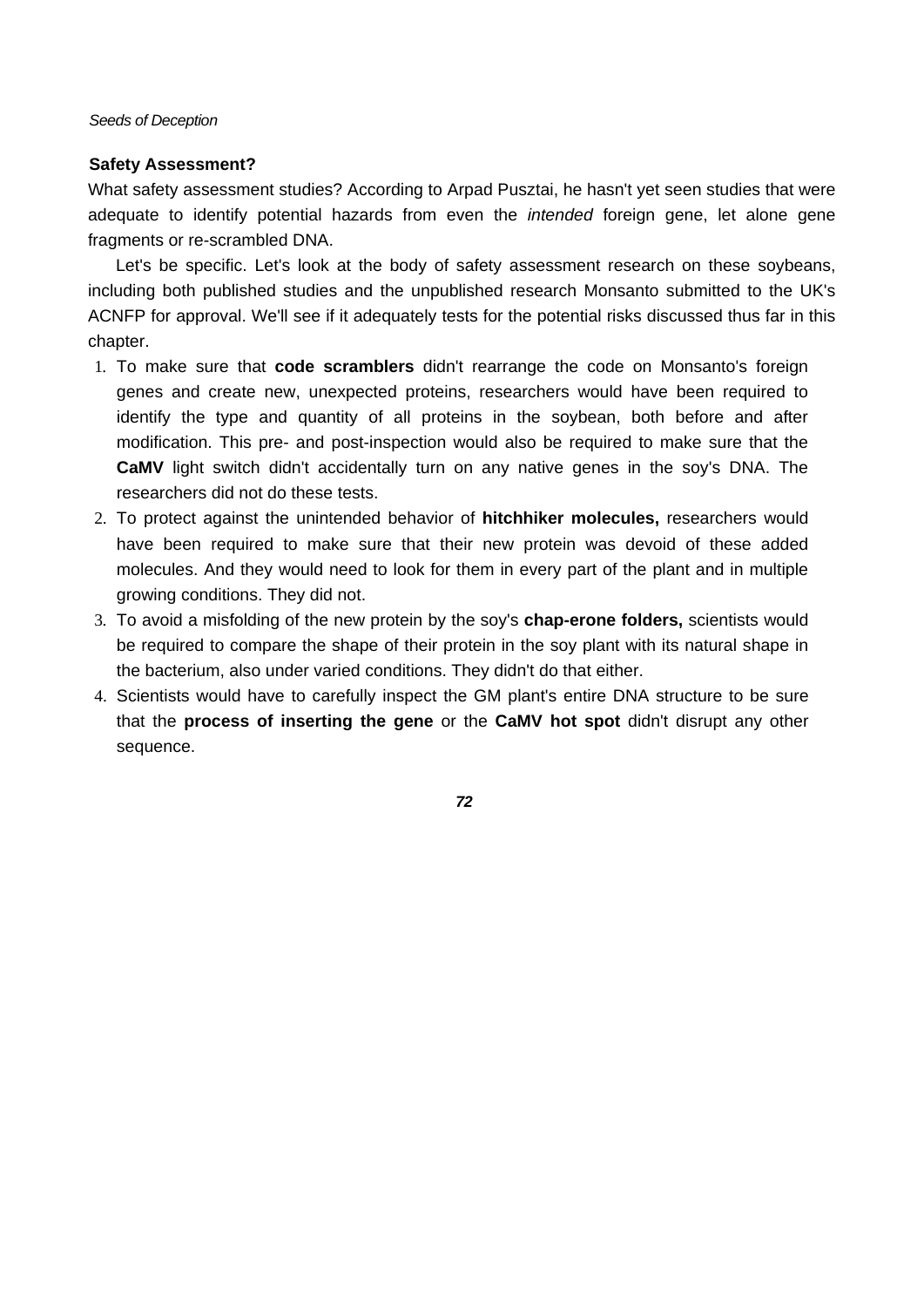They obviously didn't do that since they had missed two fragments of foreign DNA and the mystery DNA sequence that no one had ever seen before.

- 5. The fact that the **position effects** of the foreign gene and other factors can cause **gene silencing**—accidentally turning off native genes—presents a particularly difficult challenge. Some native genes are only expressed under very limited circumstances or in small regions of the plant. If one of these rarely used genes got silenced, how would researchers know? They would have to compare protein expression of all parts of the natural and GM plants under an enormous variety of circumstances, varying age, disease, nutrients, environment, and pests, to name a few. Such a thorough analysis might not even be possible. Needless to say, it wasn't attempted.
- 6. Researchers also failed to safeguard against the creation of **new viruses,** which, in theory, might occur by either activating the host's sleeping viruses or through **horizontal gene transfer.** Also, researchers don't always investigate new viruses to see if their origin is related to GM sources.
- 7. The transfer of **antibiotic resistance** to infectious bacteria is not an issue with Roundup Ready soy, since it does not contain an antibiotic resistant marker gene. It is an issue for GM corn and it has not been adequately tested.
- 8. **Effects of the environment** on gene expression and **differences in genetic make-up** of soy varieties were assessed only under limited conditions. Their effects were measured using only a few factors, such as crop yield.
- 9. **Synthetic genes** were considered equivalent. Any potential differences were not addressed in the research.
- 10. Very little research has evaluated unanticipated changes due to **complex interactions** or to multiple foreign genes, either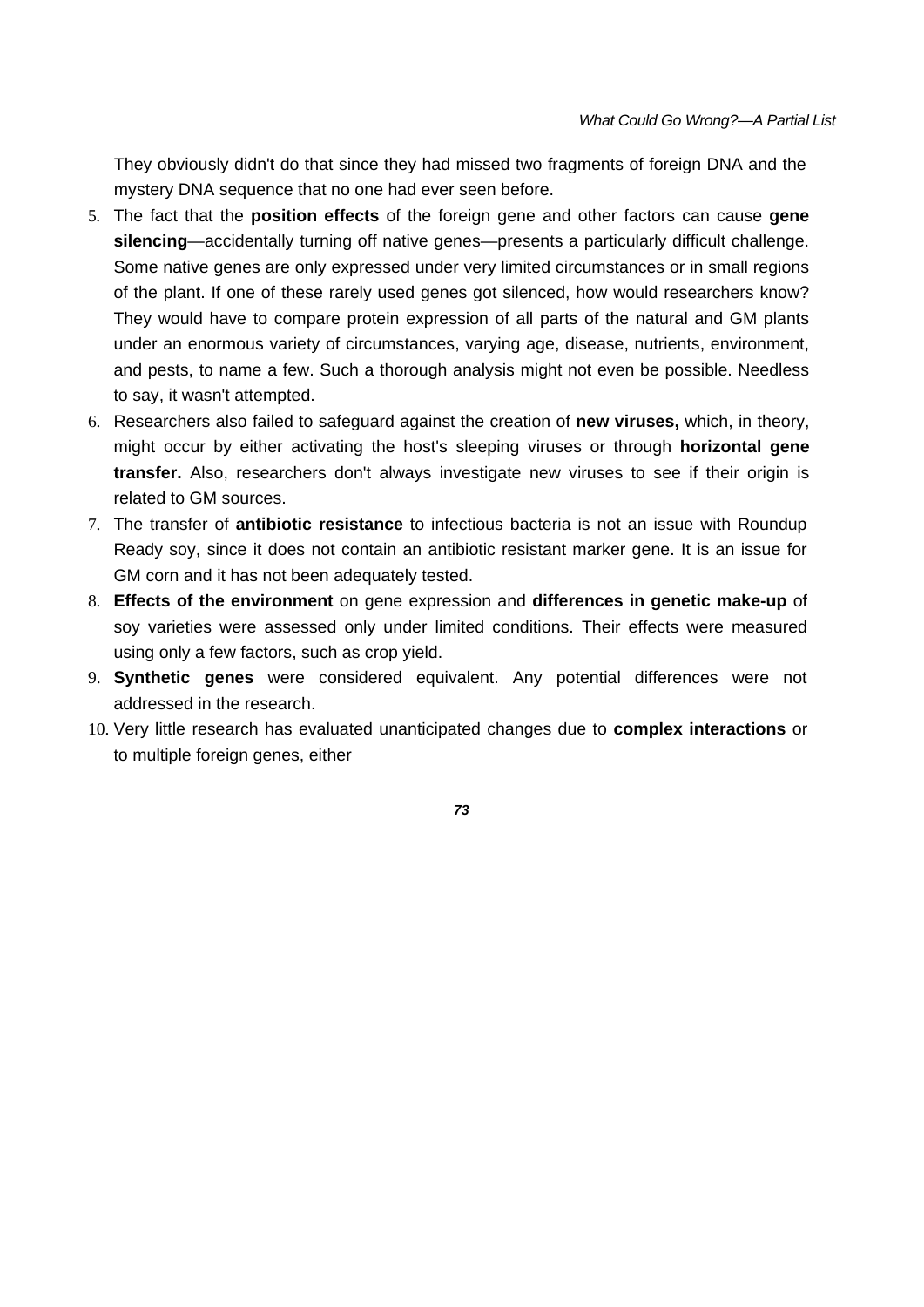produced by intentional **gene stacking** or through **cross-pollination.**

- 11. Researchers did not look for **transfer of genetic material** via ingested **meat** or **milk,**  through contaminated **water,** or by **inhaling GM pollen.** They assume none of these transfers are possible.
- 12. Scientist's concerns that the **CaMV promoter** might promote cell growth and lead to **cancer** have not been ruled out through rigorous studies.
- 13. Although some **nutritional** comparisons are routinely carried out, these are far too limited to identify the numerous differences that may have been caused by genetic engineering. Further, some nutritional changes that have been identified have been ignored.
- 14. Finally, researchers failed to adequately test to see if anyone would be **allergic** to their soy. Although some cursory analysis of its potential allergenic properties was done, a later chapter will reveal that no adequate test has yet been devised. This lack of safeguards has prompted Pusztai to label allergies as the "Achilles heel of GM food."

Thus, whatever the safety assessment the Monsanto representative was referring to, none has adequately identified or prevented many of the potentially serious problems that might already be plaguing society.

In our pursuit to discover the cause of hairy pigs, toxic tobacco, and scores of other mishaps, we turned up more questions than answers. We can better understand the conclusions of a team of scientists who set out to document all that was not yet understood in the science of genetically modified crops. They said: "Controversies and knowledge gaps appear to be present at all levels."<sup>31</sup>

These gaps in knowledge are not merely academic. "Given our current lack of understanding of the consequences of [GM] technology,"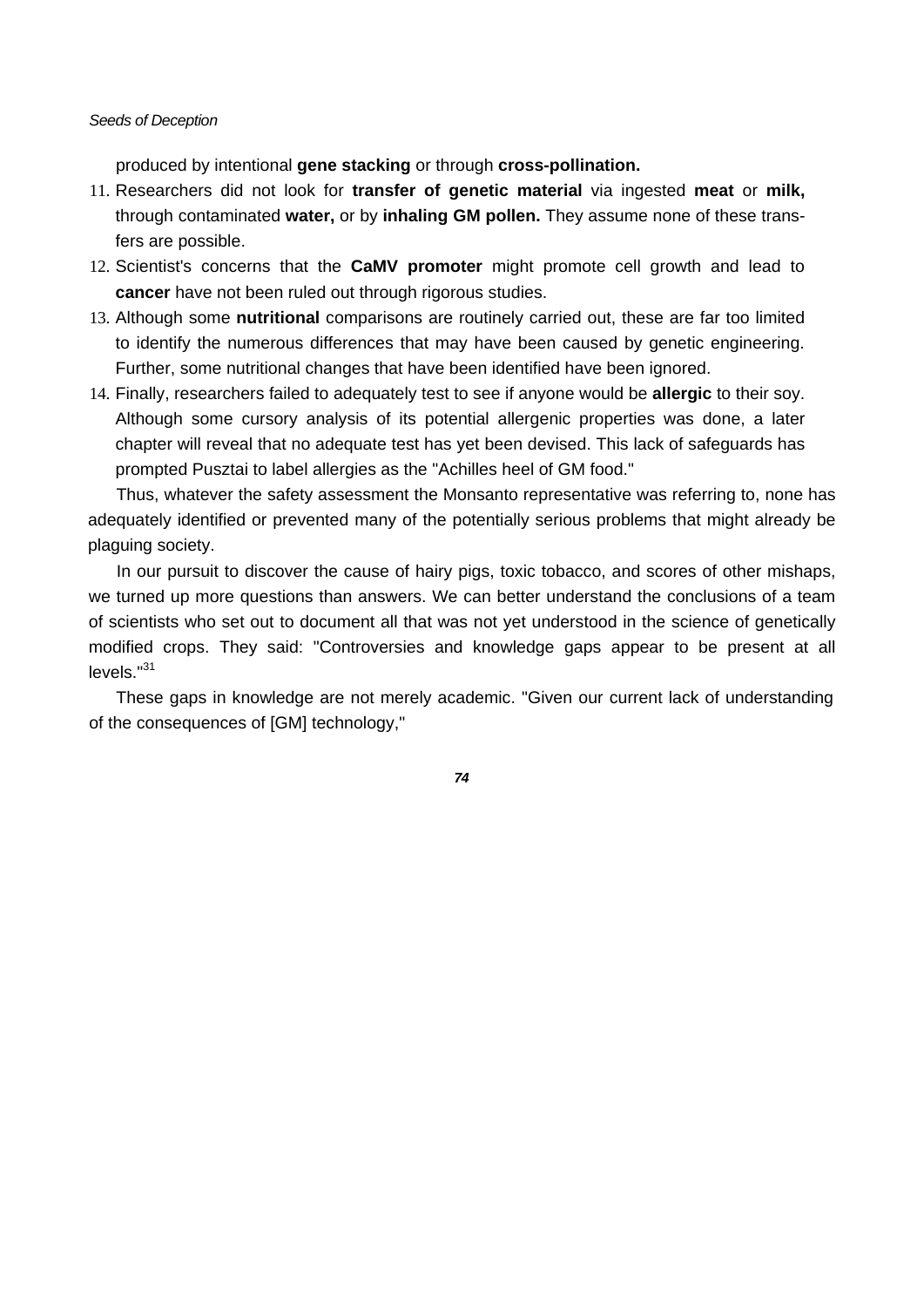Schubert says, "GM food is not a safe option."<sup>10</sup> Commoner warns, "None of [the] essential tests are being performed, and billions of transgenic plants are now being grown with only the most rudimentary knowledge about [their changes]." He says, "Given that some unexpected effects may develop very slowly, crop plants should be monitored in successive generations as well."

"Without detailed, ongoing analyses," Commoner continues, "there is no way of knowing if hazardous consequences might arise. . . . The genetically engineered crops now being grown represent a massive uncontrolled experiment whose outcome is inherently unpredictable. The results could be catastrophic."2

Among the catastrophes that can occur is the creation of new toxins. "The unexpected production of toxic substances has now been observed in genetically engineered bacteria, yeast, plants, and animals with the problem remaining undetected until a major health hazard has arisen," says Antoniou. "Moreover, [GM food and GM food processing agents] may produce an immediate effect or it could take years for full toxicity to come to light. $"32"$ 

In a later chapter, we look at one such deadly health hazard that might have taken many more years to discover, if not for the unique and acute symptoms of the disease, the unusual detective work of an alert physician, and lots of luck.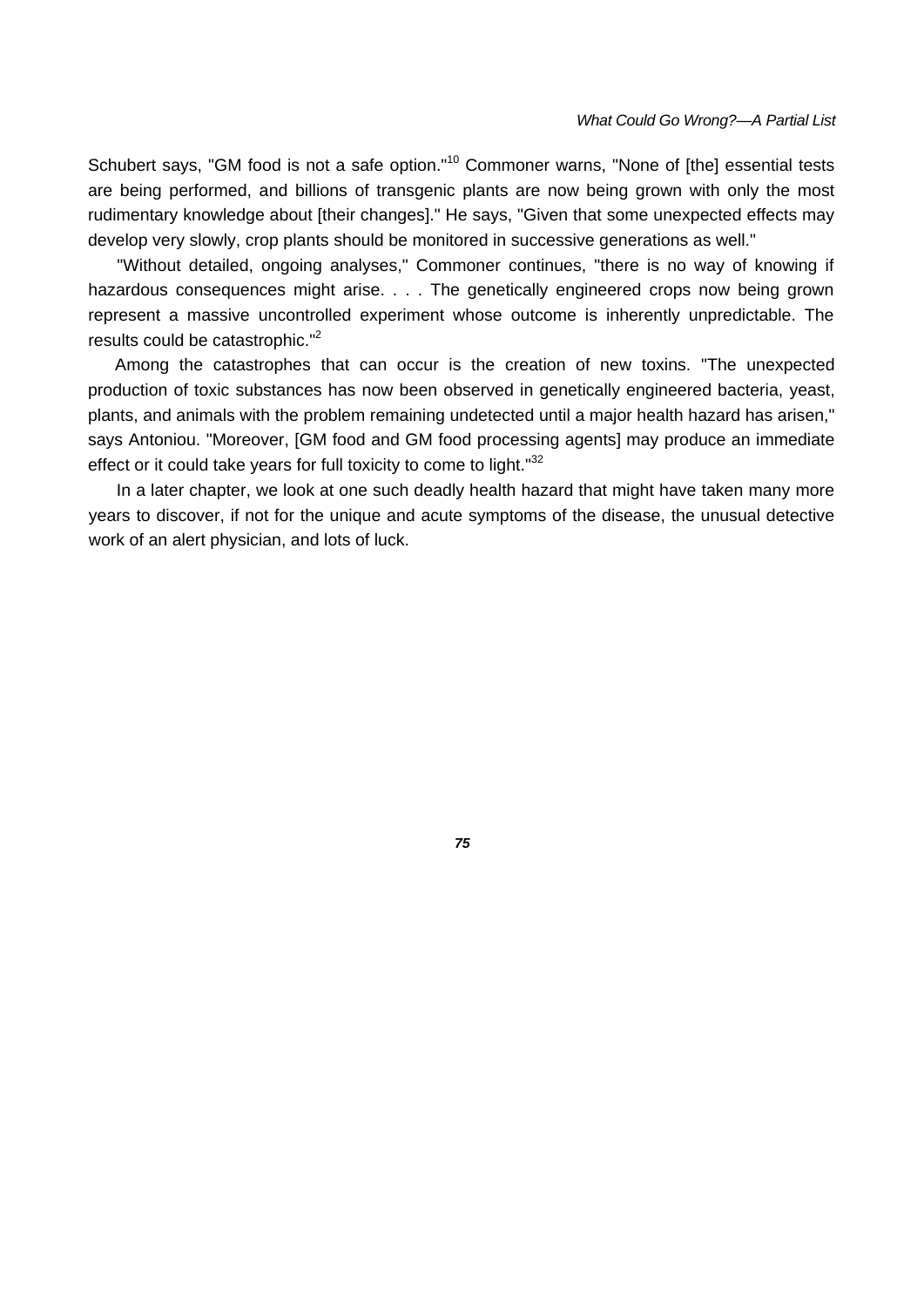# WISDOM OF THE COWS

In 1998, Howard Vlieger harvested both natural corn and a genetically modified Bt variety on his farm in Maurice, Iowa. Curious about how his cows would react to the pesticide-producing Bt corn, he filled one side of his sixteen-foot trough with the Bt and dumped natural corn on the other side. Normally, his cows would eat as much corn as was available, never leaving leftovers. But when he let twenty-five of them into the pen, they all congregated on the side of the trough with the natural corn. When it was gone, they nibbled a bit on the Bt, but quickly changed their minds and walked away.

A couple of years later, Vlieger joined a room full of farmers in Ames, Iowa to hear presidential candidate Al Gore. Troubled by Gore's unquestioning acceptance of GM foods, Vlieger asked Gore to support a recently introduced bill in congress requiring that GM foods be labeled. Gore replied that scientists said there is no difference between GM and non-GM foods. Vlieger said he respectfully disagreed and described how his cows refused to eat the GM corn. He added, "My cows are smarter than those scientists were." The room erupted in applause. Gore asked if any other farmers noticed a difference in the way their animals responded to GM food. About twelve to fifteen hands went up.<sup>1</sup>

*"If a field contained GM and non-GM maize, cattle would always eat the non-GM first."2* —Gale Lush, Nebraska *"A neighbor had been growing Pioneer Bt corn. When the cattle were turned out onto the stalks they just wouldn't eat them."2*

—Gary Smith, Montana *"While my cows show* a preference *for open-pollinated corn over the hybrid varieties, they both beat Bt-corn hands down."2* —Tim Eisenbeis, South Dakota According to a 1999 *Acres USA* article, cattle even broke through a fence and walked through a field of Roundup Ready corn to get to a non-GM variety that they ate. The cows left the GM corn untouched. $3$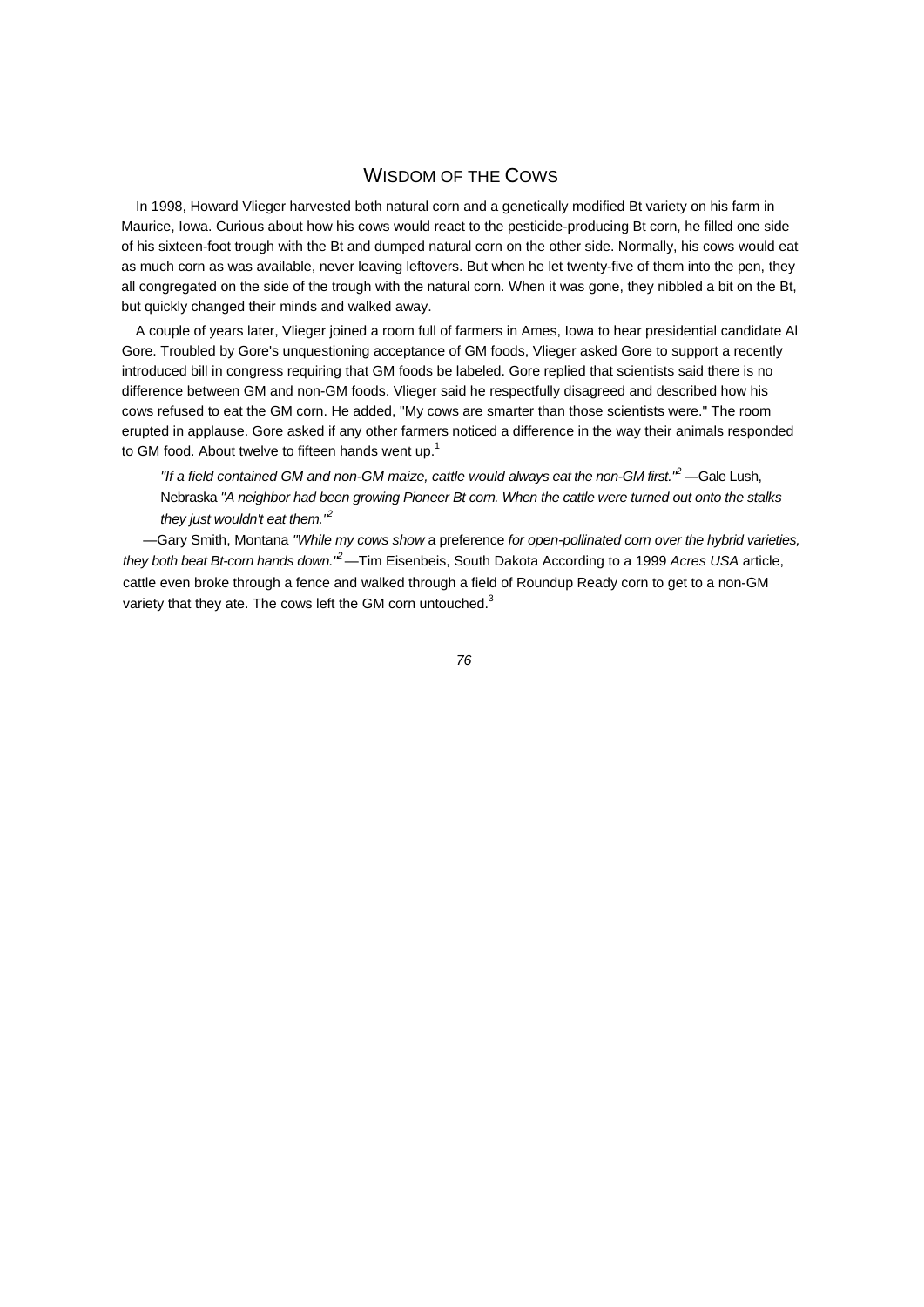# *Chapter 3* SPILLED MILK

"''l "\*he scientists' testimony before a [Canadian] Senate committee

JL was like a scene from the conspiratorial television show 'The X-Files."<sup>1</sup> This was how Canada's leading paper, the *Globe and Mail,* described the story of six Canadian government scientists who tried to stand up to pressure to approve a product they believed was unsafe. The six were employed by Health Canada—the Canadian equivalent of the FDA. In 1998, they reviewed the recombinant (genetically engineered) bovine growth hormone (rbGH), which, when injected into dairy cows, increases milk production by 10 to 15 percent. Their job was to determine if it was safe for people to drink the milk from treated cows. They didn't think so, but senior Canadian officials and the product's maker Monsanto, tried to force them to approve it anyway.

The *Ottawa Citizen* reported the scene this way: "The senators sat dumbfounded as Dr. Margaret Haydon told of being in a meeting when officials from Monsanto, Inc., the drug's manufacturer, made an offer of between \$1 million and \$2 million to the scientists from Health Canada—an offer that she told the senators could only have been interpreted as a bribe."

The senators listened as Haydon "recounted how notes and files critical of scientific data provided by Monsanto were stolen from a locked filing cabinet in her office."<sup>2</sup> And, with her voice quavering, Haydon said that when she refused to approve the drug due to her concerns for human health, she was taken off die case.

The scientists told the Senate committee, "pharmaceutical manufacturers have far too much influence in the drug approval process."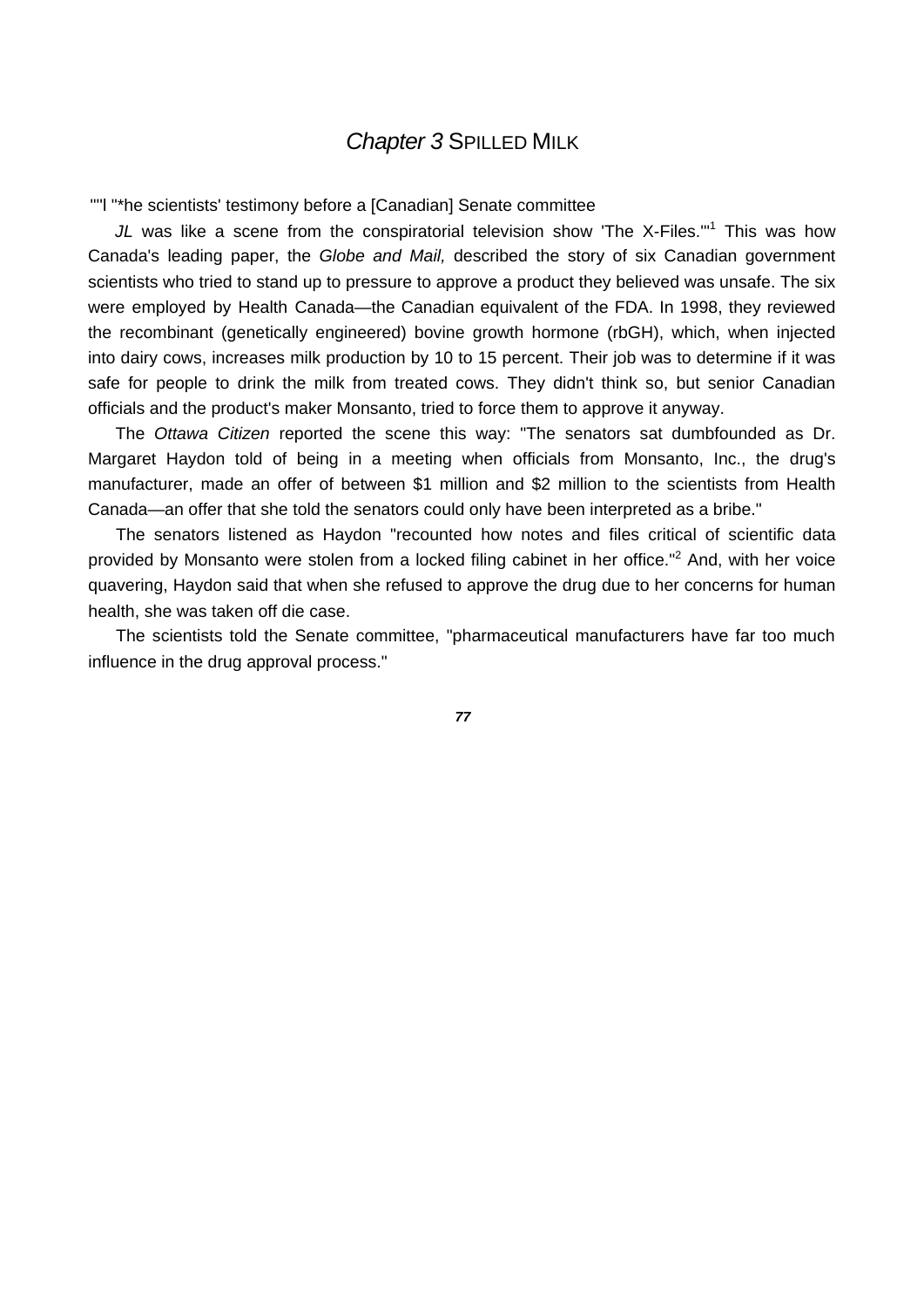Scientists "often feel that their careers are threatened if they stand in the way of a drug they don't believe is safe." And "managers without scientific experience regularly overrule their decisions."<sup>1</sup>

One of the whisde-blowing scientists to testify, Shiv Chopra, revealed that the policy in the department is to "serve the client." The client, however, is no longer defined as the public: "The client is now the industry."

"We have been pressured and coerced to pass drugs of questionable safety, including [rbGH],"<sup>2</sup> Chopra reported to the committee. He "testified that one of his managers threatened to ship him and his colleagues to other departments where they would 'never be heard of again' if they didn't hurry favorable evaluations of rbGH."<sup>3</sup> He added that all files relating to rbGH were "now controlled by one senior bureaucrat and can only be viewed by gaining permission."<sup>2</sup> This was unique to rbGH; no other files had such limited access.

Senator Eugene Whelan responded, "I can't even believe I'm in Canada when I hear that your files have been stolen and that all the files are now in the hands of one person. . . . What the hell kind of a system have we got here?"<sup>2</sup>

The kind of system was further revealed when, after testifying, Chopra returned to his duties and was soon suspended for five days without pay. The cause for suspension, he later told another Senate committee, was retaliation for his testimony.

What was happening to the Canadian scientists in 1998 amounted to "re-runs" of what U.S. government scientists faced in the 1980s, when the FDA was evaluating rbGH. A look at this drug's approval process gives us an example of the conflicts of interest, sloppy science, and industry influence that also plague GM food policy. It's important to note, however, that the FDA treats GM food entirely differently from drugs. While the FDA spent several years evaluating rbGH, there is virtually no safety testing required for GM foods.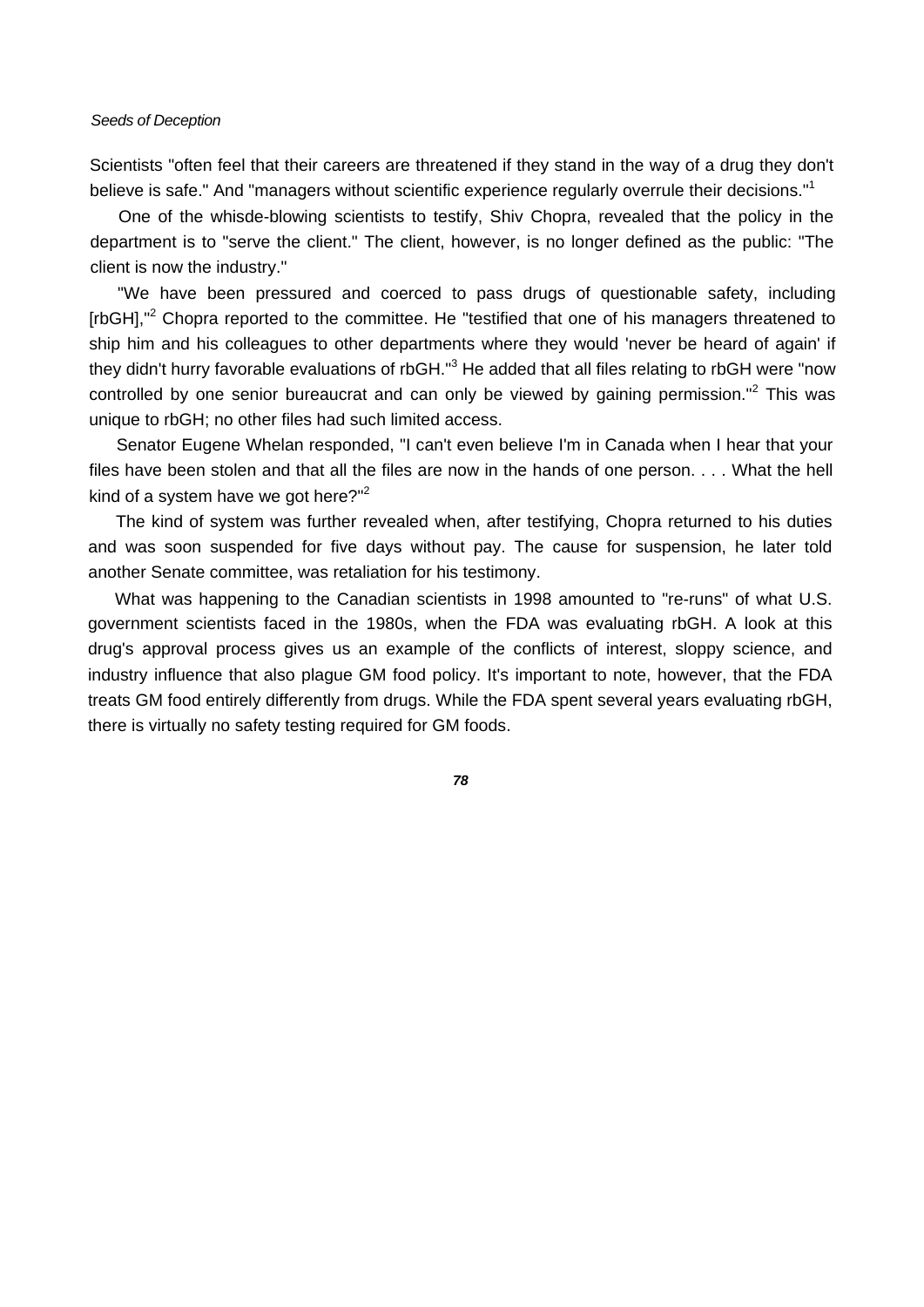Monsanto's rbGH was officially approved for commercial release in February 1994. But the FDA had already declared it safe for humans back in 1985, which had allowed Monsanto to sell milk and meat from its research herds and experimental dairies. According to a document that was stolen from the FDA and later published in *The Milkweed,* they based their initial approval on a single twenty-eight-day rat feeding study along with some faulty assumptions about the "characteristics and biological activity" of the hormone. Not everyone at the agency was convinced the milk was safe. A few spoke out.

FDA chemist Joseph Settepani was in charge of quality control for the approval process of veterinary drugs. At a public hearing held by a New York congressman, Settepani described "a systematic human food-safety breakdown at the Center for Veterinary Medicine (CVM)." Soon after he spoke out, "he was reprimanded for insubordination, threatened with dismissal and stripped of his duties as a supervisor." In later testimony before a congressional subcommittee, Settepani said. "I was sent to a trailer at an experimental farm . . . completely isolated from agency policy-making on human food safety." He charged, "Dissent [at CVM] is not tolerated if it could seriously threaten industry profits."<sup>4</sup>

A second FDA scientist, Alexander Apostolou, came up against a similar response. Apostolou had become director of the Division of Toxicology after a distinguished career in industry and academia. In an affidavit he said, "Sound scientific procedures for evaluating human food safety of veterinary drugs have been disregarded. I have faced continuous pressure from my CVM superiors to reach scientific conclusions favorable to the drug industry. . . . In my time at CVM I have witnessed drug manufacturer sponsors improperly influence the agency's scientific analysis, decision-making, and fundamental mission." Apostolou also described "the agency's clear trend to keep the industry content through uncritical acceptance of sponsor's claims and data, and in bending the rules to make their data look acceptable."<sup>4</sup>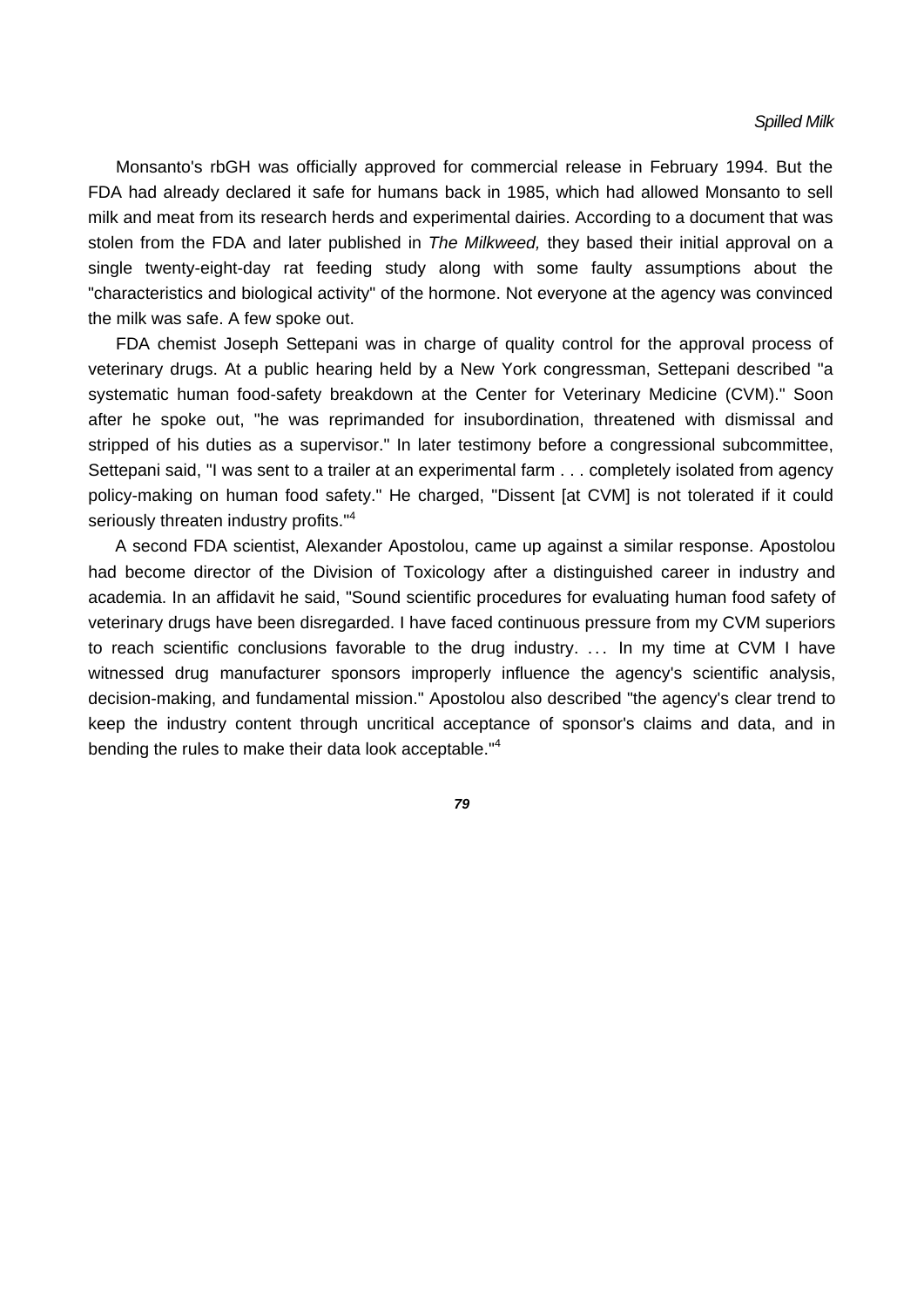When Apostolou began expressing his concerns at the agency, the reaction was hostile. "They assigned him to an impossible task, then put him on notice of poor performance when he allegedly failed to accomplish it—a common technique for neutralizing whistle-blowers.<sup>"4</sup> Apostolou left the agency.

Apostolou said that FDA reviewers were more persuaded by the "quantity of reviews over the quality of the testing." Industry knew this. When four companies each sought approval of their own versions of rbGH, they buried the FDA in a mountain of information. According to Monsanto, their submission alone amounted to a stack of papers sixty-seven feet high.

"We were overwhelmed by the magnitude of the research," said veterinarian Richard Burroughs, who had a lead role in the review process of rbGH. At one point, the Human Safety Division reviewed forty volumes of submissions in just two weeks.

Burroughs acknowledges that the science in the studies was well outside the expertise of FDA employees. Rather than admit that they were in over their heads, Burroughs says, "the Center decided to cover up inappropriate studies and decisions." Officials "suppressed and manipulated data to cover up their own ignorance and incompetence."

As with other drug approvals, the FDA did not carry out its own tests on rbGH. Rather, the biotech industry performed the tests, summarized the data and presented it to FDA reviewers. Burroughs wrote the original protocols for evaluating the safety of rbGH on cows. As part of the process, he says, the drug developer "would come in and try to negotiate the protocols to water them down. . . . Then, if things didn't work out in their tests the way they wanted them to, they'd come in, present their data and see what they could salvage that would eventually help them market their product."<sup>4</sup>

But not all the data made it into the hands of the FDA. According to Burroughs, cows that developed infections of the udder, for example,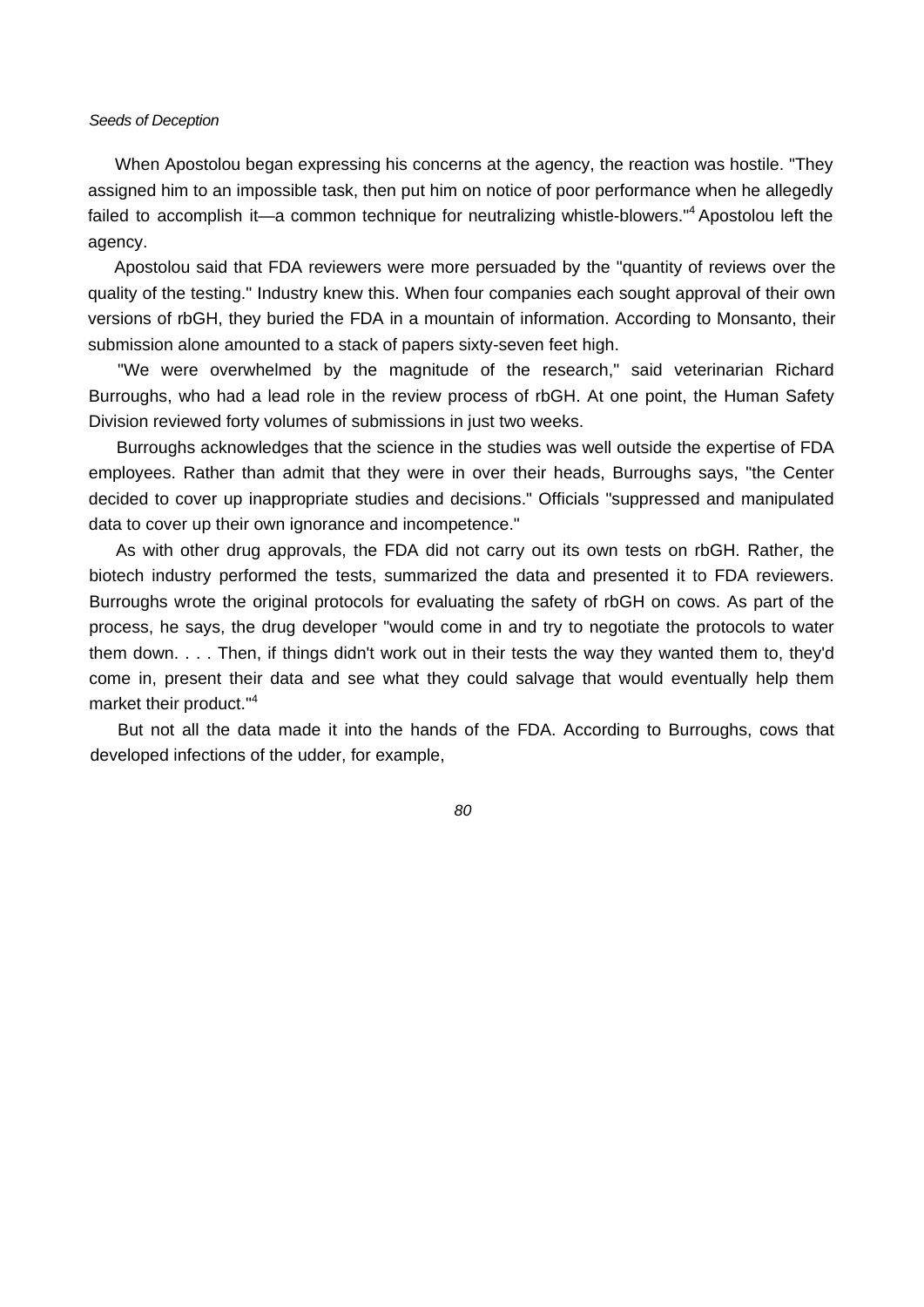were often dropped from the study, skewing the studies' conclusions. While the FDA and Monsanto said that they saw only a handful of cows develop udder infections, documents obtained through the Freedom of Information Act revealed that 9,500 cows from 500 farms were infected. In addition to omissions of data, dubious statistics were applied that further masked the drug's effects.

Burroughs, who was the only one in the unit who had real dairy herd experience, was involved with the rbGH approval process for nearly five years. When he saw what he considered to be unacceptable compromises on safety, he made his opinions known. When, for example, he learned that cows were going to be tested for only a single milking cycle, Burroughs insisted that two years was the minimum. He needed to see if the drug had an effect on newborn calves and on subsequent periods of lactation. Burroughs' requirements were frustrating the industry, which was anxious to get their products to market. When he called for toxicology and immunology tests in late 1989, that apparently proved to be too much. About a month later he was fired. He told the Humane Farming Association, "I was told that I was slowing down the approval process."<sup>5</sup> After he left the agency, they canceled the toxicology study he had requested.

The retaliations against whistle-blowers like Settepani, Apostolou, and Burroughs, did not go unnoticed among other employees. Thus, when others at the agency wanted to expose what was happening, they resorted to an anonymous letter to members of congress. They wrote, "We are afraid to speak openly about the situation because of retribution from our director, Dr. Robert Livingston. Dr. Livingston openly harasses anyone who states an opinion in opposition to his." The letter was written on March 16, 1994, in response to the FDA decision not to label milk that comes from rbGH-treated cows.

[In the following excerpt of their letter, the employees refer to rbGH as BST. This stands for bovine somatotropin, the name that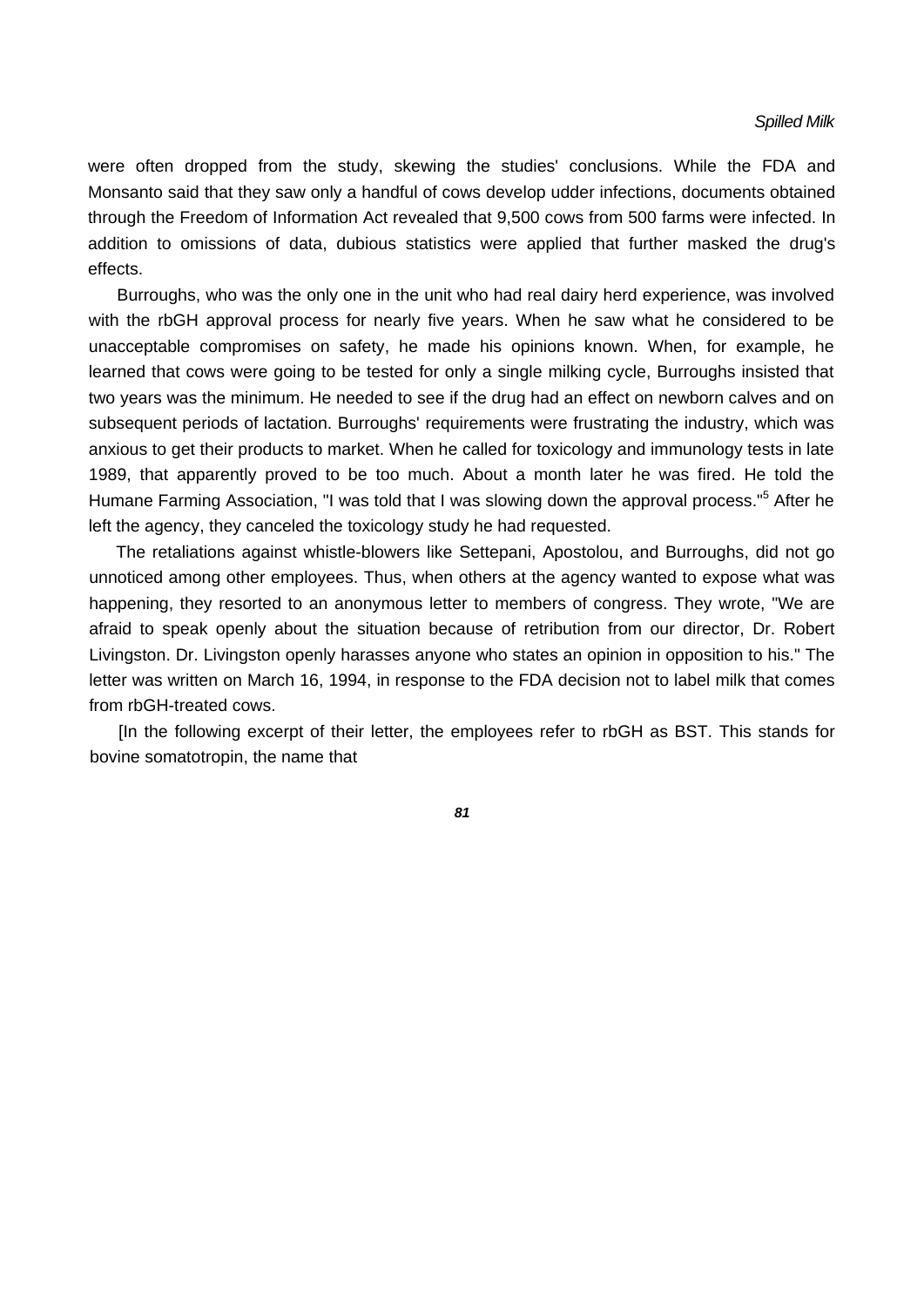Monsanto adopted in the late 1980s after realizing that the word "hormone" was controversial.]

"The basis of our concern is that Dr. Margaret Miller, Dr. Livingston's assistant and, from all indications, extremely 'close friend,' wrote the FDA's opinion on why milk from BST-treated cows should not be labeled. However, before coming to FDA, Dr. Margaret Miller was working for the Monsanto company as a researcher on BST. At the time she wrote the FDA opinion on labeling, she was still publishing papers with Monsanto scientists on BST. It appears to us that this is a direct conflict of interest to have in any way Dr. Miller working on BST. As you know, if milk is labeled as being from BST-treated cows, consumers will not buy it and Monsanto stands to lose a great deal of money. Several of Dr. Miller's former colleagues would lose their jobs."

The employees also complained that soon after Miller came to the FDA, she increased the allowable levels of antibiotics in milk from one part per 100 million to one part per million (ppm). Such a change was absolutely necessary in order to get rbGH approved. This is because farmers needed increased antibiotics to treat the increased udder infections. Injections of the medicines, however, end up in the milk at levels the FDA formerly considered unsafe—that is, until Miller changed the agency's criteria.

The anonymous letter continues, "She picked an arbitrary and scientifically unsupported number of 1 ppm as being the allowable amount of antimicrobial in milk permitted without any consumer safety testing." They pointed out that the 1 ppm limit is for each type of medicine. Milk could have many antibiotics at this level. "Effects of the different antibiotics could be additive and this is not taken into account." The letter claimed, "Dr. Miller's policy was used as the basis for approval of BST despite increased antibiotic usage. This also is a direct conflict of interest to have Dr. Miller working on this issue."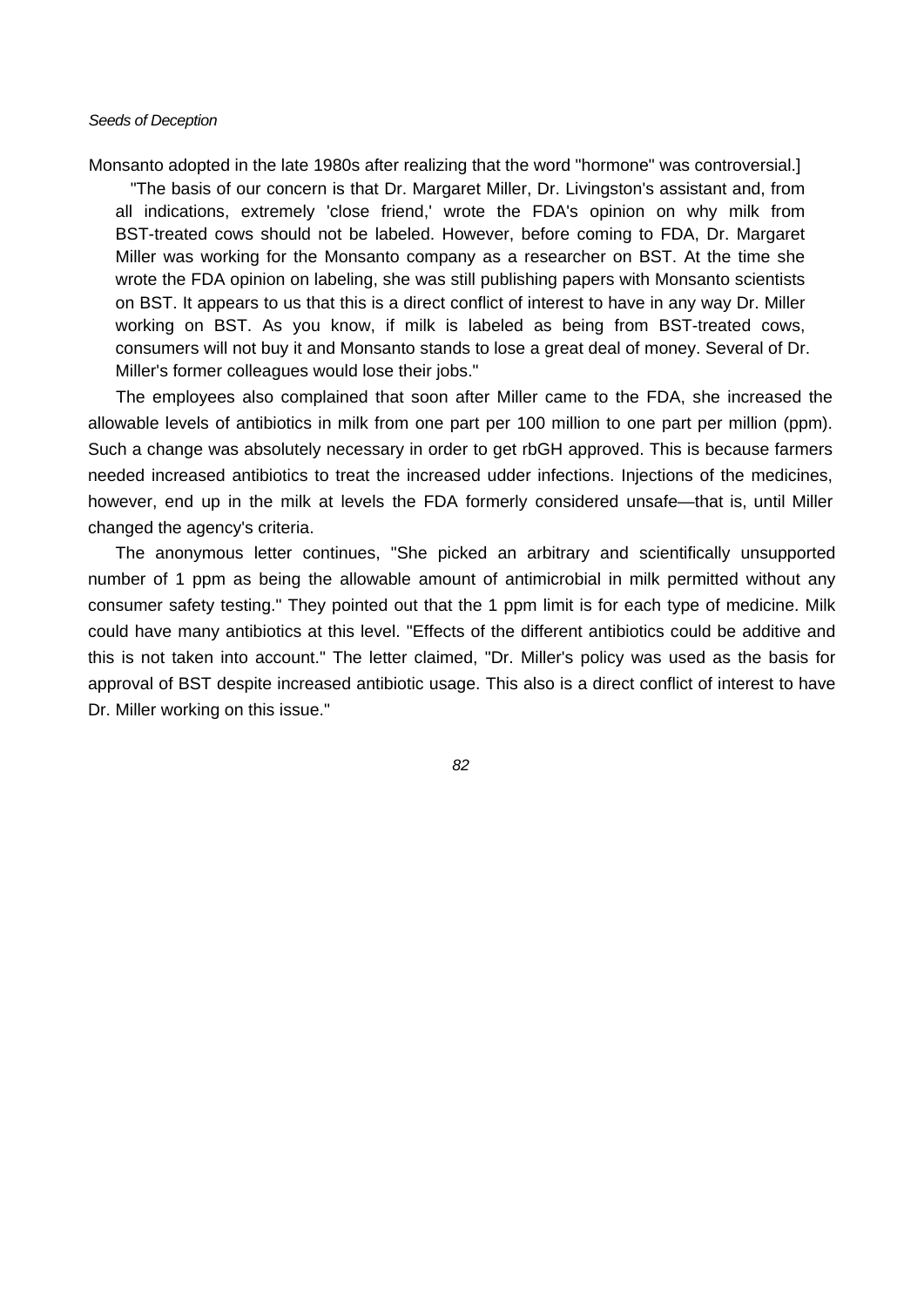The letter further charged, "This is not the first time that CVM employees have charged Dr. Livingston with fraud and abuse leading to an endangerment of the public safety. However, it seems if anyone speaks out, they, not Dr. Livingston, end up in trouble. We as government employees cannot understand why it is allowed to continue."<sup>6</sup>

On April 15, 1994, three members of Congress responded to the allegations by asking the U.S. General Accounting Office (GAO) to investigate. The congressmen asked the GAO, which conducts investigations within the government, to not only look into potential conflicts of interest by Margaret Miller, but also by Michael Taylor and Susan Sechen.

As Deputy Commissioner of FDA for Policy, Taylor (with support from Miller) determined that milk from rbGH-treated cows should not be labeled as such. He further wrote guidelines making it difficult for dairy producers even to label their milk as "rbGH free." Prior to joining the FDA, Taylor worked at a law firm, where, according to the congressmen's letter, "Monsanto was his personal client regarding food labeling and regulatory issues." That law firm uses Taylor's guidelines to sue dairies with rbGH-free labels. Sechen formerly conducted Monsanto-sponsored research before joining the FDA where she helped approve rbGH.

The congressmen wrote, "The entire FDA review of rbGH seemingly has been characterized by misinformation and questionable actions on the part of both FDA and the Monsanto Company officials." The letter also describes the previous attempt by the GAO to investigate the rbGH approval process, which they "had to abandon . . . because of the Monsanto Company's refusal to make available to them all pertinent clinical and related data."<sup>6</sup>

# **Evaluating the FDA's Evaluation**

Growth hormones are naturally created in the pituitary gland of all animals. "It was known as early as the 1930s that injection of dairy cows with bovine pituitary extracts increased milk yield."<sup>7</sup> The practice,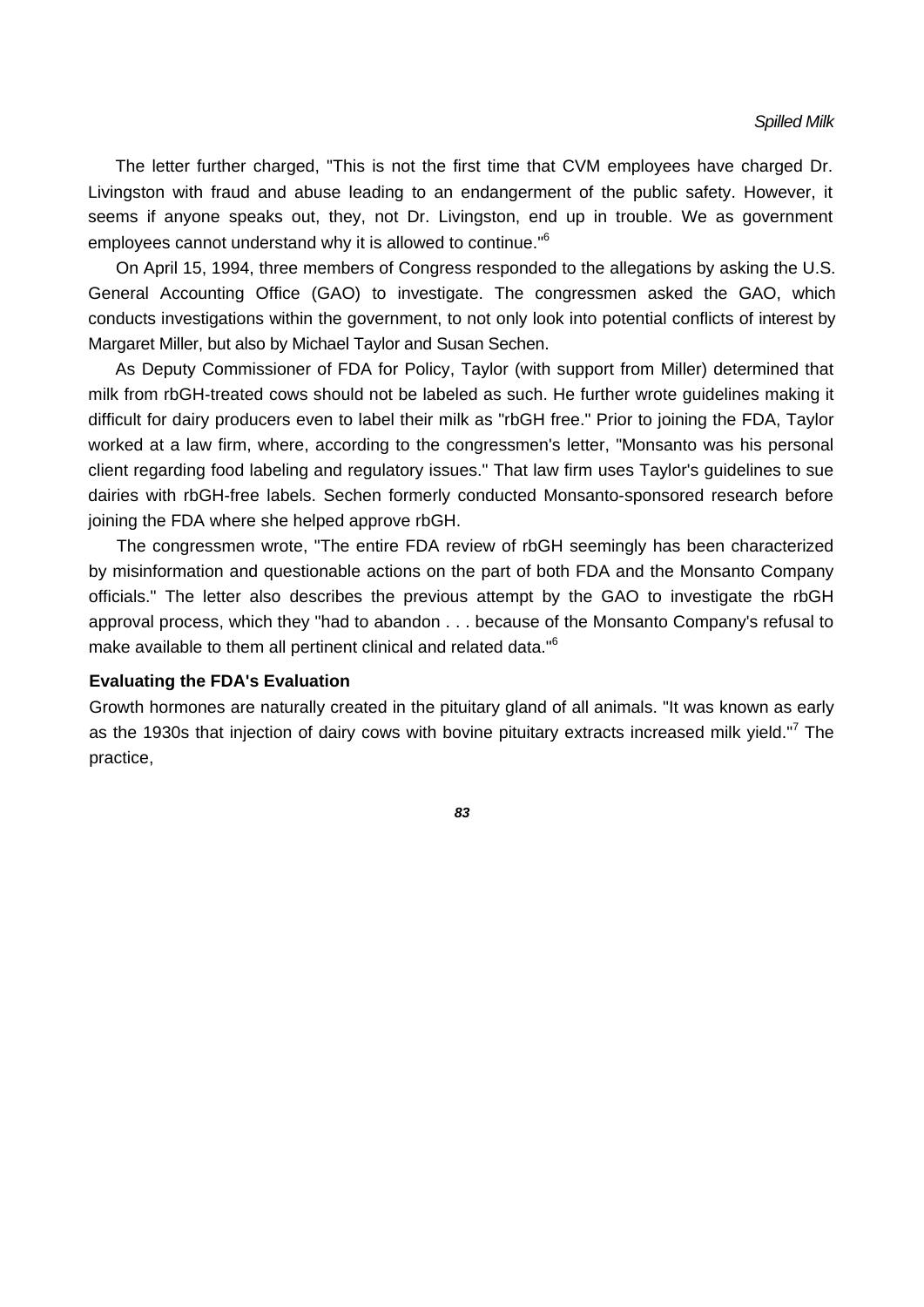however, was not commercially viable until genetic engineering created a cost-effective production method. Engineers took the cow gene that creates their growth hormone, altered it, and inserted it into *E. coli* bacteria, creating a living factory. The resulting hormone is similar, but not identical to the naturally occurring variety. When injected into a cow, it boosts the whole metabolism, including an increase in mammary cell activity. This leads to increased milk production.

Monsanto's growth hormone was controversial. It was the FDA's first look at a genetically modified food-related product. As such, there was a lot riding on its approval. Peter Hardin, editor of the Wisconsin-based dairy industry newspaper *The Milkweed,* says, "It was the lead off batter that *had* to get on base—because there was so much corporate influence behind it."8

Years after the drug was on the market, the Canadian scientists compiled a lengthy report that recounted all the various omissions, contradictions, weaknesses, and gaps in the FDA's approval process. It came to be known as the Gaps Analysis Report, and charged that the FDA's "1990 evaluation was largely a theoretical review taking the manufacturer's conclusions at face value. No details of the studies nor a critical analysis of the quality of the data was provided."<sup>9</sup>

A look at the FDA's approval process of rbGH, which was perhaps the most controversial drug approval in FDA history, is telling. To defend the drug, the agency did something unprecedented. In August 1990, two FDA scientists published a paper in the highly respected journal *Science,*  endorsing the product's safety. The authors referred to two studies in which rats were fed or injected with rbGH and then monitored for health changes. Although humans are not fed or injected with rbGH, cow's milk contains a small amount of naturally occurring bovine growth hormone (bGH). When cows are injected with rbGH, it is possible that some of this genetically modified version finds its way into the milk along with the natural variety. Feeding the rbGH to rats,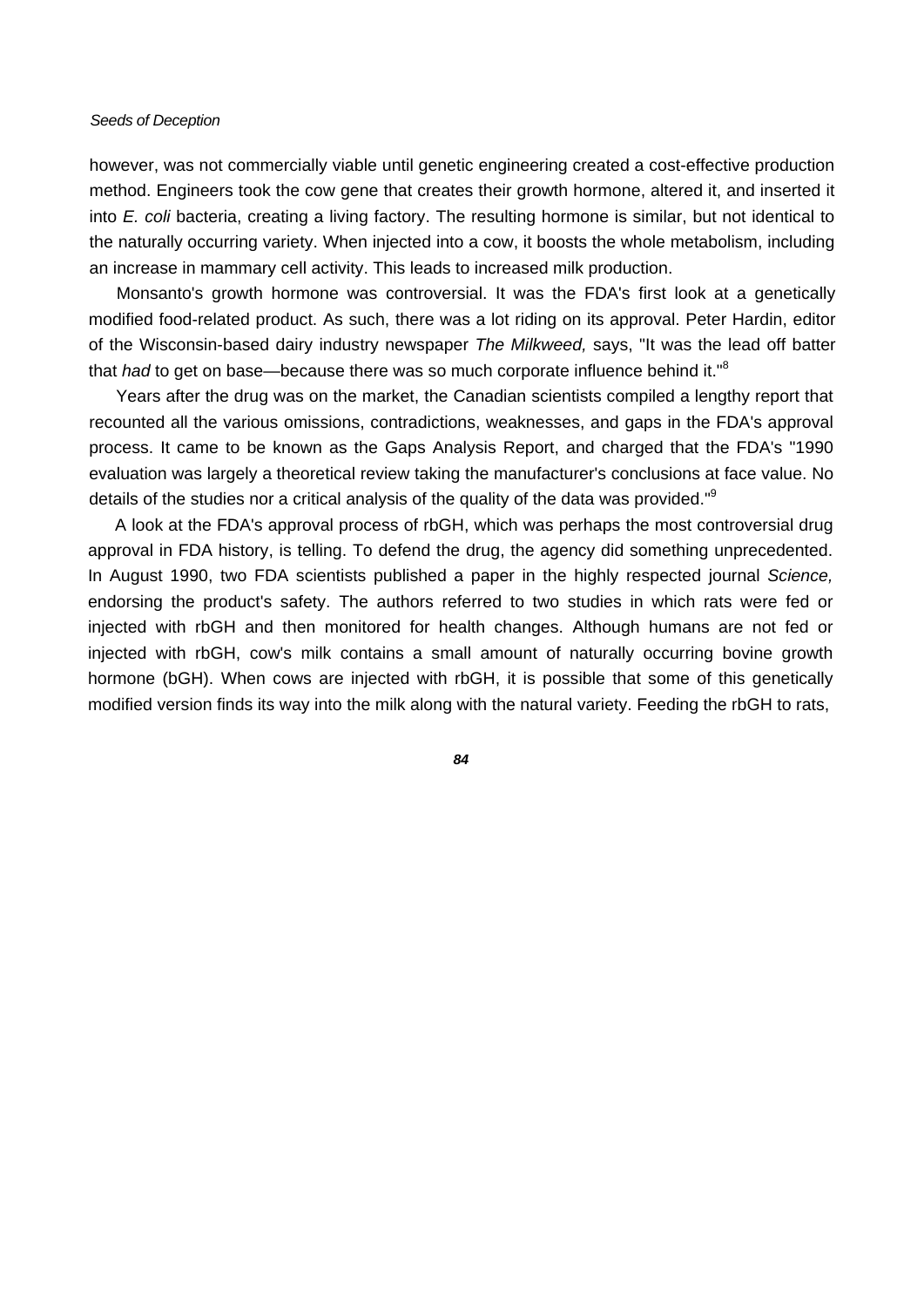therefore, was one way to see if the ingested GM hormone might lead to any problems.

The first of these studies lasted for only twenty-eight days. While the FDA claimed that rats fed rbGH showed no effects, the short duration chosen for the study astounded critics. Health Canada's Chopra says, "In twenty-eight days, what can you find?"10 The second study was also short-term—ninety days.

According to the Canadian Gaps Analysis Report, since rbGH was a hormone, "its chemistry should have prompted more exhaustive and longer toxicological studies in laboratory animals." These are "usually required ... to ascertain human safety." Because they weren't conducted, "such possibilities and potential as sterility, infertility, birth defects, cancer and immunological derangements were not addressed."<sup>9</sup> A study to determine whether a drug is carcinogenic will test two different species for about two years—the lifetime of mice or rats. Ignoring the short duration of the ninety-day study, the authors of the *Science* article pointed out that while the rats that were injected with rbGH showed significant changes, those fed rbGH showed no biological effects, proving the hormone to be safe if eaten.

After the rbGH was approved years later, Robert Cohen decided to analyze the conclusions in the *Science* paper. Although Cohen was a businessman, he had studied science as an undergraduate and worked at a laboratory—he was looking forward to running the numbers. He took the article and his calculator, and spent three days in his office pouring over the figures. He was unhappy at what he found. A lot of the data he needed was missing. Conclusions were often based on summarized data or on unpublished, company studies where the details were not in the public domain. In particular, while the authors indicated that the weights of many organs and tissues were measured at the end of the ninety-day feeding study, the *Science* article listed the data for only four of them.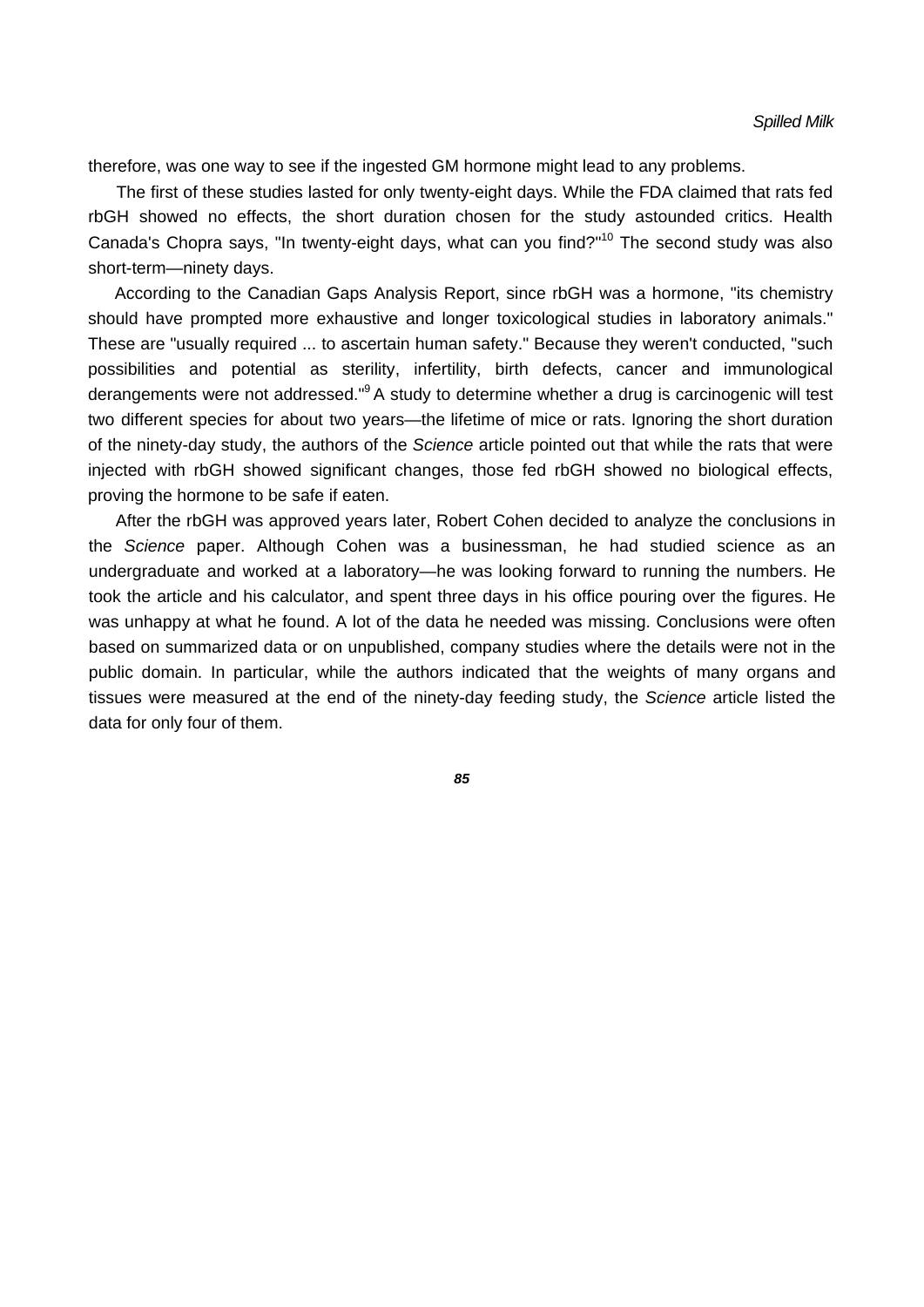Cohen called the FDA in 1994 asking to see the rest of the measurements. According to Cohen, the agency official, Richard Teske, told him it was a trade secret. Cohen was mystified why organ weights were considered a trade secret. Even the Inspector General of the Department of Health and Human Services, Richard P. Kusserow, had affirmed in a 1992 report that "complete disclosure of BST data will not occur unless and until FDA approves the drug for commercial use."<sup>6</sup> But in February 1994 Monsanto's rbGH was approved and now Cohen wanted complete disclosure.

Cohen tried to get it from Monsanto. No luck. He filed a Freedom of Information Act Request for the study, but was refused. He appealed within the FDA and, surprisingly, the request went to the *same* people who had initially refused him. Not surprisingly, Cohen lost again. The reason for the FDA's denial stated, "Release of the information would cause substantial competitive and financial harm to the company (Monsanto)."<sup>6</sup> Cohen was determined to get his hands on the study. He filed a lawsuit in Federal Court. The court ruled against him, again on the basis that the organ weights were a trade secret; revealing them, according to the ruling, could cause "competitive substantial harm"<sup>6</sup> to Monsanto.

(Contrast Cohen's experience with the statement made by U.S. Speaker of the House J. Dennis Hasten on March 26,2003. In defense of the safety of GM foods, he said, "Throughout the [approval] process, the public has ample opportunity for participation and comment, and data on which regulatory decisions are based are readily available.")

Relying on a friend's connection to Congressman Newt Gingrich, Cohen was given the opportunity to meet with officials at the FDA on April 21, 1995 to discuss his concerns over the study. By this time, Cohen had heard that the FDA never actually received the raw data. He asked Richard Teske if the agency reviewed it. According to Cohen, Teske said they had reviewed it. But when Teske turned to Robert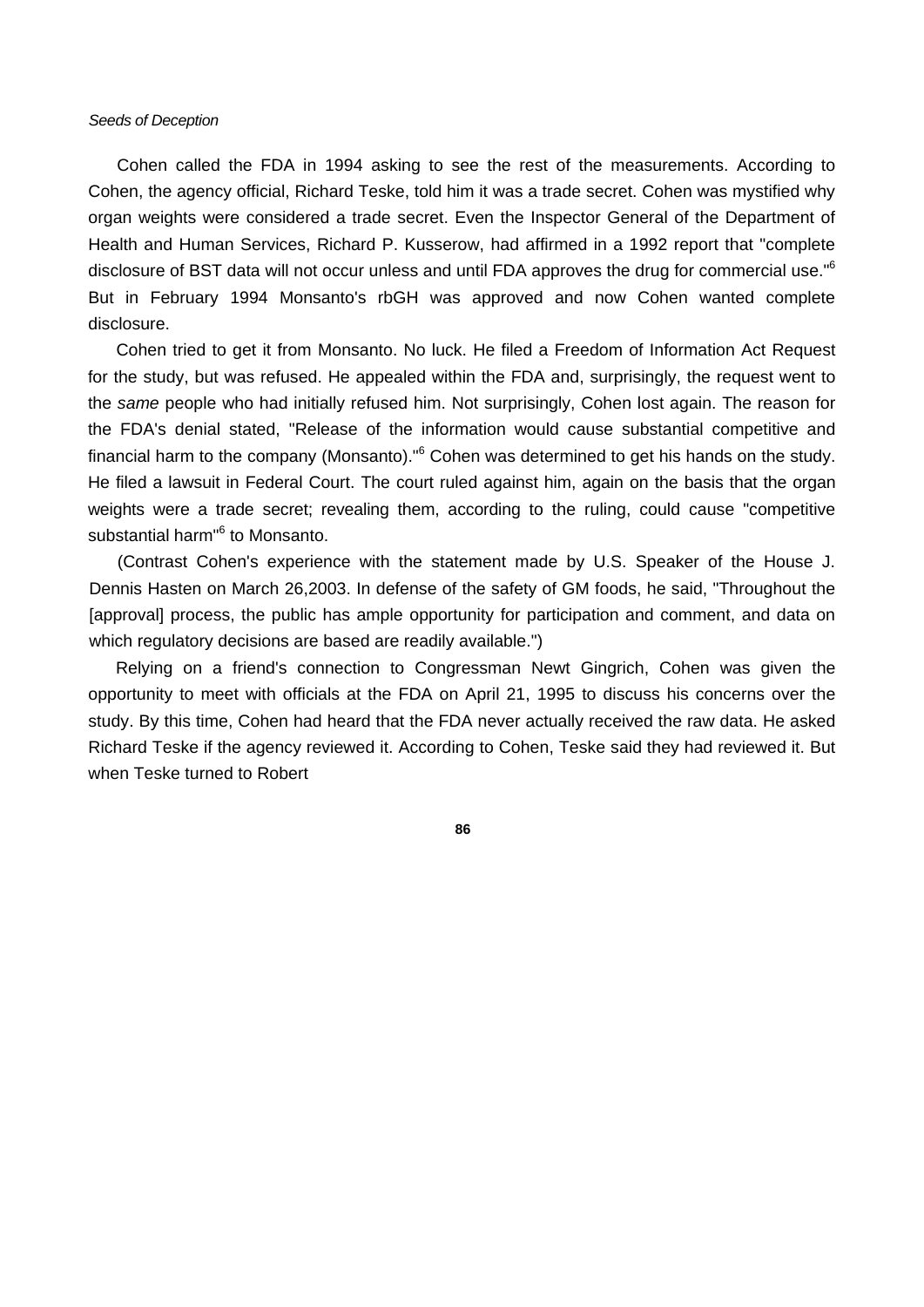Condon who was in charge of statistical analysis, Condon admitted that they had, in fact, never reviewed it.

Similarly, three years later in October 1998, another FDA official, John Scheid, told the Associated Press that the agency had never examined the raw data from Monsanto's rat feeding study but rather based its conclusions on a summary provided by Monsanto.

This admission was serious. According to *Rachel's Environment and Health Weekly,* "relying on a summary of a study, rather than on detailed data from the study, would violate FDA's published procedures."11 In fact, the FDA scientists who wrote the 1990 article in *Science* stated that "the FDA requires the pharmaceutical companies to submit all studies they conducted on their products." Further, "The companies also submit the raw data from all safety studies that will form the basis of the approval of the product; the submission permits CVM scientists to confirm the accuracy of the results and conclusions."<sup>7</sup> In that same paper, however, the authors may have been basing their conclusions on research from the ninety-day rat feeding trial without having looked at the data.

When the Health Canada scientists did their investigation of rbGH, they determined that the FDA had "improperly reported" the data from the feeding study. The FDA had concluded that rbGH "was not and could not be absorbed into the blood stream." This conclusion was based on the assumption that "Ingested rbGH would be expected to be degraded in the human gastrointestinal tract in the same manner as other proteins," and on the supporting evidence that there were no "clinical findings" among the rats fed rbGH. $<sup>7</sup>$  Both were wrong. There are other proteins that do</sup> survive digestion and, according to the rat study data, there were clinical findings. In fact 20 to 30 percent of the rats fed rbGH developed an antibody response. Such a response, according to *Rachel's,* "is evidence that the immune system has detected, and responded to, a substance entering the body."<sup>11</sup>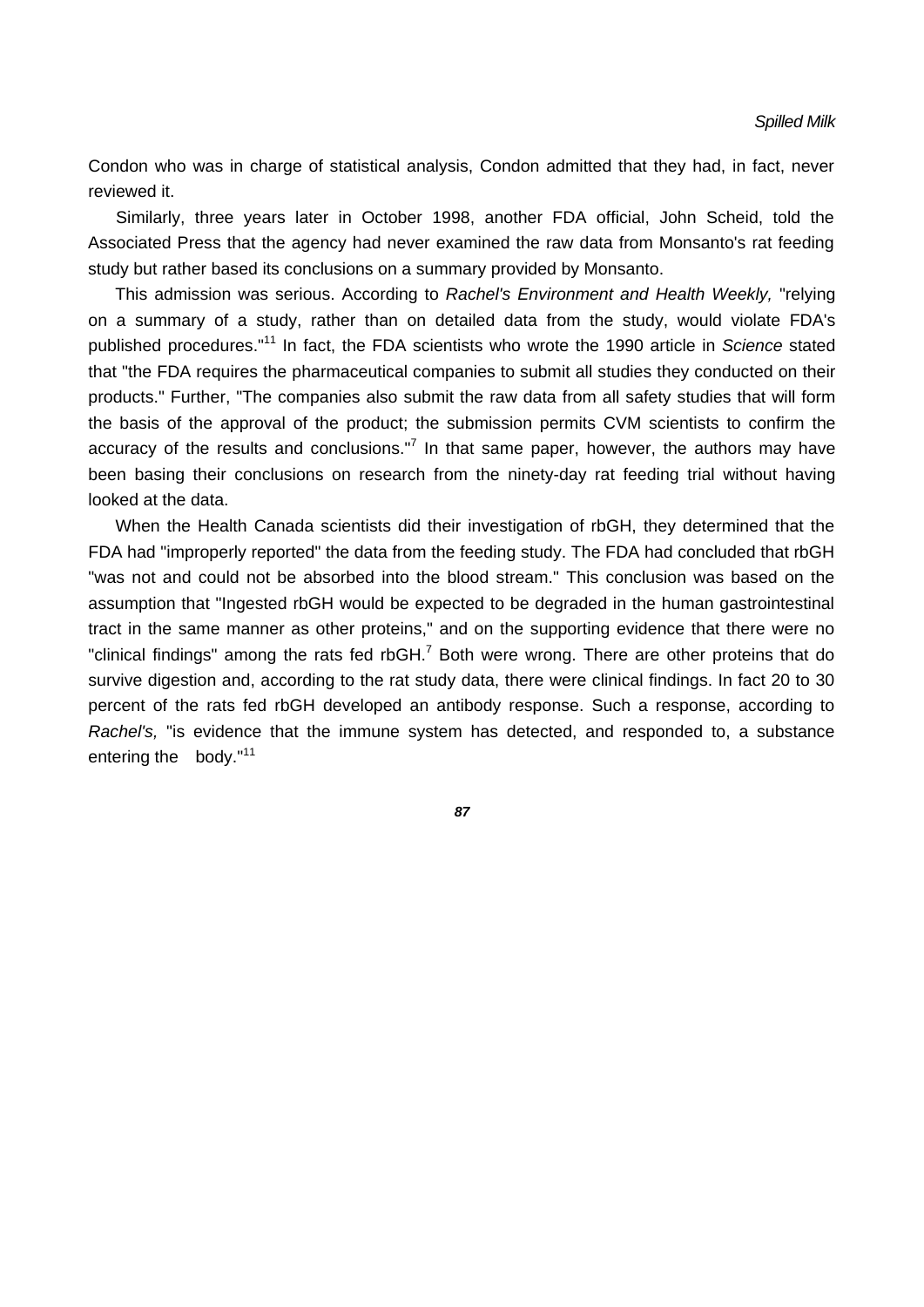According to Chopra, it was apparent that the FDA never reviewed die antibody data. Furthermore, the Canadian team discovered that some male rats which were fed the hormone developed cysts on their thyroid and changes in their prostate gland, which should have prompted further investigation.

The official report from the FDA admits that they had accidentally overlooked the data in the antibody study, but, contrary to Scheid's comments to a reporter and what Cohen recalled from his meeting, they claim to have reviewed other data from the study.

In addition to the effects that ingested rbGH might have on humans, Chopra was particularly concerned about how sick cows might adversely affect the composition of milk and meat. The Canadian report said that the "numerous adverse effects [on the cows] .. . may have had an impact on human health,"<sup>9</sup> and should have been taken into consideration by both the FDA and the Human Safety Division of Canada's Bureau of Veterinary Drugs (BVD).

For example, the Canadian Gaps Analysis Report pointed out that cows injected with rbGH did suffer from "birth defects, reproductive disorders, higher incidence of mastitis [udder infection],"<sup>9</sup> and other problems. Other sources report high incidence of foot and leg injuries, metabolic disorder, uterine infections, indigestion, bloat, diarrhea, lesions, and shortened lives. Six months before the *Science* article appeared, *The Milkweed* had published data that had been stolen from the FDA. It revealed that cows treated with the hormone for about eight months had major increases in the size of their hearts, livers, kidneys, ovaries, and adrenal glands. In their report to the FDA, however, Monsanto dismissed the changes as "harmless physiological shifts."<sup>12</sup>

Although organs increase in size, the flesh decreases. According to Hardin, on average, the metabolic stresses placed on the treated cows will cause them to lose more weight than untreated ones during their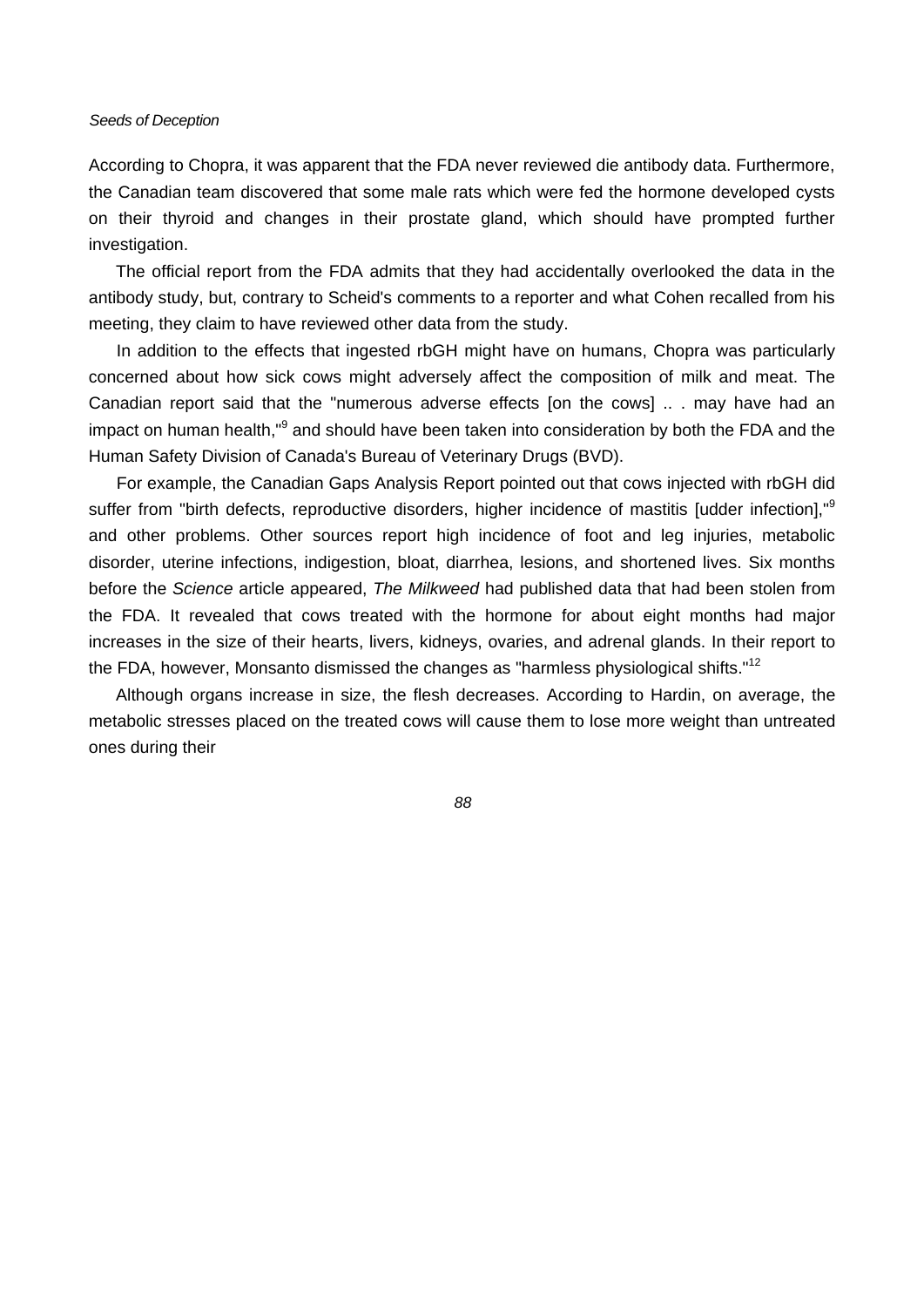milking cycle. Some treated cows are so lean and wasted by the end of their lives, they offered little value to slaughterhouses that normally convert the cows' carcasses into meat. The slaughterhouses also complained that the cows' tissue at the injection site was killed, sometimes leaving a swollen mound. It would have to be cut out of the meat before it went on the market.<sup>8</sup>

The stolen data also revealed that rbGH cows had more difficulty getting pregnant. While 95 percent of untreated cows became pregnant during the eight-month trial, only 52 percent of the treated cows did. According to *The Milkweed,* "Monsanto notes that pregnancy rates were not lower than rates normally observed in the dairy industry. That's statistical bunk. Reproduction data from that test shows Monsanto counted as pregnant many test cows which were pregnant before the treatments began!"<sup>12</sup>

Note: Monsanto's own product label warns of many health problems for cows that may occur when treated with rbGH. It also mentions that the milk might contain an increase in somatic cell counts due to increased infections. Somatic cell counts is another term for pus, or dead white blood cells. It is interesting to note that in order to facilitate the hormone's approval, Monsanto released research summaries describing pus content. But they only released summaries of eight small studies, some showing changes, some not statistically significant. Three independent scientists were able to obtain the data and derived the figure of an average increase of 19 percent. They also discovered that the percentage of cows in the high-pus category was about double what Monsanto had indicated, an important correction since farmers are charged penalty payments if specific pus levels are exceeded. When the three scientists tried to publish their research, they were thwarted by Monsanto, who successfully kept it out of the scientific journals for three years—until after rbGH was approved. (Even the 19 percent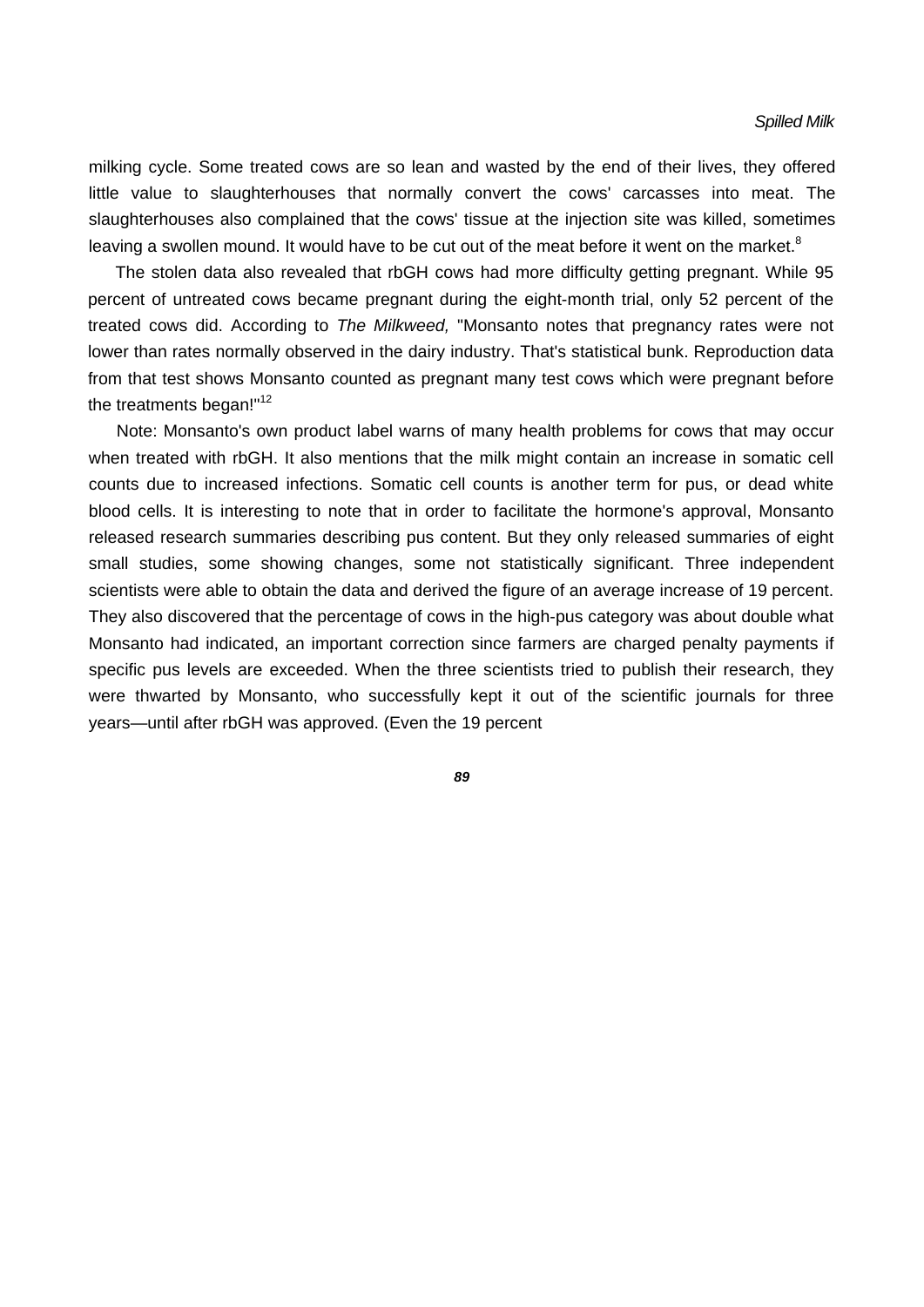figure was low, since Monsanto had apparently dropped data from the last weeks of the study, when pus content was considerably higher.)

# **Hormones in Your Milk**

The FDA did not appear to share the Canadian scientists' apprehensions about the effects that all of the cows' health problems may have on milk and meat. The FDA did, however, show concern about the dramatic changes in blood hormone levels immediately after injection. According to the stolen data from FDA files, hormone levels skyrocketed during Monsanto's test of six different rbGH formulations. In one group, for example, the bGH in their blood jumped to about 1,000 times that of the controls after treatment. To protect the public health, starting in the early 1980s the agency mandated that milk from treated cows could not be sold until at least five days after injections. Slaughtering treated cows for meat likewise required a fifteen-day waiting period.

These requirements presented a serious problem for Monsanto. With cows receiving two injections per month, discarding milk for ten days each month would make the drug uneconomical. In fact any mandatory period where milk had to be thrown away would be an issue. As Hansen points out, "you can talk all you want about how safe it is, but if there are pictures of milk being dumped, the obvious question is: 'Why can't that milk be used, why is that being dumped?"<sup>13</sup> Therefore, in February 1985, Monsanto requested that the FDA allow their milk to be sold without a "withdrawal" period. They presented their twenty-eight-day rat feeding study as rationale. The FDA went for it. The FDA also removed the waiting period for slaughtering cows. In 1988, the FDA's Susan Sechan sent a letter to manufacturers asking them to measure the hormone levels in the blood. They said no. According to *The Milkweed,* "Replies indicate that the industry believed testing blood of treated cows for added hormones would raise public health/safety issues. Sechen did not press for those blood hormone tests to be conducted."<sup>12</sup>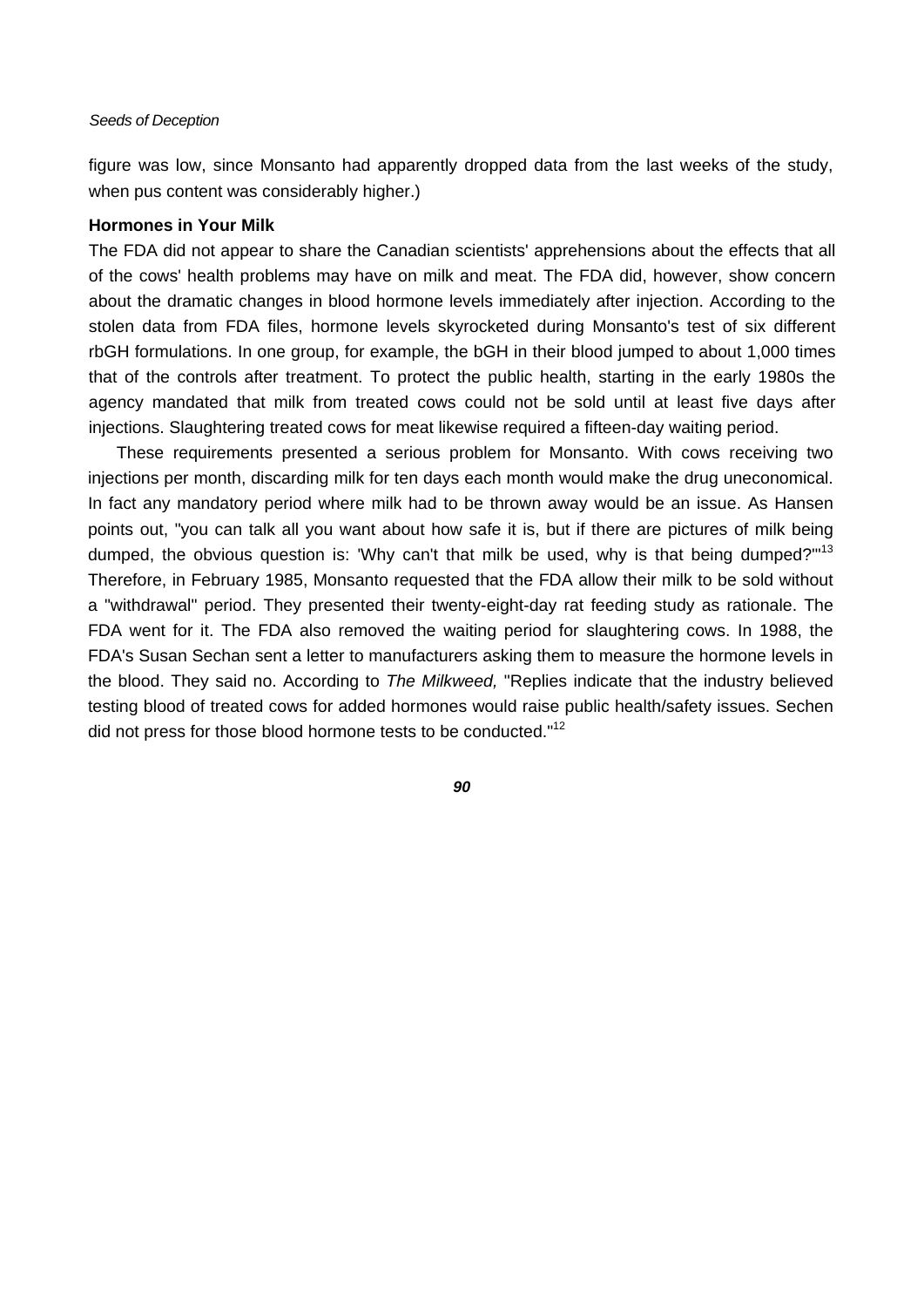In fact, the FDA didn't even require tests to see how much rbGH residue, if any, enters the milk. If rbGH is present, however, it does not mean that humans will have the same health problems that the rats and cows experience. The residue would likely be a small fraction of the amount given to these animals. But we don't know how small, since the agency granted Monsanto an exception to their normal requirements by allowing the drug to enter the market without also requiring that an assay test be available to measure residues.

Instead, scientists rely on tests that measure overall bGH levels. This includes naturally occurring bovine growth hormone (bGH), as well as any of the injected drug (rbGH) that might happen to get mixed in. While cows injected with extra high doses of rbGH showed increased amounts of bGH in their milk, the *Science* paper reported that with normal doses, "they found that levels of bGH in milk from rbGH-treated cows (4.2 ng/ml) were not significandy different from those found in nontreated cows (3.3 ng/ml)."<sup>7</sup> The details of the study, however, reveal that it may have been designed specifically to force this conclusion.

The research was conducted on only three cows. Using so few cows makes it easier to label moderate changes in bGH levels as not significant. Thus, the 26 percent increase noted by the *Science* article was deemed "not significandy different." The researchers used a version of rbGH that was manufactured by American Cyanamid—different in composition from the Monsanto version that was eventually approved. More importandy, the study treated the three cows with 10.6 mg of rbGH per day. The *Science* paper describes this as "approximately the proposed dose."<sup>7</sup> Although American Cyanamid might have specified a dose of approximately 10.6 mg per day as an option, Monsanto's rbGH is not administered on a daily basis. That would be too labor intensive and impractical. Rather, cows are injected with a larger dose—500 mg—every two weeks. That amount is forty-seven times the 10.6 mg used each day in this study. We know from the stolen data described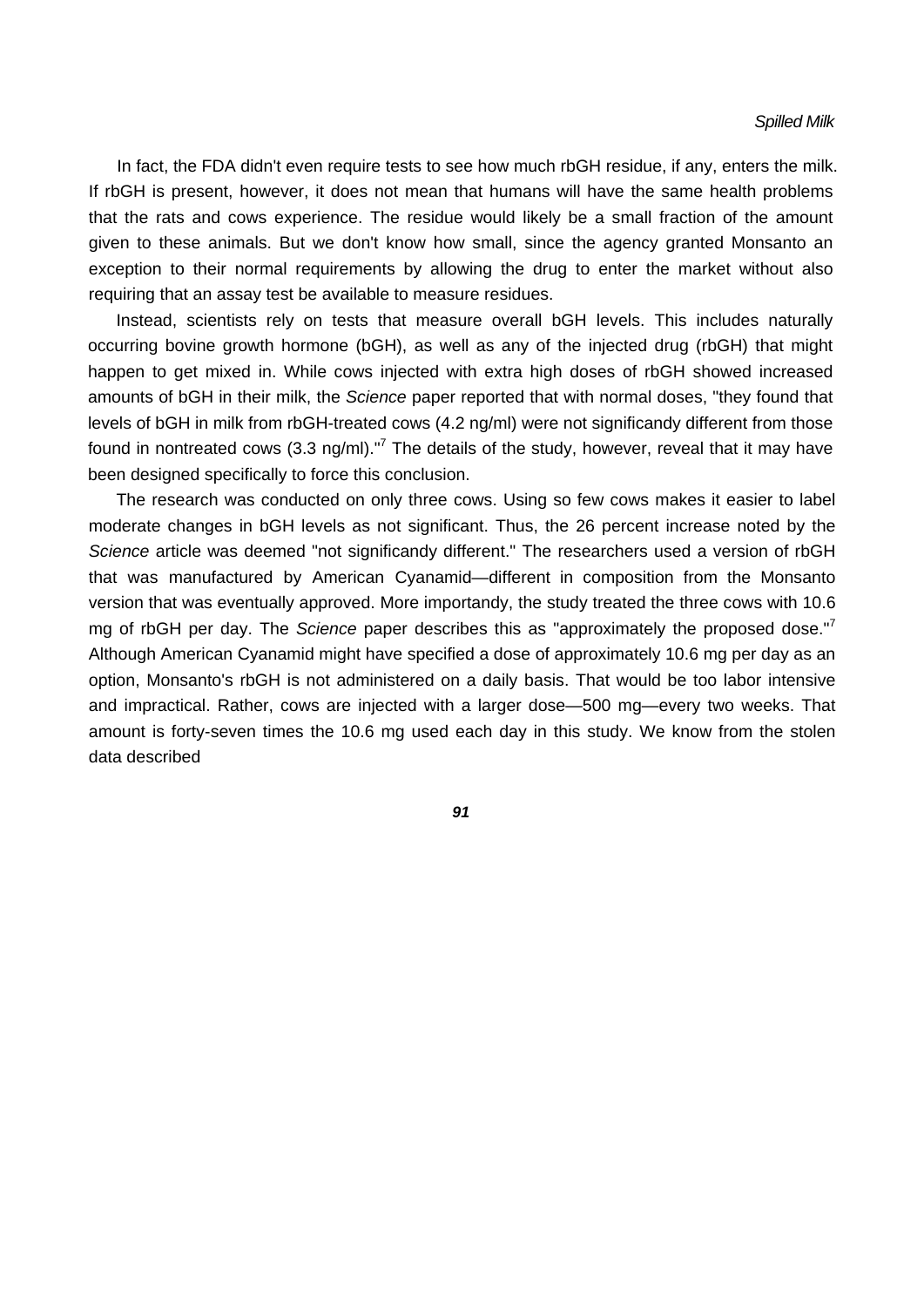above that when cows are injected with the higher dose every two weeks, the bGH in their blood skyrockets. The bGH in their milk might be similarly elevated. By selecting a small, daily dose format, however, the researchers in this experiment would avoid the large post-injection jump, thus skewing the results to show no significant difference in the milk. The lead researcher on the bGH study was Paul Groenewegen, an undergraduate student; his three co-authors all had close ties with Monsanto, having published research with Monsanto scientists or conducted research funded by the company.

The *Science* authors assure us, however, that "the need to pursue more definitive studies has already been stated as unnecessary because bGH is biologically inactive in humans and orally inactive."<sup>7</sup> As for the claim that it is orally inactive, the Canadian scientist showed that to be false based on the rats' antibody reactions. The FDA's claim that bGH is inactive is derived from their assumption that it is a species specific hormone; that it works in cows but not in humans. As supporting evidence the scientists say that the molecule's amino acid sequence differs from the human growth hormone (hGH) by about 35 percent. The *Science* article cites studies in the 1950s showing that while human dwarfs who were injected with hGH grew taller, those injected with bGH did not. Hence, it doesn't have an effect on humans.

A study published in 1965, however, demonstrated that bGH *does* have an effect on humans. For people with pituitary deficiency, bGH treatments produced some changes "similar to those effects noted after administration of hGH." The FDA should have known this, as this quote appeared in a new drug application submitted to the FDA in 1987 by Elanco—for their brand of rbGH. Another study also showed other minor changes in human physiology resulting from bGH.

Irrespective of whether bGH levels increase, influence humans, or are mixed with the genetically modified variety in milk, the FDA assures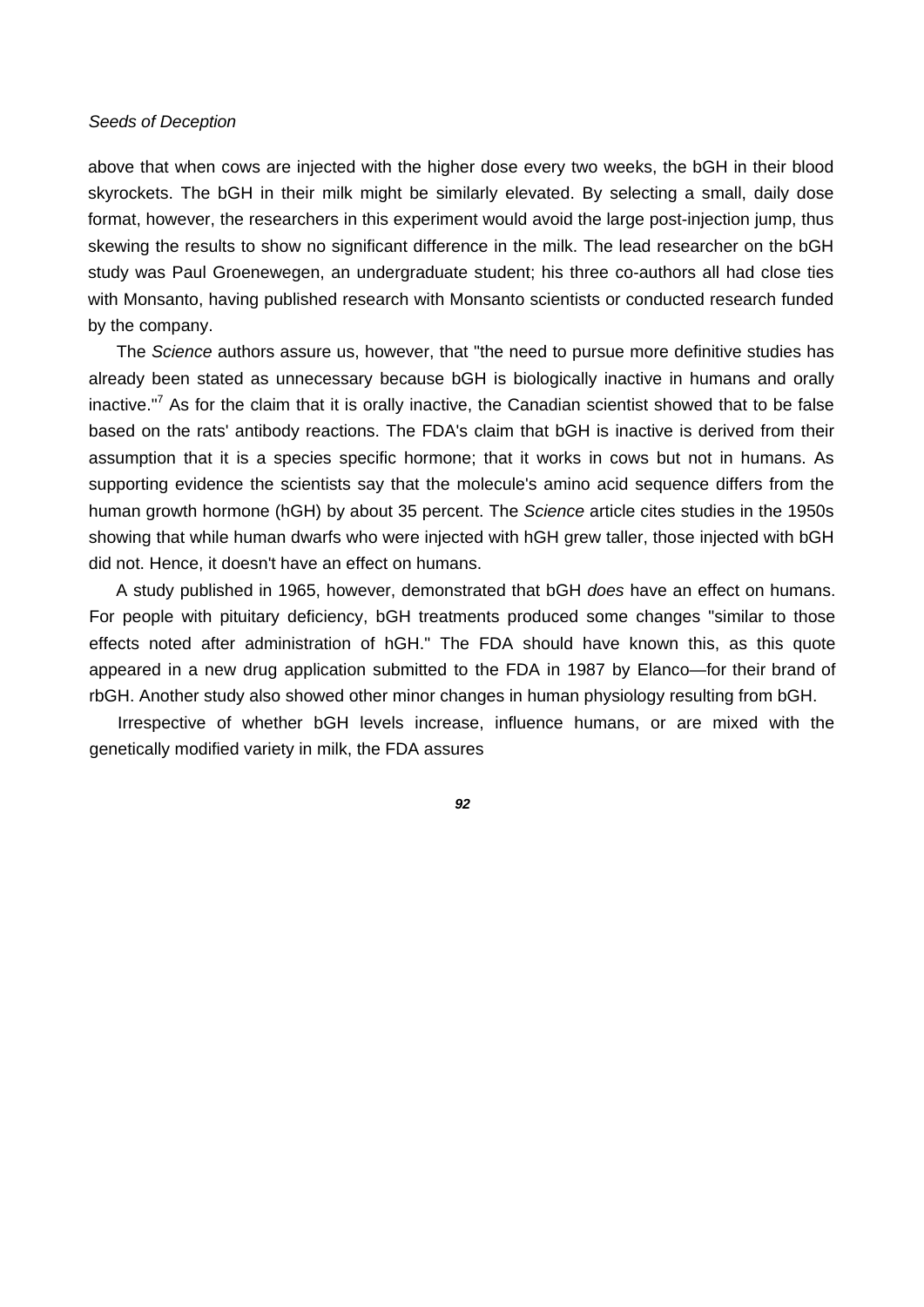us that there is still no problem. The *Science* article says, "It has also been determined that at least 90 percent of bGH activity is destroyed upon pasteurization of milk. Therefore, bGH residues do not present a human food safety concern."<sup>7</sup> Cohen decided to investigate this claim. It took him some time to track down the source for the pasteurization information, as it had been improperly cited in the *Science* article. It turned out to be part of the same Groenewegen study described above. The paper had been published just two months before the article in *Science* appeared. (Some observers believe that the submission to *Science* was held up, waiting for the Groenewegen study to appear.)

The paper described how they heated milk at 162°F for thirty minutes. Cohen said, "when I read that—I said, wait a second, milk is pasteurized for fifteen seconds at that temperature—not thirty minutes. They intentionally tried to destroy the hormone."<sup>14</sup> "That must have been their mission. Why else would they heat the milk for thirty minutes at a high temperature reserved for a fifteen second treatment?"6

Hardin points out, "The difference between fifteen seconds and thirty minutes is 120 times. From a dairy standpoint, milk pasteurized for that long would have no nutritional value. What they did is the worst of bad science." Hardin illustrates his point with a graphic analogy: "If you cook a turkey 120 times longer than the recommended time, and then you tried to extrapolate scientific conclusions based on the charred remains, you'd be thrown out."<sup>8</sup>

But even after thirty minutes, only 19 percent of the bGH in milk from hormone-treated cows was destroyed. According to Cohen, "They then 'spiked' the milk. This is their word, 'spike.' They added artificial BST . . . 146 times the level of naturally occurring BST in powdered form to the milk and heated it. The powdered BST in milk was destroyed! They saved the day for Monsanto. The experiment worked. These men of science could claim that heat treatment destroys BST. In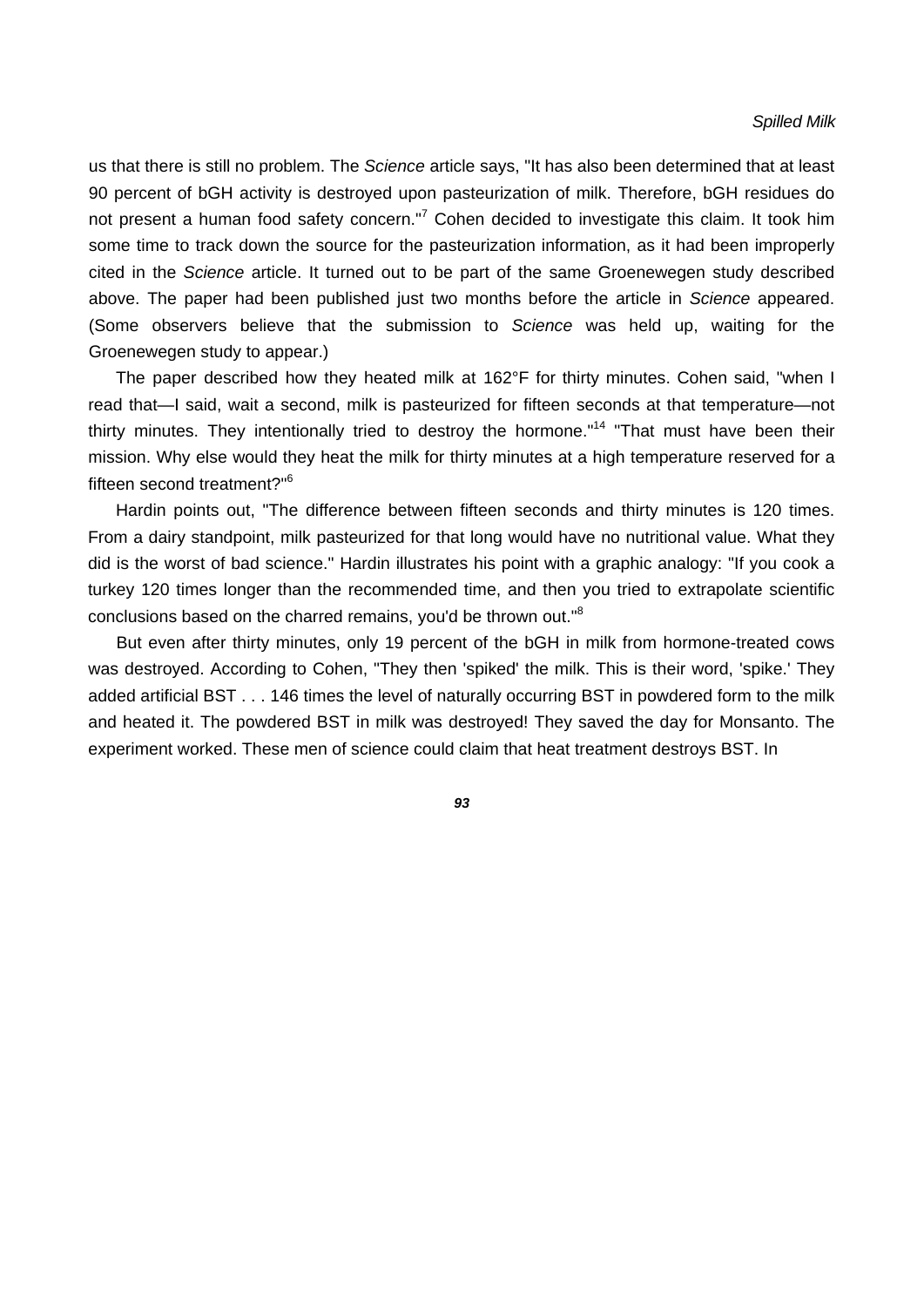their concluding discussion, these scientists determined: Heat treatment effectively reduced the immunoreactive quantities of BST in milk."6

# **Insulin-Like Growth Factor**

Most critics of rbGH are far less concerned about rbGH residues in the milk than they are about another change that takes place in treated cows. The injections result in the increase of yet another hormone: insulin-like growth factor-1 (IGF-1). Humans also have IGF-1. It causes cells to divide and is one of the most powerful growth hormones in the body. It also resembles insulin; hence the name insulin-like growth factor. Human IGF-1 is chemically identical to the IGF-1 found in cows. Since rbGH-treated cows have more IGF-1 in their system, it is vital to know if their milk also has increased levels of IGF-1. If it does, will it be absorbed into our system and how will that affect us?

Monsanto researchers Robert Collier and others tried to assure the public that IGF-1 wasn't an issue. In a letter published in the *Lancet* in 1994, they wrote, "IGF-1 concentration in milk ... is unchanged," and "there is no evidence that hormonal content of milk ... is in any way different."<sup>15</sup> A month later, however, a letter in the same publication from a British researcher "reminded Monsanto that in its 1993 application to the British government for permission to sell rbGH in England, Monsanto itself reported that 'the IGF-1 level went up substantially."<sup>16</sup><sup>19</sup>

Even the FDA admits, "rbGH treatment produces an increase in the concentration of insulin-like growth factor-1 (IGF-1) in cow's milk."<sup>7</sup> The amount of increase is disputed, depending on the study. While some supporters of rbGH acknowledge "that it at least doubles the amount of IGF-1 hormone in the milk,"<sup>17</sup> the first study on the subject reported an increase of 360 percent.<sup>18</sup> Margaret Miller's research demonstrated an increase of 47 to 71 percent. Whatever the amount, according to *Rachel's Environmental and Health News,* "IGF-1 in milk is not destroyed by pasteurization."19 It's intact in die milk we drink.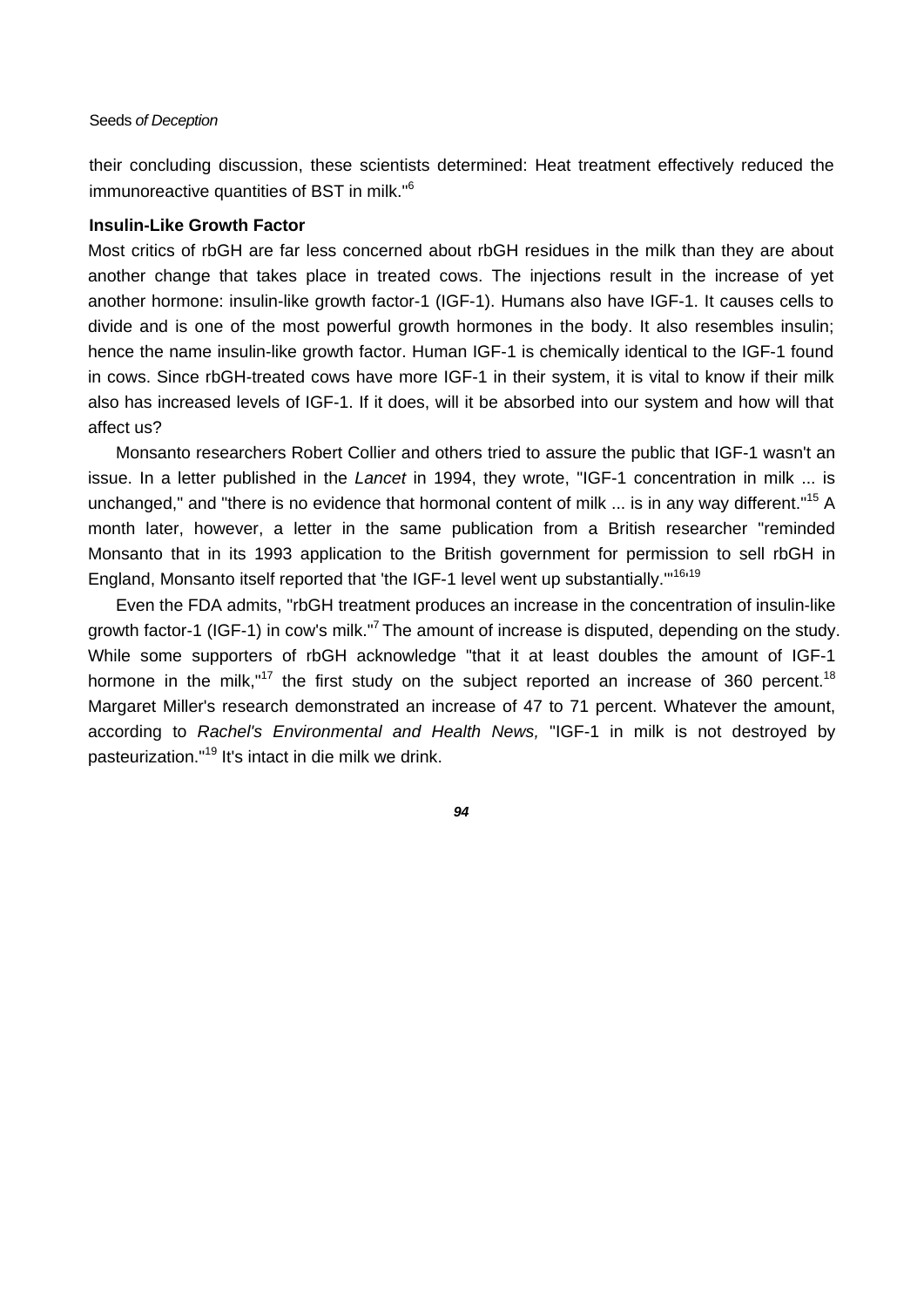Not only is there more IGF-1 in the milk, it is not destroyed in the stomach. The Canadian Gaps Analysis Report said IGF-1 "can survive the GI tract environment'' and is "absorbed intact." The report says, "The full significance of this finding also was not investigated [in the FDA's evaluation]."<sup>9</sup>

The amount of IGF-1 that gets absorbed may be much higher due to the fact that it is mixed in with milk. Using radioactively labeled IGF-1, Japanese researchers reported in 1997 that while only 9 percent of IGF-1 fed to mice ended up in the bloodstream, the figure jumped to 67 percent when the hormone was fed along with casein, the major protein in milk. This buffering effect of milk helps explain why breast milk is nature's method for delivering absorbable hormones to infants.<sup>20</sup> (This raises the question about whether rbGH would be similarly buffered by milk. While the ninety-day rat feeding study discussed earlier showed that rats that were fed rbGH had much less severe health effects than those rats that that were injected with the hormone, perhaps the difference would not have been as great if the rats were fed the hormone with milk.)

A study on humans published in the *Journal of the American Dietetic Association* measured the free levels of IGF-1 in two groups, one that drank milk and one that did not. The study reported, "Serum IGF-1 levels increased significantly in milk drinkers, an increase of about 10 percent above baseline, but was unchanged in the control group."<sup>21</sup>

Although some amount of IGF-1 is necessary, elevated levels of the hormone have been linked with cancer. By 1991, it was already documented that IGF-1 was "critically involved in the aberrant growth of human breast cancer cells."<sup>22</sup> That year, the Council on Scientific Affairs of the American Medical Association called for more studies to determine if ingesting "higher than normal concentrations of IIGF-11 is safe for children, adolescents, and adults."<sup>19</sup> In 1993, the European journal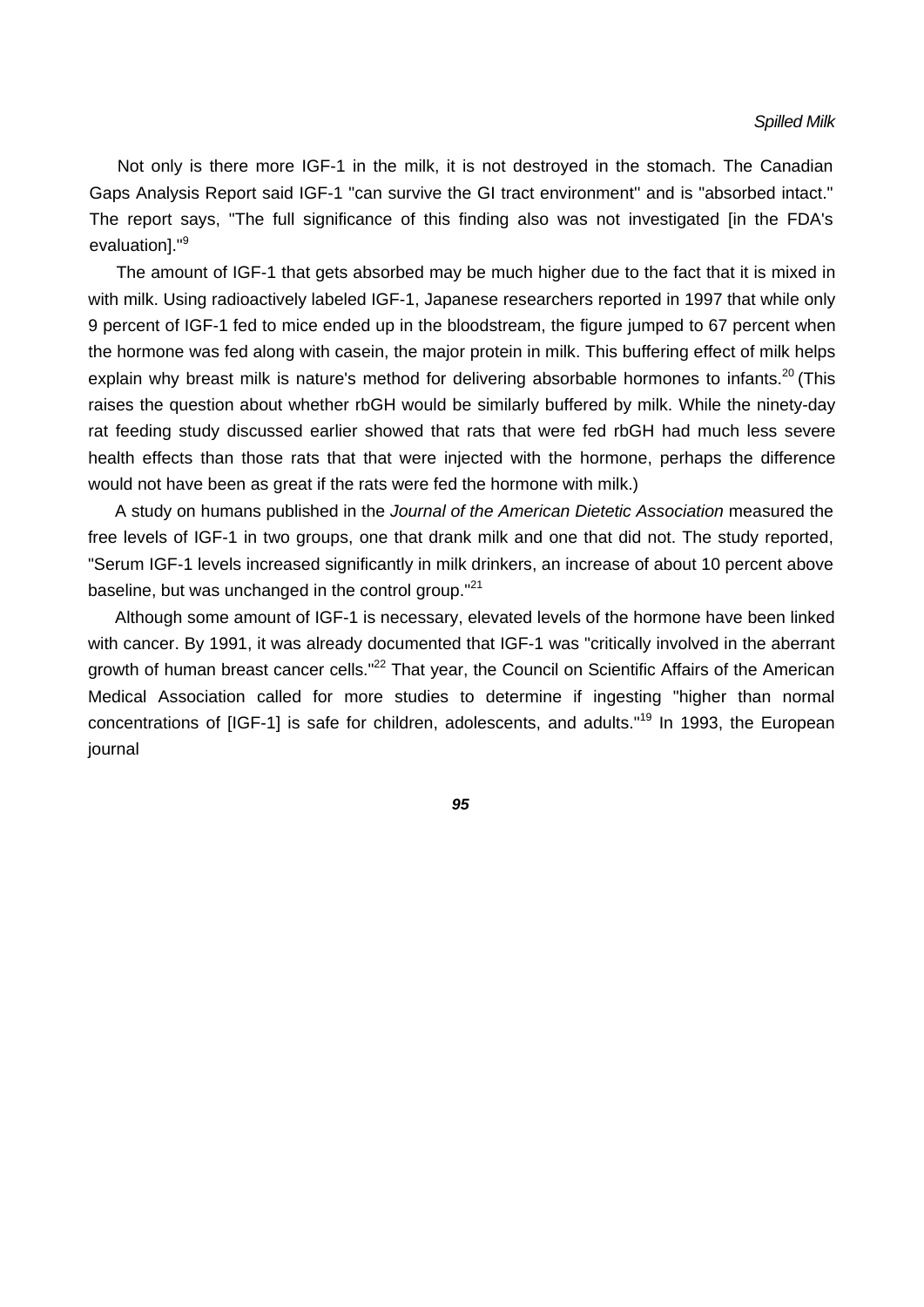*Cancer* concluded that IGF-1 "plays a major role in human breast cancer cell growth."<sup>23</sup>

In January 1998, a paper in *Science* established the cancer link even further. A Harvard study of 15,000 white males revealed that those with elevated IGF-1 levels in their blood were four times more likely to get prostate cancer than the average man. The report says, "A strong positive association was observed between IGF-1 levels and prostate cancer risk" and "administration of GH [growth hormone in humans] or IGF-1 over long periods . . . may increase risk of prostate cancer."<sup>24</sup>

Four months later, a study in the *Lancet* found premenopausal women in the U.S. with high levels of IGF-1 were *seven* times as likely to develop breast cancer. The authors wrote, "with the exception of a strong family history of breast cancer . . . the relation between IGF-1 and risk of breast cancer may be greater than that of other established breast-cancer risk factors."<sup>25</sup>

In January 1999, the *Journal of the National Cancer Institute* reported, "IGF-1 strongly stimulate[s] the proliferation of a variety of cancer cells, including those from lung cancer. High plasma levels of IGF-1 were associated with an increased risk of lung cancer."<sup>26</sup> *The International Journal of Cancer* described the "significant association between circulating IGF-1 concentrations and an increased risk of lung, colon, prostate and pre-menopausal breast cancer," and concluded, "Lowering plasma IGF-1 may thus represent an attractive strategy to be pursued."<sup>27</sup> Milk from rbGH-treated cows may be doing just the opposite.

*Cancer Research* reports, "Diet contributes to over one-third of cancer deaths in the Western world, yet the factors in the diet that influence cancer are not elucidated."<sup>28</sup> Progress was made on this when research published in September 2002 explored the link between IGF-1 levels and the foods that people eat. Scientists looked at data from more than 1,000 nurses who carefully recorded their diet. After analyzing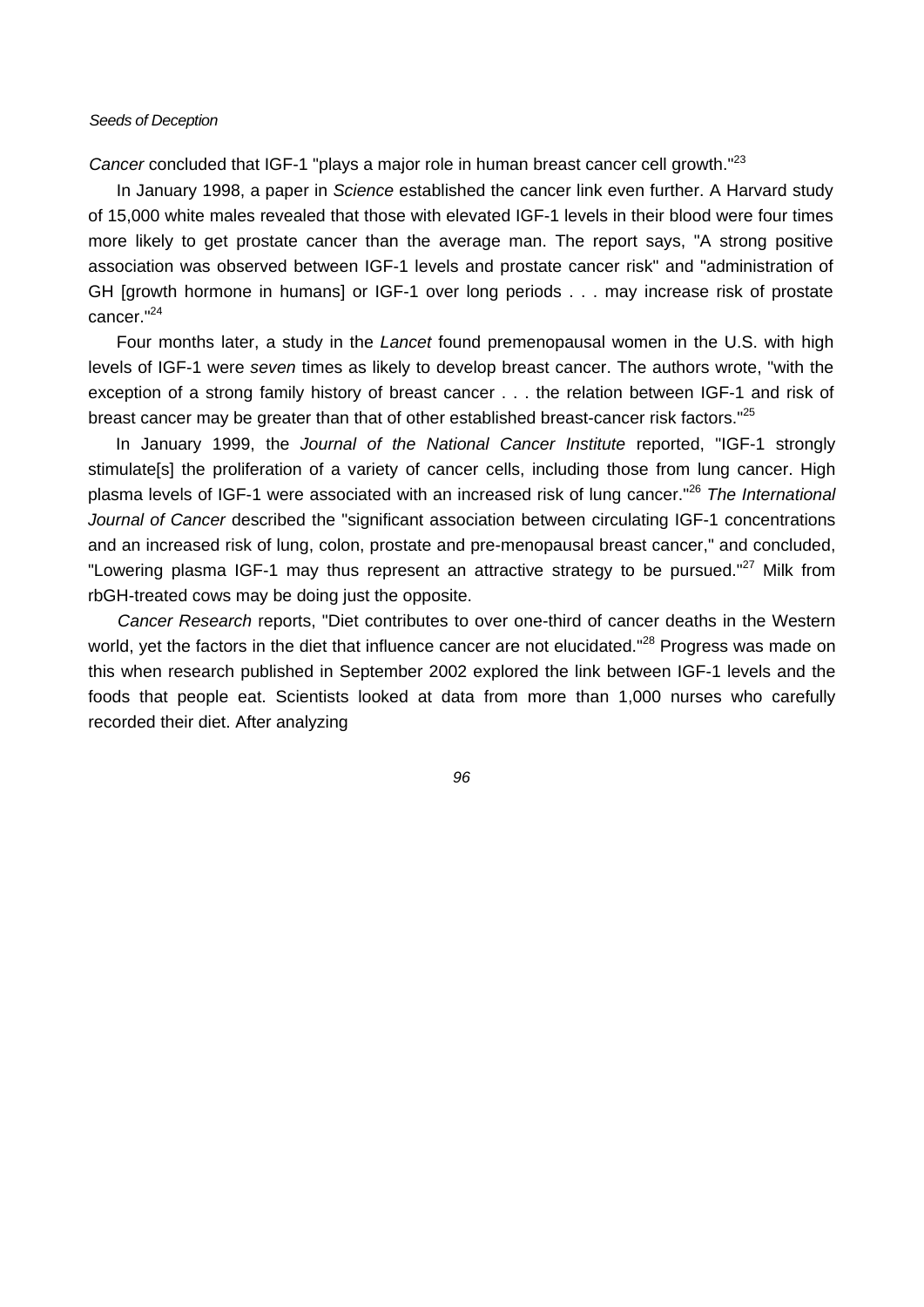dozens of food categories, the researchers concluded that the food most associated with high IGF-1 levels is milk. Michelle Holmes, who led the study, said, "This association raises the possibility that diet could increase cancer risk by increasing levels of IGF-1 in the blood stream." Their data also revealed that women who have had multiple pregnancies had an average of 15 percent less IGF-1. "The finding," reported Reuters, "could explain why women who have had children have a lower risk of cancer—something doctors have noticed but [have] been unable to explain."<sup>29</sup> The research, which was conducted by a team from Brigham and Women's Hospital and Harvard Medical School, did not look at milk from cows treated with rbGH—the data was taken before it came on the market. But because treated milk has higher levels of IGF-1, many expect its effect on human IGF-1 levels to be greater.

# **Global Reactions to Canada's Revelations**

Concerns about IGF-1, like many of the other issues raised in the Gaps Analysis Report, was a frustrating setback to many Senior Health Canada officials who were determined to get the rbGH on the market. Their original intention was to approve the drug without review, simply because the U.S. had. According to Chopra, in 1997 Director General George Paterson of the Food Directorate of Health Canada was in Geneva, two days before announcing its approval at an international conference, when the initial objections by the Health Canada scientists made headlines. The National Farmer's Union of Canada, which had been lobbying against the approval of rbGH in Canada, contacted the organizers of the meeting that Paterson was attending. This created pandemonium in the group that was being asked to approve it. Unable to proceed, the meeting was postponed for several months in order to allow more evidence on human safety to be investigated. An angry director general returned to Ottawa. When Chopra and his colleagues were called into his office, Chopra says, "He was pounding on the table saying that this was no way to hear about this issue."10 Chopra stood his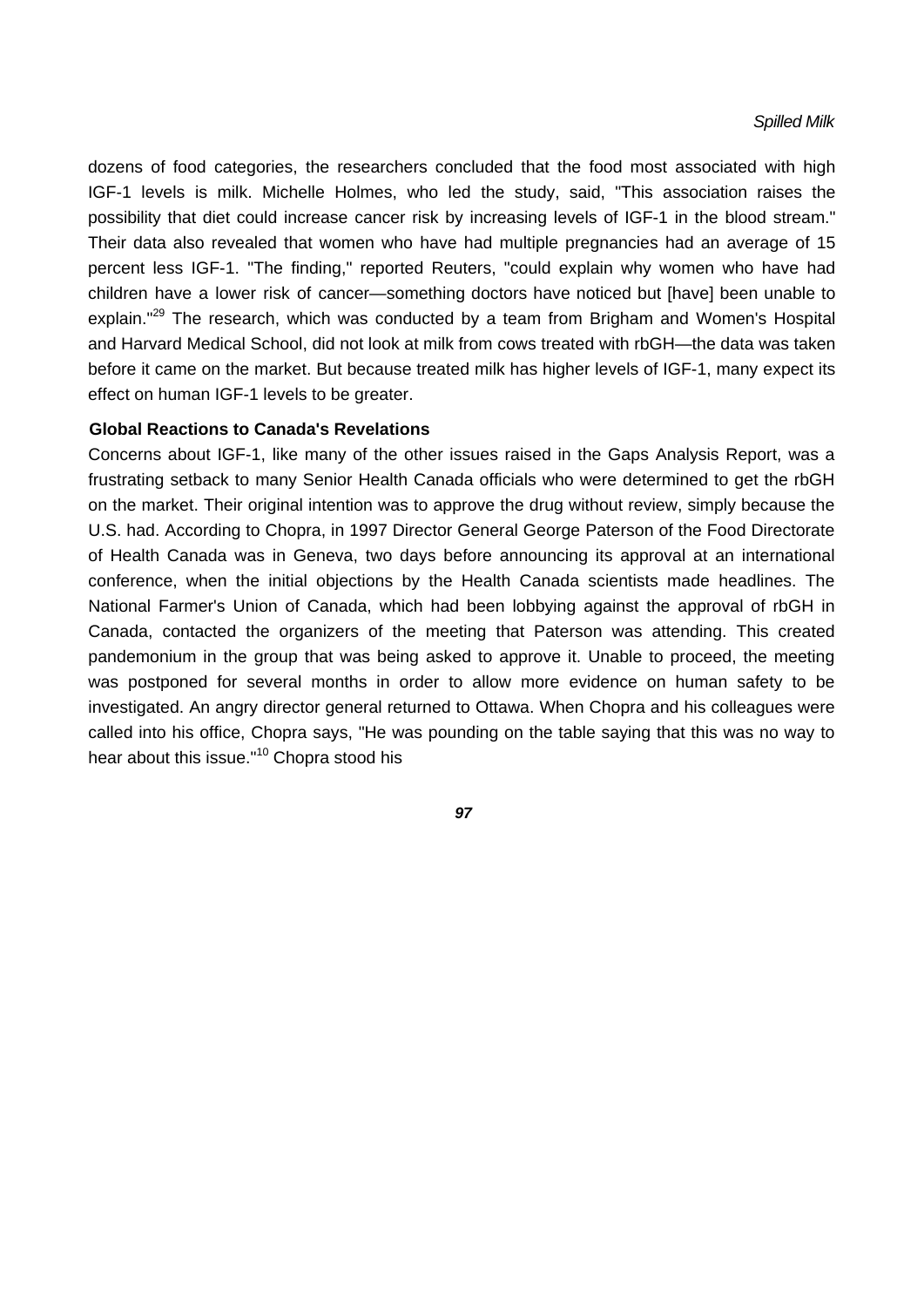ground, saying that if the director general wanted to approve rbGH, of course he could; but the director general did not speak for him. Chopra said he would continue to blow the whistle on the drug of questionable safety if it was approved without proper review. Eventually, Chopra was asked to lead that review, which was undertaken by the entire staff of the human safety division.

The team was finally able to examine data from the files, which had been kept in the control of one senior staff member. When they finished their report condemning the FDA's approval of rbGH, their department head insisted that it be changed. He didn't want anything that incriminating of the drug to possibly get into the hands of the public. In fact, when Chopra and others were to testify before the Canadian Senate committee in charge of investigating rbGH, Chopra's boss told him that they could only submit the edited version of the report and not speak about the omitted portions. But the original version had already been submitted to a labor board that was investigating the scientists' reports of harassment—it was leaked to the U.S. press in late 1998. The Canadian Senate committee demanded to see the report, which became news around the world.

It had an impact on an already controversial issue. The EU, which had a wait-and-see moratorium in place, ended up instituting a permanent ban. New Zealand, Australia, Japan, and other industrialized countries likewise do not allow rbGH.

In the United States, the Gaps Analysis Report revelations prompted groups around the nation to challenge the FDA's approval. Two citizen activist groups, the Vermont Public Interest Research Group and Rural Vermont, charged in a joint news release that "Either the FDA or Monsanto covered up the results of the major human safety test."<sup>3</sup> The Washington, D.C.-based Center for Food Safety filed a request with the FDA to withdraw or suspend use of rbGH. According to *The Capital Times* of Madison, Wisconsin, Andrew Kimbrell,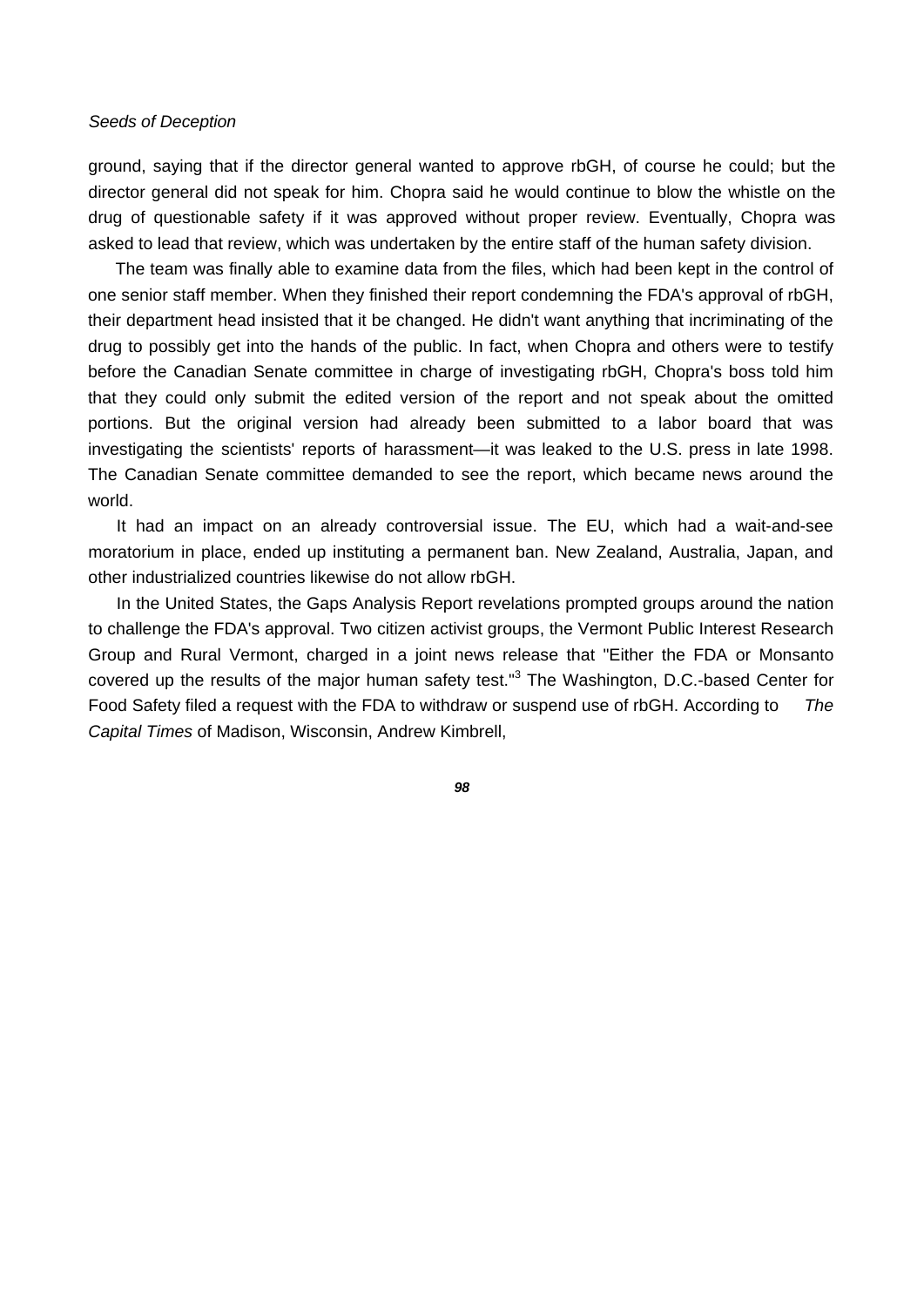director of the center, "said the FDA should have known the hormone survives digestion and called it unconscionable that this information has been hidden from the public, which for the past five years has been consuming rbGH-treated milk."<sup>30</sup> Monsanto had, by that year, sold more than 100 million doses. Vermont's Senators Patrick Leahy and James Jeffords asked Secretary of Health and Human Services, Donna Shalala (who, incidentally had been pictured with a milk mustache as part of the dairy industry's ad campaign) to investigate the FDA's approval and see if it had overlooked key evidence. The FDA responded with a report. Although they admitted that their original safety assessment had failed to review the antibody portion of the rat study, the agency re-affirmed the safety of rbGH. It remains on the market.

The irony of the approval of rbGH in the U.S. is that the White House had defended the hormone by saying that milk production would increase and prices would go down. But in 1986-1987, the government paid farmers to stop dairy farming for five years and even to kill more than 1.5 million dairy cows in an attempt to stop the overproduction of milk and to boost prices. $31$ The Office of Technology Assessment (OTA) did not share the White House's enthusiasm for rbGH. A May 1991 OTA report said, "If approved by FDA, [it] will accelerate trends that already put additional economic stress on dairy farm operators in many areas of the country."

The White House offered another, perhaps more honest, reason why it supported rbGH approval: "U.S. leadership in biotechnology, as well as private-sector investment for research and development in the biotechnology industry, would be enhanced by proceeding with BST, and would be impeded if there were new government obstacles to such biotech products."<sup>6</sup>

# **Corporate Influence on Government**

Government's allegiance to industry is not uncommon. The FDA's history, in particular, is replete with evidence demonstrating their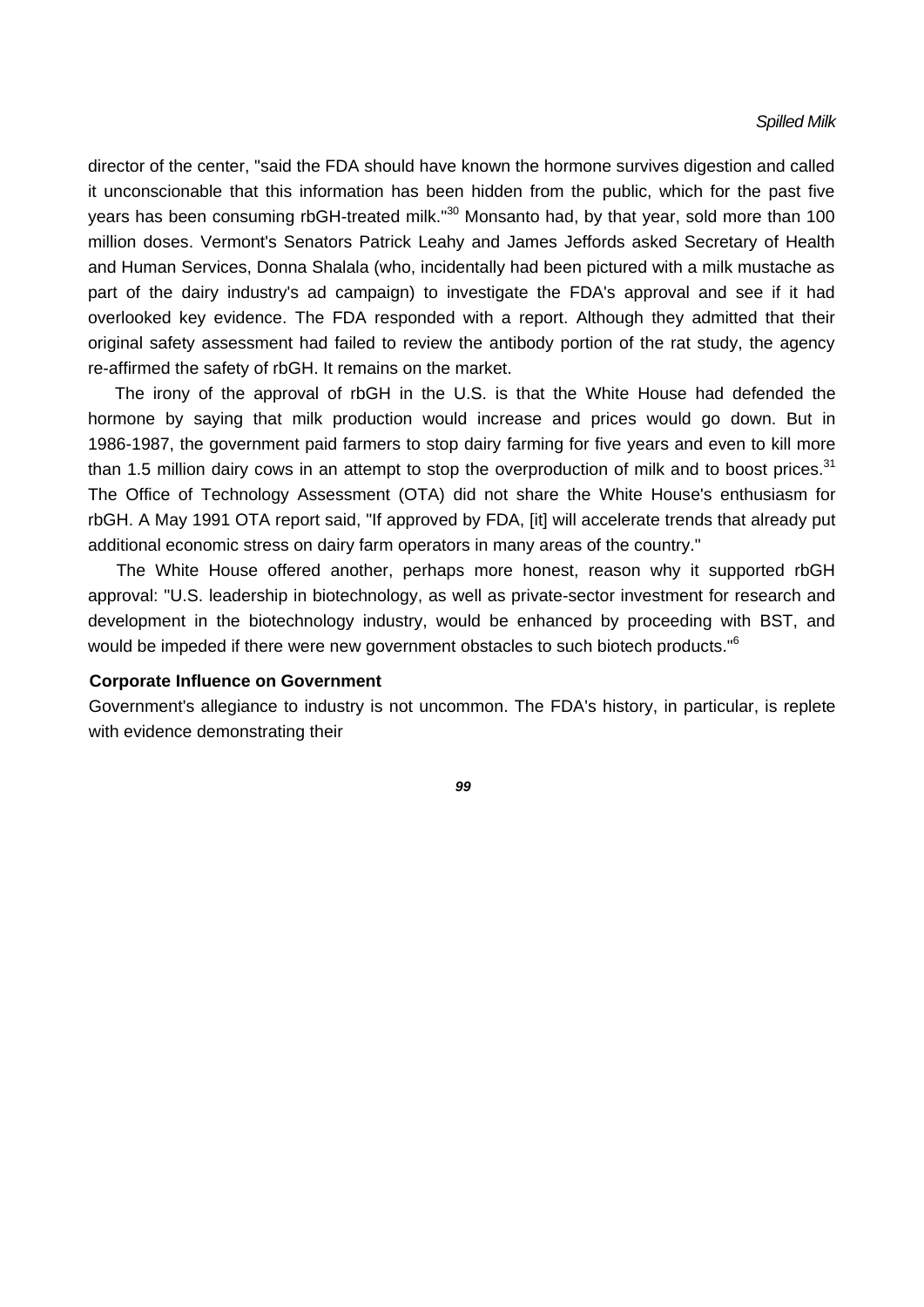loyalty to industry at the expense of human health. In 1960, Senate investigators discovered that FDA officials had been receiving financial incentives from the companies they were supposed to regulate. The director of the FDA antibiotic division, for example, received \$287,000 in "honoraria." In 1963, John Nestor, a pediatrician with the FDA, told Senate investigators that the FDA "worked too closely with the giant drug companies to be effective."<sup>32</sup> In 1969, a congressional study revealed that thirty-seven of forty-nine top FDA officials who left the agency took jobs with food and drug companies.<sup>33</sup>

In 1976, legislative investigators indicted the agency and thirty-four of its current and former key employees for "failing to fully protect the public." The scandal involved the FDA, pharmaceutical manufacturers, doctors, and research scientists who were said to unnecessarily expose humans to risks in the testing of new drugs. Also that year, the GAO reported that 150 FDA officers had violated federal "conflict of interest" rules by owning stock in drug companies the agency was monitoring. A House committee charged that the FDA's "advisory committees" were subject to "improper influence" from drug manufacturers.<sup>32</sup>

Several FDA officials and drug company executives were convicted on corruption, racketeering, and similar charges for a bribery scheme that went on from 1989-1992. Generic drug companies paid off FDA officials to approve their drugs and block approval of competitors' drugs. The generic drug companies also withheld data and even substituted other companies' brand name drugs for evaluation, instead of risking an evaluation of their own product.<sup>33</sup> The Department of Health and Human Services said that the FDA's internal controls were inadequate to insure integrity in the drug-approval process, leaving the agency open to "manipulation and preferential treatment."<sup>32</sup>

One apparent example of preferential treatment was revealed in a 1993 testimony before a House subcommittee, describing the approval

\* NutraSweet® is a registered trademark of NutraSweet Property Holding, Inc.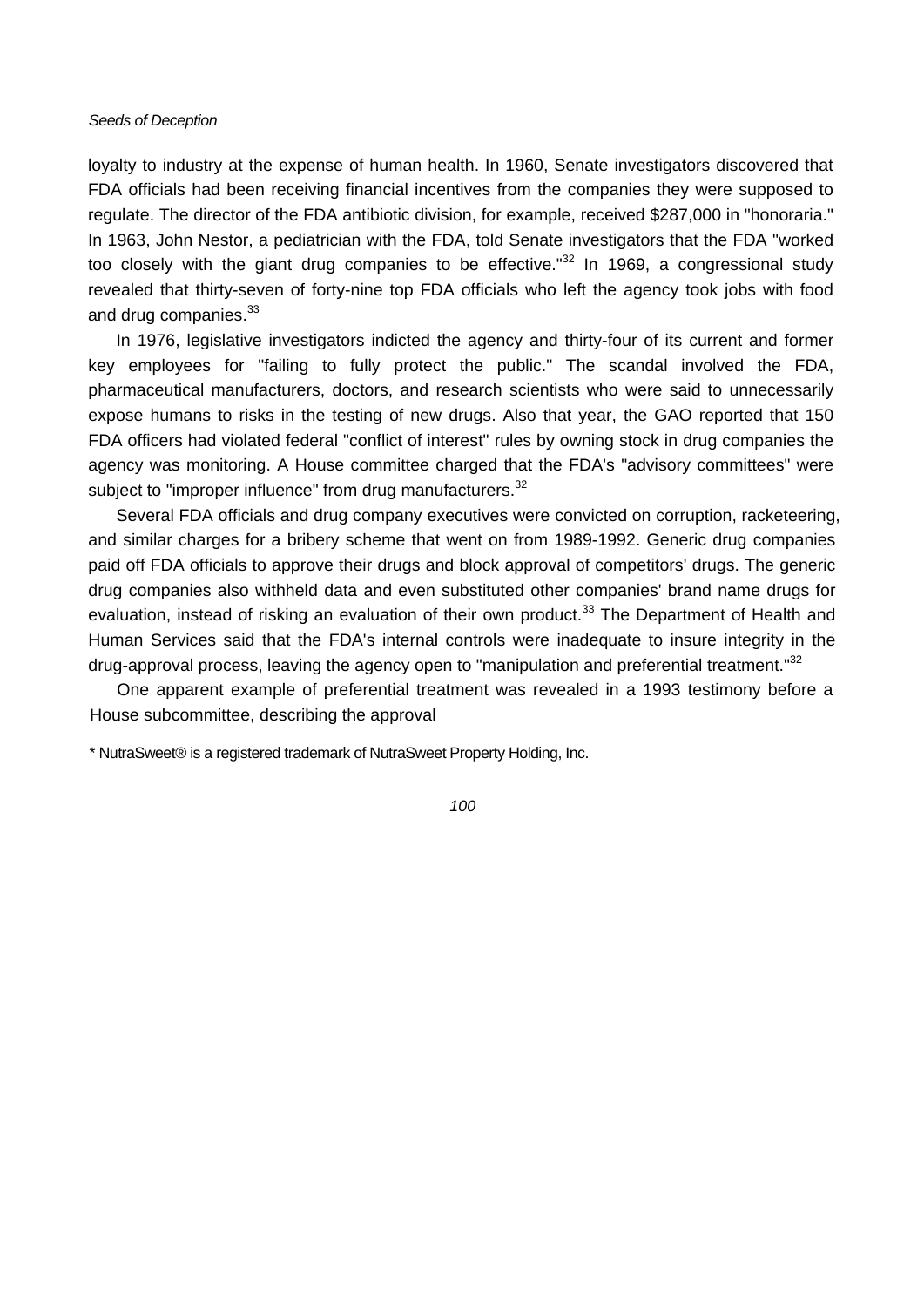process of GD Searle's aspartame (NutraSweet®)\*, an artificial sweetener produced by genetic engineering. Between 1977 and 1983, top White House officials, two former FDA commissioners, and three ranking agency officials, all used their influence to get aspartame on the market. In 1990, more than 5,500 consumers filed complaints to the FDA describing adverse reactions to this sweetener. That accounted for 80 percent of all complaints about a food or additive for the whole year. When a 1996 study statistically linked it with human brain cancer, the FDA and Monsanto, which had purchased Searle in 1985, "were quick to assail the information and reaffirm the product's safety.'132 The FDA's lead spokesperson to defend the product became vice president for clinical research at Searle two years later.

Former FDA Commissioner Dr. Herbert Ley said in 1969, "The thing that bugs me is that people think the FDA is protecting them. It isn't. What the FDA is doing and what the public thinks it's doing are as different as night and day."<sup>34</sup>

The Canadian regulatory agencies appear to have some of these colorful characteristics of their own. When the Canadian Gaps Analysis Report was made public, Monsanto spokesman Gary Barton, "said the safety of rbGH will be 'reaffirmed' in the coming weeks when two Canadian peer review panels, empowered by Health Canada, are expected to release their findings."<sup>30</sup> Barton's confidence in the outcome of the two Canadian review panels was telling.

Health Canada sometimes uses outside panels when its own scientists cannot reach a consensus. But, according to a 1998 Council of Canadians report, "the scientists *did* reach a consensus"—they did not want the hormone approved. Internal documents obtained through Canada's Access to Information laws indicate that long before the scientists were even preparing their report, "Health Canada officials were preparing to defend the rationale for [using] external panels" in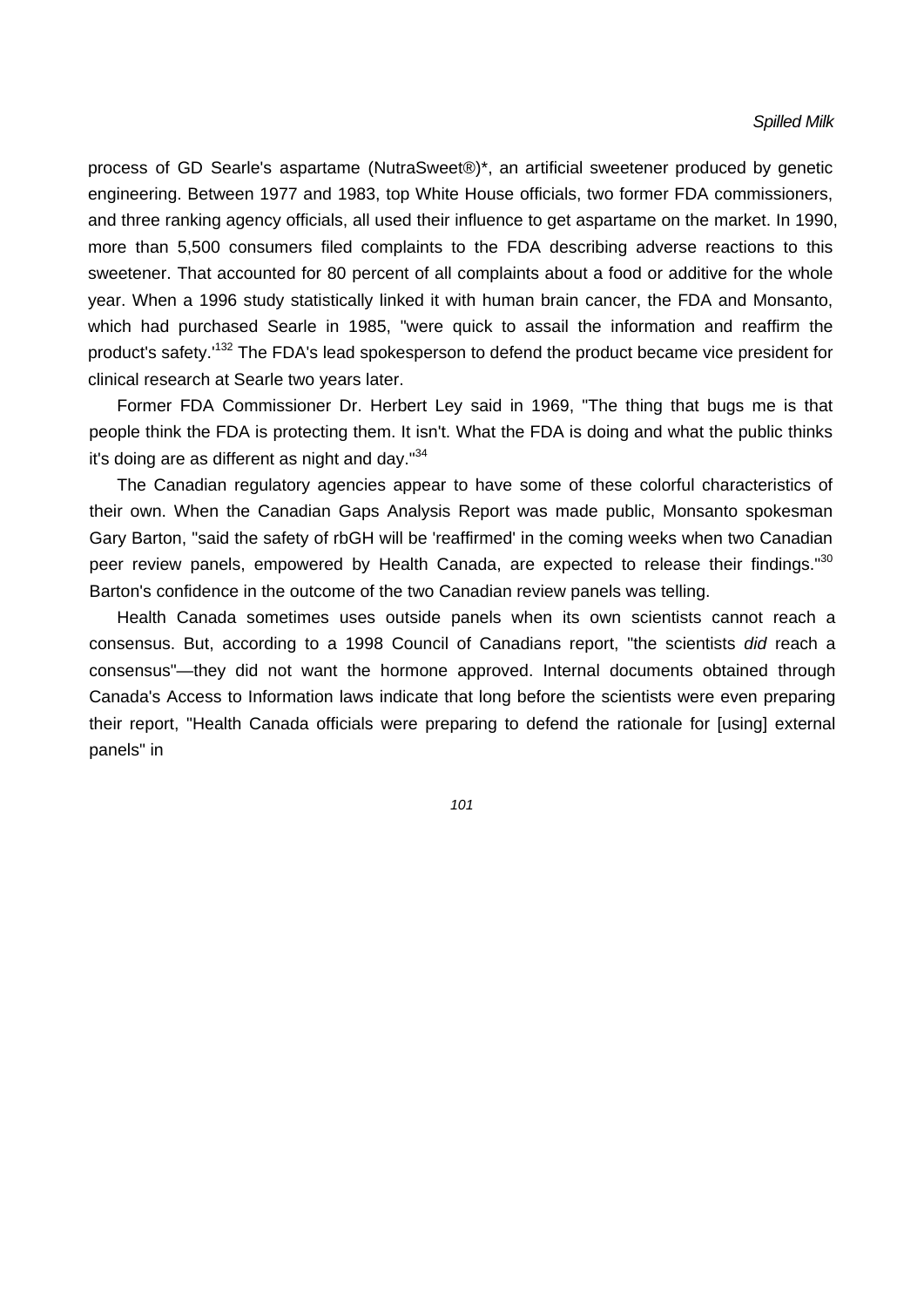order to force an approval. They selected one panel for reviewing animal health and another for human health.

Health Canada's policy states that all members of external panels must not only be free from actual conflicts of interests, but also "must not have material interest in the result" and "not create a reasonable apprehension or suspicion of bias." The rules notwithstanding, the Council of Canadians reported that both panels included members that have close ties to Monsanto and the industry. One member worked for Monsanto, "one receives funding from a company with a profit-sharing agreement" with Monsanto for rbGH-related products, and the spouse of the chairman of one committee worked for GD Searle, a subsidiary of Monsanto for fifteen years. "Panel members have spoken in favor of [rbGH], or on closely related subjects." And one of the two panels is actually sponsored by "an organization whose support for rbGH is a matter of public record."<sup>35</sup>

In spite of the close ties to industry and the confidence that Monsanto had in them, the issue apparently became too controversial to merit an approval. In January 1999, Health Canada announced that it would continue its decade-long ban on rbGH. It did not, however, acknowledge that there was a human health issue. The panel looking at human health issues, which had never been given the full Gaps Analysis Report and which did not meet with its authors, was not the group that blocked the drug's approval.

According to Canadian Broadcasting, the panel made up of veterinarians that was looking at animal safety "concluded that the hormone would be too dangerous for cows." They admitted that the hormone "causes an udder infection called mastitis, infertility and an increased risk of lameness. The problems could be so severe." CBC said, "farmers risked having to destroy up to a quarter of their herds."<sup>36</sup> This was particularly problematic in Canada. Unlike the U.S., where rbGH was available as an over-the-counter drug, in Canada it was to be offered by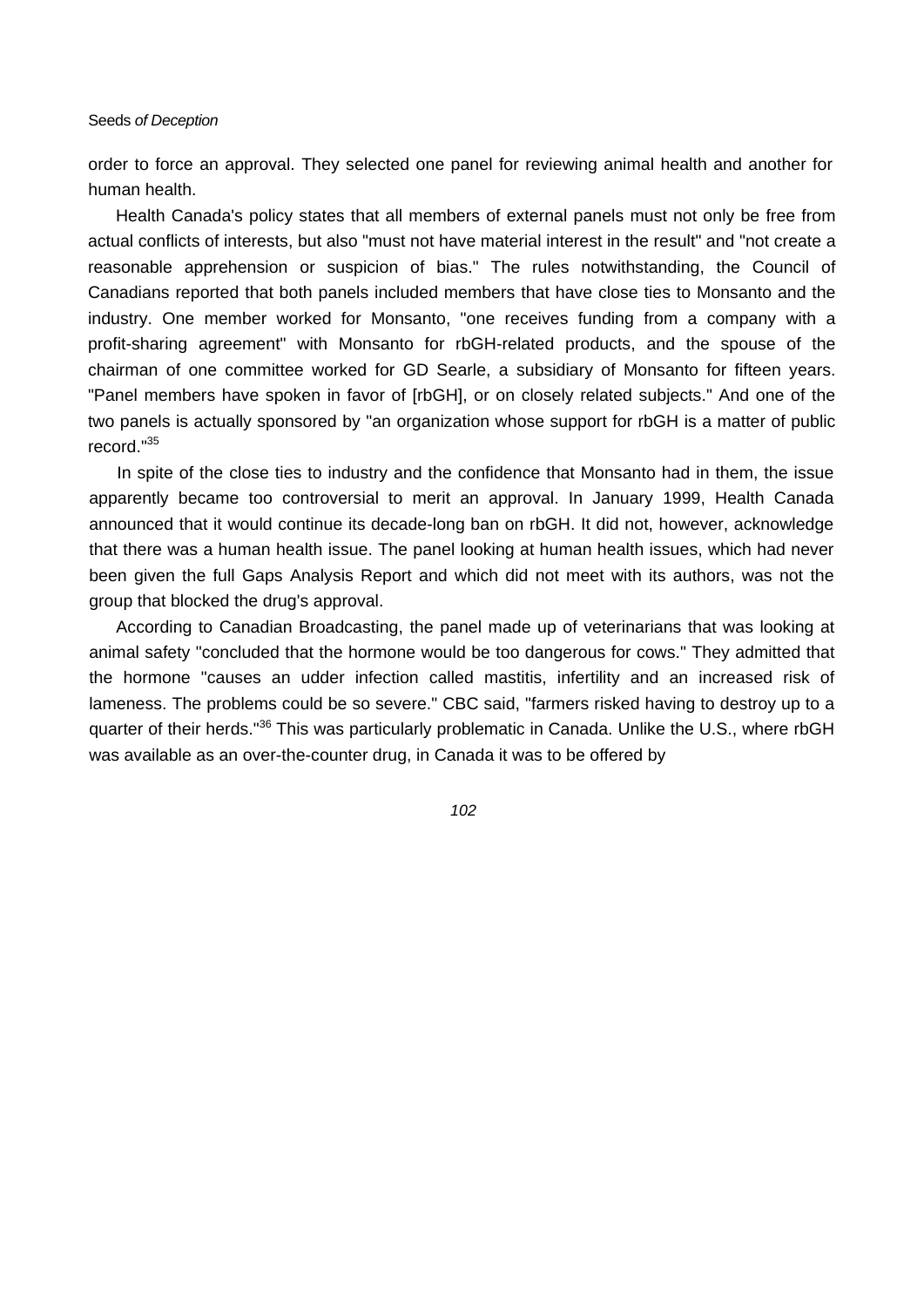prescription only. Furthermore, veterinarians are the ones to prescribe it, and could be sued whenever adverse reactions took place. Thus, die committee reviewing animal safety was also looking after the economic safety of the nation's veterinarians.

The rbGH controversy, however, did not end there. On December 7, 1999, Health Canada scientists told a new Canadian Senate Committee how they were threatened, harassed, and denied promotions in retaliation for their testimony the previous year. $37$  When the committee learned that scientist Shiv Chopra had been suspended for testifying, they asked to see his boss, Andre Lachance. But Lachance disappeared a few days later. His attorney claimed he was sick and unable to appear before the committee. The department then replaced Lachance altogether and announced that he wouldn't be returning at all. The Senate Committee described the situation in the department as "deplorable."

## Got Milk

Leading up to the approval of rbGH, the land grant colleges in the United States, which receive significant contributions from the biotech industry, heavily promoted it to dairy farmers. Using their network of extension agents, the prevalent message was that if a farm didn't adopt it, they would likely become insolvent. One paper from Cornell University entitled, "The Impact of BST on Dairy Farm Income and Survival," estimated that farms that didn't use rbGH would lose between \$6,000 and \$20,000. The paper said, "those who adopt early and obtain good production responses will find their rewards great."38 According to another Cornell University study done from 1994 to 1997, however, farms that used rbGH did not actually achieve higher profits than farms that did not.<sup>39</sup>

In spite of the lack of profitability, in 2002, more than 2 million of the 9.2 million U.S. dairy cows were injected with rbGH. Larger dairies farms use it more often; 54 percent of farms with at least 500 cows compared to about 9 percent of farms with less than 100 cows. But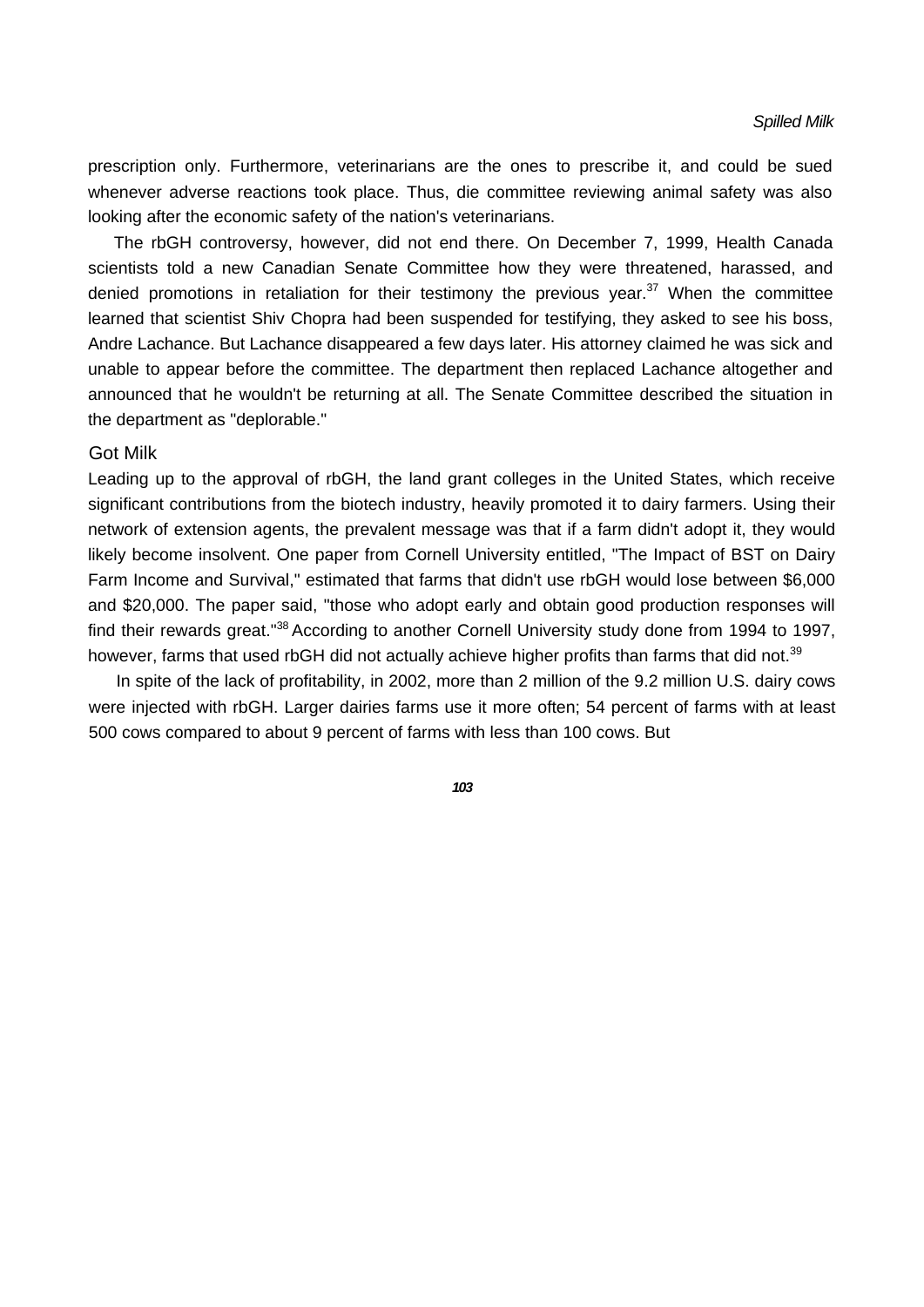since dairies typically mix milk from many farms, milk from hormone treated cows is in almost all U.S. dairy products. The drug is more popular among farms in the West, and its use is rising nationwide.40 Monsanto reported an 8 percent increase in sales in 2002.

Settepani says the FDA's "failures have become a scientific breakdown that threatens the safety of America's food supply generally, and dairy products in particular. . . . As a result of [their] failure to act, the nation's milk supply—as well as products such as infant formula, ice cream, cheese and yogurt that are made from milk—is highly contaminated with unknown levels of animal-drug residues that have not been shown to be safe."<sup>4</sup> Each year, Americans consume nineteen gallons of milk, thirty pounds of cheese, and four pounds of butter, as well as dairy in other forms. Taken together, these require sixty-five gallons of milk per person.

Organic dairies and many others take precautions to avoid the hormone. Oakhurst dairy of Pordand, Maine, for example, requires its suppliers to sign a notarized affidavit every six months stating that they won't use it on their herds. The small dairy pays them an extra \$.20 per 100 pounds of milk—totaling half a million dollars in 2002. Their label states, "Our Farmers' Pledge: No Artificial Growth Hormones."

In early July 2003, Monsanto filed a lawsuit against Oakhurst Dairy, claiming that their labels "deceive consumers." Monsanto's spokesperson said, "They're marketing a perception that one milk product is safer or of higher quality than odier milk. Numerous scientific and regulatory reviews throughout the world demonstrate that that's unfounded."<sup>41</sup>

Earlier in 2003, Maine's attorney general refused Monsanto's request for the state to stop using its Quality Trademark Seal program, which is used by dairies to indicate when milk is free of artificial growth hormones. In their argument against the program, Monsanto said that the label should appear in the proper context with the following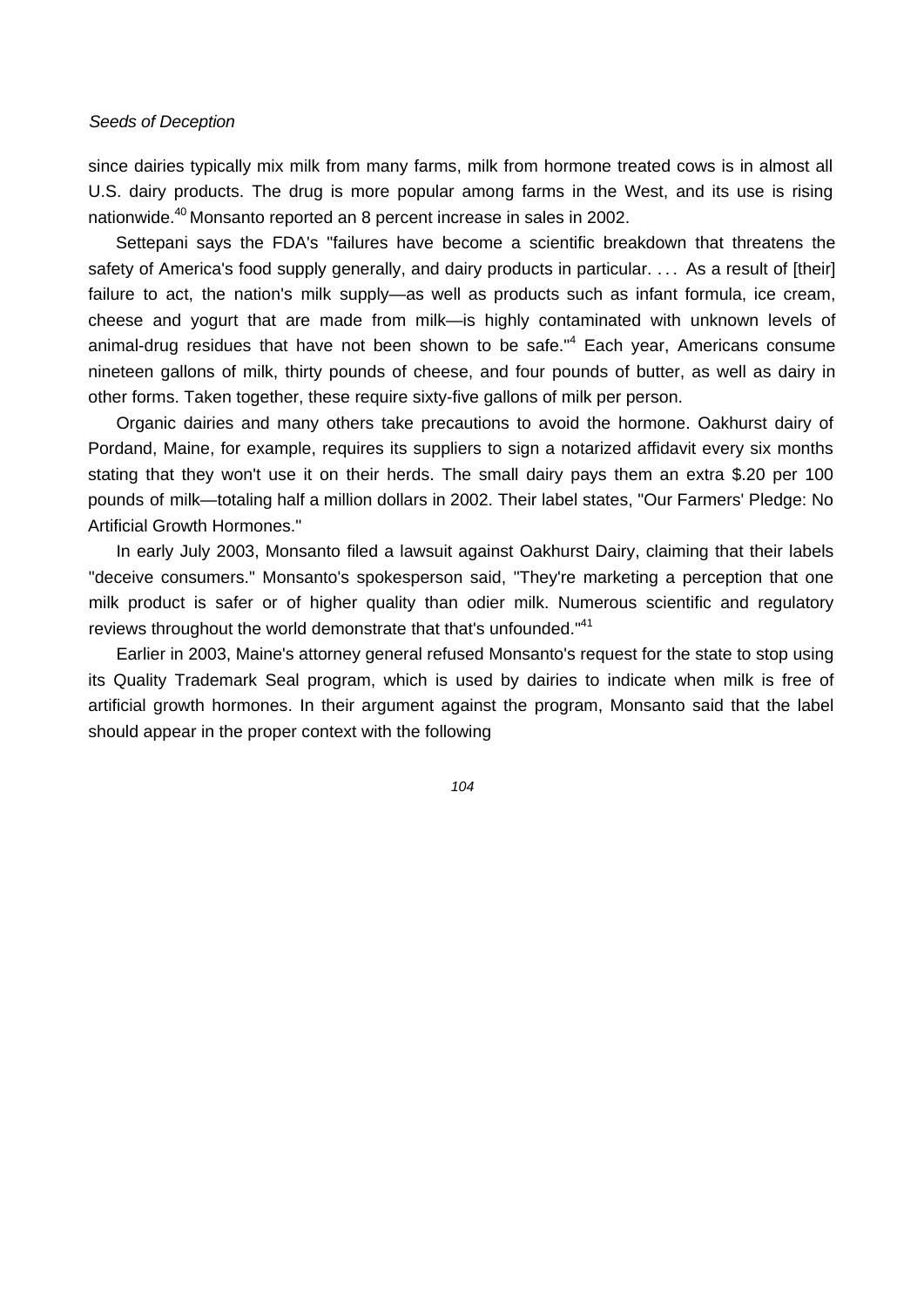language, suggested by the FDA: "No significant difference has been shown between milk derived from rbST-treated and non-rbST-treated cows."42 These words were written by Michael Taylor, the attorney who represented Monsanto before becoming an FDA official, and who was later hired by Monsanto as a vice president.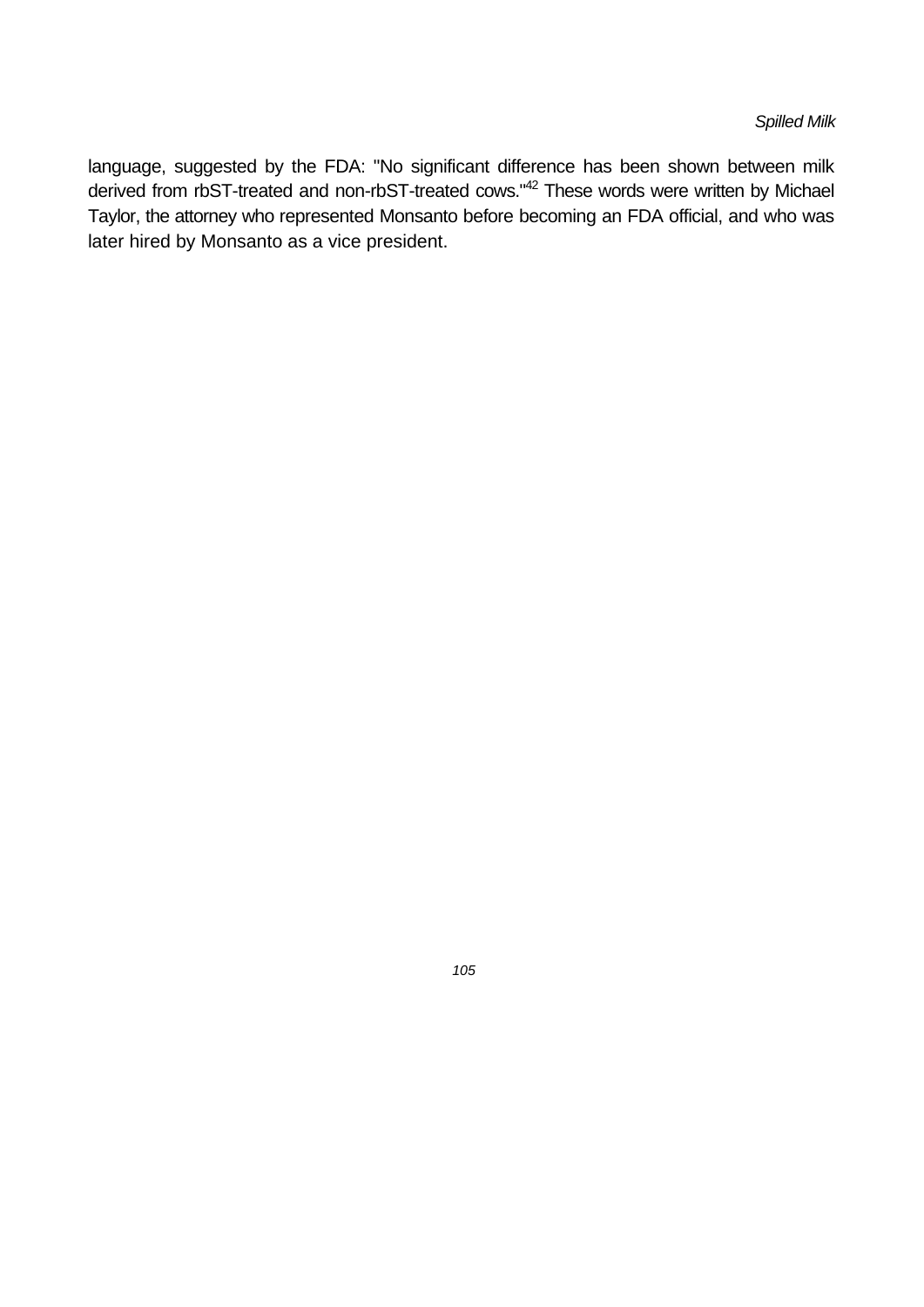# WISDOM OF THE Cows AND HOGS

Bill Lashmett watched as two or three cows were let into a feeding area at a time. The first trough they came to contained fifty pounds of shelled Bt corn. The cows sniffed it, withdrew, and walked over to the next trough, which contained fifty pounds of natural shelled corn. The cows finished it off. When they were done and released from the pen, the next group came in and did the same thing. Lashmett said the same experiment was conducted on about six or seven farms in Northwest Iowa, in 1998 and again in 1999. Identical trials with hogs yielded the same results, also for two years in a row.

Lashmett, who has a background in biochemistry and agriculture, says that animals have a natural sense to eat what is good for them, and avoid what isn't. He witnessed this firsthand in another experiment conducted by a feed store in Walnut Grove, Iowa. They put twenty-three separate vitamins and minerals, each in their own bin, out where cows could eat them. The cows would alternate their choice of bins in such a way, according to Lashmett, that they received a balanced, healthy diet. Moreover, their preferences changed with the seasons and climate, demonstrating a natural inclination to follow the dictates of their bodies' needs. $1$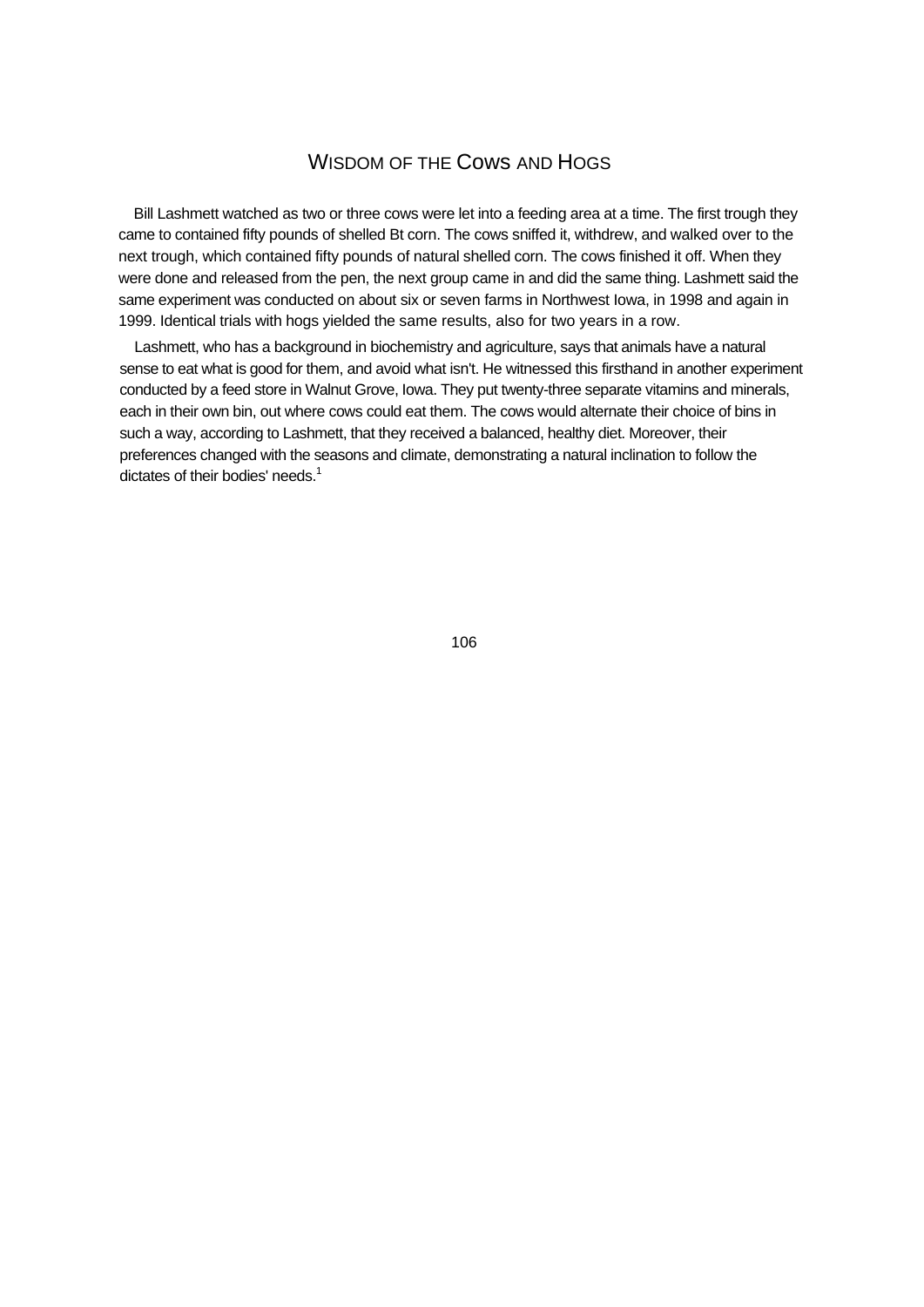# *Chapter 4* DEADLY EPIDEMIC

Betty Hoffing, at age sixty-one, was a bit of a local character in her hometown of Skokie,<br>Illinois. A travel agent for twenty-five years, Betty's infectious humor and unbounded Illinois. A travel agent for twenty-five years, Betty's infectious humor and unbounded energy made her a favorite not only in the travel industry but also in the volunteer organizations where she spent several after-work hours each week. She was in excellent health and never had a serious health problem in her life. Not until August of 1989.

One day at work, Betty was suddenly overcome with intense pain in her chest and down her left arm. Her doctor, dunking it was a heart attack, had her go immediately to the intensive care unit of a nearby hospital. But two days later, after batteries of tests came up with nothing, the doctors sent Betty home. There was no heart attack, no explanation.

The next month, she had developed a mysterious rash all over her body. Soon after came a horrible cough. By the end of September, Betty was hit with the worst symptoms so far—severe muscle weakness and extreme pain. "It was hard to walk, hard to do anything,"<sup>1</sup> she said. Her muscles were going haywire. Without warning, her hand or jaw would close shut; any muscle would just lock down. If she were driving at die time, she'd have to quickly pull over and wait out the painful spasm. Her physicians were baffled.

Betty was forced to take a leave of absence from work. In mid-November, she decided to spend the day in bed. She didn't leave that bed for nearly six mondis. Her pain was so severe, that even rolling over was unbearable—it took her two full minutes.

**\*\*\*\*\***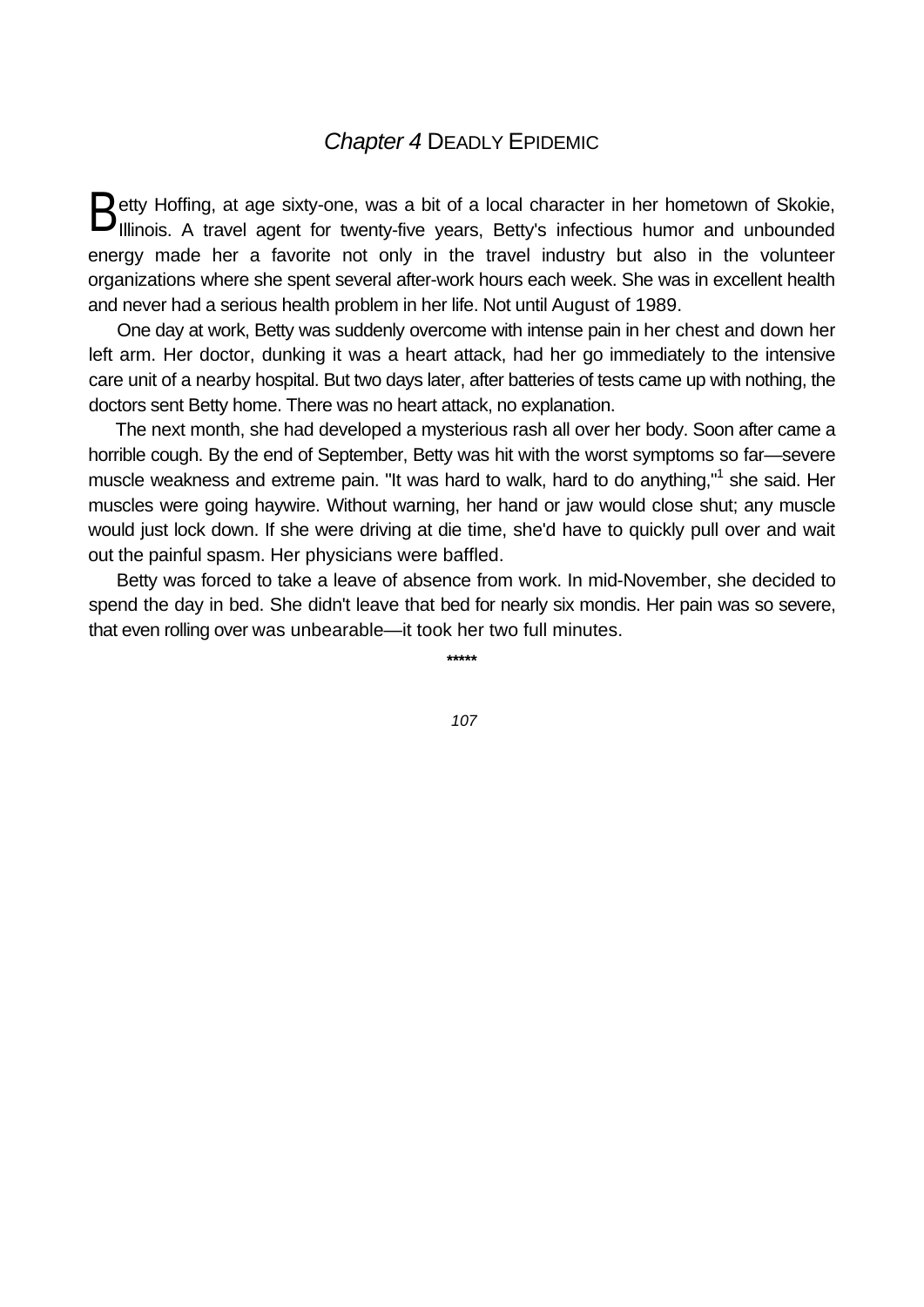#### 5eeefe *of Deception*

One day in March, 1989, Harry Schulte, a Catholic deacon living in Cincinnati, was sitting in front of his television when all of a sudden he heard what sounded like a shotgun go off in his head. "I thought I was going crazy," he recounted. He wasn't. He was experiencing the first symptom of a disease that would turn his life upside down.

Within weeks, the nightmare began. "I would sit up on the side of the bed and try to sleep sitting up because of the intensity of the pain. My legs became—you wouldn't believe it unless you saw it—they became as big as a telephone pole. They split and water oozed from them. No amount of medicine they gave me . . . calmed the pain."<sup>2</sup> Schulte would eventually lose his job and his family.

**\*\*\*\*\***

In the summer of 1989, Janet O'Brien of California was struck. At its worst, the pain was so severe she "could barely stand to be touched." She says, "I lost about 60 percent of my hair, had no energy, and was usually asleep. At various times, I have had mouth ulcers, nausea, shortness of breath, severe muscle spasms, itching and painful rashes all over, edema (swelling of extremities), concentration and memory difficulties, handwriting problems, balance problems, irritable bowel syndrome, weight gain, visual perception problems, just to name a few symptoms!"<sup>3</sup>

**\*\*\*\*\***

All over the U.S. that year, patients like Janet, Harry, and Betty were struck with mysterious debilitating symptoms. For many, the pain was greater than their doctors had ever seen.<sup>4</sup> Some also experienced hardening of the skin, cognitive problems, headaches, extreme light sensitivity, fatigue, and heart problems. The worst cases were crippled by "ascending paralysis, in which a person loses nerve control of the feet followed by the legs, then bowels and lungs, finally requiring a respirator in order to breathe."<sup>5</sup>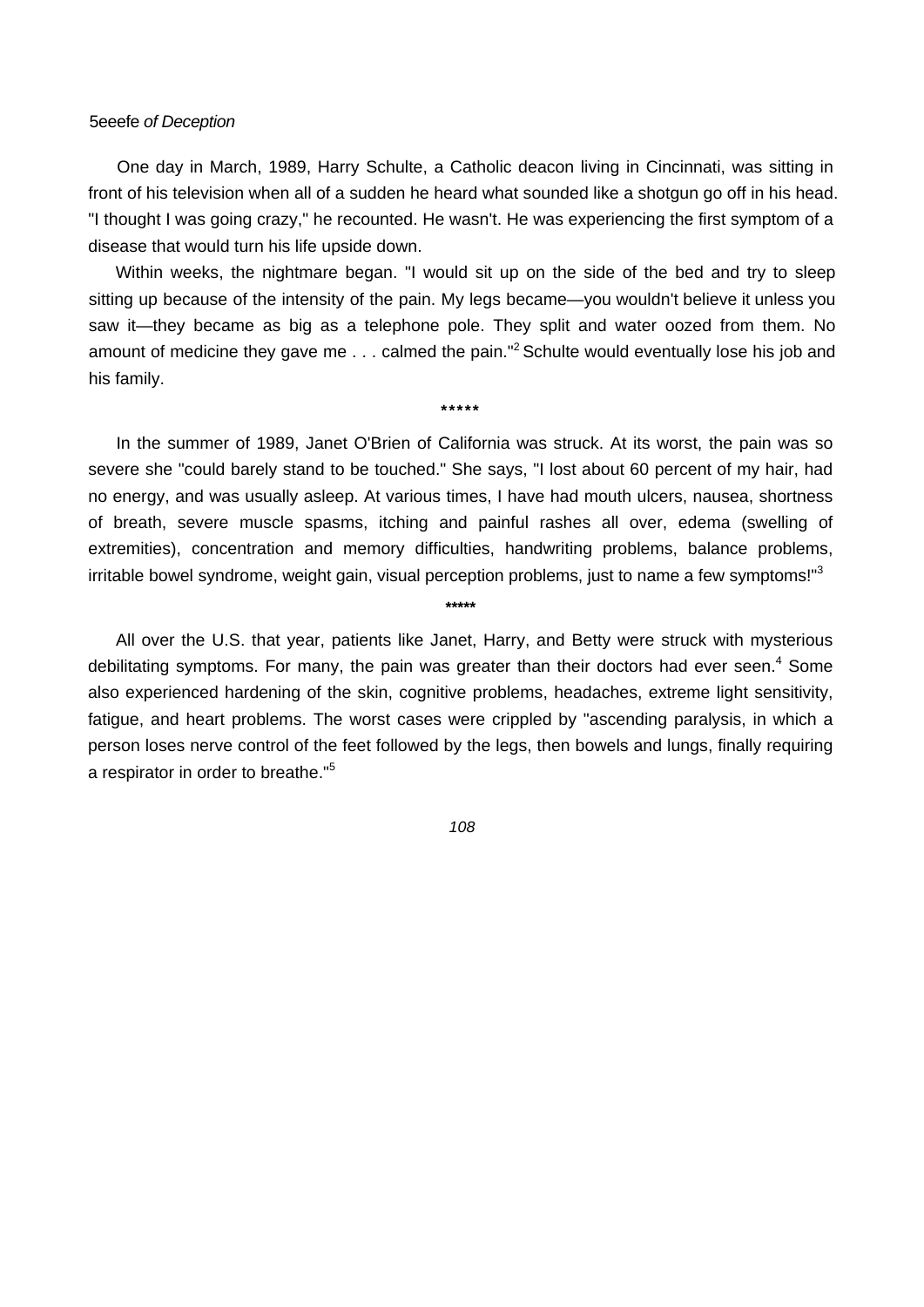Doctors were mystified. There was nothing in the medical literature to explain this illness and no treatment was stopping it or slowing it down. To make matters worse, no one yet knew it was an epidemic. The symptoms varied widely and the outbreak was dispersed—doctors would generally see only one case.

This was true of Phil Hertzman, a medical doctor from Los Alamos, New Mexico. In October 1989, Kathy Lorio, a forty-fbur-year-old woman who had been healthy and strong came to see Hertzman after she was suddenly hit with debilitating pain and other serious symptoms. After running tests, Hertzman noticed something in her blood that stopped him cold. The normal count for the type of white blood cells called eosinophils is around 10 per cubic centimeter. For patients with an allergy or asthma, these can rise to 200 or 300, even 500. Hertzman's patient was off the charts. Her count was about 10,000.

Hertzman referred Lorio to Santa Fe rheumatologist James Mayer. Although Mayer could not find a cause for her pain, he happened to have recently seen a second patient, Bonnie Bishop, also with severe pain, muscle weakness, and a high blood count. In addition, "Bishop's arms and legs had filled with fluid and her breathing was labored. When she tried to sit up, she slumped like a rag doll because her back muscles were so weak."<sup>6</sup> Mayer could not find a cause for Bishop's symptoms either, but she had given him a list of all the supplements she had been taking. Mayer asked if Lorio had been taking any of these. When he asked about L-tryptophan (pronounced el-TRIP-tuh-fan), there was a match. Lorio was taking it to help her sleep.

The doctors phoned Gerald Gleich at the Mayo Clinic, an internationally renowned expert on eosinophils. They told him about the L-tryptophan. But two cases weren't enough to draw a conclusion, Gleich said. Better wait. They didn't wait long. That same day a third case, also linked to L-tryptophan, was reported in New Mexico. Gleich called the Center for Disease Control in Atlanta and told them about the link to L-tryptophan.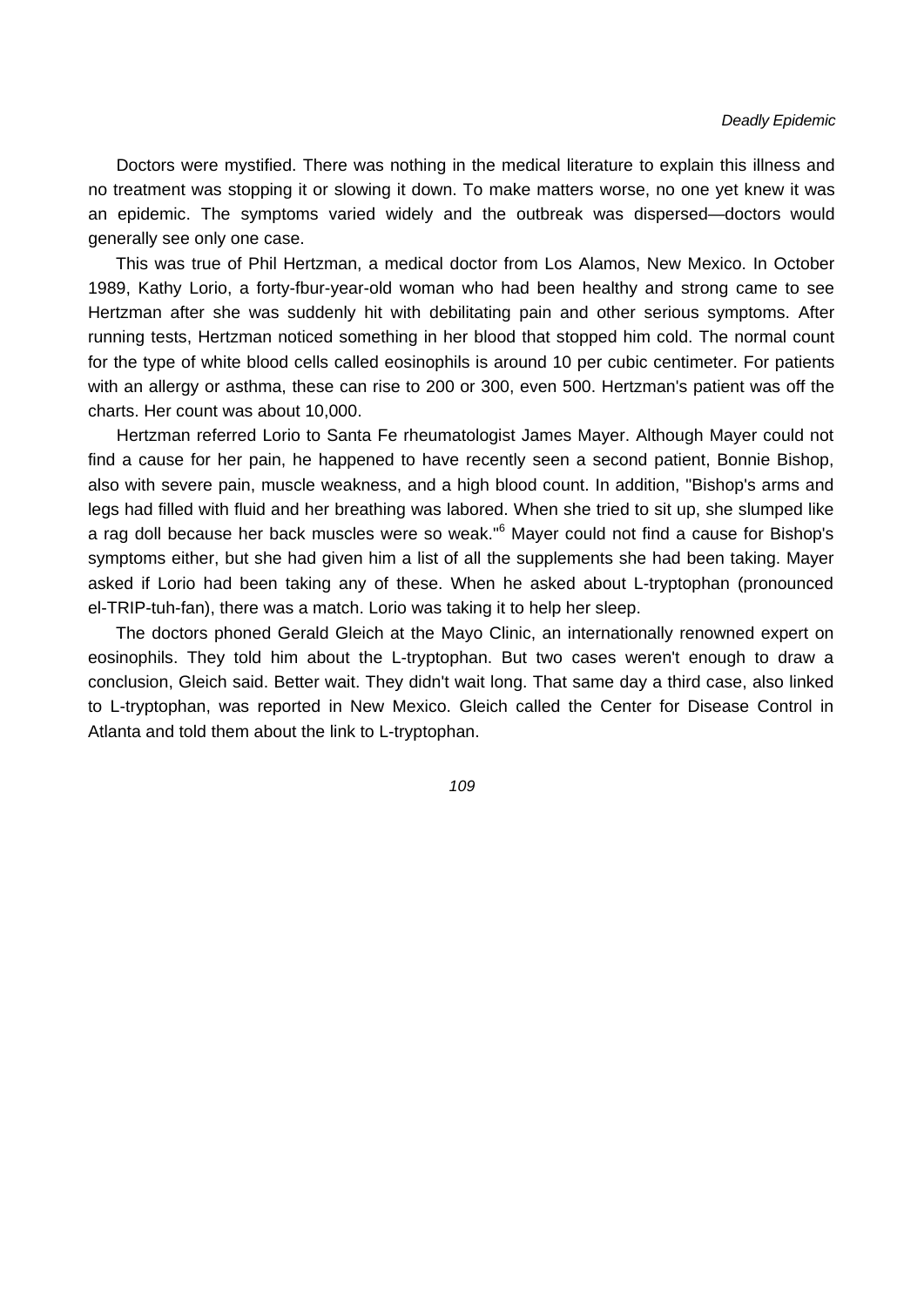L-tryptophan is an amino acid, a building block of plant and animal proteins. It is one of the "essential amino acids," those that need to be supplied from the diet since it is not manufactured in the body in adequate amounts. L-tryptophan aids in the production of serotonin, which promotes sleep. The presence of L-tryptophan in milk and turkey explains why these foods have been associated with helping people sleep or relax. L-tryptophan was available as an over-the-counter supplement recommended by doctors and others for "insomnia, premenstrual tension, stress, and depression."<sup>7</sup> As L-tryptophan had been used safely for years, the doctors were not yet sure if it was the cause of their patients' disorders. Furthermore, all three cases were from New Mexico. Perhaps there was some local toxin that was the cause.

Within two weeks, Gleich learned from colleagues that three more patients apparently with the same disease had checked into the Mayo clinic. They were from different parts of the U.S. One was already on a respirator in very serious condition. All three had taken L-tryptophan. Gleich phoned the CDC again. He told them that the disease was not limited to New Mexico—it's out and it's deadly.

In the meantime, Tamar Stieber of the *Albuquerque Journal* became aware of the mysterious disease and its potential link to L-tryptophan. On November 7, in the first of a series of articles that would eventually win her a Pulitzer Prize, she described the disease and the possible cause. Immediately, the calls starting pouring in: others who had taken L-tryptophan were also reporting similar symptoms.

Four days after the article appeared, the FDA sent out "a strong warning to the public"—stop using L-tryptophan! Within days another 154 cases were reported from around the nation. The FDA responded by issuing a recall—all over-the-counter supplements containing 100 mg or more of L-tryptophan were to be removed from the market. The level of 100 mg was chosen, according to FDA testimony, "because, at the time, the lowest daily intake associated with illness was 150 mg." $<sup>7</sup>$ </sup>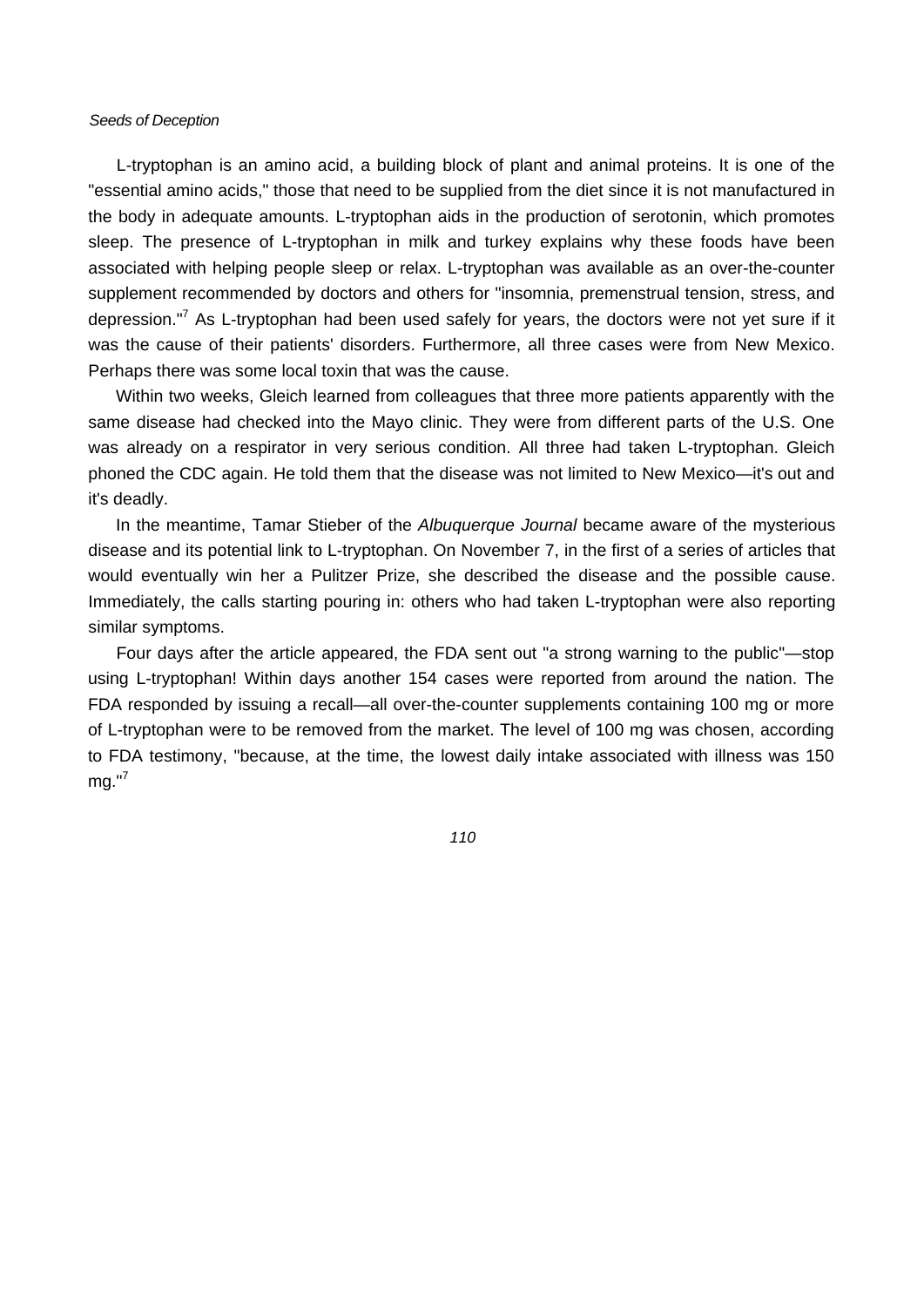The CDC named the disease eosinophilia-myalgia syndrome or EMS. It was named for the high number of eosinophils (eosinophilia) and for the severe muscle pain (myalgia). By early December, the reported EMS cases jumped to 707, with one death linked to the outbreak and several others under investigation. By late March, the number of cases had reached 1,411, including 19 deaths. Although CDC stopped monitoring the disease shortly after resolution of the epidemic, the agency's final estimate put the number of cases between 5,000 and 10,000 $^8$  and the number of deaths near forty. A recent but incomplete survey among a 1,000-member network of EMS victims in the U.S. suggests that as many as 80 to 125 people with the disease have died. But it is difficult to assess how many, and to what degree, these fatalities were impacted by EMS.

In March 1990, responding to the report that one person had contracted the disease after taking a dose below 100 mg, the FDA expanded the recall to all over-the-counter L-tryptophan. The FDA waited almost another year to recall some forms of L-tryptophan prescribed by doctors, such as those used in intravenous administration and infant formula.

## **Tracking the Source of the Outbreak**

Only six manufacturers, all Japanese, supplied L-tryptophan to the U.S. After months of investigation, CDC researchers concluded, "only L-tryptophan manufactured by Showa Denko KK was clearly associated with illness."<sup>9</sup> Showa Denko KK was Japan's fourth largest chemical manufacturer and the largest supplier of L-tryptophan to the U.S. market.

When researchers analyzed Showa Denko's L-tryptophan, it "was found to have much higher levels of impurities than other manufacturers' product."<sup>9</sup> There were sixty to sixty-nine trace contaminants found in their L-tryptophan, six of which were associated with EMS cases. Although the contaminants were tiny, measuring as little as 0.01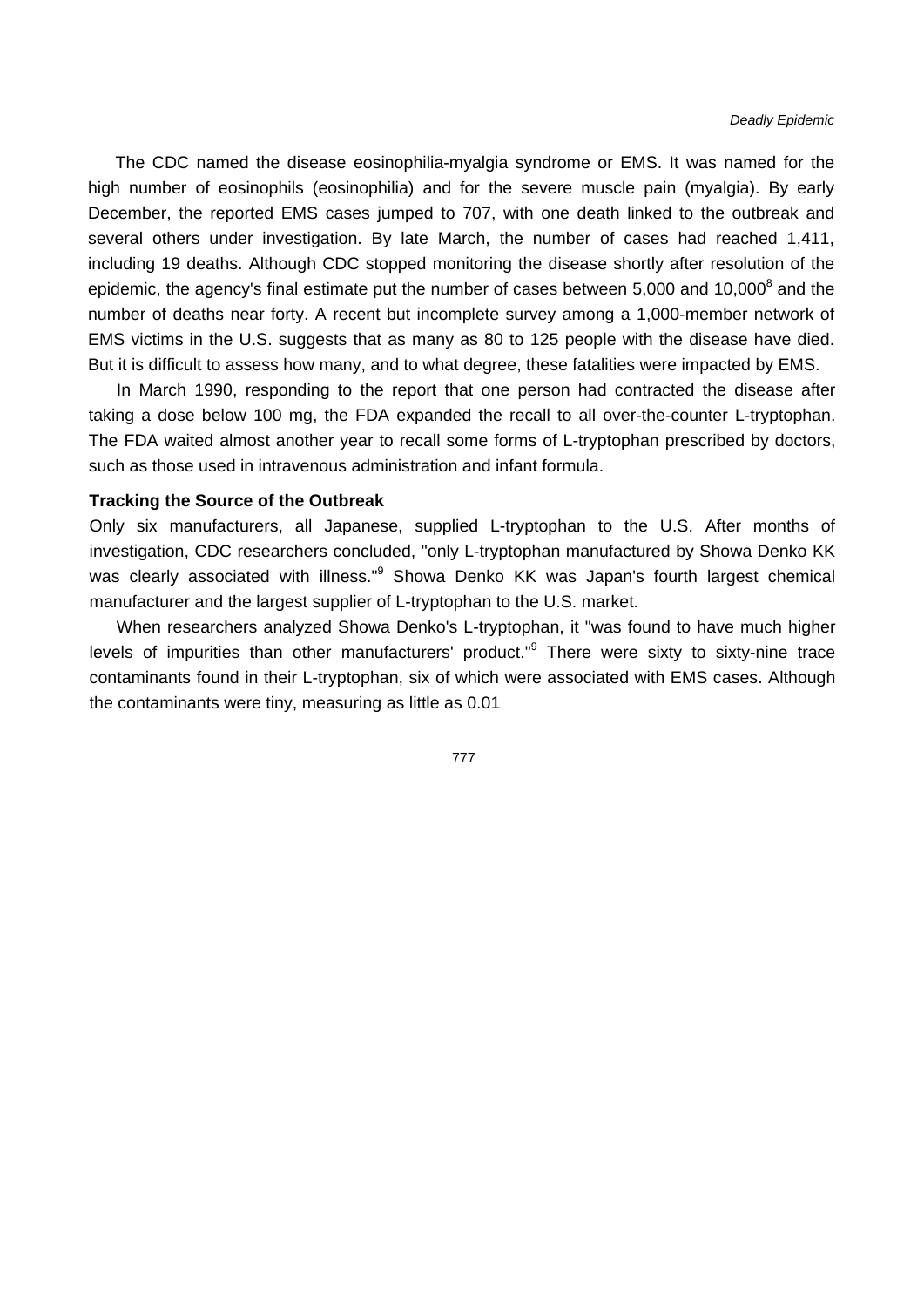percent or 1 part in 10,000, scientists believed that one or more of these six were responsible for the outbreak of disease.

According to Showa Denko's attorney, Don Morgan, "There is no evidence to suspect that any external materials got into the production process and 'contaminated' the product. The manufacturing process was carefully controlled."<sup>9</sup> If the impurities didn't come from outside, where did they come from and why were they only found in Showa Denko's product?

To produce L-tryptophan, most of the Japanese manufacturers combined certain strains of bacteria and enzymes in a fermentation process. The resultant fermentation "broth" passed through a filter to purify the product. Showa Denko, however, had pioneered a new method of production: They genetically engineered their bacteria to dramatically increase yields. This strategic move, however, carried greater risks.

According to Charles Yanofsky, professor of biology at Stanford University, when "higher than normal concentrations of certain enzymes and products" are produced through genetic engineering, it could end up creating "higher levels of toxic substances." He says, "Anytime you overproduce a small molecule in bacteria, there are unknowns of this type."<sup>9</sup>

Yanofsky, a leading expert in L-tryptophan biosynthesis, says Showa Denko's bacteria probably produced ten to fifteen enzymes and other by-products in excess of normal levels. If other enzymes, in turn, modified these, it could create substances never before produced by the bacterium. "One or more of these products could be a compound toxic to man."<sup>9</sup> Since L-tryptophan itself is toxic to the bacteria in high concentrations, in an act of self-preservation, the bacteria might have created an enzyme to alter the L-tryptophan. One way or another, something new had started appearing in Showa Denko's product.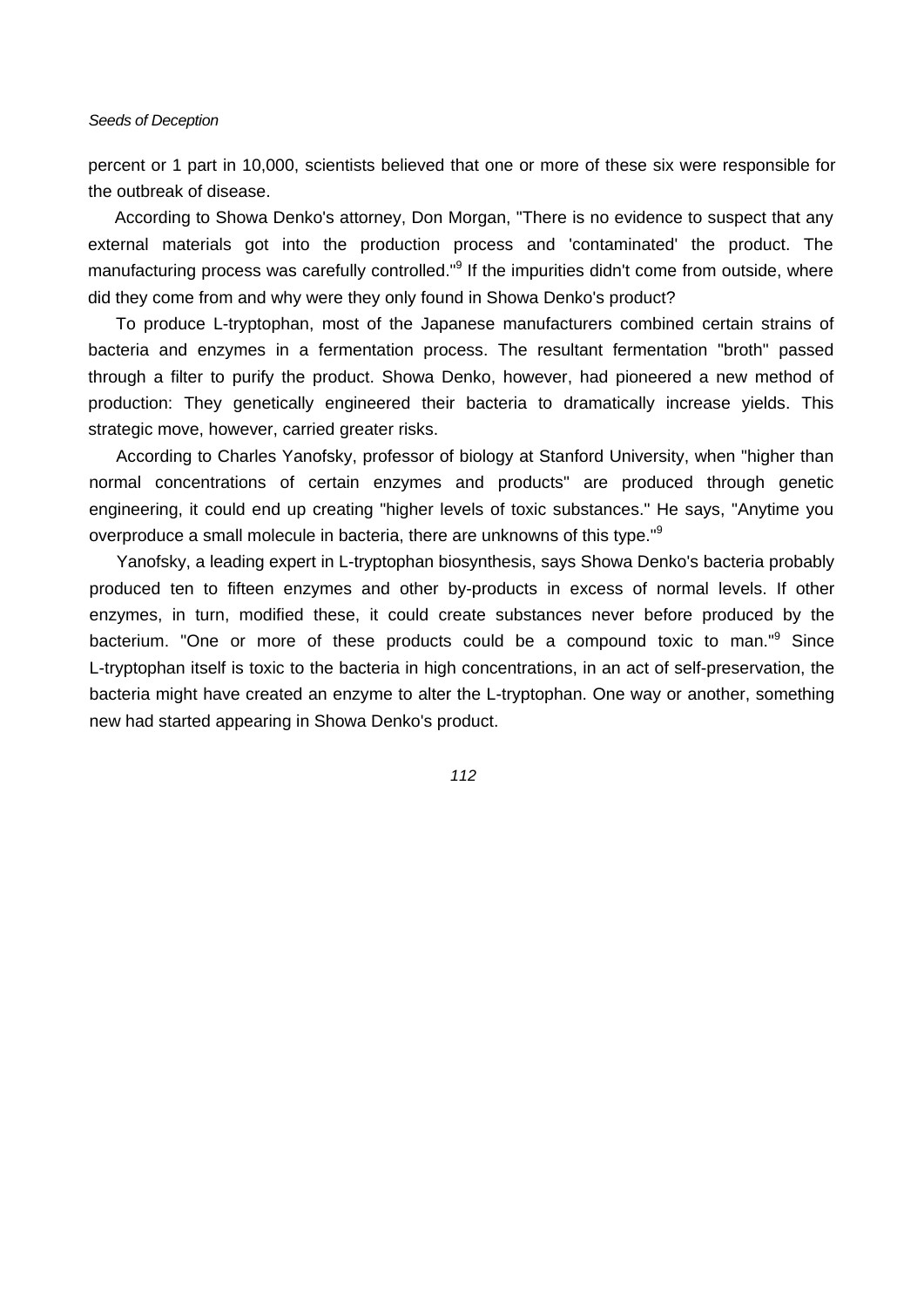# **Biotech Alarm**

The possibility that genetic engineering might be responsible for the deadly EMS epidemic posed quite a threat to the young biotech industry. If consumers linked the new science with the horrid symptoms of the disease, the industry might have to spend years or decades to win back public confidence. At the very least, new regulations might force them to submit products for cosdy safety testing, something they had thus far been able to avoid.

But the word started to spread. On July 11,1990, *the Journal of the American Medical Association (JAMA)* published a study mentioning for the first time that Showa Denko's bacteria had been genetically engineered. In fact, the company had introduced a new GM bacterium called Strain V in December 1988, a few months before the epidemic hit.

On August 14, *Newsday* ran a story entitled "Genetic Engineering Flaw Blamed for Toxic Deaths." The article quoted Michael Osterholm, an epidemiologist at the Minnesota Health Department and coauthor of a study on EMS published that month in the *New England Journal of Medicine.* He said, "Strain V was cranked up to make more L-tryptophan and something went wrong. This obviously leads to that whole debate about genetic engineering."<sup>10</sup> The *Newsday* article inspired a slew of other papers also to report the EMS story as a genetic engineering problem.

To stem the tide of anti-biotech sentiment, the industry relied on a spokesman it would later count on year after year—the FDA. In an article in *Science* magazine in late August, Sam Page, chief of the natural products and instrumentation branch at the FDA, "blasted Osterholm for 'propagating hysteria.' The whole question: Is there any relation to genetic engineering? is premature—especially given the impact on the industry.""

Osterholm countered: "Anyone who looks at the data comes to the same conclusion. ... I think FDA doesn't want it to be so because of the implications for the agency."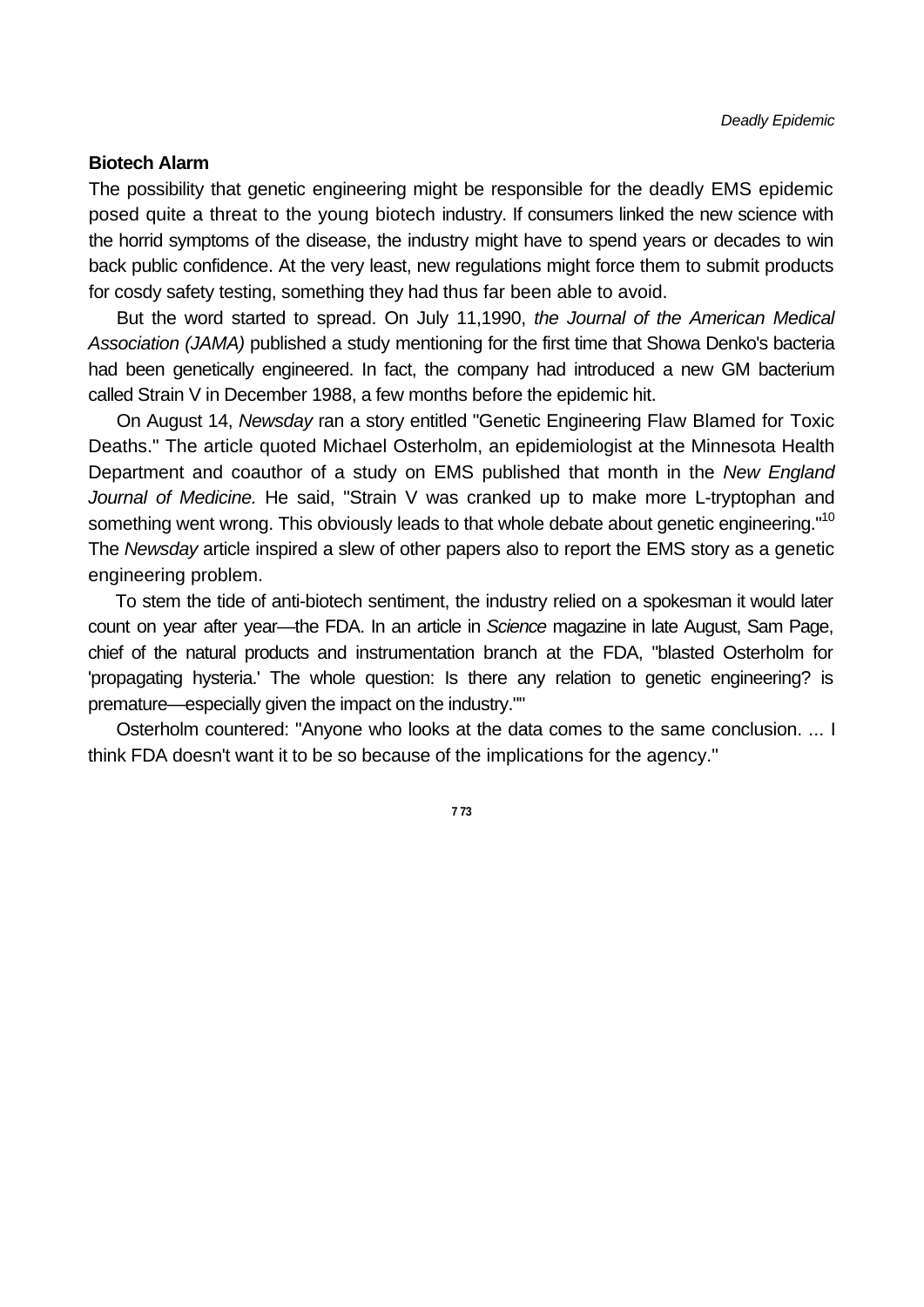According to the article, the FDA knew for months that the contaminated L-tryptophan was created by GM bacteria, but withheld the information from the public "apparently hoping to keep the recombinant link quiet until they could determine whether it in fact did play a role in the outbreak."<sup>11</sup>

In spite of any damage Osterholm's remark may have had on the biotech industry, the study he helped coauthor inadvertently gave GMO proponents an alternative explanation for the epidemic that they continue to use to this day. Shortly after Strain V was introduced, Showa Denko made another change in its L-tryptophan production process. The company reduced the amount of carbon powder in its filters from twenty to ten kilograms per batch.

Carbon filters are used to remove contaminants that are created during the fermentation process. Showa Denko officials claimed that the ten kilos of carbon continued to produce a product that was within the specifications required by U.S. pharmaceutical standards: purity of 98.5 percent or better. Nonetheless, it was possible that the change in the filter could have allowed deadly trace contaminants to get through. Hence the new argument: the culprit was not genetic engineering but a change in the filtration.

This alternative hypothesis appears to have saved the reputation of the biotech industry, allowing GM food and supplements to continue to be sold without safety testing. Let's analyze this alternative hypothesis to see if it justifies the FDA's hands-off approach.

## The Blame Game

In the *New England Journal of Medicine* article Osterholm and his colleagues explain, "Although the powdered carbon may have contributed to the removal of the [toxic] agent, it does not explain how the agent was introduced into the product."<sup>12</sup> Showa Denko's own lawyer admits the filter hypothesis "is discounted by scientists at Showa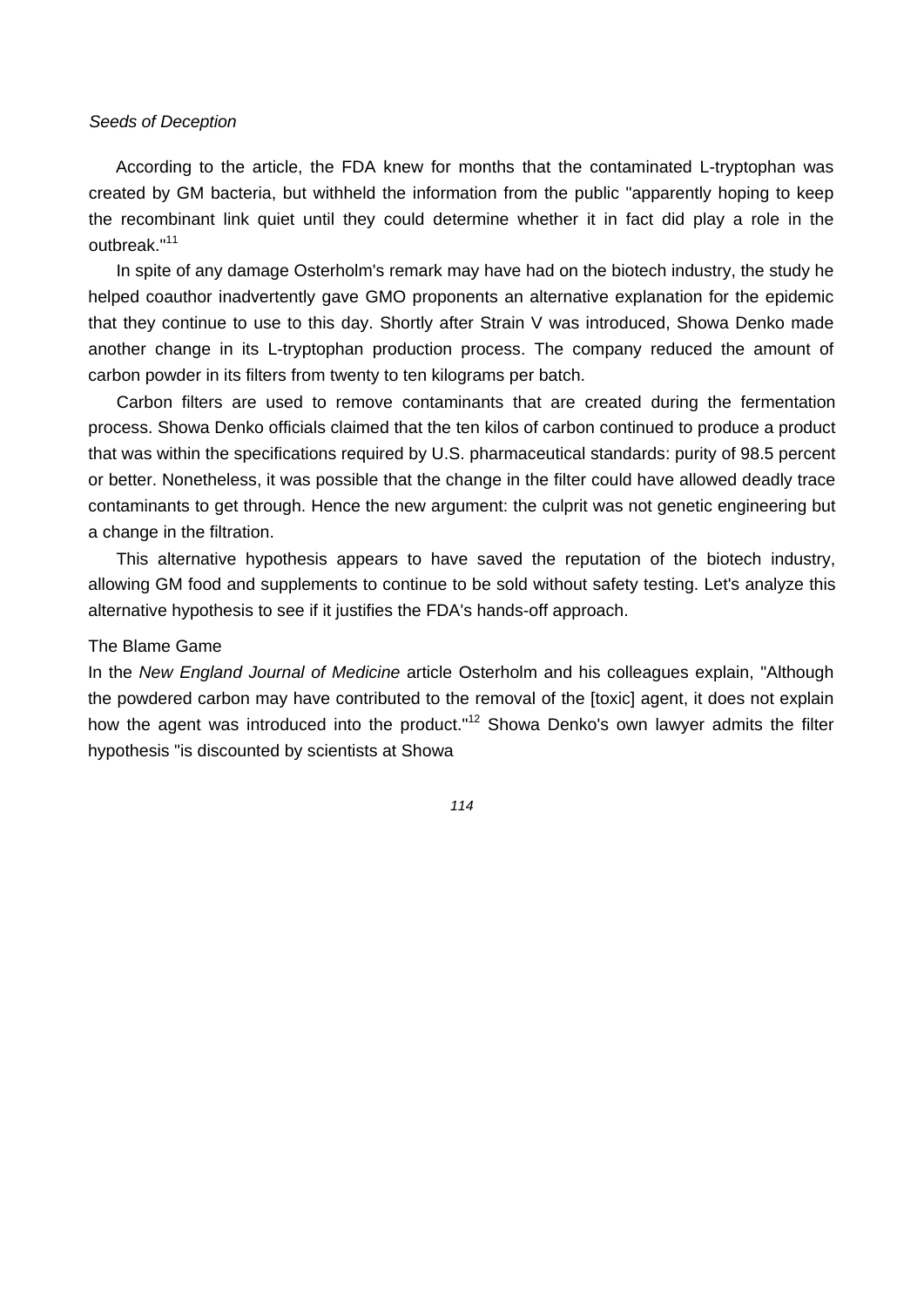Denko." He said that "the amount of powdered carbon used for filtration had varied before ... and it was not unusual for it to dip this low."<sup>11</sup>

Strain V was considered the superman of all the previous strains used by the company. Its output was about twice that of Strain I. Osterholm argued in his paper that the newly introduced Strain V bacterium "may have produced larger quantities of the Itoxicl agent than earlier strains."<sup>12</sup> Similarly, Yanofeky points out that the higher amount of L-tryptophan in the fermentation process increased the possibility that side reactions would produce more contaminants. He says, "It's possible that one purification scheme may be quite adequate when producing low levels of tryptophan, but at higher levels, it might not be good enough."<sup>13</sup> Thus, as Showa Denko introduced a genetically engineered strain that likely produced more contaminants, they reduced their filtration at a time when an increase may have been needed.

If genetic engineering was responsible for producing the contaminants, it provides an explanation for something else that has baffled researchers. Showa Denko's records reveal that the amount of contamination in the L-tryptophan produced from Strain V varied considerably. The lots produced in March, April, and May of 1989, for example, contained very high amounts of contamination. Levels of one contaminant dropped unexpectedly toward the end of April and all suspected contaminants had decreased considerably by the time L-tryptophan was taken off the market.<sup>14</sup> These changes, which have baffled researchers, may have resulted from unstable gene expression caused by insertion mutation, genetic hot spots, or other unpredictable effects of genetic engineering.

## **The Pre-epidemic Cases Argument**

Biotech companies and the FDA offer a second reason why genetic engineering was not the most likely cause of EMS: Some of the cases occurred before Strain V was introduced. According to William Crist, an investigative reporter who has spent years studying the EMS tragedy, the FDA's biotechnology coordinator, James Maryanski, told him in a July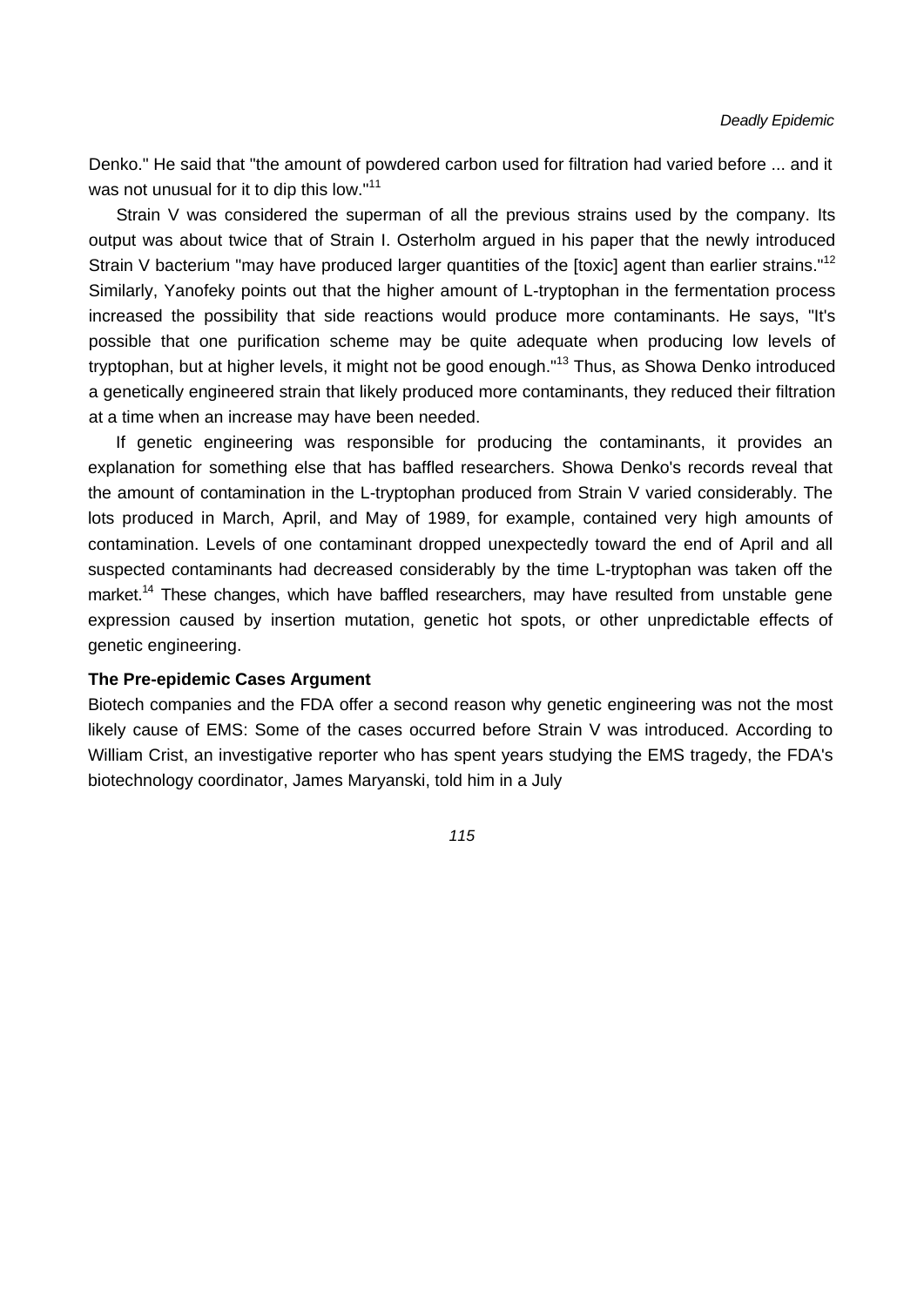1996 phone conversation, "We can not rule [genetic engineering] out. . . . However, we are aware of close to two dozen cases of L-tryptophan linked EMS that occurred before Showa Denko began using their engineered strain. So, there would have to be a cause other than just the mere engineering of the strains. Now, I can't say that definitively because we don't have a lot of information on these earlier cases." Maryanski asserted that "either L-tryptophan itself, or L-tryptophan in combination with something that was the result of the purification process, was probably the more likely cause."<sup>9</sup>

Crist was not convinced and decided to investigate. He discovered that the actual number of pre-epidemic cases was considerably higher than Maryanski had described. While the CDC identified nearly 100 cases that began several years prior to the May 1989 epidemic,<sup>15</sup> the actual figure is probably between 350 and 700, $9$  because the agency's passive surveillance system identified only one out of every four cases— or even less.

To test Maryanski's claim that L-tryptophan by itself may have been responsible, Crist tried to find out if there were any EMS cases associated with a different company's brand. "I faxed and called about a dozen law firms who had handled [hundreds of] Showa Denko cases. None had handled or knew of even one definite case associated with another manufacturer," reported Crist. Stephen Sheller, an attorney whose firm handled over 100 EMS cases, including about ten with onset prior to the epidemic, said, "We have always been suspicious that there were EMS cases caused by other L-tryptophan. . . . However, we have never had a case that we could confirm that with. All cases that we've had [have] been traced to Showa Denko."<sup>9</sup>

In the scientific literature, Crist found three studies by CDC epidemiologists that showed that Showa Denko's product was associated with cases prior to the epidemic. Moreover, no studies anywhere implicated any brand of L-tryptophan other than Showa Denko's.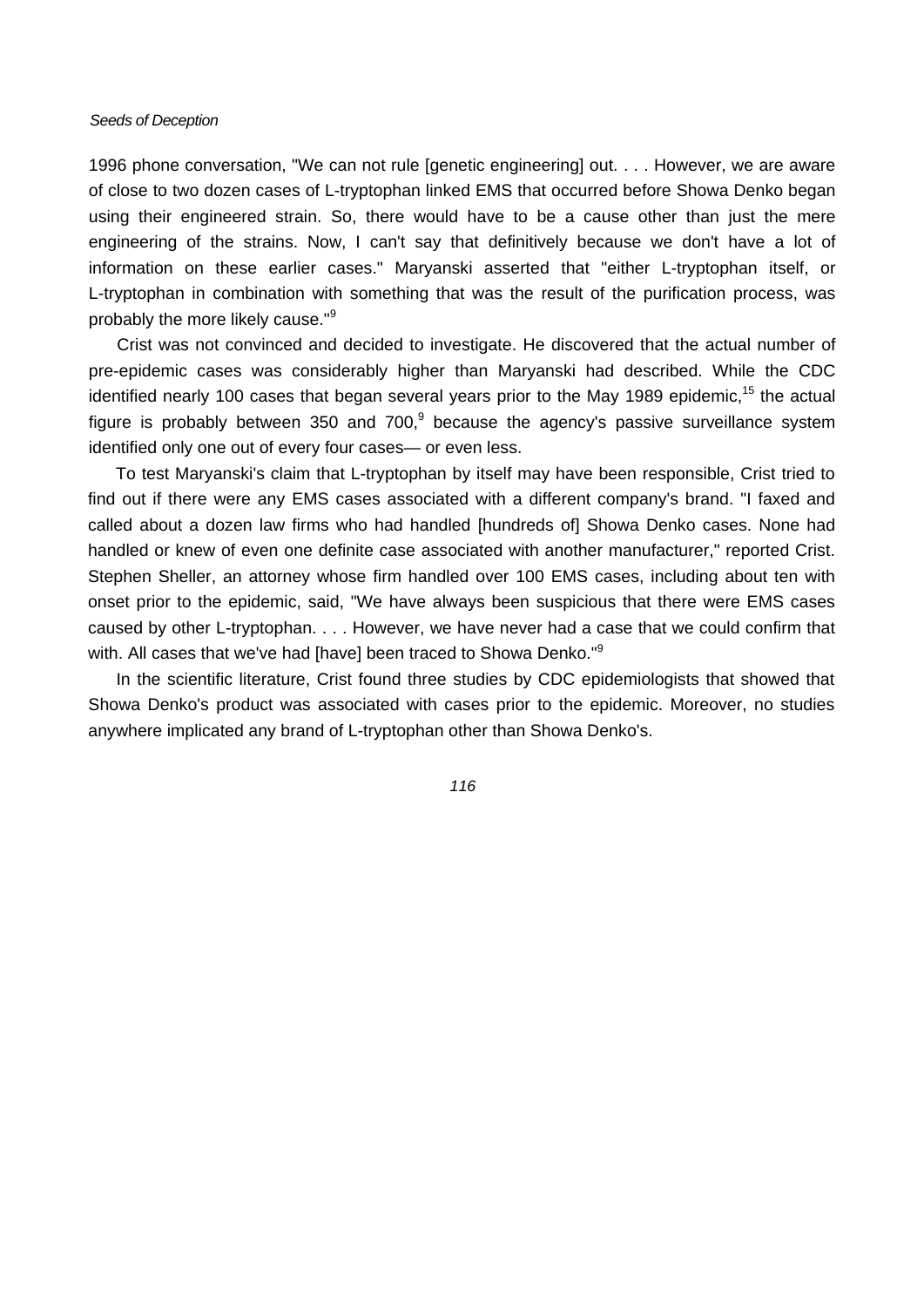These findings contradict the FDA's claim that L-tryptophan itself may have caused the epidemic. If it had, according to CDC epidemiologist Edwin Kilbourne, "all tryptophan products of equal dose produced from different companies should have had the same [effect]."<sup>16</sup> But Kilbourne insists there is no evidence to support this. Likewise, Gleich at the Mayo Clinic says, "Tryptophan itself clearly is not the cause of EMS in that individuals who consumed products from companies other than Showa Denko did not develop EMS. The evidence points to Showa Denko product as the culprit and to the contaminants as the cause."<sup>17</sup>

But that still leaves the question, What was responsible for the pre-epidemic cases? According to Maryanski, since EMS cases "occurred before Showa Denko began using their engineered strain... there would have to be a cause other than just the mere engineering of the strains."<sup>9</sup> Maryanski was describing Strain V, introduced in December 1988 and subsequenuy linked to the EMS epidemic of the following year. Crist, however, discovered in his investigation that *previous strains of bacteria used by Showa Denko were also genetically modified.* Between 1984 and 1988, the company introduced four successive GM strains, II-V.

Thus, the pre-epidemic cases of EMS also appear to be die result of L-tryptophan created from genetically engineered bacteria. This would explain why researchers found that only people who consumed Showa Denko's brand contracted EMS. And since Strains II-V were progressively modified to produce greater and greater quantities of L-tryptophan, each improved strain created more contaminants. This would explain the gradual increase of EMS cases leading up to the Strain V-related epidemic.

In the beginning, Crist wondered why the FDA didn't know about the earlier strains. They had access to the same sources of information he had, and certainly much more. But as Crist was reading a key document about the case, he happened to notice the fax imprint at the

7/7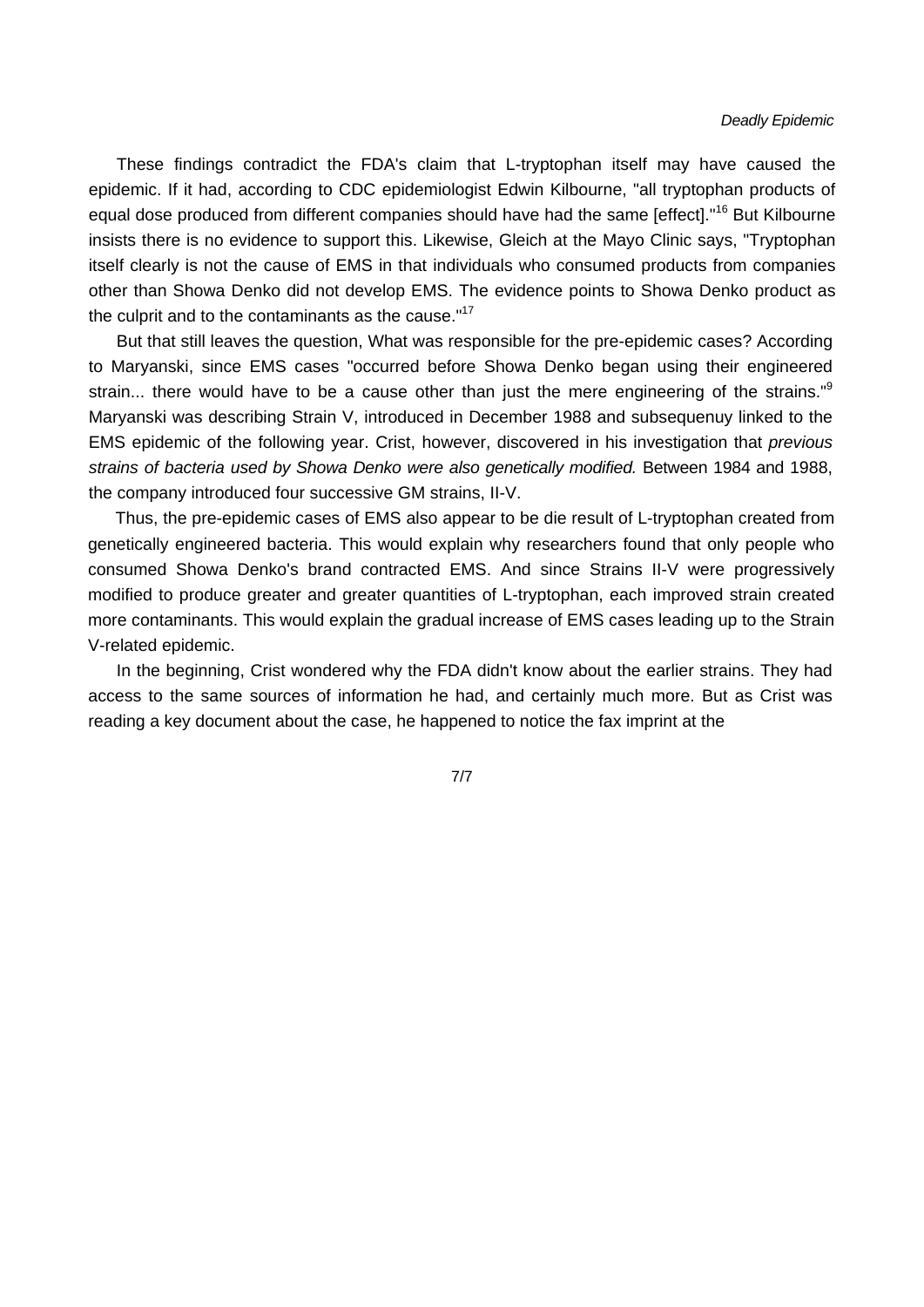top of the page, displaying the date and sender of the document. Crist had found a smoking gun of his own. On October 2001, he wrote to Maryanski and Joseph Levitt, director of FDA's Center for Food Safety and Nutrition: "I have a copy of a September 17, 1990 fax from FDA, which appears to be a report by Showa Denko listing the parent mutant Strain I, and the genetic modifications in Strains II-V. So the agency knew that Showa Denko had used three other strains of engineered bacteria, besides the strain (V) that was linked to the epidemic cases, and did not disclose this fact to the public."

Crist continued, "It appears that FDA has tried to defuse and downplay the issue of genetic engineering by shifting the blame to tryptophan itself, using pre-epidemic EMS . . . cases as justification."<sup>9</sup> The FDA did not respond to his letter.

Continuing to pore over data, Crist discovered that earlier strains of Showa Denko's GM bacteria also produced contaminated product. In fact, a German firm had rejected shipments of Showa Denko's L-tryptophan in 1988, prior to Strain V, due to the presence of an impurity. He wrote, "According to internal Showa Denko documents, when Showa Denko was questioned about the . . . impurity, they admitted that they couldn't determine a lack of toxicity of the impurity because they couldn't figure out what the impurity was."<sup>9</sup>

After the outbreak, a study that tracked one of the EMS-related contaminants (Peak E/EBT) identified it in pills manufactured as early as August 19, 1986. Thus, both Strains III and IV produced this impurity. And one person who contracted a severe case of EMS in November 1987 was taking L-tryptophan produced from Strain III. His pills were tested and identified as Showa Denko's with their characteristic pattern of impurities.<sup>9</sup>

Showa Denko also tested their products, but some of their most important test results are no longer available. According to John Baker, an attorney who represented several EMS victims and served as a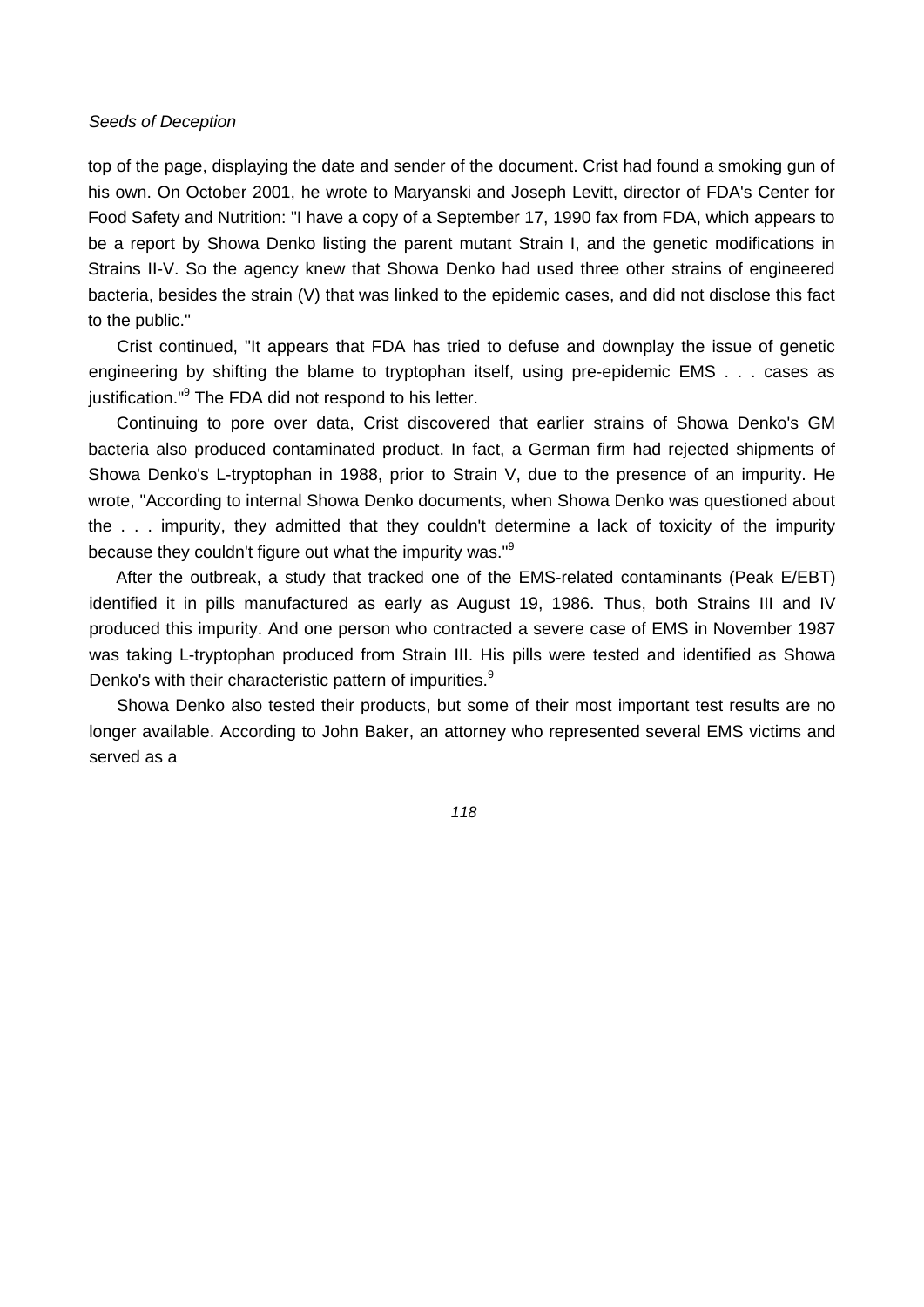member of the National Steering Committee for litigation against Showa Denko, "after reviewing the company documents and the depositions of company employees, expert scientists retained by Plaintiffs in the EMS litigation in the United States have opined that Showa Denko appears to have destroyed some of the serial chromatograms that showed contaminants in their L-tryptophan product in 1988."9

In what appears to be a tacit acceptance of responsibility, however, Showa Denko did extend out-of-court settlements to pre-epidemic cases of EMS—those who had taken L-tryptophan created from its earlier GM strains of bacteria. In total, the company paid a total of over \$2 billion to more than 2,000 victims.

# Misdiagnosed Earlier Cases

The number of victims who got EMS from L-tryptophan produced by earlier strains of Showa Denko's GM bacteria may be much higher than originally thought, because identification of the disease can take years. An article in the June 2001 *National EMS Network Newsletter* states, "While many believe there were pre-epidemic cases of EMS that were either given another diagnosis or no diagnosis at all because the term 'eosinophilia-myalgia syndrome' was not a part of the medical lexicon, some people are only now discovering that they have EMS." The way that a pre-epidemic EMS case is determined is "first by establishing that a person in fact consumed L-tryptophan produced by Showa Denko (SDK)."<sup>18</sup> Studies show that many patients diagnosed with eosinophilic fasciitis (EF), fibromyalgia, and scleroderma had taken L-tryptophan and therefore may have had EMS but were misdiagnosed.

Don Hudson of Louisiana is one such patient. He says, "My first EMS symptoms began in November 1987. By February 1988, I was extremely ill and had been hospitalized. My treating physician was totally baffled. He ran every test conceivable, including a muscle biopsy. I was on the edge of death and slipping fast. For whatever reason, I stopped taking L-tryptophan, and within a month my condition had improved past the critical stage. My doctor diagnosed the problem as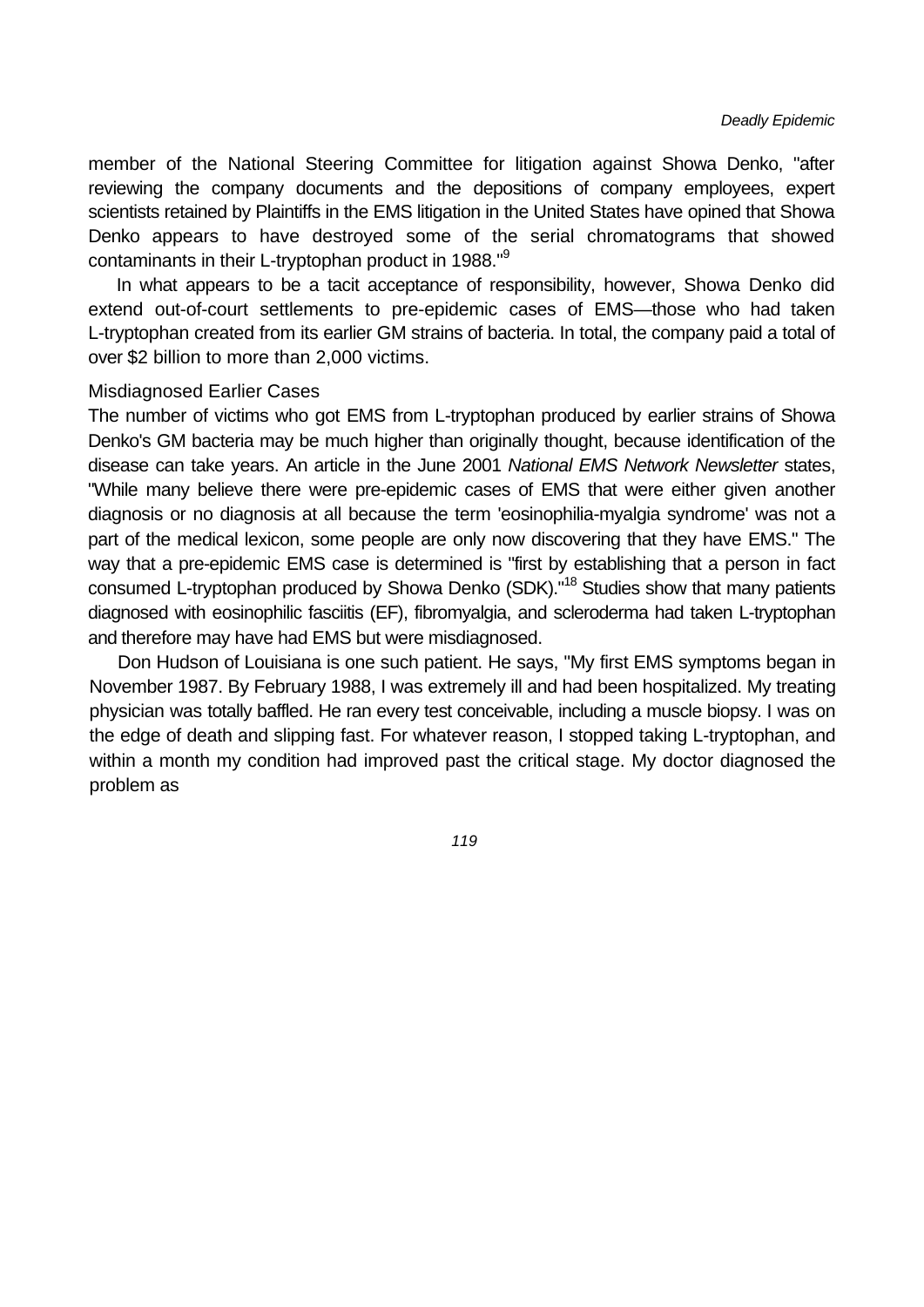fibromyalgia, but he told us that my illness was one of those things that medicine just couldn't explain."

When Hudson attended a fibromyalgia support group, he quickly became aware that his situation was quite different from the others. "None of the other members had life threatening symptoms. Practically all gave me a blank look when I asked how high their eosinophils had gotten. I had an eosinophils count of 25,000 to 58,000, whereas zero to 400 is normal."<sup>9</sup> Hudson's count remains high and, like many other EMS victims, he continues to face symptoms every day. Hudson battles temporary blindness, irritable bowel, unbearable muscle pain, fatigue, tremors, and breathing trouble, among other problems.

## **Someone Was Not Cooperating**

When Strain V was first implicated, FDA investigators should naturally have obtained the bacterium to verify that it produced the contaminated L-tryptophan. But Maryanski told Crist in an interview that the FDA never obtained samples of the bacterial strain. An article in *Science* claims that Showa Denko destroyed all of their bacteria when the toxicity problems first emerged.<sup>11</sup> But when Crist contacted Showa Denko's attorney Don Morgan in March 2001, he heard quite a different story. According to Crist, Morgan revealed "that Showa Denko offered to give FDA the cultures, but they did not want to mail them, as apparently FDA had requested." When exposed to the environment, the bacteria can mutate and produce additional impurities. Morgan told Crist "that FDA never followed through on Showa Denko's offer to turn over the bacteria, in such a way that they could show FDA the proper way to handle them, etc. [Morgan said] the company finally destroyed the bacteria in 1996."<sup>9</sup>

Crist wrote to Sam Page, then a scientific director at the FDA, asking him to respond to Morgan's claim. His questions remained unanswered. Crist submitted several Freedom of Information (FOI) requests to the FDA and CDC in 1998 and again in 2001. Crist said, "In 1998,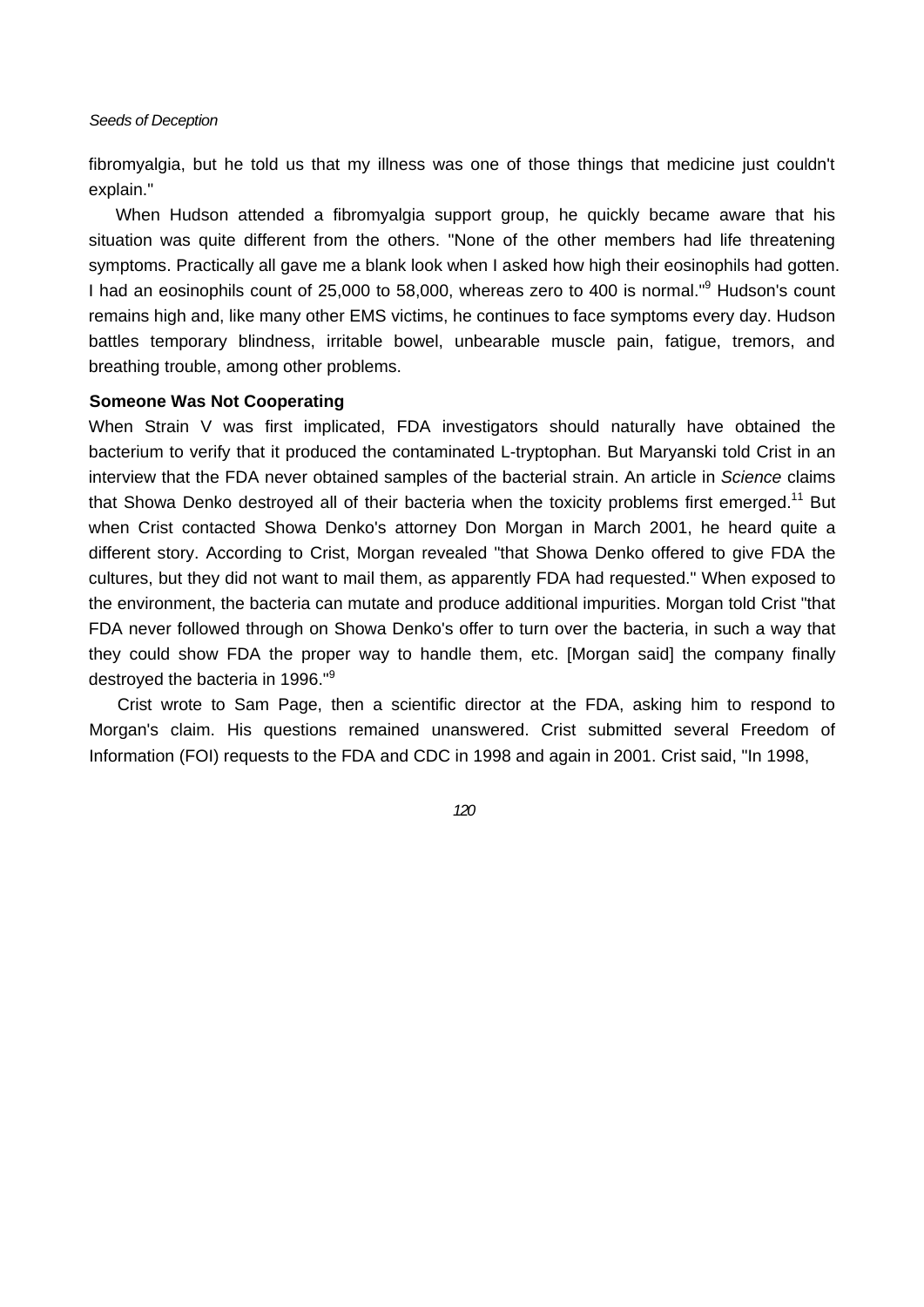responses were received from FDA and CDC, but none of the specific documents and/or information requested were supplied. In 2001, FDA FOI staff said that the information requested either Svas lost' or 'could not be found,' and that the people who were involved at that time (1989-90) had all left FDA." Crist told the FDA representative that several of the scientists and officials to whom his requests were directed, including Sam Page, Rossanne Philen, Henry Falk, and Edwin Kilbourne are all still at the FDA or CDC, but the FDA FOI staff person repeated that the people involved had left. Crist says, "Their failure to respond suggests that the questions may, in fact, be on target. . . . Now, it appears that they both may have known all along that the GE strains did play a crucial role in EMS and that they concealed this information to protect the U.S. biotech industry."<sup>9</sup>

# **The FDA Takes the Stand**

On July 18, 1991, Douglas Archer, deputy director of the FDA's Center for Food Safety and Applied Nutrition, sat before a congressional committee to give the agency's official version of the EMS incident. Observers familiar with the FDA's pro-biotech bias were waiting to see how Archer was going to present this sensitive issue of genetically engineered L-tryptophan to the lawmakers. They knew the FDA was determined to maintain control of GMO policy, and that the agency did not want Congress to step in to draft new laws. Rather, the FDA was developing its own pro-industry policy based on food laws written prior to genetic engineering. The observers waited . . . and waited . . . and waited. Nothing. There was not a single mention of genetic engineering in Archer's testimony.

Certainly Archer knew about the genetically engineered bacteria.\* But instead of risking public condemnation of genetic engineering and

<sup>•</sup> In feet, in 2001, when I mentioned to a former FDA employee that the FDA representative speaking before Congress about L-tryptophan failed to mention that it was genetically modified, she said she found that hard to believe. "Everyone in the agency knew it was genetically altered," she said.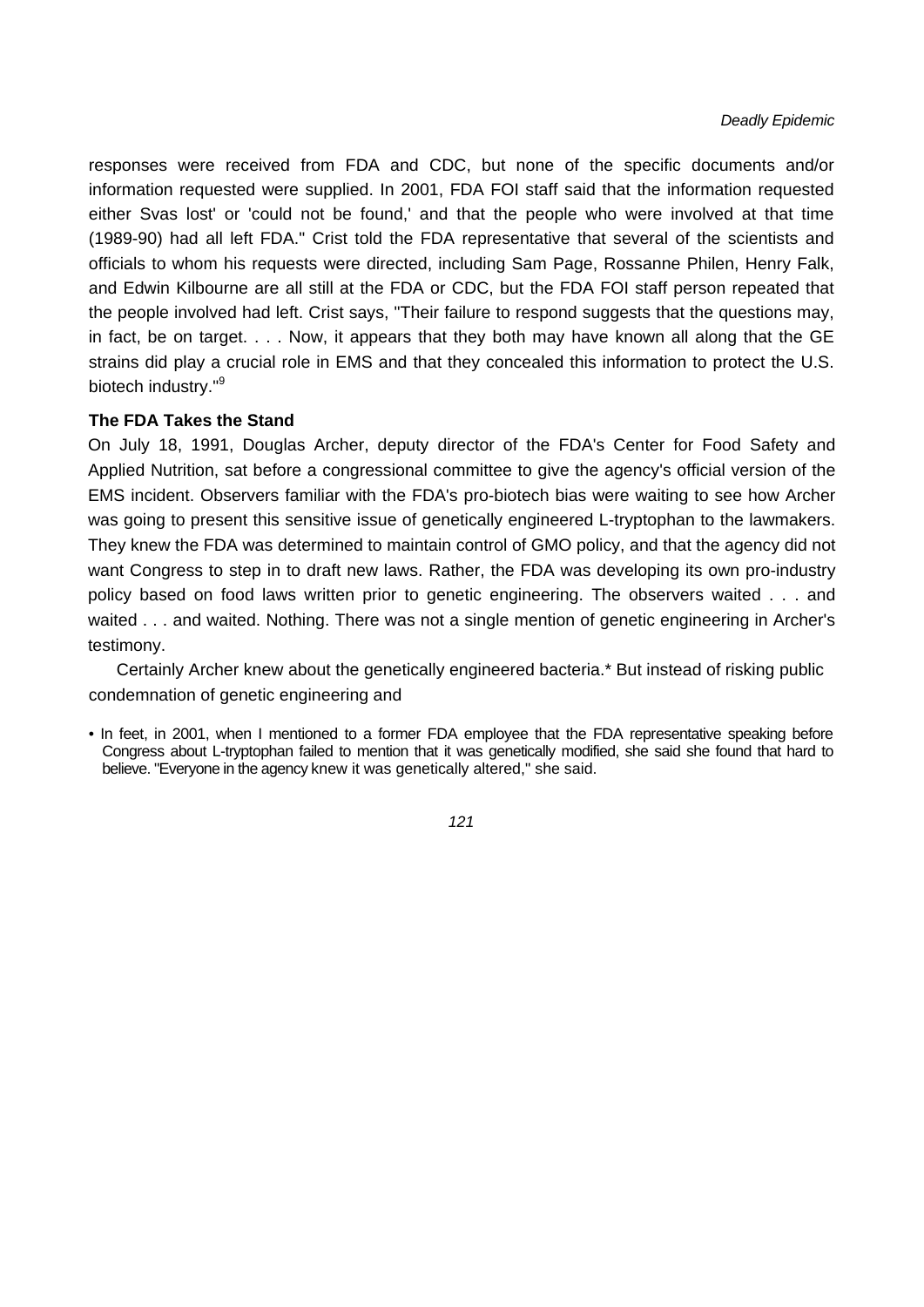congressional meddling, Archer used the opportunity to advance the FDA's own agenda. In his overview, he stated: "The L-tryptophan/ EMS incident that is the focus of this hearing, and especially the suffering and death of those who used the products in question, demonstrate the dangers inherent in the various health fraud schemes that are being perpetrated upon segments of the American public."

Why did the FDA choose to target "health fraud schemes?" Archer said in his testimony that "there was an agency desire to closely regulate die addition of all vitamin, mineral, and amino acids used in foods, including dietary supplements." By making L-tryptophan the enemy, the FDA was able to use it as a scapegoat to justify that food supplements were dangerous and needed regulation. In fact, the FDA had already tried to stop L-tryptophan from being sold over-the-counter.

Congress had not cooperated with the FDA's desire to regulate and restrict supplements. In 1976, Congress passed the Proxmire Amendment, which prevented the FDA from putting a limit on the potency of a vitamin or mineral supplement based on what the agency "considered to be rational or useful." In his testimony, Archer seemed to take Congress to task for limiting FDA control over supplements. "The so-called Proxmire Amendment to the FDC Act is another factor influencing the atmosphere in which the agency made its decisions regarding the regulation of amino acids," he said. "The amendment was passed in direct response to an FDA rulemaking effort and it seemed to signal Congressional intent that supplement-type products not be regulated without indication of real danger to health."

Archer promoted the agency's get-tough-on-non-drugs policy. He continued, "As part of Commissioner Kessler's announced program of stepped-up enforcement, he has stated unequivocally that the FDA will not tolerate unsubstantiated drug claims being made for foods, including amino acid supplements." He added, "Another aspect of this problem is that some segments of the supplement industry have been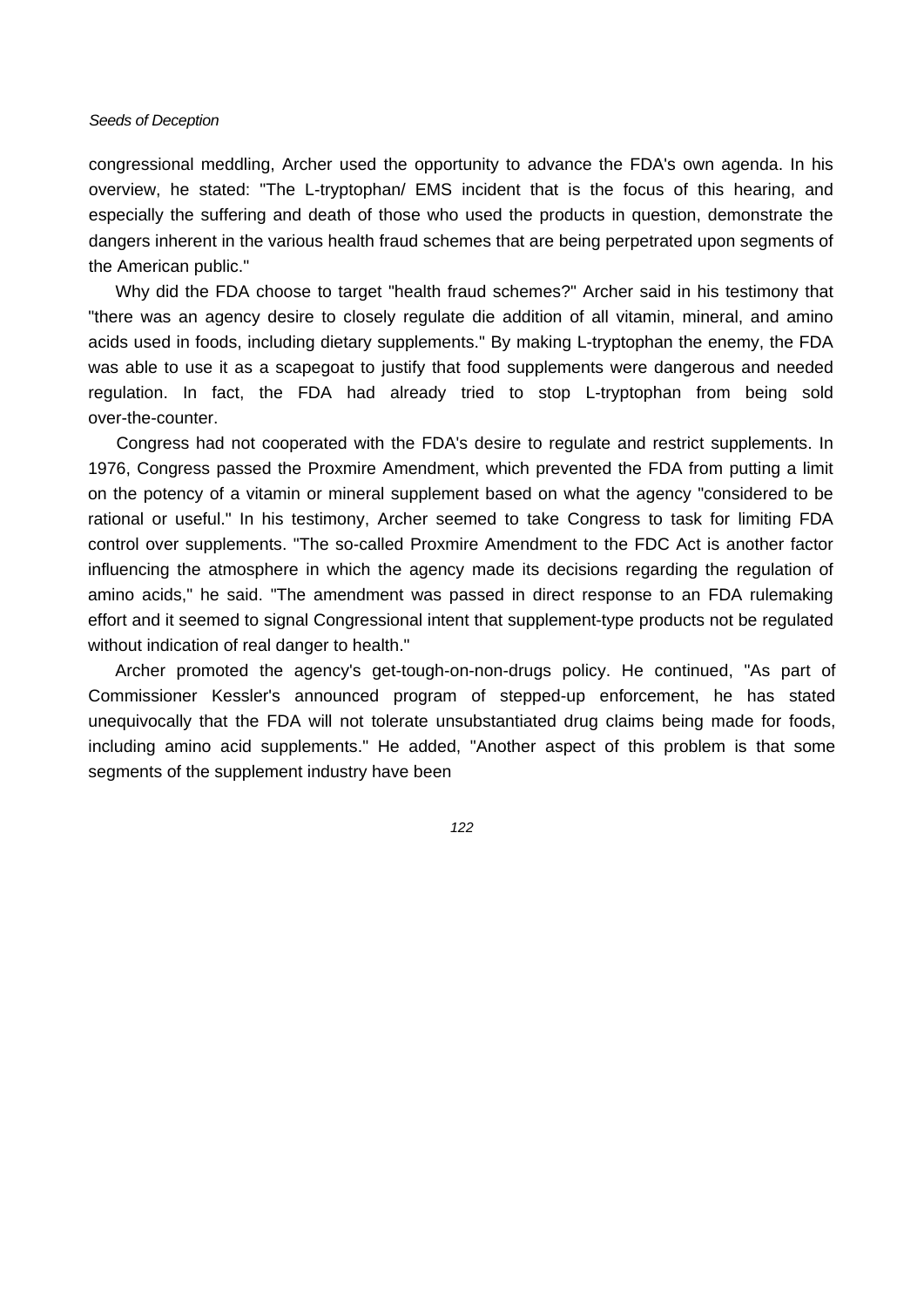able to capitalize on the confusion created by health claims for foods." Archer also admonished doctors, telling them not to recommend L-tryptophan to their patients for drug purposes.

Archer drew a distinction between doctor-prescribed L-tryptophan used in infant formula, intravenous administration, and feeding tubes, which the agency had deemed legal, and the over-the-counter variety, which they had not approved. Twice they had tried to remove what Archer called the illegally marketed variety by bringing sellers to court. Both times they lost. In 1990, when EMS was linked to L-tryptophan consumption, the FDA finally got its way and banned the over-the-counter variety. Thus, the EMS epidemic had helped them accomplish what two FDA lawsuits were been unable to do. "Finally, on February 19, 1991," Archer said, "because of the strong epidemiological relationship between EMS and L-tryptophan manufactured by [Showa Denko], FDA expanded the recall to include legal products containing Showa Denko L-tryptophan."<sup>7</sup>

In the end, Archer's carefully worded testimony accomplished a great deal for the FDA. It affirmed the agency's need for more freedom to regulate supplements and even praised the FDA for having tried to take this harmful supplement off the shelves for years. Further, because Archer did not mention genetic engineering, Congress made no inquiries on the subject and the media also avoided it, blaming the epidemic instead on unregulated health schemes. L-tryptophan remains off the market, except if prescribed by a physician.

## **Current Regulations Would Approve the L-Tryptophan**

If introduced today for the first time, the contaminated L-tryptophan could pass easily through the current FDA regulations. Even the presence of the impurities in Showa Denko's L-tryptophan would not have stopped distribution because they were not known toxins. The FDA "can detect the presence of known toxins based only on known properties of preexisting food."5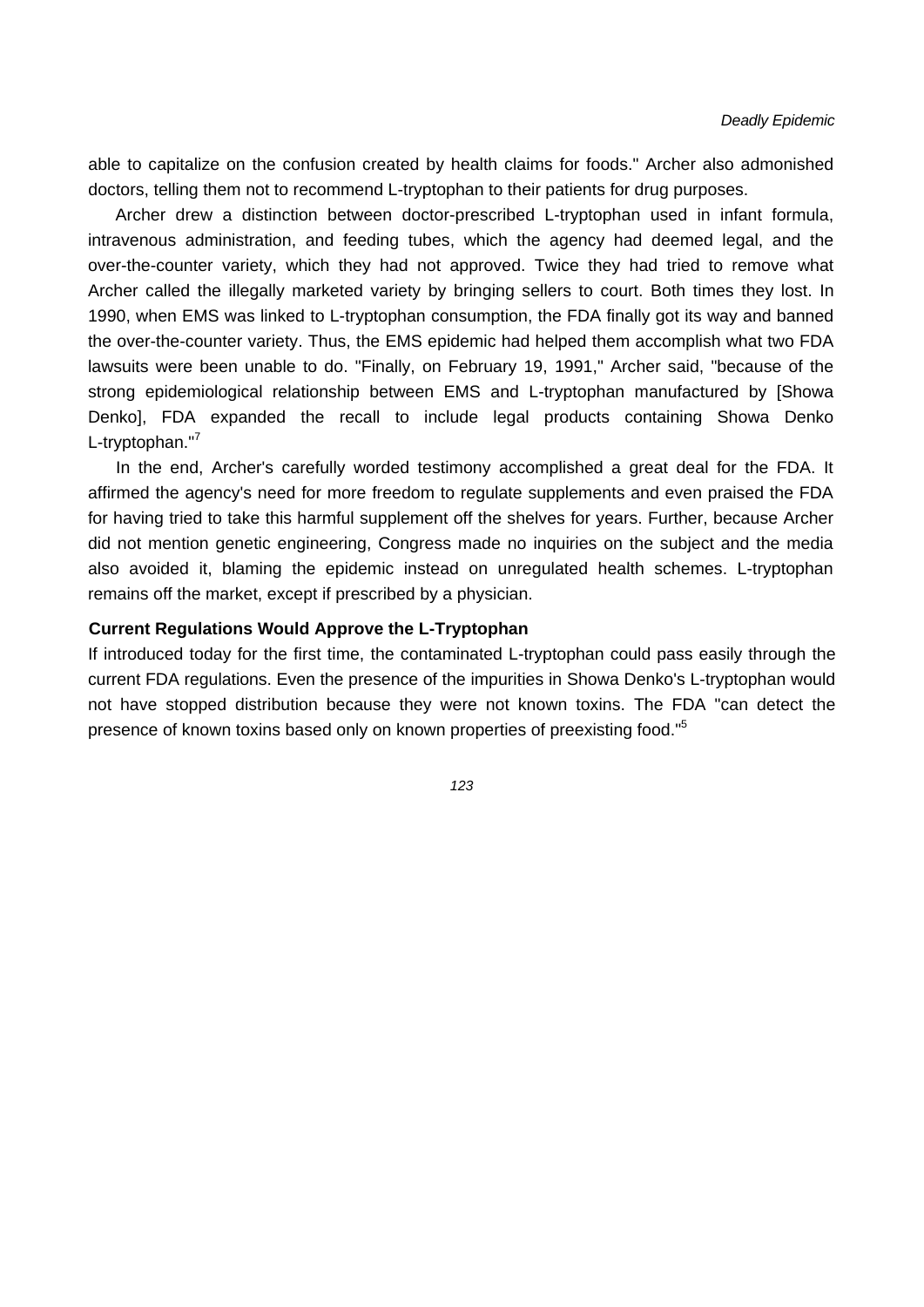There are many supplements manufactured today that use GM bacteria. A form of GMO-derived vitamin B-2, for example, was approved in the UK on the basis of data that identified only those contaminants found at levels above 0.1 percent. The impurities in L-tryptophan, however, were ten times smaller.<sup>19</sup> According to Stephen Naylor of the Mayo Clinic, "the presence of the contaminants in the [Showa Denko] L-tryptophan is astonishingly small and so you require very sophisticated instrumentation and a lot of hard work to even come close to determining the structures."<sup>9</sup> Showa Denko monitored the levels of impurities in their L-tryptophan daily. It remained within U.S. standards.

Similarly, according to the BBC magazine, the deadly batches of tryptophan would likewise have been approved in Europe. "It would only be when people began dropping like flies that the problem would become apparent."20 It's sobering to consider that it was the fact that people *did*  drop like flies that helped catch the disease. Crist and others compare L-tryptophan to the drug thalidomide, which was responsible for severe birth defects in the late 1950s and early 1960s: "We emphasize that if thalidomide had happened to cause a type of birth defect that was already common, e.g., cleft palate or severe mental retardation, we would still not know about the harm, and pregnant women would have kept on taking it for its undoubted benefits. The fractional addition to [birth defect] figures that were already relatively large would not have been *statistically*  significant. But as it turned out, the damage noticed was of a kind that most doctors never see in a whole career—drastic malformations of the arms and legs—so although the numbers were not huge, these cases were picked up."

Crist points out that it was the uniqueness of EMS that allowed the L-tryptophan problem to surface. If, on the other hand, Showa Denko's contaminated supplements "had caused the same numbers of a common illness instead, say asthma, we would still not know about it. Or if it had caused delayed harm, such as cancer twenty to thirty years later, or senile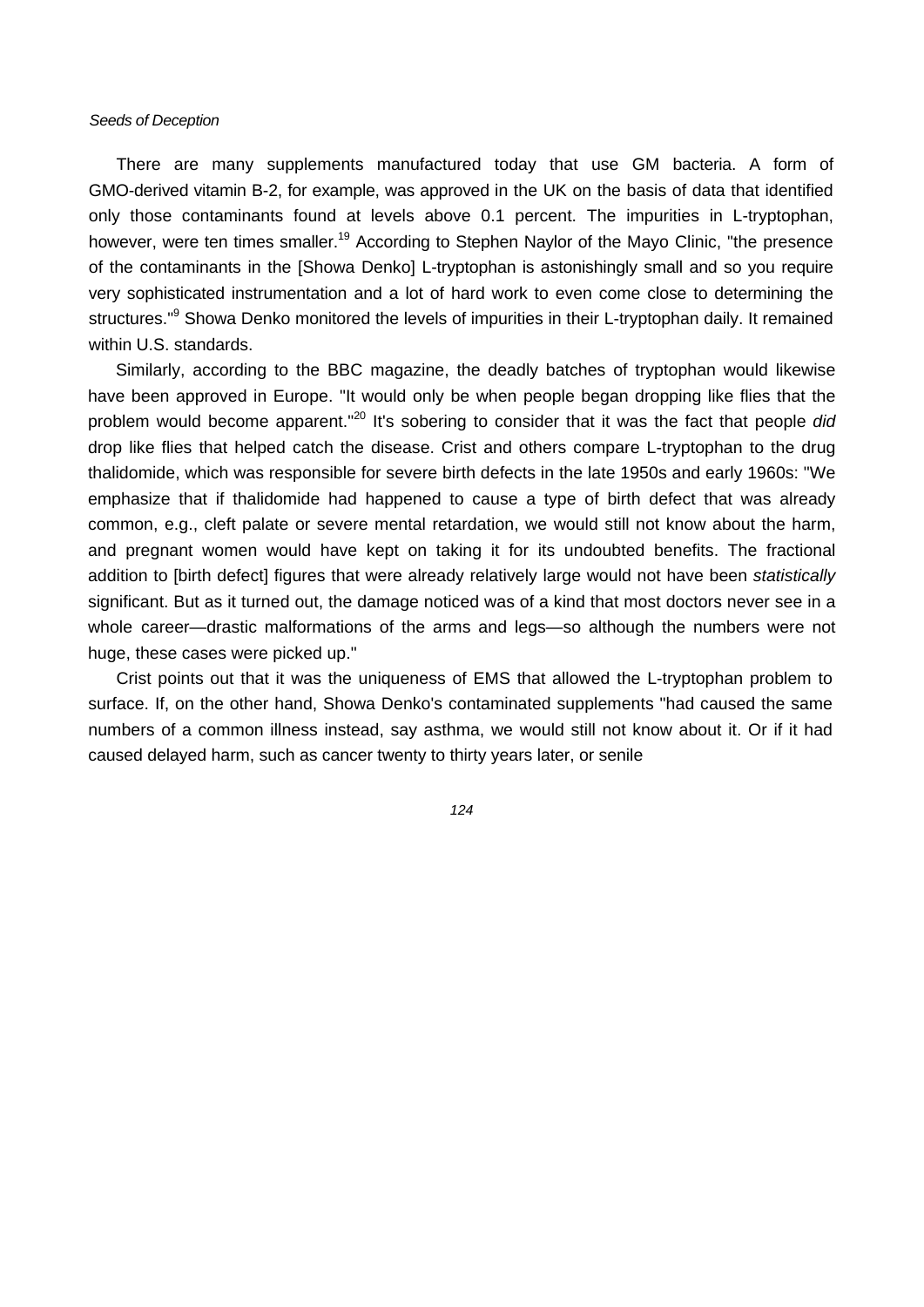dementia in some whose mothers had taken it early in pregnancy, there would have been no way to attribute the harm to the cause."<sup>21</sup>

In spite of the severity of the outbreak, it still took years to trace the crippling disease to L-tryptophan and months more to discover that Showa Denko's brand was responsible. One contributing factor, of course, was that there was no label to distinguish the GM version from the natural variety. The same holds true for GM foods. "In the absence of labeling for genetically modified products," write Rampton and Stauber in *Trust Us We're Experts,* "it is impossible to determine who has been eating mutant soybeans and who has been eating natural ones. If something toxic enters the food supply, tracing it to its source will be difficult if impossible."<sup>5</sup>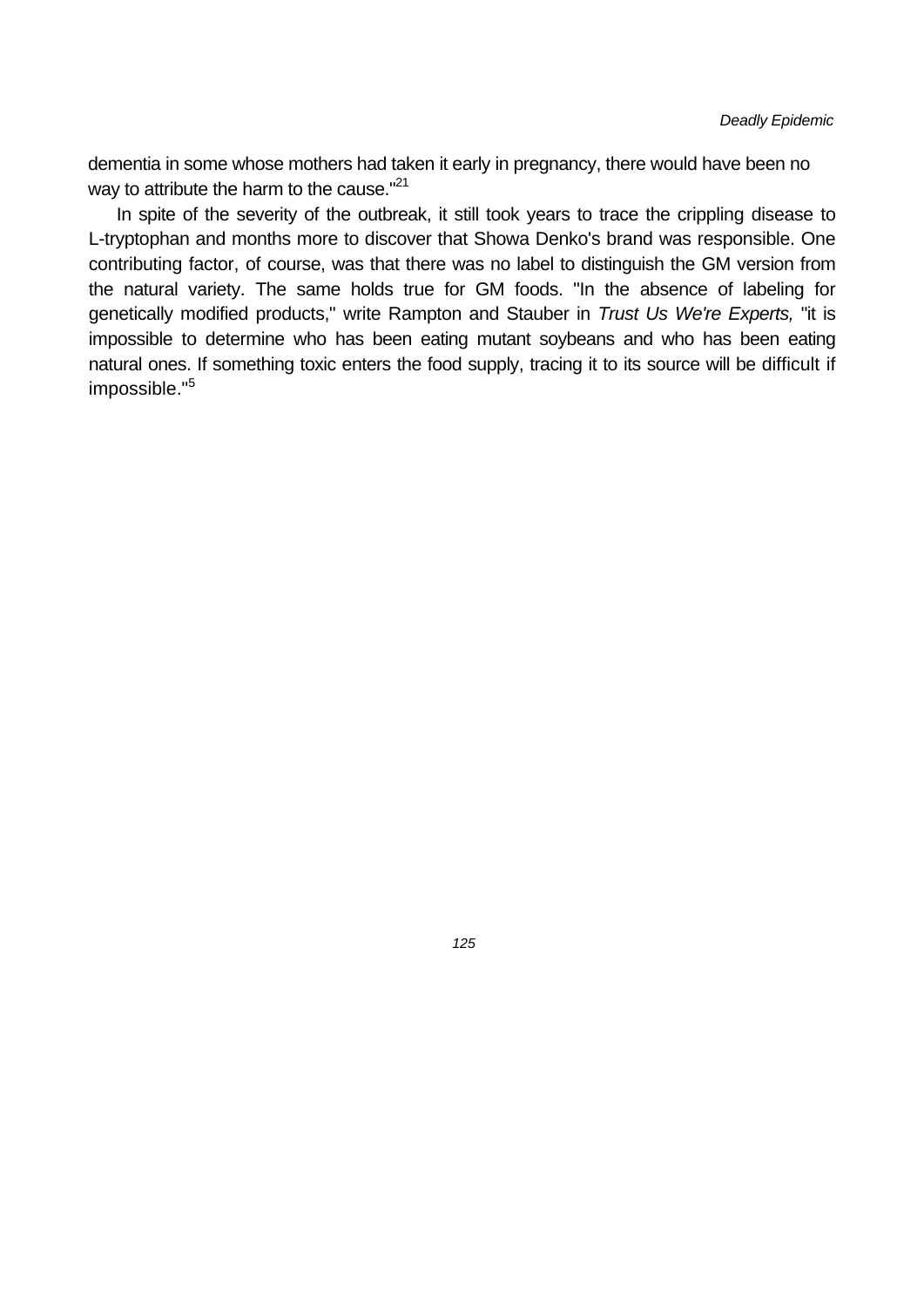# WISDOM OF SQUIRRELS, ELK, DEER, RACCOONS, AND **MICF**

For years, a retired Iowa farmer fed squirrels on his farm through the winter months by placing corncobs on feeders. One year, just for the heck of it, he decided to see if the squirrels had a preference for Bt corn or natural corn. He put natural corn in one feeder and Bt corn in another about twenty feet away. The squirrels ate all the corn off the natural cobs but didn't touch the Bt. The farmer dutifully refilled the feeder with more natural corn and sure enough, it was soon gone. The Bt, however, remained untouched.

The retired farmer got curious. What if the Bt variety was the squirrels' only choice? To find out, he didn't refill the natural corn. At the time, Iowa was plunged into the coldest days of winter. But day after day, the Bt cob remained intact. The squirrels went elsewhere for their food. After about ten days, the squirrels ate about an inch off the tip of an ear, but that's all. The farmer felt sorry for the squirrels and put natural corn back into the feeders, which the squirrels once again consumed.<sup>1</sup>

> *"A captive elk escaped and took up residence in our crops of organic corn and soy. It had total access to the neighboring fields of GM crops, but never went into them.*" —Susan and Mark Fitzgerald, Minnesota

Writer Steve Sprinkel described a herd of about forty deer that ate from the field of organic soybeans, but not the Roundup Ready variety across the road. Likewise, raccoons devoured organic corn, but didn't touch an ear of Bt corn growing down the road. "Even the mice will move on down the line if given an alternative to these 'crops.'"3

A farmer in Holland verified the food preference of mice when he left two piles of corn in his mice-infested barn. One pile was genetically modified; the other was natural. The GM pile was untouched while the non-GM pile was completely eaten up.<sup>4</sup>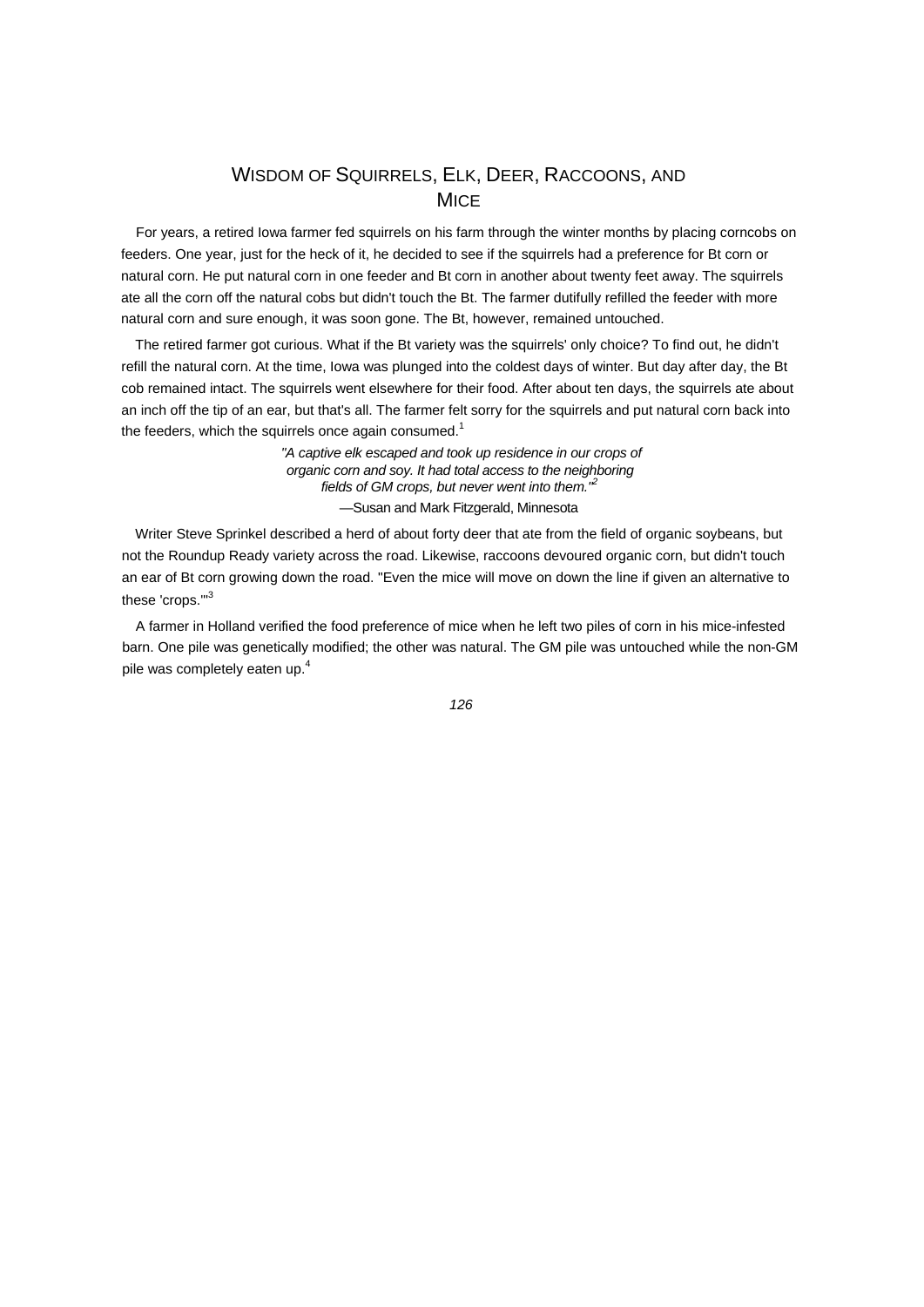# *Chapter 5*

# GOVERNMENT BY THE INDUSTRY, FOR THE INDUSTRY

Vice President George Bush sat in his chair across from four Monsanto executives. They had<br>come to the White House with an unusual request. They wanted more regulation. They were come to the White House with an unusual request. They wanted *more* regulation. They were venturing into a new technology, the genetic modification of food, and they were actually asking the government to oversee their emerging industry.

But this was late 1986. Ronald Reagan was president and the administration was busily *derejjuhitinjj* business. Bush needed convincing. "We bugged him for regulation,'' said Leonard Guarraia, one of the executives at the meeting. "We told him that we have to be regulated.''<sup>1</sup>

Monsanto was about to make a multibillion-dollar gamble. With this new technology, they could engineer and patent a whole new kind of food. Later, by buying up seed companies around the world, Monsanto could replace the natural seeds with their patented engineered seeds and control a hefty portion of the food supply.

But there was fear among Monsanto's ranks—fear of consumers' and environmentalists' reactions. Their fear was borne of experience. Years earlier, Monsanto had assured the public that their Agent Orange, the defoliant used during the Vietnam War, was safe for humans. It wasn't. Thousands of veterans and tens of thousand of Vietnamese who suffered a wide range of maladies, including cancer, neurological disorders, and birth defects, blame Monsanto.

Monsanto had also declared their electrical insulator poly-chlorinated biphenyls (PCBs) as safe. They weren't. Outlawed in 1978, they have been linked to cancer and birth defects, and are considered a major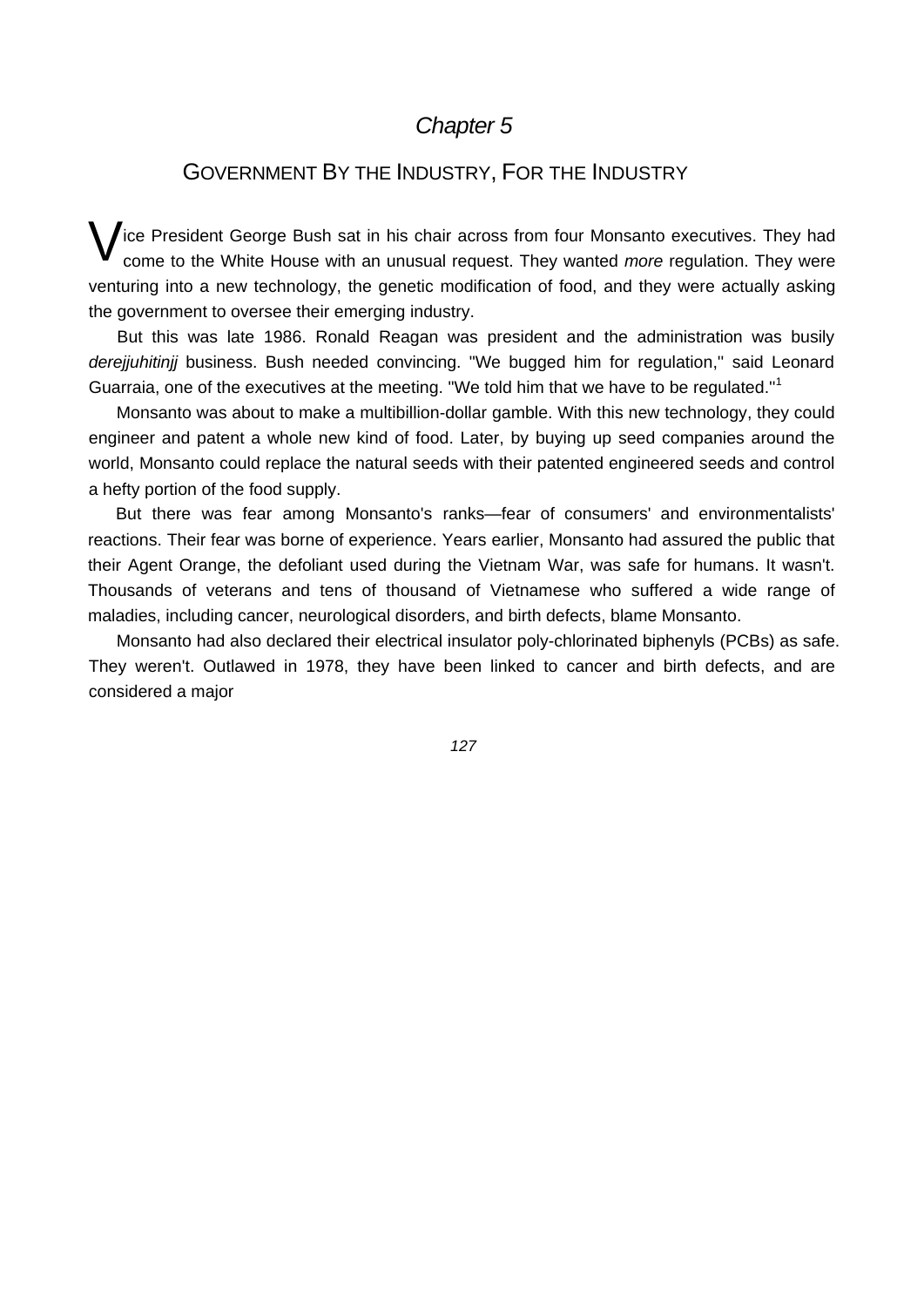environmental hazard. According to court documents, Monsanto executives knew that its PCB factory in Anniston, Alabama was exposing the town's population to serious health risks. They regularly dumped PCBs in the town but covered-up the fact for more than forty years. According to the *Washington Post,* "In 1966, for example, Monsanto managers discovered that fish dunked in a local creek turned belly-up within ten seconds, spurting blood and shedding skin as if dropped into boiling water. In 1969, they found a fish in another creek with 7,500 times the legal PCB level. But they never told their neighbors, and concluded that 'there is little object in going to expensive extremes in limiting discharges.'" One internal memo stated, "We can't afford to lose one dollar of business."<sup>2</sup>

On February 22, 2002, Monsanto was found guilty of negligence, wantonness, suppression of the truth, nuisance, trespass, and outrage. "Under Alabama law," the *Washington Post* article explained, "the rare claim of outrage typically requires conduct 'so outrageous in character and extreme in degree as to go beyond all possible bounds of decency so as to be regarded as atrocious and utterly intolerable in civilized society.'"2

The public's reprisal to these and other Monsanto mistakes was considerable. A former Monsanto vice president admitted, "We were despised by our customers."<sup>3</sup> With genetic engineering, Monsanto knew they needed a new approach. They were determined to work with potential critics in advance to win over their support. "Active outreach," according to the strategy committee's plan, "will encourage public interest, consumer, and environmental groups to develop supportive positions on biotechnology."<sup>1</sup>

Their plan, dated October 13, 1986 and subsequently obtained by the *New York Times,* also prescribed that Monsanto engage with regulators and elected officials worldwide, create "support for biotechnology at the highest U.S. policy levels," and gain endorsements in both the Democratic and Republican party's 1988 presidential platforms.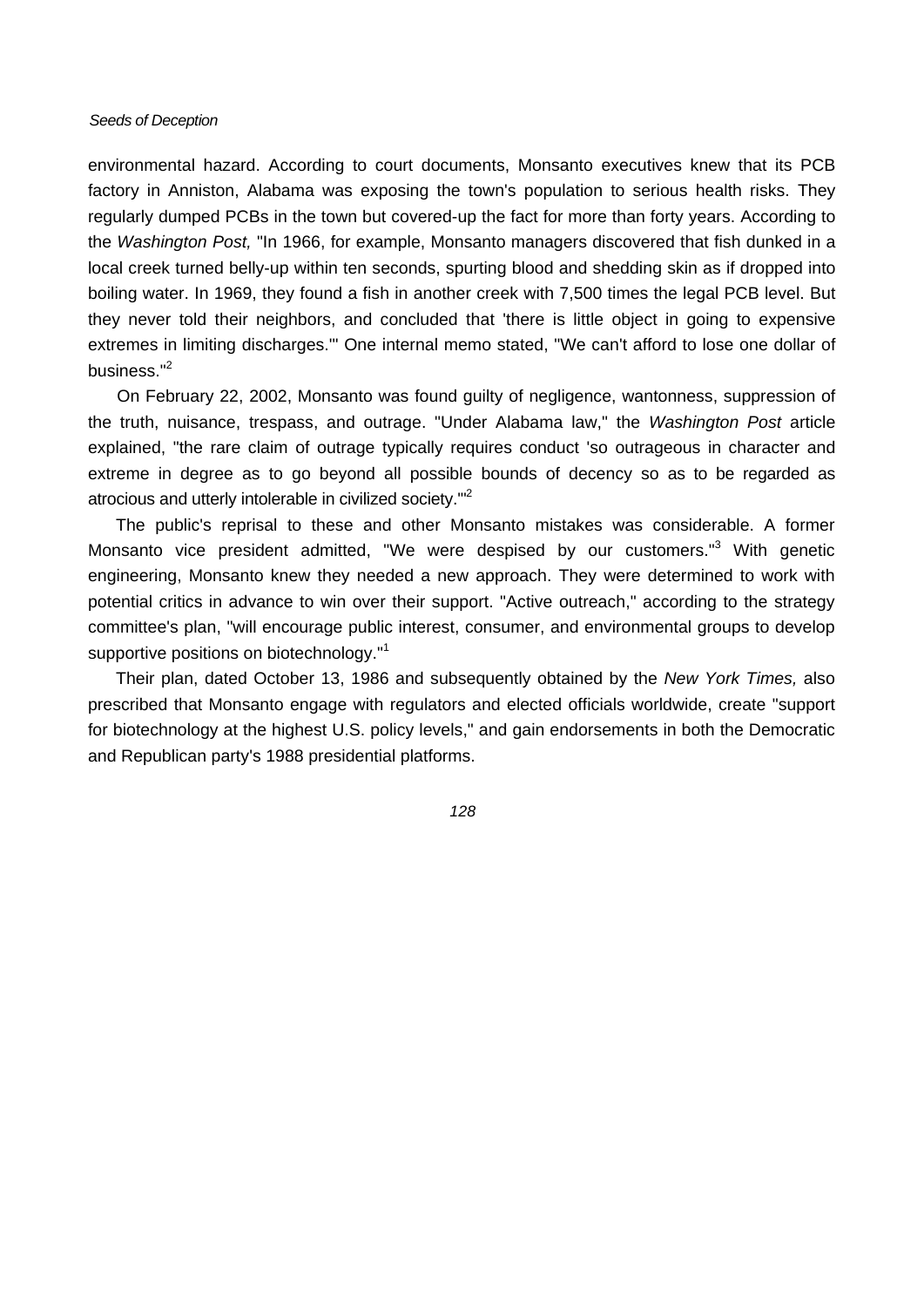They also needed federal regulations. With that in place, it would be the government, not Monsanto, who would be assuring the public that GM products were safe. Monsanto wasn't ready to once again ask the public to "trust us."

Monsanto's connections in Washington ran deep—very deep. The meeting with Vice President Bush was successful, and they got what they asked for. According to the *New York Times,* "It was an outcome that would be repeated, again and again, through three administrations. What Monsanto wished for from Washington, Monsanto—and, by extension, the biotechnology industry—got."

But in the early 1990s, the president of Monsanto, who favored the cautious, collaborative approach, retired. The task of overseeing the expansion of genetically engineered food was given to the enthusiastic Robert Shapiro. He "shelved the go-slow strategy of consultation and review," and brought the GM campaign up to ramming speed. According to the *New York Times,*  "Monsanto would now use its influence in Washington to push through a new approach." To help Monsanto "speed its foods to market, the White House quickly ushered through an unusually generous policy of self-policing."<sup>1</sup>

Monsanto's influence was legendary. Washington insiders watched with astonishment as the company dictated policy to the Agriculture Department (USDA), Environmental Protection Agency (EPA), and ultimately the Food and Drug Administration (FDA).

According to Henry Miller, who was in charge of biotechnology issues at the FDA from 1979 to 1994, "the U.S. government agencies have done exactly what big agribusiness has asked them to do and told them to do."<sup>1</sup>

This biotech industry worked its magic with the Council on Competitiveness, a senior policy-making group created by President Bush in March 1989. Vice President Dan Quayle was put in charge, "with responsibility for reducing the regulatory burden on the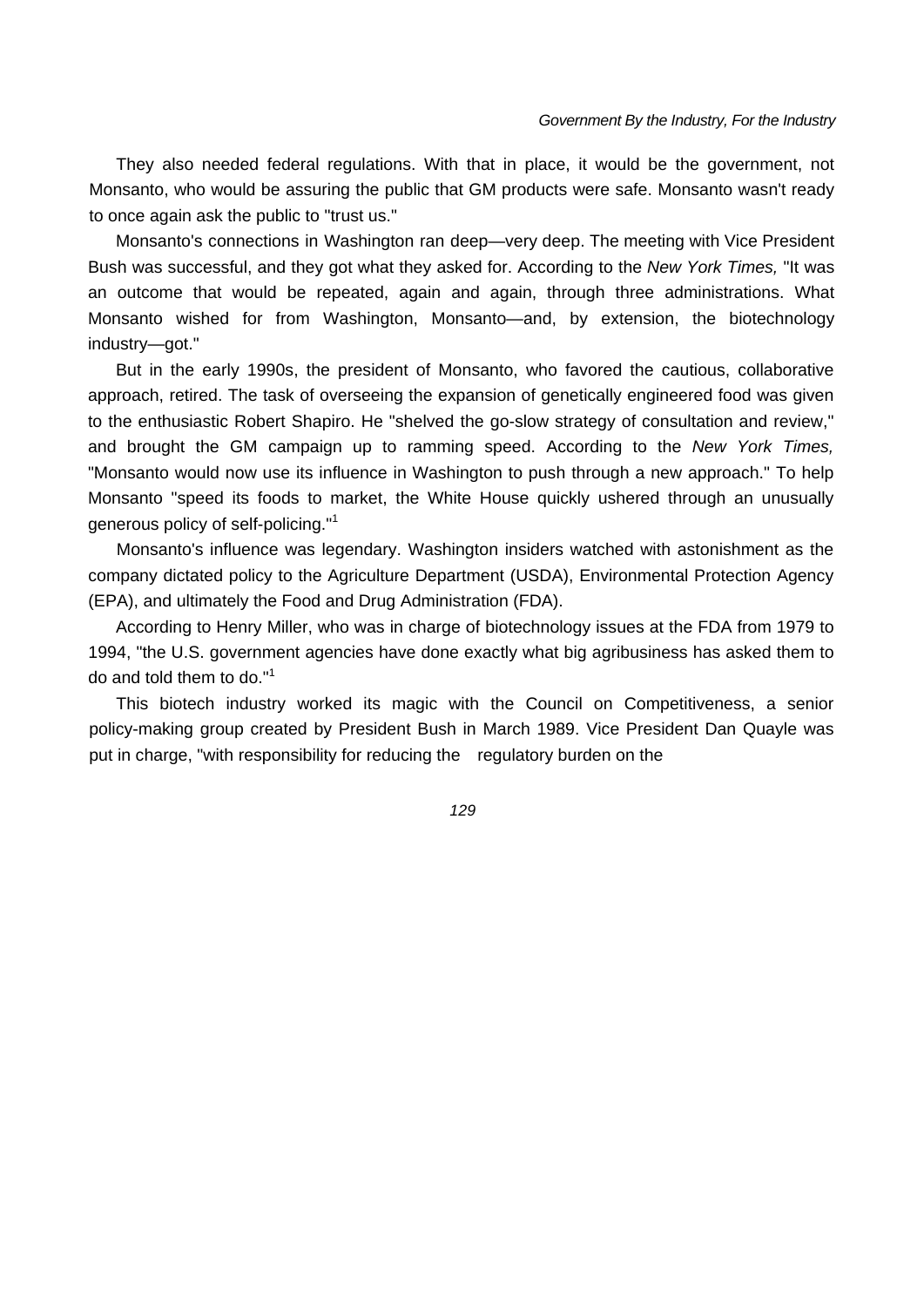economy." The council was also assigned to counter die drastic U.S. trade deficit by making American goods more competitive in overseas markets. Members of this elite council included "The Attorney General, Secretary of Commerce, Director of [the Office of Management and Budget], and Chair of die Council of Economic Advisors. . . . The President's chief of staff coordinated Council activities."<sup>4</sup>

The biotech industry's success with these government leaders became apparent on May 26, 1992 in the Indian Treaty Room of the Old Executive Building. There, Vice President Dan Quayle announced the Bush administration's new policy on genetically engineered food: "The reforms we announce today will speed up and simplify the process of bringing better agricultural products, developed dirough biotech, to consumers, food processors and farmers. We will ensure that biotech products will receive the same oversight as other products, instead of being hampered by unnecessary regulation."<sup>1</sup>

By "receive the same oversight as other products," Quayle meant that GM foods would be considered just as safe as natural, non-GM foods. And sidestepping "unnecessary regulation" meant that the government would not require any safety tests or any special labels identifying die foods as genetically engineered. The rationale for diis hands-off policy was spelled out in an FDA document dated three days after Quayle's announcement. "The agency is not aware of any information showing that foods derived by these new methods differ from other foods in any meaningful or uniform way."5

Monsanto, under its new leadership, had what it wanted: government endorsement of safety and no regulations that would interfere with its plans for rapid worldwide sales.

## **Political Science at the EDA**

Attorney Michael Taylor had overseen the development of FDA policy. Prior to working at the agency, Taylor worked at King and Spaulding law firm; Monsanto was his personal client. Taylor helped Monsanto draft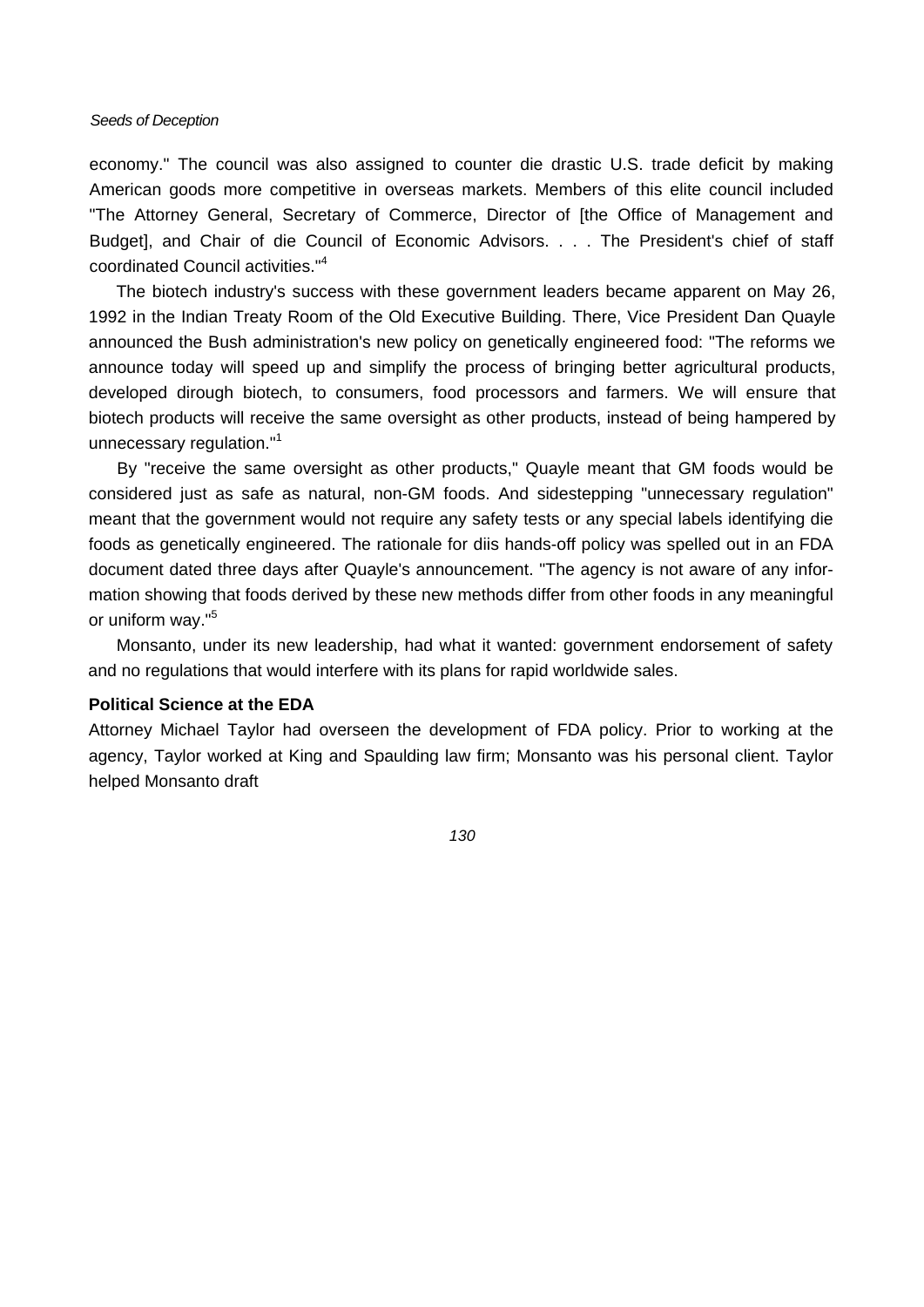pro-biotech regulations that die industry would lobby for. While working for the FDA, Taylor could implement those laws himself. For Monsanto, there was no better person to step into a leadership role at the FDA.

Taylor did not simply fill a vacant position at the agency. In 1991 the FDA created a new position for him: Deputy Commissioner for Policy. He instandy became the FDA official with the greatest influence on GM food regulation, overseeing the development of government policy.

According to public interest attorney Steven Druker, who has studied the FDA's internal files, "During Mr. Taylor's tenure as Deputy Commissioner, references to the unintended negative effects of bioengi-neering were progressively deleted from drafts of the policy statement (over the protests of agency scientists), and a final statement was issued claiming (a) diat [GM] foods are no riskier than others and (b) that the agency has no information to the contrary."<sup>6</sup> In 1994, Taylor became the administrator at the Department of Agriculture's Food Safety and Inspection Service, where he was also involved in biotechnology issues. He later became Vice President for Public Policy at Monsanto.

When the FDA announced its policy, the public was not aware of any internal dissent. The policy boldly claimed that there was no information to indicate that GM foods were different or more risky than natural varieties. Since the American public generally trusts the FDA, they assumed that no such risks existed. But nearly a decade later, the agency's internal documents—made public for the first time through a lawsuit—told a different story.

Linda Kahl, an FDA compliance officer, protested that by "trying to force an ultimate conclusion that there is no difference between foods modified by genetic engineering and foods modified by traditional breeding practices," the agency was "trying to fit a square peg into a round hole." She insisted, "the processes of genetic engineering and traditional breeding are different, and according to the technical experts in the agency, they lead to different risks."<sup>7</sup>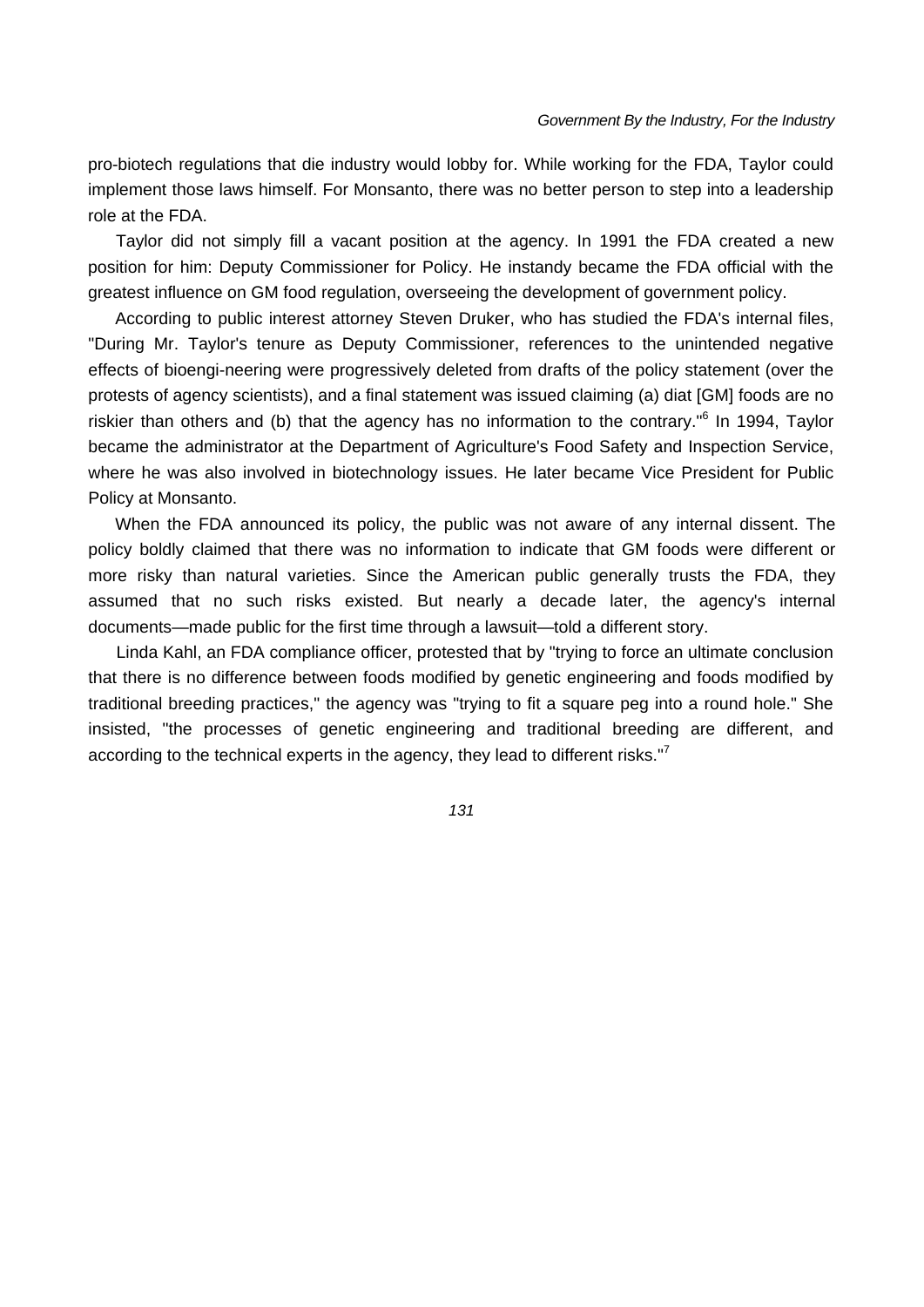One such expert was FDA microbiologist Louis Pribyi. "There is a profound difference between the types of unexpected effects from traditional breeding and genetic engineering," wrote Pribyi in a letter to James Maryanski, the FDA's biotech coordinator. Pribyi said that several aspects of gene splicing "may be more hazardous."<sup>8</sup> According to the *New York Times,* "Dr. Pribyi knew from studies that toxins could be unintentionally created when new genes were introduced into a plant's cells."<sup>1</sup> Moreover, Pribyi wrote "there is no certainty that [the breeders of GM foods] will be able to pick up effects that might not be obvious." He declared, "This is the industry's pet idea, namely that there are no unintended effects that will raise the FDA's level of concern. But time and time again, there is no data to back up their contention."<sup>8</sup>

Pribyi was one of many FDA scientists asked to provide input during the formulation of the FDA's policy on genetically engineered food. According to Druker, records show that the majority of these scientists identified potential risks of GM foods. Druker was the main organizer of the lawsuit that forced the FDA documents into the public domain; his nonprofit organization, the Alliance for Bio-Integrity, was the lead plaintiff. Having sorted through tens of thousands of pages of FDA documents, he described the opinion of the agency's scientists as follows: "The predominant view was that genetic engineering entails distinct risks and that its products cannot be regarded as safe unless they have been confirmed to be so through appropriate feeding studies." Druker says several scientists "issued strong warnings."<sup>6</sup>

The Toxicology Group, for example, warned that genetically modified plants could "contain unexpected high concentrations of plant toxicants," and described the reasons why these might be very difficult to identify.<sup>9</sup> Their director wrote, "The possibility of unexpected, accidental changes in genetically engineered plants justifies a limited traditional toxicologjcal study."<sup>10</sup>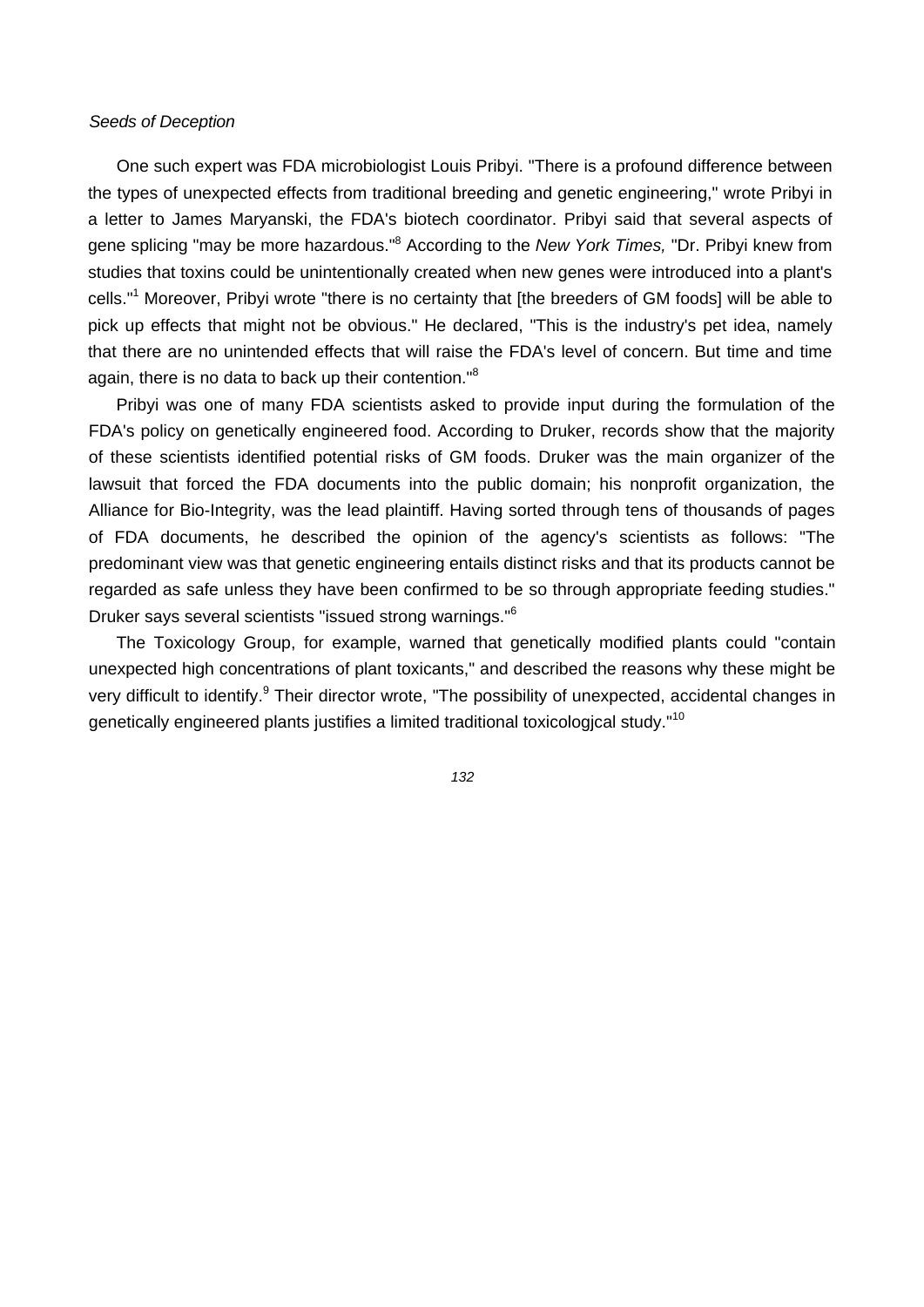The Division of Food Chemistry and Technology outlined four potential dangers:

- 1. "Increased levels of known naturally occurring toxins",
- 2. "Appearance of new, not previously identified" toxins,
- 3. Increased tendency to gather "toxic substances from the environment" such as "pesticides or heavy metals", and
- 4. "Undesirable alterations in the levels of nutrients."

They warned, "unless genetically engineered plants are evaluated specifically for these changes," these four "may escape breeders' attention." The division recommended testing every GM food "before it enters the marketplace."<sup>11</sup>

Gerald Guest, the director of FDA's Center for Veterinary Medicine (CVM) sent a letter to Maryanski saying that he and the other CVM scientists concluded that mere is "ample scientific justification" to require testing and review of each GM food before it is eaten by the public. He stated, "CVM believes that animal feeds derived from genetically modified plants present unique animal and food safety concerns." He pointed out that, "residues of plant constituents or toxicants in meat and milk products may pose human food safety concerns."<sup>12</sup> Guest also wrote. "I would urge you to eliminate statements that suggest that the lack of information can be used as evidence for no regulatory concern."<sup>12</sup>

In spite of repeated internal memos outlining the potential for increased health risks posed by this new technology, subsequent drafts of the FDA's policy statement, overseen by Taylor, deleted more and more of the scientist's input. In a fiery memo to Maryanski, Pribyl challenged the direction the policy statement had taken: "What has happened to the scientific elements of this document? Without a sound scientific base to rest on, this becomes a broad, general, 'What do I have to do to avoid trouble'-type document. ... It will look like and probably be just a political document. ... It reads very pro-industry,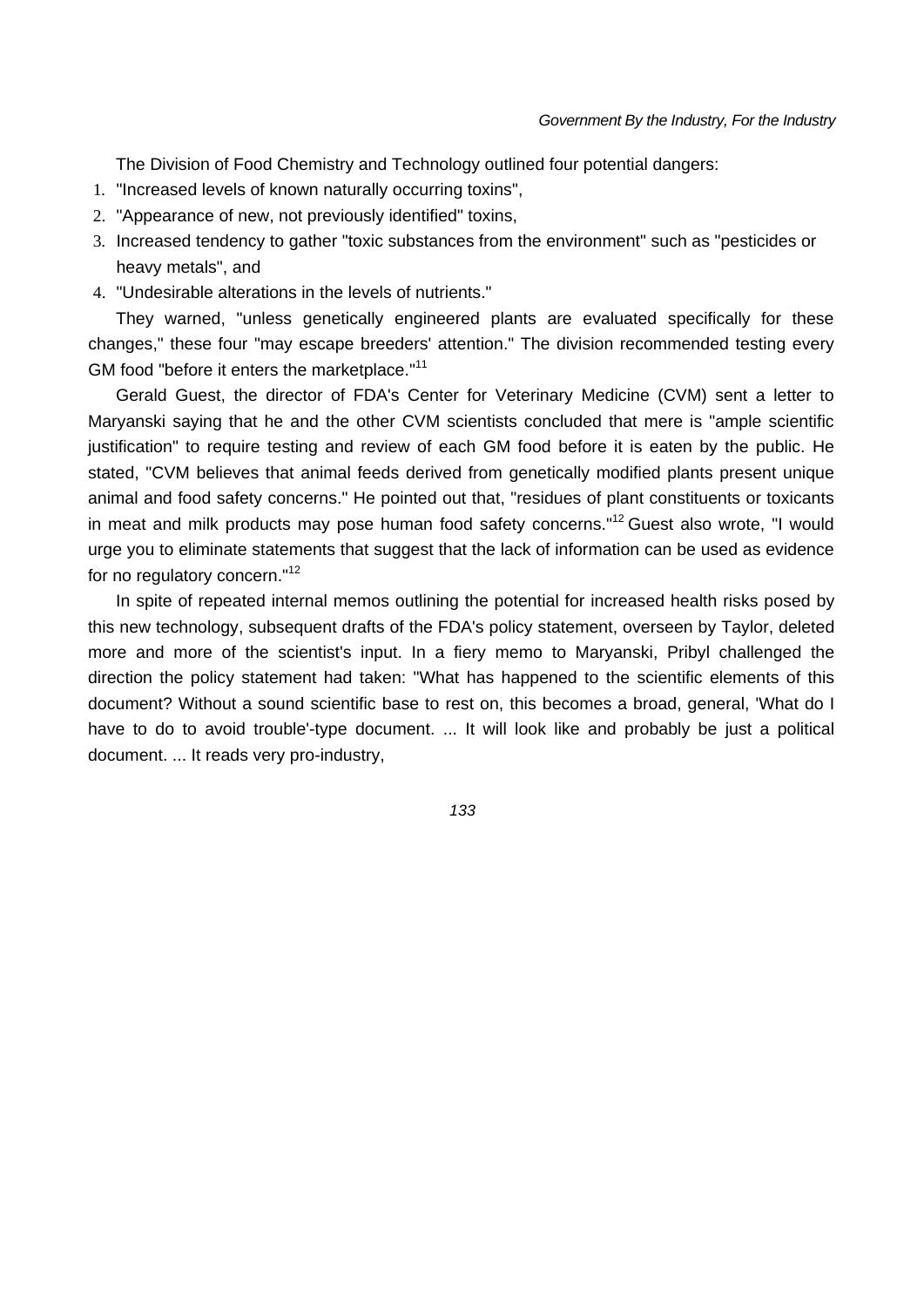especially in the area of unintended effects, but contains very little input from consumers and only a few answers for their concerns."

Pribyl pointed out a glaring inconsistency. He said that while the FDA policy says "that there are no differences between traditional breeding and [genetic modification] . . . In fact the FDA is making a distinction, so why pretend otherwise." Pribyl also made two eerily accurate predictions:

- 1. "Industry will do what it HAS to do to satisfy the FDA 'requirements' and not do the tests that they would normally do because they are not on the FDA's list;" and
- 2. "There will be . . . less concern about safety, because of a false sense of 'knowing what one is doing' and 'it's been done hundreds of times before without a problem, why check it now.'"8 But while the FDA's scientists were emphasizing caution and

testing, its leaders were beholden to an altogether different lobbying effort. A March 1992 memo from FDA Commissioner David Kessler confirmed the White House's influence in the crafting of the agency's policy. "The approach and provisions of the policy statement are consistent with the general biotechnology policy established by the Office of the President. ... It also responds to White House interest in assuring the safe, speedy development of the U.S. biotechnology industrv."<sup>13</sup>

But even the draft of the policy that Kessler praised as White House-friendly was subject to further revision as it went up the political chain of command. A May 1992 Memorandum from the Office of Management and Budget to President Bush's White House counsel made the following recommendations. "The policy statement needs to stress the role of decentralized safety reviews by producers; with informal FDA consultation only if significant safety or nutritional concerns arise. It should avoid emphasizing obligatory FDA review and oversight." The letter also suggested that the following sentence about genetic engineering be added. "Since these techniques are more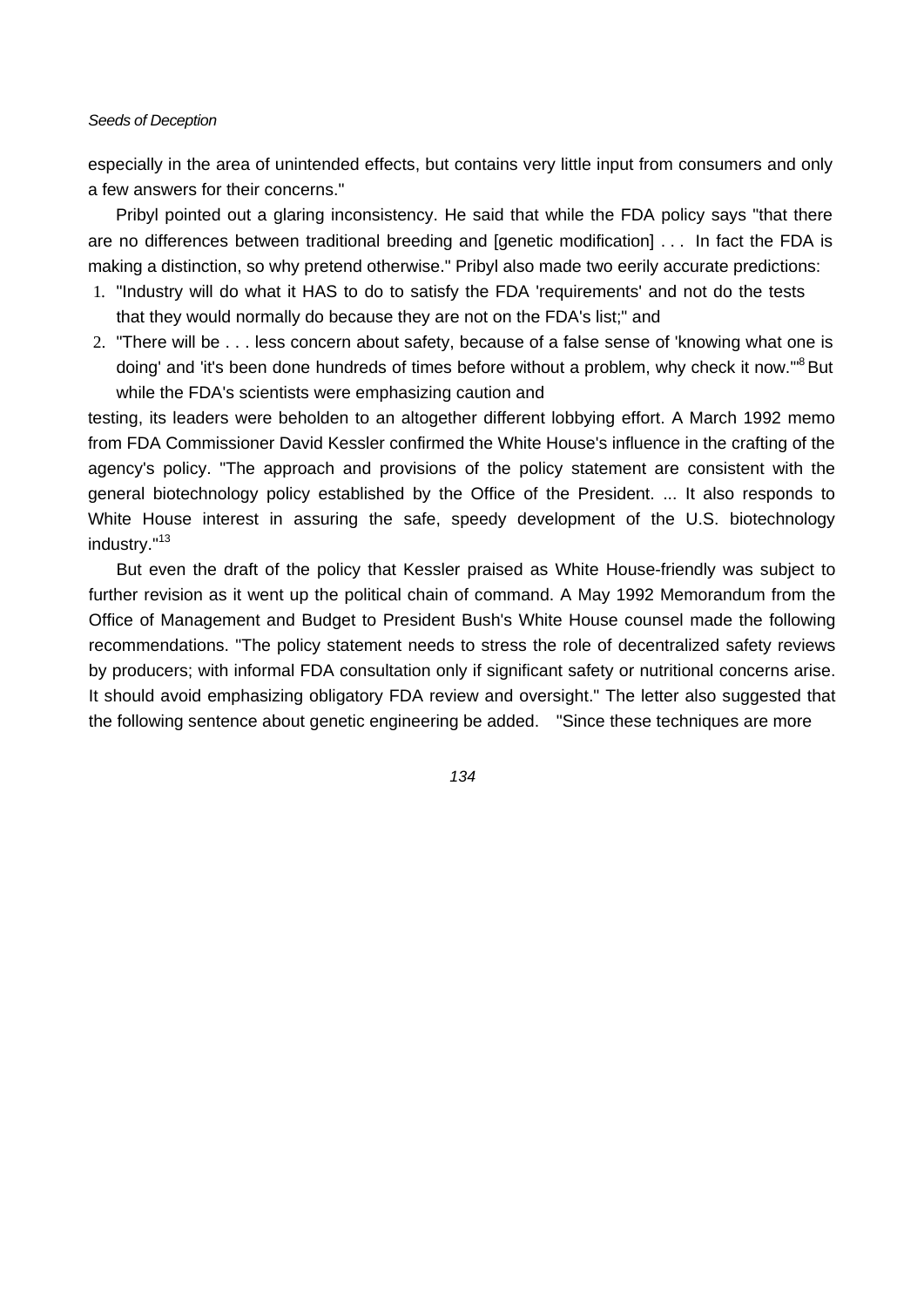precise, they increase the potential for safe, better characterized, and more predictable foods."<sup>14</sup>

Similarly, a memo from the Office of the Assistant Secretary for Health, at the Department of Health & Human Services, expressed reservations about the length and depth of the policy statement's concern for environmental effects of GM crops. The letter said, "The extensive twelve-page discussion seems to be . . . dangerously detailed and drawn-out. ... In contrast to the sections on food safety, which properly imply that biotechnology is a fundamentally innocuous tool of food production and that the fruits of biotechnology will be substantially equivalent to diose with which we are already familiar, die [environmental] section gives an incorrect impression that biotechnology raises significant new agricultural and environmental concerns."<sup>15</sup>

These memos reveal that as the evaluators have less and less background in science and more political accountability, the foods, and their environmental impact, are regarded as safer and safer. In the end, it was the political, rather than scientific recommendations, that prevailed. The agency not only ignored its scientists, it claimed their concerns never existed. The official FDA policy proclaiming ignorance of any meaningful differences between GM and non-GM food became the rationale for eliminating any meaningful oversight. Other government departments also invoked this political concept of equivalence in support of their policies. For example, die State Department's Melinda Kimble, while negotiating GMO trade policy, said, "I want to make very clear diat it is the position of the United States government that we do not believe there is a difference between GMO commodities and non-GMO commodities."16 likewise, a March 2003 statement by Speaker of the House Hastert declared, "There is general consensus among the scientific community that genetically modified food is no different from conventional food."<sup>17</sup>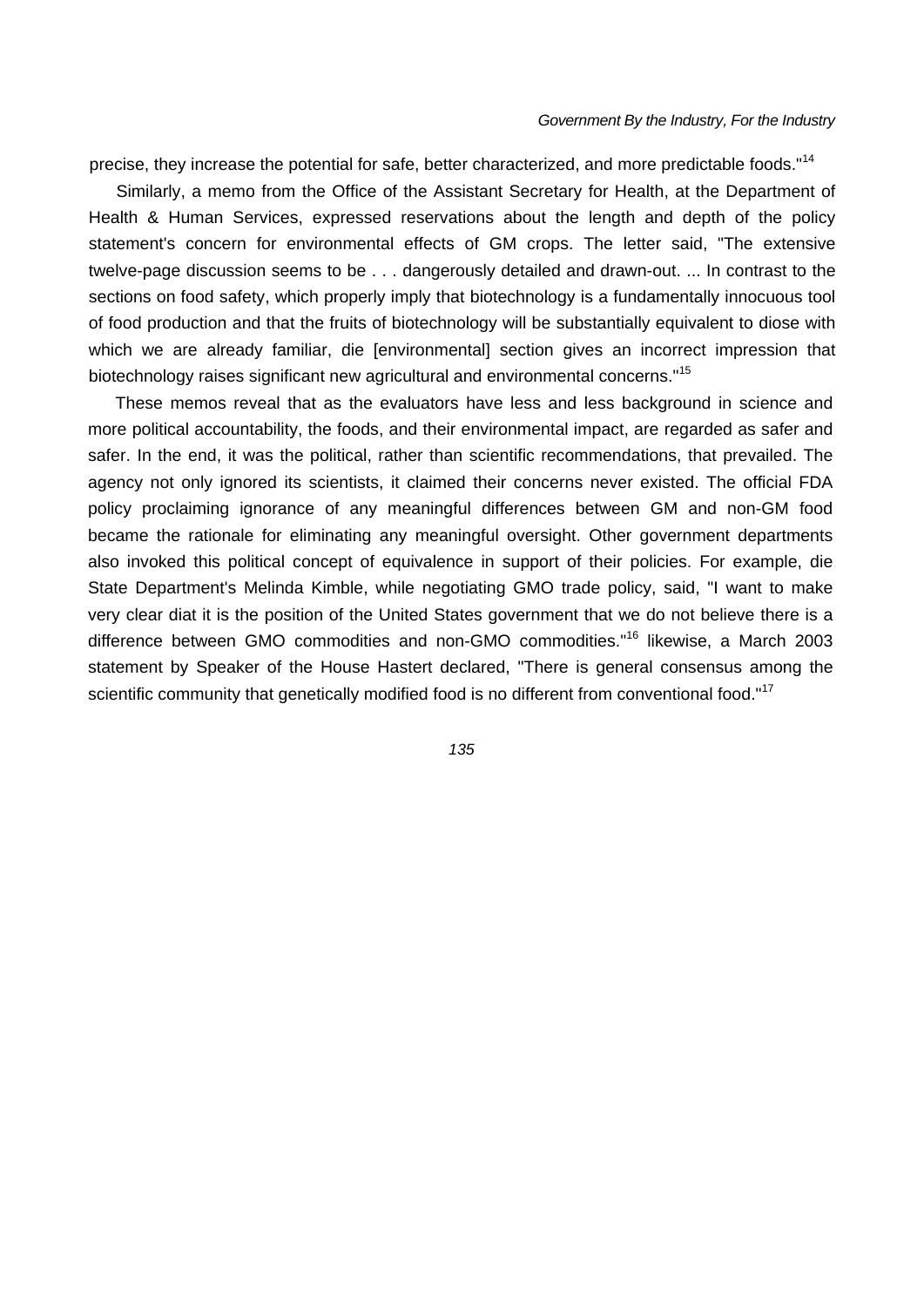When the FDA documents eventually became public, Maryanski defended the agency's policy. On February 28, 2000, he told the OECD Conference on GM Food Safety in Edinburgh, Scotland that the FDA scientists had merely been asking questions about the various issues involved in bioengineered food. Maryanski was unpleasantly surprised when Druker, who was a member of the conference, stood up and invited the audience to read the FDA memos that were posted on his organization's website. They could see for themselves that the agency's scientists were not merely asking questions; many of their statements were quite emphatic about the unique risks of GM foods.

Maryanski, other FDA officials, and representatives throughout the U.S. government continue to claim that there is overwhelming consensus among scientists that GM foods are safe. In an October 1991 letter to a Canadian official, however, Maryanski himself had admitted that this was not true. He said, "there are a number of specific issues ... for which a scientific consensus does not exist currendy, especially die need for specific toxicology tests." Maryanski also said, "I think the question of the potential for some substances to cause allergenic reactions is particularly difficult to predict."<sup>18</sup>

Commenting on statements made by FDA scientists, the *New Tork Times* wrote: "The scientists were displaying precisely the concerns that Monsanto executives from the 1980s had anticipated — and indeed had considered reasonable. But now, rather than trying to address those concerns, Monsanto, the industry and official Washington were dismissing them as die insignificant worries of the uninformed."<sup>1</sup>

Many scientists who understood the dangers, however, were not convinced by die FDA's assurances. Geneticist David Suzuki, for example, said, "Any politician or scientist who tells you diese products are safe is either very stupid or lying. The experiments have simply not been done."<sup>19</sup> A January 2001 report from an expert panel of the Royal Society of Canada likewise supported the conclusions of the FDA scien-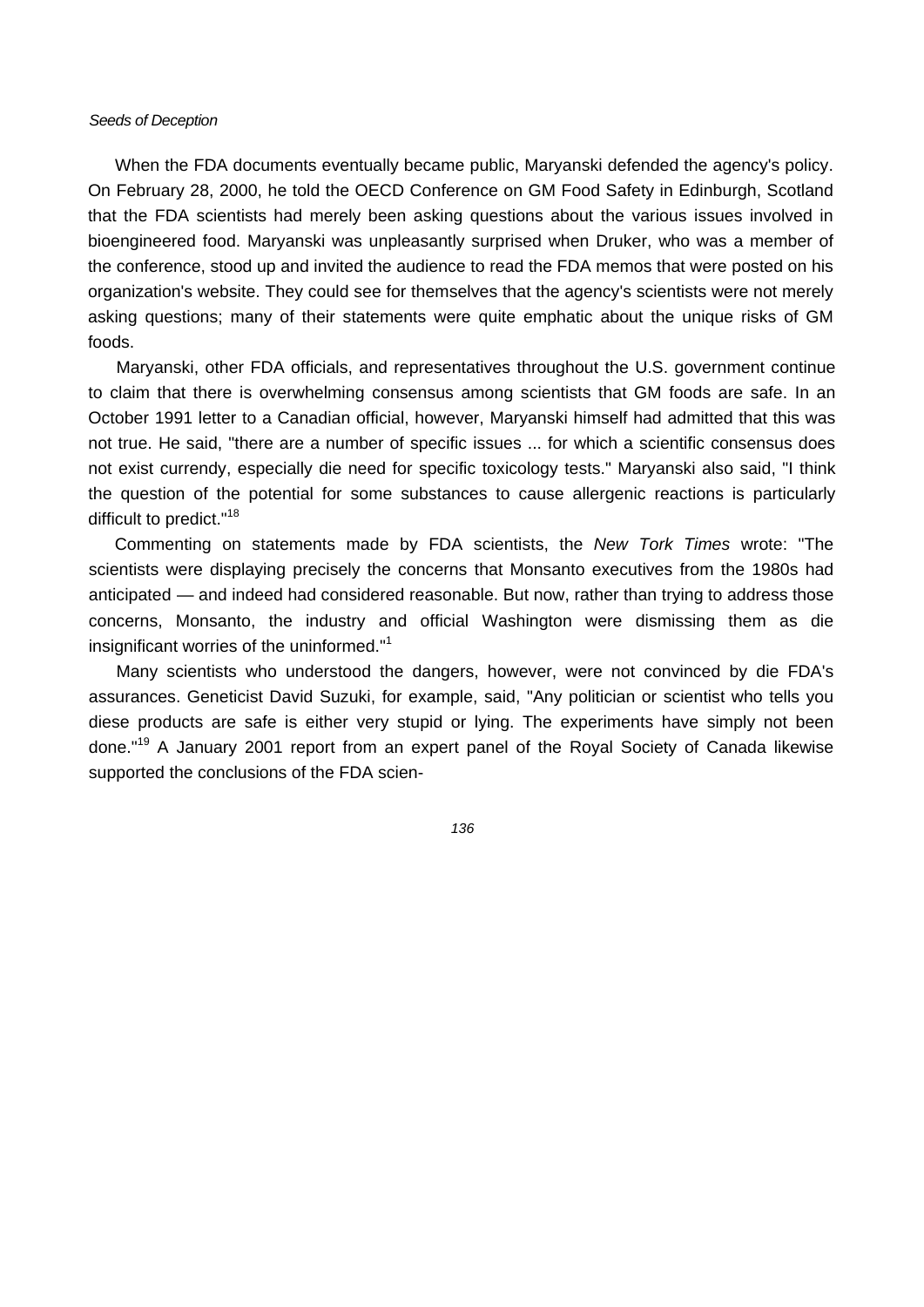tists. The report said it was "scientifically unjustifiable" to presume that GM foods are safe. The report explains that the "default prediction" for any GM foods is that "expression of a new gene (and its products) . . . will be accompanied by a range of collateral changes in expression of other genes, changes in the pattern of proteins produced and/or changes in metabolic activities." This could result in novel toxins or other harmful substances. The report emphasized the need for safety testing, looking for short- and long-term human toxicity, allergenicity, and other health effects.<sup>20</sup> The panel began their comprehensive 245-page report by quoting the editors of the UK's *Nature Biotechnology.* "The risks in biotechnology are undeniable, and they stem from the unknowable in science and commerce. It is prudent to recognize and address those risks, not compound them by overly optimistic or foolhardy behavior."<sup>20</sup>

## **Rotten Tomatoes**

While the FDA was busily crafting their industry-friendly GMO policy in the early 1990s, Calgene was preparing to introduce the world's first genetically modified food crop: the FlavrSavr Tomato. Gifted with mythical endurance, this GM wonder could remain looking fresh for weeks after being picked.

Although the FDA did not require it, Calgene voluntarily did three feeding studies with rats and sent the results to the FDA for its blessing. Internal FDA documents show that the agency scientists were concerned about the presence of stomach lesions. Among the female rats in one study, seven of the forty rats that ate the FlavrSavr had lesions; none were found in the controls that ate natural tomatoes.

FDA reviewers repeatedly asked Calgene to provide additional data in order to resolve what they regarded as outstanding safety questions. The director of the FDA's Office of Special Research Skills, wrote: ". . . the data fall short of'a demonstration of safety' or of a 'demonstration of reasonable certainty of no harm' which is the standard we typically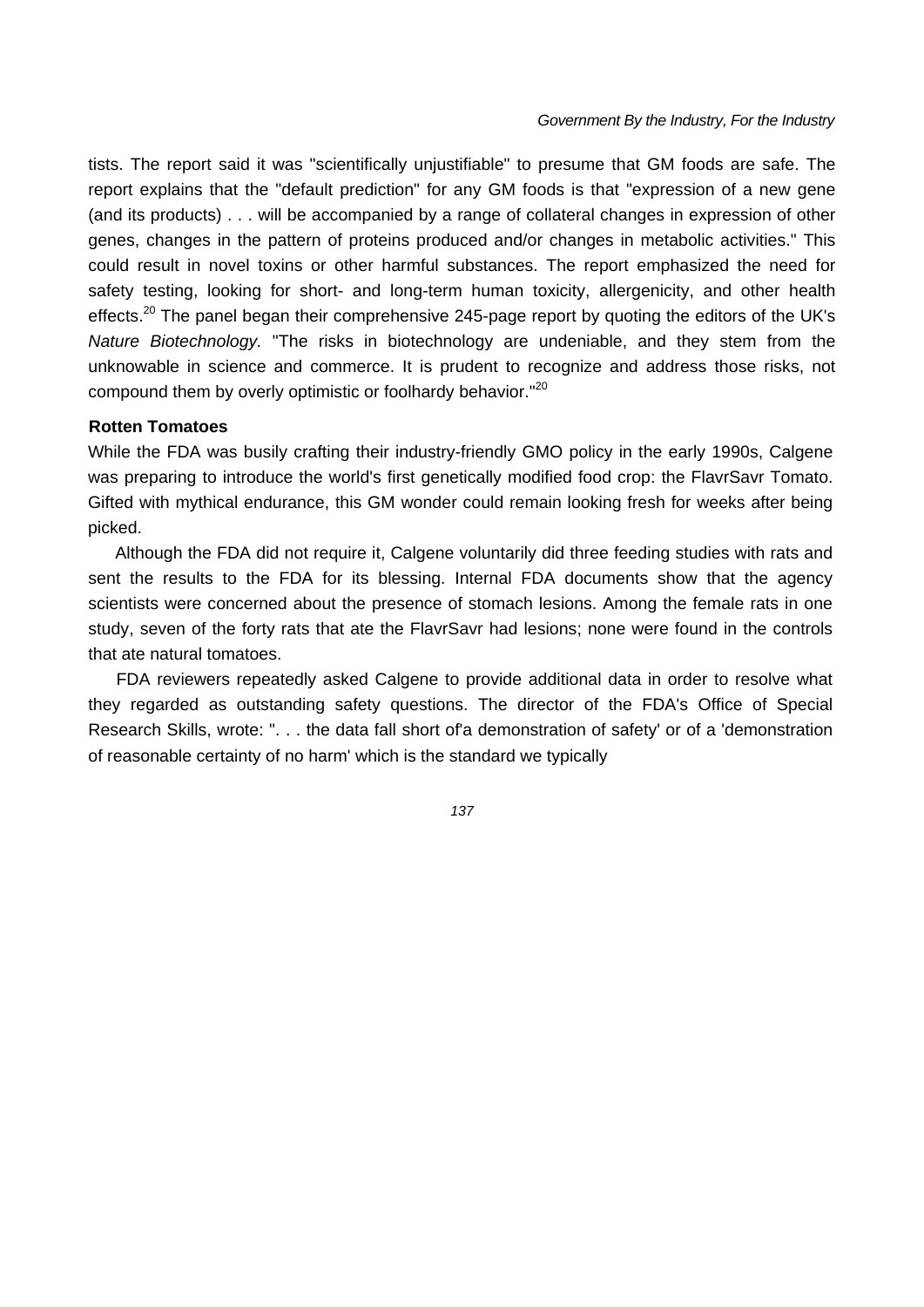apply to food additives. To do that we would need, in my opinion, a study that resolves the safety question raised by the current data."<sup>21</sup> The Additives Evaluation Branch agreed that "unresolved questions still remain,"<sup>22</sup> and the staff pathologist stated, "In the absence of adequate explanations by Calgene, the issues raised by the Pathology Branch . . . remain and leave doubts as to the validity of any scientific conclusion(s) which may be drawn from the studies' findings." $^{23}$ 

Pusztai, who looked at the study years later, disagreed with the Calgene's conclusions that the lesions "were considered to be of no importance," since, he said, "in humans they could lead to life-endangering hemorrhage, particularly in the elderly who use aspirin to prevent thrombosis.<sup>"24</sup> He was similarly amazed that no follow-up examination of the intestines was conducted to see if they were similarly affected. On top of this, Pusztai pointed out that there was no explanation provided as to why another seven of the forty GM-fed rats died within two weeks.

While one group of FDA scientists was assessing the FlavrSavr rat study, another group was asked to evaluate Calgene's proposed use of an Antibiotic Resistant Marker (ARM) gene. As you may recall from Chapter 2, after the cells are inserted with foreign genes they are doused with antibiotics. If the cells survive, it means that the foreign gene made it into the cells' DNA. Calgene wanted to use an ARM gene that would cause its tomato cells to survive the antibiotic kanamycin.

On December 3, 1992, the Division of Anti-Infective Drug Products submitted to the FDA Biotechnology Coordinator their response to Calgene's proposal with the key sentence of their conclusion emphasized in all capital letters: "IT WOULD BE A SERIOUS HEALTH HAZARD TO INTRODUCE A GENE THAT CODES FOR ANTIBIOTIC RESISTANCE INTO THE NORMAL FLORA OF THE GENERAL POPULATION."<sup>25</sup>

No ambiguity there.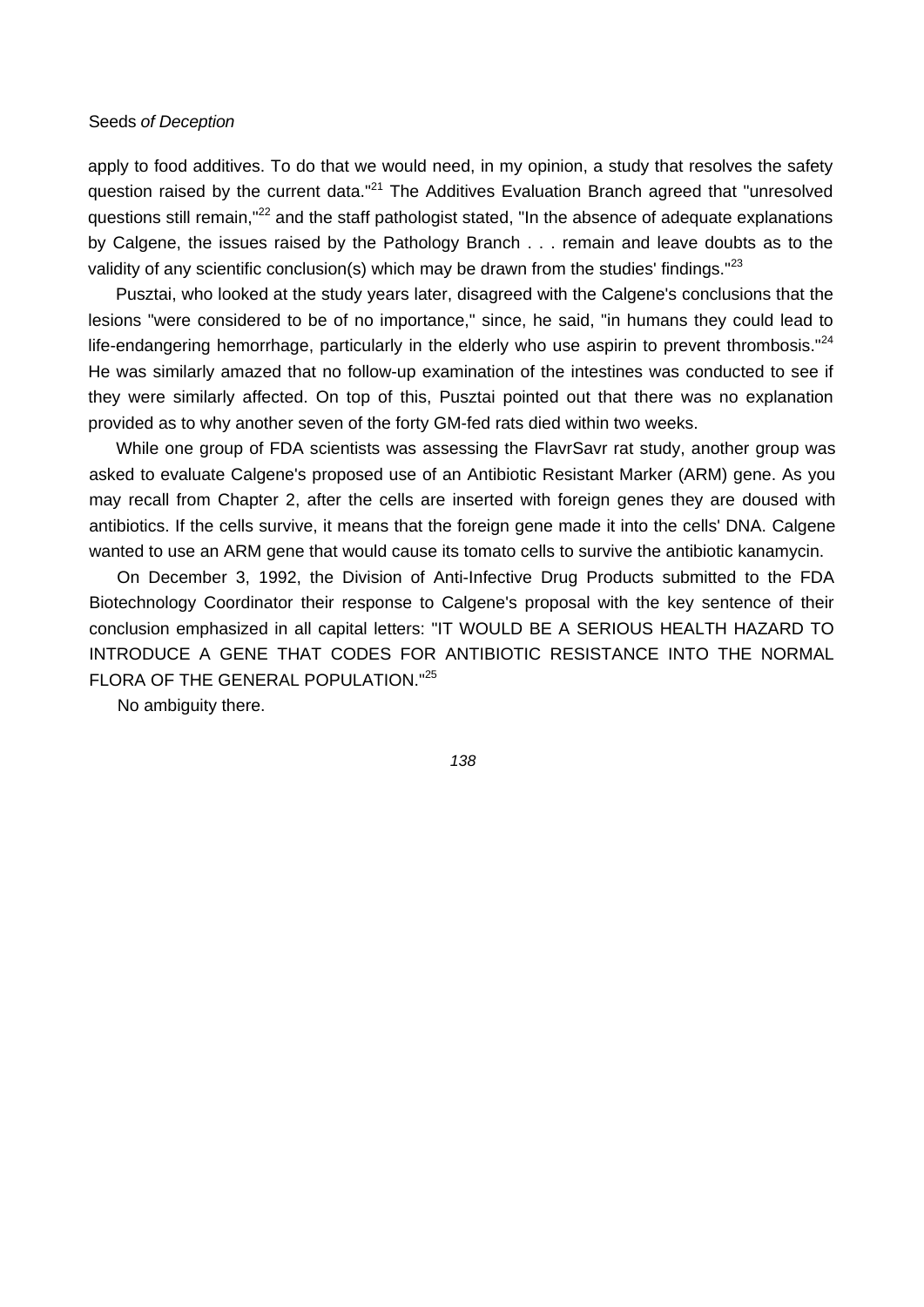## *Government By the Industry, For the Industry*

To further emphasize his concern, the division's director sent the document two weeks later to another FDA official with a cover letter entitled, "The tomatoes that will eat Akron." He added, "You really need to read this consult. The Division comes down fairly squarely against the [kanamycin] gene marker in the genetically engineered tomatoes. I know this could have serious ramifications."<sup>25</sup>

ARM genes are not the only method to confirm that a foreign gene has successfully made it into the DNA. But it's the easiest way. This wasn't a good enough reason for Albert Sheldon, an FDA microbiologist who wrote "Other markers ... are available and should be used." In a March 1993 memo to Maryanski, Sheldon said, "In my opinion, the benefit to be gained by the use of the kanamycin resistance marker in transgenic plants is outweighed by the risk.... If we allow this proposal, we ... will probably assure dissemination of kanamycin resistance."26

These FDA scientists were aware of the very serious threat posed by infections that resist antibiotics. According to the FDA website, such infections "increase risk of death, and are often associated with prolonged hospital stays, and sometimes complications. These might necessitate removing part of a ravaged lung, or replacing a damaged heart valve." $27$  The number of sicknesses and deaths due to resistant infections continues to rise, due in part to the over prescription of antibiotics. According to *BBC Online,* "pessimistic experts believe it is only a matter of time at current rates until virtually every weapon in the pharmaceutical arsenal is nullified."<sup>28</sup> No wonder the FDA division director referred to the FlavrSavr as "The tomatoes that will eat Akron."

In spite of the concerns about antibiotic resistance and the unresolved questions about the feeding trial, the FDA approved the FlavrSavr tomato on May 18, 1994. According to Druker, the FDA "claimed that all relevant safety issues had been satisfactorily resolved and said that because the FlavrSavr had performed so well, it would be unnecessary for any subsequent bioengineered food to be subjected to the same rigorous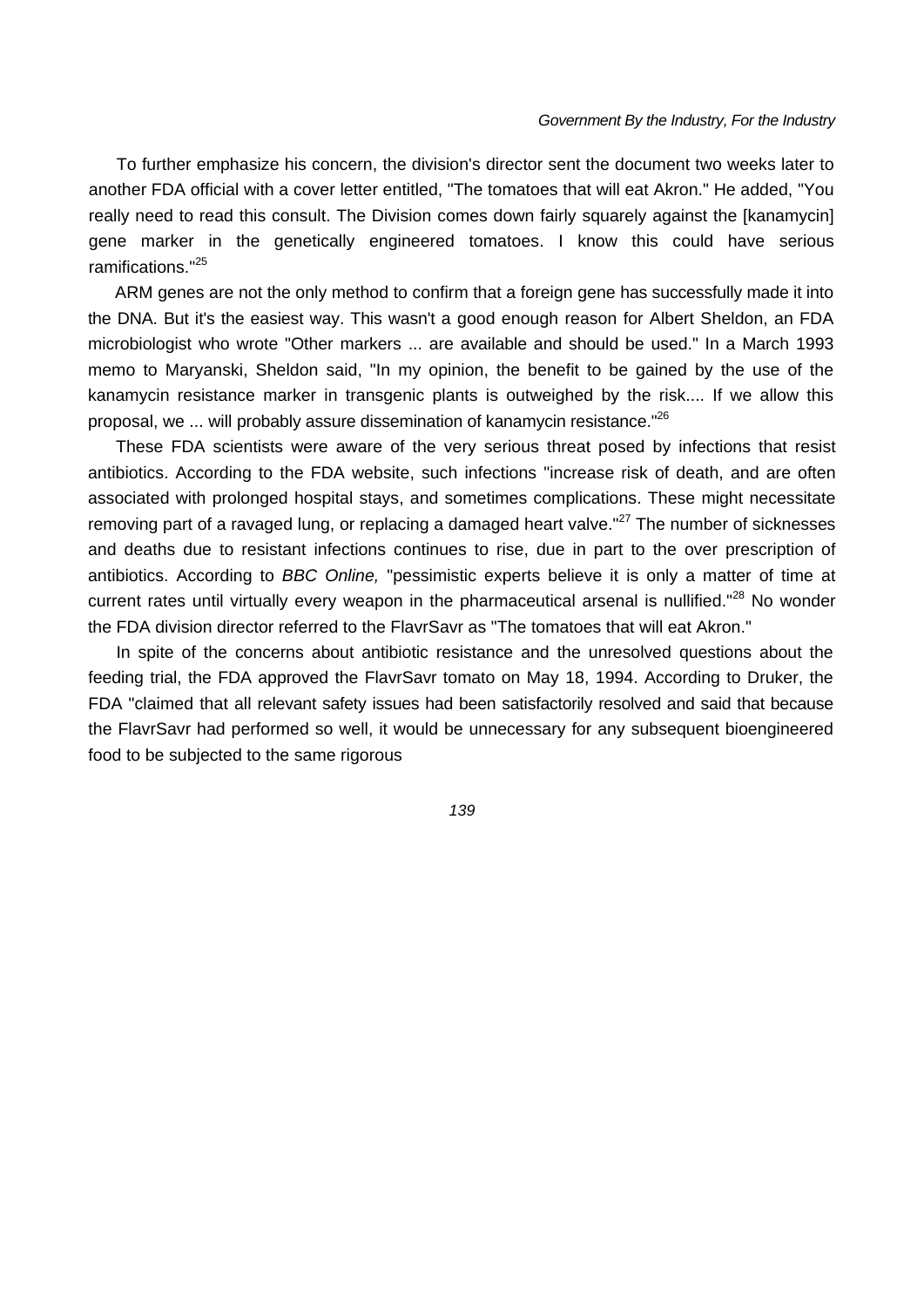standard of testing. To date, there is no reliable evidence showing that any has successfully met the standard the FlavrSavr failed to meet."<sup>6</sup>

Druker also points to a statement in one FDA scientist's memo that shows the agency administrators had instructed their scientists to subject GM foods to a lower safety standard than that normally applied to food additives: "It has been made clear to us that this present submission [FlavrSavr rat study] is not a food additive petition and the safety standard is not the food additive safety standard. It is less than that but I am not sure how much less."<sup>21</sup> Druker says that this preferential treatment violates the FDA's own regulations, which state that tests on new foods (such as those produced through genetic engineering) "require the same quantity and quality of scientific evidence as is required to obtain approval of the substance as a food additive."<sup>29</sup>

## **Mixed Agendas, Problems with Personnel**

The approval of GM foods is better appreciated in light of the perennial challenges faced by the FDA. The agency regulates 35 percent of the gross national product, but its budget and resources are tiny by comparison. It is severely understaffed and has had difficulty attracting and keeping qualified scientists from academia and industry, where more prestige and higher salaries are available.

James Turner, a long-time FDA watchdog and best-selling author of *The Chemical Feast: The Nader Report on the Food and Drug Administration^* describes a three-tiered structure among the personnel at the agency. "At the top there are political appointees not necessarily bound by science, but often influenced by other agendas. Many pass through the agency at a rapid clip, moving from one regulated enterprise to another. At the same time, some of the finest scientists and public servants that I have ever met worked at the FDA. Unfortunately many of them are often hired away by universities, nonprofit groups, and other public health agencies, leaving a less dedicated and less competent residue of people not highly sought after outside of government."<sup>30</sup>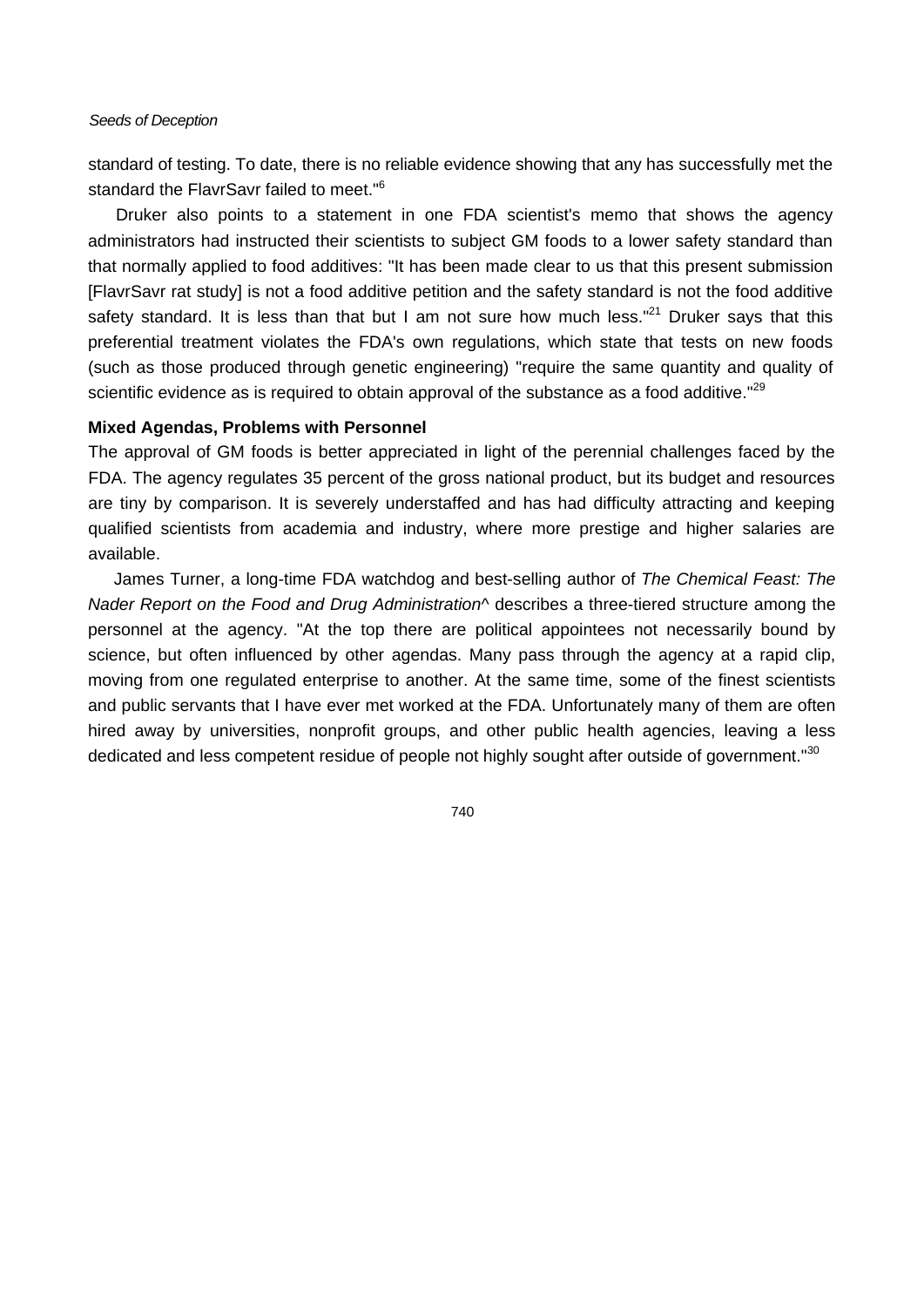It may have been this third level that Richard Crout, former director of the FDA's Bureau of Drugs, described in his April 1976 testimony before the Panel of New Drug Regulations. "I want to describe the agency as I saw it. No one knew where anything was. . . . There was absenteeism; there was open drunkenness by several employees, which went on for months; there was intimidation internally. . . . People—I'm talking about division directors and their staffs—would engage in a kind of behavior that invited insubordination; people tittered in die corners, throwing spitballs—now I'm describing physicians; people would slouch down in dieir chairs and not respond to questions; and moan-and-groan, the sleeping gestures. This was a kind of behavior I have not seen in any other institution from a grown man . . . FDA has a long-term problem with the recruitment of personnel, good, scientific personnel."<sup>31</sup>

When President Reagan came into office in 1980 and began his assault on regulation, the situation at die agency deteriorated even further. With orders to deregulate, the White House gave the Office of Management and Budget (OMB) the power to make sweeping changes in all federal agencies. The already understaffed FDA was hit hard.

The influence of the OMB was brought to light in late 1990 when, in response to the FDA's long delay in establishing some new rules for health claims on food (unrelated to GM foods), the Congress mounted an investigation of the agency. According to the book *Food Politics* by Marion Nesde, "The committee concluded that White House interference had held up die rules for diree years and diat the FDA's political leaders had 'kowtowed' to the Office of Management and Budget at virtually every step in the process, with the result that die agency's 'regulatory powers [had] been neutered."<sup>32</sup>

In 1991, a congressional aide said, "The result of OMB interference [over the previous decade] is that die expertise of scientists and career civil servants is being second-guessed by people who have no legal or scientific basis. ... At FDA morale stinks. Hundreds of people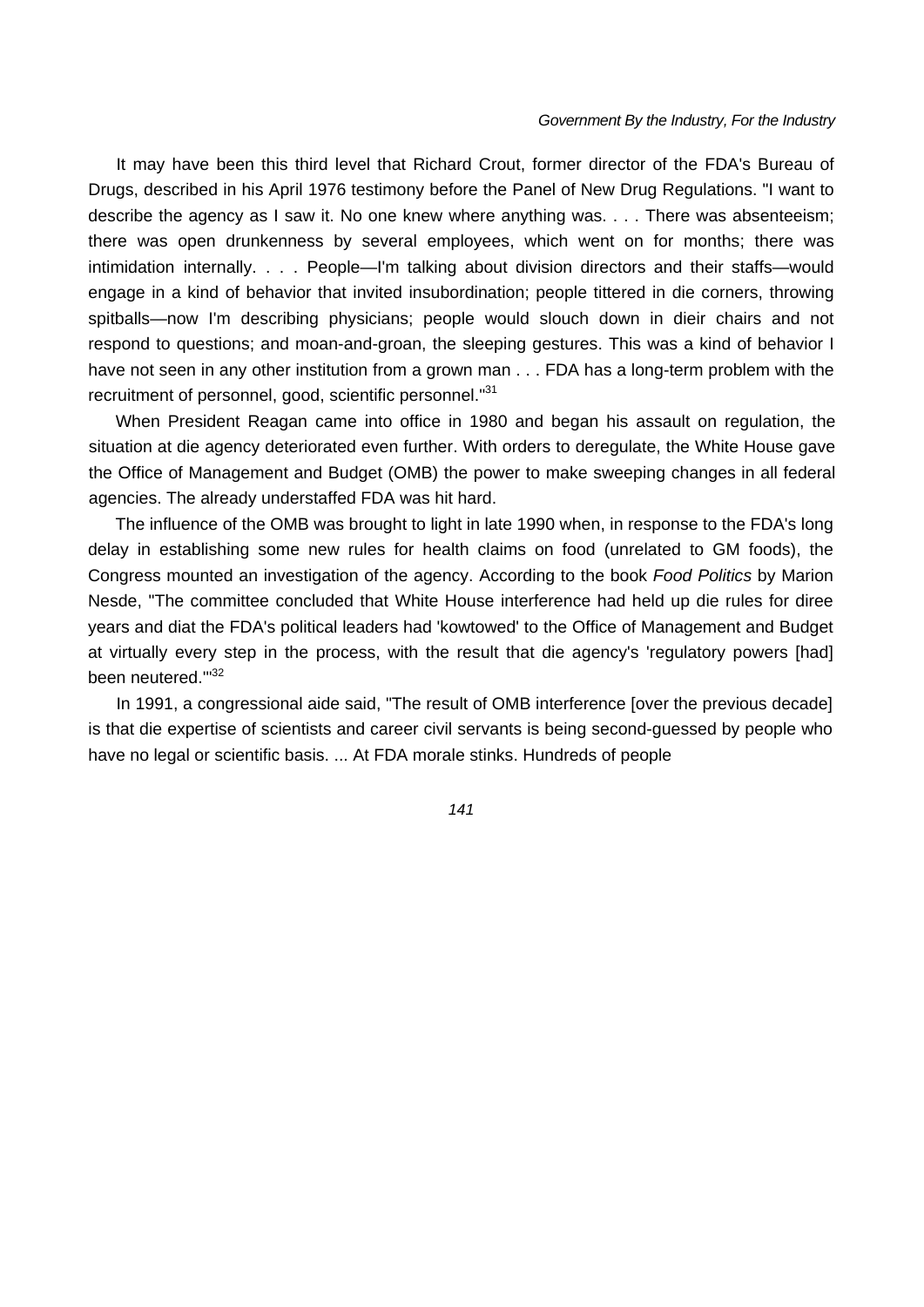have either retired or quit in disgust. All the best people, who believed in working on behalf of public health, have gone."<sup>33</sup>

FDA veterinarian Richard Burroughs described the changes he saw. "There seemed to be a trend in the place toward approval at any price. It went from a university-like setting where there was independent scientific review to an atmosphere of 'approve, approve, approve." He said, "the thinking is, 'How many things can we approve this year?' Somewhere along the way they abdicated their responsibility to the public welfare."<sup>33</sup>

This change may have contributed in part to the disturbing finding by the GAO that more than half of the drugs approved by the FDA between 1976 and 1985 had severe or fatal side effects that had not been detected during the agency's review and testing.<sup>34</sup> Thus, after drug companies spent an estimated twelve years and \$231 million dollars<sup>35</sup> to research, test, and secure new drug approval through a very hands-on FDA approach, more than half of the drugs had to be taken off the market or required major label changes due to missed safety issues.

# **The Mysterious Changing Hot Potato**

The FDA isn't the only government agency that regulates or promotes GM food. The Environmental Protection Agency (EPA) also plays a role, as was illustrated in an October, 1998 article in the *New Tork Times Sunday Magazine.* The article describes Monsanto's "New Leaf' potato, which creates its own Bt pesticide, and reveals how the EPA and FDA juggle its regulation to satisfy industry desires. The author of the article, Michael Pollan, "was mystified by the fact that the Bt toxin was not being treated as a 'food additive' subject to labeling." The Bt protein was a new ingredient inside the potato being consumed by the public. According to the law any new additive must "be thoroughly tested and if it changes the product in any way, must be labeled." Pollan tells us how he asked the FDA's James Maryanski why the FDA didn't consider Bt a new food additive.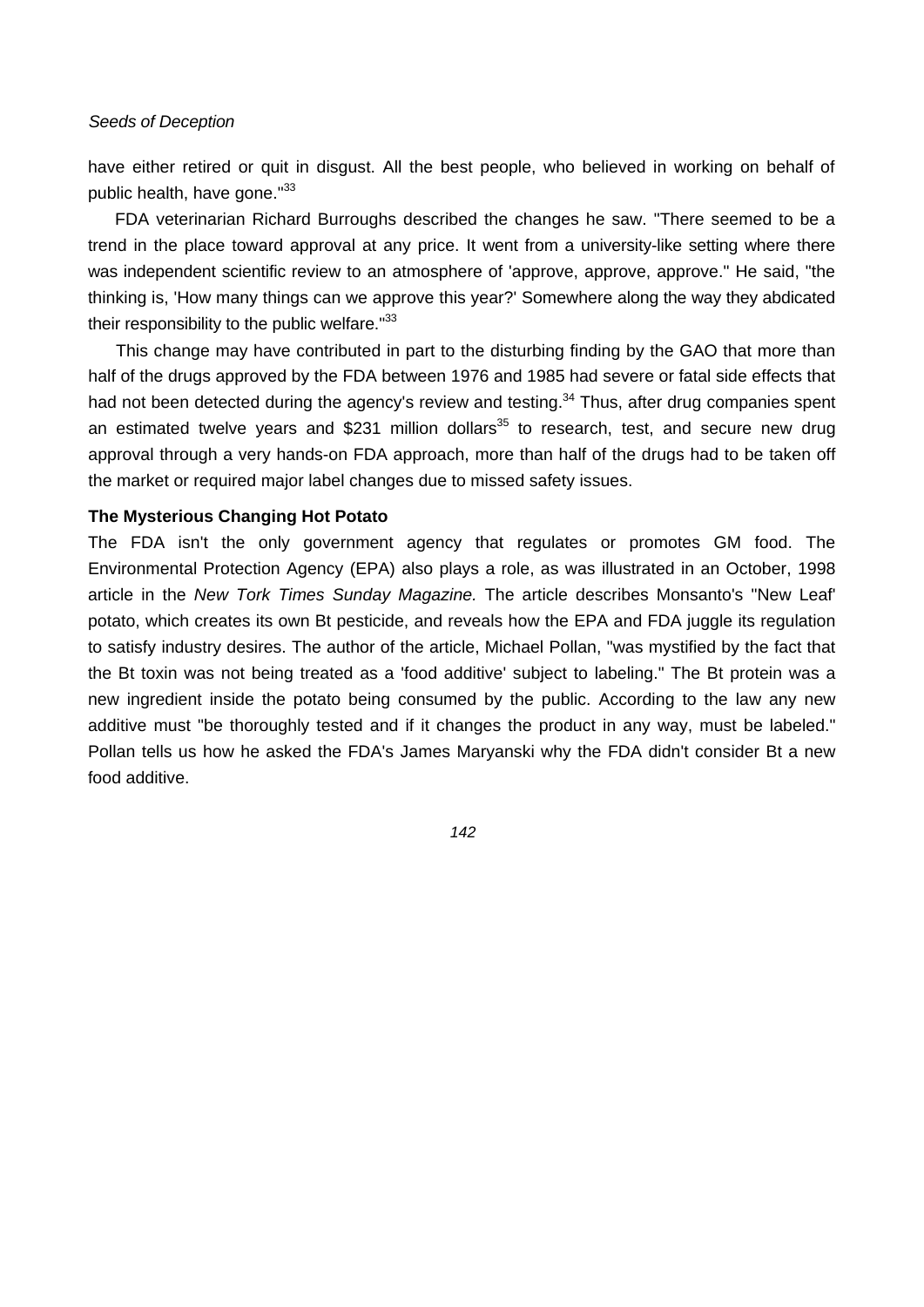"'That's easy,' Maryanski said. 'Bt is a pesticide, so it's exempt' from FDA regulation. That is, even though a Bt potato is plainly a food, for the purposes of federal regulation it is not a food but a pesticide and therefore falls under the jurisdiction of the EPA.'"

Pollan asked Maryanski if the safety standards of the EPA are the same as the FDA. "Not exacdy," Maryanski said. He explained that while the FDA requires "a reasonable certainty of no harm" in a food additive, pesticides could not meet this standard since, "pesticides are toxic to something.. .. The EPA instead establishes human 'tolerances' for each chemical and then subjects it to a risk-benefit analysis."

When Pollan called the EPA to ask if they had tested Bt potatoes for human safety, their answer was "not exacdy." According to Pollan, "the EPA works from the assumption that if the original potato is safe and the Bt protein added to it is safe, then the whole New Leaf package [Bt potato] is presumed to be safe." The EPA figured that the original potato was safe and didn't need testing. They fed Bt toxin to mice and they "did fine, had no side effects."

"In this case there was a small catch," Pollan continues. "The mice weren't actually eating the potatoes, not even an extract from the potatoes, but rather straight Bt produced in a bacterial culture."36 According to *New Scientist* magazine, "the protein made by the bacteria may not be the same as that made by the plant, especially in its potential to cause allergy."<sup>37</sup> Similarly, most of the twenty-one potential dangers of genetic engineering described in an earlier chapter would have escaped detection using the EPA's testing method.

Pollan looked at a bottle of Bt pesticide used for gardening. Its label warns against "inhaling the spray or getting it in an open wound." He wondered, "If my New Leaf potatoes contain an EPA-registered pesticide, why don't they carry some such label? Maryanski had the answer. At least for the purposes of labeling, my New Leafs have morphed yet again, back into a food: the Food, Drug and Cosmetic Act gives the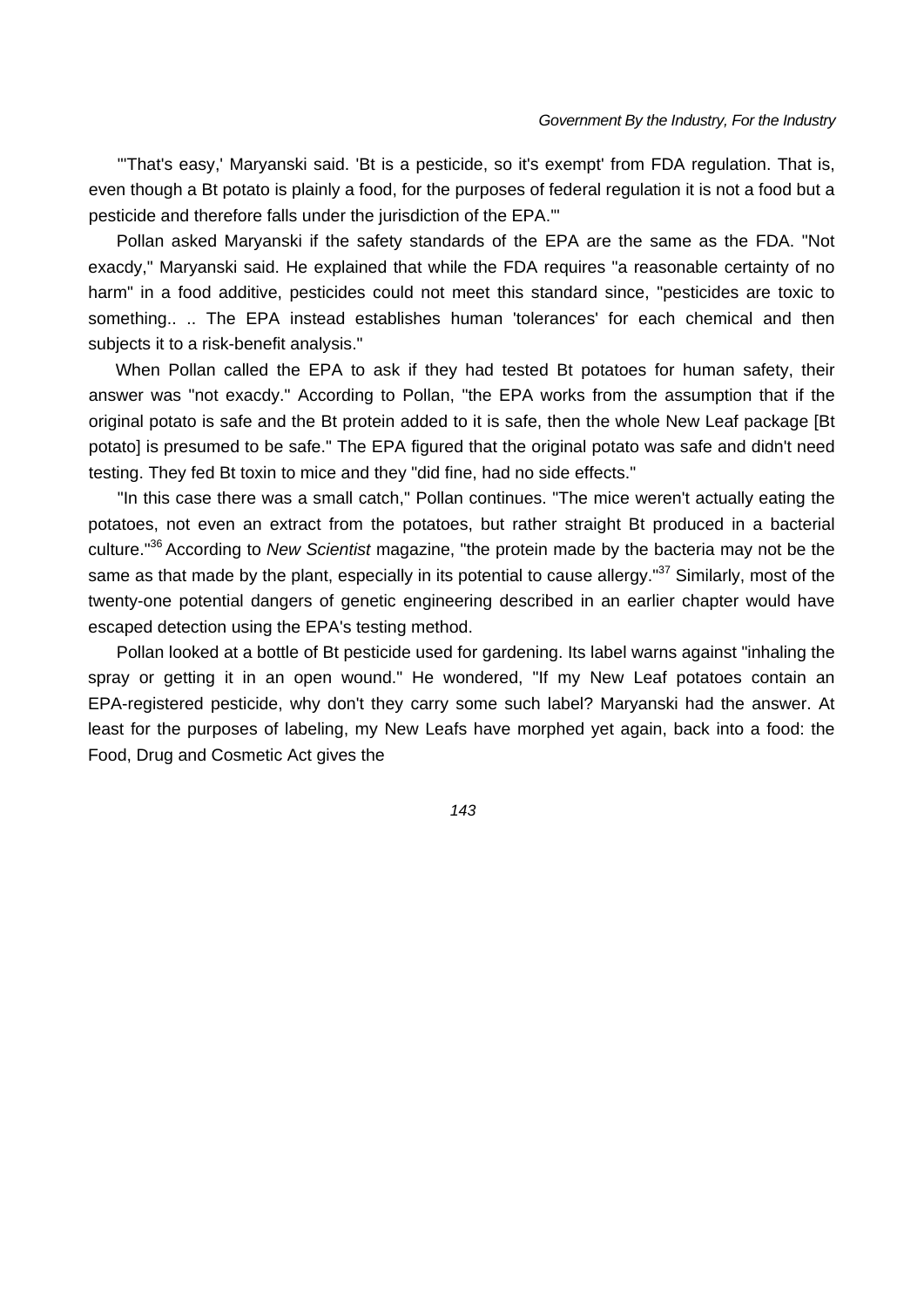FDA sole jurisdiction over the labeling of plant foods, and the FDA has ruled that biotech foods need be labeled only if they contain known allergens or have otherwise been 'materially' changed."

"But isn't turning a potato into a pesticide a material change?" asked Pollan.

"It doesn't matter. The Food, Drug and Cosmetic Act specifically bars the FDA from including any information about pesticides on its food labels," was the response.

In addition to the mysterious morphing qualities of the Bt potato—now it's a food, now it's a pesticide—Pollan also discovered the legal loopholes the FDA had to jump through to institute their hands-off policy. "Under FDA law, any novel substance added to a food must—unless it is 'generally [recognized] as safe' ('GRAS,' in FDA parlance)—be thoroughly tested. . . . Under the guidelines, new proteins engineered into foods are regarded as additives (unless they're pesticides), but as Maryanski explained, 'the determination whether a new protein is GRAS can be made by the company.' Companies with a new biotech food decide for themselves whether they need to consult with the FDA by following a series of 'decision trees' that pose yes or no questions like this one: 'Does . . . the introduced protein raise any safety concern?"\*

Pollan did run into at least one person who was unaware of the role that the biotech companies had in determining if their own products were safe. The man said his company "should not have to vouchsafe the safety of biotech food. Our interest is in selling as much of it as possible. Assuring its safety is the FDA's job."<sup>36</sup> The man was Phil Angell, Director of Corporate Communications for Monsanto.

<sup>\*</sup> Many people believe that the FDA policy defines GM foods as "substantially equivalent" to their natural counterparts. This is not the case. The term exposed the agency's policy to challenges, so they have stopped using it in connection with GM foods.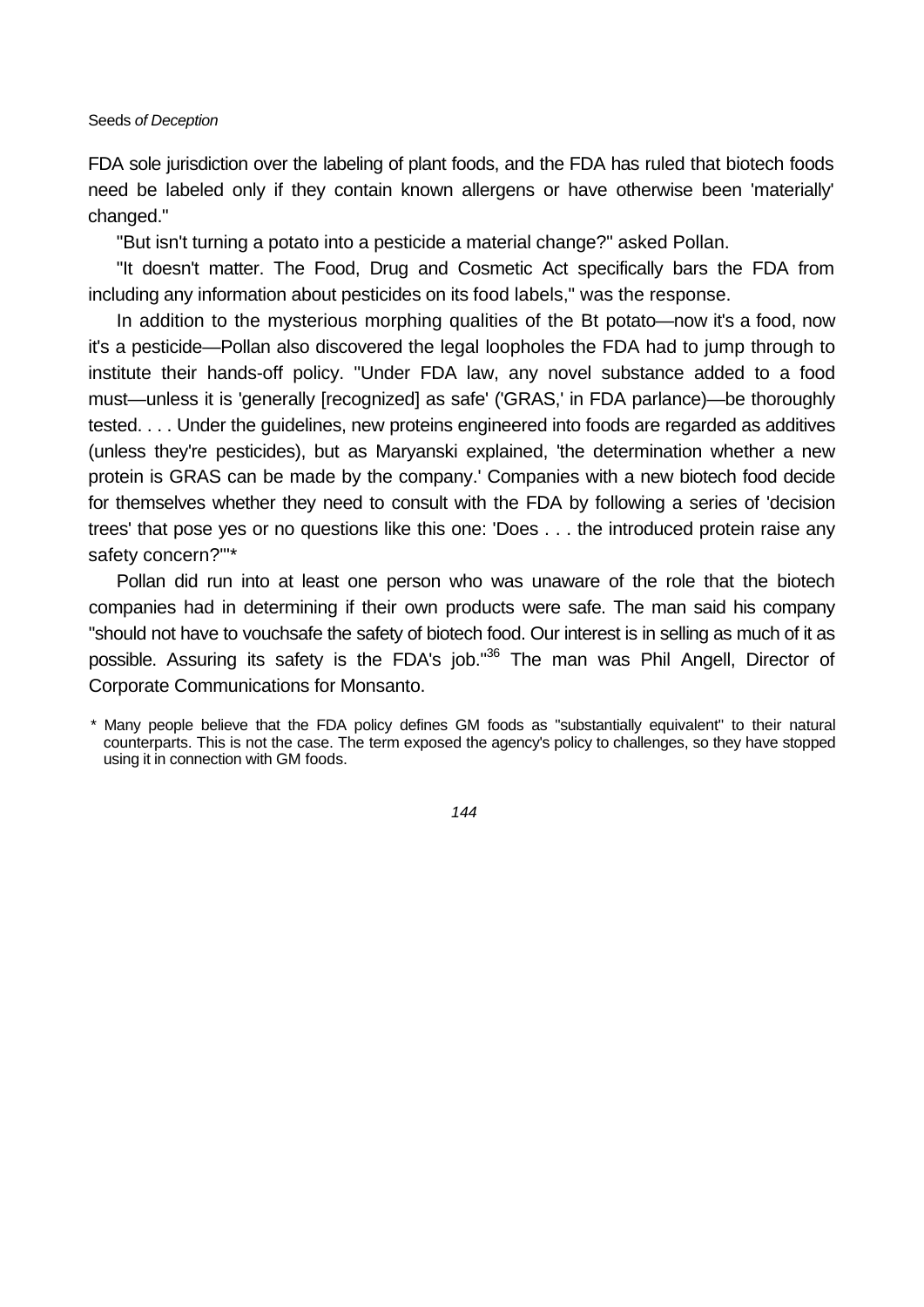Just as the FDA regulates GM foods with lower standards than other food additives, the EPA regulates them with lower standards than chemicals. According to Suzanne Wuerthele, an EPA toxicologist, "For chemicals, we have formal risk assessment guidelines; science policies; conferences where scientific issues are debated." GM foods don't enjoy these safeguards. "We don't even have an understanding of the full range of hazards," says Wuerthele.

She explains, "In the U.S., each risk assessment for [GM] organisms is done on an ad hoc basis by different scientists in different departments of different agencies. Some of these agencies have conflicting missions— to promote and to regulate; or to consider 'benefits' as well as risks. There is rarely any formal peer review. When peer review panels are put together, they are not necessarily unbiased. They can be filled with [GM] proponents or confined to questions which avoid the important issues, so that a predetermined decision can be justified. This technology is being promoted, in the face of concerns by respectable scientists and in the face of data to the contrary, by the very agencies which are supposed to be protecting human health and the environment. The bottom line in my view is that we are confronted with the most powerful technology the world has ever known, and it is being rapidly deployed with almost no thought whatsoever to its consequences."<sup>38</sup>

# **Complete and Accurate Data?**

When the FDA first introduced its policy on GM foods, they created a method by which the biotech companies could voluntarily consult with the agency. All companies chose to participate, as it was quite superficial. The *New York Times* described it as a way the companies could "talk to regulators about the safety of their new genetically engineered products at least 120 days before they are sold."<sup>39</sup>

In response to public criticism about the regulatory policy on GM foods and demands by consumer and environmental groups for mandatory labeling of GM foods, in May 1999 the Clinton administration announced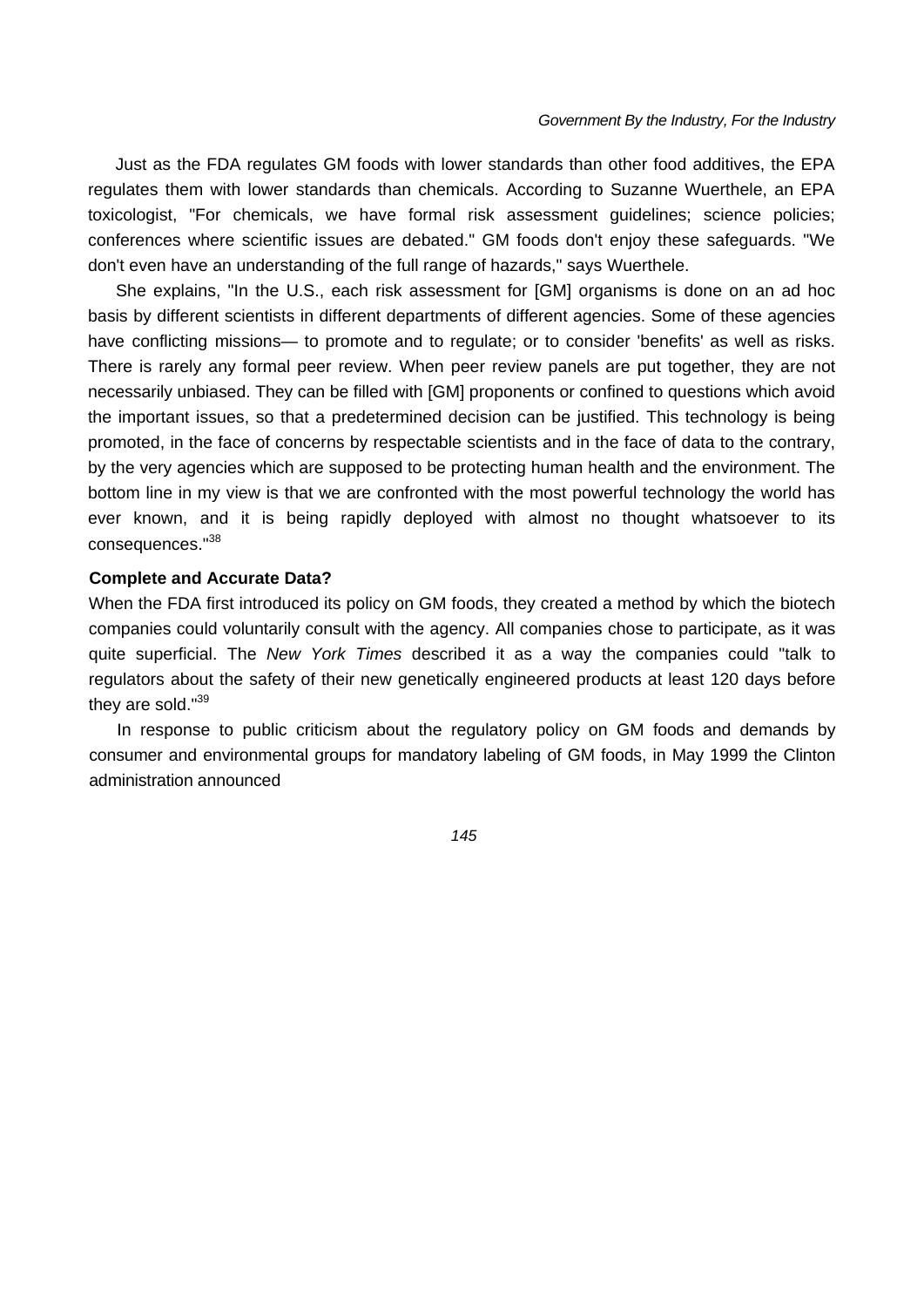a set of changes that were meant to bolster consumer confidence. Chief among these was to make these same consultations mandatory.

Ohio congressman Dennis Rucinich described the meaningless changes as a way to deflect legitimate concerns about the technology. "This proposal is full of genetically engineered baloney," said Kucinich, who described the proposed mandatory consultations as "not worth the paper they are written on "40

Even "FDA officials acknowledged the new rule will mean few, if any, changes for biofood developers," reported Reuters. "The companies have considerable freedom to decide what research information and data to share with the agency. The FDA's mandatory consultations will not affect that."<sup>41</sup>

On January 18,2001, more than a year and a half after Clinton had asked the agency to make consultations mandatory, the agency responded with their proposal. But the agency's version required mandatory "notification," not consultation. In other words, companies did not have to talk with the FDA at all. They could just send in a letter, known as a pre-market biotechnology notice, which describes the food, its method of development, whether it used antibiotic resistant marker genes, information about substances introduced into the foods (including allergenicity issues), and some information comparing it to a conventional food.

After another two and a half years of not implementing even this watered down proposal, on June 17,2003, FDA Deputy Commissioner Lester Crawford told the House Agriculture Committee's subcommittee on research that the agency had decided to abandon the requirement altogether. According to Greg Jaffe, biotechnology director for the Center for Science in the Public Interest, "Under the current system, they [biotech companies] could market something without us even knowing it." Jaffe said, "That is not the best way to ensure the safety or instill consumer confidence in these crops."<sup>42</sup>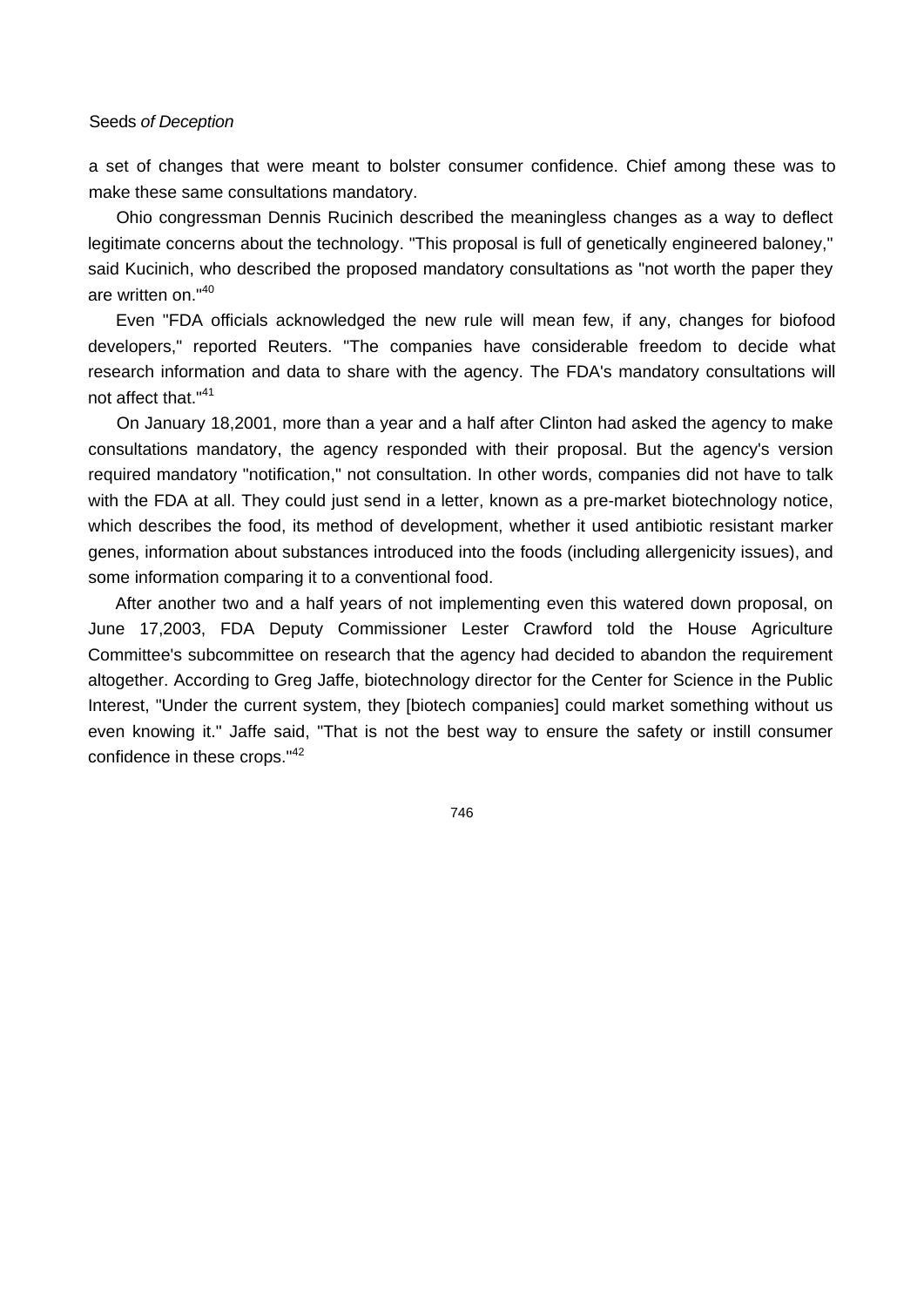By putting companies in charge of determining if their products are safe, apparently the government trusts the private sector to conduct the proper tests and to accurately report any safety issues. A look at the record, however, demonstrates plenty of evidence to the contrary.

In January 1992, months before the FDA policy of self-policing became official, the GAO "claimed that the FDA might be approving drugs for food-producing animals on the basis of'invalid, inaccurate or fraudulent data' supplied by private laboratories." The GAO said the FDA's "inadequate procedures" could mean that it "may be unable to fulfill its mission to protect the health and safety of animals and people."

This wasn't the first time the FDA had been accused of relying on filtered or flawed industry reports. In 1975, Ralph Moss reported that three pharmaceutical companies had "withheld pertinent information or simply fed the agency false data. . . . Even though either strong administrative sanctions or criminal prosecution might have ensued had FDA so wished, FDA Commissioner Alexander Schmidt told Senate investigators that 'the cases somehow went into some bottomless pit that we have not been able to identify."<sup>31</sup>

Also at that time, after studies revealed that the drugs Aldactone and Flagyl "were correlated with cancer in test animals. . . . Ralph Moss reported: 'Further investigation revealed that Searle had known about the tumor-producing potential of these items but had simply given the FDA fraudulent data.'" Searle was the tenth largest pharmaceutical company at the time. It later became a wholly owned subsidiary of Monsanto.

A report by the *Washington* Port revealed that in 1975, while investigating the safety of PCBs, Monsanto's "company study found that PCBs caused tumors in rats. They ordered its conclusion changed from 'slightly tumorigenic' to 'does not appear to be carcinogenic.'"<sup>43</sup>

And in 1990, EPA scientist Cate Jenkins discovered several instances of apparent fraud by Monsanto and urged the agency to do a criminal investigation. She wrote, "Monsanto has in fact submitted false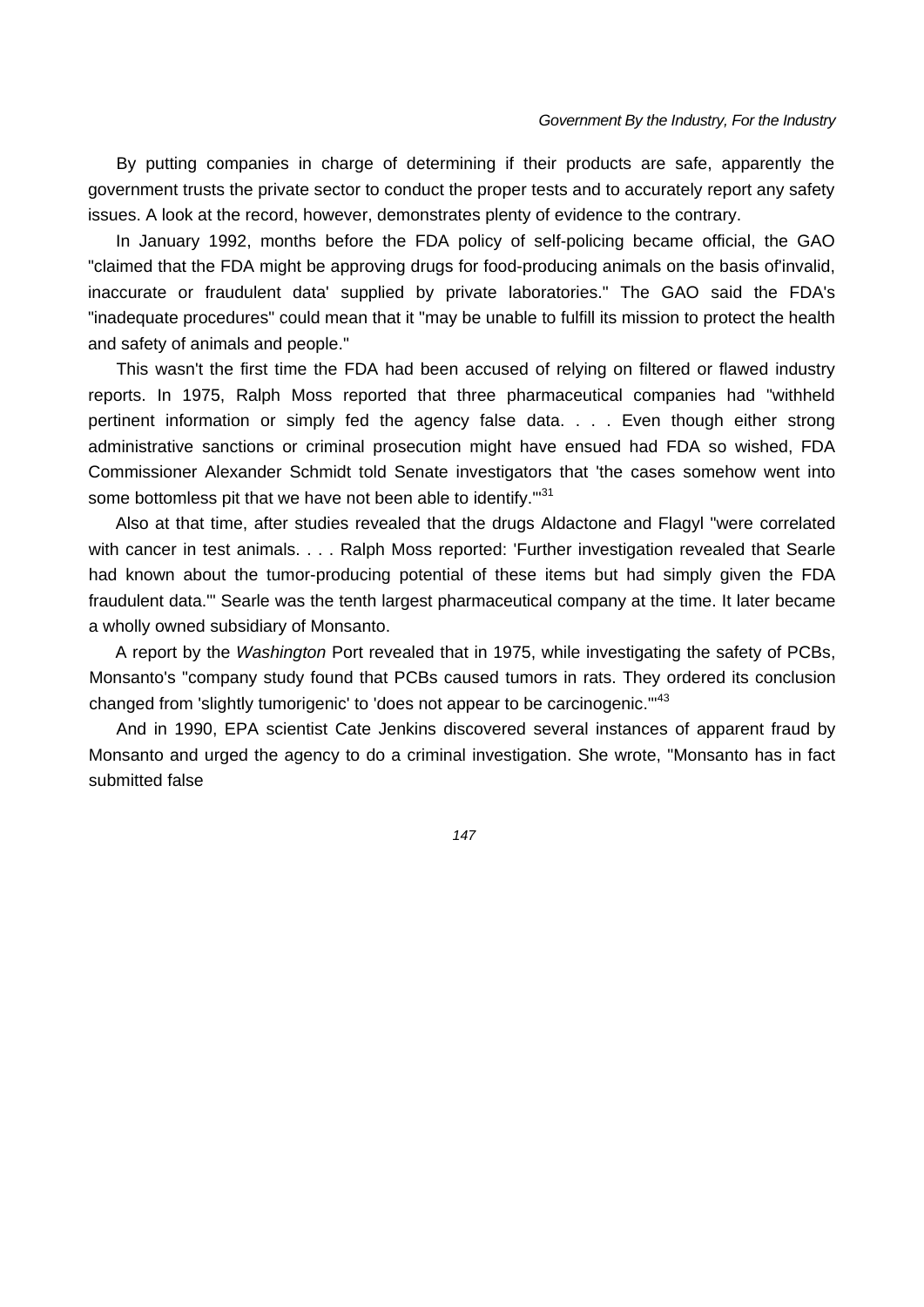information to the EPA which directly resulted in weakened regulations." Jenkins cited internal Monsanto documents that reveal, among other things, that they doctored samples of herbicides that were submitted to the USDA, hid evidence, substituted false information "and excluded several hundred of its sickest former emplovees from its comparative health studies."<sup>44</sup> Jenkins said the "study by Monsanto apparently has not been shown to be a fraud."<sup>45</sup>

# **Methods of Influence**

How does the biotech industry do it? How do they continue to virtually dictate policy to the U.S. regulatory agencies in spite of such serious and blatant past transgressions?

Certainly considerable campaign contributions have ail influence. The four leaders of the biotech industry—Monsanto, Dow, DuPont, and Novartis (now Syngenta)—gave more than \$3.5 million in PAC, soft-money, and large individual contributions between 1995 and 2000—three-quarters of it to Republicans.<sup>46</sup>

In 1994, 181 congressmen co-sponsored a bill that would require labeling of GM foods. But the twelve-member Dairy Livestock and Poultry Committee stalled the bill until the end of the 1994 session— effectively killing it. In testimony before an FDA panel, Robert Cohen said, "I investigated these twelve men and found that collectively they took \$711,000 in PAC money from companies with dairy interests, and four of the members of the committee took money directly from Monsanto."<sup>47</sup>

Monsanto's Shapiro was among the largest contributors of soft money to the Clinton re-election campaign in 1996.<sup>48</sup> Shapiro, in turn, became a member of the President's Advisory Committee for Trade Policy and Negotiations and served a term as a member of the White House Domestic Policy Review.<sup>44</sup> And Clinton even praised Monsanto by name in a State of the Union address.<sup>48</sup>

Lobbying is another way the biotech industry exerts influence. According to the Center for Responsive Politics, between 1998 and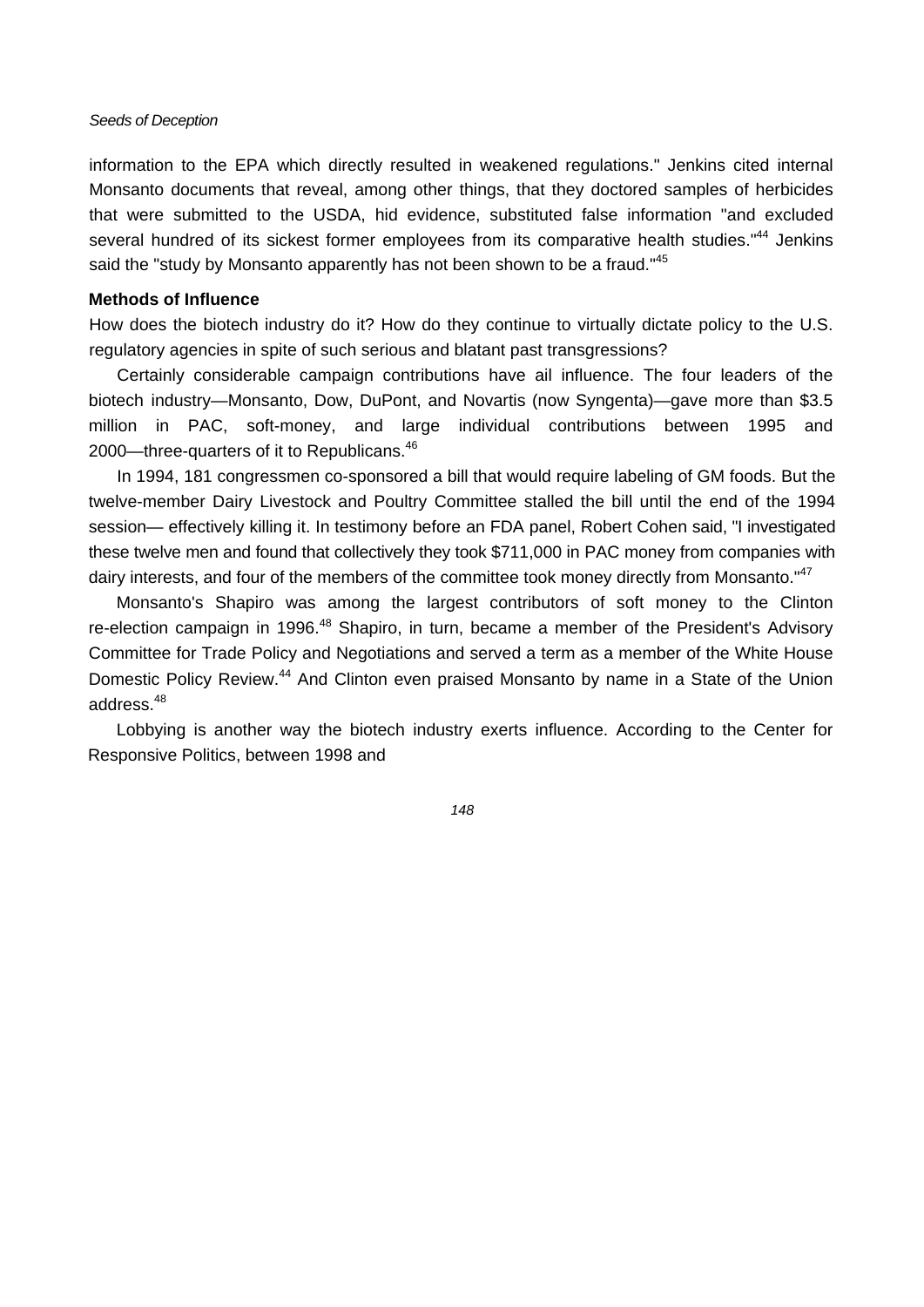2002, die industry spent \$143 million on lobbying. This includes the Biotechnology Industry Organization (BIO), which lobbies and advertises on behalf of the whole industry. According to a June 2002 Associated Press report, BIO "has a total budget of \$30 million, employs 70 and represents 1,000 companies." It has made a diverse list of enemies, including the National Right to Life Committee, which accuses BIO of "wielding undue influence on legislation."<sup>49</sup>

"They're everywhere," says Joe Mendelson, legal director of the Center for Food Safety. "The biotech industry is a political force. It's increasing in clout." The organization even runs pro-biotech TV commercials "in Washington, D.C., clearly aimed at legislators considering the issue."<sup>49</sup> In addition, the industry has committed a quarter of a billion dollars over five years to convince the public that GM foods are the right choice.

Perhaps even more important than donations, lobbying, and advertising, is the role personal connections play in winning political support. According to the *New Tork Times,* Monsanto maintains "close ties to policy makers—particularly to trade negotiators." For example, Mickey Kantor, former secretary of the United States Department of Commerce, was a personal friend of Monsanto's CEO Shapiro. Naturally, when Kantor became the trade representative of the United States under Clinton, a strong, sometimes bullying pro-biotech strategy pervaded the U.S. trade stance with the rest of the world. "Confrontation in trade negotiations became the order of the day," reported the *New Tork Times.* "Senior administration officials publicly disparaged the concerns of European consumers as the products of conservative minds unfamiliar with the science."<sup>1</sup>

(This mindset continues. In March 2003, Speaker of the House Hastert lashed out at the European Union's "protectionist, discriminatory trade policies" on GMOs, which the Speaker called "non-tariff barriers that are based on fear and conjecture—not science."<sup>50</sup>)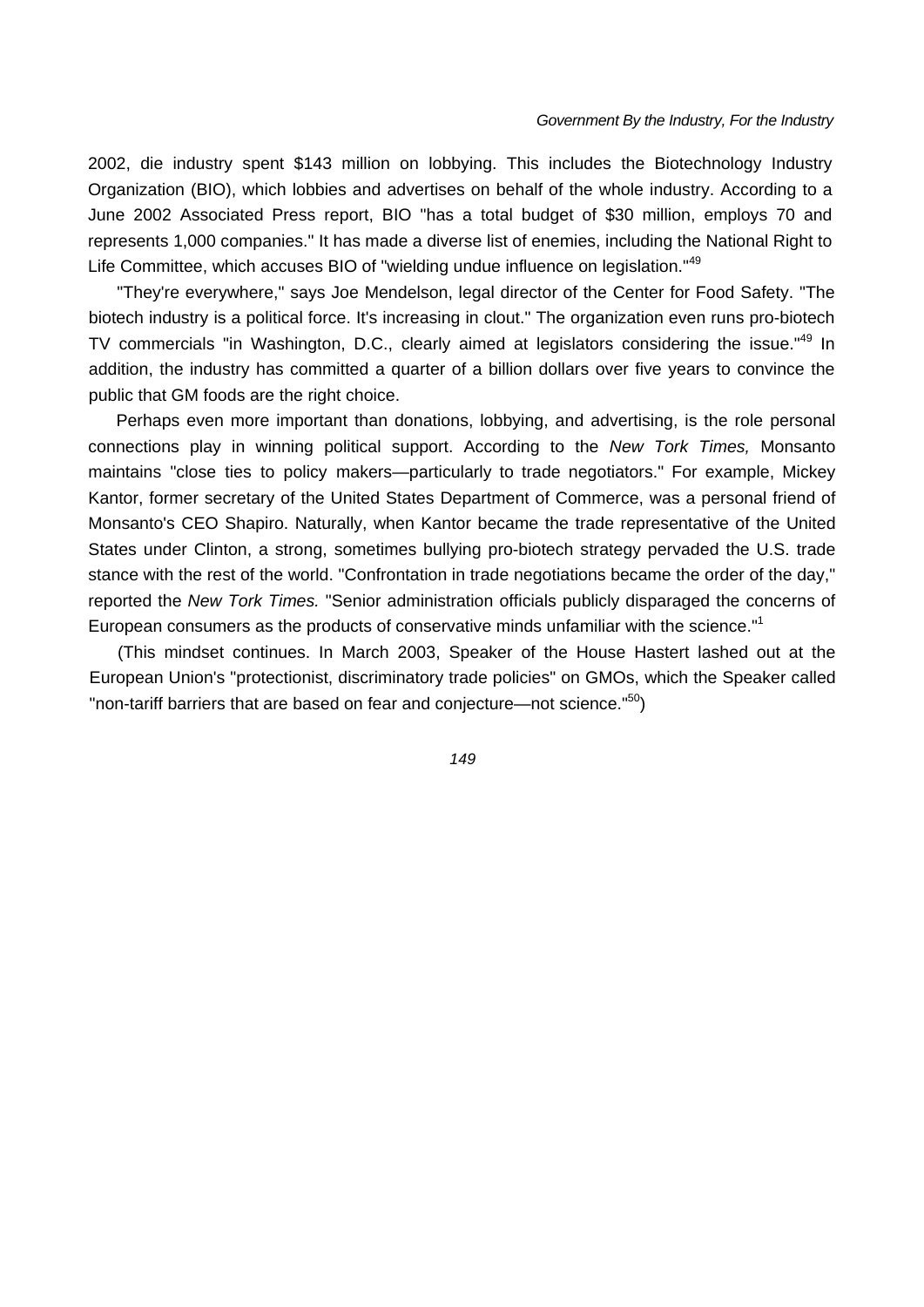After leaving government office, Mickey Kantor became a member of Monsanto's board of directors. Another official-turned-board-member was William Ruckelshaus, the former chief administrator of the EPA. The *Globe and Mail* describes Monsanto as "a virtual retirement home for members of the Clinton administration. "<sup>48</sup>

Another former EPA employee, Linda Fisher, became vice president of government and public affairs for Monsanto before returning to the EPA to become their second in command. Iidia Watrud, former biotechnology researcher at Monsanto, joined the EPA's Environmental Effects Laboratory.

At the FDA, two former Monsanto employees along with Michael Taylor, approved Monsanto's genetically engineered bovine growth hormone—which no other industrialized nation has yet deemed safe for their cows or their milk drinking population. Taylor, by the way, is a cousin of Al Gore's wife Tipper Gore. "The Food and Drug Administration," says Betty Martini of die consumer group Mission Possible, "is so closely linked to the biotech industry now that it could be described as their Washington branch office."<sup>48</sup>

To navigate Washington's complex bureaucracy, Monsanto looks to their director of international government affairs, Marcia Hale. She had been assistant to the president of the United States and director for intergovernmental affairs. Similarly, Monsanto's director of global communication, Josh King, was formerly the director of production for White House events.<sup>51</sup>

Some other strategic job swaps between the biotech industry and government: Genentech's David W. Beier became Vice President Al Gore's chief domestic policy advisor. Clayton K Yeutter, former Secretary of Agriculture and former U.S. trade representative, became a member of Mycogen's board of directors. L. Val Giddings, Vice President of BIO, was biotechnology regulator and (biosafety) nego-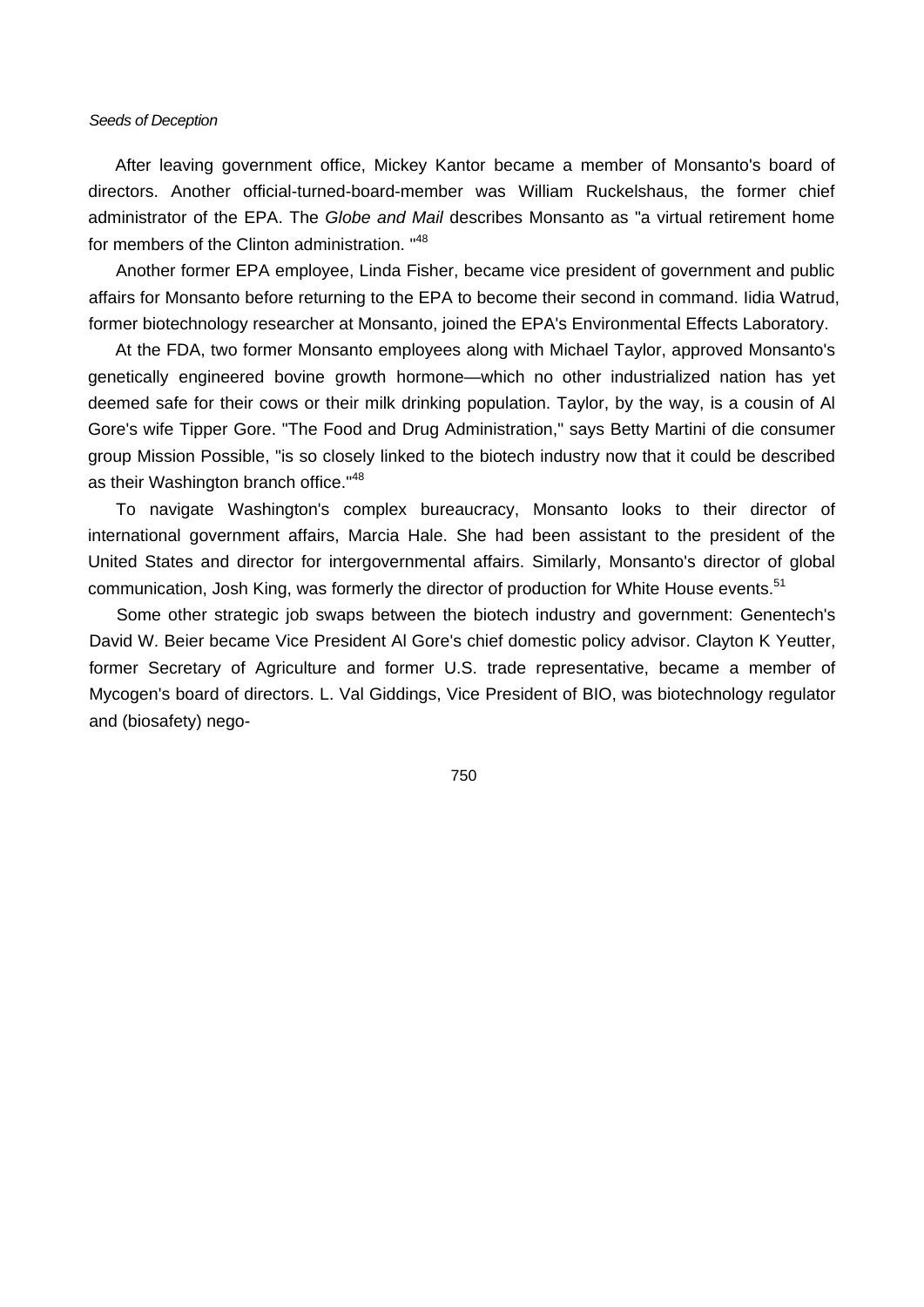tiator at the USDA. And Terry Medley, DuPont's director of regulatory and external affairs, held senior positions at die USDA and FDA.

Leading figures in the George W. Bush administration also have significant ties to the biotech sector. Agriculture Secretary Ann Veneman was an attorney with a firm that represented biotech corporations. She was also on the board of Calgene, Inc., now a subsidiary of Monsanto. $52$ Defense Secretary Donald Rumsfeld was the president of another Monsanto subsidiary, Searie—makers of the genetically engineered sweetener aspartame. Mitch Daniels, director of the office of management and budget, was vice president at Eli Lilly Pharmaceutical company, partners with Monsanto on the genetically engineered bovine growth hormone. Tommy Thompson, secretary of health, received \$50,000 from biotech firms during his earlier Wisconsin gubernatorial election. Thompson used state funds for a \$317 million dollar biotech zone in the state.<sup>53</sup> John Ashcroft, attorney general, was the largest recipient of campaign funds from Monsanto in the 2000 election, while Supreme Court Judge Clarence Thomas once worked as Monsanto's lawyer.

Journalist Bill Lambrecht described an example of how Washington's biotech connections came into play during a carefully orchestrated 1998 St. Patrick's Day reception for the Irish prime minister, Bertie Ahern. His vote was needed to carry the EU's acceptance of Monsanto's GM corn. When Ahern had lunch with National Security Advisor Council Director Sandy Berger, the topic that Berger chose to focus on was the need to get that corn vote. Again, when Ahern met Senator Bond from Missouri and several members of congress, the issue was GM corn. According to Toby Moffet a former congressman turned Monsanto man, "Everywhere he went, before people said 'Happy St. Patrick's Day,' they asked him, 'What about that corn vote?'" The amazed Moffet said, "I'm fifty-four years old, and I've been in a lot of coalitions in my life, but diis is one of the most breathtaking I've seen."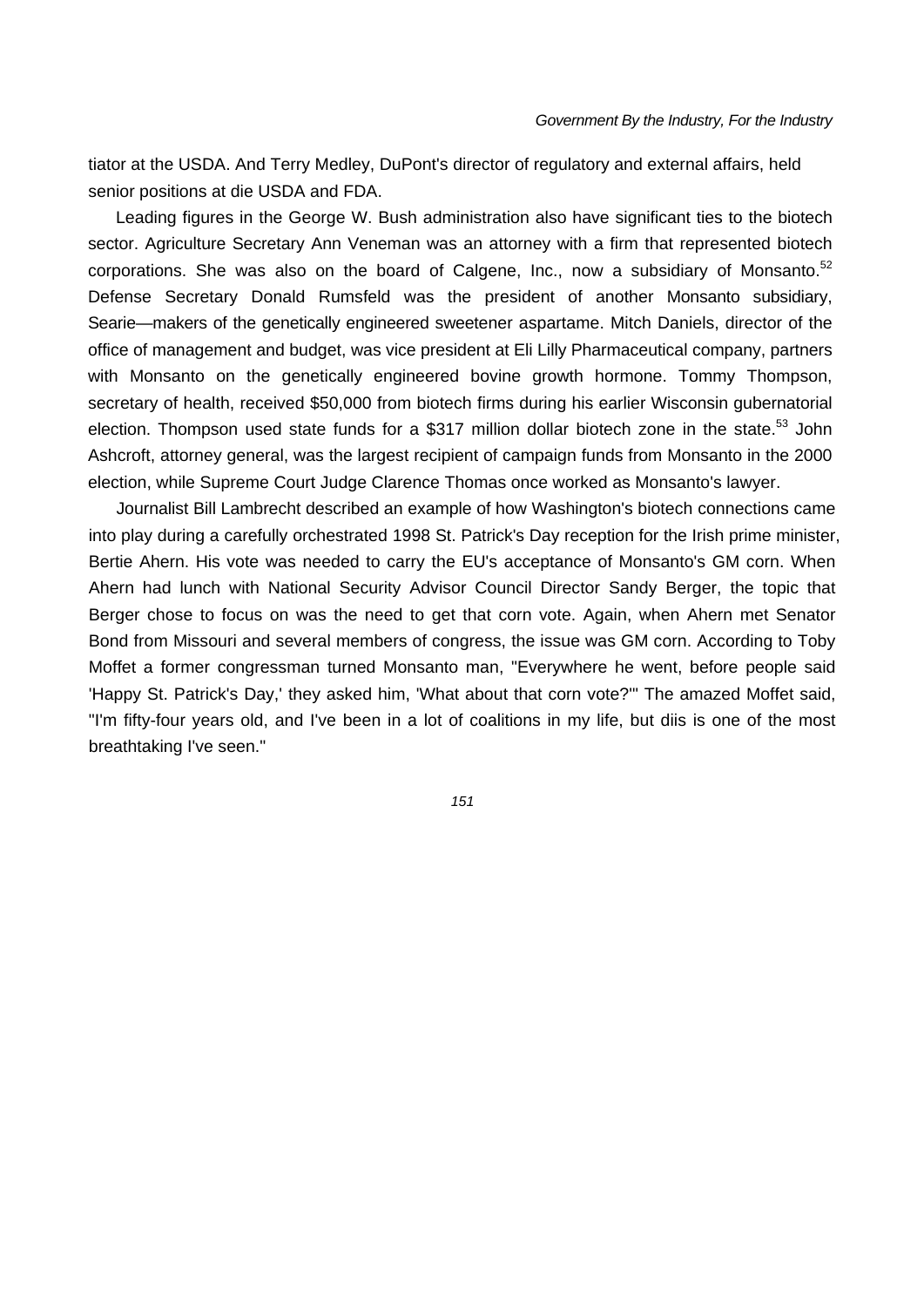The next day, Ireland cast its vote in favor of Monsanto's GM corn, the first time Ireland acted in favor of a GMO release. When revelations of die events in Washington were made public by Lambrecht in die *St. Louis Post Dispatch,* the Irish group Genetic Concern charged in a press release, "U.S. multinationals have more influence dian the Irish electorate."<sup>54</sup>

# **Moderate Dissent among the Ranks**

Former Secretary of Agriculture Dan Glickman had been one of the Clinton administration's staunchest defenders of biotech, touring Europe with industry representatives to promote GM foods. In an interview just before stepping down from office, he said:

"What I saw generically on die pro-biotech side was the attitude that the technology was good, and that it was almost immoral to say that it wasn't good, because it was going to solve the problems of the human race and feed the hungry and clothe the naked. . . . And there was a lot of money that had been invested in this, and if you're against it, you're Luddites, you're stupid. That, frankly, was the side our government was on. Without thinking, we had basically taken this issue as a trade issue and they, whoever 'they' were, wanted to keep our product out of their market. And they were foolish, or stupid, and didn't have an effective regulatory system. There was rhetoric like diat even here in diis department. You felt like you were almost an alien, disloyal, by trying to present an open-minded view on some of the issues being raised. So I pretty much spouted the rhetoric that everybody else around here spouted; it was written into my speeches."<sup>55</sup> In 1999, however, Glickman broke ranks with the pro-biotech hardliners of the Clinton administration, albeit cautiously. In a speech at Purdue University, he said the United States "can't force-feed consumers" around the world. And in a speech at die Press Club in Washington, "Glickman advised biotechnology companies to consider labeling genetically modified food to help prevent consumer fears from spreading to the United States."<sup>55</sup>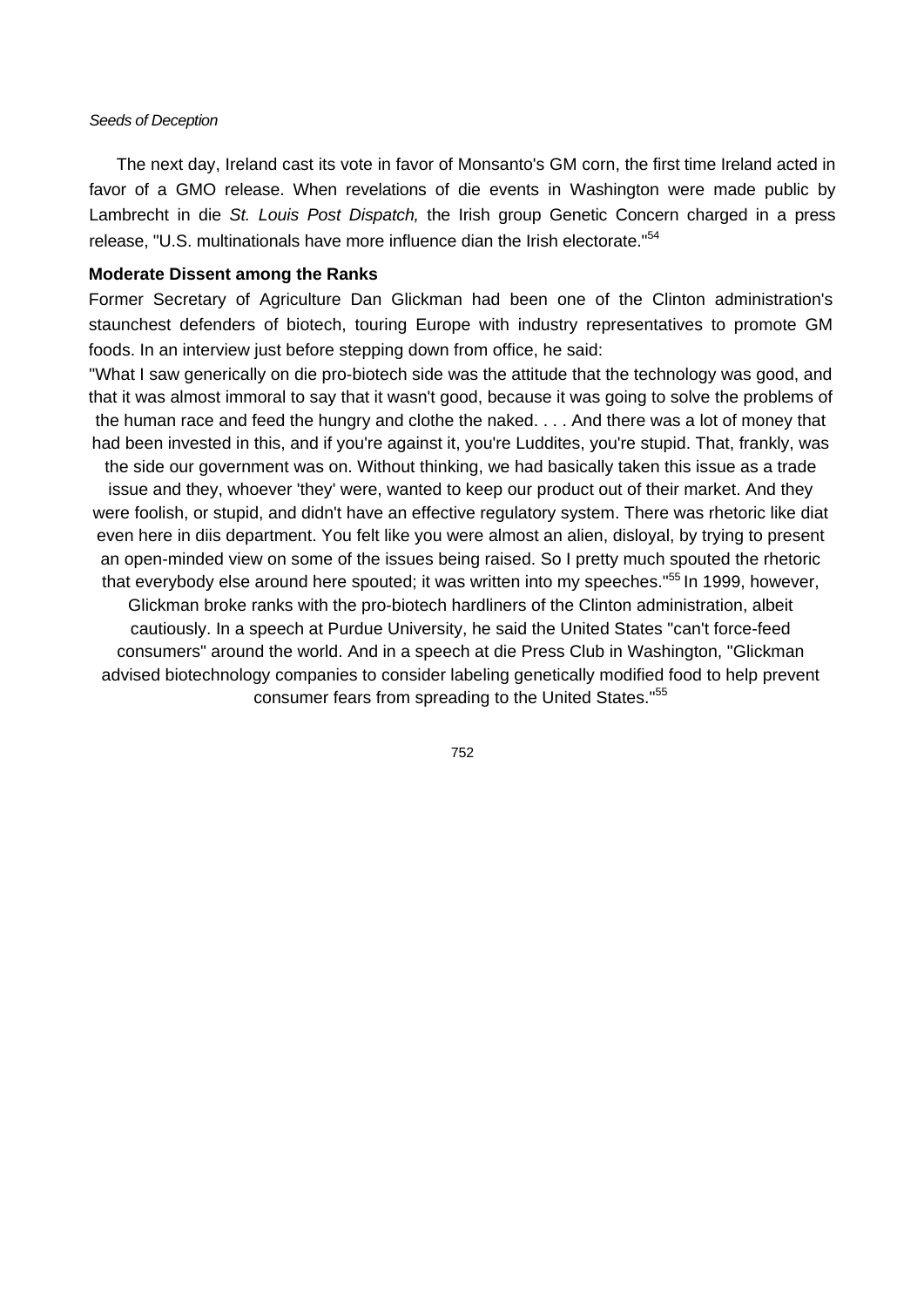According to the *St. Louis Post Dispatch,* "That was not what the heavily invested industries—or the White House, for that matter—had expected him to say. He purposely had not submitted his speech for approval beforehand, he recalled, because he knew it would be returned to him 'sterile.' Afterward, he felt the heat." Glickman said, "There were some people in this government who were very upset with me. Very upset."

When Glickman met the president's wife, Hillary Rodham Clinton, at a White House dinner a few days after his speech, Glickman later reported: "She said, 'I saw die story about your speech in the *New Tork Times.''* I said to her, 'There were some people in the White House that didn't like it.' She said, 'I liked it.' So I knew I wasn't going to be fired."

Glickman's concerns about GM foods run deeper man just labeling. He wants "a thorough review of how GMOs are regulated by our government." He says, "I think it does need further clarity."<sup>56</sup>

# **Where Has the Government's Push Gotten** *Them?*

Dan Quayle's Council on Competitiveness de-regulated GM food in order to strengthen the economy and make American products more competitive overseas. In die decade since, here is what has happened.

Major retailers and food manufacturers around the world responded to consumer pressure by vowing to remove GM ingredients from their brands. In Europe, nearly the entire food manufacturing and retail industry has banned GM ingredients, and the majority of die world's population are covered by restrictions on the sale and use of GM crops.<sup>57</sup>

Because of the difficulty of segregating GM crops from non-GM crops, many overseas buyers have simply rejected all com, soy, canola, and cotton from the U.S. and Canada. Since these four GM crops and dieir derivatives are found in most processed foods in die U.S., American-made packaged foods are also off-limits in many markets.

U.S. corn exports to Europe have been virtually eliminated, down by 99.4 percent. Likewise, Canada's annual canola sales to Europe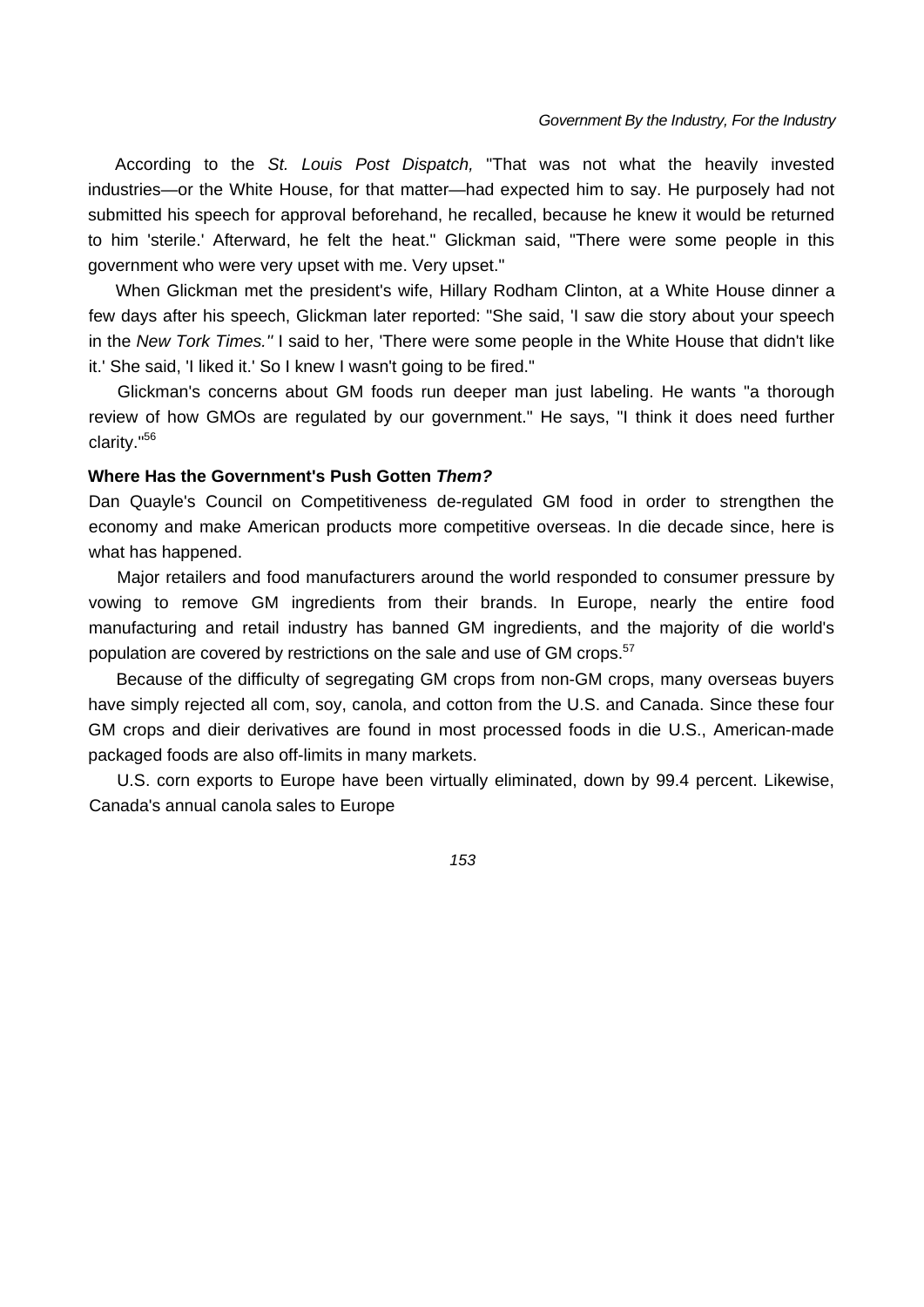vanished as has their honey—tainted by GM pollen.<sup>58</sup> U.S. soy, which enjoyed 57 percent of the world market, dropped by about a fifth to 46 percent.<sup>59</sup> Soy is principally used for animal feed. U.S. soy sales have been supported by the fact that, until recently, few importers expressed concern about feeding animals GM feed. But overseas retailers are now promising to sell meat that was raised on non-GM sources. The USDA announced in May 2001 that European demand for non-GM feed jumped from near zero to 20 to 25 percent within twelve months.<sup>58</sup>

The lost markets for U.S. crops contributed to near record low prices. The American Corn Growers Association (ACGA) calculated the resultant drop in corn prices at 13 to 20 percent.<sup>57</sup> According to Charles Benbrook, former executive director of the National Academy of Sciences' Board on Agriculture, growers have only been kept afloat by the huge jump in subsidies.<sup>60</sup> Benbrook estimates government payments to farmers are up by \$3 to 5 billion annually due to the economic damage of GM crops alone.<sup>57</sup>

GM tomatoes and potatoes failed to take hold and have been taken off the market. GM sugar beet, flax, and rice, while approved, were never commercialized. When Monsanto pushed hard to introduce GM wheat, more than 80 percent of U.S. and Canadian wheat buyers said they didn't want it and might shop elsewhere if it were introduced. More than 200 groups, including the U.S. and Canadian National Farmers Unions, the Canadian Wheat Board, and the American Corn Growers Association, lobbied against Monsanto, ultimately forcing them to announce on May 10, 2004, that they were canceling their plans to develop GM wheat for the near future.

Even in the U.S. where there has been far less news coverage of the GMO issue, more and more food manufacturers are committing to remove GM ingredients from their products. "First major health food retail chains such as Whole Foods and Wild Oats rejected GMOs. Now mainstream American retailer Trader Joe's has followed suit as a result of market research: 'The majority of our customers would prefer to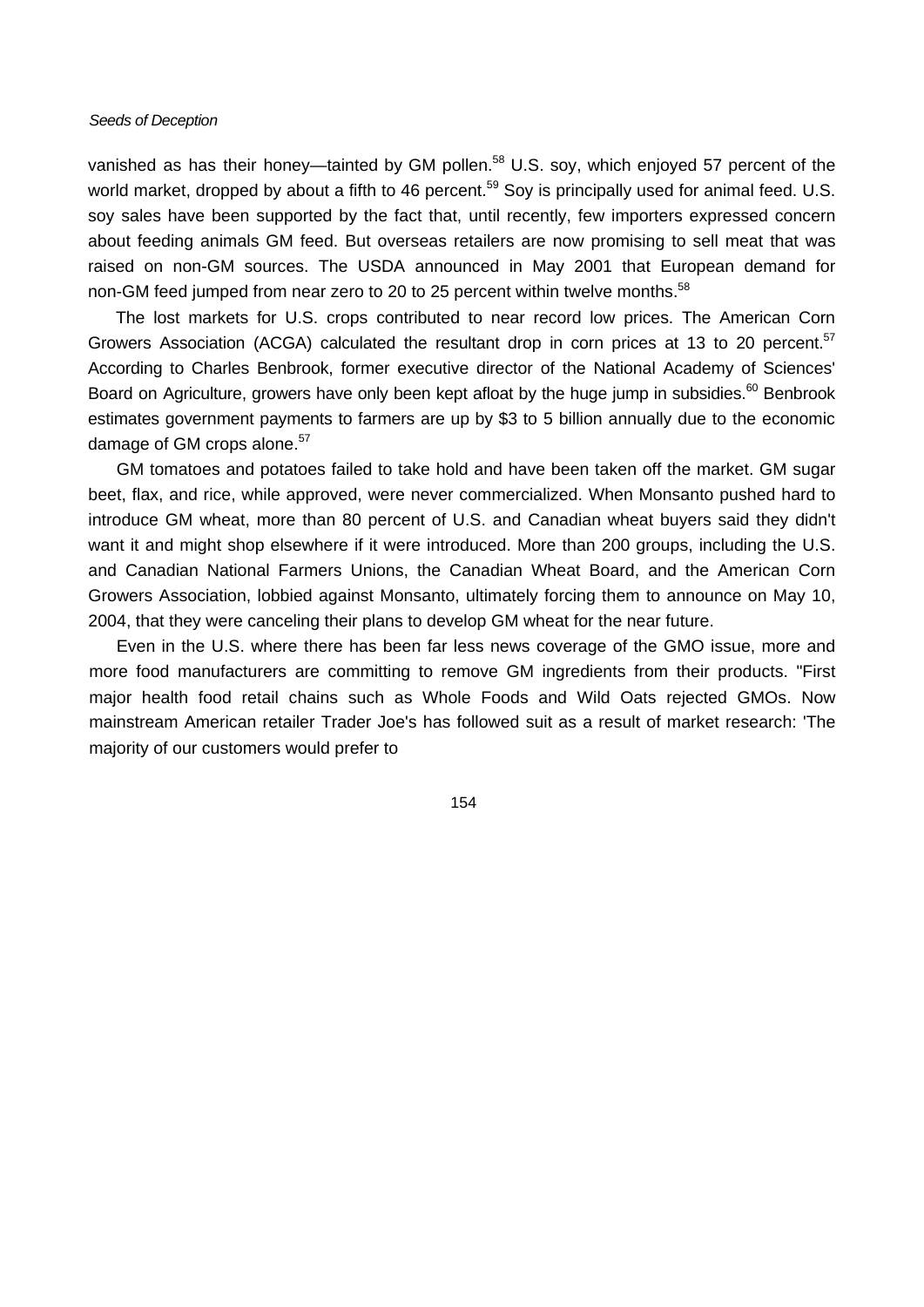have products made without genetically engineered ingredients.' Other, even larger U.S.-based food companies, including Frito-Lay, Gerber, Heinz, Seagram and Hain, have also decided not to use GMOs in their products."<sup>57</sup> A 2003 ABC news poll also revealed that 92 percent the U.S. population want GM food to be labeled.

Stuck with products no one wants, the U.S. has tried to give GM grain away as food aid to developing nations. But consumer groups and governments alike regularly reject the food, which they say has not been proven safe.

So instead of creating a solution to the trade deficit, GM crops have been a disaster for U.S. trade. "In total, with the lower profitability of GM crops, the loss of foreign trade, the lower market prices, the costs of the StarLink corn recall and other incidents, the farm subsidy rise, and the lost . . . organic market opportunities, GM crops could have cost the U.S. economy some \$12 billion net from 1999 to 2001."<sup>61</sup>

When Robert Shapiro shifted Monsanto's strategy to the fast track, he predicted rapid, global acceptance of GM crops. Although the top biotech companies own 23 percent of the commercial seed market and total GM acreage far exceeds the size of the UK, many observers agree that Monsanto's push of genetically engineered foods has been a failure. The company's aggressive strategy has been credited, in part, for the eruption of global opposition to GM foods.

Shapiro confessed to a Greenpeace gathering in October 1999 that Monsanto "irritated and antagonized people."<sup>62</sup> Will Carpenter, who headed Monsanto's biotechnology strategy group until 1991, describes it more eloquently. "When you put together arrogance and incompetence, you've got an unbeatable combination. You can get blown up in any direction. And they were."

The U.S. government, however, continues to echo the gung-ho attitude that Glickman describes. They blame anti-GMO sentiment largely on baseless, irrational fears. According to the book, *Trust Us*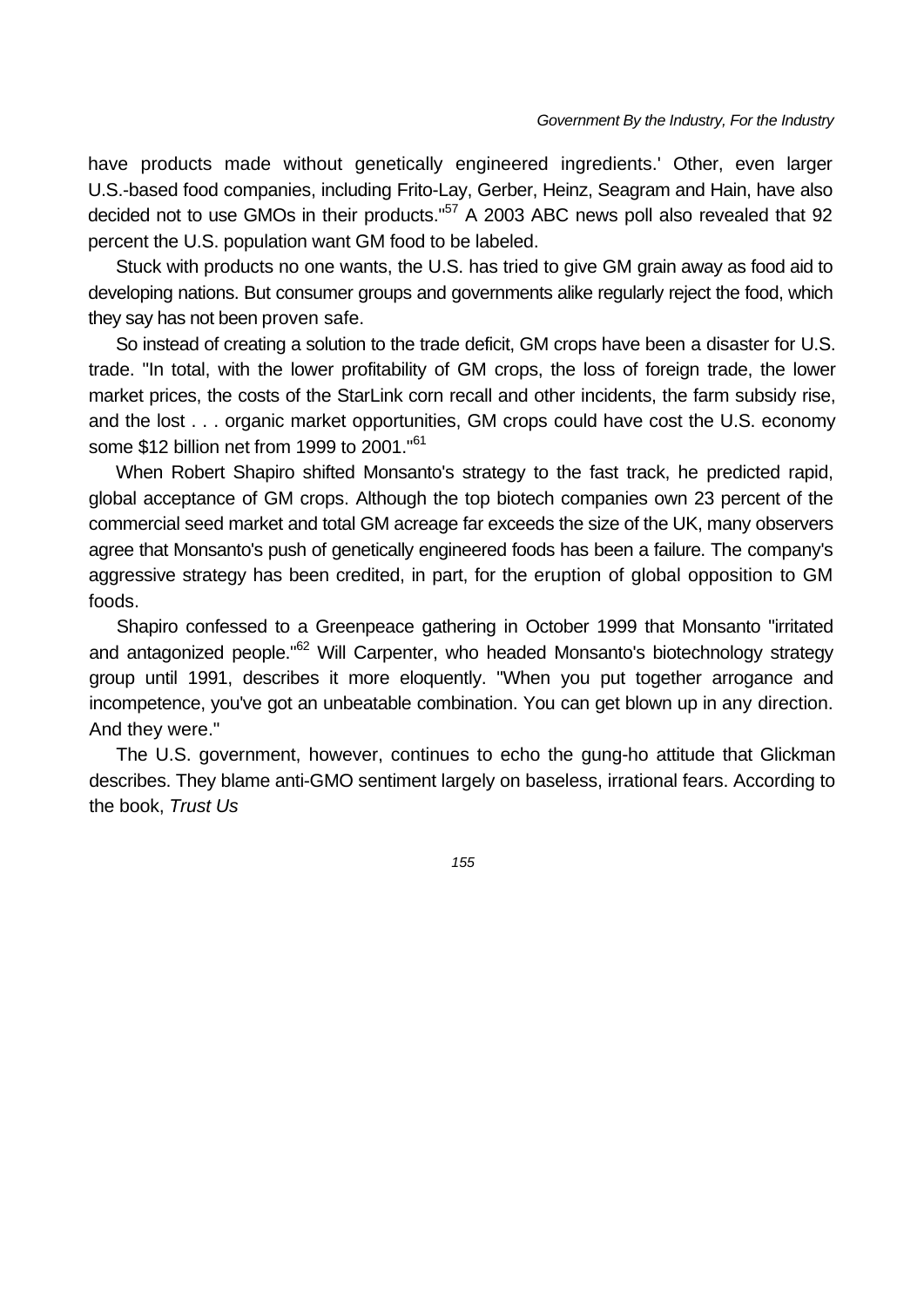*We're Experts,* "Government and industry insiders rationalize the gulf that separates them from popular opinion by dismissing citizen concerns with the usual rhetoric about the public's ignorance. Terms such as 'Luddite' and 'looney' abound as the biotechnicians compete among themselves to see who can express the most contempt for the intelligence of the great unwashed masses."<sup>63</sup>

U.S. Deputy Secretary of Commerce David Aaron told European representatives in 1999, "Not a rash, not a sneeze, not a cough, not a watery eye has been developed from [GM foods], and that's because we have been extremely careful in our process of approving them."

He said that the FDA found no scientific proof that GM foods were harmful. He said the reason that Americans were not against GM food is because they trust the FDA. The problem, according to Aaron, was not with the foods. It was the fact that Europe had no American-style FDA. Aaron said, "We would like the governments ... to develop a transparent, systematic approval process that is based on science."<sup>64</sup>

That would be nice.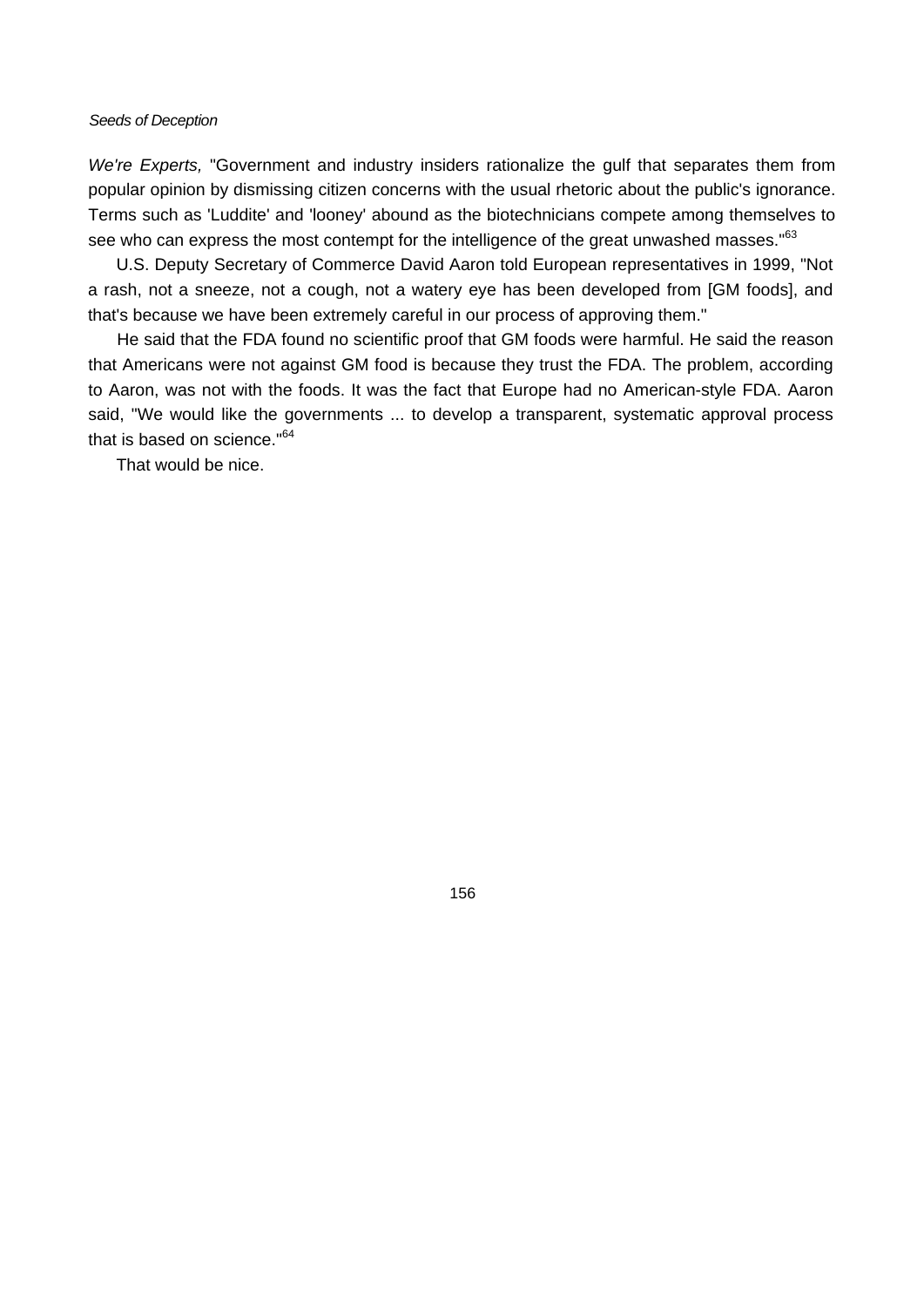# WISDOM OF THE RATS

The *Washington Post* reported that rodents, usually happy to munch on tomatoes, turned their noses up at the genetically modified FlavrSavr tomato that scientists were so anxious to test on them. Calgene CEO Roger Salquist said of his tomato, "I gotta tell you, you can be Chef Boyardee and .. . [they] are still not going to like them."<sup>1</sup>

Rats were eventually force fed the tomato through gastric tubes and stomach washes. Several developed stomach lesions; seven of forty died within two weeks. The tomato was approved.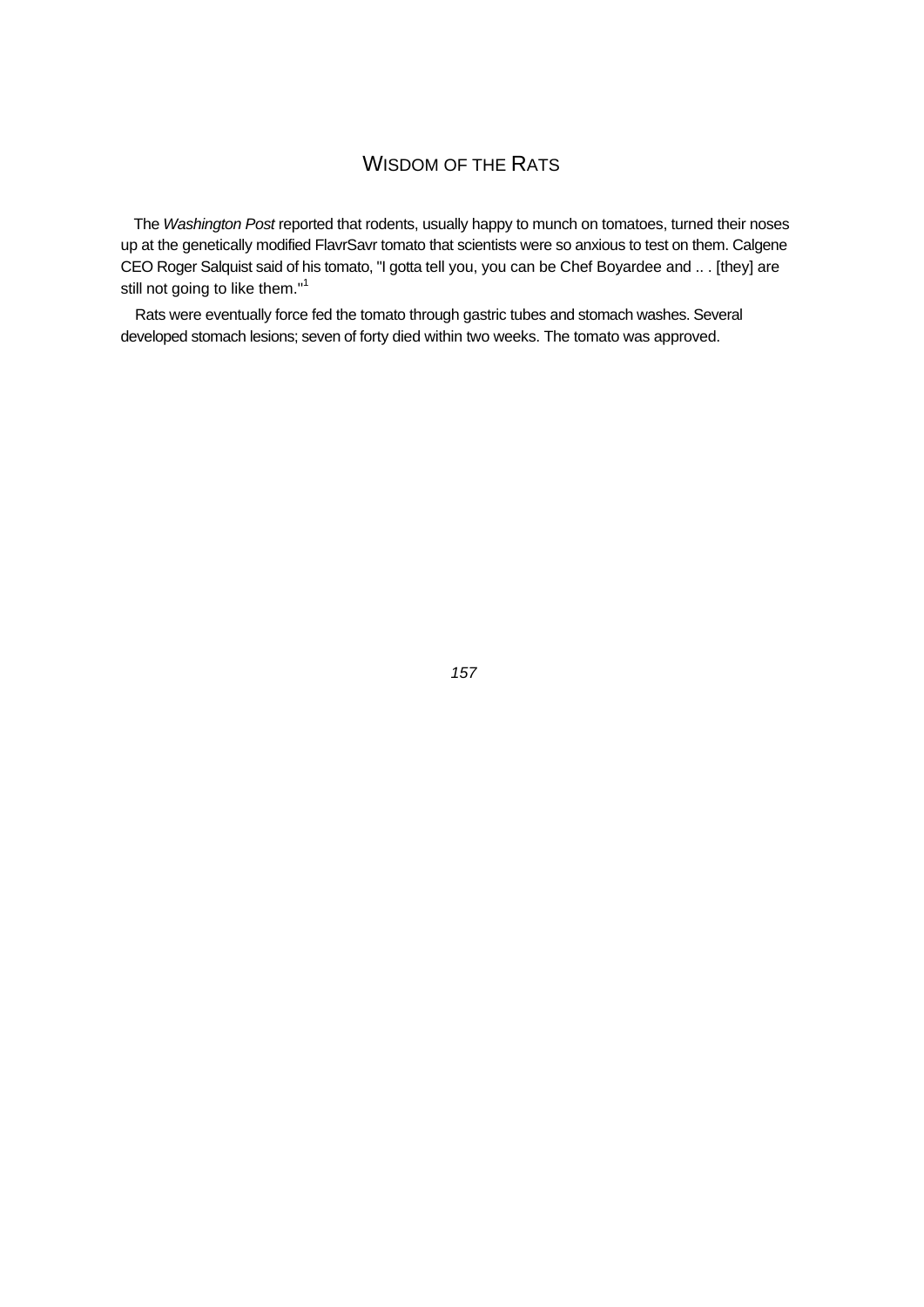# *Chapter 6*

# ROLLING THE DICE WITH ALLERGIES

**W** hen her one-year-old daughter developed an allergy to milk in February 1998, a leading<br>British surgeon did what many other mothers do: she switched to soymilk. When the girl British surgeon did what many other mothers do: she switched to soymilk. When the girl immediately developed large cold sores, the child was tested and found not to be allergic to soy. The mother figured it must be something else and continued feeding her soymilk. Over the next year the sores got worse and did not respond to treatment. "I became aware that she was not getting better," said the mother. "There seemed to be three large, weeping sores on her face at any one time.''

From a geneticist friend, she learned about the potential risks of GM soy and tried reducing the daughter's soymilk by one-fourth. "The sores cleared up overnight," she recalled.

She told the *Sunday Telegraph,* "I want the government to look into this because I saw the change in my daughter—as soon as she was taken off the GM milk, her health dramatically improved. I and my [general practitioner] have not found any other reasons why she became ill. My family previously ate GM products without worrying—but now we do not."<sup>1</sup>

Could the child have reacted to the GM soy but not natural soy? It's possible, but the limited details raise more questions than they answer. Did the allergy test use natural soy instead of GM soy, thereby missing her reaction to the GM variety? Was the reaction not an allergy but rather a food "intolerance" or "sensitivity" to GM soy? The mother's geneticist friend even suggested that the cold sores were related to a virus that was being activated by the GM soy.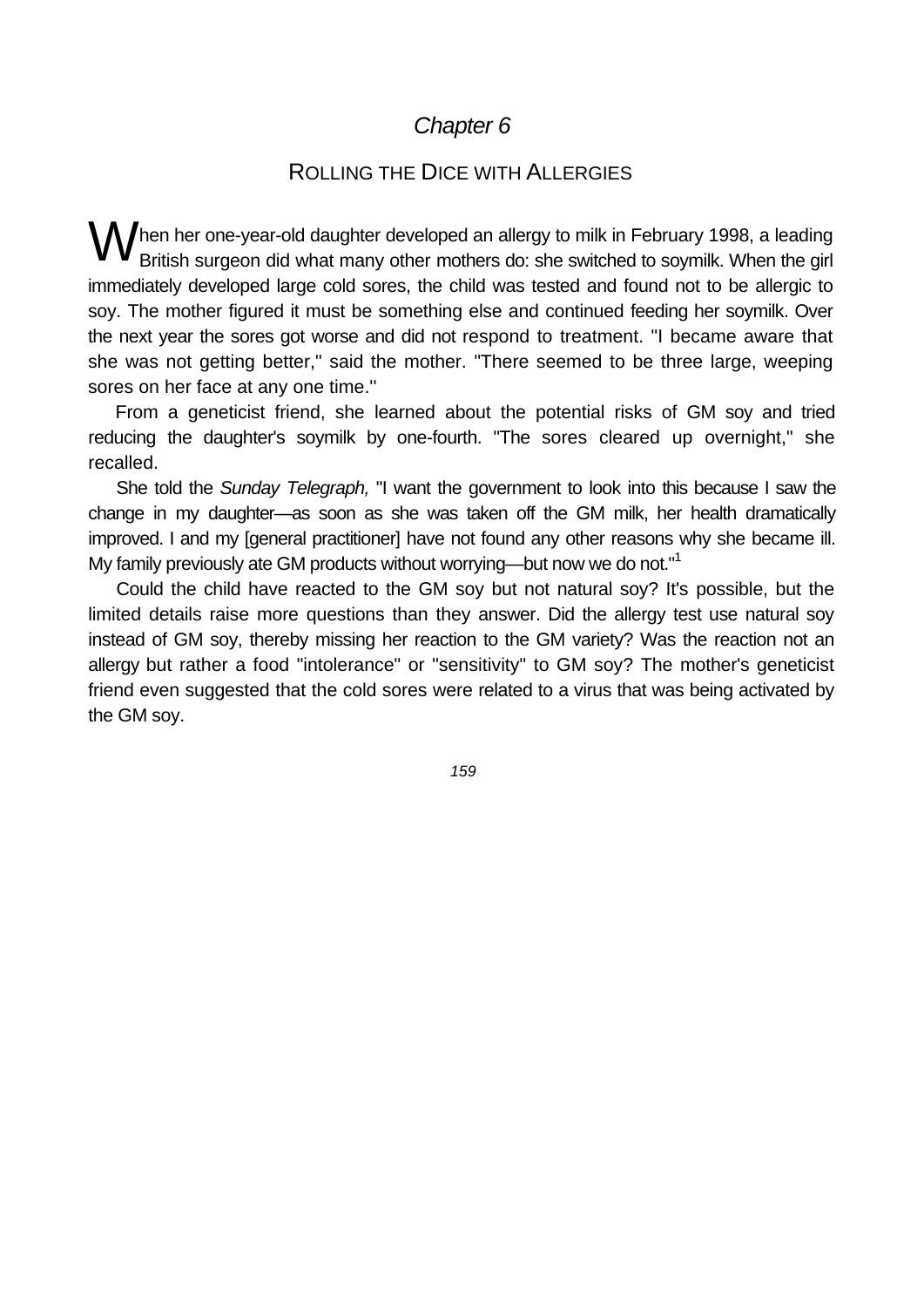If GM soybeans were responsible for anything out of the ordinary such as increased allergies, then the total number of allergies attributed to soy would probably rise in the general population after GM soy was introduced into the diet. Unfortunately, very few countries maintain detailed statistics on food allergies. In the UK, however, the York Nutritional Laboratory, Europe's leading specialist on food sensitivity, does extensive tests each year to determine how many people have allergies and to what foods.

In March 1999, York Laboratory scientists discovered that soy allergies skyrocketed over the previous year, jumping 50 percent. The increase propelled soy into the top ten list of allergens for the first time in the seventeen years of testing. Soy "moved up four places to ninth and now sits alongside foodstuffs with a long history of causing allergies, such as yeast, sunflower seeds and nuts," reported the UK's *Daily Express.*

Researchers tested 4,500 people for allergic reactions to a wide range of foods. In previous years, soy affected 10 percent of consumers. Now, 15 percent reacted with a range of chronic illnesses, including irritable bowel syndrome, digestion problems, and skin complaints including acne and eczema. (Note: Some of these reactions may fall into the category of food hypersensitivity or food intolerance, not food allergies per se. For the sake of this discussion, we will not distinguish between the categories.) According to John Graham, spokesman for the York laboratory, "People also suffered neurological problems with chronic fatigue syndrome, headaches and lethargy." Scientists confirmed the link with soy by detecting increased levels of antibodies in the blood. Furthermore, the soy tested in the study, like most soy in the UK at the time, was primarily imported from the U.S. and therefore contained a significant percentage of the genetically modified Roundup Ready variety.

The fact that GM soy had recently entered the food supply was not lost on the researchers who, according to the *Daily Express,* "said their findings provide real evidence that GM food could have a tangible,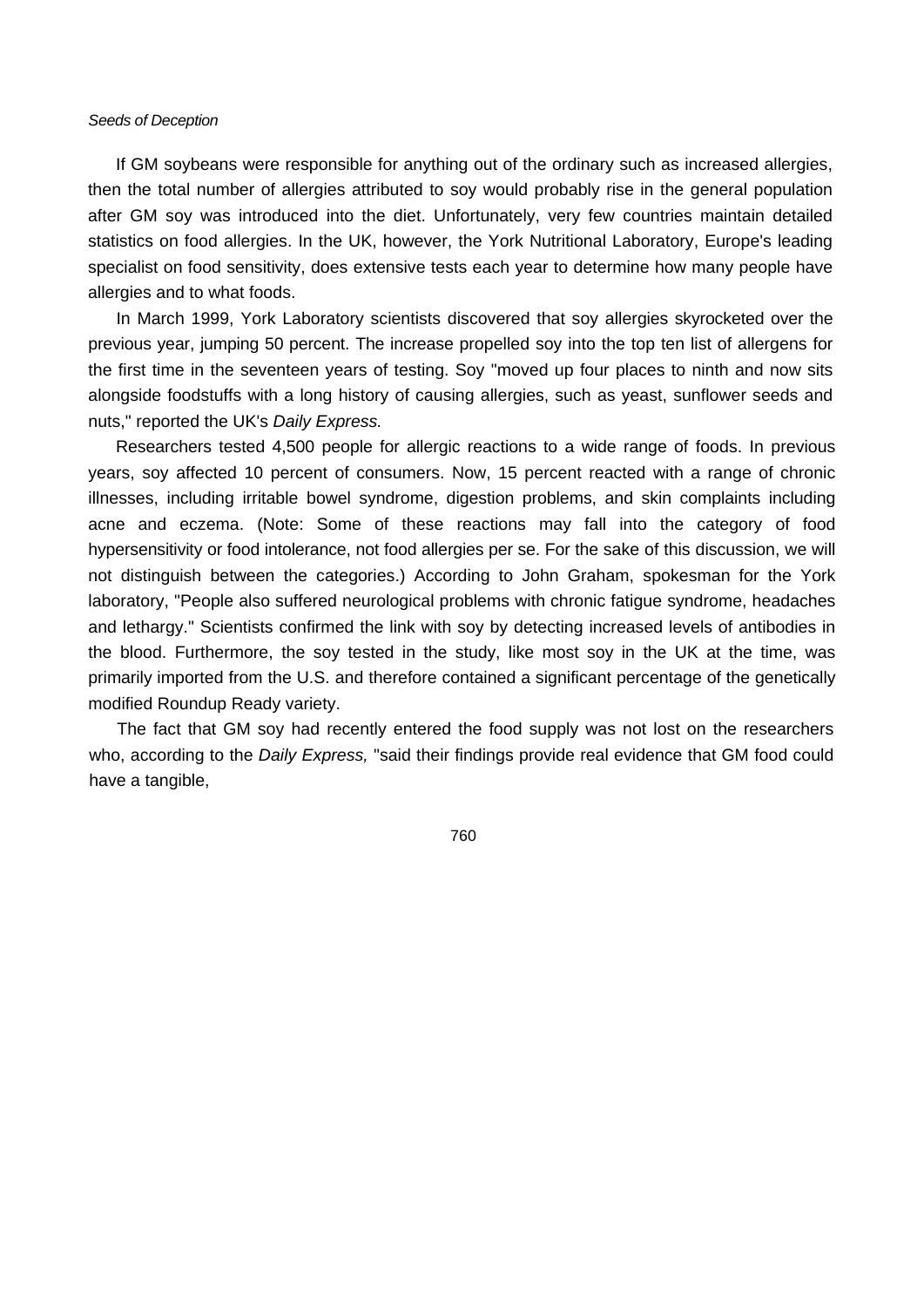harmful impact on the human body." Graham said, "We believe this raises serious new questions about the safety of GM foods."

The British Medical Association had already warned that the technology may lead to the emergence of new allergies. With York's research in hand, British scientists now urged their government to impose an immediate ban on GM foods until further testing evaluated their safety. Irish doctors also demanded that GM foods be banned, when increased soy allergies were also reported in that country. Geneticist Michael Antoniou said that the increase in allergic responses "points to the fact that far more work is needed to assess their safety. At the moment no allergy tests are carried out before GM foods are marketed."<sup>2</sup>

Soy and soy derivatives are used in more than 60 percent of processed foods sold in the U.S. GM soy is mixed with natural soy and foods are not labeled as such. Avoiding GM soy, therefore, is a difficult task.

There are many potential reasons why GM soy could be allergenic. Increasing the amount of a naturally occurring plant allergen is one way that genetic modification might promote allergies. Trypsin inhibiter, a substance found in natural soy, has been identified as a major allergen. According to a published study, the amount of trypsin inhibitor in one variety of GM soybeans is about 27 percent higher than in natural soybeans. $3$  It is also possible that GM food possesses new allergens, never before found in natural food.

# **Transferring Allergens**

Researchers at Pioneer Hi-Bred, a leading U.S. seed company now owned by DuPont, wanted to genetically engineer a soybean that would be a more "complete protein" for animal feed. They needed to "borrow" an amino acid somewhere. Their final candidate: a gene from the Brazil nut. When they inserted it, their soybean did acquire the desired trait—extra nutrition for the diets of cows and hogs alike.

Before sending it to market, they decided to test the bean for possible allergenic effects. They knew that some people are allergic to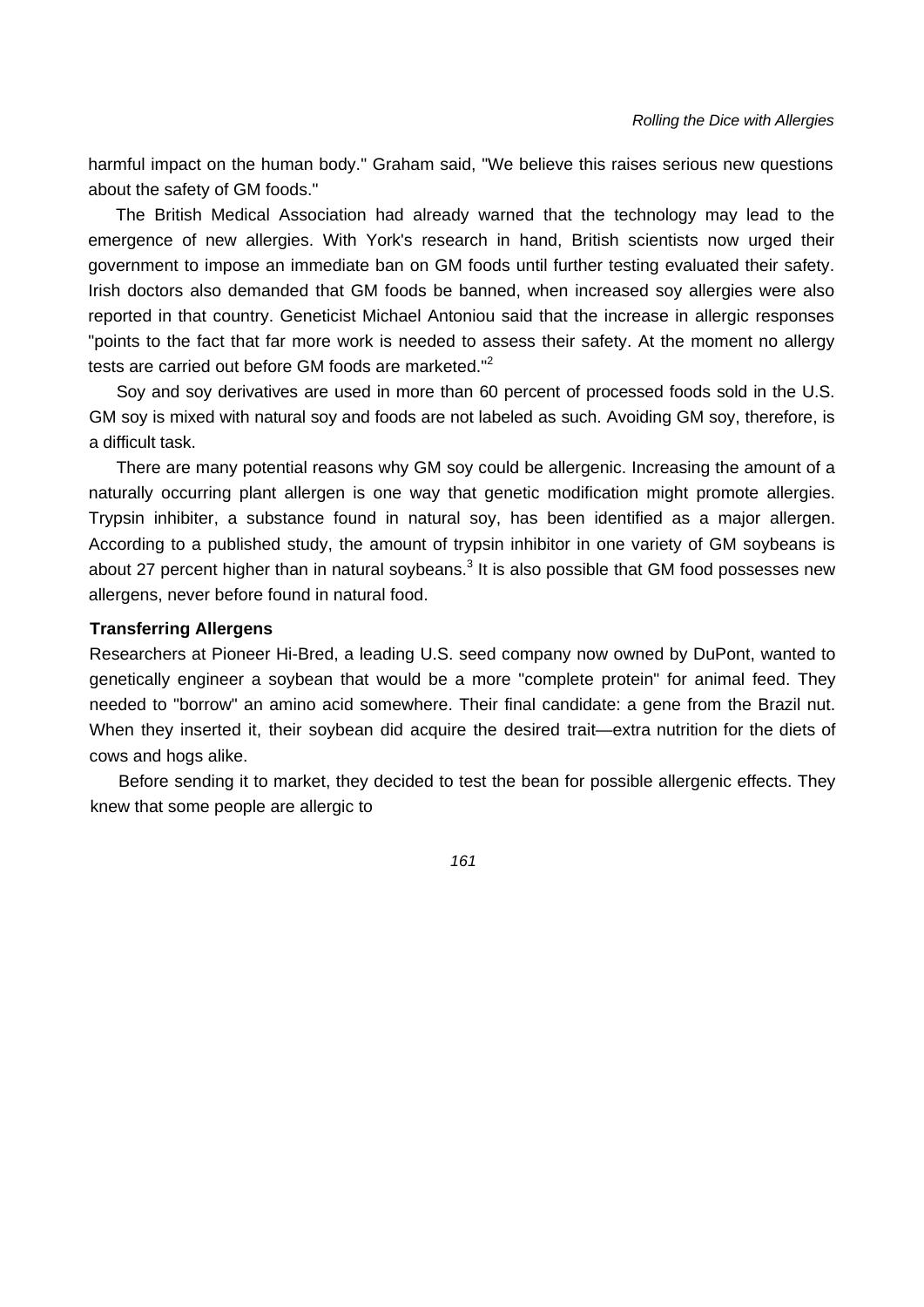Brazil nuts, in rare cases fatally so. And although it was created with animals in mind, the bean would also end up in the human diet.

They contacted University of Nebraska scientist Steve Taylor who, according to the *Washington Post,* "practically yawned when [Pioneer Hi-Bred] asked him in 1995 to study a new soybean they had invented. 'I didn't think we'd find anything interesting,' Taylor recalled."

He reasoned that Pioneer had taken only one protein out of the thousands of proteins found in a Brazil nut. The odds of that one being the source of the nut's allergenicity were incredibly low. Taylor was therefore amazed when three separate tests demonstrated mat the soy did in fact cause reactions in people allergic to Brazil nuts. "In trying to build a better soybean," reported the Washington Post, "me company had made a potentially deadly one."<sup>4</sup> According to the article, this study was "one of the very few studies ever to look directly for any harm from an engineered food or crop." When it was eventually published in the *New England Journal of Medicine,<sup>5</sup>* the biotech industry and die world were put on notice about a serious potential danger of genetic engineering.

To guard against this danger, the FDA's 1992 policy lists examples of foods with known allergens and indicates that if a GM food uses genes from any of these, the manufacturer should consult with the agency. The allergens in their list—milk, eggs, fish, shellfish, nuts, wheat, and legumes—account for about 90 percent of American food allergies. The many foods responsible for the other 10 percent of reactions are not included. FDA toxicologist Louis Pribyl was apparency unhappy about this omission. In a March 1992 critique of an early draft of the policy, he wrote, "mere are very few allergens that have been identified at the protein or gene level." Biotech companies could therefore never be sure if their GM crops were free of transferred allergens. He said, "Companies are going to have to consult FDA" not just on genes taken from the common allergenic foods, but "every odier plant which produces allergic reactions."<sup>6</sup> His recommendation was not adopted.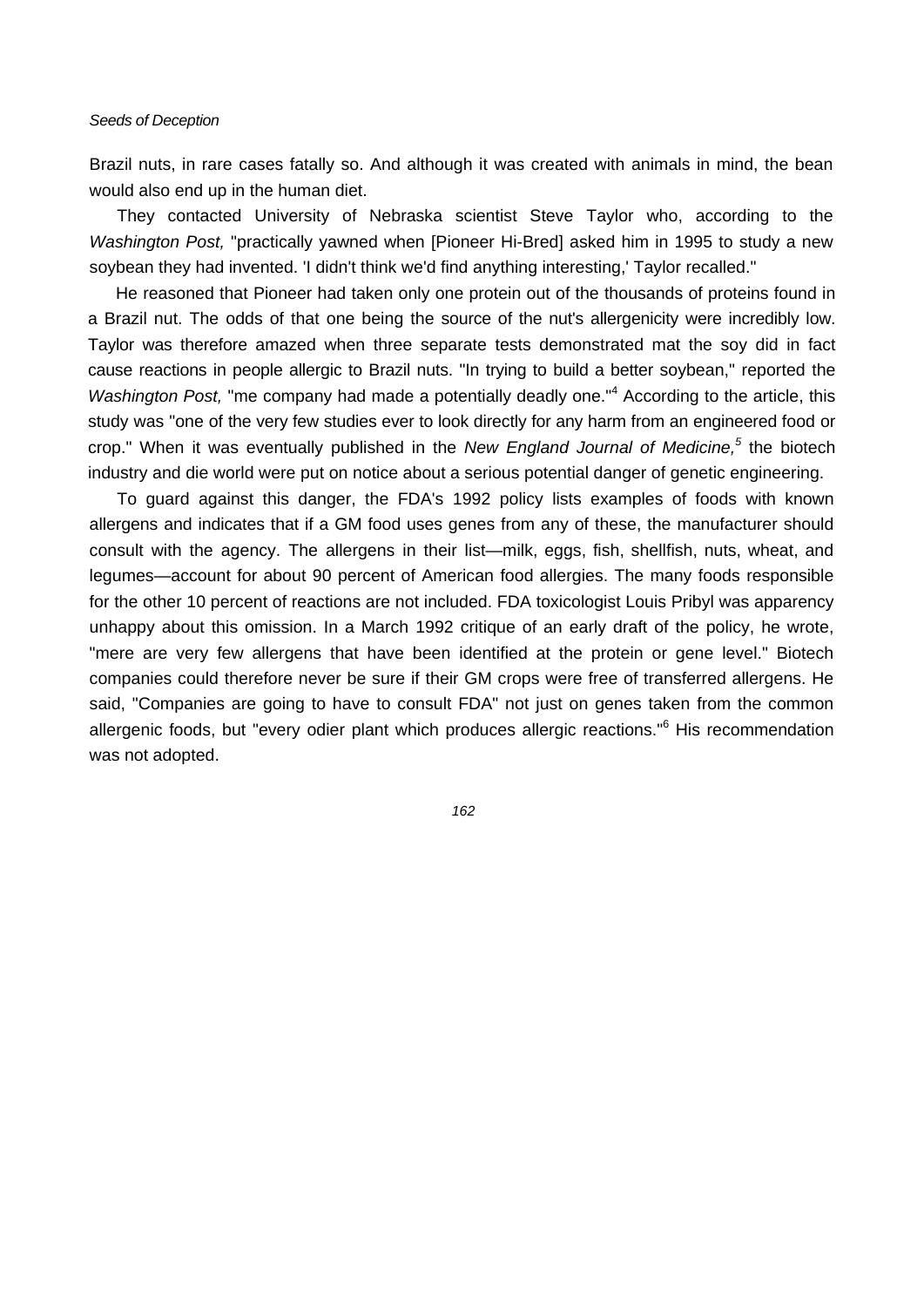The policy specifically states, "Producers of such foods [with known allergenicity] should discuss allergenicity testing protocol requirements with the agency."<sup>7</sup> While the wording suggests that tests are required, James Maryanski of the FDA explains that the agency actually offers suggestions; any testing is voluntary.<sup>8</sup> The policy continues, "Labeling of foods newly containing a known or suspect allergen may be needed to inform consumers of such potential."<sup>7</sup> Once again, this is only a suggestion. Critics argue that without labeling, not only would people be susceptible to allergic reactions, they might never know what caused their reaction and how to avoid it in the future. "This lack of predictability is worrying for people with food allergies," says the UK magazine *GM-Free.* "These people can only live their lives on the basis that they know which foods to avoid."<sup>9</sup>

More worrisome is that current GM foods get their genes from bacteria, viruses, and other organisms. No one knows if humans are allergic to their proteins—they were never before part of the human food supply. According to the FDA's 1992 policy, "At this time, FDA is unaware of any practical method to predict or assess the potential for new proteins in food to induce allergenicity and requests comments on this issue."7 According to a 1999 *Washington Post* article—written seven years later—there is still "no widely accepted way to predict a new food's potential to cause an allergy. The FDA is now five years behind in its promise to develop guidelines for doing so. With no formal guidelines in place, it's largely up to the industry to decide whether and how to test for the allergy potential of new food not already on the FDA's 'must test' list."<sup>4</sup>

A 1996 editorial in the *New England Journal of Medicine* said, "Because FDA requirements do not apply to foods that are rarely allergenic or to donor organisms of unknown allergenicity, the policy would appear to favor industry over consumer protection."<sup>10</sup>

The FDA does recommend that producers evaluate potential allergens by comparison of the protein's amino acid sequence to known allergens,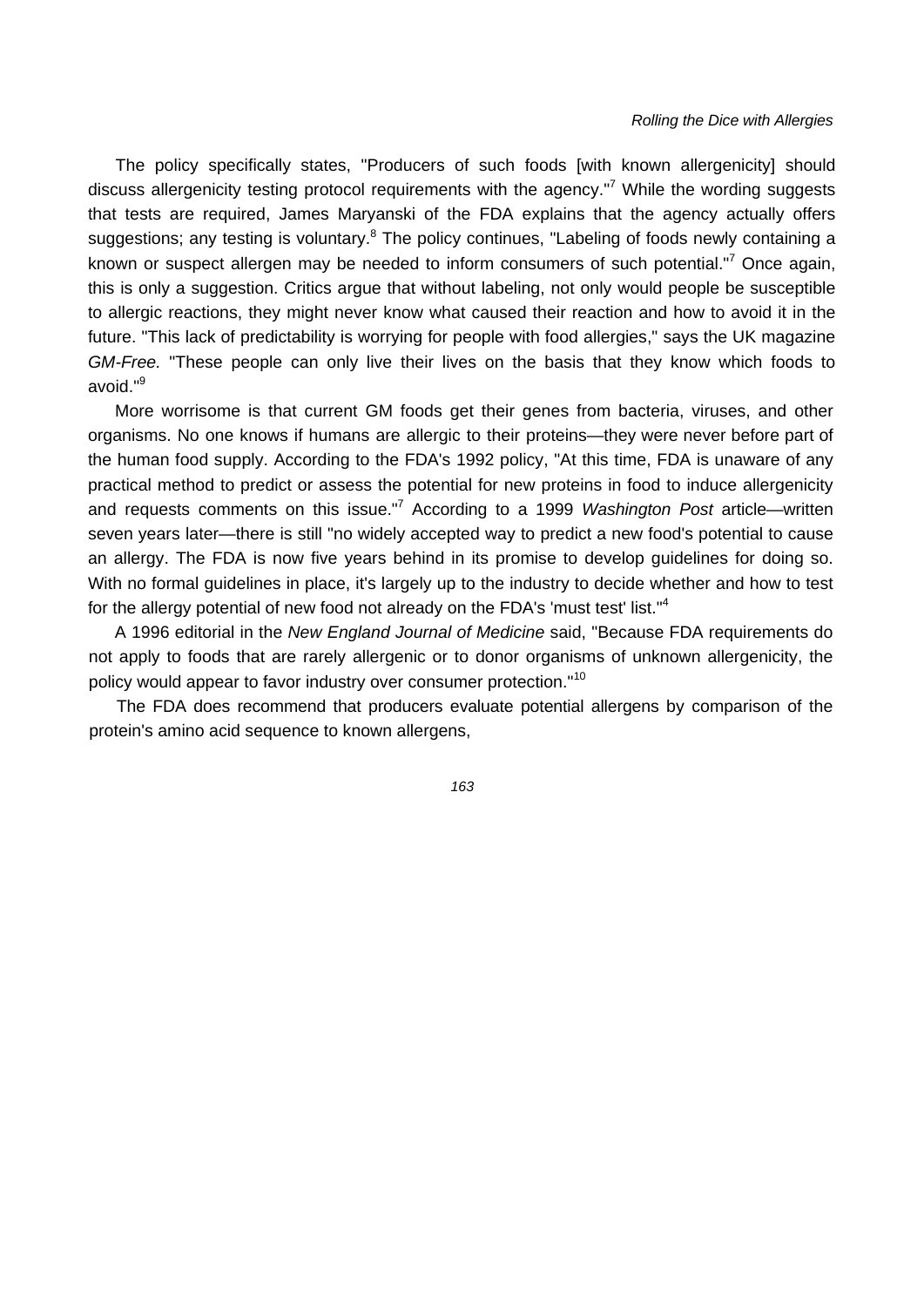the resistance of the protein to break down by digestion and heat, and evaluation of molecular size. The EPA, which regulates pesticidal Bt crops, makes similar recommendations. Most scientists agree, however, that these are unreliable methods and cannot fully safeguard the public.

"None of these criteria are exact," said Hansen, "as the state of science in the field of allergenicity is still in its infant stages."<sup>11</sup> Arpad Pusztai describes the FDA's allergy test methods as indirect and rather scientifically unsound. The FDA's own scientist Carl Johnson writes, "Are we asking the crop developer to prove that food from his crop is non-allergenic? This seems like an impossible task."<sup>12</sup>

New foods are very difficult to test for allergenicity. People aren't usually allergic to a food until they have eaten it several times. According to FDA's Pribyl, "the only definitive test for allergies is human consumption by affected peoples, which can have ethical considerations."<sup>6</sup> Pusztai concurs, saying, "It is at present impossible to definitely establish whether a new GM crop is allergenic or not before its release into the human/animal food/feed chain."<sup>13</sup> He said. "I think that is the Achilles heel of these GM foods. What they do now in testing is rubbish."<sup>14</sup>

This has led some scientists to call for "post-market surveillance" of new GM foods for allergic reactions, in much the same way newly introduced drugs are monitored for side effects.<sup>15</sup> The UK Royal Society recommends such surveillance in particular for "high-risk groups such as infants."<sup>16</sup>

In January 2001, the Food and Agriculture Organization of the United Nations (FAO) and the World Health Organization (WHO) convened a joint expert consultation and created a set of recommended guidelines to evaluate the allergenicity of GM foods. While they acknowledge that it is impossible to predict allergies with certainty, they created a series of questions in a decision tree format to better determine if a GM food will cause an allergic reaction.

While both the FDA and EPA acknowledge that better allergy testing is needed, they have not embraced the FAO/WHO guidelines, which are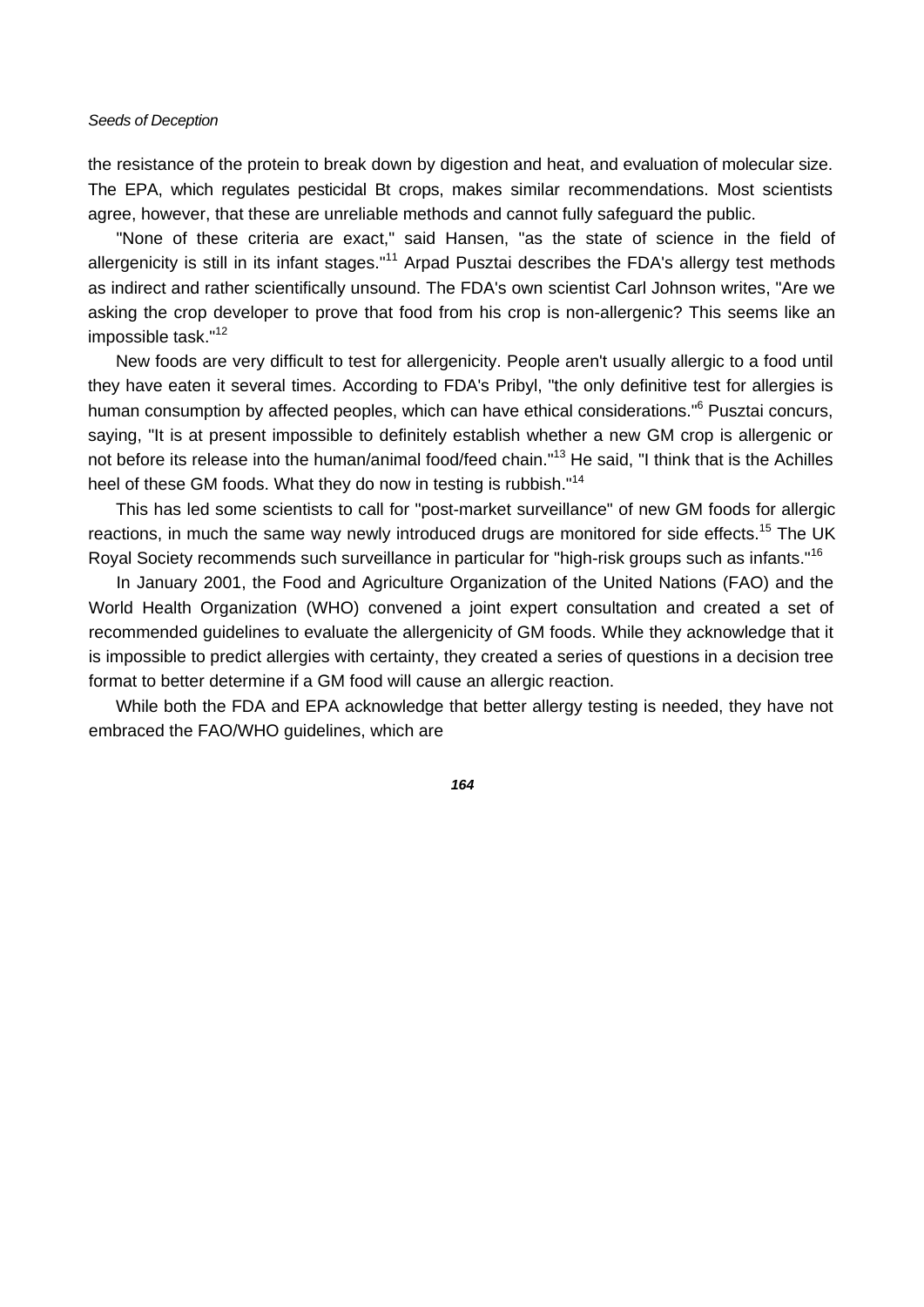more stringent and comprehensive than the agencies want. In fact, currently registered Bt crops would likely fail the FAO/WHO testing protocol.<sup>17</sup> This might help explain why U.S. regulators are attempting to promote less strict criteria, that will be less of a burden on the industry.

According to the *New England, Journal of Medicine,* about one quarter "of Americans believe that they or their children are allergic to specific foods."<sup>10</sup> Blood test results, however, indicate that the confirmed number is more like 2 to 2.5 percent of adults and up to 8 percent of children—about eight million Americans. For unknown reasons, allergies are on the rise. The StarLink incident of 2000 demonstrates how GM foods might be contributing to the increasing number of allergies, and how unprepared the government is to monitor, detect, or deal with allergic outbreaks.

# **StarLink Shock**

At a business lunch with co-workers in September 2000, thirty-five-year-old Grace Booth dined on three chicken enchiladas, which she later recalled were very good. Within about fifteen minutes, however, something went wrong. She felt hot, itchy. Her lips swelled; she lost her voice and developed severe diarrhea.

"I felt my chest getting tight, it was hard to breathe," recalled Booth.

"She didn't know, but she was going into shock," reported CBS news.

"I thought, oh my God, what is happening to me? I felt like I was going to die."<sup>18</sup> Her co-workers called an ambulance.

In the emergency room of a nearby hospital in Oakland, California, Booth was injected with anti-allergy medicine, given Benadryl, and put on an IV. It worked. The effects of anaphylactic shock subsided and five hours later Booth safely left the hospital.

Across the country, Keith Finger, a Florida optometrist, enjoyed a dinner of tortillas, beans, and rice. Fifteen minutes later he got a terrible stomachache and diarrhea. Soon he was itching all over. His tongue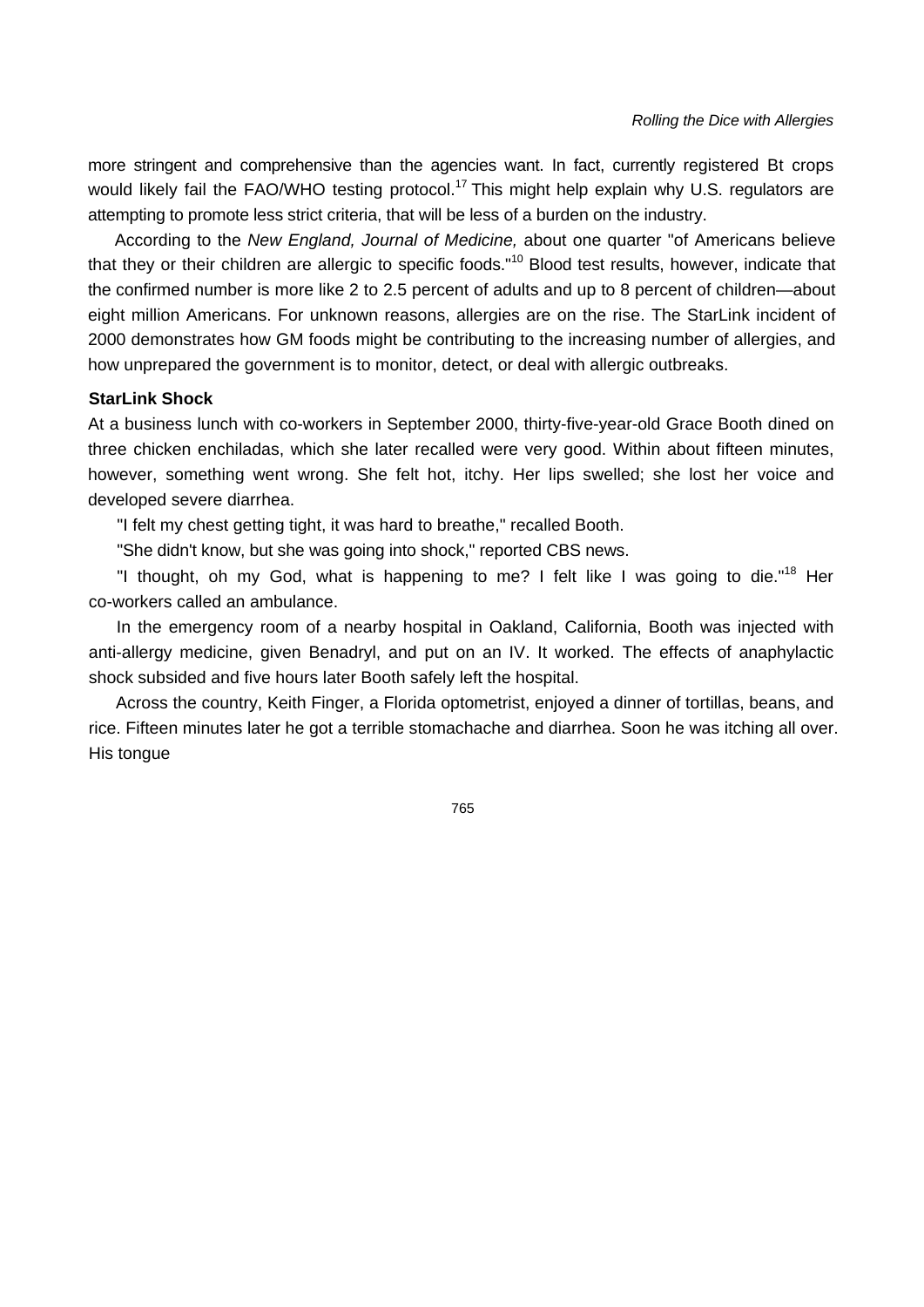started to swell and he had trouble breathing—again the symptoms of anaphylactic shock. Finger injected himself with anti-allergy medicine and swallowed some Benadryl; the symptoms subsided. He is confident, however, that without the medicine he would have died.

Neither Booth nor Finger knew what had caused their allergic reactions, but within a few days both heard the news. A genetically modified corn product called StarLink, which contained a potential allergen and was not approved for human consumption, was discovered in tacos, tortillas, and other corn products. More than 300 items were eventually recalled from the grocery store shelves in what was to become the world's biggest GM food debacle.

Booth contacted the Food and Drug Administration. There was corn in her tortillas and she had tested negative for all other food allergies. Booth thought StarLink might be the cause. Finger too confirmed that there was corn in his tortillas and filed a report with the FDA.

Hundreds of others also contacted the FDA, concerned that they too had allergic reactions to StarLink; more than fifty people eventually filed reports with the agency. Symptoms "varied from just abdominal pain and diarrhea [and] skin rashes to ... a very small group having very severe life-threatening reactions," said Marc Rothenberg, chief allergist at Cincinnati Children's Hospital and adviser to the government in the StarLink investigation. Twenty-eight people's reaction fit the profile of an anaphylactic response.<sup>19</sup>

StarLink was not supposed to be eaten by humans. It is a brand of corn that creates a modified form of a pesticide produced by the soil bacteria *Bacillus thuringiensis* (Bt). But StarLink creates a version of the toxin that is unlike the toxin in other Bt corn varieties. The StarLink version is called Cry9C. "StarLink is suspected of causing allergies because Cry9C has a heightened ability to resist heat and gastric juices— giving more time for the body to overreact," reported the *Washington Post.*  This property was created intentionally, as a means to enhance the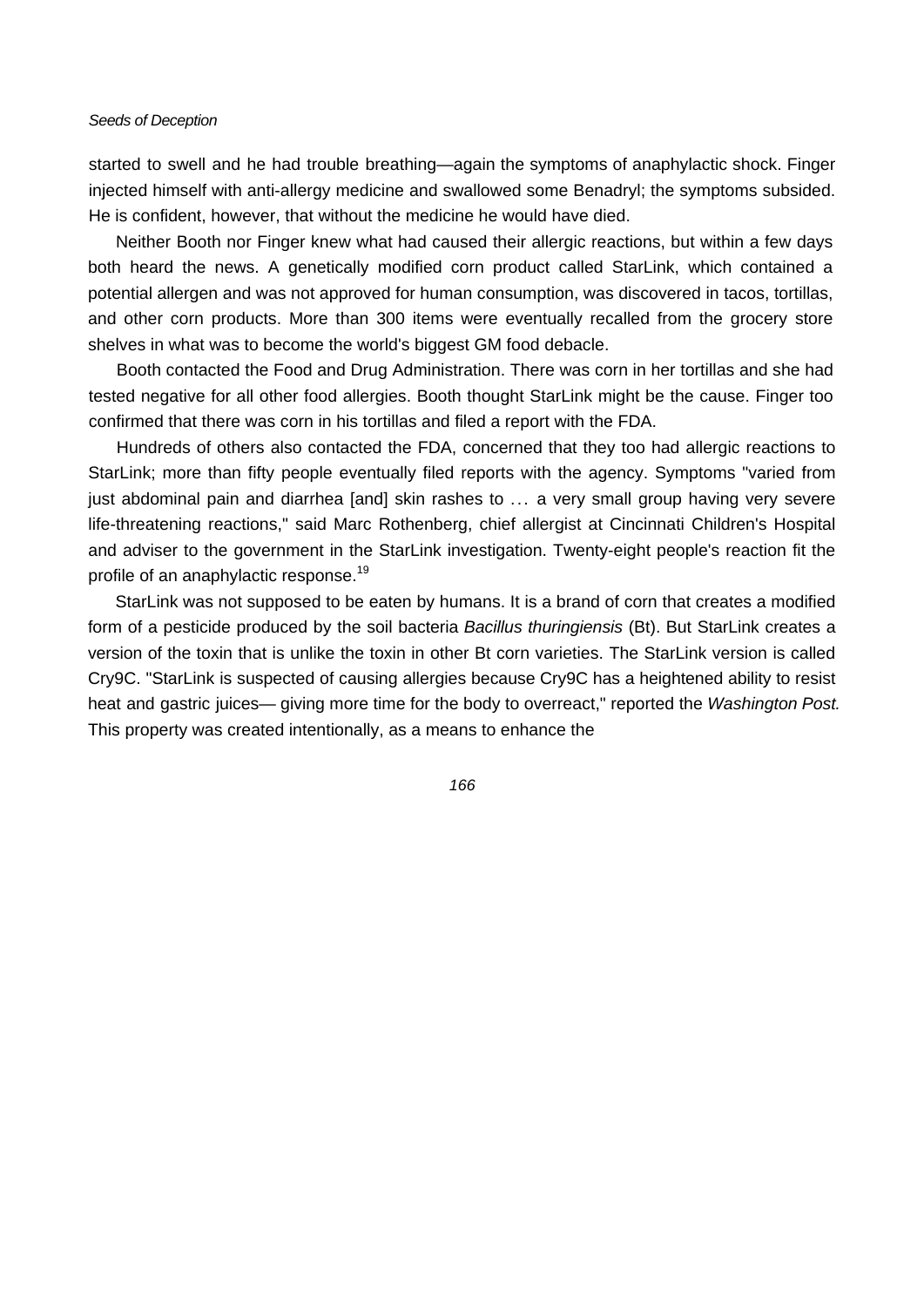corn's ability to kill pests. In addition to having longevity in the digestive tract, Starlink protein's molecular weight is "consistent with something that can trigger an allergic reaction."<sup>20</sup> The Environmental Protection Agency (EPA), which oversees GM crops that create their own pesticide, therefore, did not approve the corn for human consumption.

(It is interesting to note that the FDA did not express concern about Starlink. In a May 29, 1998 letter, the FDA wrote to AgrEvo (the company that developed Starlink, later purchased by Aventis) "Based on the safety and nutritional assessment you have conducted, it is our understanding that AgrEvo has concluded that corn grain and forage derived from the new variety are not materially different in composition, safety, or other relevant parameters from corn grain or forage currently on the market, and that do they do not raise issues that would require premarket review or approval by FDA."<sup>21</sup> Note that the FDA here relies entirely on the company's own safety assessment, as it does for all GM crops.)

The EPA, however, did allow Starlink to be fed to hogs, cows, and other livestock. The EPA also required that the manufacturer let farmers know that the corn must be segregated. Farmers were supposed to sign statements that any Starlink they grew, plus any corn grown within 660 feet of it, was only to be used for animal feed or industrial (fuel) purposes, but not put into the human food chain.

In spite of these requirements, the word about the corn's special handling instructions didn't circulate much. Farmers didn't know; grain elevators didn't know. In fact, some Starlink seed tags explicitly stated that the corn was suitable for "forage or grain for food, feed or grain processing."<sup>22</sup> Therefore, although Starlink was planted on less than 1 percent of U.S. cornfields—312,000 acres—it was readily mixed in grain silos across the United States, contaminating 22 percent of the grain tested by the USDA. Some proportion of Starlink was eventually found in tacos, corn chips, corn meal, and all things corn. Over 10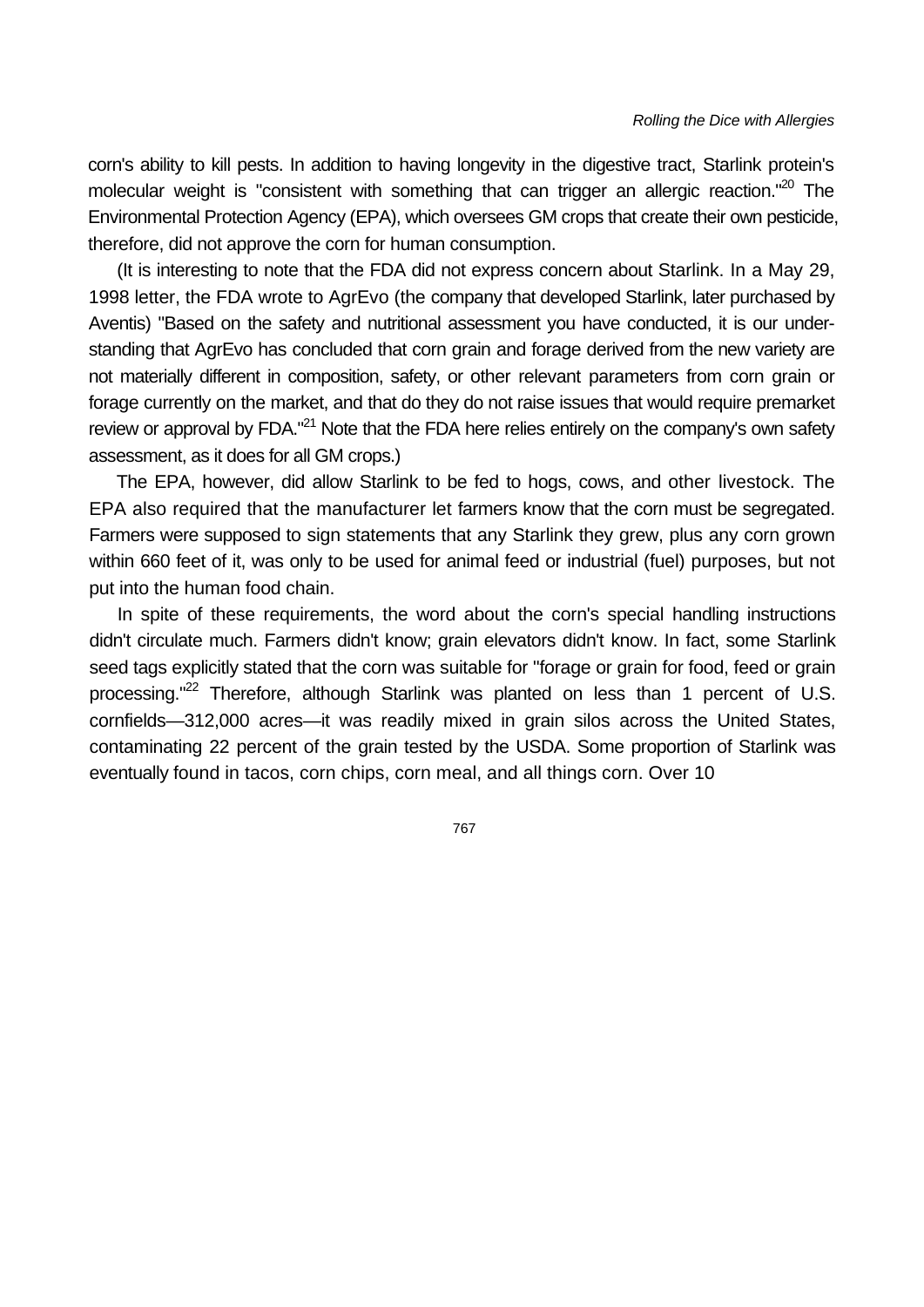million individual food items were subject to recall, but not before tens of millions of people had eaten StarLink in their diet.<sup>23</sup>

The StarLink problem was a huge setback for the biotech industry. The U.S. public began questioning the safety of GM foods for the first time. The government came under fire for approving corn for animals and not for humans, knowing that the grain processing system in the U.S. is not equipped for such segregation. U.S. corn exports and prices plummeted, as major trading partners like Japan and Korea looked elsewhere for corn that was free of StarLink contamination. The event also threatened to drive a wedge between the biotech industry and the U.S. food industry, which had to deal with product recalls, brand name damage, and consumer fears.

## **The Elusive Allergy Test**

With consumers concerned about their health and U.S. corn exports declining, the FDA was under intense pressure to determine whether StarLink was, in fact, an allergen. At the same time, die agency was "up against the reality that there is no surefire way of testing a new protein like Cry9C for its potential to cause allergies in people," reported the *Washington Post.* "We all wish there was a test where you plug in a protein and out pops a 'yes' or 'no' answer," said Sue Macintosh, a protein chemist with AgrEvo. "But there is no such test . . . short of giving it to a lot of people and seeing what happens."<sup>4</sup>

After months of waiting, the FDA and the Center for Disease Control (CDC) came up with a plan for an allergy test. Karl Klontz, a medical officer with the FDA's Center for Food Safety and Applied Nutrition, said, "This is the first time a test like this has been developed, and nobody is claiming that it is a gold standard." The *Washington Post* reported, "It has not been fully checked and double-checked and researchers warn the test will not give a definitive answer."<sup>4</sup>

The FDA's test involved looking for antibodies in blood samples from seventeen people who were suspected of being allergic to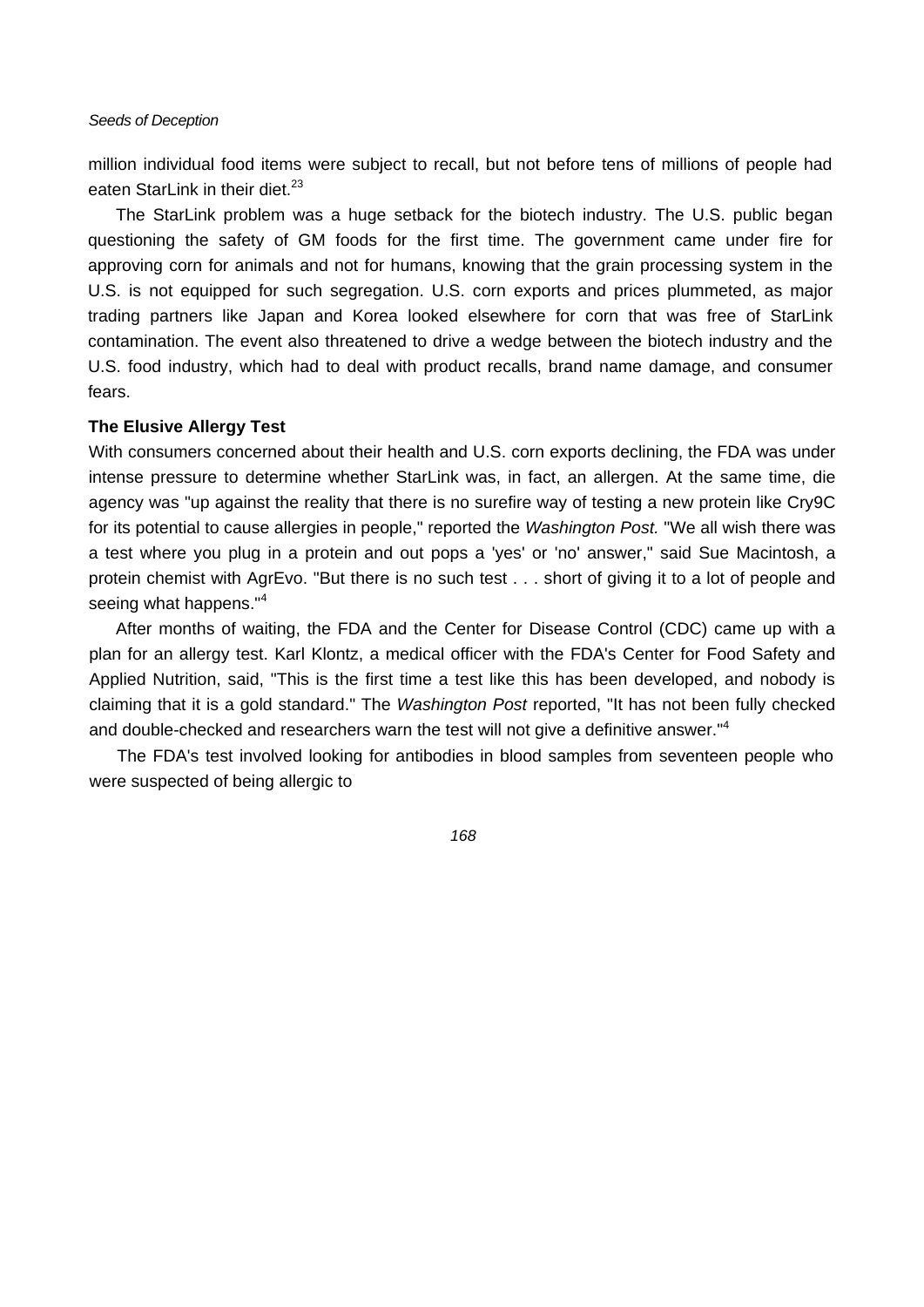StarLink—they had reported serious allergic reactions after eating corn products and were not normally allergic to corn. The presence of antibodies would indicate that some reaction to Cry9C had taken place. Based on the results, on June 11, 2001, nine months after Booth ate her enchiladas, the FDA announced the test results: StarLink was not the cause of allergies. The biotech industry was quick to disperse the news, claiming as always that GM food was safe to eat. Val Giddings of the Biotechnology Industry Organization said that the results meant that the case was "slam-dunk closed."<sup>24</sup> But as the details of the FDA test emerged, scientists became critical of its design and suspicious of its conclusions.

Just five weeks after the FDA/CDC's declaration of safety, advisers to the EPA—including some of the nation's leading food allergists— released a thorough critique of the FDA's allergy test and other aspects of the StarLink investigation. Their conclusion? "The test, as conducted, does not eliminate StarLink Cry9C as a potential cause of allergic symptoms.<sup>"25</sup> They said the research had many shortcomings. For example, the test lacked adequate controls, was not sensitive enough, and failed to follow standard protocols that helped prevent false interpretations.

Perhaps the gravest error was that die FDA asked Aventis, the makers of StarLink, to provide the Cry9C. If the FDA was under significant pressure to create a StarLink test, Aventis was under far more pressure to pass that test.

The StarLink mishap was already mounting a hefty price tag for this Swiss-based corporation. Although they had agreed to buy back farmers' StarLink inventory for a price tag of at least \$90 million, they were facing at least nine class actions from individuals and companies attempting to recover millions in losses. These included: • Farmers who lost money because their corn was mixed with

StarLink.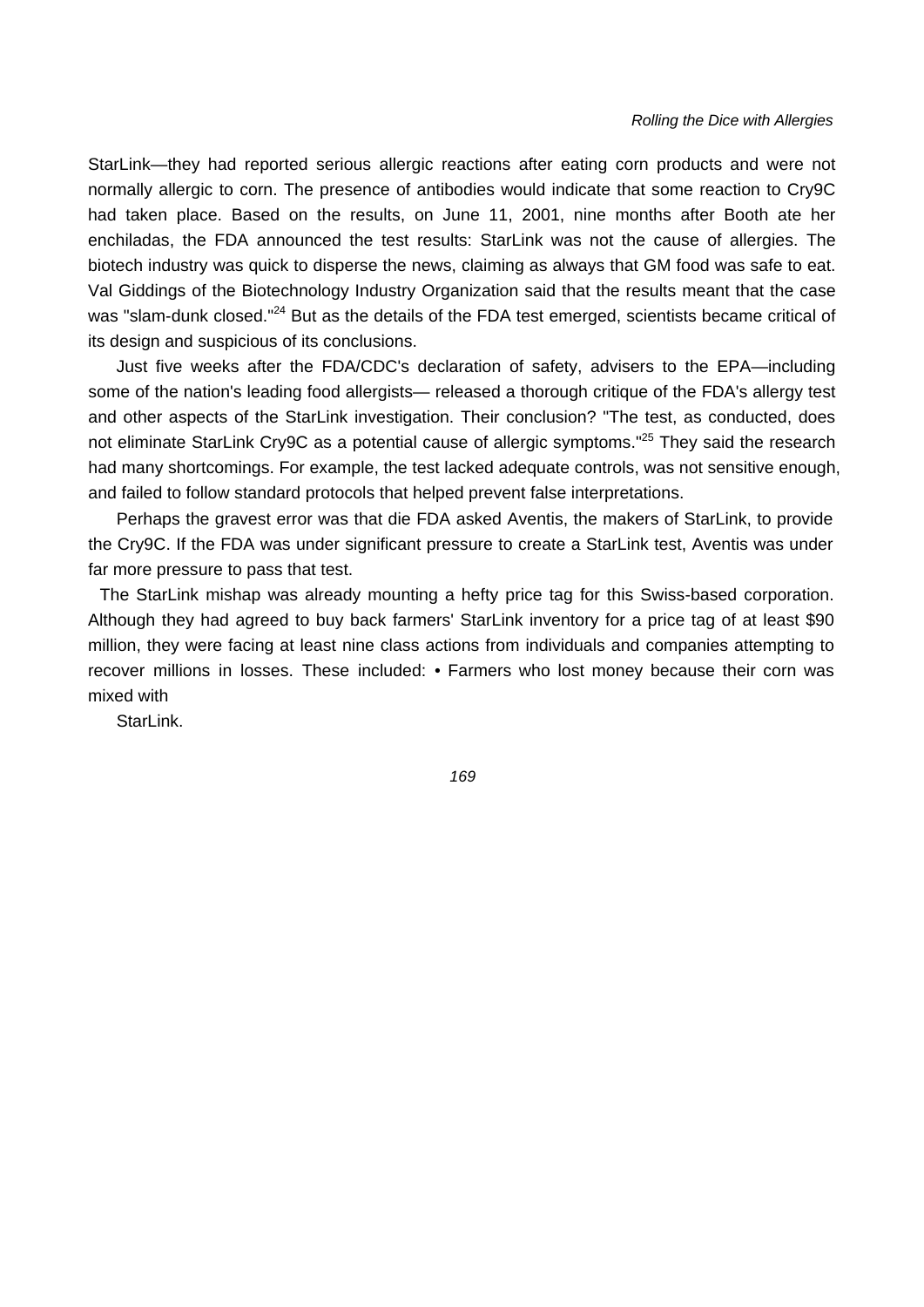- Farmers who suffered from lost markets and falling prices. (U.S. corn exports dropped by fifty million bushels or more and corn prices hit their lowest levels in about fifteen years.)
- Consumers who claimed allergy related problems.
- Companies who recalled more than 300 products.
- Taco Bell franchises and other Mexican food companies who claimed reduced business due to corn fears.

In addition to lawsuits, Aventis received "hundreds of angry phone calls from farmers, grain elevator managers and food processors."<sup>26</sup> Eighty-seven of its employees rerouted 28,135 trucks, 15,005 rail cars, and 285 barges to limit the chances that StarLink would mix with corn destined for human consumption. Aventis' eventual price tag for the StarLink contamination is estimated at \$1 billion.

In an attempt to limit their damages, Aventis petitioned the EPA to declare the remaining StarLink in the food supply legal. They claimed StarLink was safe, and that there was so little of it left in the food supply that even if it was allergenic the amount would be too low to create an effect. They also admitted that due to cross-pollination and other factors, StarLink would remain in the food supply forever.

With Aventis under such intense pressure, it seemed an odd choice to ask them to hand over the protein that would be used in the allergy test to clear its name. According to the Friends of the Earth, "There is no evidence that the FDA made any attempt to independently verify the composition or purity of the Aventis-supplied" protein or antibodies. "'Conflict of interest' is apparendy not a concept the agency is familiar with. $123$  The EPA's Scientific Advisory Panel agreed. They wrote: "Aventis appears to have furnished all samples for the current evaluation. Is this appropriate? The Panel favors establishment of a procedure to independently validate reagents and materials."<sup>25</sup>

Aventis gave the FDA a sample of Cry9C protein, but it wasn't taken from StarLink. Claiming that they couldn't isolate enough of the protein from the corn, they offered a synthesized protein substitute derived from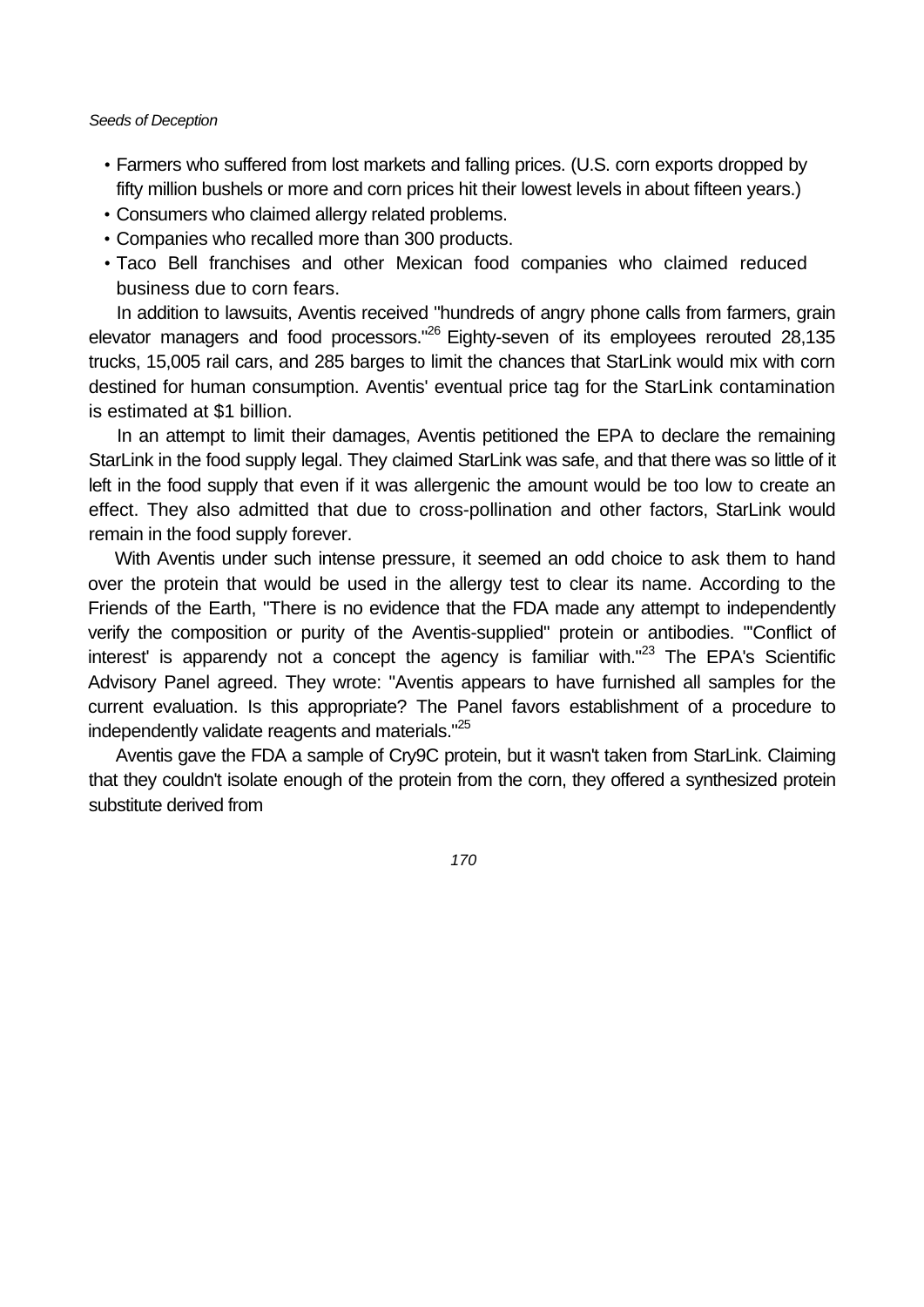*E. colt* bacteria. Interestingly enough, even the FDA admits that this substitution could invalidate the test's results.<sup>27</sup>

Substituting protein derived from *E. colt* is not unprecedented. Since it provides a less expensive way to produce sufficient quantities of the protein, biotech companies rely on *E. coli-creatcd* proteins for most of their tests. The National Academy of Sciences, however, recommends that GMO tests be conducted with protein produced in the plant, not in the bacteria. They said any bacterial substitute must meet "scientifically justifiable criteria for establishing biochemical and functional equivalency" to the plant-produced protein. Similarly, an expert committee of the European Commission said that such a substitution "can be accepted only if the chemical identity . . . of the two proteins has been demonstrated."<sup>23</sup> Scientific advisers to the EPA have recommended such criteria,<sup>28</sup> but neither the EPA nor FDA has bothered to adopt them.

These guidelines are based, in part, on the principles discussed in Chapter 2. There it was pointed out that the same protein is not necessarily identical in different species. They can have different added molecules (hitchhikers), for example, or be folded differently. These were precisely the concerns expressed by the EPA's Scientific Advisory Panel (SAP). Their report said, "There is no assurance that bacteria-derived Cry9C is properly folded."<sup>25</sup>

More importantly, Cry9C created from StarLink corn has an added sugar chain, a hitchhiker, which "is well known to enhance allergenicity of a protein." The Cry9C made from *E. colt,*  however, does not have the sugar chain; that may explain why it did not react with the blood from the seventeen who claimed to be allergic to StarLink. The EPA had asked Aventis in 1997, long before the StarLink crisis, to determine the composition of the sugar chain in order to assess its allergenicity. Aventis responded that research was underway, but they never reported the results to the agency.

What Aventis did present to a July 2001 meeting of the EPA's Scientific Advisory Panel was wholly inadequate. Mistakes in the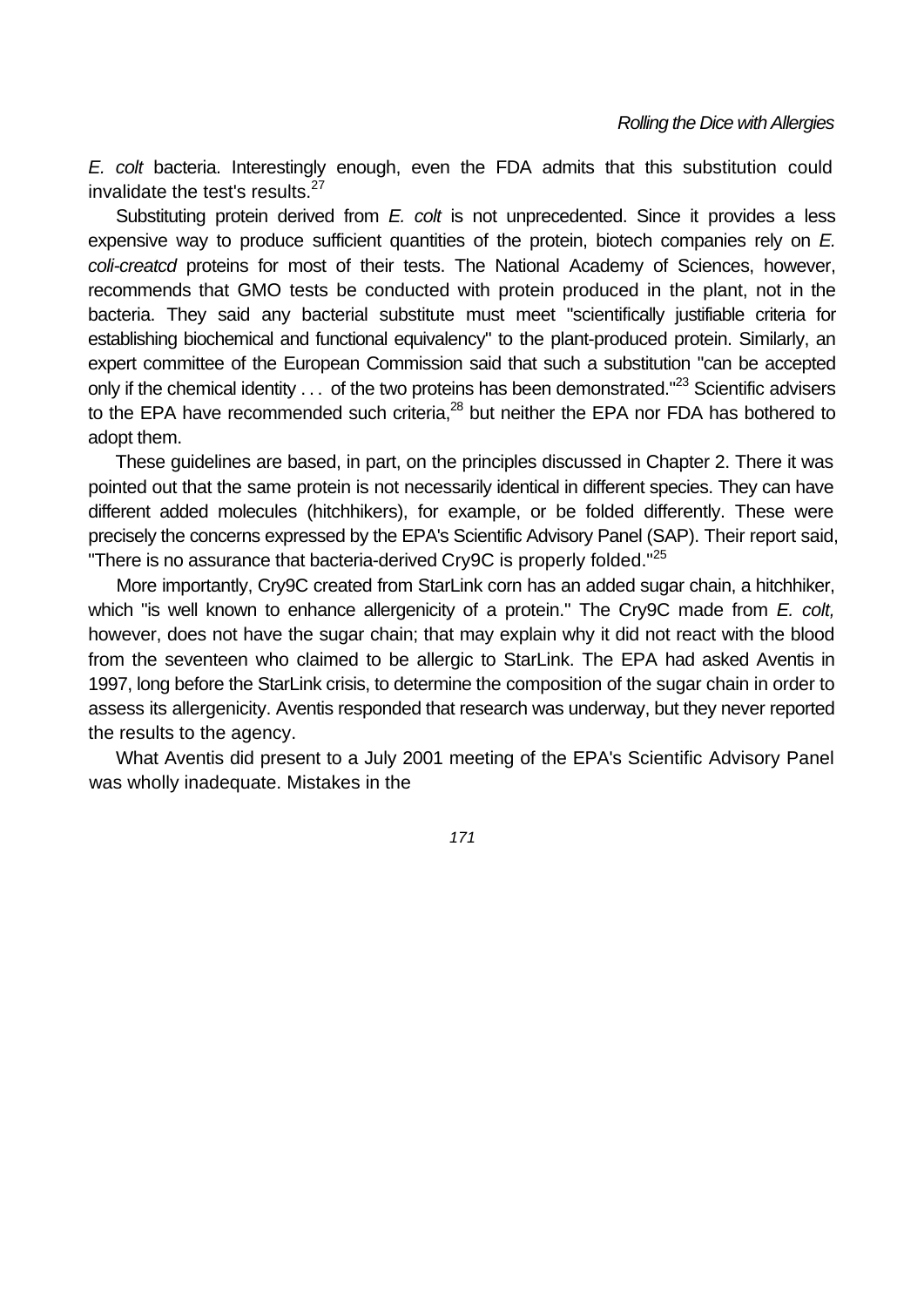document obscured the results, conclusions were at odds with the study's own data, and Aventis failed to update a five-year-old test with newer more reliable methods. Moreover, it took the company eight months to deliver it to the panel.

One frustrated panel member, Dean Metcalfe, M.D., who heads the National Institutes of Health Laboratory of Allergic Diseases, and is the government's top allergist, made the comment, "It is important, I think, for people listening to this to understand that the questions that we have are not really minor questions. To try to put this in perspective, most of us review for a lot of journals. And if this were presented for publication in the journals that I review for, it would be sent back to the authors with all of these questions. It would be rejected."<sup>29</sup> The poor quality of the data made it difficult for the panel to evaluate the sugar chain hitchhiker.

Masaharu Kawata, a Japanese scientist who had conducted his own critical analysis of the StarLink test, said, "We have found many examples of this kind of data comparison that are incomparable and may look scientific, and is the same disguised tactics used in the application for approval of Roundup Ready Soybean[s] by Monsanto in Japan."<sup>30</sup>

Kawata pointed out an additional flaw of the study that he says was "indisputably a mistake." The researchers used as their control group twenty-one blood samples that had been frozen since before 1996-before its donors could have been exposed to StarLink and developed an antibody reaction. This control blood served as the baseline; in order for StarLink to be considered allergenic, reactions to Cry9C by the blood of the seventeen people who had suffered allergic responses to corn needed to be at least 2.5 times greater than the reactions by the control blood. But when tested, reactions in the previously frozen control blood varied widely and were not reproducible. Moreover, the control blood reacted far more to the Cry9C than did the blood from the allergic group. No one knew why this happened but, according to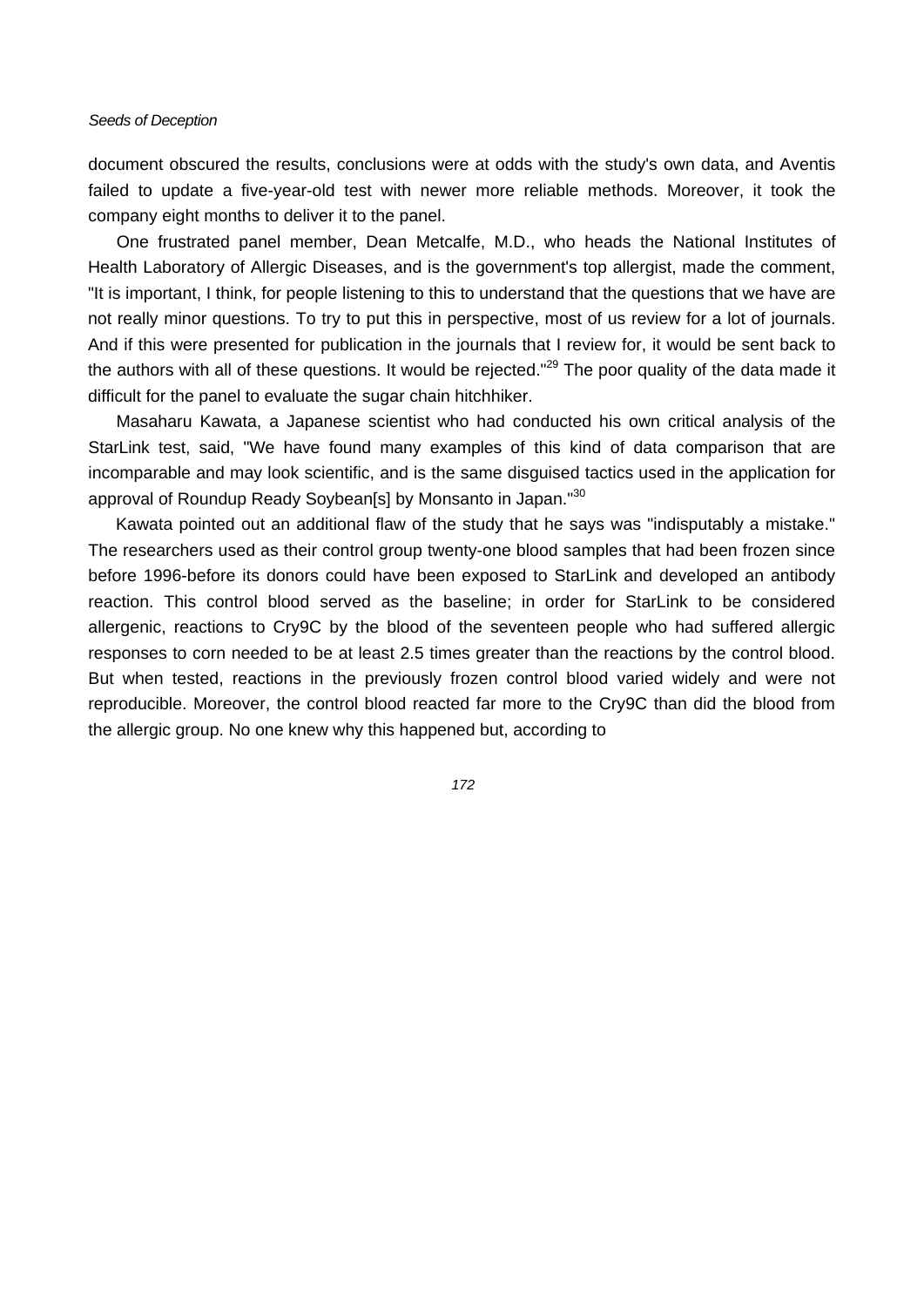Kawata, the "CDC, after apparent brain racking, came up with an excuse that the blood serum, [which] had been freeze preserved . . . could be different from that of fresh blood samples." Kawata says that this obviously should have disqualified the controls. But researchers stuck by their quirky frozen blood, and since it reacted more to Cry9C than the test groups, StarLink was off the hook.

In the end, after careful analysis of all the available data, however, the EPA's Scientific Advisory Panel upheld their original assessment that there is a medium likelihood that StarLink was an allergen. The Panel also decided that even the twenty parts per billion tolerance for Cry9C requested by Aventis should not be granted. They said, "based on reasonable scientific certainty, there is no identifiable maximum level of Cry9C protein that can be suggested that would not provoke an allergic response and thus would not be harmful to the public." EPA's Stephen Johnson summed up the situation as follows: "Some of the world's leading experts on allergenicity and food safety told us there was not enough data to conclude with reasonable certainty that there was an acceptable level of [StarLink corn] that people could eat." He said it "would require many months or years of continued scientific evaluation to answer the question of allergenicity."<sup>31</sup> Unfortunately, the EPA has not followed through on the Panel's recommendations for further research.

The advisory panel also recommended to the EPA that allergy testing should be expanded to include all GM foods. According to the *Washington Post,* the panel also said "that 'every attempt' should be made to further test two people who reported severe reactions and who have offered to undergo skin testing and to eat StarLink products under medical supervision."<sup>4</sup>

Dr. Finger, the Florida optometrist who had nearly died after eating a tortilla, had already offered to eat StarLink corn to see if he would have a second reaction. Although risky, this method offers significant advantages over the FDA's methods. Suppose, for example, that the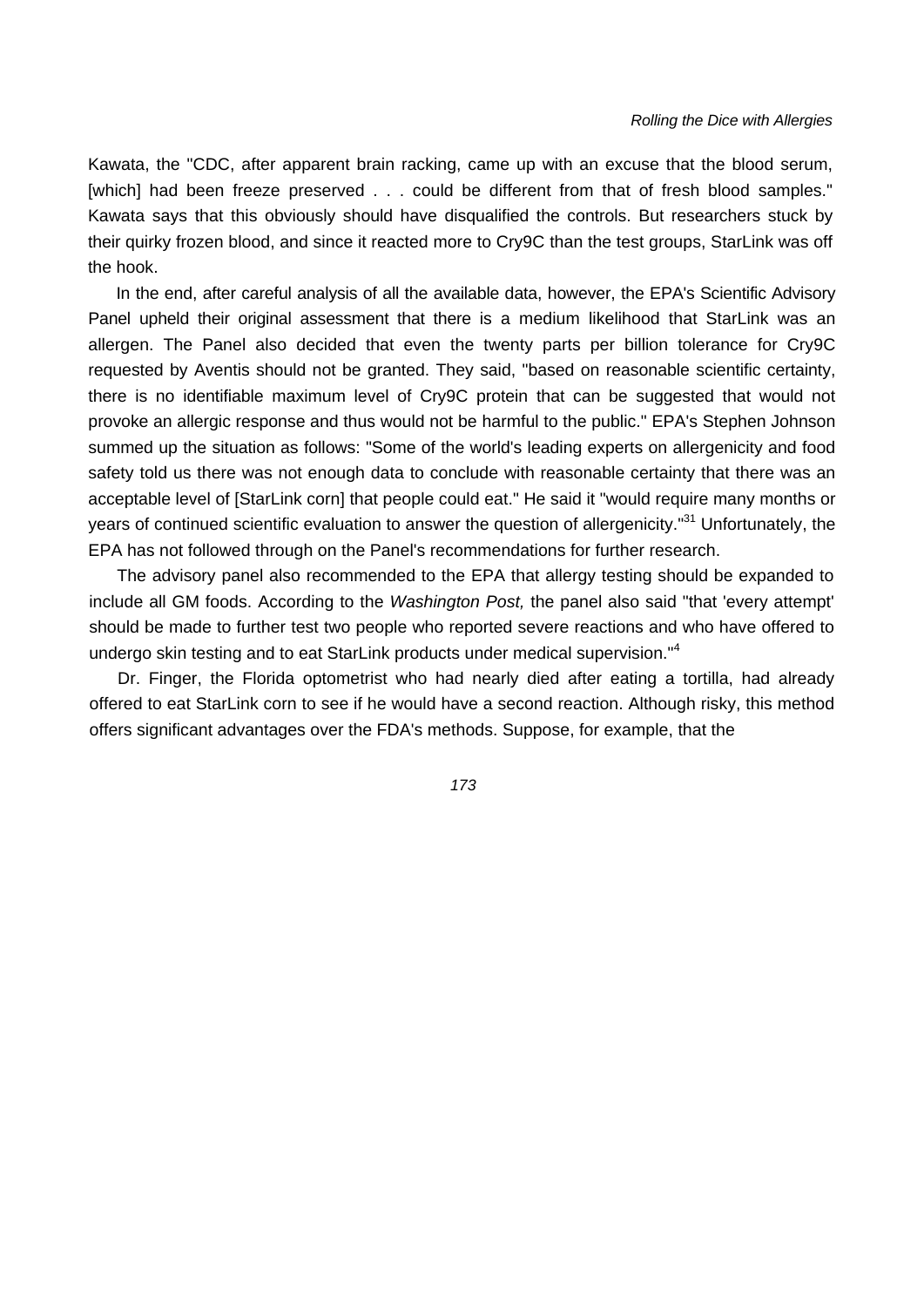process of genetic engineering had given rise to some of the other unpredictable effects discussed in Chapter 2. Code scramblers, damaged DNA, gene silencing, genetic instability, and haphazard promotion by the CaMV promoter, can all potentially change the expression of the natural proteins in corn, or even introduce a new unexpected protein. Even if the FDA's test had not used Cry9C from bacteria, but rather isolated Cry9C from StarLink, testing the protein and not StarLink corn itself might have missed detection of other possible allergens created in the corn. When contacted by Finger with his proposal, Aventis' lawyer "was initially interested but declined."<sup>32</sup>

Nonetheless, after going public with his offer to be tested, he received some StarLink sent to him anonymously in the mail. "After running a test that showed it was in fact StarLink, he ate some and went to a local hospital several hours later with itchy rashes over his body and fast-rising blood pressure," reported the *Washington Post.* Finger's blood had been used as one of the seventeen that had tested negative in the FDA's test.

Friends of the Earth, the organization that had spearheaded the initial discovery of StarLink contamination in the food supply, wrote an analysis of the way the StarLink investigation was carried out. They point out several errors by the government as well as numerous ways in which Aventis failed to cooperate.

For example, the FDA established a passive monitoring system, contacting and testing only the tiny percentage of affected people who filed formal complaints with them. They didn't investigate the thousands of allergy or health-related consumer calls made to food companies, including some who were rushed to emergency rooms.

The FDA did not actively contact health professionals or allergy groups around the country once the contamination had been made public. Corn is not normally considered a major allergen. Eighty percent of the U.S. population eats some form of corn protein every day.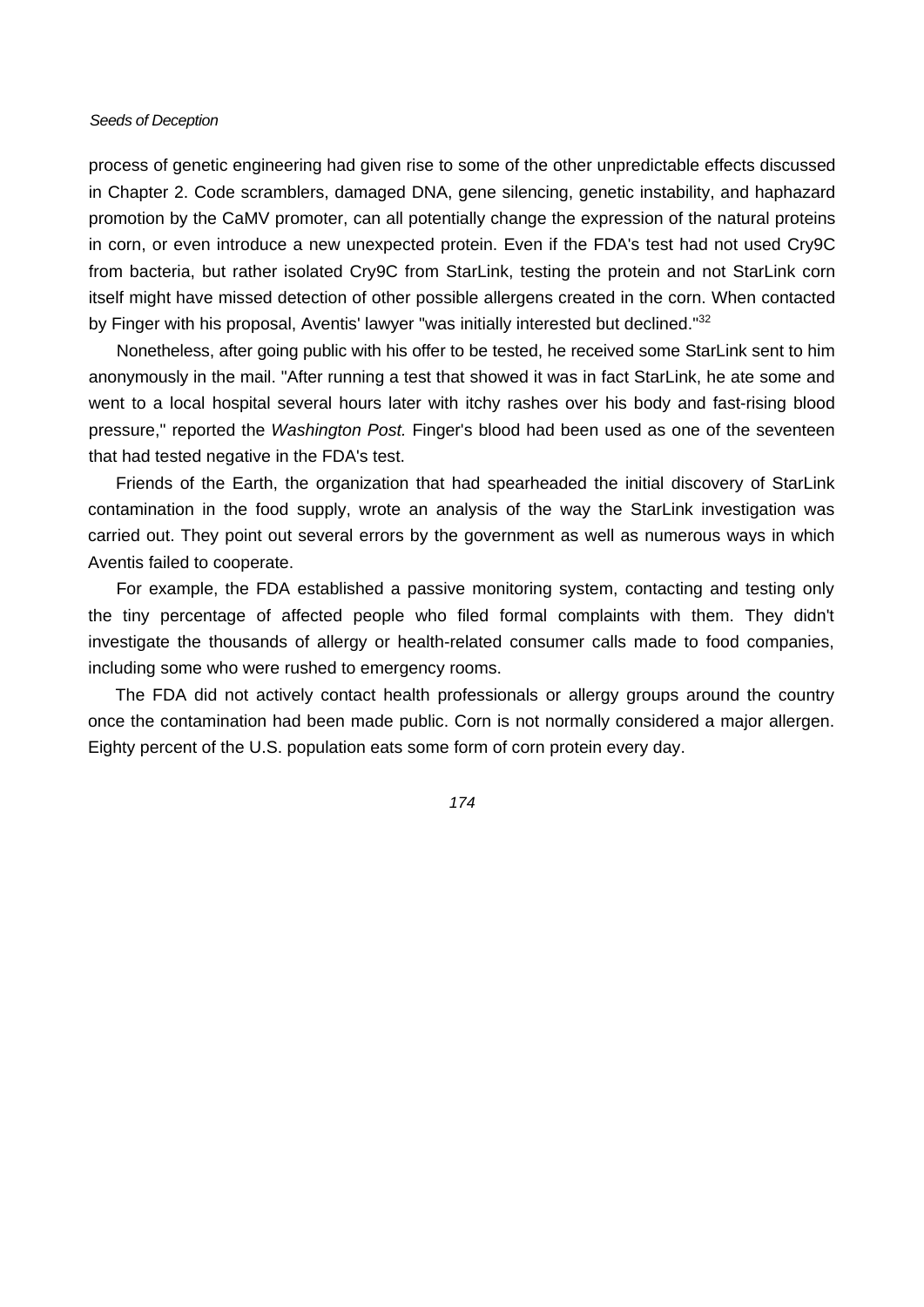Without adequate education, many Americans might have suffered reactions without knowing the cause or how to prevent future problems.

The FDA should have made efforts to protect children, who are three to four times more prone to allergies than adults. Infants below two years old are at greatest risk—they have the highest incidence of reactions, especially to new allergens encountered in the diet. Children generally eat a higher percentage of corn in their diet, and allergic children in particular often rely on corn protein. Even tiny amounts of allergens can sometimes cause reactions in children. Breast fed infants can be exposed via the mother's diet, and fetuses may possibly be exposed in the womb. Mothers using cornstarch as a talc substitute on their children's skin might also inadvertently expose them via inhalation.

Friends of the Earth charged Aventis with improperly testing and reporting the properties of their own product. To evaluate how much Cry9C protein remained in the corn after cooking, Aventis heated its corn four times longer than the standard period. This is reminiscent of the way milk from rbGH-treated cows was over-pasteurized in order to try to destroy the growth hormone. In addition, Aventis used shorter-than-recommended protein extraction times, which can also reduce the amount of protein detected.

Also, the company consistently failed to provide critical information about the allergenicity of the product. Even before the contamination was discovered, an EPA Scientific Advisory Panel had asked Aventis to provide blood from animals fed StarLink and from humans who might have been sensitized by inhaling its pollen. They also asked that Aventis monitor agricultural workers who had the greatest exposure to StarLink and were more likely to develop sensitivity. In spite of repeated requests, the data was not submitted.

The Friends of the Earth analysis concluded, "The StarLink debacle is a case study in the near total dependence of our regulatory agencies on the 'regulated' biotech and food industries. If industry chooses to submit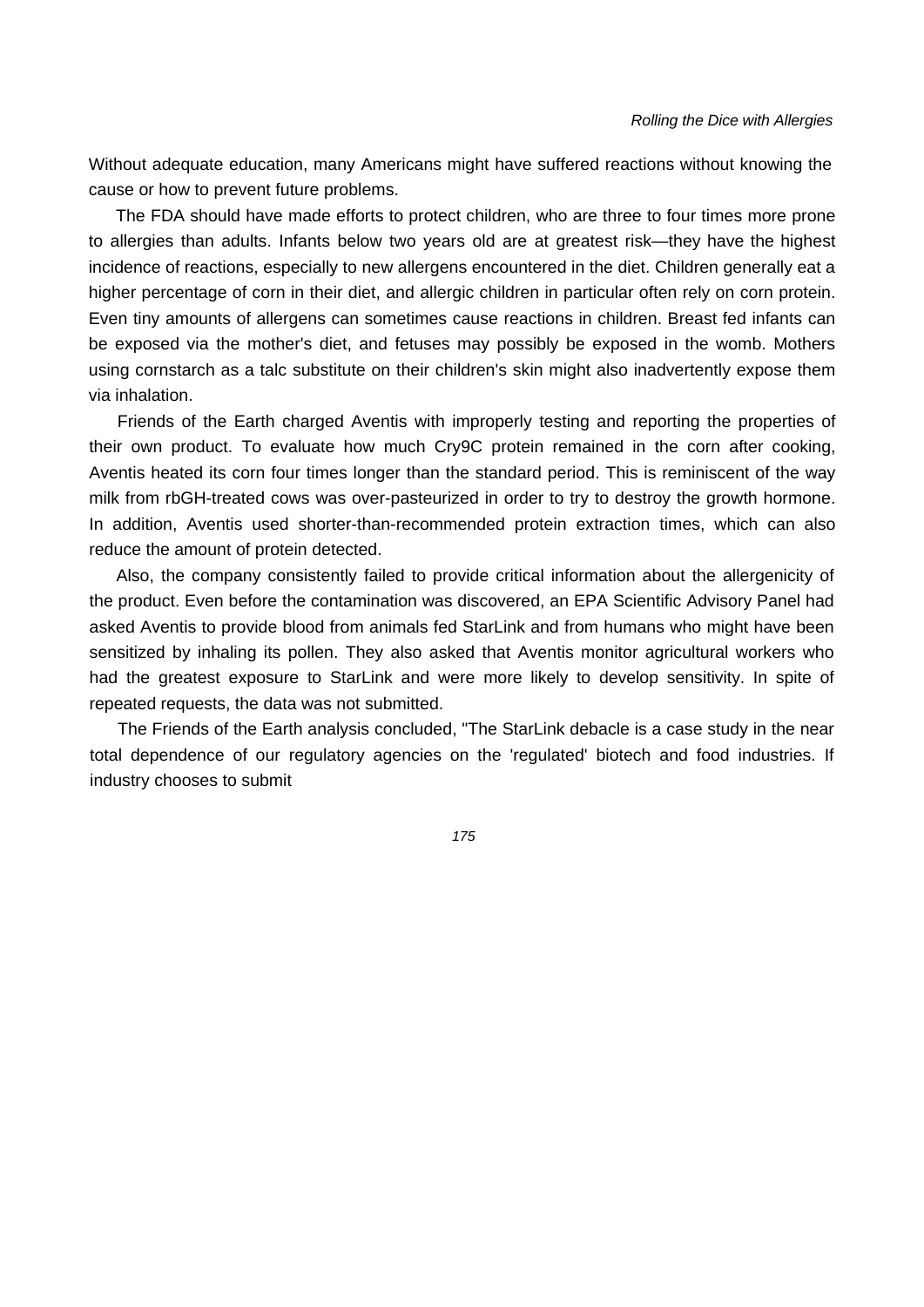faulty, unpublishable studies, it does so without consequence. If it should respond to an agency request with deficient data, it does so without reprimand or follow-up (e.g., statistics on allergic reactions reported to food companies). If a company finds it disadvantageous to characterize its product, then its properties remain uncertain or unknown. If a corporation chooses to ignore scientifically sound testing standards (e.g., by using surrogate protein without first establishing test substance equivalence), then faulty tests are conducted instead, and the results are considered legitimate. In the area of genetically engineered food regulation, the 'competent' agencies rarely if ever (know how to) conduct independent research to verify or supplement industry findings."

"One possible reason for this lapse is the FDA's avowed 'cheerleader' role in promoting biotechnology. Since a proper assay would more likely turn up an allergy 'problem,' perhaps FDA chose the easy course of reliance on Aventis to avoid making trouble for the industry it openly promotes. This would be in keeping with the agency's history of subservience to the biotech and food industries with respect to genetically engineered foods."<sup>23</sup>

Some small amount of StarLink may linger in the human food chain forever. Although sold as a yellow feed corn, it has cross-pollinated into sweet corn, popcorn, and white corn, and was identified in the seed stock of 71 out of the 288 companies that the USDA contacted. We may never know if it was responsible for Grace Booth's anaphylactic shock or the symptoms described by countless others who called agencies and companies in the wake of the StarLink recall. Many more people may have been affected before that, without knowing the cause of their symptoms. For example, according to a letter submitted to the FDA in April 2000, five months before the American public knew anything about StarLink, one person "experienced immediate respiratory failure after ingesting two taco products."<sup>23</sup> He had a heart attack and died soon after. No one knew to question Starlink at that time. If it hadn't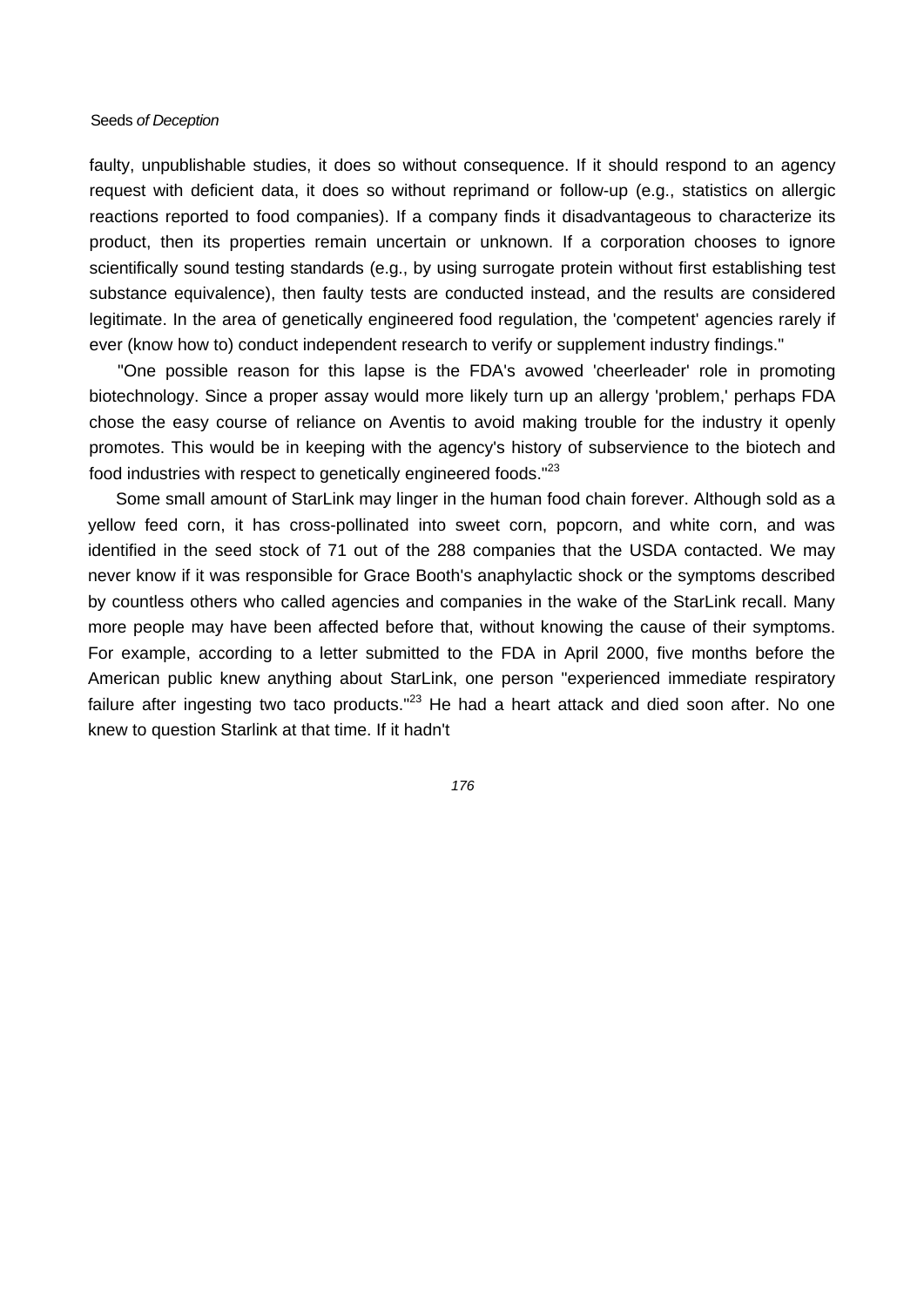been for a privately funded effort by Friends of the Earth and others, we still might not know, and Starlink might still be on the market.

# **Other Bt Crops May Cause Allergies?**

New evidence, on the other hand, reveals that allergies may also result from other varieties of the genetically engineered Bt crops still on the market. According to Hansen of the Consumers Union, "There is increasing evidence ... that the various Bt endotoxins—including those from [GM corn], cotton, and potatoes—may have adverse effects on the immune system and/or may be human allergens."<sup>33</sup>

In testimony before the EPA on October 20, 2000, Hansen described an EPA-funded study published in 1999 confirming that farm workers exposed to Bt insecticide sprays exhibited skin sensitization and the presence of IgE and IgG antibodies, both considered components of an allergic response. The workers with a greater reaction were those with more exposure to the spray—another allergy signal.<sup>34</sup>

While the workers did not exhibit respiratory symptoms, Hansen pointed out that the period of exposure was relatively short, and the amount of Bt that they were exposed to from the spray was quite small. Bt crops, on the other hand, have 10 to 100 times the amount of exposure. And the seeds of some of those Bt crops have yet another 10 to 100 times that amount. Thus, farm workers exposed to corn dust, for example, may breathe in up to 1,000 times the amount of Bt as those in the study. Those who work in mills and other processing plants would conceivably have an even greater risk.

"As part of the study," Hansen told the EPA, "the scientists were able to show that two of the farm workers studied had a positive skin-prick test." He pointed out that since these tests were now available to detect potential allergenicity of Bt crops, they should be immediately used to test people with high-level exposure to Bt proteins in both sprays and crops. The skin prick test didn't take long, was "relatively inexpensive," and "far more accurate than the . . . criteria presently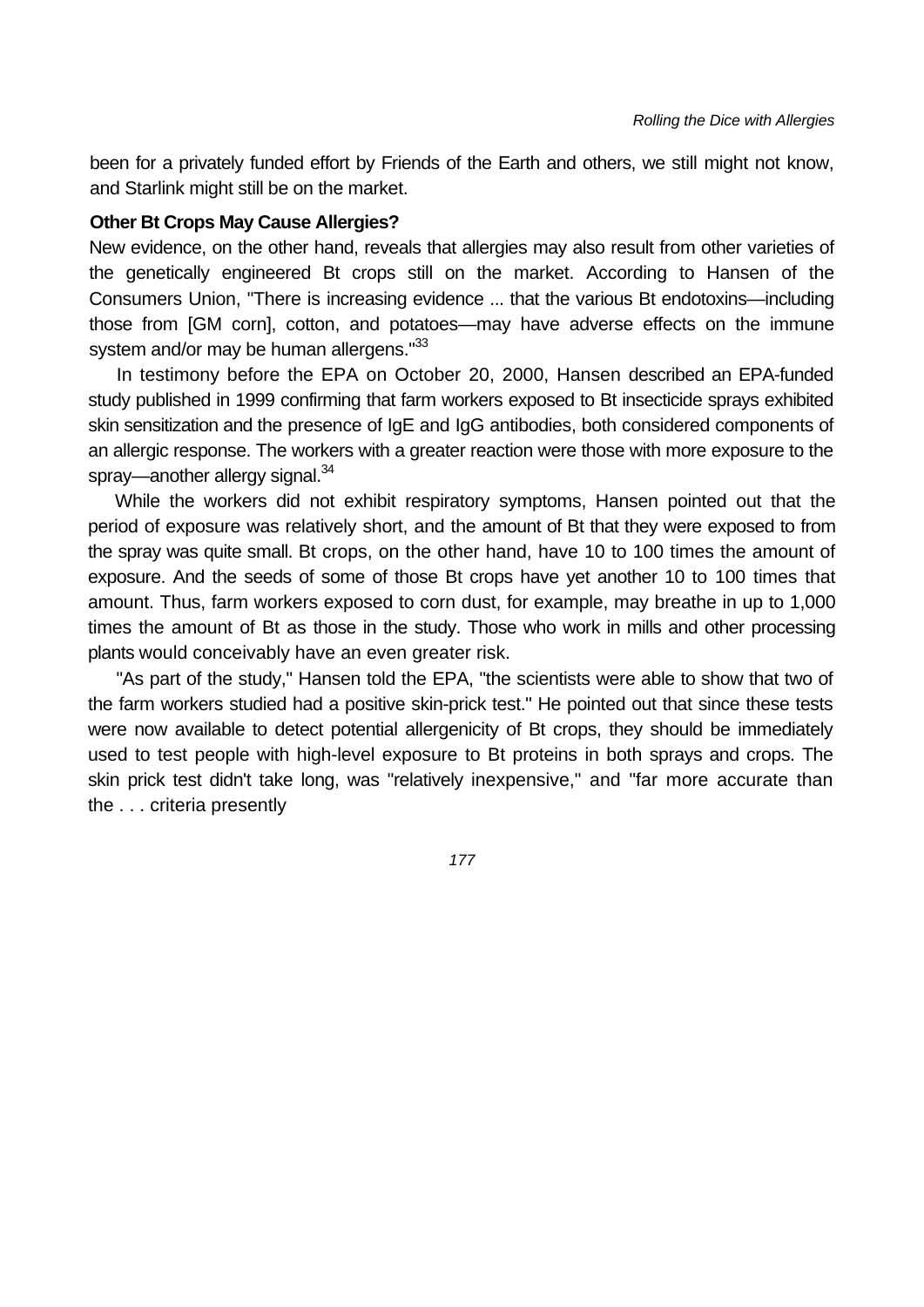being used" to evaluate allergenicity. Since this study was funded by die EPA, Hansen wondered "why the EPA hasn't already moved to conduct these tests."<sup>35</sup> The EPA didn't take Hansen's advice. They continue to rely on inferior criteria to assess the risk of allergens.

Three mouse studies were conducted on a Bt toxin, CrylAc, similar to that found in GM cotton and corn varieties. Two of diese mouse studies showed that die Bt toxin triggers an antibody response in me blood and mucous membranes of mice; the diird demonstrated that CrylAc boosts the immune response as powerfully as cholera toxin.<sup>36</sup> According to Joe Curnmins, the mouse study and die farm worker study "clearly [show] that there is evidence that Bt crops are detrimental to mammals.<sup>"37</sup>

More worrisome are the findings of a study published in *Natural Toxins.* The researchers were testing the effects of Bt potatoes on mice. As a control group, they spiked natural potatoes widi a Bt protein that was not genetically modified. When the researchers analyzed tissue sections from the ileum—die lower part of die small intestine—they found a significant increase in cell growth—a potentially pre-cancerous condition. Although cancer in die ileum is rare, it empties into the colon, where cancer is common. According to Pusztai, if die Bt protein made it as far as die ileum, some likely made it into the colon as well; tests are needed to determine its effect.

According to the EPA, however, Bt toxin is not supposed to survive long enough to even get into the small intestine. It's supposed to be destroyed in the stomach. They base their claim on test tube experiments conducted by the biotech companies. The Bt protein is put into a test tube containing "simulated gastric fluid"—a mixture of hydrochloric acid and pepsin, a digestive enzyme—diat crudely mimics the act of digestion in the stomach. The longer the protein stays intact, the greater die opportunity for it to elicit die antibody response associated with allergy.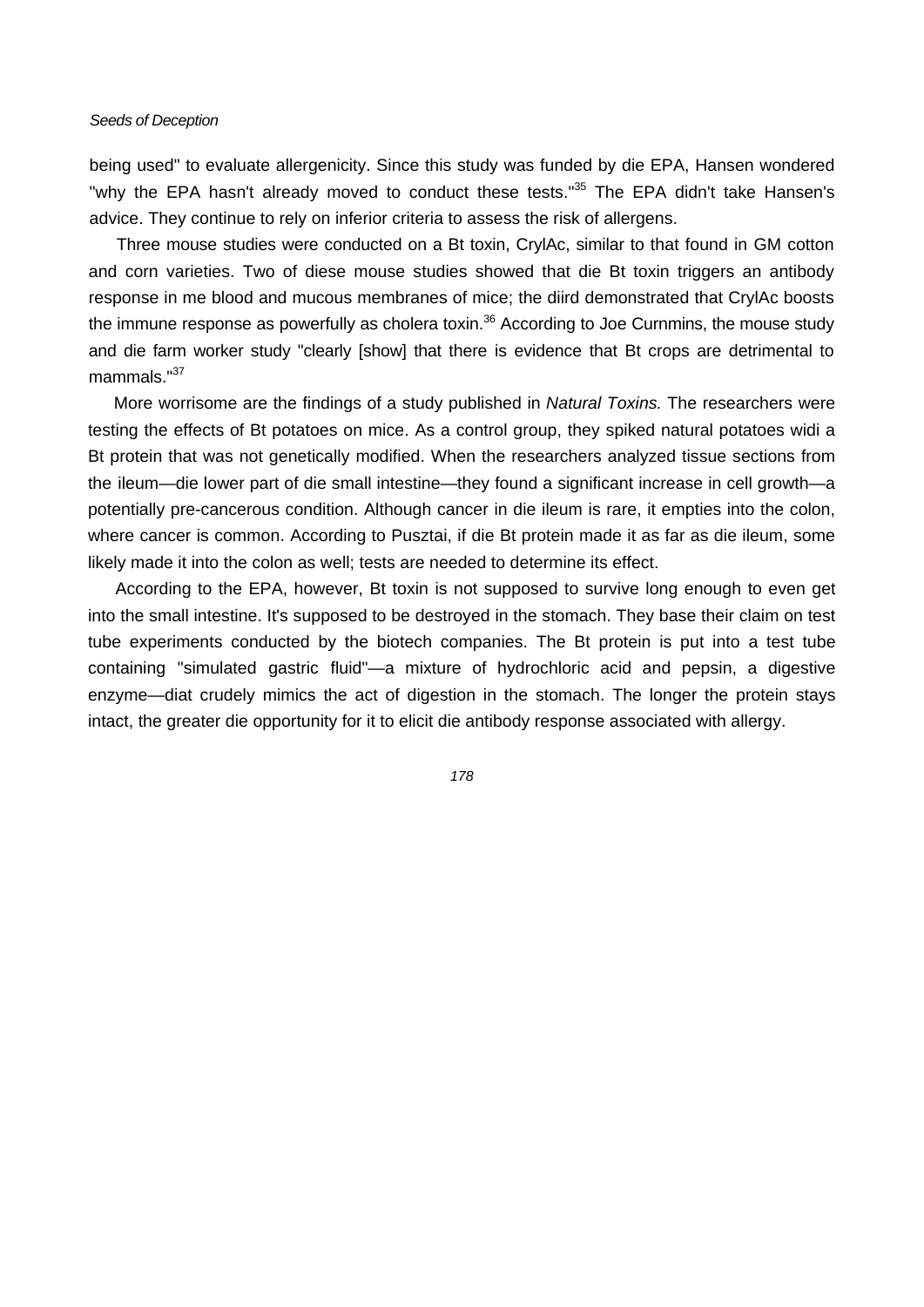Monsanto's test on its own Bt corn protein (CrylAb) resulted in over 90 percent degradation after just two minutes.<sup>38</sup> Critics point out, however, that the strength of the acid and the relative amounts of enzyme and CrylAb they put in their test tube was unrealistic and specifically designed to destroy the protein as quickly as possible.<sup>39</sup> Monsanto used a pH of 1.2, as compared to the considerably milder 2.0 recommended by the FAO/WHO.<sup>40</sup> And the ratio of pepsin to CrylAb used was about 1,250 times greater than the FAO/WHO international standard. In other words, Monsanto used a strongly acidic solution, and a huge amount of enzyme to digest a very small amount of CrylAb, both greatly accelerating the rate of breakdown. When that same CrylAb was independently tested using the same conditions that StarLink's protein had been subjected to, 10 percent of Monsanto's Bt protein lasted one to two hours, not two minutes.<sup>41</sup> That's almost as tough as StarLink's Cry9C. If they had used the FAO/WHO guidelines, more of the protein would have lasted even longer. Furthermore, another test tube study showed that CrylAb only breaks down to sizeable fragments—large enough to remain potentially allergenic. $42$ 

Neither the EPA nor FDA has established standards for these tests— they have thus far accepted whatever procedures and conclusions the biotech companies have given them. Many scientists, however, criticize the EPA for even basing their claims on test tube studies. The critics say that these laboratory simulations are not reliable and insist that the longevity of proteins must be evaluated in the actual digestive systems of animals and humans. According to Pusztai, the surprising results of the mouse study supports this. He says, "Despite claims to the contrary, [the Bt] toxin was stable in the mouse gut."<sup>13</sup> This finding not only proves the FDA's testing methods are invalid, it undermines their important assumption that Bt breaks down too quickly to have any effect.

This begs an important question: Since the primary reason that StarLink was not approved was that Cry9C *might* survive digestion in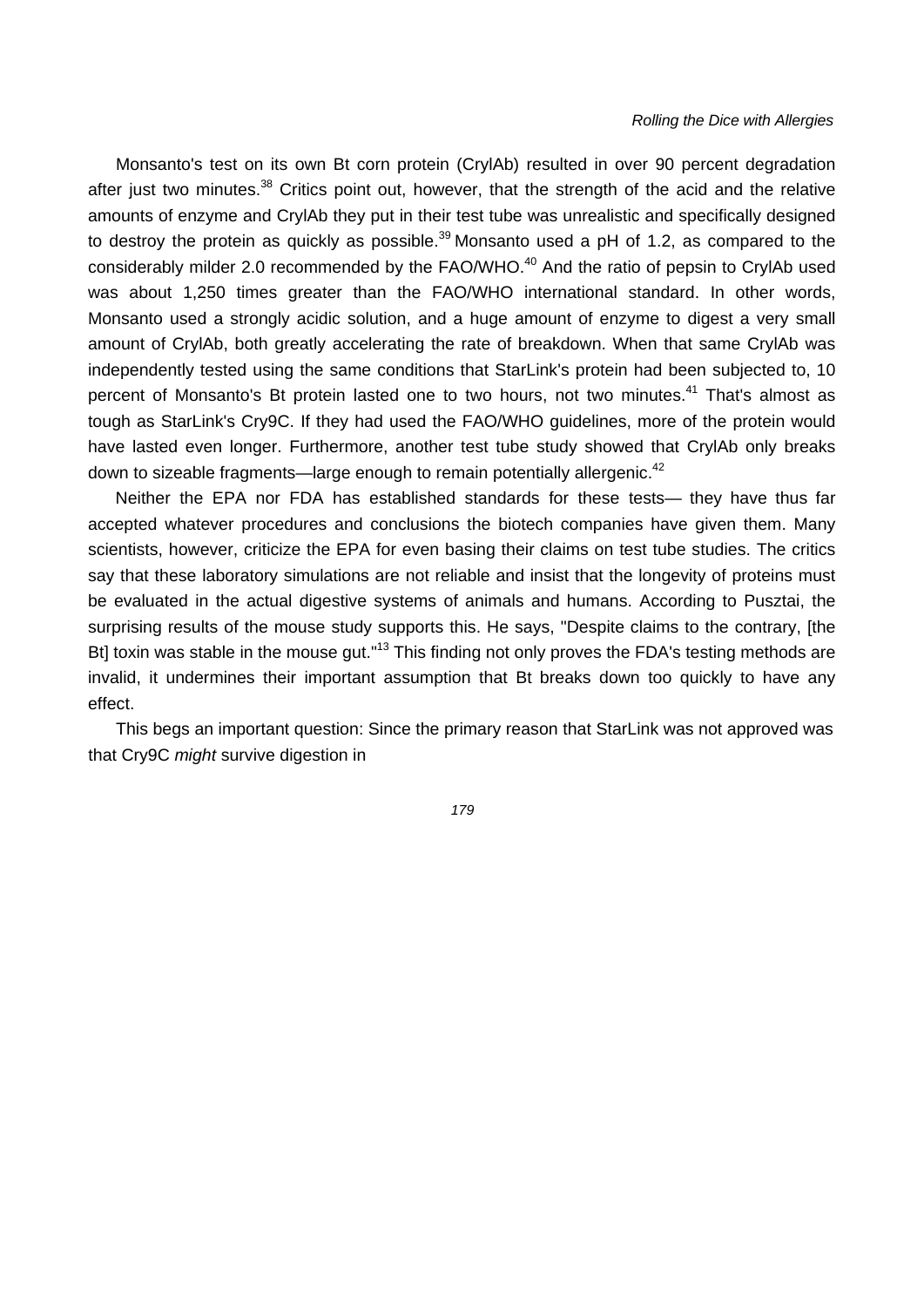the stomach, as soon as the Bt potato study confirmed that a natural Bt variety *did* survive past the stomach, wouldn't the EPA revoke approvals of the other Bts—or at least initiate an immediate investigation to verify the study's results? Even the scientists who made the surprise discovery concluded that it showed that "thorough tests" on GM crops were needed "to avoid the risks before marketing."<sup>43</sup>

The study was published in 1998. The EPA did not change the status of the approved Bts, did not initiate additional studies, and continues to rely on their test tube methods.

There's more. A second test for allergenicity involves comparing the structure of the foreign protein to those of known allergens. The reasoning is that if a section of the GM protein's amino acid sequence is similar to that of a known allergen, it might trigger a reaction. The EPA did not collect these important data for Bt corn before first approving it in the mid-1990s. Furthermore, it re-approved Bt corn in 2001 without demanding these data.

In 1998, an FDA researcher discovered a suspicious similarity between CrylAb and an egg yolk allergen. The study concluded that "the similarity . . . might be sufficient to warrant additional evaluation."<sup>44</sup> In 2002 Dutch scientists demonstrated that the two herbicide-resistance proteins used in Roundup Ready crops share sequences identical to those found in a shrimp allergen and a house dust mite allergen. The transgenic protein responsible for making GM papaya virus-resistant also possesses allergen look-alike sequences. $45$  All of these data have thus far been ignored by regulators.

A third test for allergenicity is to see how well the protein survives heat treatment. This test not only indicates general stability, it also suggests how well the protein might survive food processing and end up intact in supermarket products. Here again, the EPA failed to collect the required heat stability data on CrylAb from the companies, and an independent study demonstrated that this Bt corn protein has "a relatively significant thermostability," comparable to the protein found in Starlink.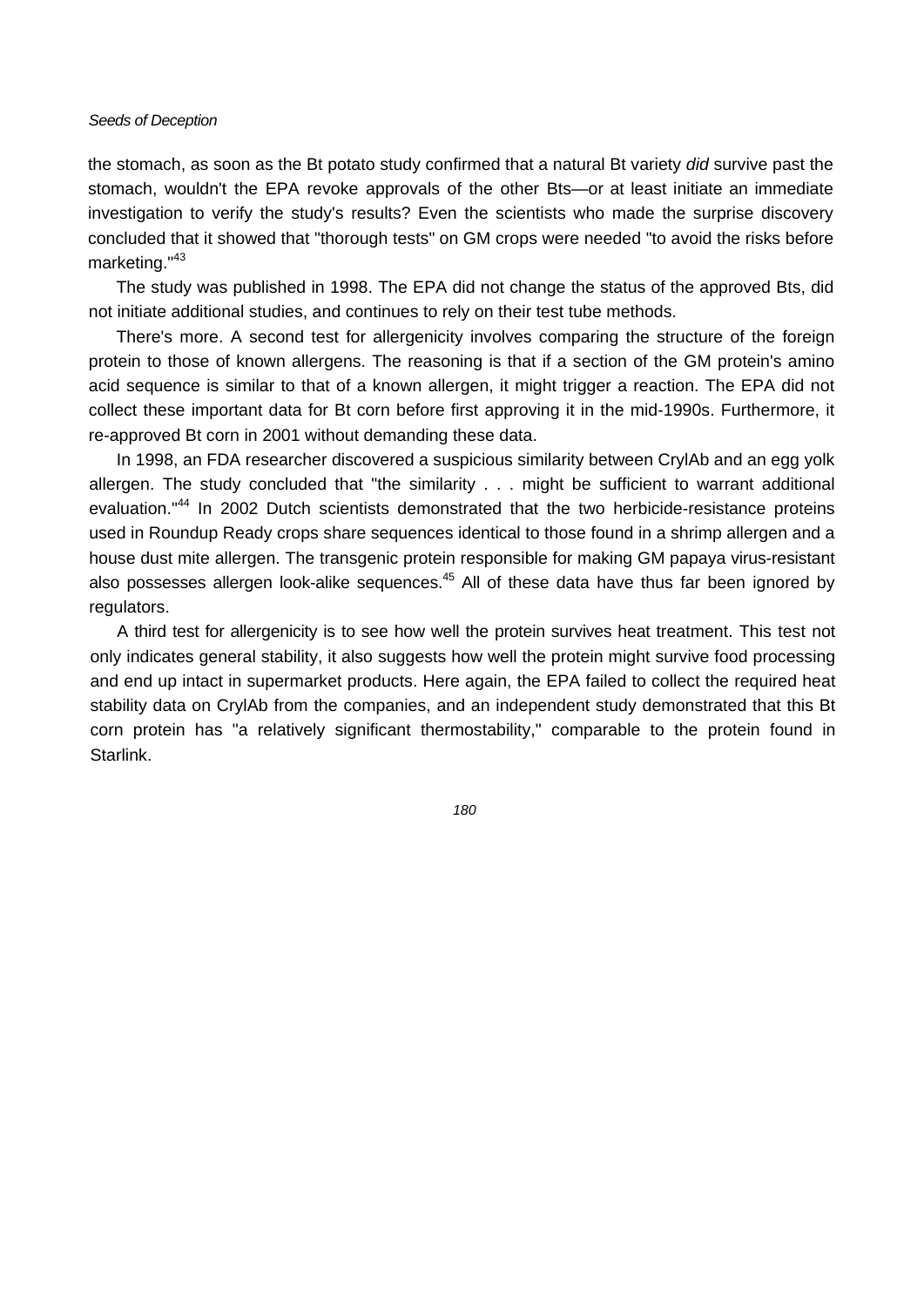Based on these test methods, the most common varieties of Bt corn currently on the market would almost certainly fail the authoritative FAO/WHO testing protocol for allergenicity. When the EPA received the Friends of the Earth report, which detailed the shortcomings of the EPA's allergenicity review, the agency promised to respond. That was in 2001. There has been no response so far.

On February 22, 2004, the Norwegian Institute for Gene Ecology announced that thirty-nine people living adjacent to a large field of Bt corn in the Philippines were stricken with symptoms such as respiratory, intestinal, and skin reactions, and fever, while the corn was pollinating. Although local authorities first suggested that the disease was infectious, this was contradicted when the symptoms of four families subsided after the members left the area, and then resurfaced when they moved back. Blood samples verified antibody responses to Bt-toxin, indicating an immune reaction to the pollen. The Institute announced its findings before the research had even been finished, because the alarming findings warranted immediate attention. The results are preliminary and the Bt corn is not conclusively linked to the symptoms.

Finally, there is one other finding that may destroy any remaining basis for the FDA's allergy safeguards. You may recall that Pusztai's potatoes grown from the same parent, with the same gene insertion, under identical growing conditions, had vastly different nutritional make-up. If one of those potatoes had been thoroughly tested for allergenic properties, the results would not necessarily be applicable for the others. Due to the shifting nutritional make-up of GM foods, accurate and reliable safety assessments *of any kind* may be impossible.

According to Pusztai, "The only thing you could do is find a stable GM organism, which has been put through tens of generations and still comes out the same, and which is not crossed with any other potato. You keep the purity of the line." But, he admits, this is not possible. He concludes, "We are storing up problems for the future."9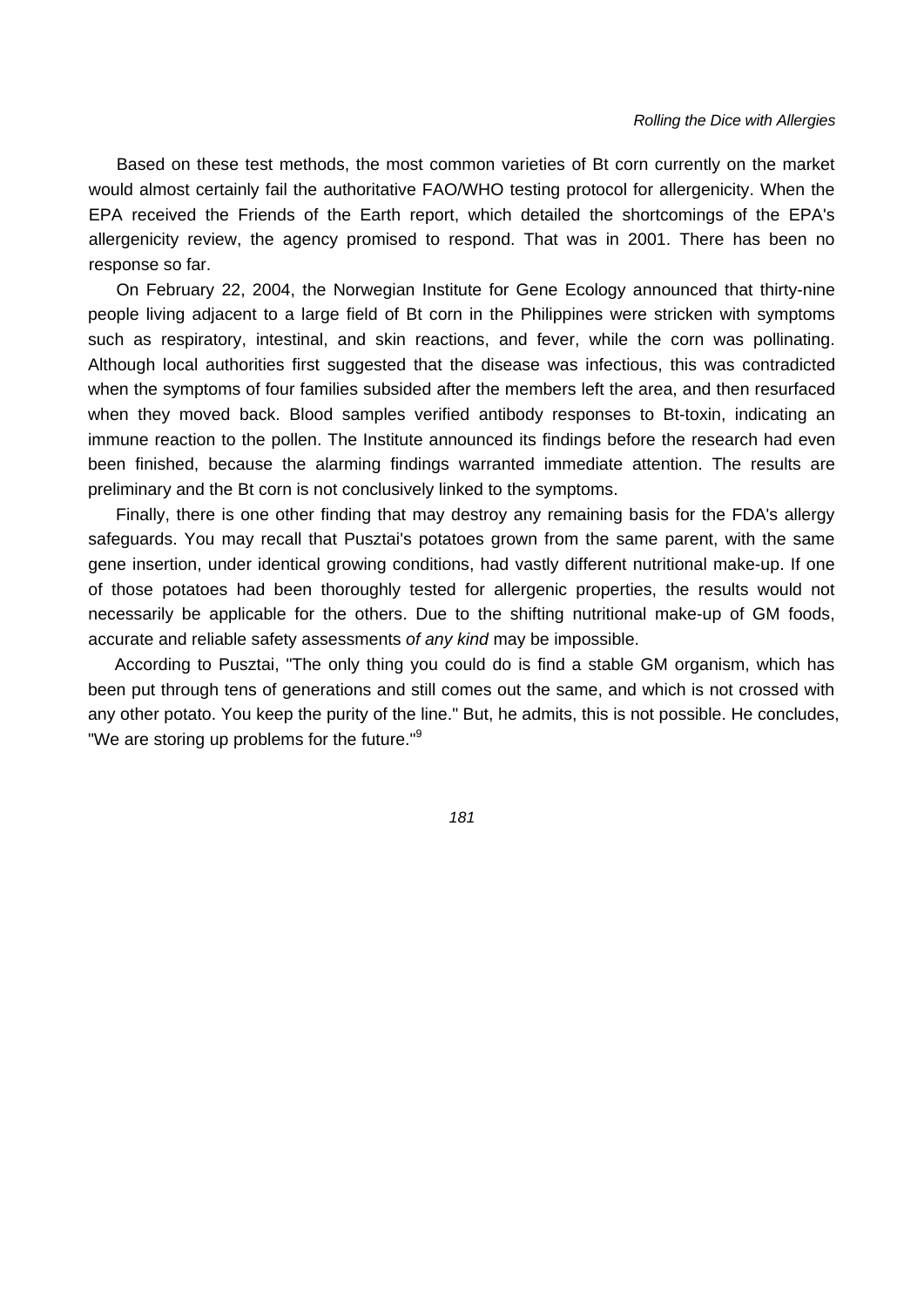# **MISSING CHICKENS**

According to *BBC News,* April 27, 2002:

"Safety tests on genetically modified maize currently growing in Britain were flawed, it has emerged, The crop, T-25 CM maize [corn], was tested in laboratory experiments on chickens. During the tests, twice as many chickens died when fed on T-25 CM maize, compared with those fed on conventional maize. This research was apparently overlooked when the crop was given marketing approval in 1996."<sup>1</sup> The corn variety, known as Chardon LL, also became the UK government's first GM crop approved for cultivation on March 10, 2004.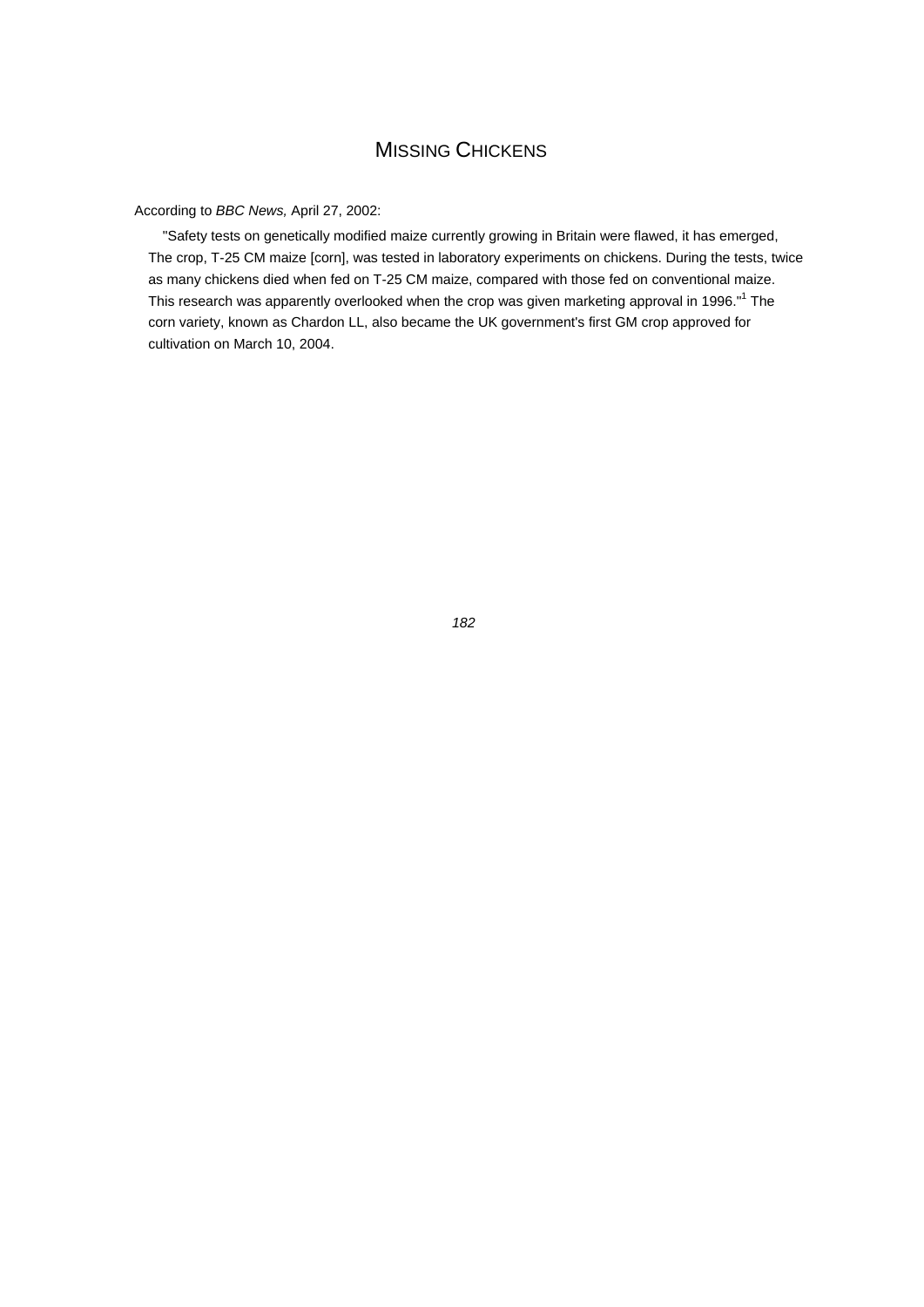# *Chapter 7* MUSCLING THE MEDIA

If you are learning about the many of the facts in this book for the first time, it is no accident.<br>Many of the world's media, particularly in the United States, have been the target of an Many of the world's media, particularly in the United States, have been the target of an intensive pro-biotech campaign by the industry. Hence, there has been a chronic underreporting of GM concerns—especially the health risks. The following stories provide examples of how public opinion about GM foods has been manipulated.

# **Muscling Television**

When Monsanto's Bob Collier was asked why rbGH had not been approved in Europe he said the European Union "approved it technically from a safety standpoint, but the dairy policy there was such that they still have price supports ... it proved to be a moratorium based on market issues not health issues."

Reporter Jane Akre, from a Fox television station in Tampa, Florida, was surprised at Collier's explanation. She thought, "I knew I had read a statement from the European Union stating that the as yet unknown health issues were a problem."1 Akre was recalling a December **1994** letter from the Vice President of the Agriculture Committee of the European Commission to the director of the **FDA stating, "Consumers** in the European Community and their representatives **in the European** Parliament are apparently much more concerned **about the unresolved**  human health issues related to recombinant Bovine **Somatotropin than** your agency was when it authorized the product."2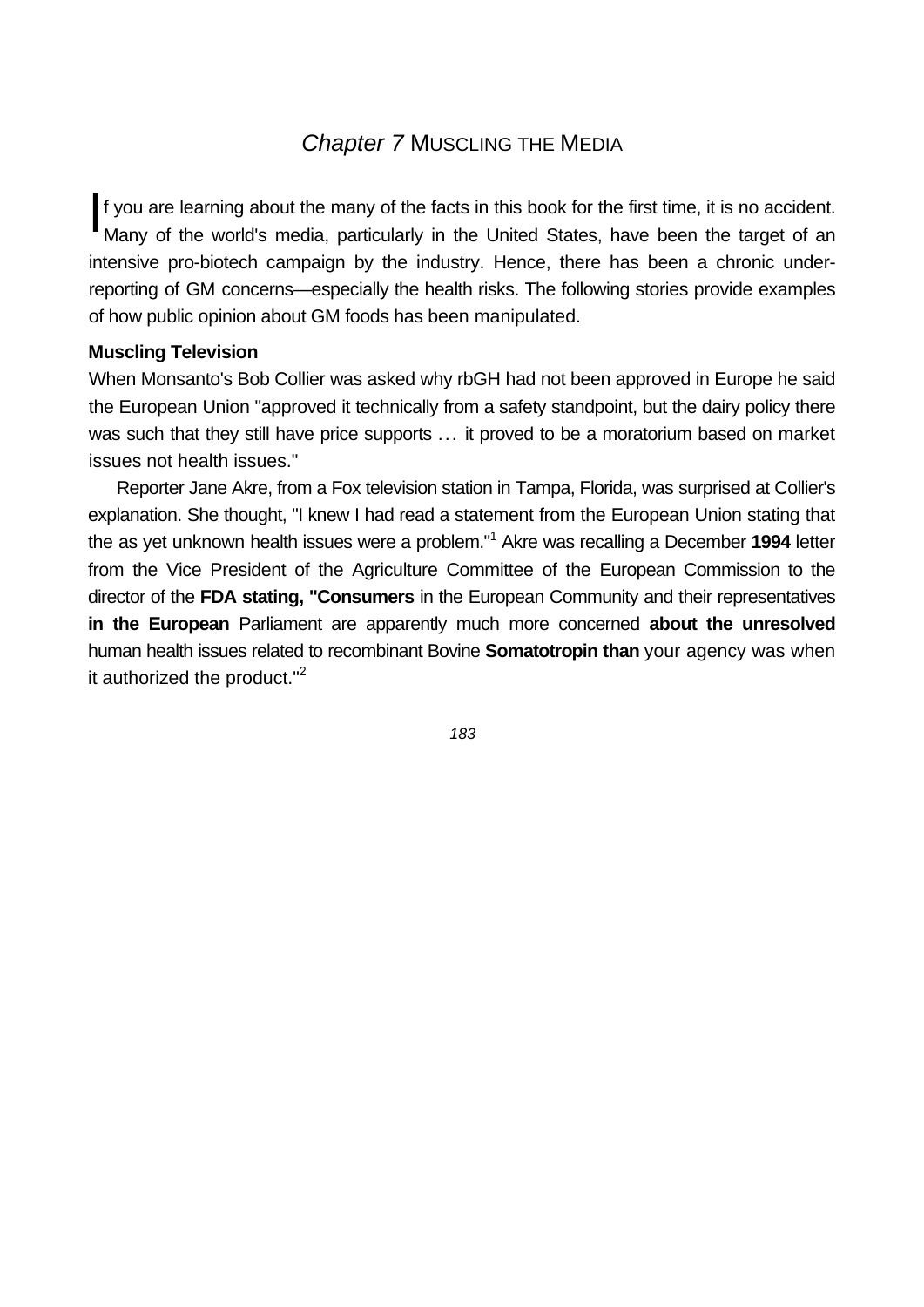But Akre was a bit vague on the details and Collier, as Monsanto's dairy research director, was certainly an expert on the subject. Akre figured, "Oh well; he must know something I don't."

She asked Collier whether injections "rev" up the animal. He said the hormone "does not change the basal metabolic rate, it merely increases the amount of milk produced." Again Akre was surprised. She knew the drug had been called "crack for cows," and had read in Monsanto's own literature, "Cows injected with Posilac [Monsanto's brand name for rbGH] may experience periods of increased body temperature unrelated to illness." Akre thought, "Even the warning label that comes with Posilac makes some mention of an increased metabolism for the animal." But Collier was a senior fellow, a dairy scientist with a Ph.D. He was in charge of the division that sells rbGH. Akre once again decided that she must have been missing something. She would check her documents later.

Akre recalled, "Collier then told me that the cost of maintenance of an rbGH-injected animal doesn't change. 'That's not true,' I thought and asked him, 'What about higher feed costs and medical costs?' Collier replied, 'It does require more feed to produce more milk so I'm not saying you shouldn't provide more feed, it means there is no extra cost in addition to that for more milk.'"

"At this point," Akre said later, "I remembered the media-schooling that people from Monsanto go through before they appear on camera. And I think I just saw an example of the dance. I'm beginning to think it isn't me. In fact, I'm starting to get a little angry at being taken advantage of and at myself for letting that happen."

Akre redirected the conversation to IGF-1, the growth hormone associated with cancer. Akre recollected, "I asked about the limited testing for the effects of altered milk on humans. Collier tells me 'because the concentration of IGF-1 and bST doesn't change, there is no change in exposure, so the FDA concluded there is no indication that long-term chronic studies were justified.'"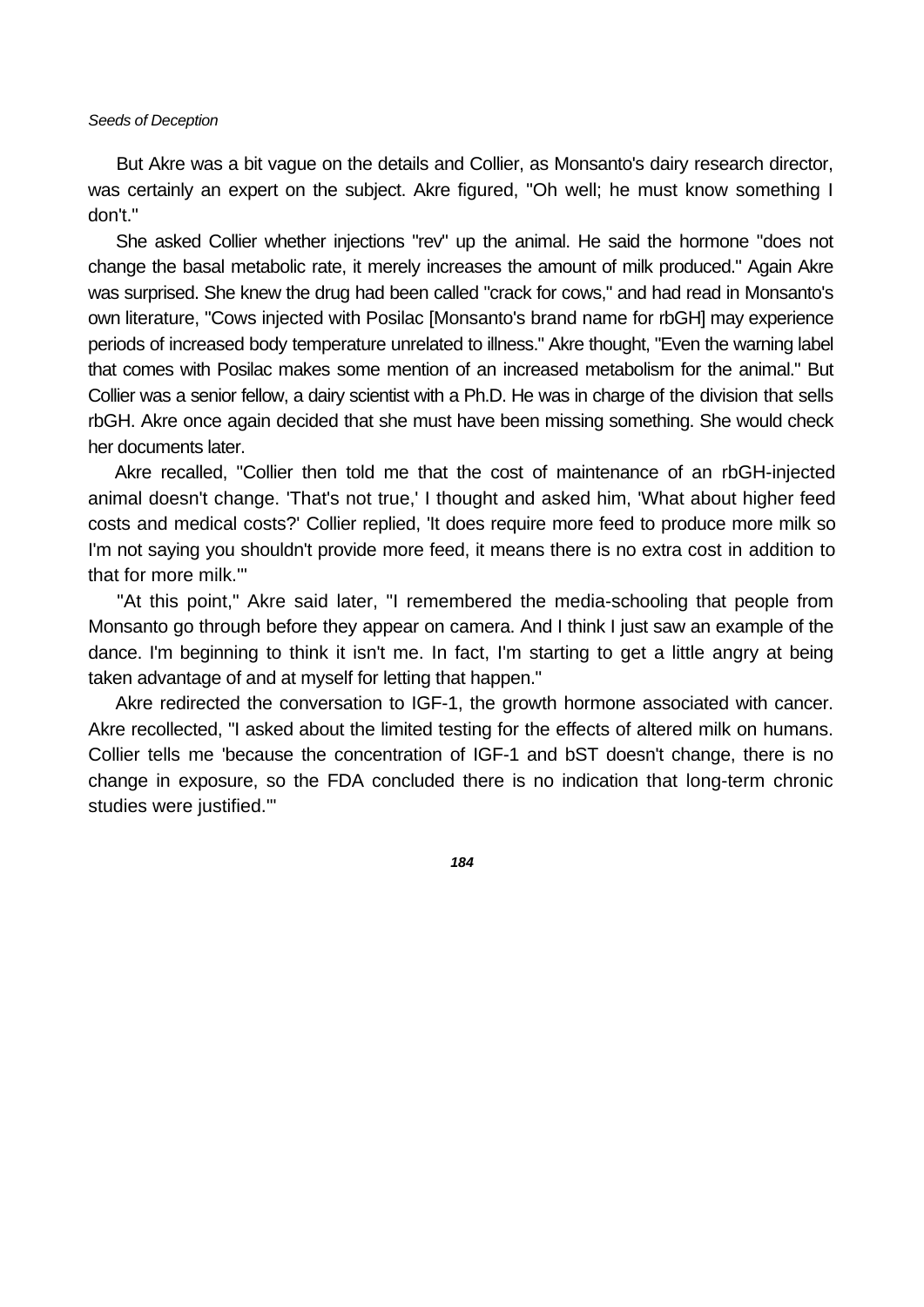Now Akre was ready. She reached into a stack of papers on her lap—research she had collected and some of the five pounds of documents sent to her by Monsanto, which, she is sure, they didn't expect her to read. Akre pulls out the Juskevich and Guyer report in *Science* 1990 that says Monsanto's own studies show an increase in IGF-1 in milk from treated cows. Collier responded by trying to reassure her that die National Institutes of Health (NIH) and the Government Accounting Office also review the process for human safety and concluded that the test process used by Monsanto was correct.

Again, Akre reached for her papers. She reported, "I pull out an American Medical Association report that says further study is needed as to the effects of IGF-1 on humans." Akre pointed out that the NIH also said more study is needed.

Collier then insisted that IGF-1 and bovine growth hormone (bGH) are digested, that there is no increase in concentration for bGH, and that bGH is not bioactive on humans. Akre interpreted this as a diversion to get her off the point. She knew that "dutiful reporters would write that down and the story would be over; no problem." But Akre refused to get sidetracked onto bGH. From what she read, IGF-1 is the real problem. And the studies show it is *not* digested.

Throughout the interview, Akre noticed that Collier fidgeted, cleared his throat, stumbled through his answers and was obviously uncomfortable. When Akre challenged him on an apparent contradiction, he would frequently say, as if rehearsed, "I'm glad you asked me that question." And Collier would habitually use the exact phrases that Akre would later hear repeated by other Monsanto and dairy industry spokesmen. "They all say exacdy the same thing," recalled Akre. "It's the same wholesome product. .. . The milk is the same. ... Our federal regulators have said consuming milk and meat from bGH-treated cows is safe. . . . It's not an issue to us or the FDA. . . . This is not something that knowledgeable people have concerns about."<sup>1</sup>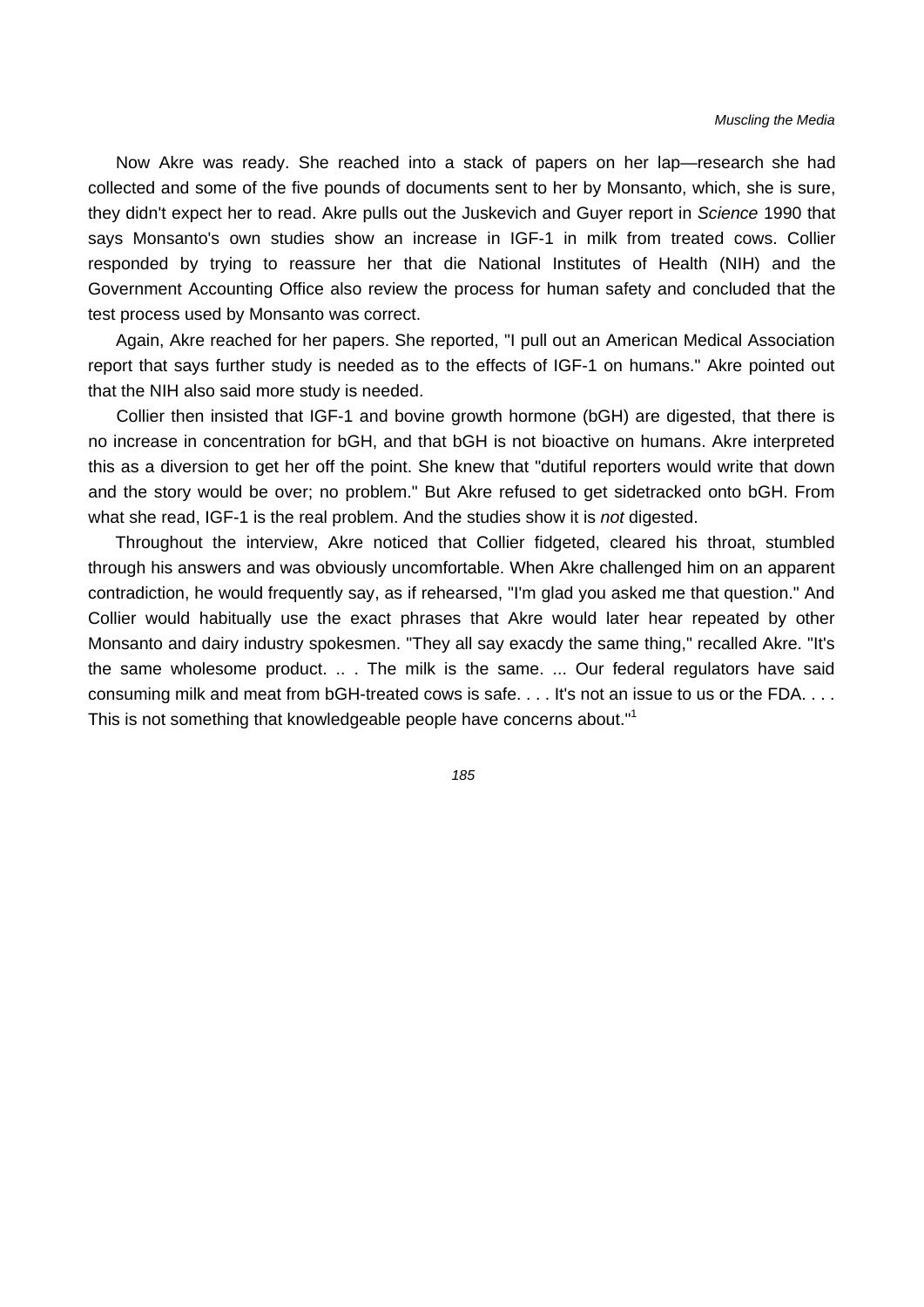But Akre did have concerns. She and her husband, investigative reporter Steve Wilson, worked for three months, digging deep into broken promises, cancer links, corporate lies, and influence in the FDA. Nothing was yet proven, but the red flags were there, especially concerning human health issues. All this and more was to be revealed to the public in a four-part news series. Or so they thought.

The reporters "seemed like a television dream team," reported the British newspaper, the *Independent.* Akre was a former CNN anchor-woman and reporter. Wilson was a three-time Emmy Award winner whom *Penthouse* described as "one of the most famous and feared journalists in America" due to investigative reports he made exposing defects and hazards on Chrysler and Ford vehicles.<sup>3</sup>

WTVT Fox 13, a Florida TV station, hired Akre and Wilson in 1996 to beef up their news reporting. Within weeks, they were onto something. Wilson had discovered that although Florida grocers had publicly pledged not to buy milk from hormone-injected herds, they were doing so. And then in February 1997, Akre caught Collier on-camera making several statements that contradicted even Monsanto's own studies.

During his interview, Collier claimed that there wouldn't be any problem with increased levels of antibiotics in the milk since every truckload of milk is tested. But scientists and Florida dairy officials admit that each truckload is tested only for penicillin-related antibiotics. There's also a spot check for one other antibiotic done every three months. Their monitoring would miss the majority of the more than sixty varieties of antibiotics used by dairy farmers. Thus, it is likely that milk from rbGH-treated cows contains illegal levels and varieties of antibiotics. (According to data stolen from the FDA and published in *The Milkweed,* during a nine-month period from 1985 to 1986, employees at Monsanto's own experimental dairy farms applied more than 150 applications of a wide array of veterinary medicines not approved for dairy cattle by the FDA. $4$ )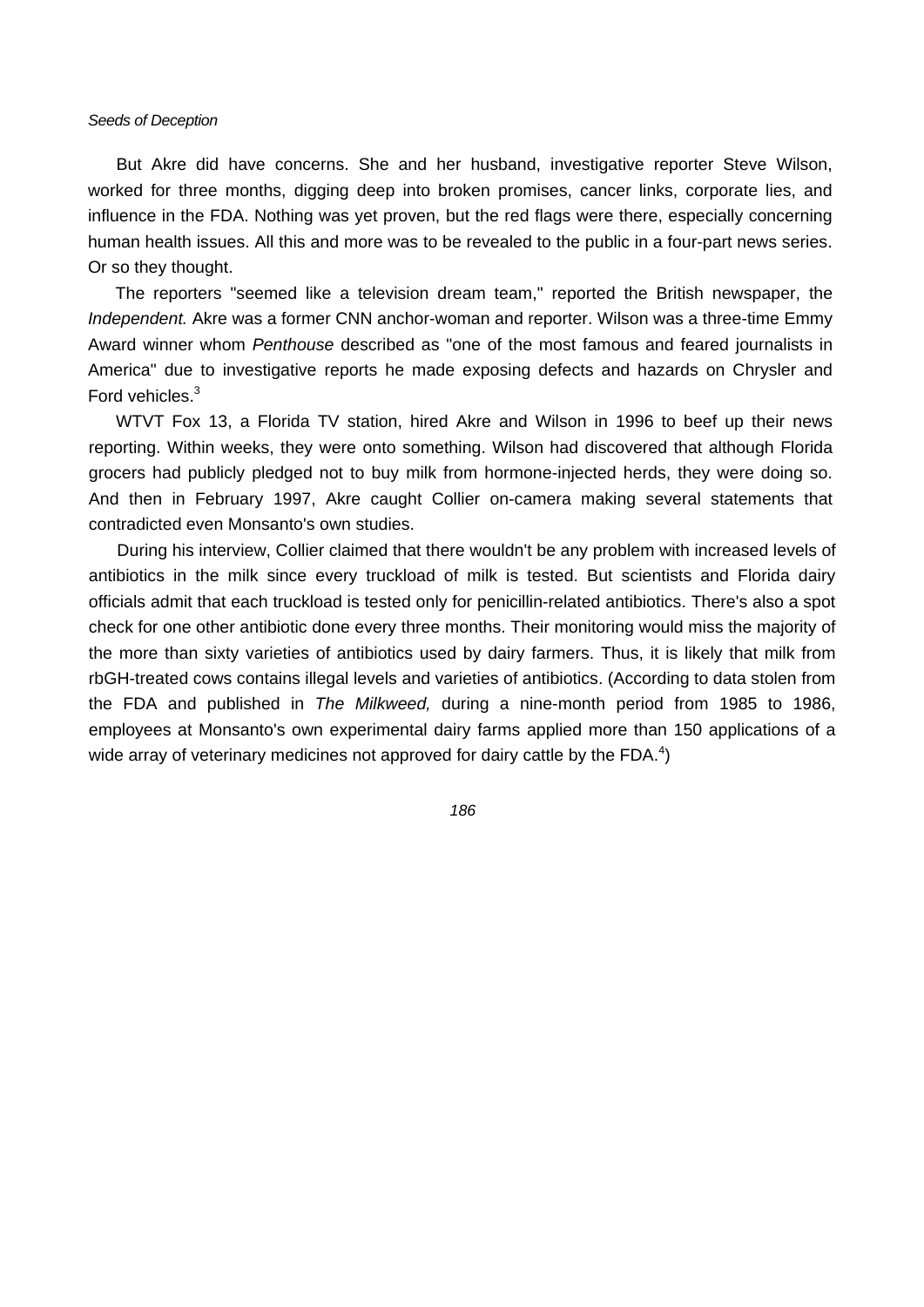Collier said on camera, "We have not opposed" voluntary labeling of products as rbGH-free. The reporters show, however, that Monsanto filed lawsuits against two small dairies to force them to stop labeling their milk as rbGH-free. According to *Rachel's Environment and Health Weekly,*  "the dairies folded and Monsanto then sent letters around to other dairy organizations announcing the outcome of the two lawsuits—in all likelihood, for purposes of intimidation."<sup>5</sup>

Monsanto also supported legislation in Illinois that prevents dairies from telling consumers that their cows do not contain rbGH, and a research scientist reported that in spite of the New York City council vote of eleven to one to label milk with rbGH, "Monsanto was able to influence legislative votes so a mandatory label law was not enacted."6 The documentary also reported that the Florida Commissioner of Agriculture and Consumer Affairs, who opposes labeling, received generous contributions from Monsanto toward his campaign and had been carefully schooled at a dairy conference on how to speak to consumers and discourage labeling.

When a Florida farmer informed Monsanto about health problems in his herd that started when he began rbGH, the farmer said that Monsanto told him "You're the only person having this problem so it must be what you're doing here, you must be having management problems." However, Monsanto had already found in its own research that "hundreds of other cows on other farms were also suffering hoof problems and mastitis, a painful infection of the cow's udders."<sup>6</sup> Furthermore, the law required Monsanto to notify the FDA about any adverse reactions such as the Florida farmer's complaints. But after four months of repeated phone calls by the farmer and even a visit by Monsanto to his farm, the FDA had heard nothing about it. Monsanto officials claim that "it took them four months to figure out that Knight [the farmer] was complaining about rbGH."5 Knight eventually had to replace 75 percent of his herd.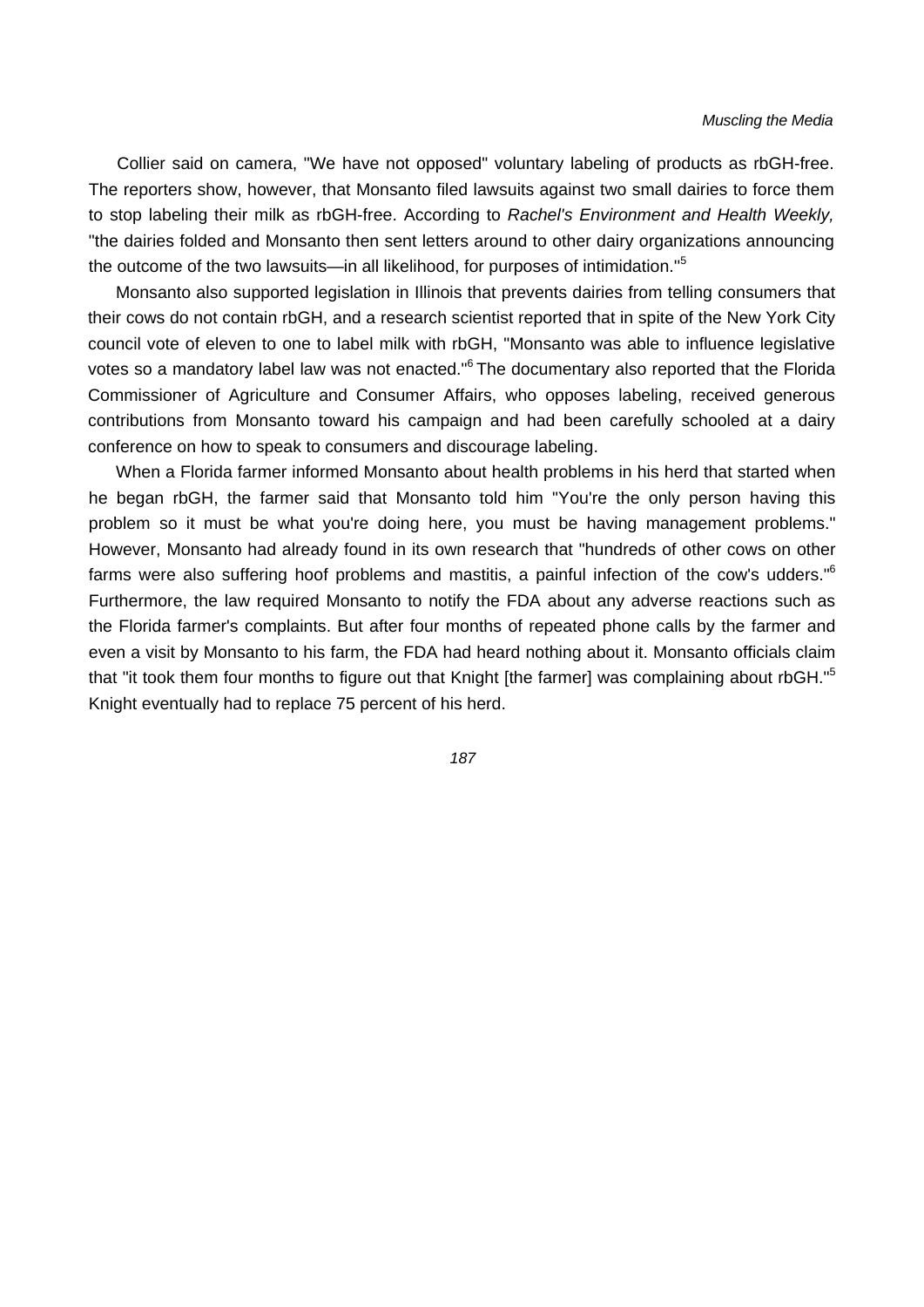The Fox news series even included an excerpt from Canadian national television in which a government official described how a Monsanto representative offered her committee a \$1 to 2 million bribe if they recommended rbGH approval in Canada without further data or studies of the drug. A Monsanto spokesman said the officials misunderstood their company's offer of "research" funds.

The station invested thousands of dollars in radio advertising to promote the series, which was scheduled to air on Monday, February 24,1997. But on the Friday before, Monsanto's lawyer faxed a letter to Roger Ailes, the head of Fox News in New York and the former director for media relations for President George H. W. Bush. The strongly worded letter detailed why the news series was, in Monsanto's opinion, biased and unscientific. In an interesting twist, one argument used in the letter was that "peer review is a basic protocol of scientific research."<sup>6</sup>

The letter also threatened, "There is a lot at stake in what is going on in Florida, not only for Monsanto, but also for Fox News and its owner." According to Akre and Wilson, this was the part of the letter that was of most concern to Ailes. Fox owned the Florida station; media mogul Rupert Murdoch owned Fox. Monsanto is a major advertiser with Fox TV nationwide. Moreover, Rupert Murdoch owns Actmedia, a major advertising agency used by Monsanto. If Monsanto pulled their advertising, this disagreement could be costly. The news series, which had already passed a review by attorneys, was pulled for "further review."

The Florida station's general manager, himself a former investigative reporter, did not back down. He studied the documentary with the station's lawyers and found that "nothing in the [Monsanto] letter raised any credible claim to die trudifulness, accuracy, or fairness of the reports."<sup>6</sup> He offered Monsanto another interview. Monsanto asked to see the questions in advance. The reporters insisted that no good journalist does that,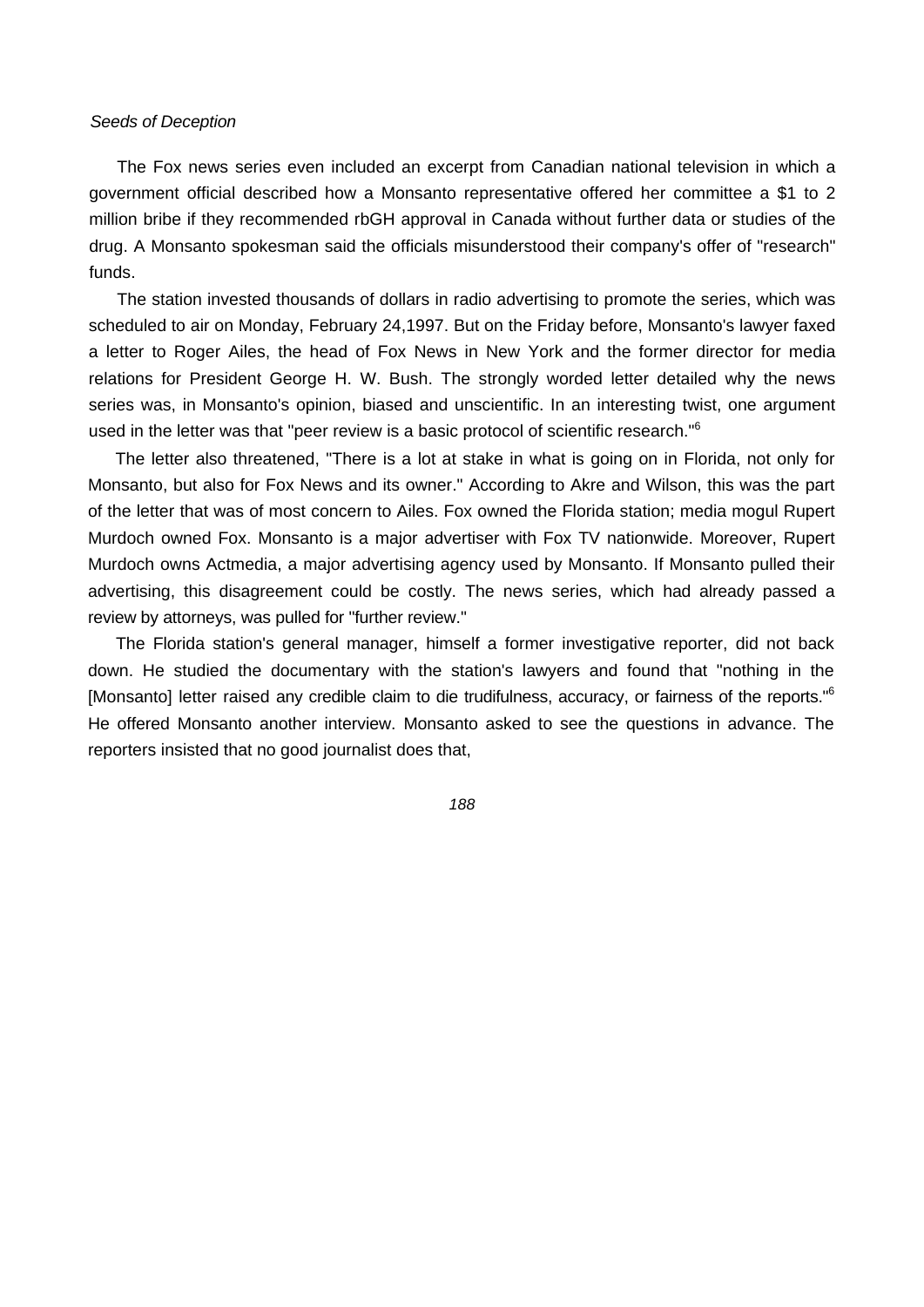but offered instead to supply a list of the topics. Monsanto declined the offer. The station re-scheduled the news series for a week later.

Monsanto's attorney immediately sent another, stronger letter to AUes, this time indicating that the news story "could lead to serious damage to Monsanto and dire consequences for Fox News."<sup>6</sup> The airing was postponed indefinitely.

Soon afterward, the Florida station's general manager and news manager were fired. According to Wilson, the new general manager was a salesman with no experience in television. In one of their first meetings together, Wilson realized the considerable gap between their motivations. To decide whether to run the story, the manager began by calculating the bottom line for the station. He figured he would lose advertising revenue from the supermarkets and from the dairy industry. Monsanto might also pull its advertising of agricultural products from Fox affiliates around the nation. Wilson tried to convince the manager to run the story on its merits. He said Monsanto's whole public relations campaign was based on the statement that milk from rbGH-treated cows is "the same safe wholesome product we've always known." But even Monsanto's own studies showed this to be a lie, and it could be endangering the public. Wilson recalled, "I tried to appeal to his basic sense of why this is news. He responded, 'Don't tell me what news is. We paid \$2 billion for these television stations and the news is what we say it is. We'll tell you what the news is."<sup>7</sup>

According to Wilson, "He said, 'What would you do if I killed the story?' I said, 'I would be very disappointed.' But he asked me again what I would do. I couldn't figure where he was going with this. Again I told him I would be concerned. Then he made his point clear. He asked, 'Will you tell anybody?' Nobody had asked me that in all my years of television."

Wilson replied that he wouldn't go around beating a drum about it. But if someone asked why the show was canceled, he wasn't going to lie.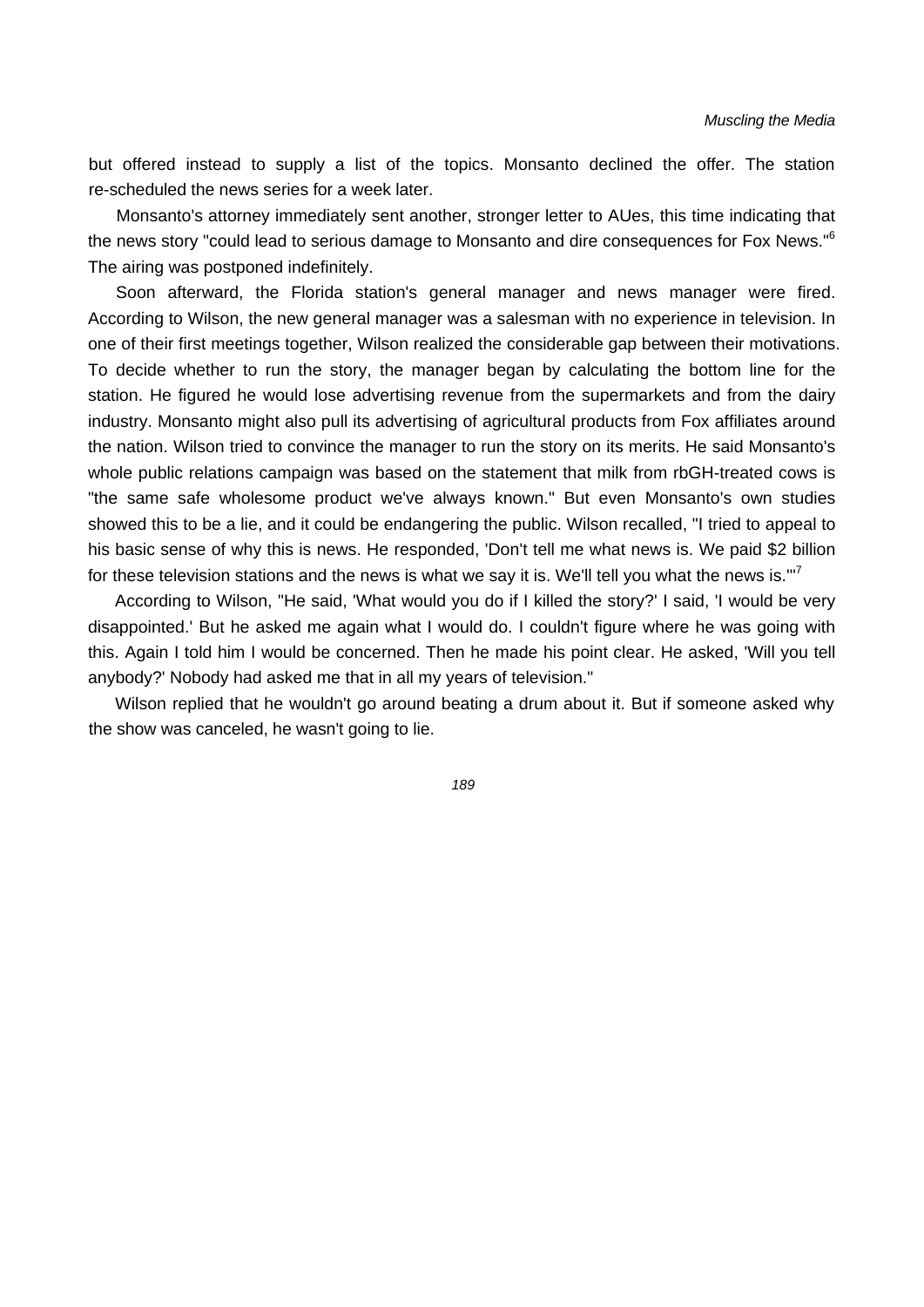He told the manager, "I think I will refer them to you." At that point, the manager knew he had a problem. He couldn't count on Akre and Wilson to shut the whole thing up. So he embarked on a different strategy.

In a subsequent meeting the manager offered to pay about \$150,000 to the couple. They would be paid the full amount of what was remaining on their contract, but they were free to go—essentially fired. But there was a catch. They were to agree never to talk about rbGH again—not on Fox and not for any other news organization.

But the veteran news team believed that "killing a public health story was unthinkable."<sup>1</sup> Wilson explained their position to the manager, "We think it's a matter the public should be aware of. We're not going to sell out our First Amendment rights to essentially do our jobs as journalists. I'm never going to agree for any amount of money you offer me to gag myself from revealing in some other time and place what's going on here."

Wilson said, "He looked at us with this blank stare like he'd never heard such a thing. And he said, 'I don't get it. What's with you people? I just want people who want to be on TV... . I've never met any people like you before.' He just offered us 6 figures and to him what we were being asked to do in exchange was no big deal. Why in the world would we turn it down? And lose a chance to continue to be on TV—as if that is such a big deal that one would sell one's soul to continue to do it."<sup>7</sup>

Thus, instead of giving in to his request for silence, they offered to re-write the documentary to make it more palatable. But each time they presented a script to Fox attorneys—who had taken over the editorial process—they were instructed to make it *more* favorable to Monsanto. Over the next six months, they did eighty-three re-writes.

Among the numerous changes, Akre and Wilson were instructed never to reveal that the FDA's approval of rbGH was based on "short-term" testing. They were allowed to include an interview with Samuel Epstein, M.D., who stated there are "lines of evidence showing that consumption of this milk poses risks of breast and colon cancer." The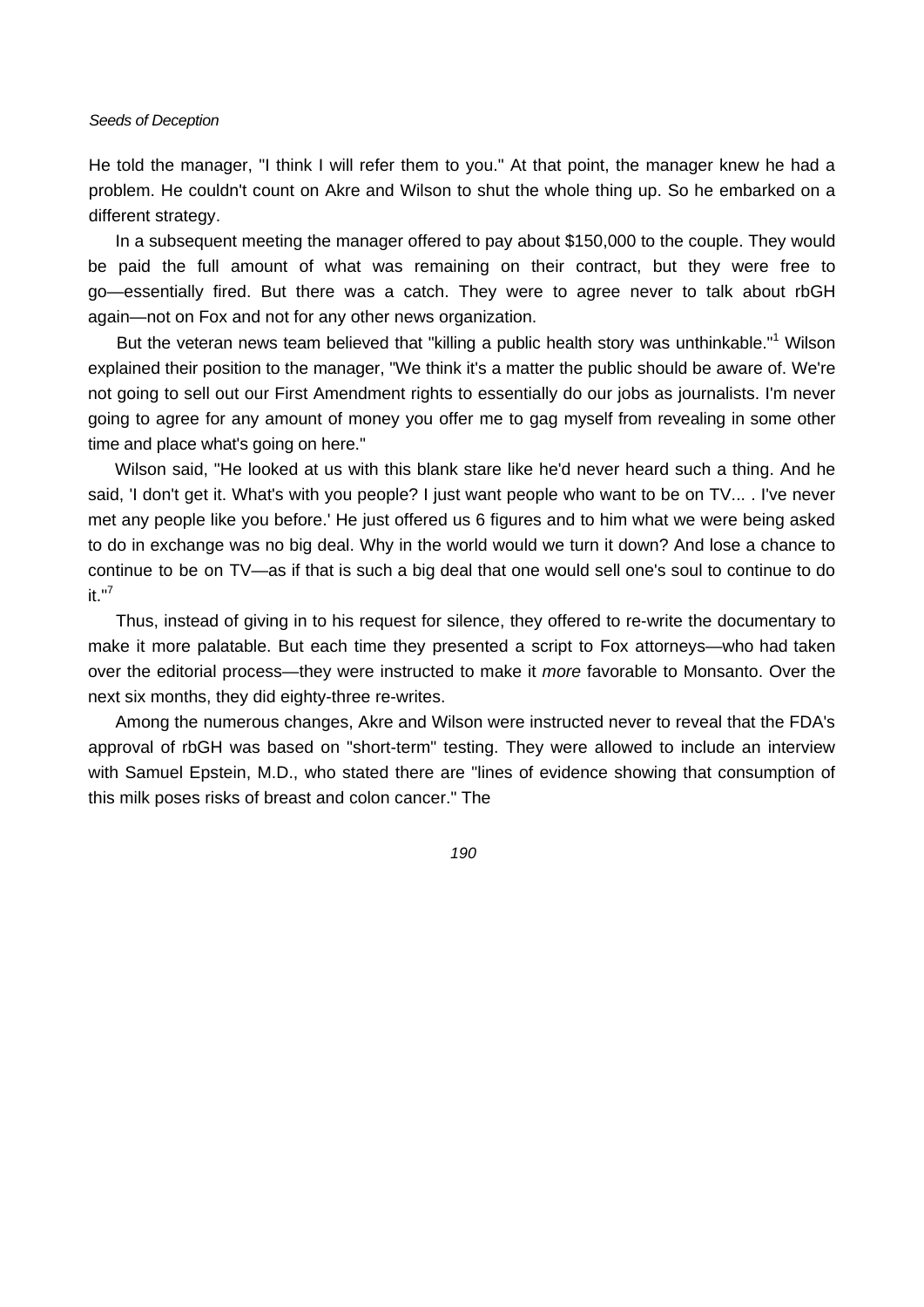reporters were instructed, however, "not to include information that details the basis for this frightening claim."<sup>6</sup> They had to remove all mention of IGF-1 and any relevant studies and were not to use the word cancer again in any of the segments—referring only to "human health implications." The reporters also had to downplay Epstein's credentials. According to a website that documents the rewrites and the dispute, despite Epstein's "three medical degrees, a professorship of Occupational and Environmental Medicine at the University of Illinois School of Public Health, his frequent Congressional testimony as an expert on public health and environmental causes of cancer, his author-ship of seven books [including die prizewinning 1978 book *The Politics of Cancer],* and coundess editorials appearing in some of America's leading newspapers, [the] reporters were repeatedly blocked from describing him more completely. . . . Original references to him as a 'reputable scientist' which was acceptable in Versions 1-3, was later changed to 'respected scientist' which was acceptable in Version 11, and then Svell-credentialed M.D.' which was okay in Versions 10-18 until, ultimately, reporters were told no such reference was acceptable." The final reference was simply "Scientist, University of Illinois.<sup>6</sup>

Similarly, the credentials of a second scientist, William von Meyer, were stripped. The first version said: "Dr. von Meyer has spent thirty years studying chemical products and testing their effects on humans. He's supervised many such tests on thousands of animals at schools such as the University of London and UCLA. He's headed agricultural, chemical and genetic research at some of America's most prestigious companies." The final version of die script referred to him simply as 'scientist in Wisconsin.' The reporters were also ordered to remove his quote: "We're going to save some lives if we review diis now."

Despite the intense scrutiny of every claim that opposed rbGH, Akre and Wilson "were repeatedly instructed to include unverified and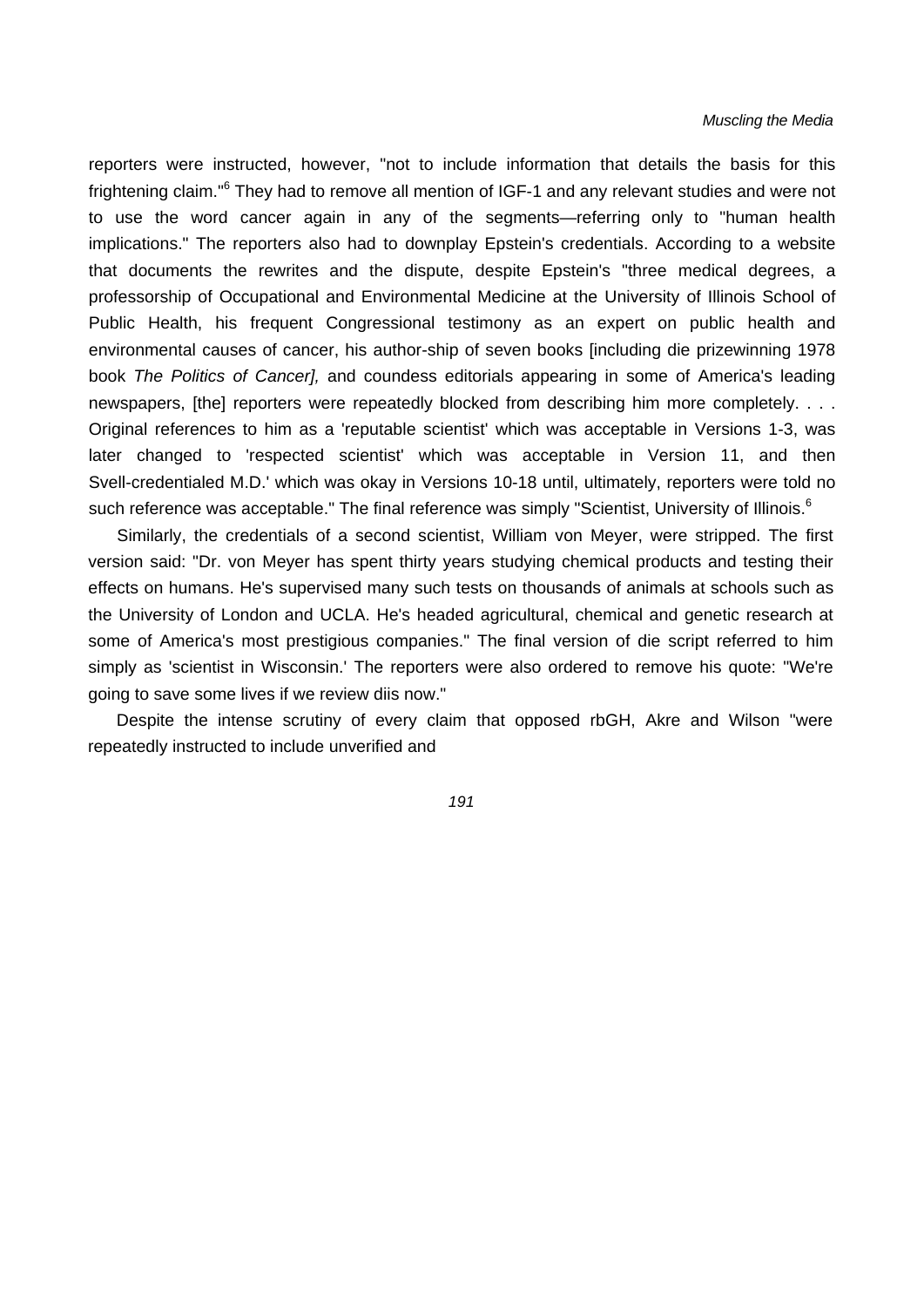even some outright false statements by Monsanto's dairy **research** director."<sup>6</sup> These included:

- Dr. von Meyer "has no credentials in human safety evaluation."
- "The cancer experts don't see the health issue. . ."
- "There are no human or animal safety issues that would prevent approval in Canada once they've completed their review, not that I'm aware of."

Monsanto's director also repeated a popular Monsanto claim that "Posilac [rbGH] is the single most-tested product in history." According to the reporters, however, "experts in the field of domestic animal science say that this claim is demonstrably false."

The journalists were told to leave in the Monsanto comment that "the milk has not changed"<sup>6</sup> as a result of injecting cows with the hormone. And they were eventually told to include a statement that milk from rbGH-injected cows is the same and as safe as milk from untreated cows. "Monsanto insisted that this statement be aired,"<sup>3</sup> said the *Independent.* According to the reporters, management even threatened to fire them if the statement was not included. But Akre and Wilson believed it wasn't true and presented scientific evidence to support their position.

Akre said, "We knew it was a lie. Monsanto's own study showed it was a lie. Yet we were told to leave that statement in without refutation, even though we had contrary evidence. That's falsifying the news."<sup>1</sup>

After presenting all their evidence to Fox's lawyer demonstrating that Monsanto's claims were false, according to Wilson she replied, "You guys don't get it—it isn't about whether you have your facts right or whether it's true. It's the fact that we don't want to put up \$200,000 to go up against Monsanto."<sup>7</sup>

Fox suspended the couple for "insubordination," then fired them altogether in December. Six months later, Fox hired another reporter, one with much less experience, to prepare another broadcast that contained the Monsanto statement.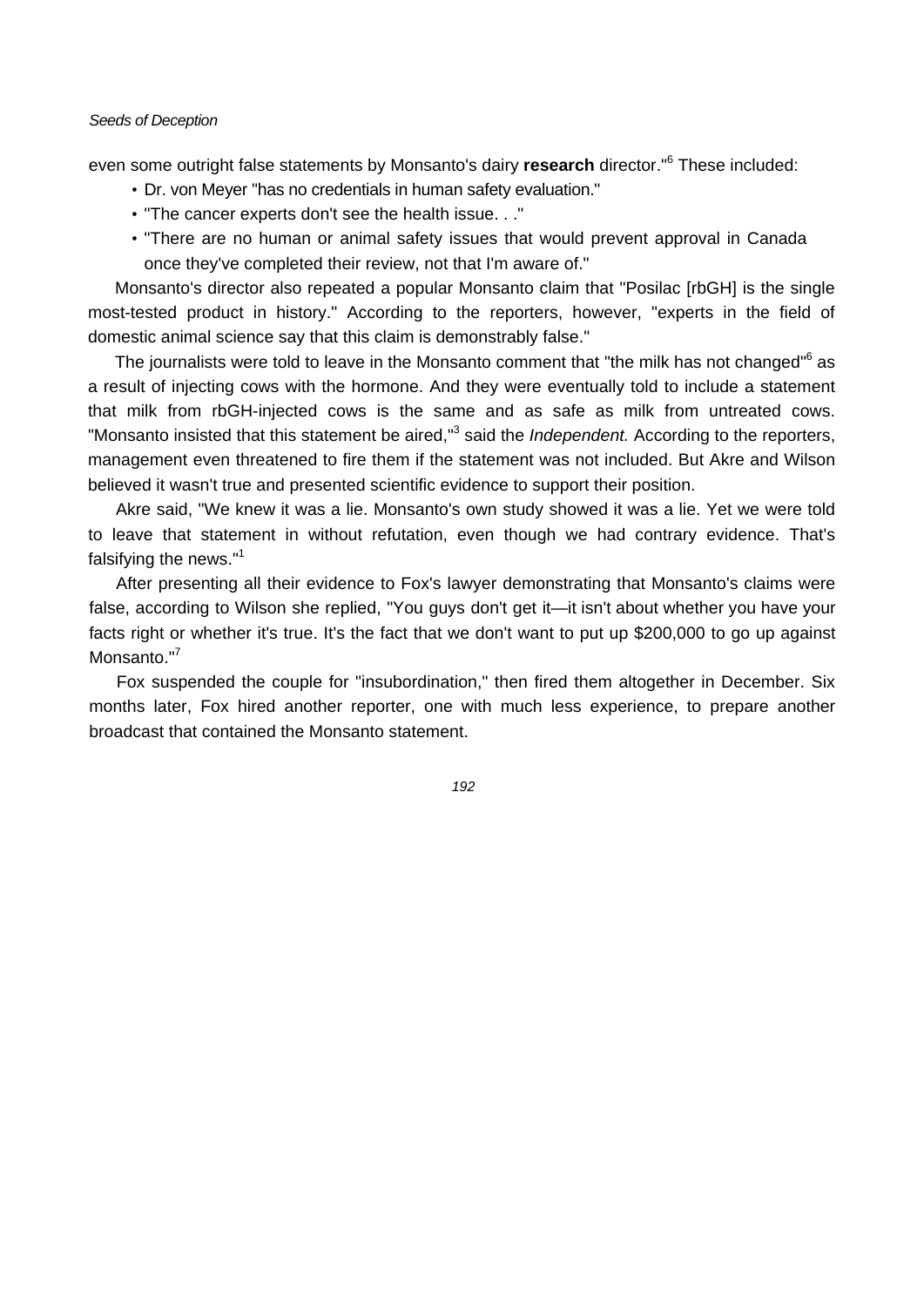Wilson said, "This is the first time I know of that a newspaper or broadcaster has opted not to kill a story but to mold the story into a shape that the potential litigant and advertiser would like." According to the *Independent,* "Fox categorically denies that it ever asked for false information to be included and says that the reporters were not willing to be objective."<sup>3</sup>

Akre and Wilson sued die station based on Florida whisde-blower laws. The jury awarded Akre \$425,000. Fox appealed and die case was overturned. The appeals court ruled according to a strict interpretation of Florida law. Wilson and Akre had used the Federal Communications Commission's policy against news distortion as die basis of their claim. But this policy was not defined as a "rule, law, or regulation," required by the wording of the whisde-blower laws.

A few days after their decision, on Valentine's Day 2003, the court also declared that Akre and Wilson had to pay Fox's legal fees. Fox had hired more than a dozen lawyers, including former President Clinton's personal attorney, David Kendall. The costs are expected to run into the millions. The couple is planning an appeal to the Florida Supreme Court. They've given up trying to collect damages and are now just trying to protect themselves against die multimillion-dollar legal fees. According to Akre, "The ruling could gut all whisde-blower law in the state, if those who file complaints can be saddled with huge legal fees. You might as well throw the whisde-blower laws right out the window. It will kill them."<sup>1</sup>

The reporters have won several awards and recognitions, including a special award for Courage in Journalism from the Alliance for Democracy, the Joe A. Calloway Award for Civic Courage, and the Award for Ethics from the prestigious national Society of Professional Journalists. They were also the only journalists ever to receive die Goldman Environmental Prize, which included \$125,000. Details of the suit, and videos and scripts of the documentary are available at www.foxbghsuit.com.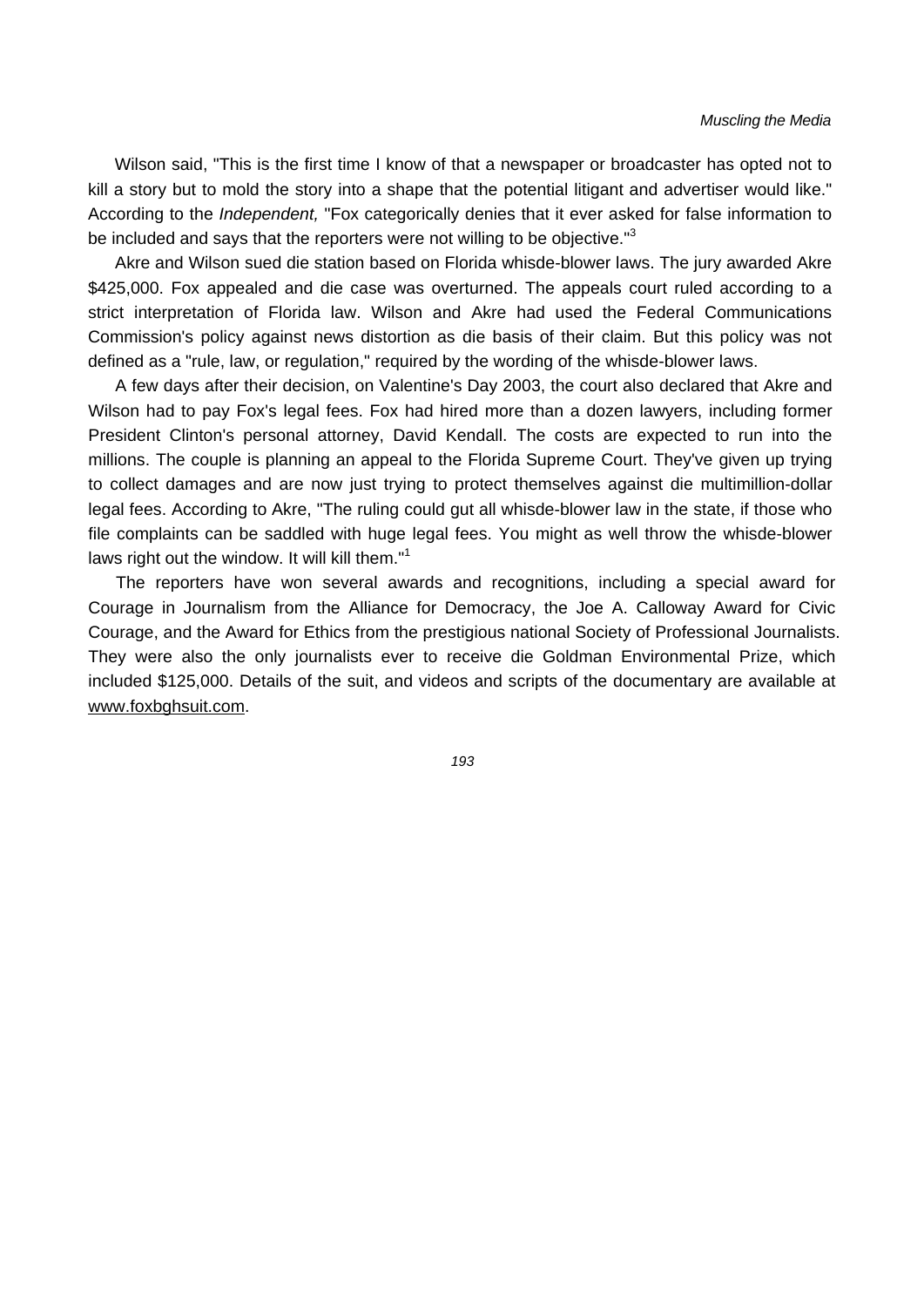# **Stifling Newspapers**

On July 27, 1989, the *Los Angeles Times* published an op-ed piece on rbGH by Sam Epstein entitled, "Growth Hormones Would Endanger Milk."<sup>8</sup> Epstein outlined "grave consumer health risks that have not been investigated by the industry or FDA."

He wrote, "bGH and its digested products could be absorbed from milk into blood, particularly in infants, and produce hormonal and allergic effects." He described how "cell-stimulating growth factors ... could induce premature growth and breast stimulation in infants, and possibly promote breast cancer in adults. . . . Also, the stress effects of the bovine growth hormones in cows could suppress immunity and activate latent viruses, such as bovine leukemia (leukosis) and bovine immunodeficiency viruses, which are related to the AIDS complex and may be infectious to humans." Epstein pointed out that the hormones in cows could promote the production of "steroids and adrenaline-type stressor chemicals . . . likely to contaminate milk and may be harmful, particularly to infants and young children." He said, "The fat and milk of cows are already contaminated with a wide range of carcinogenic contaminants, including dioxins and pesticides. Bovine growth hormones reduce body fat and are likely to mobilize these carcinogens into milk, with cancer risks to consumers." Epstein called for rbGH to be banned "until all safety questions can be resolved."

Soon after the letter appeared, senior Monsanto representatives visited the *L.A. Times* op-ed staff. They claimed that Epstein was scientifically unqualified and that the article was misleading. They urged the editors to turn down any future contributions from Epstein. The paper firmly rejected Monsanto's request.

Perhaps it was this meeting that convinced Monsanto to come up with a new strategy. Trying to defend their own product may have appeared too mercenary. Instead, they created what Epstein called a "hit squad" to do its bidding. Under the auspices of the public relations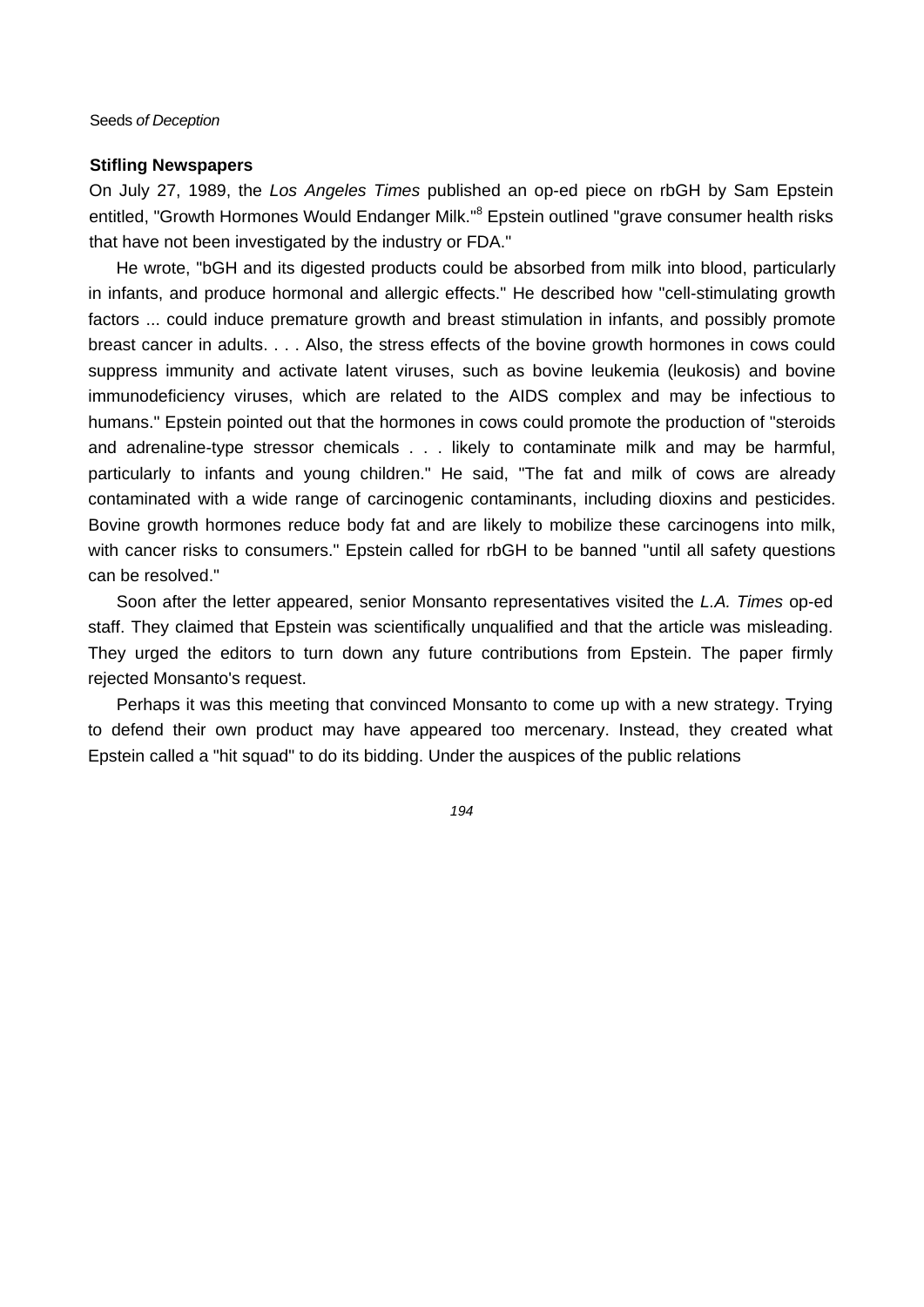and lobby firm Capitoline/MS&L, they created a plan to identify and then stifle those reporters and reports that were critical of rbGH. They created a group called the Dairy Coalition, which included university researchers whose work was funded by Monsanto, selected "third party" experts, and other organizations such as the International Food Information Council, which describes itself as "a non-profit organization that disseminates sound, scientific information on food safety and nutrition. ..." According to the book *Trust Us We're Experts,* in actuality, the International Food Information Council "is a public relations arm of the food and beverage industries, which provide the bulk of its funding." Its past projects include defense of "monosodium glutamate, aspartame (NutraSweet), food dyes, and olestra."<sup>9</sup>

In 1989, the coalition engaged the services of the PR firm of Carma International, which conducted a computer analysis of every news story on rbGH. Reporters were ranked as friends or enemies. The friends were rewarded; attempts were made to stifle enemies. Anyone who used Epstein as a source was an enemy.

Epstein had accumulated significant evidence about the potential health dangers of the hormone. In September 1989, he submitted his findings to the commissioner of the FDA, urging the agency not to approve the drug. His report, which went unanswered, outlined many of the key criticisms that the scientists at Health Canada were later to address. Epstein also received a box of secret FDA documents, sent to him anonymously. The information revealed that a high percentage of cows injected with rbGH had serious health problems and, according to Epstein, showed that Monsanto and the FDA were involved in a massive cover up.

In February 1996, the coalition tried to stop freelance writer Linda Weltner from including references to Epstein's concerns in her *Boston Globe* column. According to leaked internal documents from the Dairy Coalition, dairy officials wrote the paper's assistant managing editor: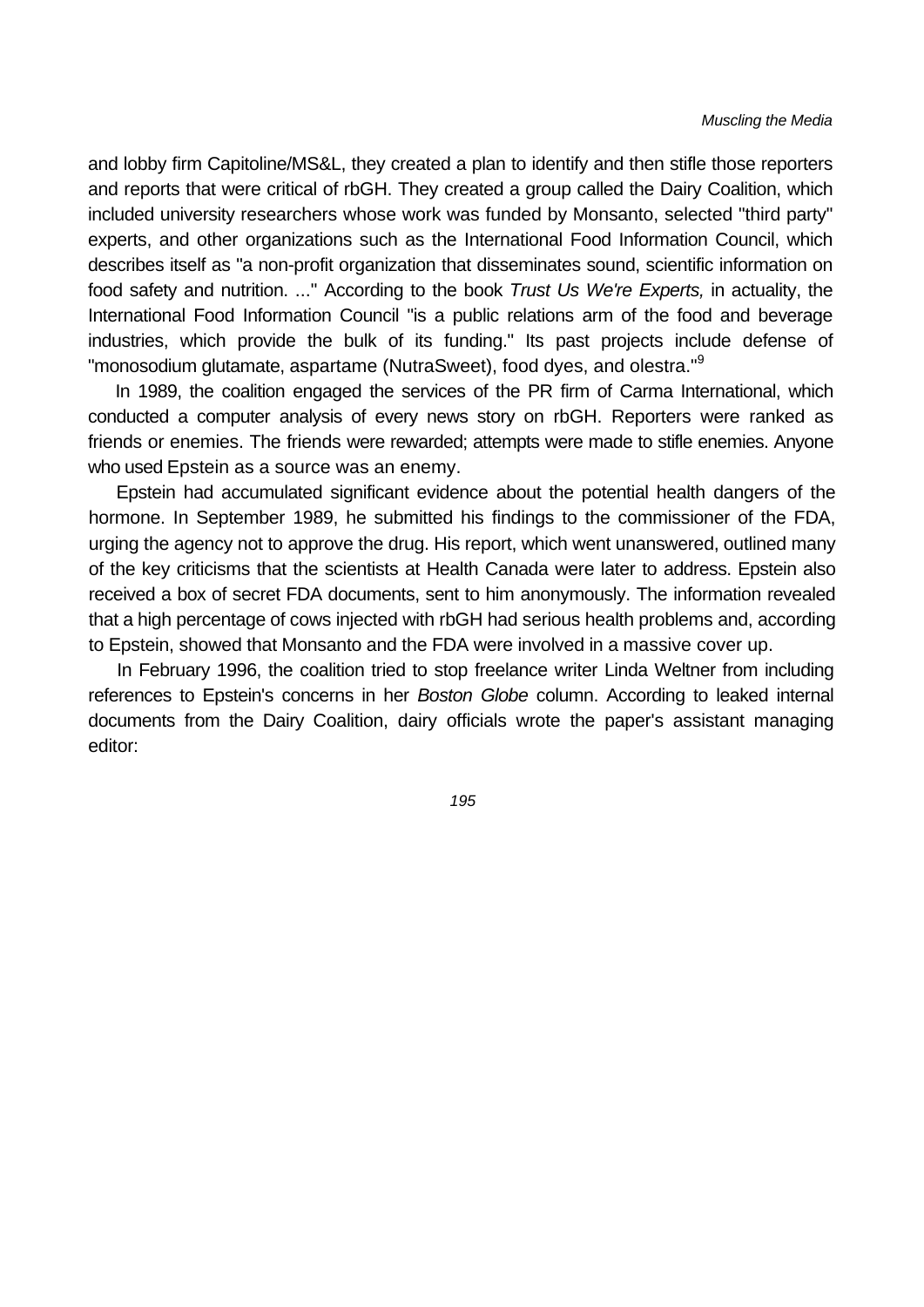"On [January] 23, Samuel Epstein . . . made unsupported allegations linking milk and cancer.... We're concerned that Ms. Weltner will give Epstein a forum in the *Boston Globe* to disseminate theories that have no basis in science." The letter claimed Epstein had "no standing among his peers in the scientific community and no credibility with the leading health organizations in this country." It said that *\*USA Today* was the only newspaper to print these allegations and we recently held a heated meeting with them."9

At *USA Today,* coalition members had met with health reporter Anita Manning and her editor, after Manning had written an article that cited Epstein's concerns. The Coalition attacked Epstein's credentials. According to an internal Dairy Coalition document, "When Manning insisted it was her responsibility to tell both sides of the story, Callaway [of the coalition] said that was just a cop-out for not doing her homework. She was told that if she had attended the press conference, instead of writing the story from a press release, she would have learned that her peers from the *Washington Post,* die *New York Times, The Wall Street Journal* and the Associated Press chose not to do a story because of the source [Epstein]. At this point Manning left the meeting—her editor assured the Dairy Coalition that any future stories dealing with [rbGH] and health would be closely scrutinized."<sup>9</sup>

According to a February 1996 internal Dairy Coalition document, these other news sources didn't run a story because the Coalition had successfully educated the reporters. The same document says, "As you may recall, the Dairy Coalition worked hard with the *New York Times* last year to keep Marian Burros, a very anti-industry reporter, from 'breaking' Samuel Epstein's claim that milk from . . . supplemented cows causes breast and colon cancer. She did not do the story and now the NTT health reporters are the ones on the [rbGH] beat. They do not believe Epstein. Marian Burros is not happy about the situation."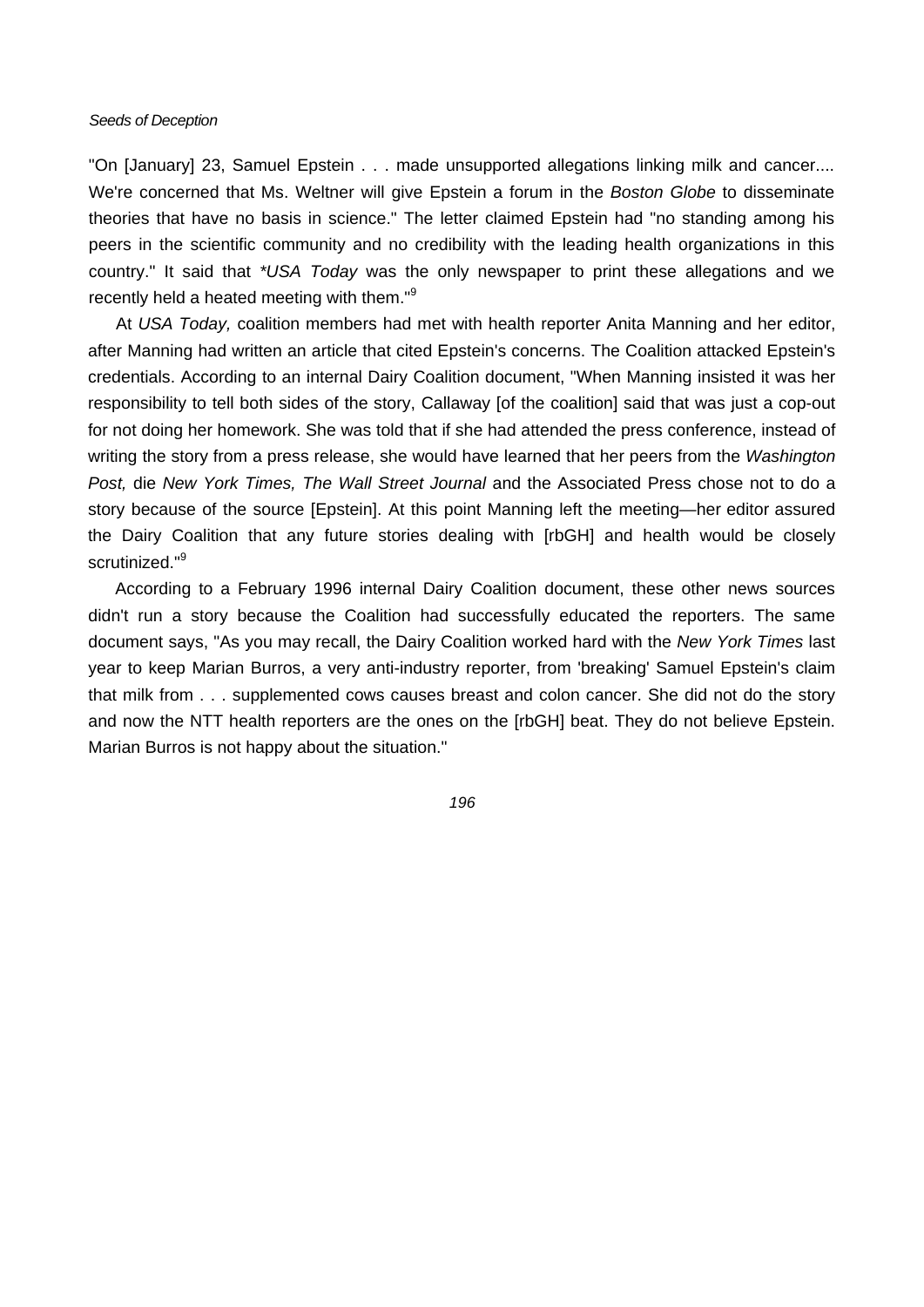The Dairy Coalition did not silence Epstein entirely. In another op-ed piece, he revealed, for example, that Congressman John Conyers, "chairman of the House Committee on Government Operations, requested Inspector General Richard Kusserow of the Department of Health and Human Services to immediately investigate the Food and Drug Administration for 'abdication of regulatory responsibility.' . . .Conyers charged that 'Monsanto and the FDA have chosen to suppress and manipulate animal health test data in efforts to approve commercial use of bGH."<sup>10</sup>

But coverage of rbGH was pretty thin. The Dairy Coalition had effectively kept critics like Epstein from getting their message into the mainstream media. This biased coverage continued when GM crops were introduced and impacted the op-ed and editorial pages as well.

This was confirmed by an April 2002 study conducted by Food First/Institute for Food and Development Policy. It revealed that "thirteen of the largest newspapers and magazines in the United States have all but shut out criticism of genetically modified (GM) food and crops from their opinion pages."11 According to their press statement, their report "found an overwhelming bias in favor of GM foods not only on editorial pages, but also on op-ed pages, a forum usually reserved for a variety of opinions. In fact, the report found that some newspapers surveyed did not publish a single critical op-ed on GM foods and crops, while publishing several in support."

Anuradha Mittal, co-director of Food First/The Institute for Food and Development Policy, expressed concern that with such an important issue, differences of opinion "must be represented in the media if the public is to be able to exercise its democratic right to make informed decisions about new technologies."

The report showed that between September 1999 and August 2001, "Newspaper editorials were united in supporting GM foods and crops and only diverged on the issue of labeling." The arguments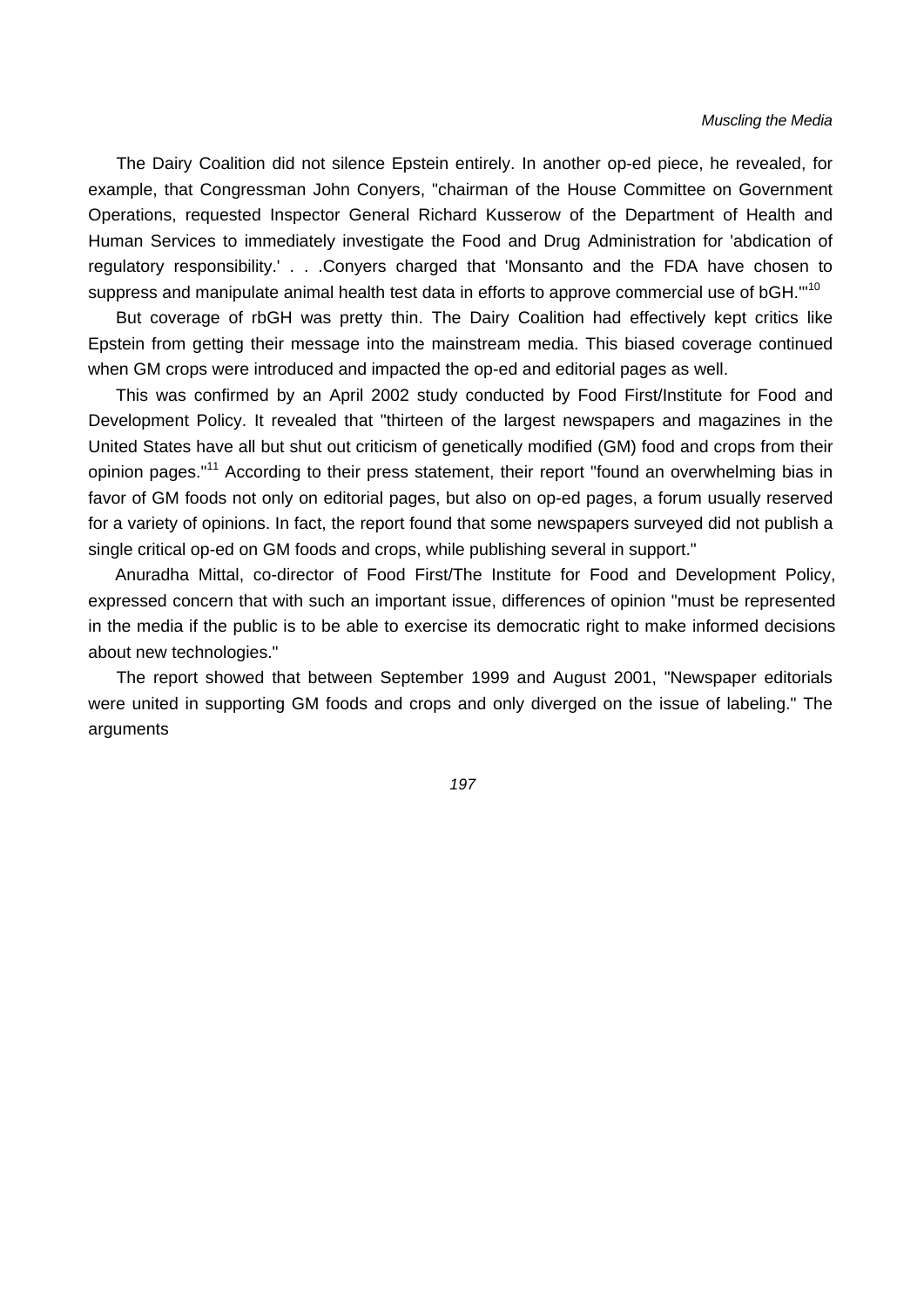pitched in favor of GM foods were "by and large, the same arguments used by the biotechnology industry in their advertising campaigns." In the op-ed pages, "a forum usually reserved for a variety of opinions,"11 thirty-one out of forty pieces appearing in the major newspapers and magazines in America supported GM foods; only seven were critical. Another two argued for labeling.

These results may be due, in part, to the concentration of ownership in the U.S. media. In the UK, where there is apparently more freedom to criticize GM foods, organizations like the Royal Society have tried to squelch that freedom. Not long after the British press' extensive coverage on Arpad Pusztai stirred up the public's distrust for GM food, the Society came up with a plan called "Guidance for Editors." They said it was to ensure that only "credible" scientists and research got into the press. According to the report "Suppressing Dissent in Science with GM Foods," "Before interviewing any scientist, the journalist will be expected to have consulted the officially nominated expert in the field." These approved experts would be listed in a directory published by the Society and would "be able to say whether the scientist in question holds correct views." Newspapers were not even supposed to publish opposing viewpoints to create a balanced story. Rather, the Society's approved advisors would establish the authenticity of the story, eliminating the need for minority viewpoints.

Not surprisingly, the pro-biotech UK government expressed support for the plan. The House of Lords Select Committee on Science and Technology even suggested additional restrictions of the press. According to their "Report on Science and Society," they wanted newspapers to avoid headlines that might damage the image of GM crops. Their second proposal, incredible as it may seem, attempted to purge the word "safe" from the vocabulary of the media. They suggest that "the very question, 'Is it safe?' is itself irresponsible, since it conveys the misleading impression that absolute safety is achievable."<sup>12</sup>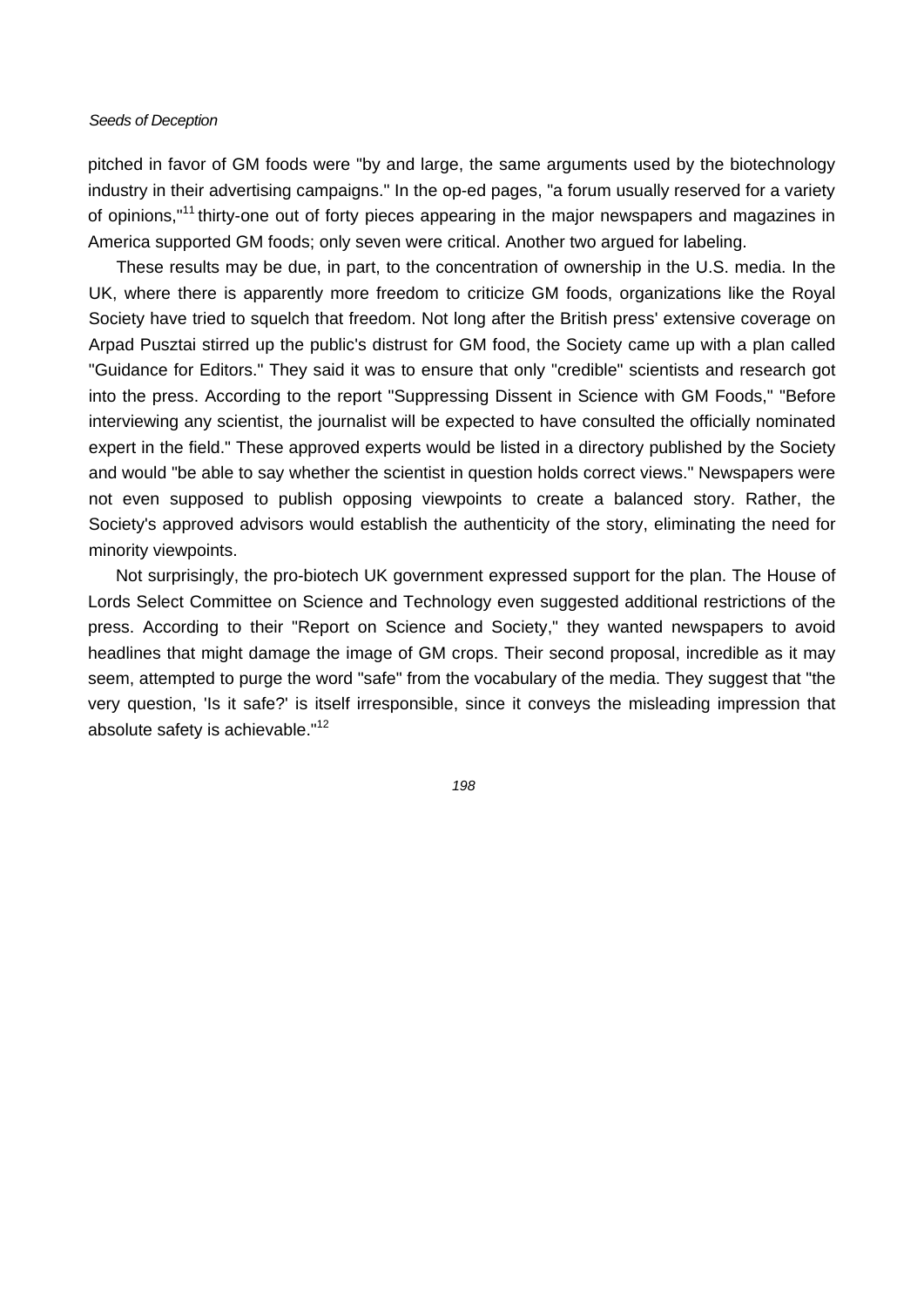## **You Say Tomato—I Say "Not Any More"**

"This tomato was picked seven days ago." The man held up a deep red tomato, about 2.5 inches in diameter, and showed it to the audience.

"This tomato was picked thirty days ago." Another deep red tomato was held up, about the same size.

"This tomato was picked sixty days ago." Now he had the attention of the nearly 500 attendees of the Minnesota Biotech Association. The tomato was identical.

This tomato was picked ninety days ago. This tomato was picked 120 days ago. This tomato was picked 150 days ago," the man continued. He put all six tomatoes on die table. All six appeared fresh, red, and ripe. All six had new genes in their DNA to keep them looking fresh.

The speaker paused, letting the room take in the miracle of this immortal tomato.

After some time, a man in his sixties stood up about twenty rows back. Everyone turned to listen as he broke the long silence. "As a biochemist, I have a problem. If this doesn't rot or decay in 150 days, then what have you done with the nutrient value." The man was Bill Lashmett. He had spent most of his life studying agriculture and ways to improve productivity, nutrition, and soil ecology. And the 150-day tomato didn't fit into his definition of improvement.

The speaker at the front did not answer. According to Lashmett, two young men from the front row stood up in unison, walked back to where he was standing, and said in low tones that they didn't think that should be discussed there, but could he please join them outside?

The three went out of the hall, the door closed behind, and then one of the young men said, "We're not interested in the nutritive value. What we're interested in is if it's picked now, will a housewife buy it in 180 days."

Lashmett was incensed and told them so. He explained that if the tomato doesn't decay, then they must have done something with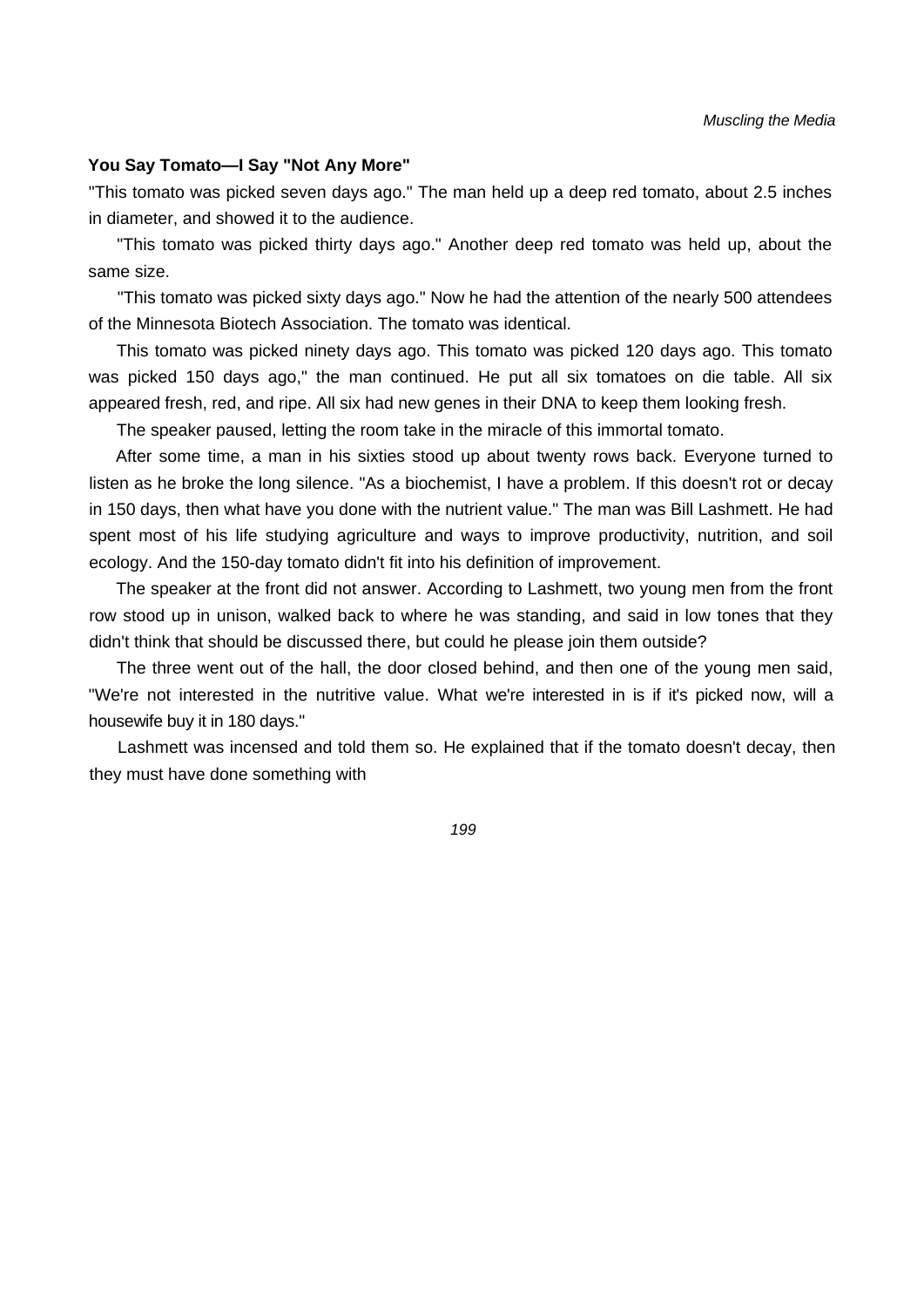the sugars and enzymes. From a biological standpoint, that would be no good.

The two young men were polite, and let Lashmett continue talking for some time—probably happy that he was venting his anger out there with them, instead of back in the conference hall.

At the conference dinner that evening, Bill sat at a table alone with his wife. "You'd have thought I had leprosy," Lashmett said. "People would come up, look at us, and go somewhere  $e$ lse." $13$ 

Aware that his concerns were in the minority, Bill canceled his membership in the Biotech Association and watched with sadness and anger at the rate that GM crops proliferated.

# **Pulping Magazines**

"Food biotechnology is a matter of opinions. Monsanto believes you should hear all of them." That was the message in Monsanto's European-wide advertising campaign, designed to calm fears of GM foods.14 As a direct response, the *Ecologist* magazine, "the established mouthpiece of the green movement,"15 in the UK, created a special Monsanto issue in 1998—The Monsanto Files—devoted to share some opinions of the biotech giant that would likely not appear in their ad campaigns.

According to an *Ecologist* press release, "The magazine highlights Monsanto's track record of social and ecological irresponsibility, and illustrates its readiness to intimidate and quash those ideas which conflict with its immediate interests."<sup>14</sup> An advance flyer about the issue read: "The giant Monsanto Corporation tells us that genetic engineering is all about feeding the hungry, about protecting the environment. But this is the company that brought us Agent Orange, PCBs and Bovine Growth Hormone: the same company that produces Roundup, the world's biggest selling pesticide, and the highly questionable 'Terminator Technology'. This Special Issue of the *Ecologist*  asks the simple question: Can we allow corporations like Monsanto to gamble with the very future of life on Earth?"<sup>15</sup>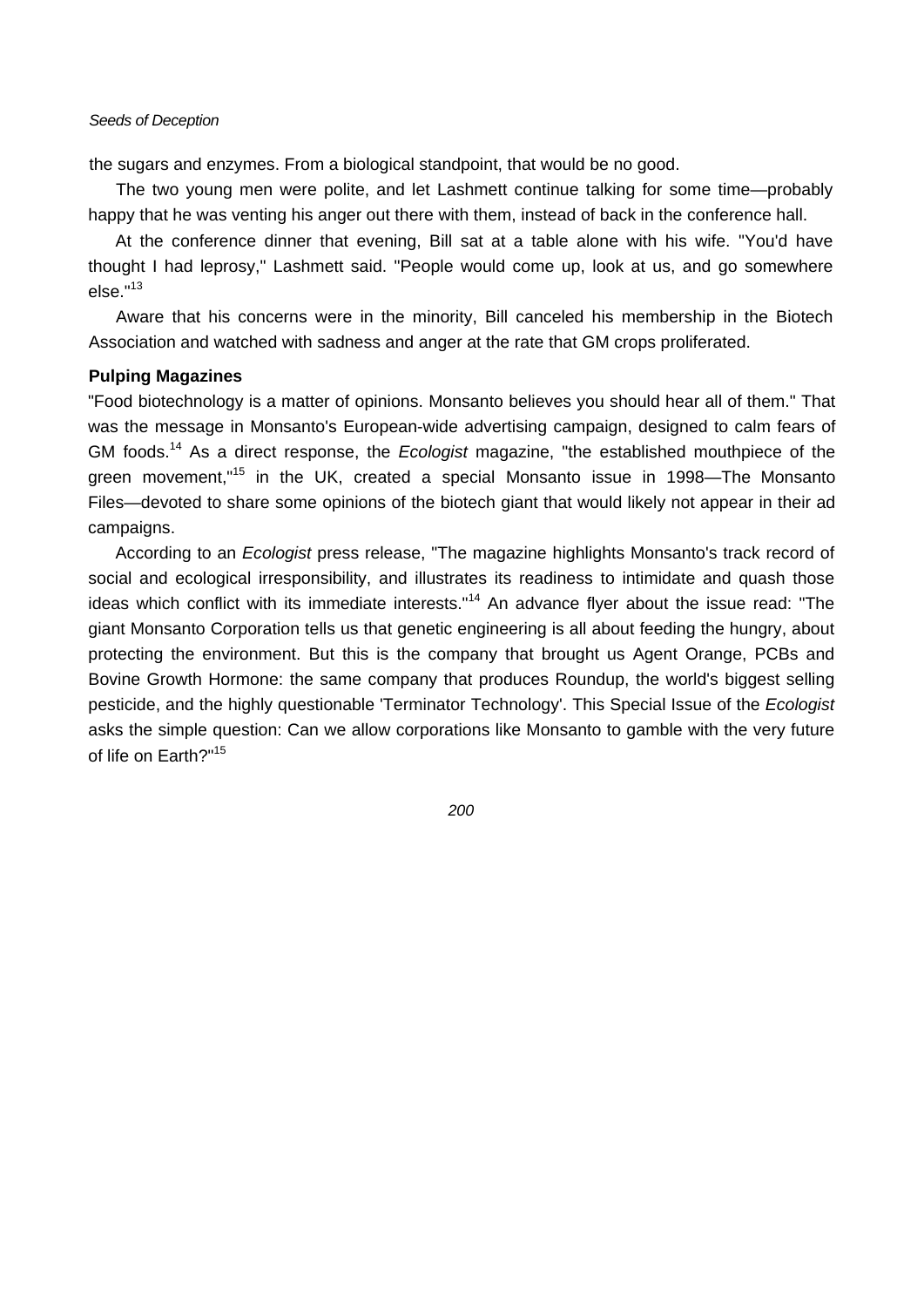In September 1998, the issue was mailed and the magazine's publishers were waiting in their office for the anticipated barrage of phone calls and media inquiries. But they waited and waited and no calls came. They soon found out why. Their printer, Penwell's of Liskeard, fearing a lawsuit by Monsanto, decided at the last minute not to send out the already printed magazine. Instead, they shredded all 14,000 copies.

The magazine's co-editor, Zac Goldsmith, said the *Ecologist* has "a long history of being forthright about issues and attacking powerful firms, yet not once in twenty-nine years has this printer expressed the slightest qualms about what we were doing."<sup>16</sup>

According to an *Ecologist* press release, the printer initially denied having had any contact with Monsanto. And "Monsanto's UK spokesman Daniel Verakis said he was mystified by the printer's action. 'The fact that the edition has been pulped is news to me. We had nothing to do with it," he said, adding that "he did not know that the edition was especially about Monsanto."<sup>16</sup>

But further discussions between the *Ecologist* and the printer revealed that the printer had spoken to Monsanto. They had contacted Monsanto, "seeking the assurance that any potential legal action would be taken against the magazine itself, and not against the small printing company. Their request was rejected," according to an *Ecologist* October 13 press release.17 Without Monsanto's assurances, said Penwell's David Montgomery, "we weren't prepared to take the risk."<sup>15</sup>

When the *Ecologist* did find a printer two weeks later, their troubles were not over. Their October 26 press release announced, "Two leading newsagents in die UK, WHSmith and John Menzies, have recently confirmed that they will not be selling the controversial latest issue of the *Ecologist* magazine, for fear of being sued by the giant biotechnology company, Monsanto."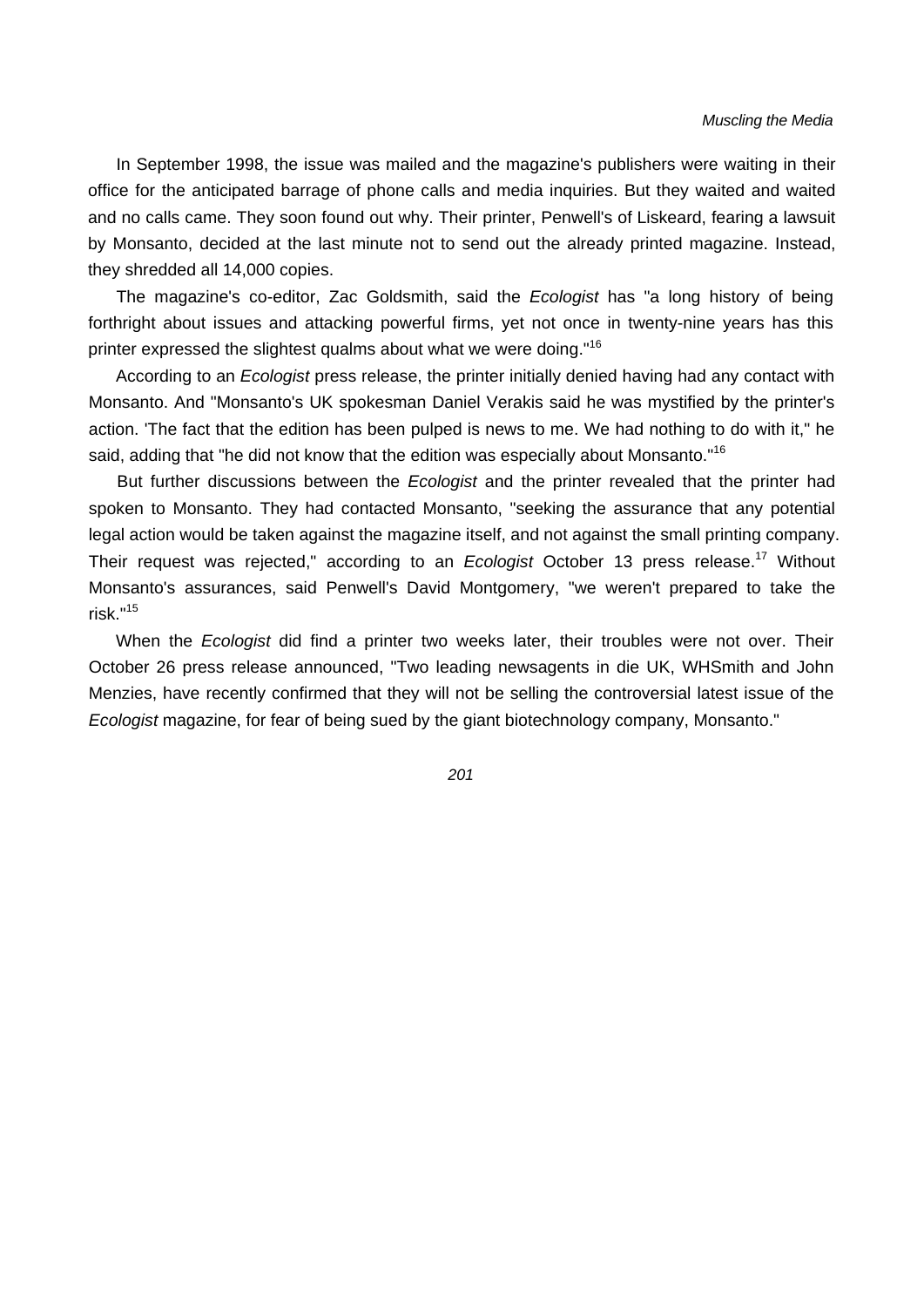The frustrated editors said, "No one will deny the importance of balancing die one-sided messages put out by Monsanto in its advertisements and yet, in practice, it is almost impossible for critics to do so."

"Through reputation alone," said Zac Goldsmith, the magazine's co-editor, "Monsanto has been able, time and time again, to bring about what is in effect a de facto censorship. Their size and history of aggression has repeatedly brought an end to what is undeniably a legitimate and very important debate. They believe in information, but only that which ensures a favorable public response to dieir often dangerous products."14

## **Stop the Presses**

In March 1998, Marc Lapp6 and Britt Bailey of the Center for Ethics and Toxics (CETOS) were anticipating the release of their book, *Against the Grain, Biotechnology and the Corporate Takeover of Tour Food.* It was going to tell the world about the "perils of the genetic technologies in agriculture" and the corporate takeover of the food supply. The book took advantage of the combined experience of its authors. Lappe is an experimental pathologist and former director of the State of California's Hazard Evaluation System. This was his twelfth book. Bailey's graduate training is in environmental policy with a particular emphasis on the policies and regulations pertaining to new technologies.

But just three days before the book was to leave the printer, the publisher "received a threatening letter from the General Counsel's office of Monsanto Company." The letter referred to a short article that had appeared in *Coast Magazine* over five months earlier, which had excerpted sections from Lappe and Bailey's forthcoming 150-page book. Monsanto's attorneys claimed the article "was defamatory and potentially libelous against Roundup herbicide, Monsanto's major product."<sup>18</sup> The publisher, fearing the deep pockets of a hostile litigator, stopped the presses and canceled the book.

The authors were outraged. The book had been reviewed by attorneys and was clearly not libelous. Moreover, Monsanto never bothered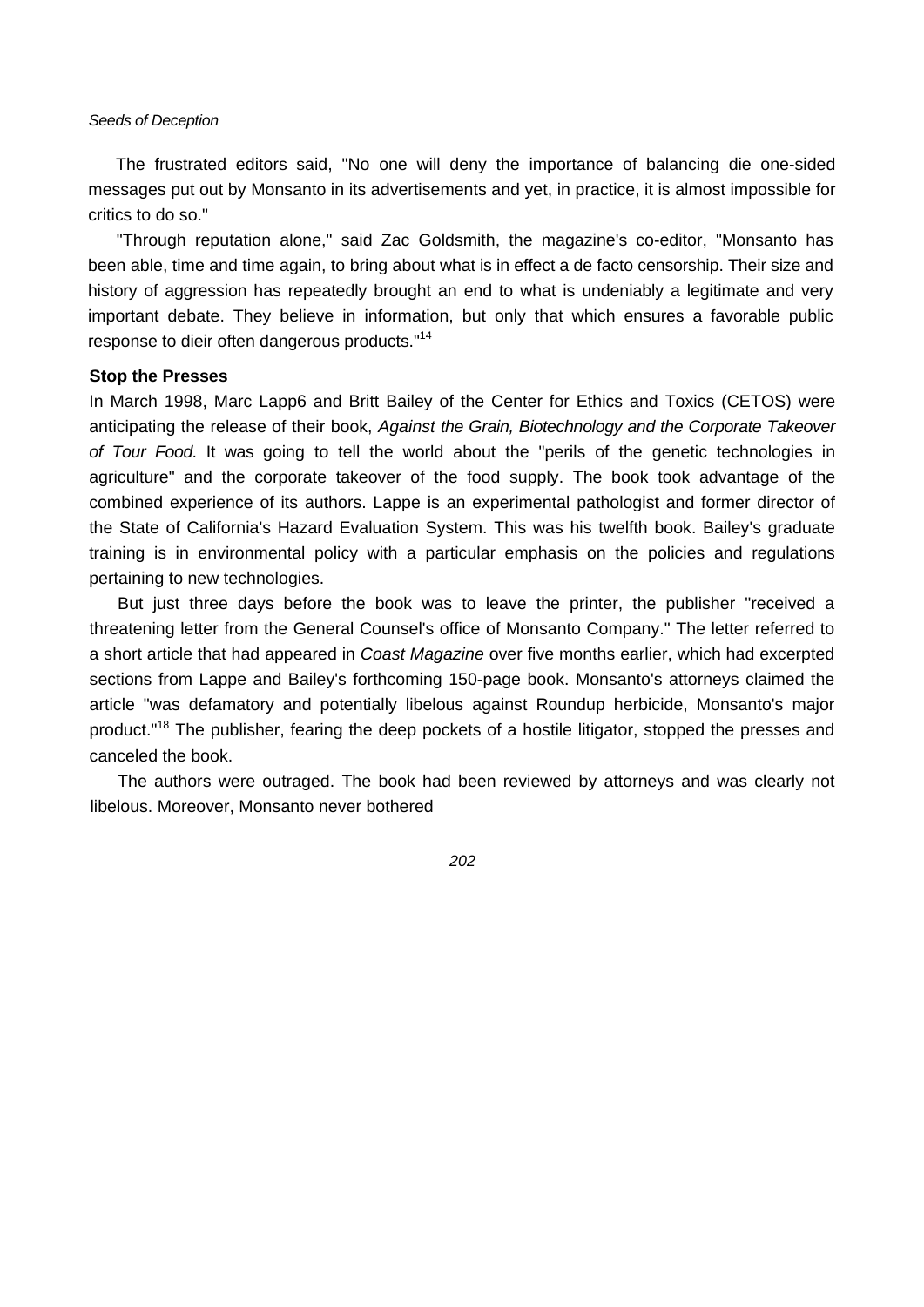to request a transcript of the forthcoming book and waited until just three days before publication to protest, making any revisions before the press date impossible. Fortunately, the authors contacted the aptly named Common Courage Press, who did eventually publish the book about eight months later.

At the end of his letter, Monsanto's attorney went into some detail claiming that the phytoestrogen levels were no different between the Roundup Ready soybeans and conventional soybeans. Lappe and Bailey found this defense quite interesting, since they merely stated in the *Coast* article that no studies have been published examining the possible alterations in phytoestrogen levels. But the attorney's fervent defense of the issue tipped them off that there may be a problem, and they decided to investigate.

They examined Roundup Ready seeds and natural ones, careful to use isogenic varieties—meaning the two had the same parents, so to speak, the only difference being that the genetically modified variety also had Roundup Ready genes. The team discovered that compared to natural soy, the Roundup Ready varieties consistently had 12 to 14 percent fewer isoflavones—a type of phytoestrogen. In particular, the reductions were seen in the most biologically active isoflavones genistin and daidzin, both studied by the National Cancer Institutes and, according to Bailey, identified by nutritionists as being protective against heart disease, breast cancer, colon cancer, prostate cancer, and postmenopausal bone loss and osteoporosis.

Lappe and Bailey's discovery had serious implications. The health benefits of soy have been well publicized in recent years, in large part due to the presence of these phytoestrogens. The fact that GM soy, which comprises most U.S. soy, might offer less protection from cancer, etc., might influence public health as well as public acceptance of Monsanto's beans.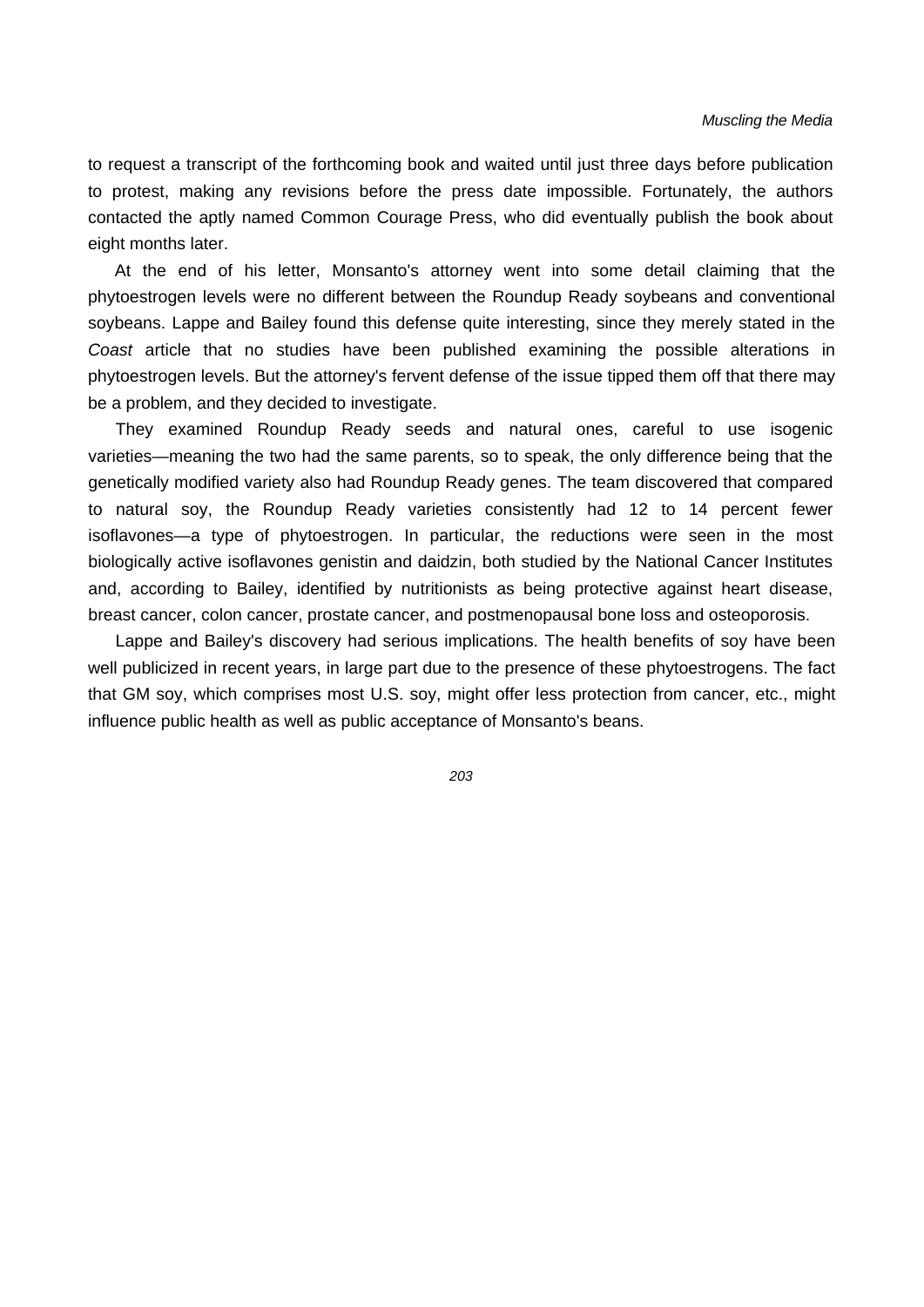The *Journal of Medicinal Food* agreed to publish the mcriminating research in their July 1999 issue. In the meantime, Monsanto mounted a defense. They rallied the American Soybean Association (ASA), an organization that Monsanto had financially supported for years and which had become one of the staunchest biotech advocates. The ASA created a website that denounced the research and put out an article that attacked the findings. The article claimed that phytoestrogen levels normally vary widely and that the decreased amount was not significant. Levels vary, they said, due to differences in climate, temperature, soil, and type of soybean. They failed to address the fact, however, that Lappe and Bailey used the same soybean variety grown under identical conditions.

To support their case, Monsanto produced a study of their own and published it in the *Journal of Agricultural and Food Chemistry* in November 1999. They reported that the phytoestrogen levels in their experiment varied so much, they couldn't even do a valid statistical analysis. When Lappe and Bailey investigated Monsanto's claim, however, they discovered how Monsanto had apparently designed the experiment in order to force this conclusion. In the research conducted by Lappe and Bailey, the extraction of phytoestrogens was done using the most up-to-date method. It had replaced an older extraction technique, which gave widely varied and less reliable results. When Monsanto researchers hired a lab to do their extraction, they instructed them to use this older, less reliable method. Sure enough, their results varied widely and they were able to defend their beans on that basis.

The reduced phytoestrogen levels that Lapp6 and Bailey found demonstrate a recurring problem with GM foods. Genetic engineering creates unpredictable changes; the composition of a GM food might be quite different from its natural counterpart.

Critics point out that the composition of Roundup Ready soybeans are significantly different from natural beans. In Monsanto's own study, the levels of ash, fat, carbohydrates, and trypsin inhibitor, a potential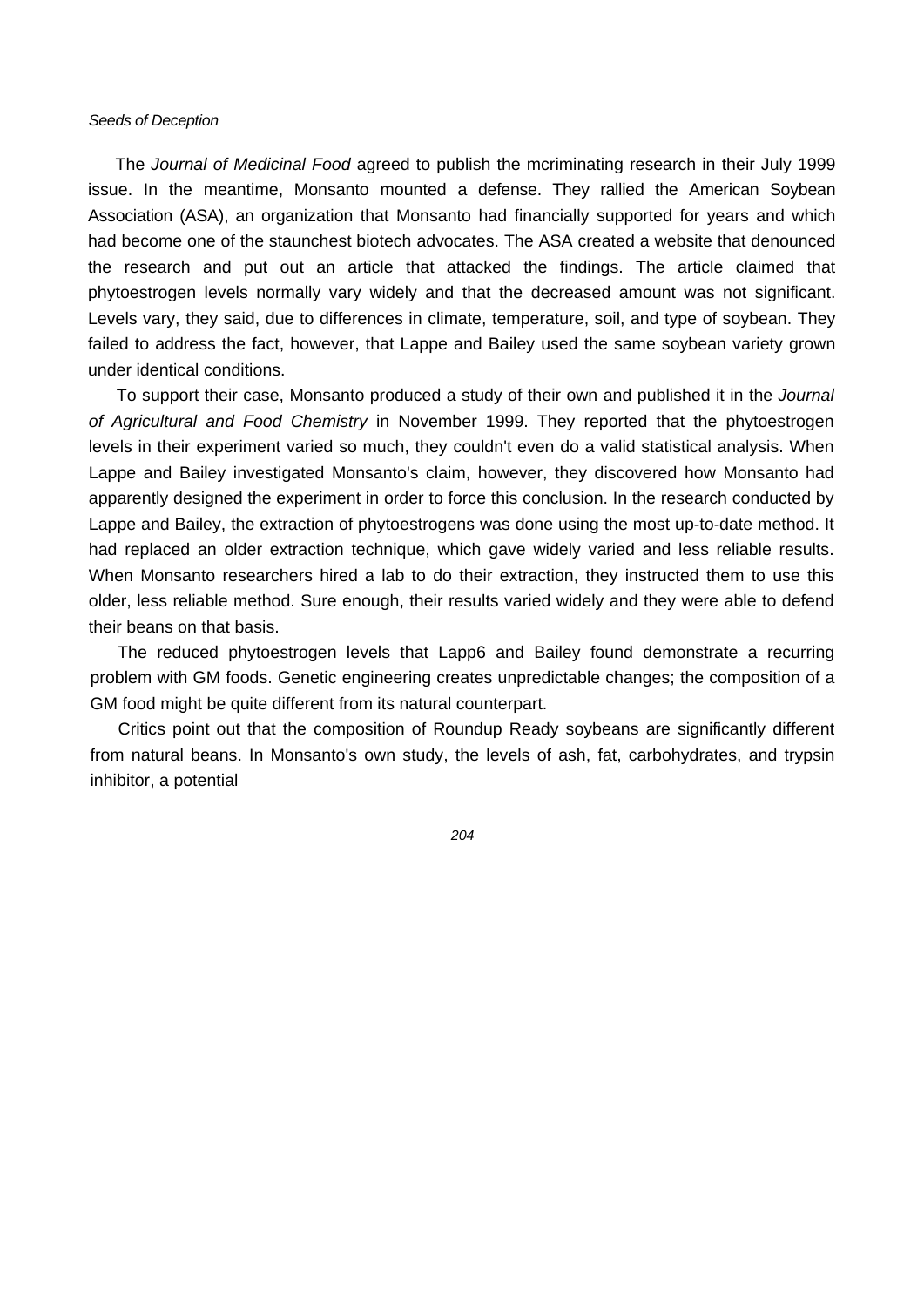allergen, were all different. An investigator later discovered additional data had been omitted from the paper. It revealed that GM soy also had significantly lower levels of protein, a fatty acid, and an essential amino acid, as well as much higher levels of a potentially damaging lectin. The name that Monsanto chose for this study is telling: "The Composition of Gfyphosate-tolerant [Roundup Ready] Soybean Seeds is Equivalent to That of Conventional Soybeans."

In addition to the conflict between the study's name and its own data, critics argue that Monsanto skewed the results by not spraying their beans with Roundup herbicide before testing nutrient levels. Herbicides can interact with plants, changing their chemistry. In the real world, the GM beans would always be sprayed before harvest. The whole purpose for growing Roundup Ready soybeans is so that farmers can spray their fields with Roundup herbicide, killing weeds but not killing the crop. In fact, studies show that farmers spray two to five times more herbicide on their GM soybeans compared to farmers who grow conventional beans.<sup>19</sup> The government actually increased the level of Roundup residue allowed on beans by three-fold to facilitate the sale of the herbicide-tolerant GM crops.<sup>20</sup>

In spite of the unsprayed beans and in spite of differences in nutrients, even if acknowledged by the scientific community, it would not likely inspire the FDA to remove GM soy from the market. It is up to the whims and wisdom of the FDA regulators to determine what nutritional differences are allowed for GM foods. The FDA can also deflect any legal challenges on this point, since the court has ruled that their GM policy is not a rule but rather a non-binding guideline. Hence, the foundation of the FDA policy is a non-scientific, non-binding guideline that allows GM foods into the market in spite of significant nutritional differences. Lappe and Bailey make this point in their newest book, *Engineering the Farm,* which did not get stopped at the printer.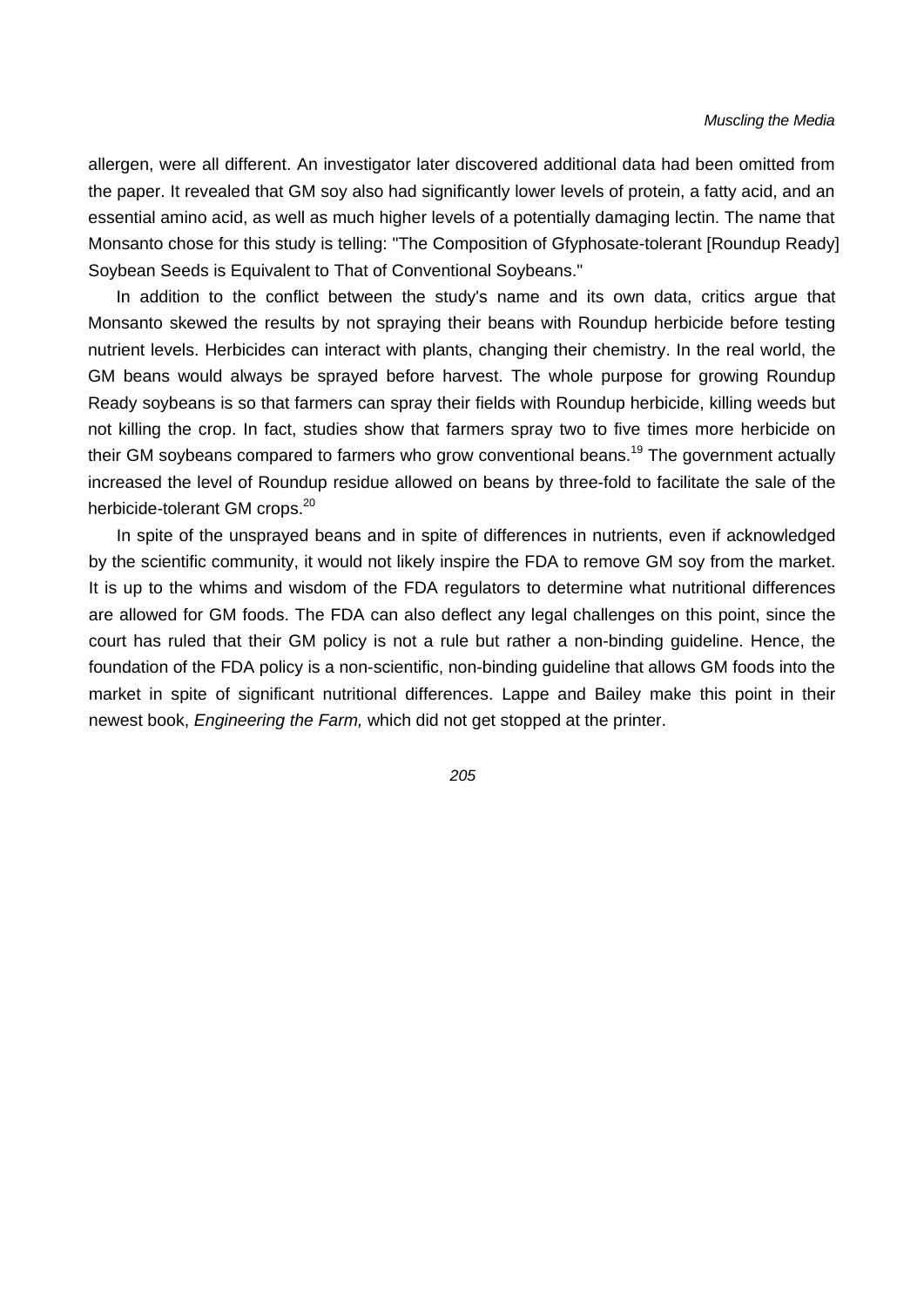# **The War over Butterflies**

The researchers from Cornell University noted that the caterpillars, only three days old, were crawling more slowly than usual. They had been placed onto a milkweed plant that had been dusted with pollen from Bt corn. The Bt pesticide produced by the corn was supposed to kill the European corn borer. It was not supposed to affect these caterpillars. Nonetheless, according to a report in Bill Lambrecht's *Dinner at the New Gene Cafe,* by "the end of the four-day experiment, they fastened themselves in a death grip to the plant that constitutes their sole substance in life and their principal food when they become butterflies. Then they turned black and began to rot."<sup>21</sup> Forty-four percent of the caterpillars died. None of those exposed to non-GM corn pollen died. In May 1999, the prestigious journal *Nature* reported the study and all hell broke loose.

These were not just any caterpillars; they were destined to become monarch butterflies. Americans love monarchs. They're the Bambi of the insect world. And although the U.S. press had failed to report virtually all evidence about the potential health risks of GM foods, an attack on monarchs was too much to ignore. The U.S. press rallied to the butterfly's support and sent the biotech industry scrambling for an angle to defend themselves.

According to Lambrecht, "The first line of attack against the monarch butterfly study involved the usual nit-picking aimed at the scientific methodology used by Cornell's researchers.... The second line of attack involved rushing to sponsor a series of contrary studies." They set up a symposium to report the results of these studies, convened just six months after the *Nature* article had appeared. The meeting was sponsored by the industry-funded Biotechnology Stewardship Research Group.

The day before the symposium, the biotech industry set up a conference call with scientists and reporters, to announce the symposium's conclusions. Before the symposium started, the Biotechnology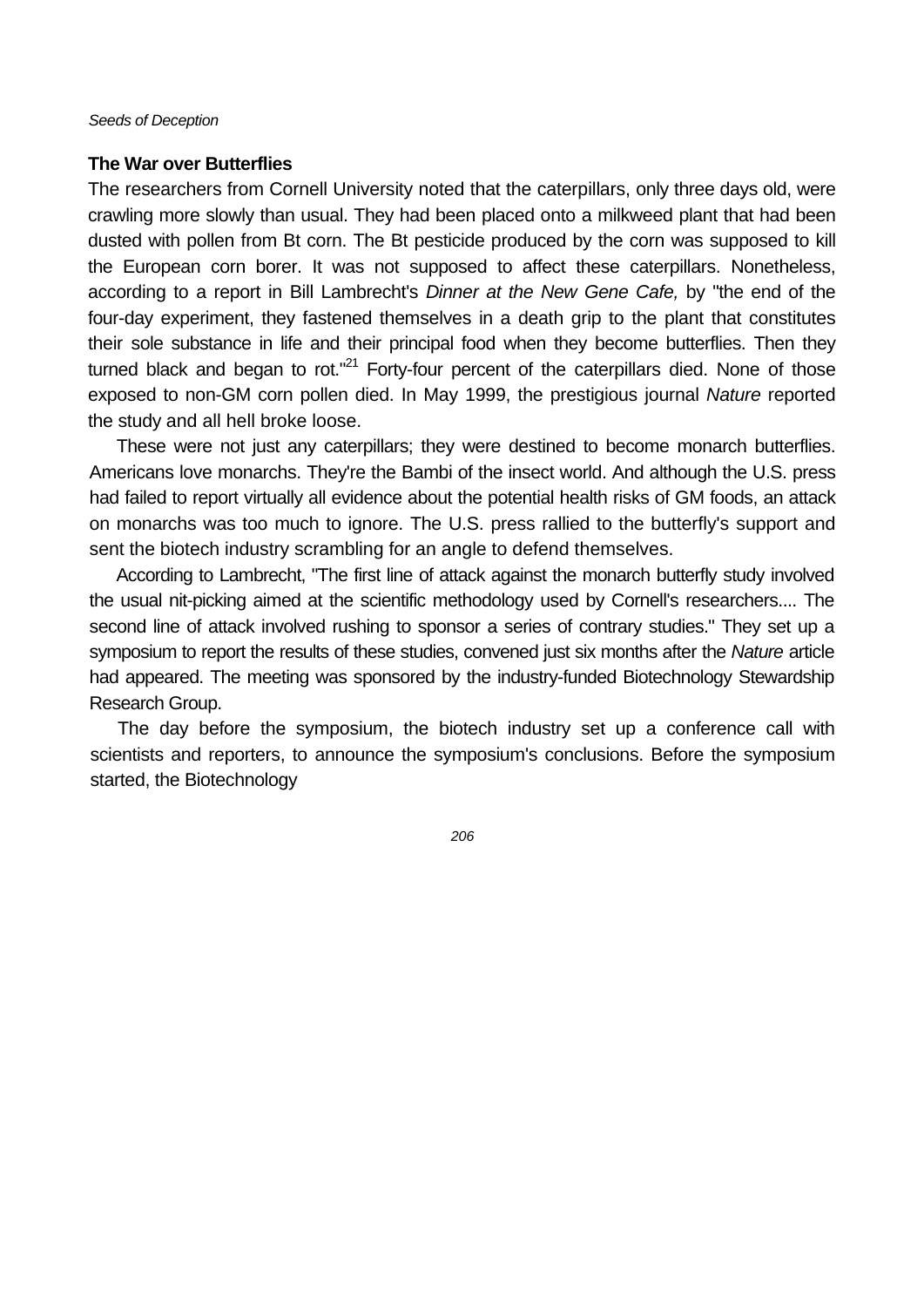Corn Crops.<sup>"23</sup> Yoon wrote, "far from culminating in a consensus, the day was marked by sometimes heated exchange and ended with some scientists concluding that the bioengineered corn was safer than had been feared while others said that it was premature to draw any such conclusions. . . . Many of the researchers emphasized that their results were preliminary, with many studies still far from complete. . . . Some researchers expressed concern that so many studies, still far from completion and none peer-reviewed or published, should be given such a public airing, in particular in a forum orchestrated by the industry whose product safety has been brought into question. . . . 'We felt it was dirty pool and the fox was guarding the chicken coop,' said Dr. Lincoln Brower, a monarch expert at Sweet Briar College in Virginia. 'It was not conclusive.'"

It is interesting to note that when Arpad Pusztai spoke for just two and a half minutes about the conclusions of his research on GM potatoes, Monsanto's Colin Merritt complained, "You cannot go around releasing information of this kind unless it has been properly reviewed."<sup>24</sup> By contrast, Monsanto was one of the biotech sponsors of the butterfly symposium, in which some research was being reported after only 10 percent of it was complete and none of it had been reviewed.

A year after the symposium, another was held, also covered for the *New York Times* by Yoon. She reported that even though "corn and monarch butterflies are two of the best studied organisms on the planet," even with "a year and a half of research by more than twenty researchers from universities and industry, scientists ... were still unable to say with any precision what the magnitude of risk was from the biotech corn to wild monarch populations." The cost to find that answer was estimated at "\$2 million to \$3 million, more than the Agriculture Department typically grants each year for the study of environmental risk," of GM crops. The head of BIO "said the public should not look to the private sector to foot the bill."<sup>25</sup>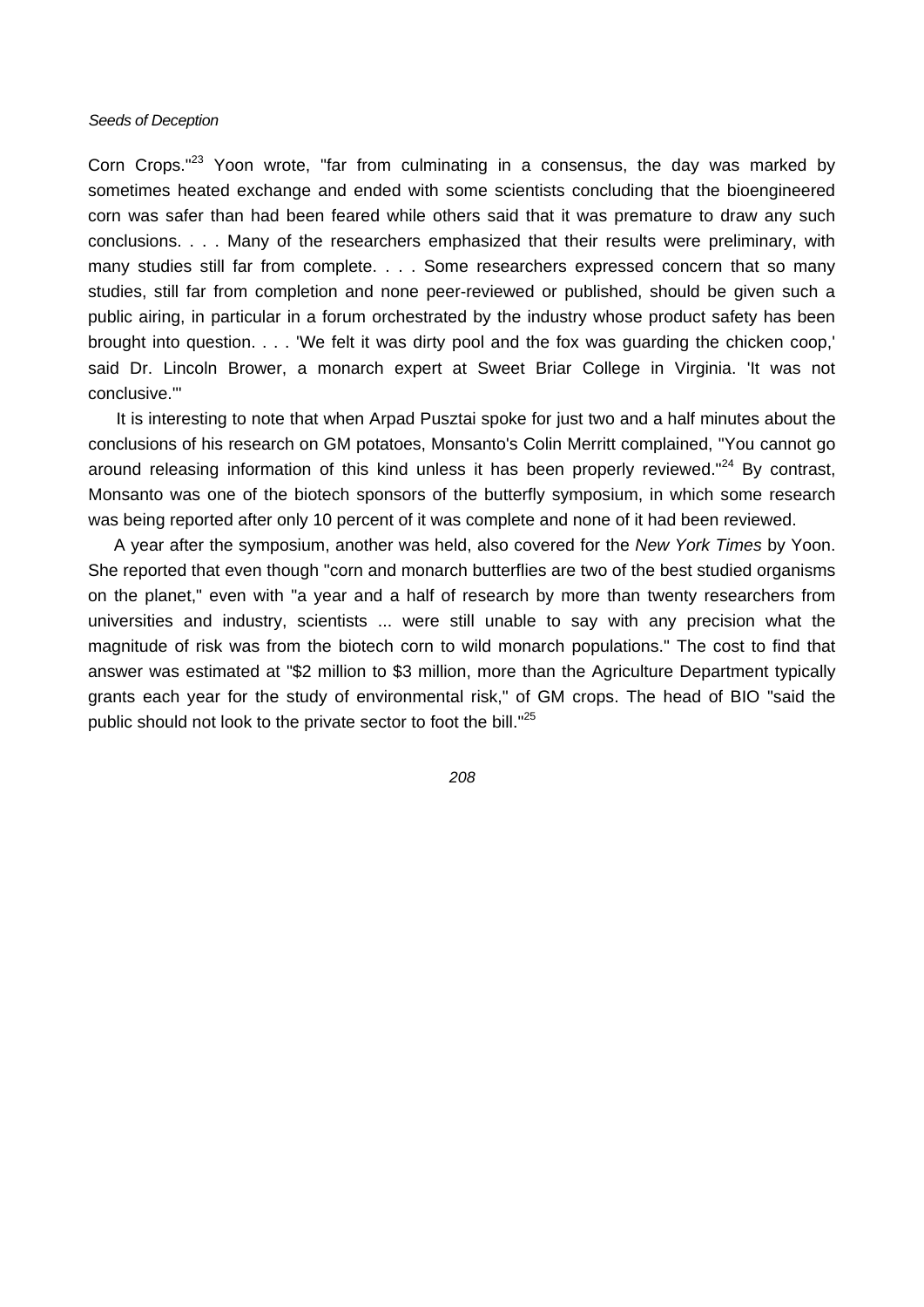The monarch butterfly taught the biotech sector a lesson. The damning research had hit them by surprise and they were forced to respond only after the media had alerted the public to the problem. Lambrecht describes one of their strategies designed to prevent that from happening again.

"I have a telling chart, compiled inside the biotech industry. It contains the web addresses of more than one hundred groups regarded as critics, the names of their members, details about the site registration, the groups' histories, and who links to whom. The industry devotes high-priced talent to monitoring anti-GMO activities, partly by using email addresses that do not divulge their companies' names. In the new century, industry strategists believed that they were monitoring enough sites to know when studies critical of their technology were about to surface. 'Now, we're able to pick these up well in advance and get our scientific evidence together so, unlike the monarch butterfly, they never get any traction,' an industry insider boasted."<sup>26</sup>

It turns out that the threat to the monarch butterfly did not catch everyone off guard. Arnold Foudin, an assistant director of scientific services at the U.S. Department of Agriculture, said in an interview after the initial Cornell study was published, "We knew things like monarchs and other butterflies would be susceptible. That's part of the general background noise."<sup>25</sup>

# **Biotech Finds Its Poster Child**

A national TV commercial showed a montage of smiling Asian children, caring doctors, rice paddies, and a narrator who says that golden rice can 'help prevent blindness and infection in millions of children' suffering from vitamin-A deficiency."27 *Time* magazine went so far as to claim on their cover, "This rice could save a million kids a year." The biotech company Syngenta claims one month of a delay in marketing Golden Rice, would cause 50,000 children to go blind.<sup>28</sup>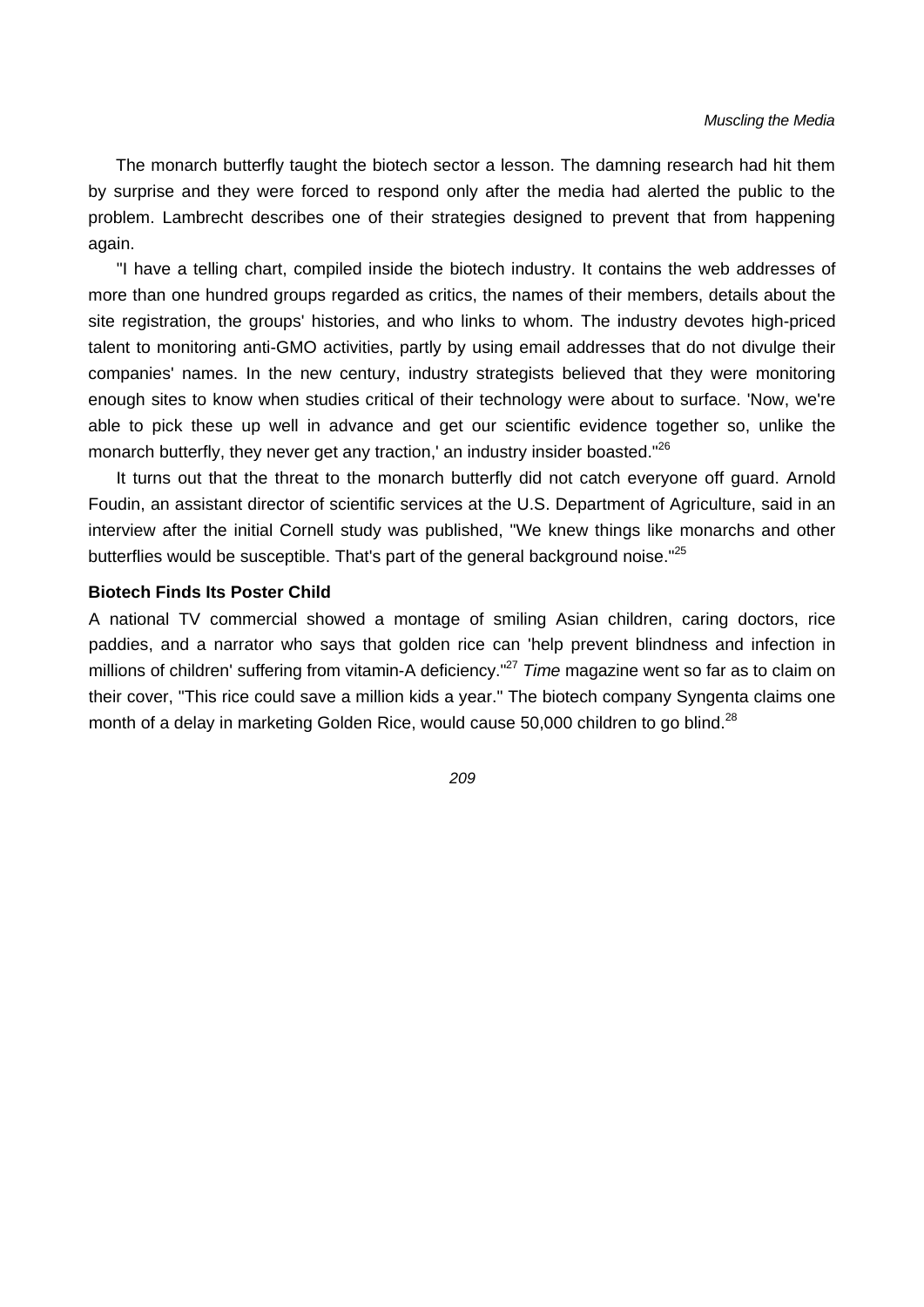The biotech industry had found its poster child, genetically engineered rice that makes its own beta-carotene—a precursor to vitamin A. In his *New Tork Times Magazine* article, "The Great Yellow Hype," Michael Pollan says that golden rice impales Americans on the horns of a moral dilemma: "If we don't get over our queasiness about eating genetically modified food, kids in the third world will go blind."

"Yet the more one learns about biotechnology's Great Yellow Hope," Pollan continues, "the more uncertain seems its promise."<sup>27</sup> A closer look reveals some interesting omissions in the industry's numbers. According to a Greenpeace report, golden rice provides so little vitamin A, "a two-year-old child would need to eat seven pounds per day."<sup>29</sup> Likewise, an adult would need to eat nearly twenty pounds to get die daily recommended dose.<sup>28</sup>

"This whole project is actually based on what can only be characterized as intentional deception," writes Benedikt Haerlin, former international coordinator of Greenpeace's genetic engineering campaign. "We recalculated their figures again and again. We just could not believe serious scientists and companies would do this."<sup>30</sup>

Even the president of the Rockefeller Foundation, which funded development of golden rice, said "the public-relations uses of golden rice have gone too far" and are misleading the public and media. He adds, "We do not consider golden rice the solution to the Vitamin A deficiency problem."<sup>29</sup>

"It remains to be seen whether golden rice will ever offer as much to malnourished children as it does to beleaguered biotech companies," says Pollan. "Its real achievement may be to win an argument rather than solve a public-health problem."<sup>27</sup>

There are odier considerations as well. No published study has confirmed that the human body could actually convert the beta-carotene in golden rice. Also other nutrients such as fat and protein, often lacking in the diets of malnourished children, are needed in order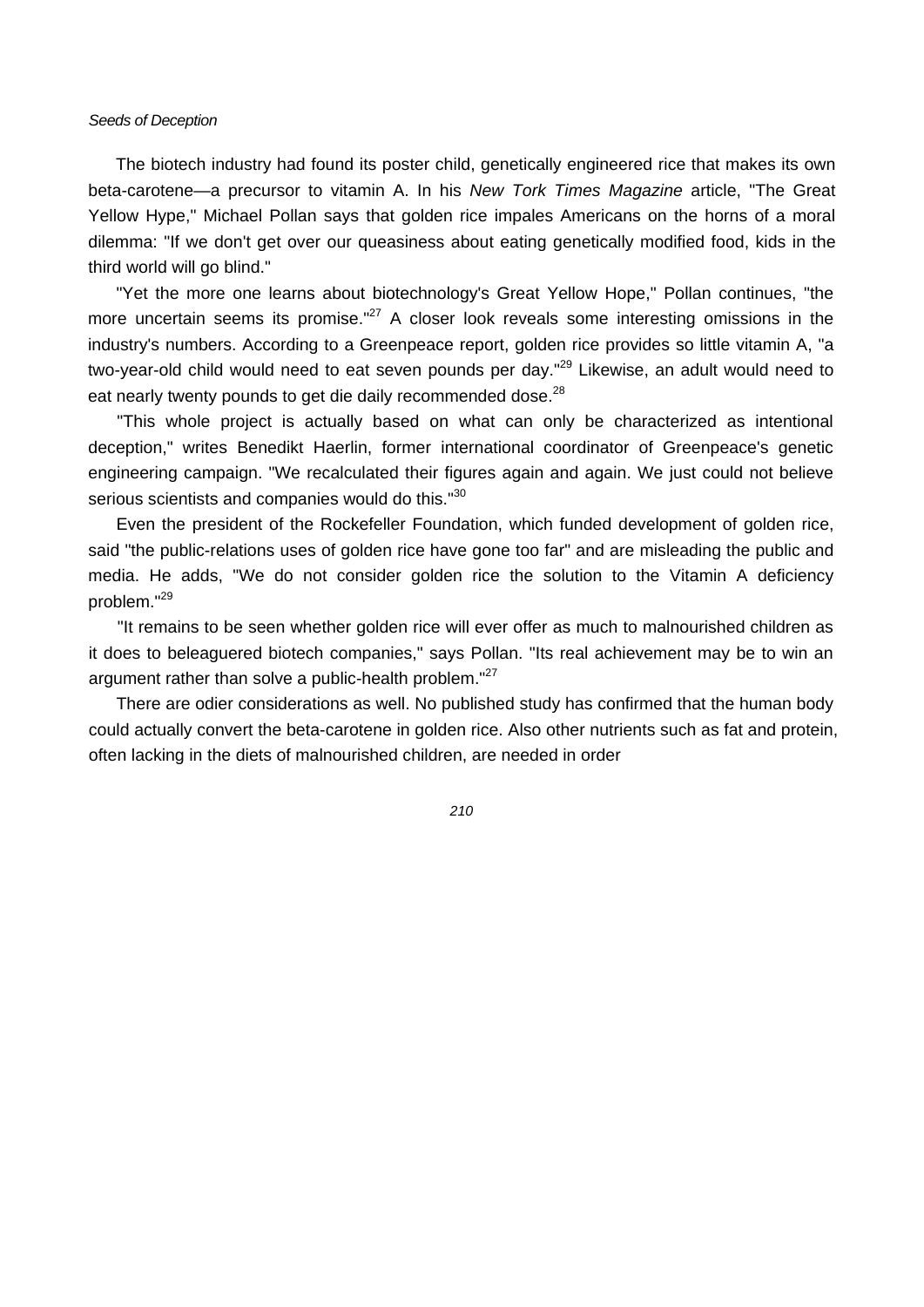to absorb Vitamin A. And it is not clear whether the genes from the daffodil, which are used to create golden rice, will transfer known allergens from the flower.<sup>31</sup>

The biotech proponents also admit that to persuade people to eat yellow rice may require an educational campaign. But if they are going to spend the time to educate, Pollan asks, why not instead teach "people how to grow green vegetables [that are rich in vitamin A and other nutrients] on the margins of their rice fields, and maybe even give them the seeds to do so? Or what about handing out vitamin-A supplements to children so severely malnourished their bodies can't metabolize beta-carotene?"<sup>27</sup>

Distributing supplements is precisely what the Vitamin Angel Alliance is doing. They give children who are at risk a high potency tablet, strong enough so that only two are required per year to prevent blindness. At a cost of only \$.05 per tablet, only \$25,000 is needed to prevent 500,000 children from going blind per year. $32$  Contrast this with golden rice, which has cost more than \$100 million dollars so far, and is not yet ready.

Michael Khoo of Greenpeace says golden rice "isn't about solving childhood blindness, it's about solving biotech's public relations problem." If the industry were truly dedicated to the problems of malnutrition and starvation, a tiny fraction of their advertising budget could have been diverted to make an enormous difference already. Khoo says, "It is shameful that the biotech industry is using starving children to promote a dubious product."<sup>29</sup>

*Grains of Delusion,* a research report joindy released by humanitarian organizations in Thailand, Cambodia, India, Philippines, Indonesia, and Bangladesh, concluded that, "the main agenda for golden rice is not malnutrition but garnering greater support and acceptance for genetic engineering amongst the public, the scientific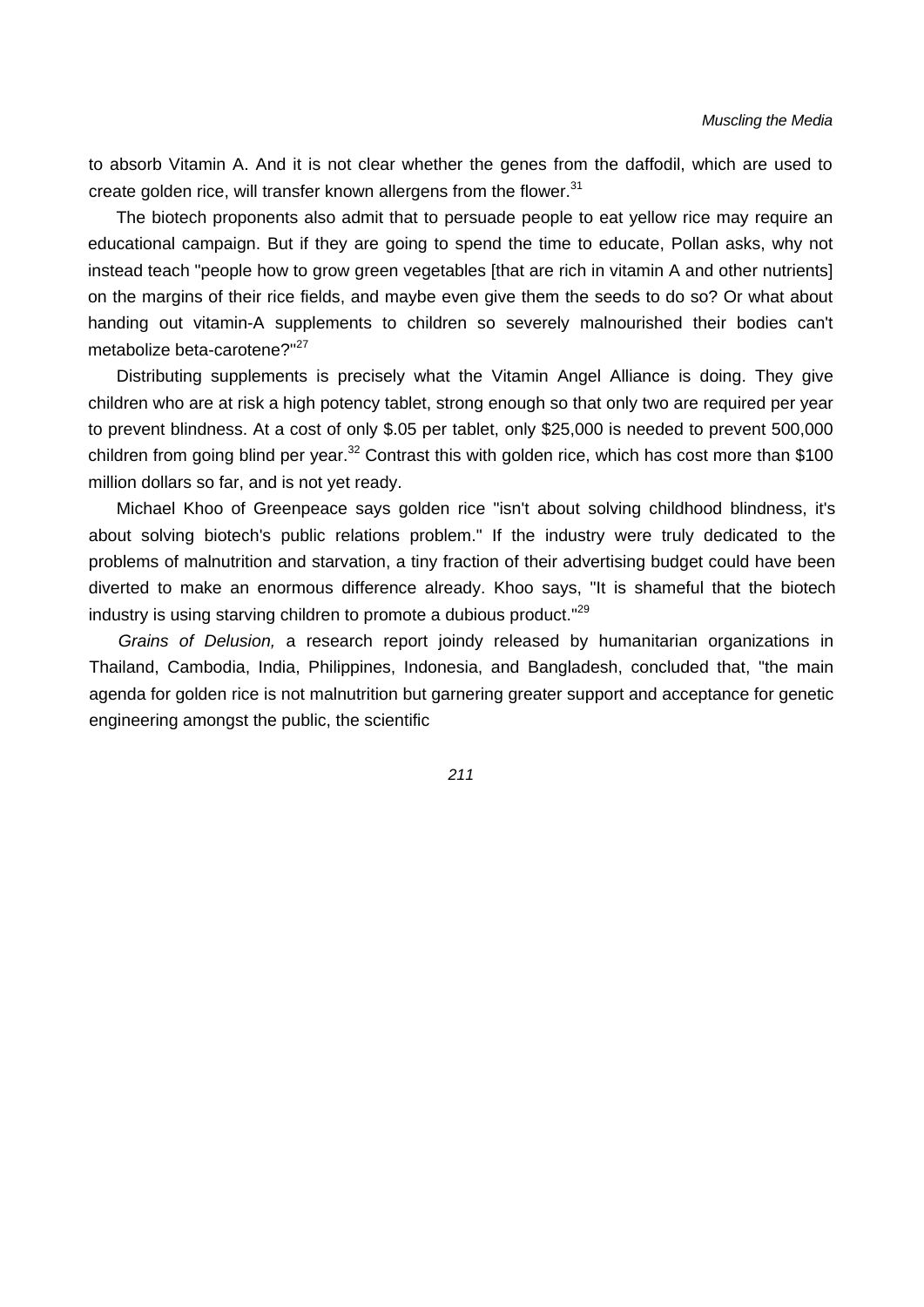community and funding agencies. Given this reality, the promise of golden rice should be taken with a pinch of salt."<sup>31</sup>

# **Hiding the Food Safety Issue**

Steve Druker had been aware that the U.S. media was avoiding the GMO controversy, but he had just the story to change that. He had discovered that the GM policy of the FDA was against die law.

Druker, a public interest attorney, had read the laws over and over again and he was sure diat die FDA had broken several. His organization, Alliance for Biointegrity, along with die International Center for Technology Assessment (CTA) in Washington, D.C., spearheaded a lawsuit to rein in the pro-biotech agency and force diem to test GM foods and to label mem. The suit had two lines of attack: religious and scientific.

On the religious front, Druker argued diat by not labeling GM foods me FDA was not allowing individuals to practice their religious freedom. Based on three separate laws, the Food, Drug, and Cosmetic Act, the U.S. constitution, and the Religious Freedom Restoration Act, Druker reasoned diat individuals who were religiously opposed to eating GM foods must be able to identify them in order to avoid diem. Several clergy and religious organizations became plaintiffs in die case, including seven Christian clergy, three rabbis, a prominent Buddhist, and a Hindu organization. These plaintiffs from diverse religious backgrounds all viewed genetic reconfiguration of foods as a violation of die basic principles of dieir faith. They felt obliged to avoid tiiese foods and live in accord with their beliefs, but were hampered by the inability to identify which foods were GMOs.

On die scientific side, Druker believed that the FDA had violated the law by presuming diat all GM foods are Generally Recognized as Safe (GRAS). This was a critical presumption. The FDA claimed that because diese foods are GRAS, diey do not need to be tested for safety. But there are strict criteria for GRAS status, and one of them entails testing. The criteria are: 1. There must be a scientific consensus that die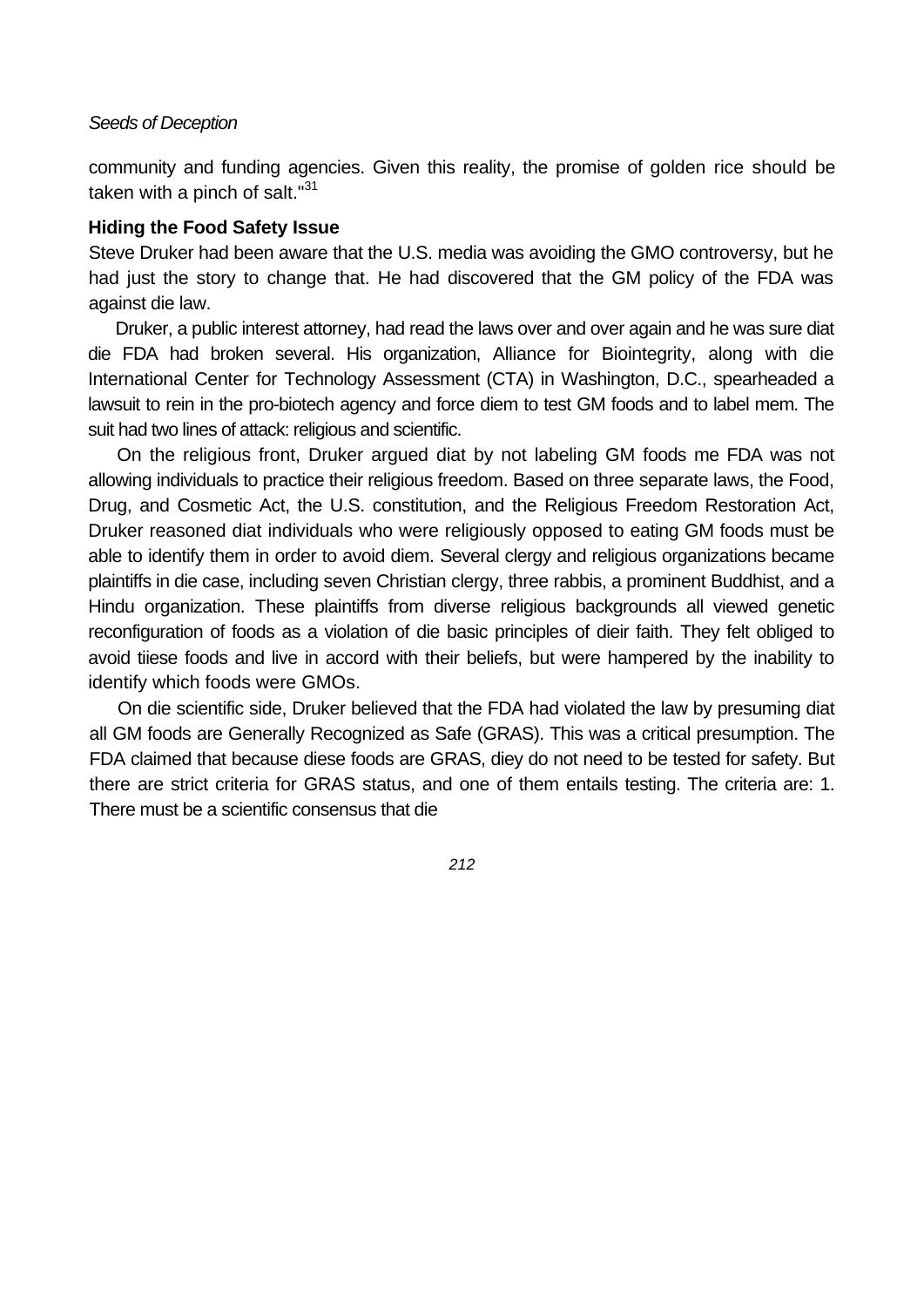food is safe. 2. The consensus must be based on empirical evidence demonstrating safety, and such evidence should ordinarily be published in peer-reviewed journals. In the past, even a few well-credentialed scientists who did not believe that a product's safety had been established was enough to prevent it from being listed as GRAS.

GM Foods did not meet either criterion. There were no peer-reviewed articles demonstrating the safety of any of these foods, and many eminent scientists believed GM foods to be unsafe. Hence, by claiming they are GRAS, the FDA had apparendy violated the law.

To illustrate to the court that there wasn't consensus among the scientific community, Druker put together an impressive group of nine scientists who challenged the FDA's safety claims. Furthermore, these scientists actually joined the lawsuit as plaintiffs. This was unprecedented. While scientists regularly take the role of advisors or expert witnesses, these nine were suing the FDA.

Two members of the team worked in the field of biotechnology, although not with GM food. From their own work, they were familiar with the risks associated with transferring genes across species and were quite concerned that this imprecise technology was being applied to food—risking the health of the population. Also among the plaintiffs were Professor Philip Regal, a renowned expert in plant genetics from the University of Minnesota and Richard Strohman, professor of molecular and cell biology at UC Berkeley. Providing supporting testimony was food safety expert Richard Lacey, M.D., Ph.D., the first scientist to publish warnings about the threat of Mad Cow disease.

The very fact that prominent scientists were suing the FDA and publicly declaring that GM foods cannot be presumed safe should, Druker reasoned, demonstrate that there was not a consensus on safety. The FDA's claim of GRAS would therefore be clearly discredited.

On May 28, 1998, the day the suit was filed in U.S. District court in Washington, D.C., religious leaders and scientists convened at a press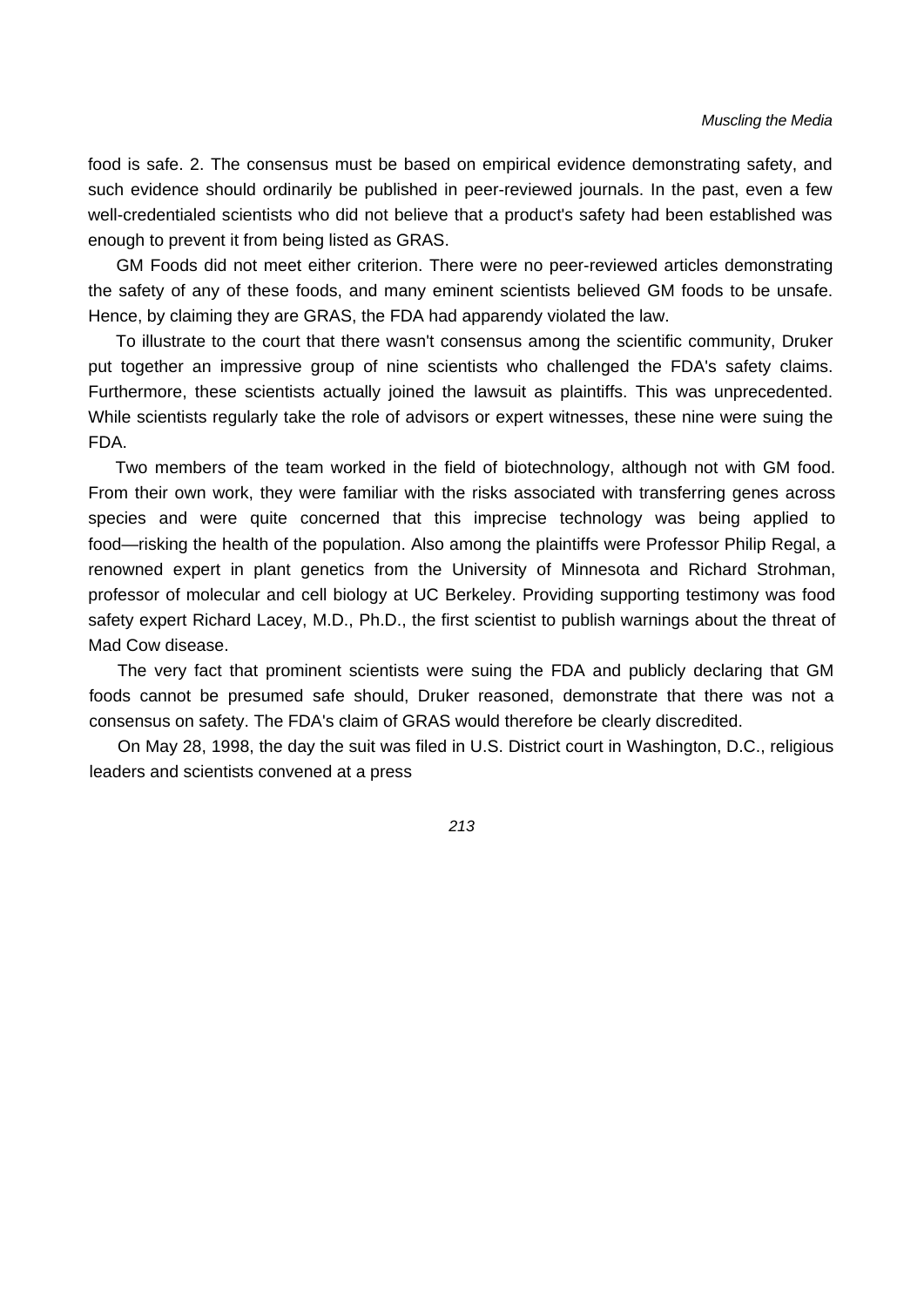conference at the National Press Club, an event that was sure to make the headlines. But instead of informing the public about the lack of consensus among scientists, the absence of peer-reviewed research, or how the FDA violated the law by not requiring safety tests, the media reports of the event focused primarily on the religious issue and other aspects of the labeling debate. Most of the discussion of scientific and safety issues came from the FDA and biotech representatives, who assured the public that the foods were proven safe. Even the fact that eminent scientists were plaintiffs in the lawsuit was overlooked by most of the coverage. Furthermore, the *Washington Post, New Tork Times,* and *The Wall Street Journal* did not report on the lawsuit at all. Druker got a firsthand look at the bias of the U.S. media. But it didn't stop there.

During the lawsuit, the FDA was required to give the plaintiffs' attorneys more than 44,000 pages of its internal files. After sorting through the mountain of documents, Druker and the other attorneys discovered clear evidence of fraud and cover-up. The FDA policy had claimed that the agency was not aware of any evidence that GM foods differed from normal, natural foods in any meaningful way. But memo after memo from the FDA's own scientists revealed just the opposite. There were concerns about toxins, allergens, new diseases, nutritional differences, and environmental dangers, and there were unresolved issues about the feeding studies on the FlavrSavr tomato. These documents were the smoking guns. They proved that there was not a scientific consensus and that the law had been broken.

With evidence in hand, Druker and others spoke at a well-publicized press conference in Washington, D.C. in June 1999. Druker was later interviewed by reporters from the *Washington Post, New Tork Times,* and *The Wall Street Journal.* But none of the resulting stories mentioned the FDA lies and cover-up.

The coverage by *The Wall Street Journal* focused exclusively on the religious angle and, according to *Salon Magazine,* portrayed "Druker

*2U*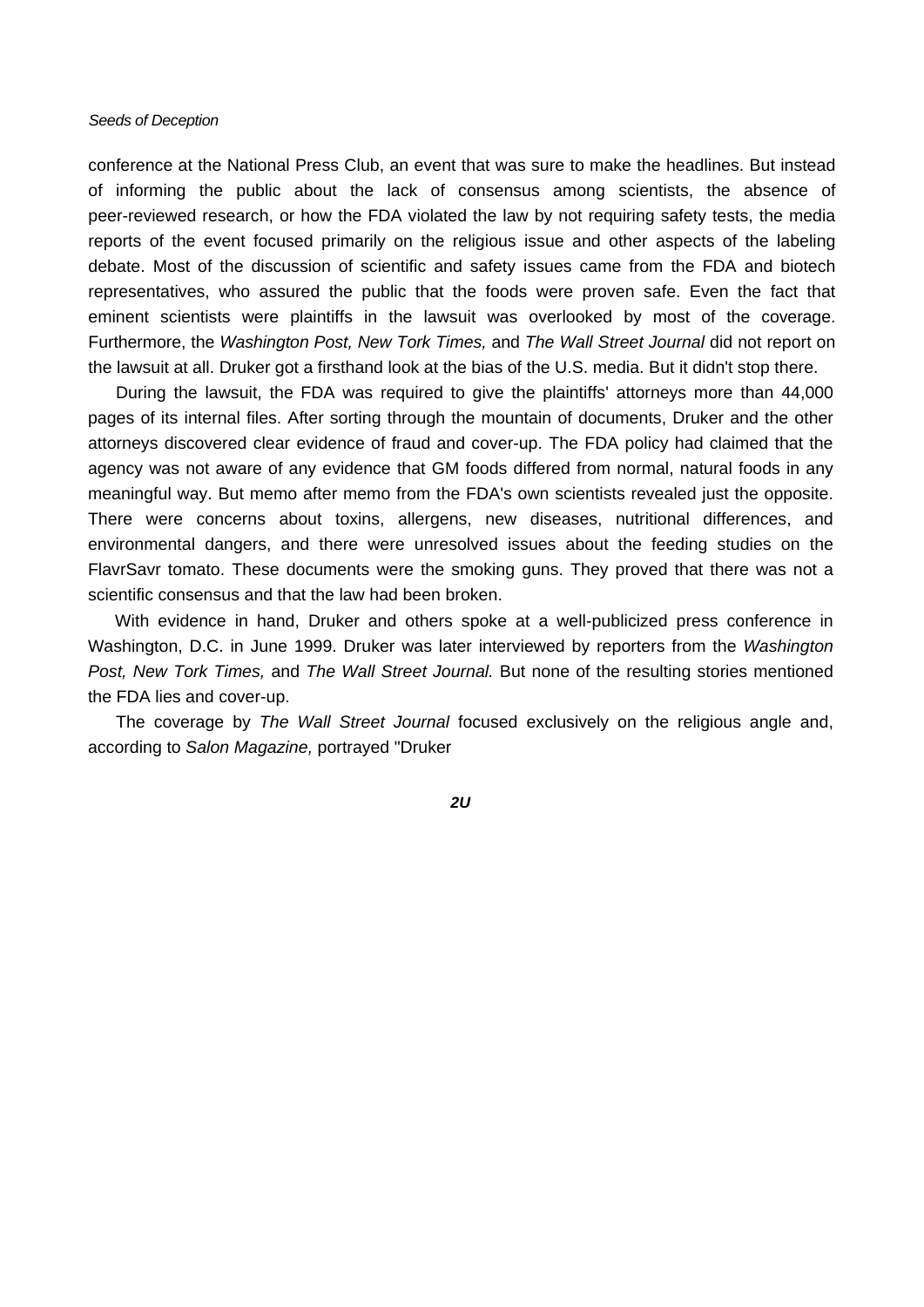as something of a small-town, Torah-thumping fanatic."<sup>33</sup> For example, the *Journal* article entitled, "Motley Group Pushes for FDA Labels on Biofoods," reported that Druker "began crisscrossing the country, gathering his Noah's Ark of plaintiffs, many of whom share his mystical spirituality and distrust of authority."34

The only mention of the lawsuit from the *Washington Post came* in the middle of an August 1999 article on GM food labeling issue. It said, "Last summer, two consumer groups sued the Food and Drug Administration, claiming that the agency's failure to institute a labeling regimen for gene-altered food is in violation of the Food, Drug and Cosmetic Act. The law demands that food additives not 'generally recognized as safe' be labeled."<sup>35</sup> The article also included the standard quotes about safety from the Biotech Industry Organization.

Druker says, "It was like there was a decision made in the media that they'll talk a little about the environment, but they would not report that there are scientific grounds for concerns about food safety."

The *New Tork Times* appeared to be interested in Druker, interviewing him several times over the coming months. Finally, in January 2001, a year and a half after Druker's press conference, the *Times ran. an* in-depth story on the history of Monsanto's influence at the FDA, which did include quotes taken from a couple of FDA scientists warning their superiors about the health risks of GM foods. The article was unprecedented, giving American readers an insight into government corruption surrounding approval of GM foods.

But Druker scored few victories like this in the U.S. press. Their pro-biotech bias would haunt him for the next four years. He would be interviewed and stories would be written, only to be canceled by the editor. If anything did make it to print, it was trivialized and played down. Rarely was there ever a mention of scientific concerns for human safety.

One telling incident occurred in August 1999, when an ABC national news producer called Druker from Washington and asked him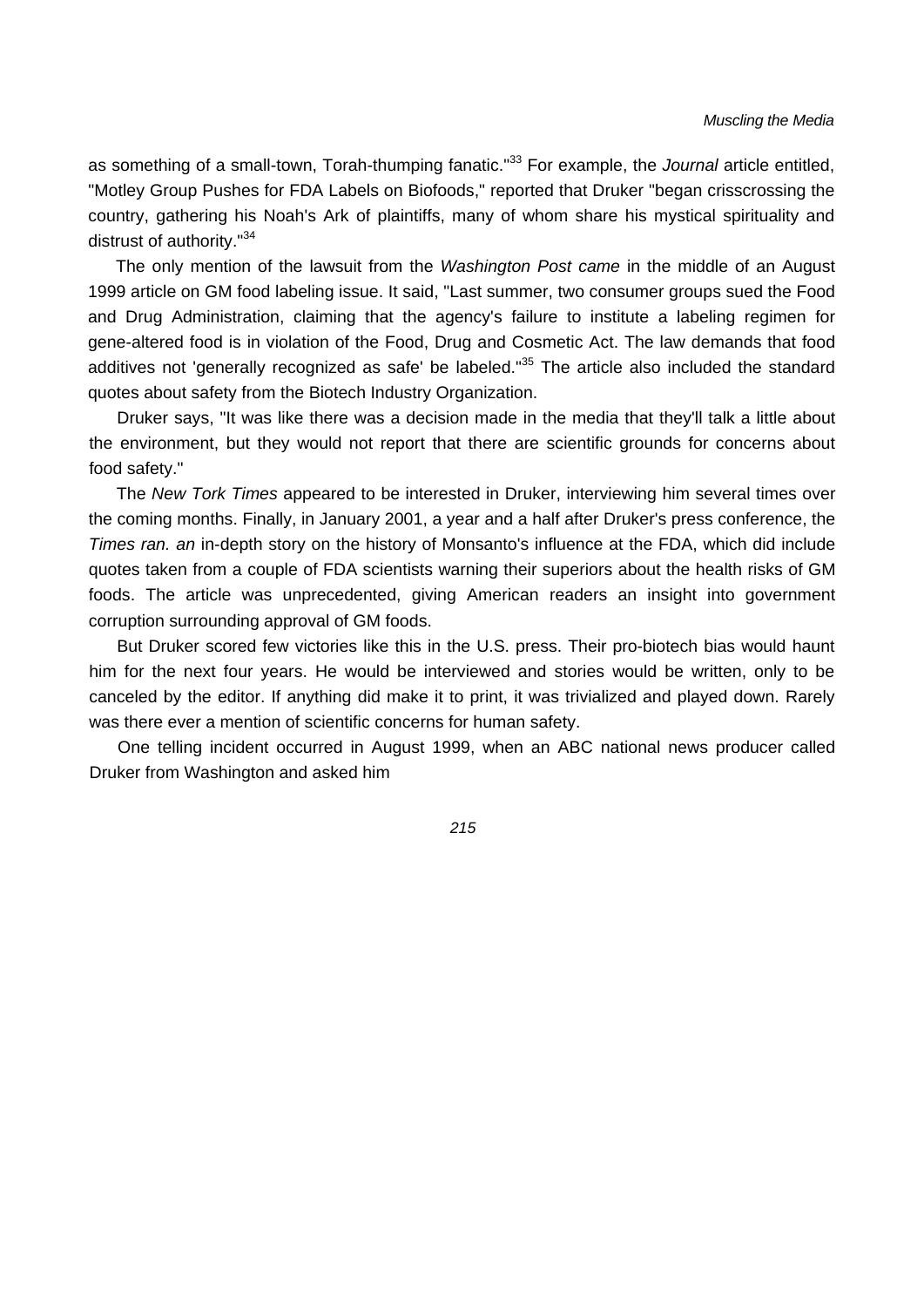to drive ninety minutes to their affiliate's studio for an interview about his lawsuit. By this time, Druker was savvy. He told the producer that he was tired of spending lots of time and energy to get an interview only to have it canned before production. He laid down his requirements. He would grant the interview only if they reported on the concerns about GM food safety that the FDA's scientists had raised and that the FDA had ignored. The producer, according to Druker, agreed to be fair and balanced in the reporting. Druker made the drive.

ABC news flew in a crew. The interview lasted 15 minutes. A couple of days later, ABC news aired a three-minute story about GM foods. The primary scientist featured was BIO's president, Michael Phillips. Druker was on for less than a sentence. Which sentence? Naming some of the religious denominations involved in the suit. The points about the FDA scientists were not mentioned. According to Druker, the coverage was designed so that "people watching would have no legitimate reasons for concern."

Druker has spoken about the FDA and the details of his suit on five continents, and in most other countries the FDA's cover-up is extensively reported. In the U.S., "it's as if there is an implicit agenda to suppress it,<sup>"36</sup> says Druker.

On October 2, 2000, the federal court issued their ruling in favor of the FDA on technical grounds. According to Druker, "The court determined that the FDA is **not** regulating GE [genetically engineered] foods at all.... It declared that the FDA's policy on GE foods is essentially one of'inaction' and does 'not impose any ... obligations' on the biotech industry." Since they had done nothing to regulate the industry either before or after their GM food policy was issued, the entire grounds for his case was overruled. Druker said the court acknowledged that "The FDA's politically appointed bureaucrats did not follow the advice and warnings of the agency's scientific staff regarding GE foods but disregarded them, [and] there is currently significant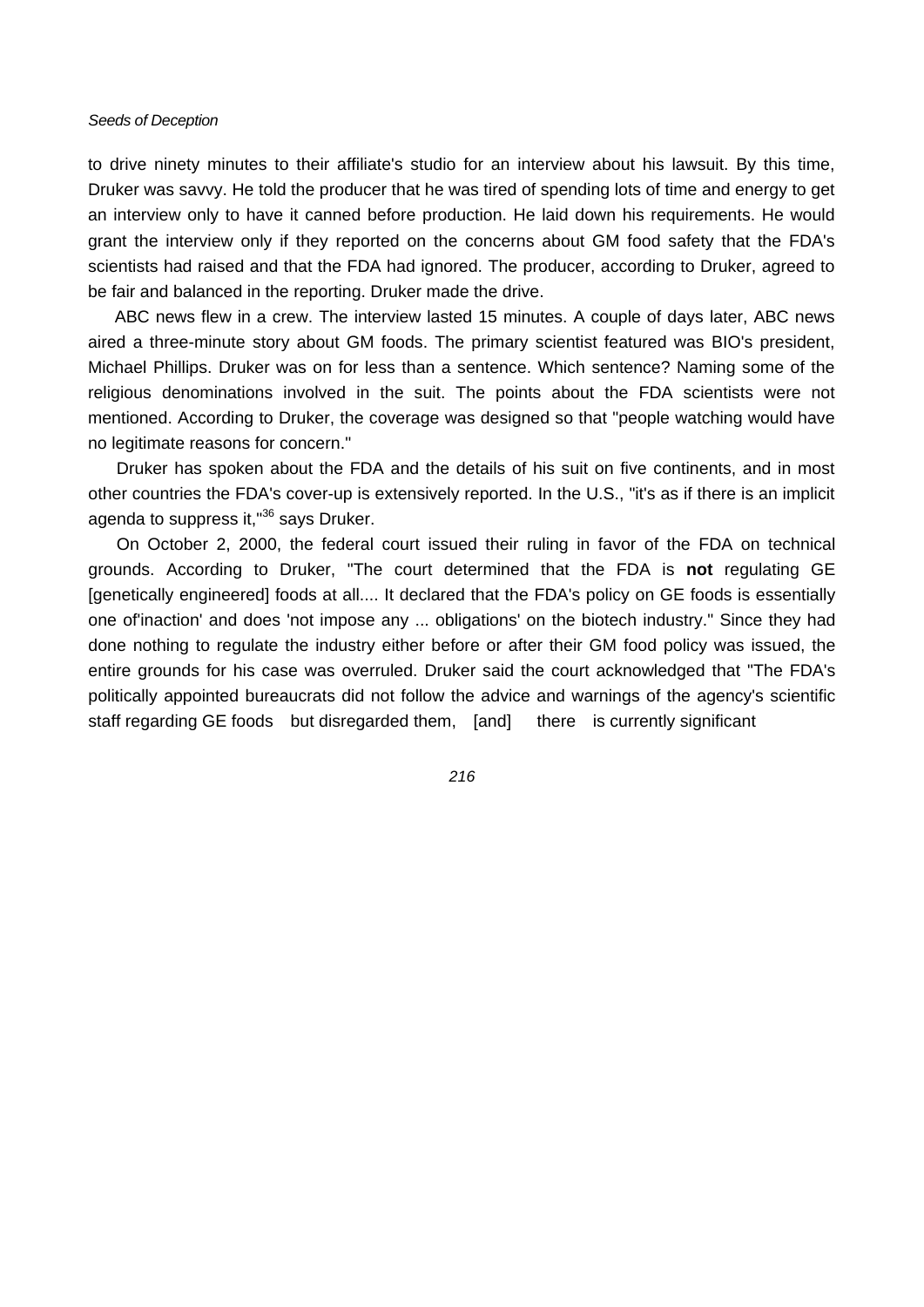disagreement among scientific experts about the safety of GE foods." Druker continued, "Further, the court avoided the issue of whether adequate safety testing has been done and failed to make a determination that GE foods have been demonstrated to be safe—even though such a determination is legally required in order for these foods to be on the market."

Although the decision was appealed, in January 2001 the FDA proposed new regulations, which forced Druker to withdraw the appeal and then wait to re-introduce a new lawsuit after the new laws go into effect.

Although Druker didn't win his case, he says, "our lawsuit accomplished a lot by exposing the FDA's fraud and revealing the unsoundness of its policy and the irresponsibility of its behavior. Even though we failed to overturn the FDA's policy, the court's ruling refutes the standard claims of the biotech industry about the rigor of FDA oversight and the proven safety of its own products. It gives the FDA nothing to be proud of nor does it give the biotech industry anything to brag about. But it does give all consumers something to be very concerned about."<sup>37</sup>

## **Thwarting Consumer Choice**

Curious about consumer response to GM foods, in 2000 the FDA conducted twelve focus groups around the country where they interviewed citizens about the issue. It turned out that most people didn't know they were eating GM foods, let alone eating them at almost every meal. When they found out, many were outraged. Virtually everyone said they wanted the food to be labeled. They were concerned about long-term health effects and wanted to have the choice whether to eat GM foods.

The desire for labeling was not a surprise. Every independent poll has confirmed that citizens around the world want GM foods labeled. Various polls in the U.S. show that 70 to 94 percent of the population favor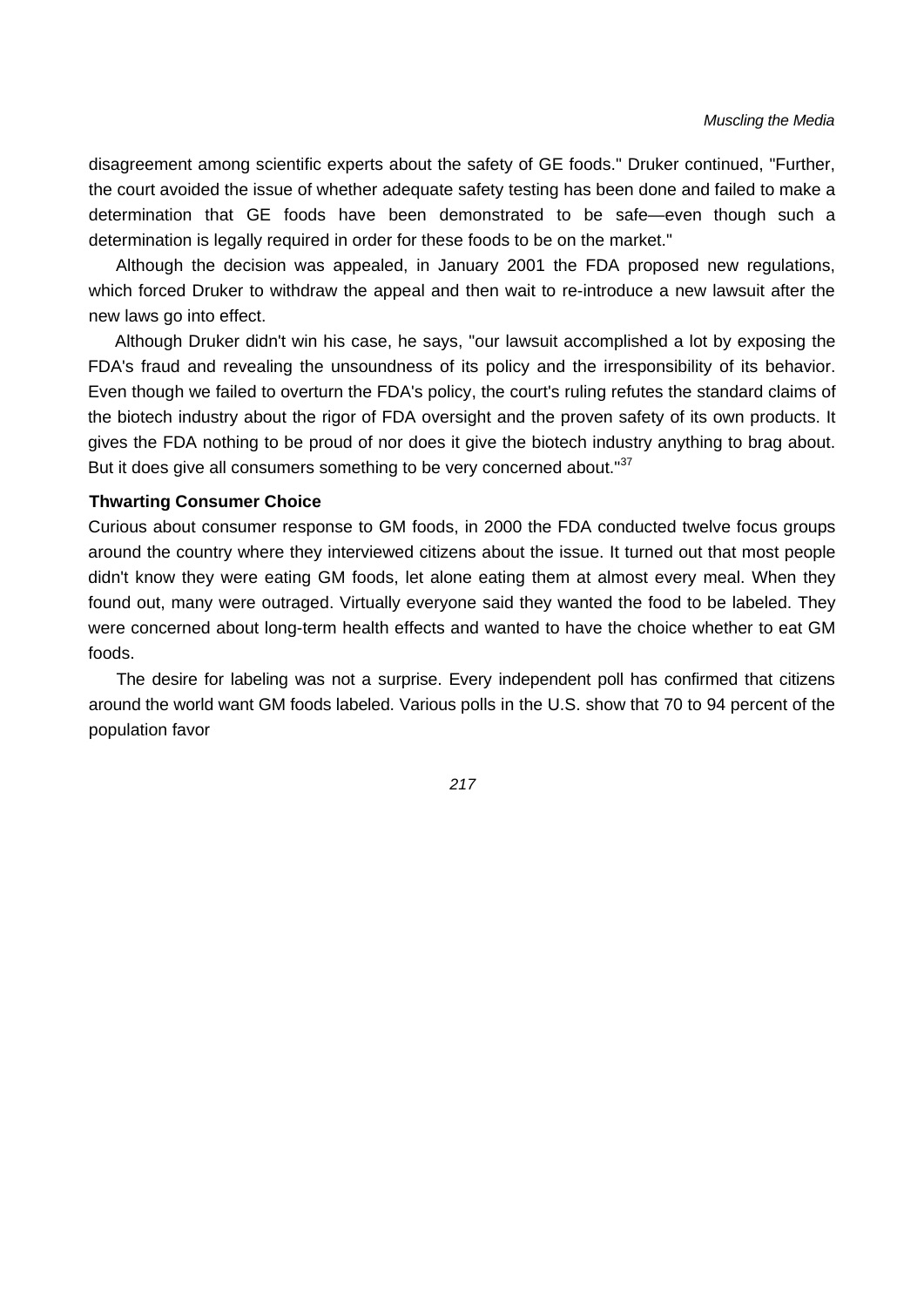mandatory labeling of GM foods. Almost all industrialized nations have responded to consumer desires and now require labeling—but not the U.S.

The stated policy of the United States is to promote GM foods, and many believe that labeling would hamper diat goal. In fact, a *Time* magazine poll confirmed that 58 percent of Americans said that if GM foods were labeled, they would avoid purchasing them.<sup>38</sup> Labeling is therefore not part of the government's agenda, regardless of citizens' desires.

Many have challenged the U.S. position. Laura Ticciati, founder of Mothers for Natural Law and co-author of *Genetically Engineered Foods: Are They Safe? You Decide,* delivered nearly 500,000 signatures to the nation's leaders on June 17, 1999, asking that GM foods be labeled. Ticciati says, "Despite the clear message that the American people want to know what's happening to their food, our government just continues serving the interests of industry rather than the rights of its people. It's completely indefensible to tell mothers they don't have the right to know what's in their children's food."<sup>39</sup>

Congressman Dennis Kucinich said of labeling, "There's something very American about it. People want the right to know. We're the country of freedom of information."<sup>40</sup> He introduced labeling legislation in the House in 1999, and Senator Barbara Boxer tried the same in the Senate, but the bills never came up for a vote.

A handful of citizens from Oregon decided to take matters into their own hands. Taking advantage of voter laws in their state, they collected over 100,000 signatures on their petition and placed a labeling bill on the ballot in November 2002. Measure 27, as it was designated, would have required any food containing an ingredient with more than 0.1 percent GM content to be labeled. Further, if GM processing agents, hormones, or anything related to genetic engineering were used in the food's production, it would also need a label.

When the measure was first introduced, nearly 60 percent of Oregonians polled were in favor. But then the biotech industry moved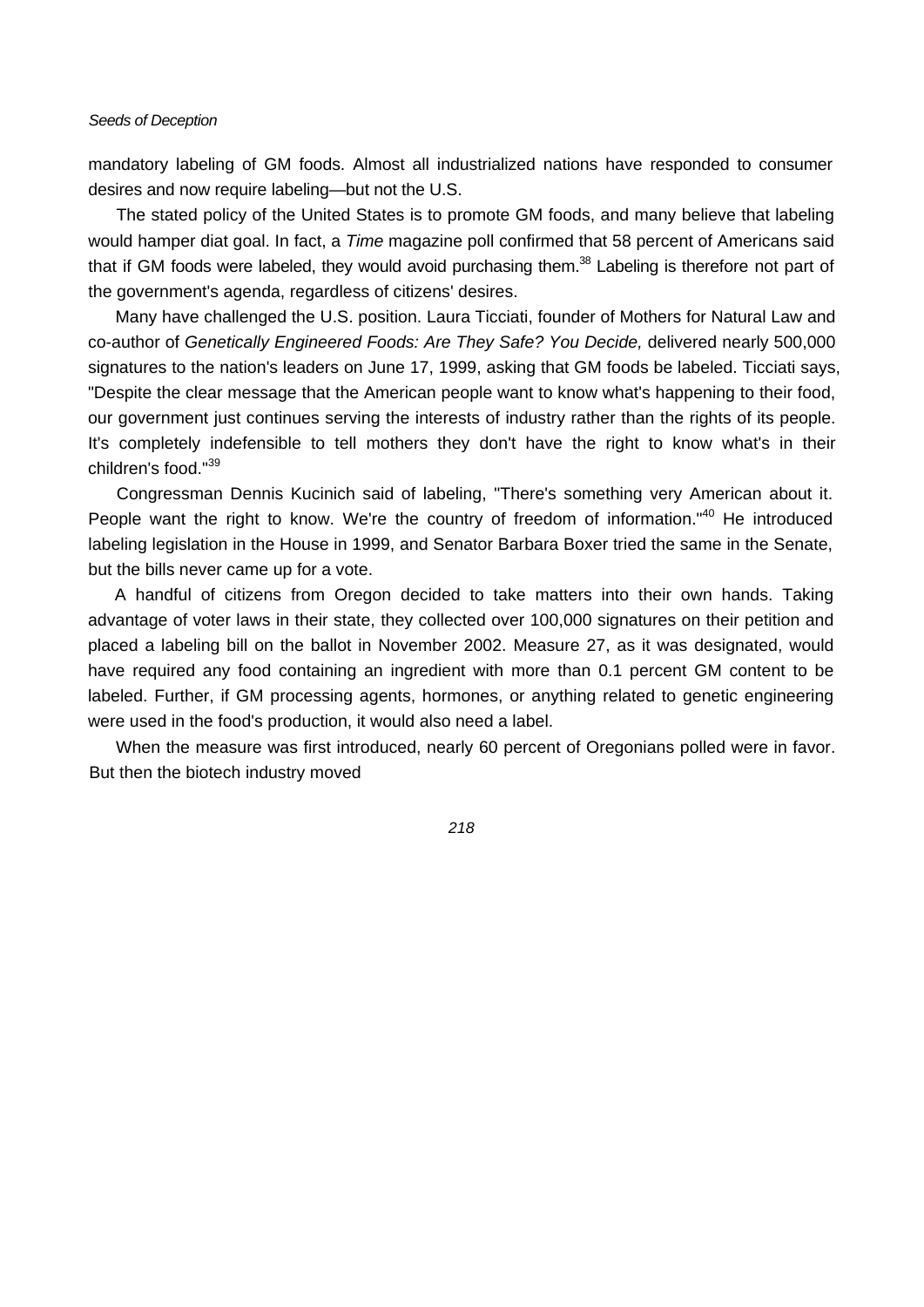in. They spent \$5.4 million—twenty-five times the amount spent by pro-27 campaigners—telling Oregon voters to vote no. In the end, the measure was defeated. Only 30 percent voted in favor.

How did the biotech industry convince people to vote against what citizens everywhere else have consistently been in favor of? According to Craig Winters, Director of the Campaign to Label Genetically Engineered Foods, they used fear and distortion. For example, in an eight-page brochure mailed throughout the state, the biotech industry gave a chart claiming the average grocery bill would skyrocket by \$550 per year. They backed up these figures with the reference: "Economic Analysis of Oregon Measure 27, August 30, 2002." According to Winter it was an industry-sponsored, indefensible study designed to give inflated results.

A more reliable analysis, says Winter, was conducted by William Jaeger, an economist and agricultural policy specialist at Oregon State University (OSU). Looking at analyses used in other countries, the estimated costs for labeling ranged from \$.23 to about \$10 per person per year. One study that "was based on more limited information and a less detailed analysis of the costs<sup>"41</sup> put the annual per person figure at \$35 to \$48. Even this higher estimate is in sharp contrast to the \$550 per family that the Oregon voters read about.

In addition to the brochure, voters were bombarded with TV and radio ads repeating the exaggerated figures, but failing to even mention genetic engineering much of the time. The media campaign also claimed that Measure 27 would hurt farmers, restaurants, businesses, the government, and regular citizens. Winter says, "If you tell a lie enough times, people believe it."

Monsanto contributed \$1.5 million to the Oregon campaign to prevent labeling. Contrast that with the interesting spin in Monsanto's European ad in June 1998, which read: "You have the right to know what you eat, especially when it's better. . . . After several months of debate,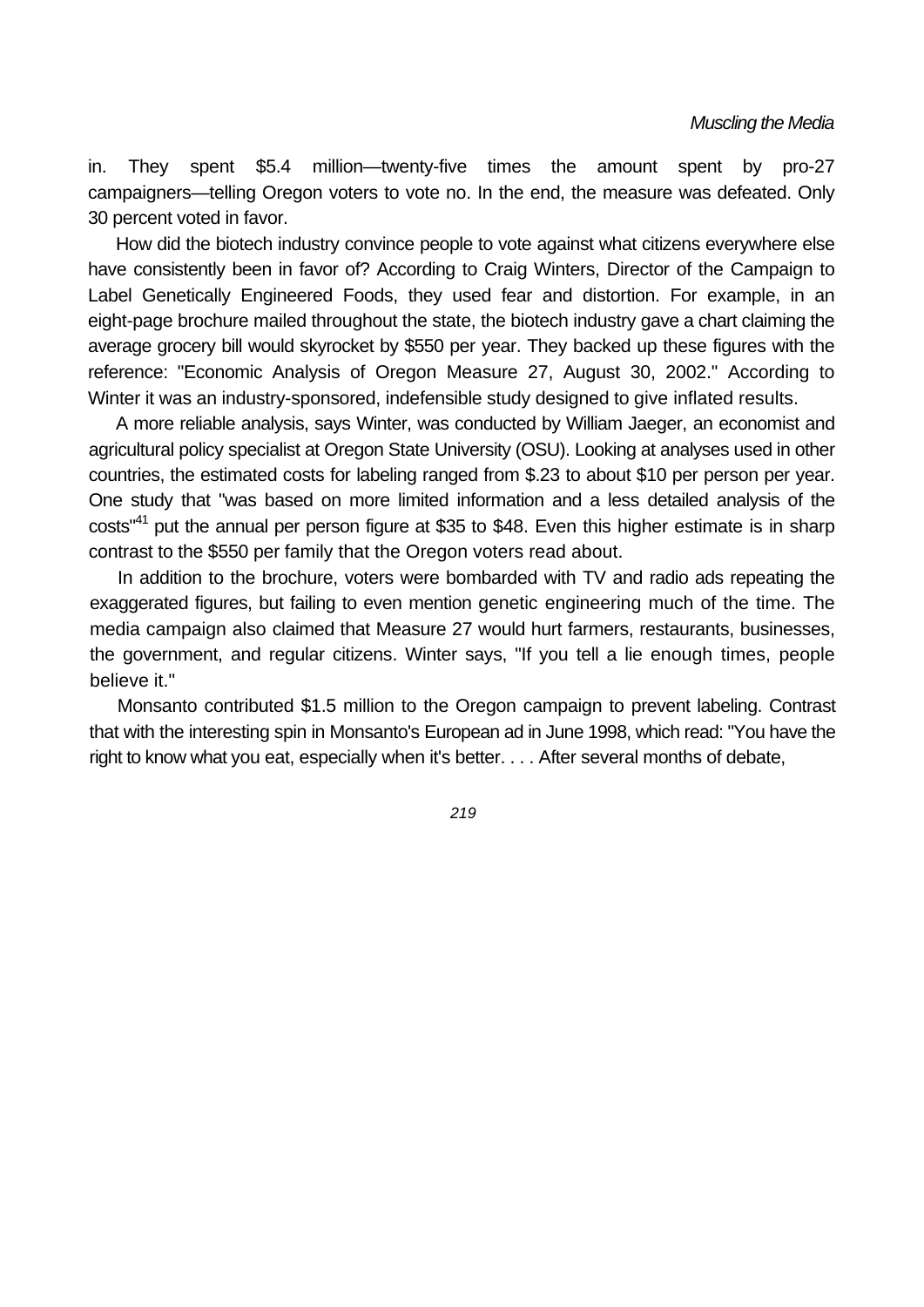Europe has just adopted a new law for the labeling of food that comes from genetically engineered plants. . . . We believe that products that come from biotechnology are better and that they should be labeled."<sup>42</sup>

In addition to support from biotech and food companies, the anti-Measure 27 campaign got support from the FDA. In an unprecedented move, Lester Crawford, deputy commissioner of the FDA and a former Executive Vice President of the National Food Processors Association, sent a letter to the office of Oregon Governor John Kitzhaber, strongly objecting to the measure. The letter, which was reproduced in the industry's brochure to voters, said, "FDA is not aware of any information or data that would suggest that any genetically engineered foods that have been allowed for human use are not as safe as conventional foods." Incensed that the agency was repeating the same line even after internal documents exposed it as a lie, attorney Steve Druker wrote to the Governor citing several quotes by FDA scientists that proclaimed just the opposite.

Druker also wrote, "Dr. Crawford's letter further misrepresents the facts by stating: 'FDA's scientific evaluation of bioengineered foods continues to show that these foods . . . are as safe as their conventional counterparts.' This claim is quite curious in light of the agency's statement reported in the *Lancet,* May 29, 1999: 'FDA has not found it necessary to conduct comprehensive scientific reviews of foods derived from bioengineered plants—consistent with its 1992 policy.' Since the FDA requires no testing of GE foods, acknowledges it does not conduct comprehensive reviews of them, and does not make formal empirical findings that particular GE foods are safe, it's amazing the agency would now claim its evaluation process shows they are as safe as other foods."43

It is telling that in a speech before the International Dairy Foods Association in January 2003, Crawford described the goals of the FDA as ensuring food safety and promoting the development of biotechnology.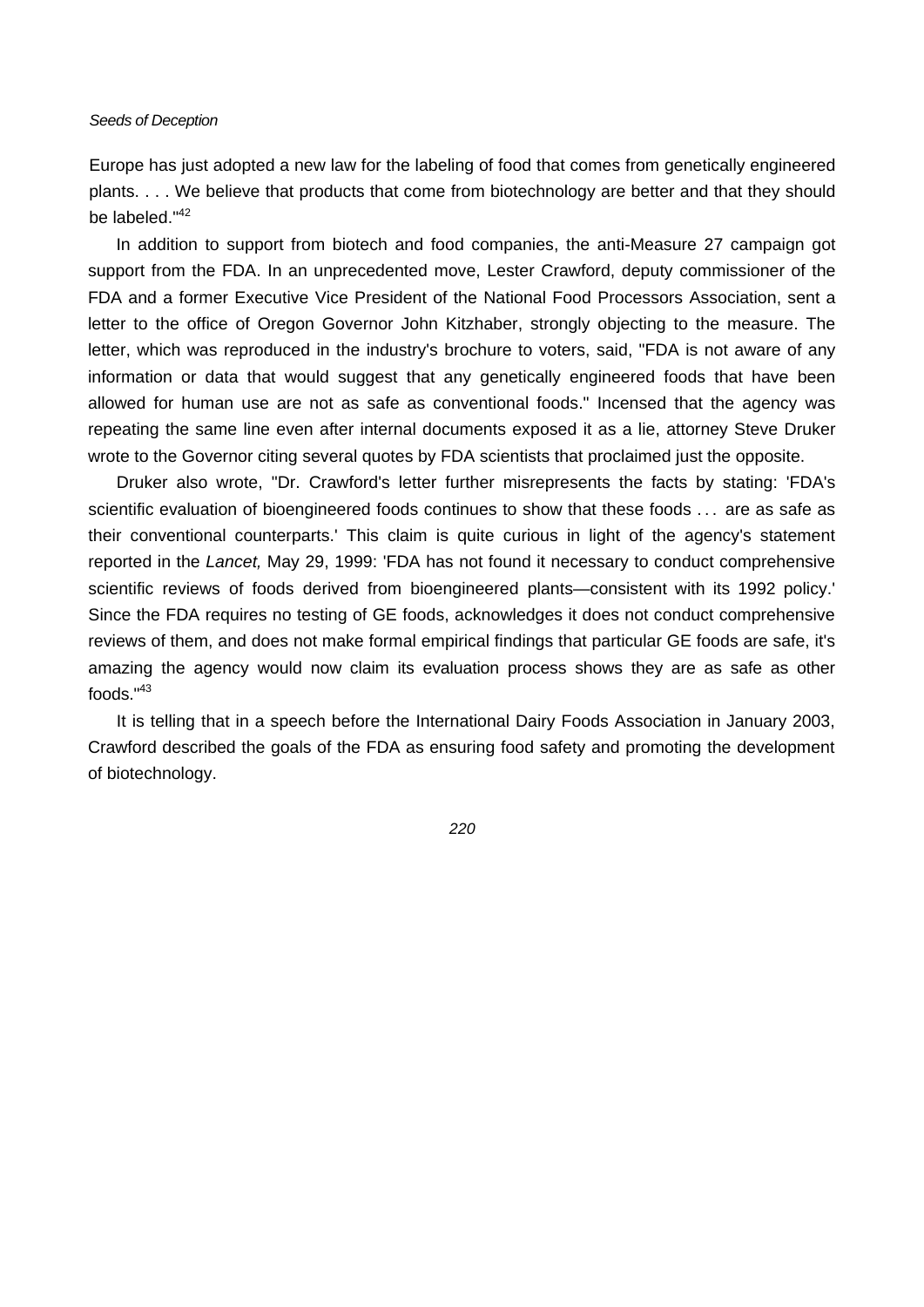One of the organizations that worked hard to stop the measure was Oregonians for Food and Shelter. Although this beneficent sounding group claimed to run a grassroots campaign, board members include Monsanto and DuPont, and the group's stated goal is to promote "pest management products, soil nutrients and biotechnology." In their mailing to voters, they repeated the inflated \$550 figure and claimed that Measure 27 would add a whopping 32 to 63 percent to the cost of family farms and food processing plants. The letter said, "Measure 27 is another example of narrow special interests trying to use Oregon's ballot measure process to push their extreme political agenda."<sup>44</sup>

In April 2003, the same organization tried to push a bill through the Oregon legislature that "would keep local governments from imposing any food labeling requirements and would prevent state agencies from adopting requirements stricter than the federal government allows." Richard North, project director of the Campaign For Safe Food, sees the bill as a way to hinder future citizen initiatives like Measure 27 and legislative action. "What's getting clobbered here is the consumer's right to know,"45 he said. The efforts to prevent future labeling in Oregon are reminiscent of the so-called Food Defamation laws passed by thirteen states. According to the *Guardian,* these laws, which came about due to heavy lobbying by the biotech industry prevent the "spreading of false and damaging information about food."<sup>46</sup>

## **Pressuring Scientific Opinion**

In late September 2001, Ignacio Chapela, a microbial ecologist from the University of California at Berkeley, rode in the taxi with an official from the Mexican government. The official had waited all day for Chapela to finish his meetings, so that he could escort the scientist to see Fernando Ortiz Monasterio, Mexico's top man in charge of biotechnology. They drove through a rough part of Mexico City to a government office building. It was early evening and Chapela was surprised that no one was around. He was taken up to the twelfth floor,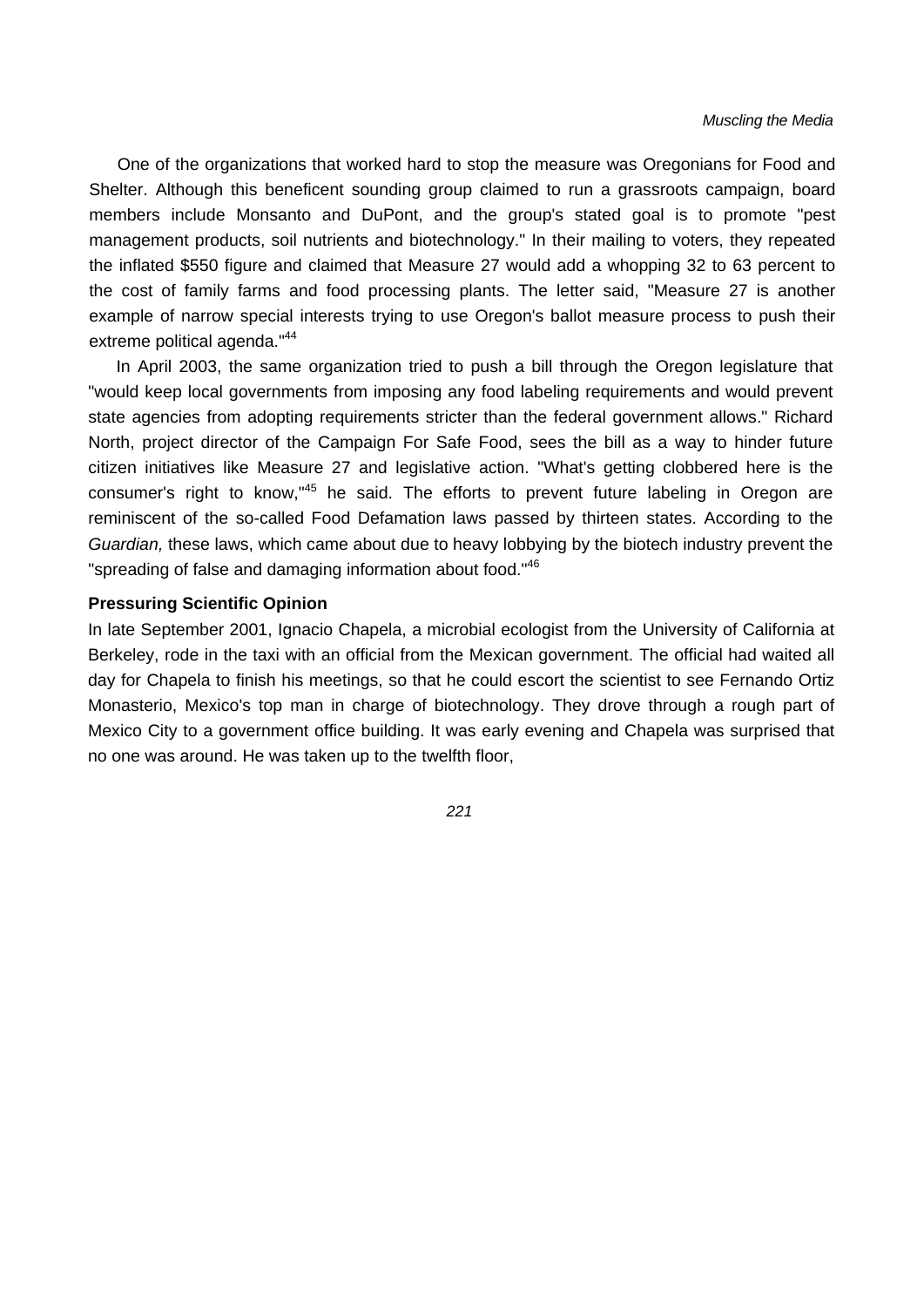escorted down a dark corridor, and led into a scene that was to leave him shaken hours later.

Everything appeared to be arranged for maximum effect— maximum intimidation. Monasterio, the Director of the Commission of Biosafety and GMOs, sat behind a makeshift desk—the door to the office had been taken off and laid across cardboard boxes. He welcomed Chapela coldly. After a maid had poured coffee, she was asked to leave. Chapela sat before the director, and Monasterio's assistant sat down behind Chapela blocking the doorway. There was no other office furniture.

Monasterio glared at Chapela and proceeded to recite what appeared to be a well-thought out attack that lasted more than an hour. "First he trashed me," said Chapela. "He let me know how damaging to the country and how problematic my information was to be. He said, 'You are about to create a problem. . . . We are looking forward to die day when these technologies are going to come to our country, but there is a hurdle and that hurdle is you."<sup>47</sup>

At one point Chapela was shown around the offices, a tactic that he believed was to increase his apprehension. He says that no one else was present, and surrounding the building was nothing but dump sites. The only phone was the director's cell phone. At one point, Chapela nervously laughed and said, "Are you going to take a gun out and shoot me." He appeared to joke, but he was scared. Monasterio wasn't comforting. According to Chapela, Monasterio wanted him to withdraw from publication the mcriminating evidence that Chapela and Berkeley Ph.D. student David Quist had uncovered in their research.

Mexico is home to hundreds of indigenous varieties of corn, which crossbreed naturally to create strains that are most hardy for the region. "To preserve this gene bank," reported the *Guardian,* the Mexican government "banned planting of GM crops in 1998."48 They feared that cross-pollination might contaminate the indigenous corn species. Such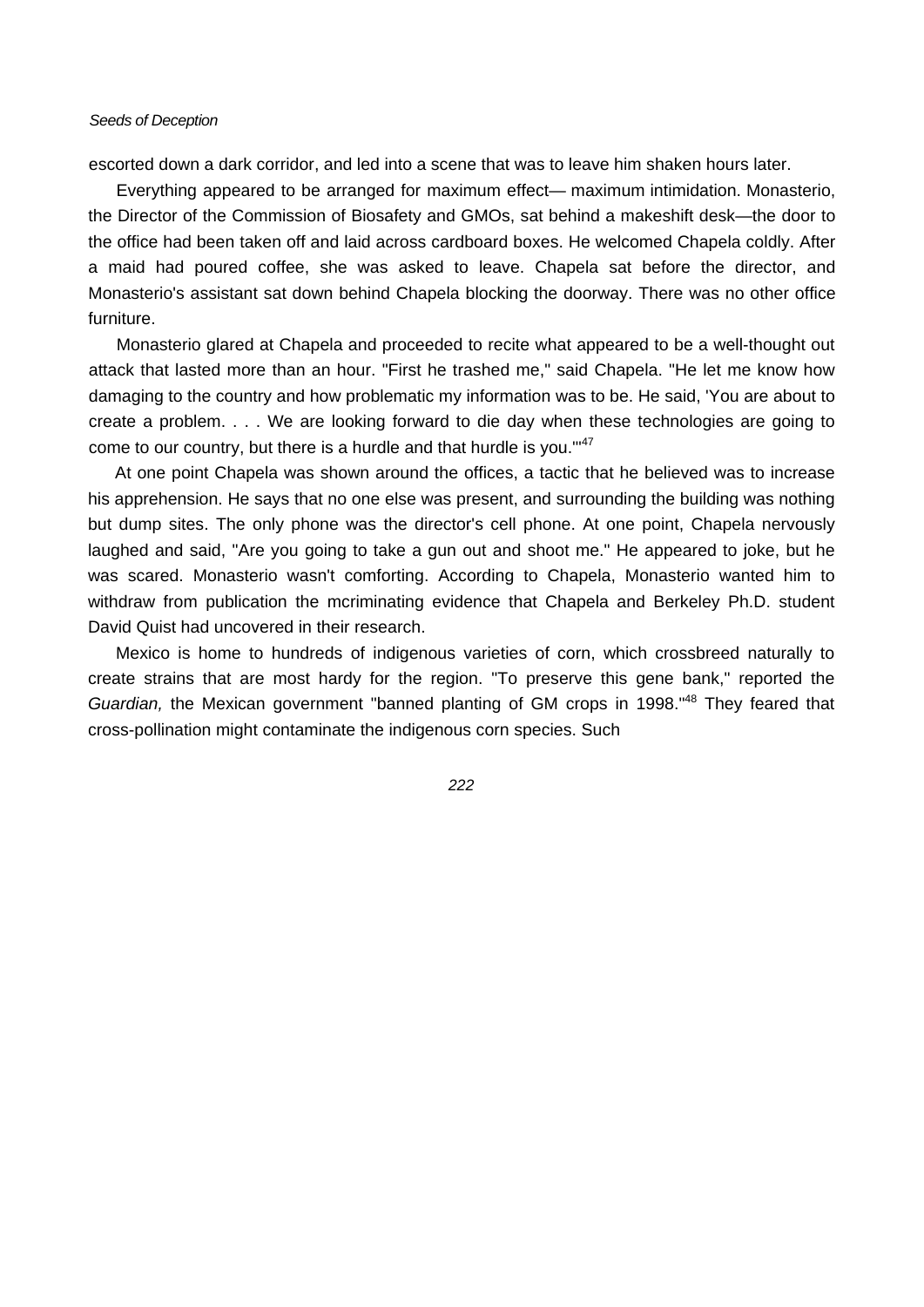contamination would be permanent—there is no known way to clean up die gene pool. Not everyone in the Mexican government was happy about this ban. Officials like Monasterio wanted their country to embrace biotechnology, and wanted to allay concerns about gene contamination.

In spite of the ban, Mexico imports corn from the U.S. for food purposes and some of the corn is used for planting instead—illegally. Because about 30 percent of U.S. corn is genetically modified, about the same proportion of the corn grown from this seed is also modified. Quist and Chapela tested indigenous corn in more than a dozen communities in the remote mountain region of Oaxaca and, to their surprise, discovered that 6 percent of the plants tested had been contaminated with GM corn. If contamination had penetrated this far, it was sure to be widespread. The prestigious journal *Nature* had agreed to publish this controversial finding, which threatened to disrupt the biotech industry's attempts to convince Mexico, Brazil, and the European Union to go forward with planting GM crops. And now, according to Chapela, Monasterio was telling him to stop publication.

Chapela did not give in. The few times he was able to respond, he tried to explain that he was not the cause of the problem—he had just discovered it. Furthermore, the ministry of agriculture was already verifying his findings.

After about an hour, Monasterio changed his tactics. According to Chapela, the director said, "You have created a problem and I will give you an opportunity to be part of a solution. I am going to run the research that is going to show the world what the truth is." Monasterio said that a team of five of the top molecular biologists were going to do the research and discover that Chapela's study was not correct at all. Furthermore, Chapela was invited to be part of this team. The others were to include two scientists from Monsanto and two from DuPont. The plan was for the five of them to meet at one of the top private resorts in Mexico and have their research completed in just six weeks.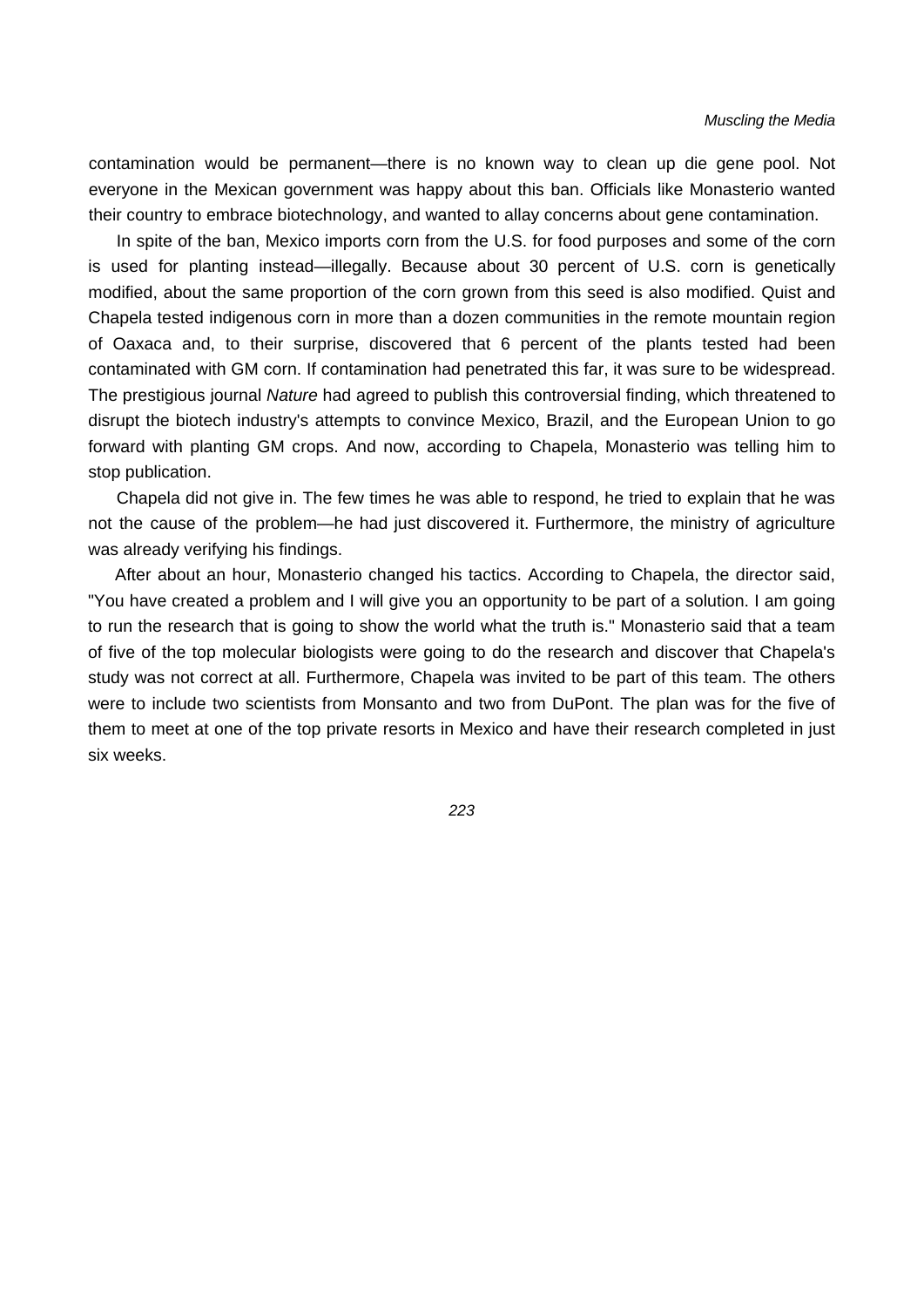Furthermore, they would submit their work to *Nature.* Chapela was told, "So don't worry, you will get a *Nature* publication." Chapela explained that he was a professor at UC Berkeley—a public institution—and could not work on a private research project.

Chapela was feeling quite regretful that he had informed the Mexican government of his research. He had told them, as a matter of courtesy, so they could be prepared to respond when the news became public. He also told them of *Nature's* strict exclusivity requirements: if the research became public before they published it, the paper would be withdrawn. He therefore had asked them to keep the findings confidential. Chapela said to the director, "You may derail the *Nature* publication by bringing it to the media, but you are not going to stop me from trying to get it published."

Monasterio appeared to give up. He walked Chapela out of the building and then insisted that he personally give him a ride in his SUV back to his hotel. According to Chapela, "He started asking personal questions about my kids. He asked where my daughter goes to school. And he wanted to take me precisely to the place where I was staying." Before letting him out of the car, however, Chapela says that Monasterio implied, "Now we know where your children go to school." Chapela later told the BBC, "I was emotionally very shocked and drained. I felt totally shaken, and I just stayed in a state of shock for hours afterwards."<sup>49</sup>

The day after the meeting, Monasterio called a meeting with Greenpeace and others to announce Chapela's findings. Greenpeace was not willing to wait the two and a half months until publication to start their campaign and told Chapela that they would have to bring bis findings to the media. Thus, according to Chapela, Monasterio had indirectly leaked the research to the press in an attempt to violate *Nature's* rules about pre-publication secrecy.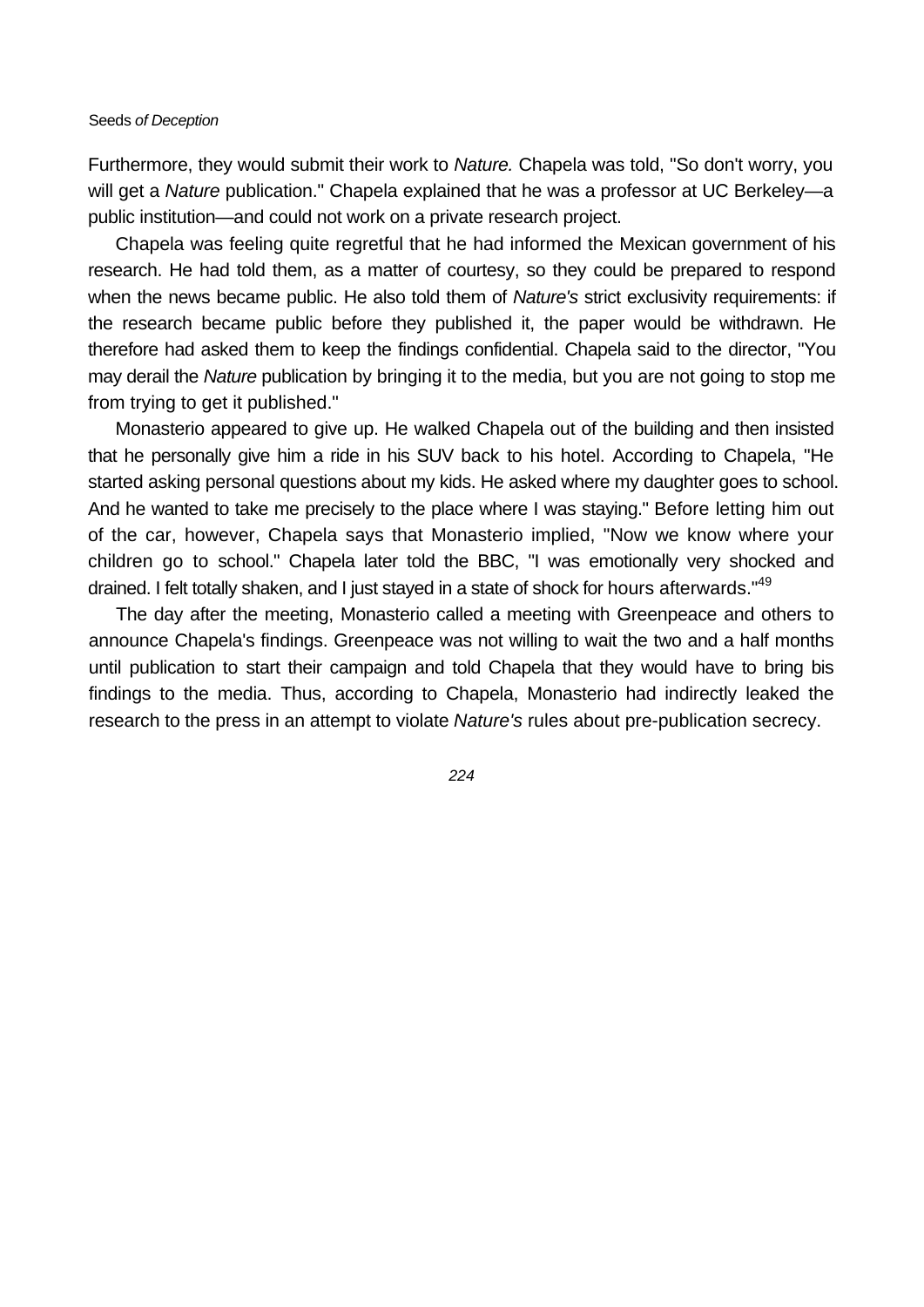In an interview with the BBC, Monasterio acknowledged that he met with Chapela but denies allegations that he was threatening. He also said the meeting took place on the fifth floor in the Ministry's office.<sup>49</sup>

*Nature* was not dissuaded by the advanced publicity and kept the November 29, 2001 publication date. A day or two before, Chapela received a fax from Victor Villalobos, the underminister for agriculture and a close colleague of Monasterio. Chapela says that while the details of his meeting with Monasterio were undocumented and uncon-firmable, the fax from Villalobos was hard evidence of the government's attempt to suppress the information through intimidation. And the fax expressed the exact tone that Monasterio had used in person. According to Chapela, the fax claimed that the government is the only legitimate body to conduct that type of research. Further, Chapela would be held personally responsible for all damages caused to agriculture and to the economy in general, by his publication. The government would take all necessary actions to redress the situation.

The day the paper was published, messages started to circulate on a biotechnology listserve called AgBioWorld, which is distributed to more than 3,000 scientists. The first message came from a Mary Murphy, which charged that Chapela was biased. Then, came a message from Andura Smetacek, falsely claiming that Chapela's paper had not been peer-reviewed. The message also accused Chapela of being "first and foremost an activist" and said his research was published in collusion with environmentalists. Chapela couldn't immediately respond, since his internet service shut off for three days, just at the time of the postings. Some suspect a well-timed hacker attack.

Smetacek followed the next day with another attack on Chapela's credibility. The wording on these messages was powerfully written and soon hundreds of other messages appeared, repeating or embellishing the accusations. The listserver, AgBioWorld, launched a petition to be sent to *Nature.* Scientists on the email list were eager by then to sign it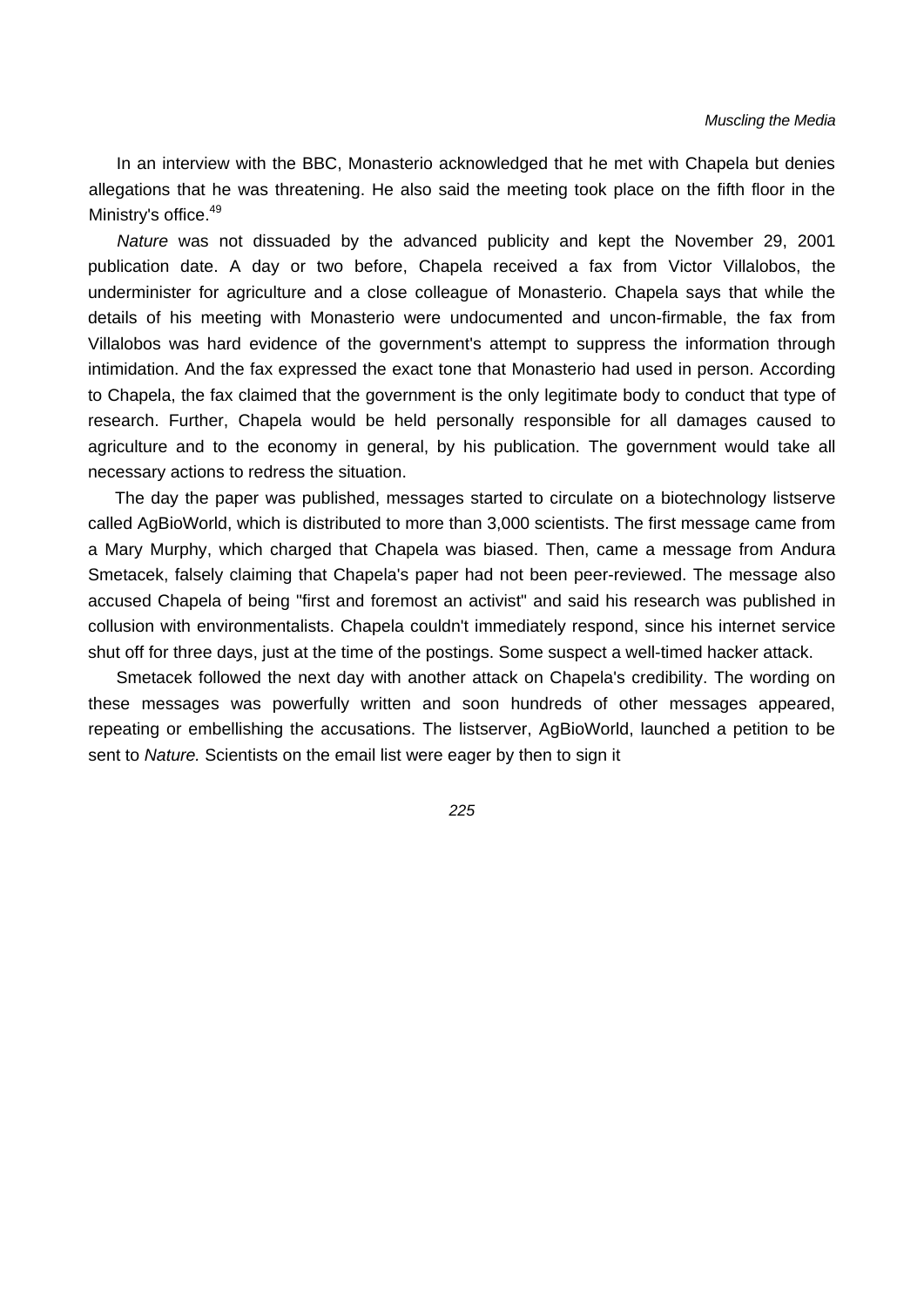and *Nature* was besieged by a worldwide campaign asking that they retract the article.

The arguments against the paper were focused not on the discovery of contamination, but on a second conclusion made in the article, which had even more serious implications. According to their tests, Quist and Chapela discovered that the contaminated GM corn contained as many as eight fragments of the CaMV promoter. There could be several reasons for this. The one cited by GMO critics was that this discovery demonstrated that the CaMV promoter created an unstable "hotspot," described in Chapter 2. They believed that when the pollen contaminated the native plants, the hotspot caused the genes to fragment and promiscuously scatter throughout the plant's genome. If such genetic instability were verified, the impact on a plant species would be devastating. Moreover, any pretense of safety, precision, or predictability of the effects of GM crops would have to be abandoned and GM foods would likely be finished.

While the evidence that GM corn contaminated local indigenous varieties was solid and easily verified, the second conclusion was not as well established. Even the authors admitted in the article that the testing procedure they used to identify where along the DNA the eight fragments of the CaMV promoters were located was based on an exploratory method and open to interpretation. The hotspot hypothesis could not be verified. The pro-biotech scientists, however, claimed that the article was promoting die hotspot hypothesis without adequate proof and blasted away at the paper's credibility.

As a result of the enormous pressure placed on it, *Nature* did something unprecedented in its 133-year history. The editor wrote a partial retraction, suggesting that the conclusions surrounding the extra promoters were not sufficiently supported. *Nature* upheld the central finding—that GM corn had contaminated natural corn stock in Mexico.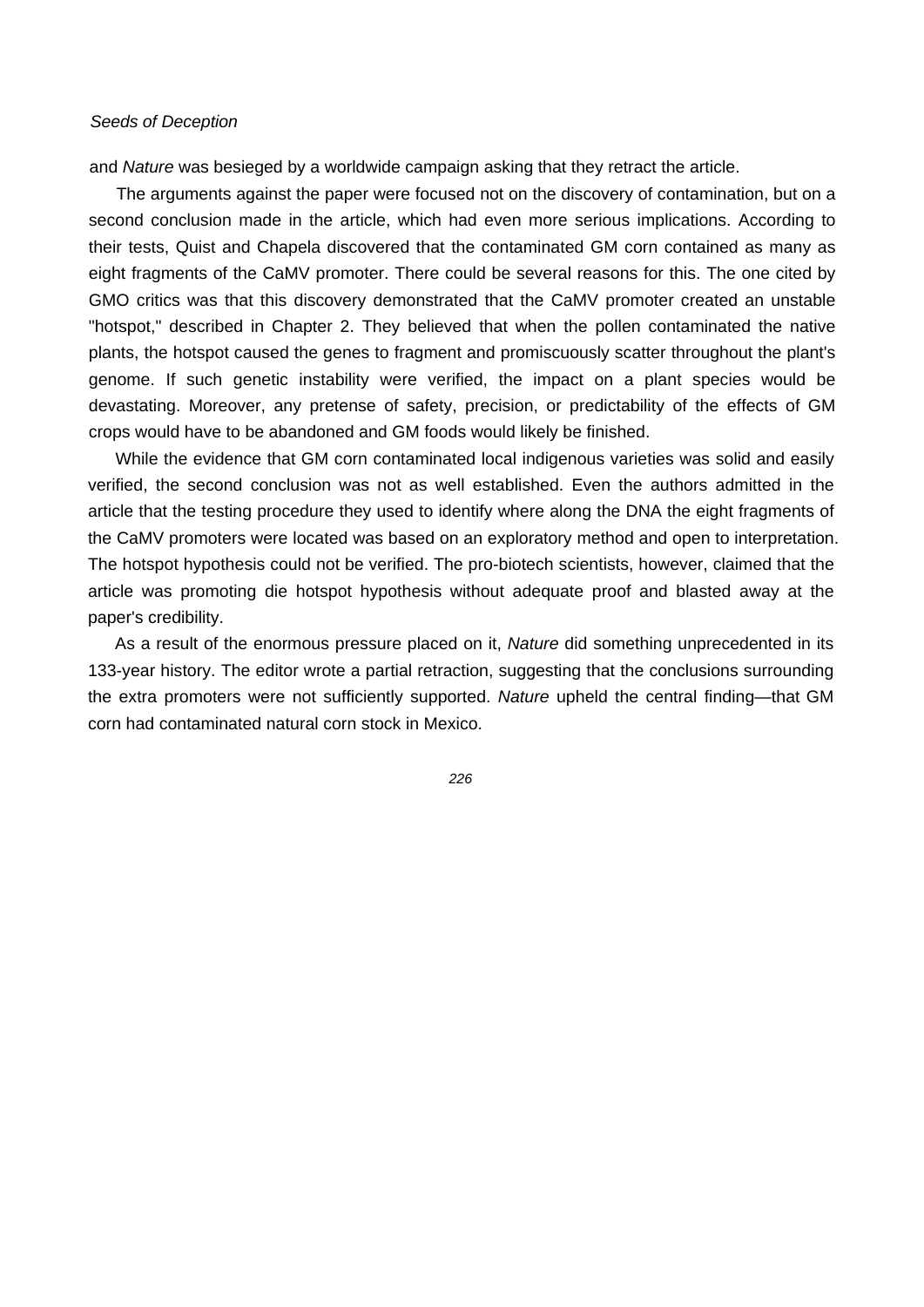This distinction was lost, however, on the world's media. The *London Times,* for example, incorrectly reported that *"Nature,* one of the world's most prestigious peer-reviewed journals, admitted yesterday it had been wrong to publish flawed research that claimed to prove that genes from GM maize had accidentally crossed into a traditional variety in Mexico."50 An Associated Press report said, "Encouraged by PR firms working for Monsanto and other companies," the media "reported *Nature's* retraction as a 'big public relations victory for the biotechnology industry<sup>151</sup> and as one pro-GE scientist stated, a 'testament to the technical incompetence' of biotech critics."52

Upon closer examination, however, it became apparent that the PR victory was not at all spontaneous. Both Mary Murphy and Andura Smetacek, who started the email campaign attacking the research, claimed in emails to be ordinary citizens, devoid of corporate links. According to columnist George Monbiot of the *Guardian,* they are in fact fabricated names being used by the Bivings Group, a PR firm that works for Monsanto. Monbiot alleges that "Mary Murphy is being posted by a Bivings web designer, writing from both the office and his home computer in Hyattsville, Maryland; while Andura Smetacek appears to be the company's chief internet marketer." The head of online PR did eventually admit to the BBC's *Newsnijjht that* one of the emails was sent from someone "working for Bivings" or "clients using our services."<sup>53</sup>

In addition to rallying scientists to challenge Chapela's article, these internet pseudo-humans have been busy stirring up pro-biotech sentiment for some time. Starting in 2000, Andura Smetacek repeatedly accused GM critics of terrorism. One of Smetacek's letters, which accused Greenpeace of deliberately spreading fears about GM foods to further its own financial interests, appeared in the *Glasgow Herald.* Greenpeace sued the paper for libel and won. A closer look at three of Smetacek's emails, including the first one sent, had an internet protocol address assigned to the server gatekeeper2.monsanto.com-owned by Monsanto.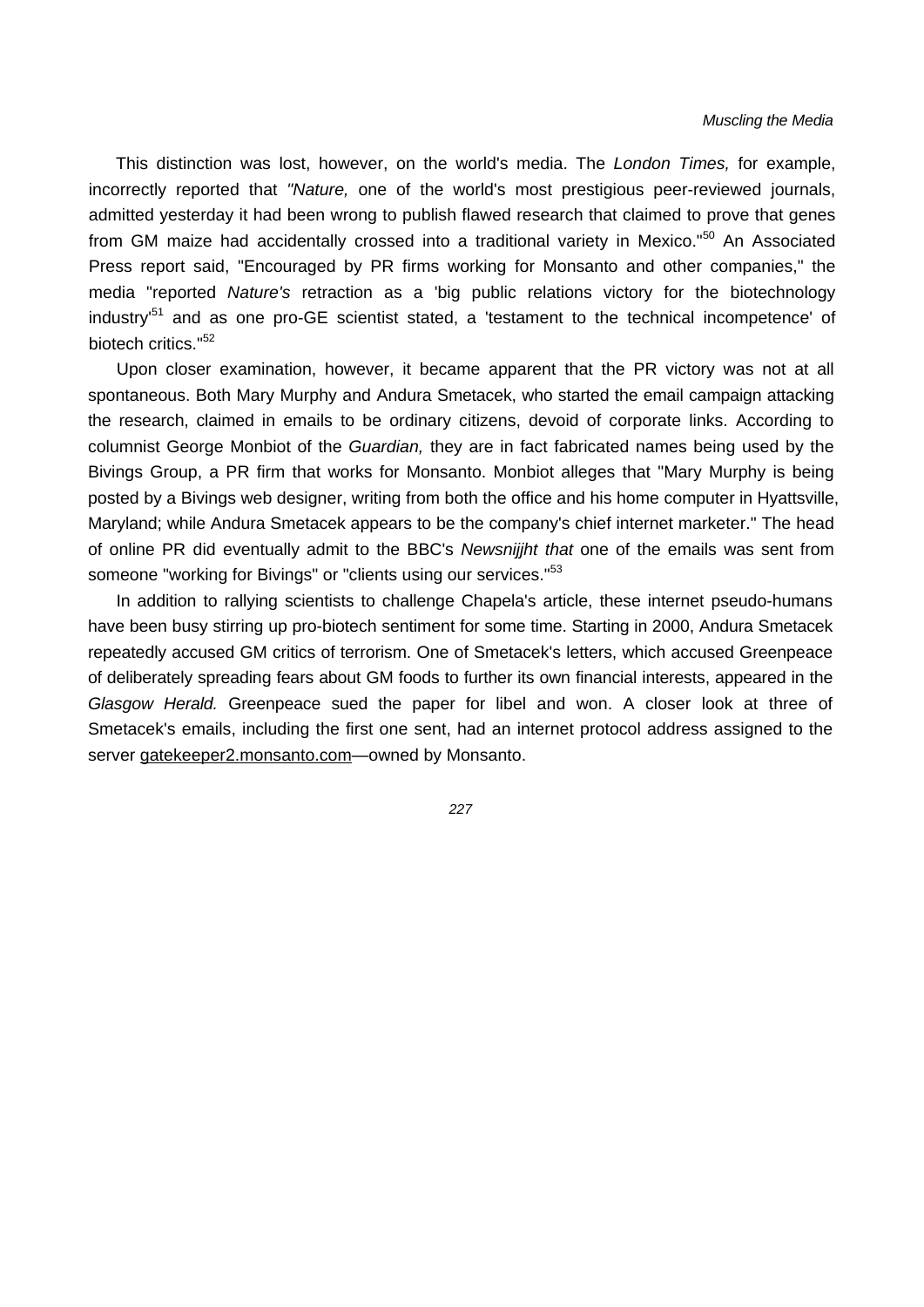Investigators have also linked the website of AgBioWorld—the organization that arranged the listserve and the *Nature* petition—to Bivings, as well as the Center for Food and Agricultural Research. According to Monbiot, "The center appears not to exist, except as a website, which repeatedly accuses greens of plotting violence."<sup>53</sup>

The Bivings Group specializes in internet lobbying. On their website is an article entitled "Viral Marketing: How to Infect the World." Although it appears that the content of the article might have changed since his article was published, Monbiot quotes excerpts as follows: "there are some campaigns where it would be undesirable or even disastrous to let the audience know that your organization is directly involved ... it is possible to make postings to these outlets that present your position as an uninvolved third party. . . . Perhaps the greatest advantage of viral marketing is that your message is placed into a context where it is more likely to be considered seriously."

Monbiot quotes another section of the website: "Sometimes we win awards. Sometimes only the client knows the precise role we played." On the front page of their website (as of October 21,2002) is an announcement about an award they recently received—for work done for Monsanto.

Monsanto's director of internet outreach, Jay Byrne, "told the internet newsletter Wow that he 'spends his time and effort participating' in web discussions about biotech. He singled out the site AgBioWorld, where he 'ensures his company gets proper play.'" Another method Byrne used was to manipulate websites so that search engines listed only pro-biotech sites at the top of their list. Many of these sites were virtual organizations, which give the appearance of citizen action groups but were apparently set up by Bivings and others on behalf of corporations. After leaving Monsanto, Byrne was quoted as saying, "think of the internet as a weapon on the table. Either you pick it up or your competitor does, but somebody is going to get killed."<sup>54</sup>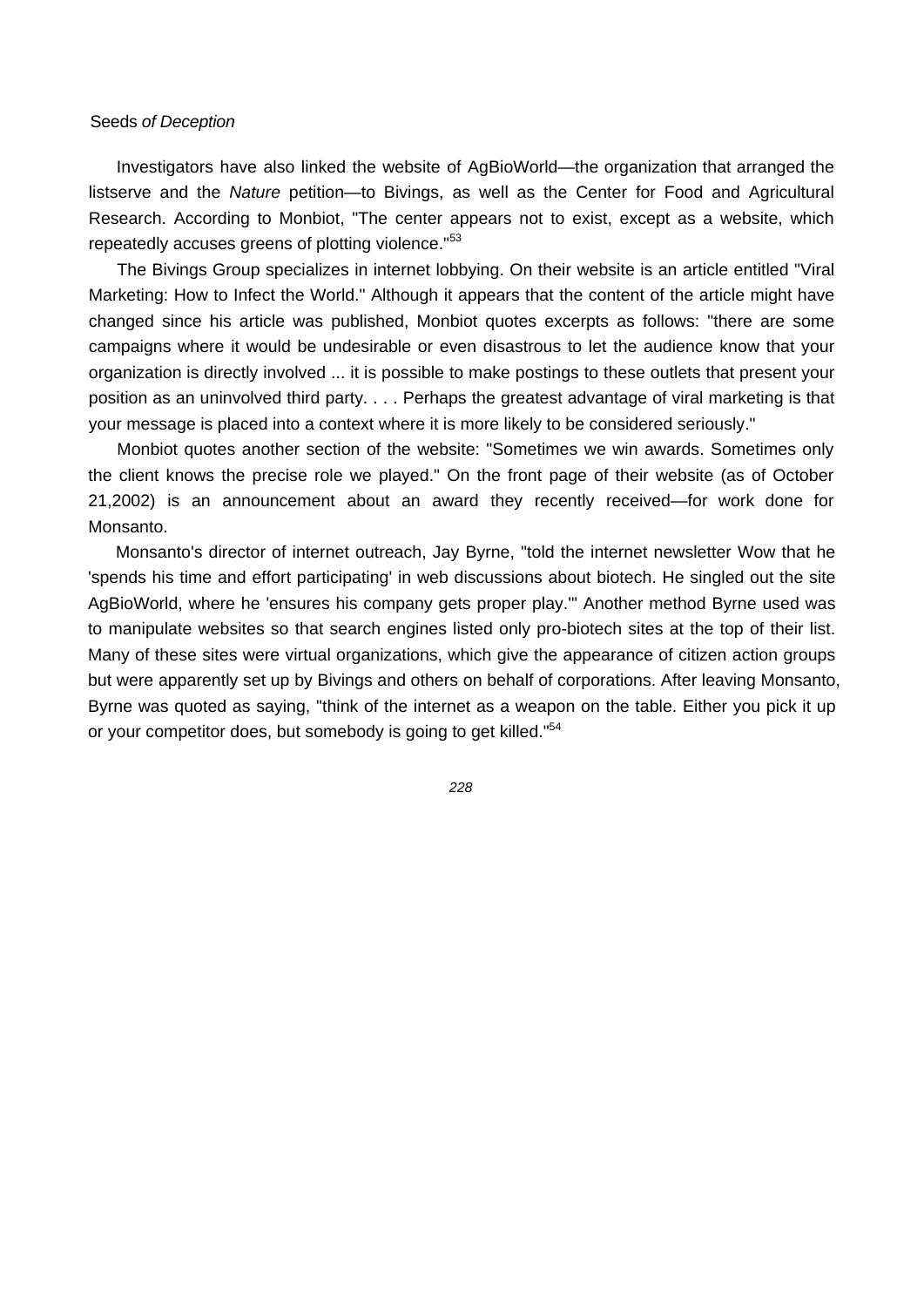Chapela survived the attempts at character assassination. The university committee that delayed for more than a year the decision to grant him tenure, received letters from all over the world trying to convince them not to keep him at UC Berkeley. In spite of overwhelming support for Chapela by his college and department, he was denied tenure. Chapela, like Pusztai before him, was made a public example of what can happen to a scientist who breaks ranks with the pro-biotech mainstream. An organization was formed on campus called Tenure Justice to protest the decision and Chapela filed a lawsuit. On May 18, 2005, the university reversed the decision and he was granted tenure (see www.tenurejustice.org).

Chapela says, "It's very hard for us to publish in this field. People are scared." Although pro-biotech scientists challenged his assertion that the CaMV promoter may create hotspots and scatter around the DNA, Chapela says that they are afraid to do the tests to support their contention. He says, "Have you wondered why people haven't come out to challenge our results?" Chapela says there is a de facto ban on scientists "asking certain questions and finding certain results. Who is being anti-scientific?"

On April 18, 2002, just two weeks after *Nature* partially rescinded Chapela's article, the Mexican government announced that massive genetic pollution of traditional corn varieties had indeed occurred in both the states of Oaxaca and next door in Puebla. Jorge Soberon, executive secretary of Mexico's biodiversity commission, admitted that the level of contamination "was far worse than initially reported."<sup>55</sup> They found GM DNA in up to 95 percent of corn plots tested. On average, 10 to 15 percent of the plants had GM kernels, with one field testing at 35 percent contamination. Genetic pollution had occurred, according to Soberon, "at a speed never before predicted. This is the world's worst case of contamination by genetically modified material because it happened in the place of origin of a major crop. It is confirmed. There is no doubt about it."<sup>56</sup> This news made headlines in Europe and Mexico. According to *Biodemocmcy News,* in the U.S. and Canada, it was virtually ignored by the media.<sup>57</sup>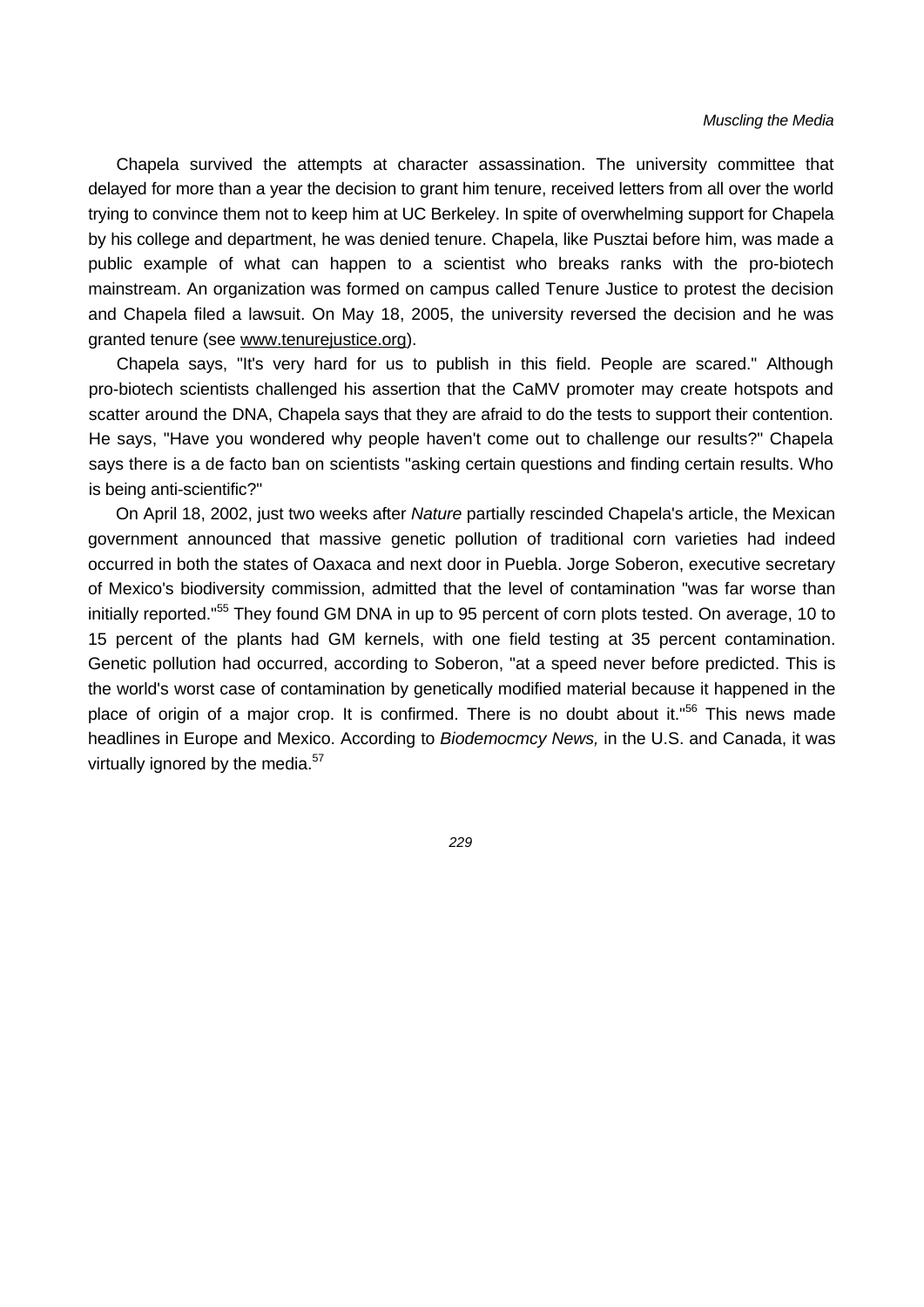## CHANGED MICE

Dutch undergraduate Hinze Hogendoorn, from University College, Utrecht offered his mice a choice between CM and non-GM corn and soy altogether. Over a nine-week period, the mice consumed 61 percent non-GM and 39 percent GM food.

Hogendoorn then changed his experiment, to look for differences between a group fed GM food and another fed natural food. The GM-fed group ate more, probably because they were slightly heavier on average to begin with, but curiously, they gained less weight. In fact, by the end of the short experiment, they actually lost weight. On the other hand, the mice fed the non-GM diet ate less but gained more weight, continuing to gain weight until the end of the experiment. The results were statistically significant. In addition, one of the mice in the GM cage was found dead at the end of the experiment.<sup>1</sup>

The weight loss effect has also been observed elsewhere. Writer Steve Sprinkel, for example, had been told "about cattleman who saw the weight-gain of his cattle fall off when he switched over to GMO sources."<sup>2</sup> Tom Wiley of North Dakota described another difference: "I saw an advertisement from a farmer who was looking for non-Bt corn, as he was getting lower milk yields from the cattle that were eating Bt corn."3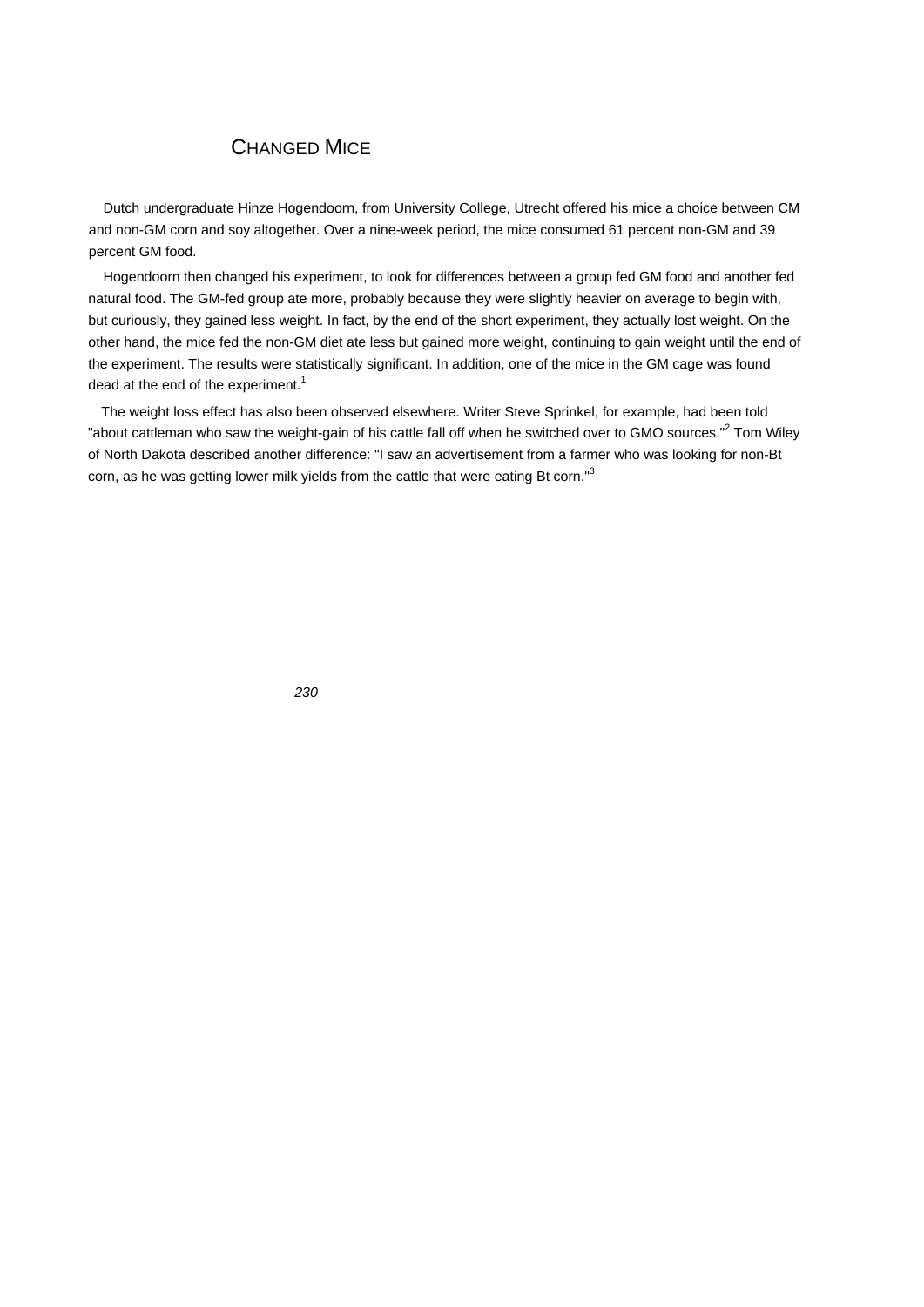## *Chapter 8* CHANGING YOUR DIET

n 1996 Greg Bretthauer was offered what he thought would be a great job—the dean of students at the Central Alternative High School in Appleton, Wisconsin. But when he visited the school and saw what it was like, he didn't want anything to do with it. Teens were "rude, obnoxious, and ill-mannered"<sup>1</sup> he reported, and the school was out of control. They needed a police officer on staff to deal with discipline and weapons violations.  $\int_{at}$ 

But in 1997, the school began to change almost miraculously, thanks to Barbara Reed Stitt, author of *Food and Behavior, A Natural Connection.* She had learned about the profound effects of food in the unlikely position of probation officer. The first thing she did with anyone who came under her care was to change their diet. Time and time again their lives turned around.

"Over 80 percent of the probationers who appeared before me from 1970 through 1982," says Stitt, became "healthy, productive" members of society "after I started the dietary therapy program." The changes in their lives were so apparent, one judge would regularly say to new probationers, "I'm going to send you down to Barbara Reed, and you're going to stay on the diet she gives you. If you don't, you'll be back in trouble—and next time you're going to jail!"<sup>2</sup>

Stitt was convinced that many of the problems facing schools in America are due to poor diets. Having changed the behavior of criminals, she believed that influencing high school kids would be a piece of cake—or lack of it.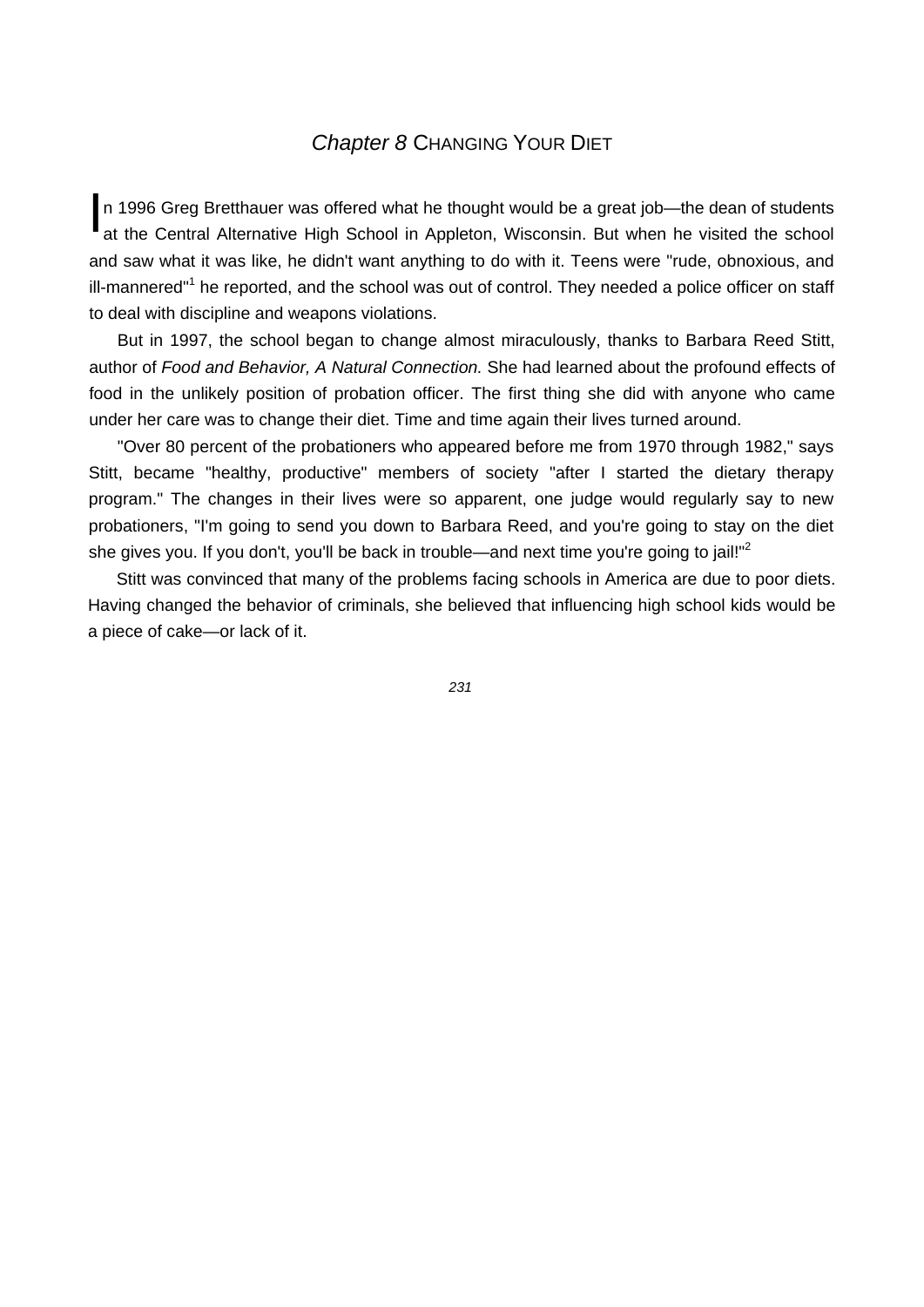She and her husband Paul, a biochemist, approached their local school with an offer that was as unusual as it was generous. Take out the vending machines, take out the processed foods, and feed the students fresh, whole, nutritious food and watch their behavior improve. And the Stitts will pay the bill. In fact, since the Stitts owned Natural Ovens, a whole foods bakery, their company would send the school plenty of its own healthy fare AND place one of their own cooks on site at the school's kitchen.

School officials readily accepted die no-strings-attached offer and even expected to see a few changes. What they got was a revolution.

The school is calm, the kids are well behaved, truancy isn't an issue, and arguments are rare. Grades have improved and teachers are able to spend their time teaching instead of constantly disciplining. "I don't have the disruptions in class or the difficulties with student behavior that I experienced before we started the food program,"<sup>1</sup> says teacher Mary Bruyette.

Even students who were clearly headed for trouble have been swept up in the revolution. The numbers are impressive. Since the program started five years ago, there have been no incidents of weapons, dropouts, expulsions, suicides, or even drugs.

Bretthauer visited the school four years after he had turned down the dean of students position, and was amazed at what he saw. He says, "I happened to come back to interview for a different job and found the atmosphere entirely different."<sup>3</sup> He decided to take the job as dean of students after all.

Other schools in the district are asking for similar changes. Einstein Middle School made some modest changes and right away the kids were "more alert and focused," according to the principal. A middle school science teacher reported, "I've taught here almost thirty years. I see the kids this year as calmer, easier to talk to. They just seem more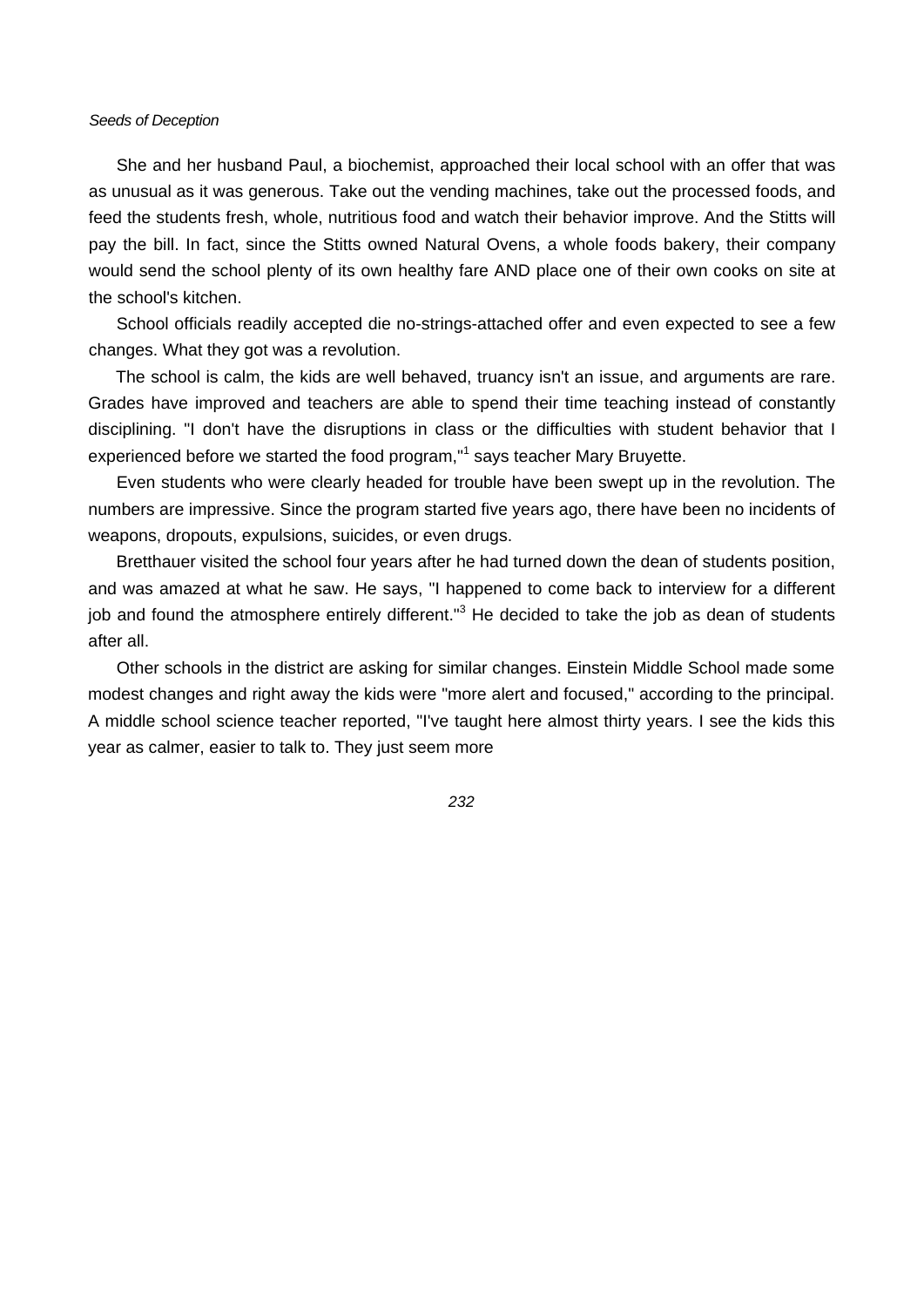rational. I had thought about retiring this year and basically I've decided to teach another year—I'm having too much fun!"<sup>1</sup>

Students notice the changes that come with a healthier diet. One girl said, "Now that I concentrate I think it is easier to get along with people 'cause now I'm paying attention to what they have to say and not just worrying about what I have to say to them." Another student said, "If you're going for a big test you want to eat great."

"They have learned that with healthier foods it's going to make them a better person," says superintendent Thomas Scullen. "It keeps them more focused and makes them happier."<sup>1</sup> Many students have become advocates of healthy foods.

The news of the school's transformation has resulted in inquiries from around the world. They get requests daily on their website, and have been featured on "Good Morning America," New Zealand radio, and an Italian magazine, to name a few.

A teacher in the school district conducted a similar experiment with mice years earlier. In one cage, three mice ate junk food; in the other, three mice ate whole foods. The difference between the two groups was shocking.

The junk food mice, according to Stitt, "became very solitary and unsociable."<sup>4</sup> When they did interact, they would often fight.

Each cage had a cardboard tube taken from the inside of a paper towel roll. The junk food mice ripped theirs to shreds while the whole food group curled up inside their tube to sleep. The junk food mice also seemed to abandon their normal nocturnal behavior, running around so much during the day that the teacher had to put a cover on the cage to keep the noise down in her class.

After two months on the junk food, two of the mice killed and ate the third.

At the end of the three-month experiment, the two remaining junk food mice were fed whole foods. In about three weeks, their behavior once again became calm and gentle.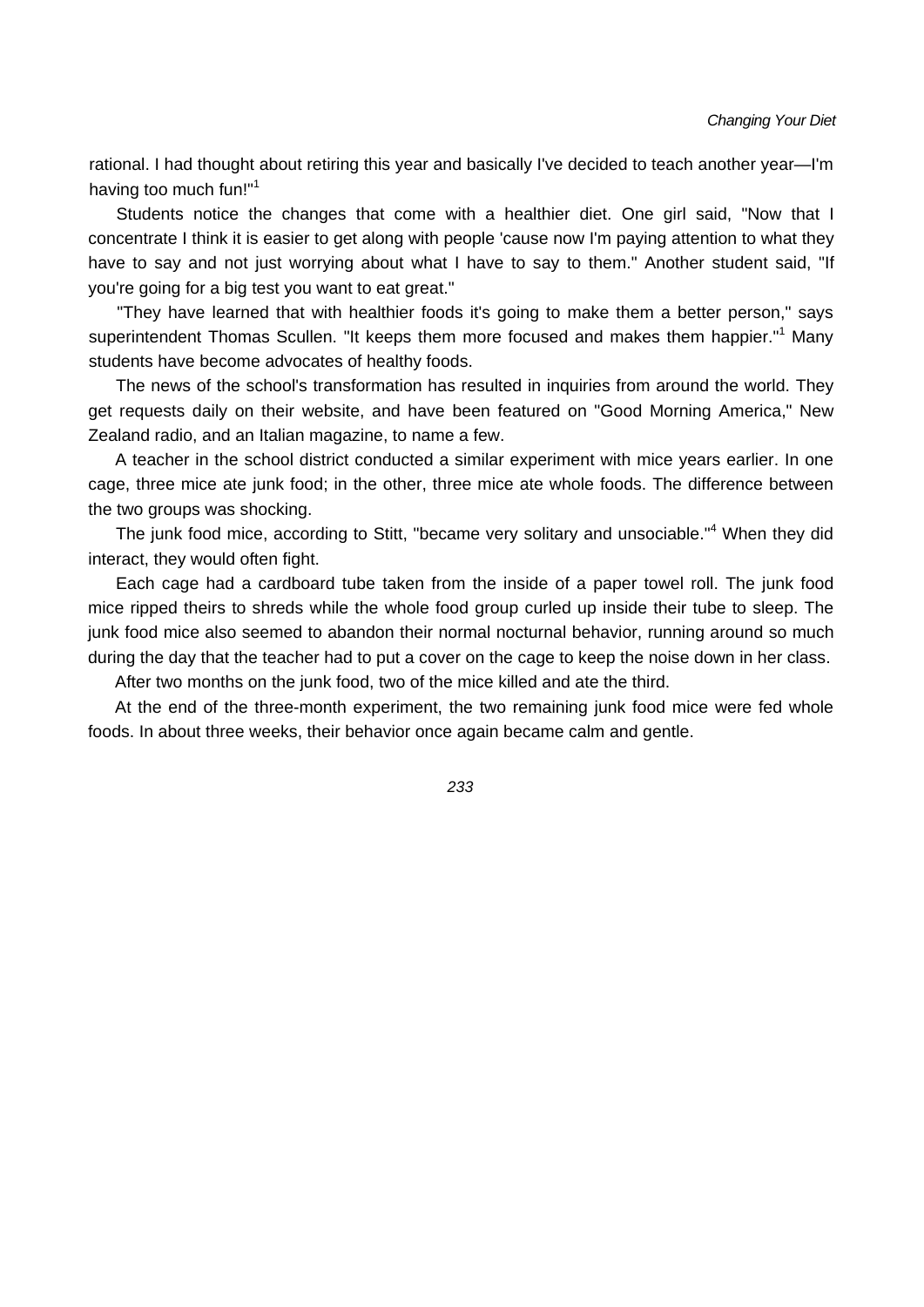When teacher Sister Luigi Frigo heard about the mice experiment, she decided to repeat it with her second grade class in Cudahy, Wisconsin, and has done so every year for seven years. To protect the mice, however, she limits the junk food diet to only four days. First, she and her children observe the mice for one week, writing notes on their behavior. Then three of the mice are fed items such as sugar-coated cereal, candy or cookies, and diet soda. By the next day, she says, "Their behavior changes drastically."<sup>5</sup> The junk food mice change from social, highly active animals to lazy, antisocial ones. They groom diemselves more, appear nervous, hide their food, and can no longer perform some of the "tricks" they did beforehand. It takes about two to three weeks on the whole food diet for them to recover from the junk food. Once, the class tried to repeat the experiment on the same mice months later, but the animals refused to eat die junk food.

### **Mind-Altering Food**

Although Stitt was not focused on removing genetically engineered foods per se, by taking out the vending machines, preparing most foods from scratch, and using olive oil instead of vegetable oils, her program eliminated almost all the GM sources on the menu.

It is unclear which foods had contributed to behavior problems. What is clear is that food can have a profound effect on behavior, mood, happiness, and our entire quality of life. In 2002, research demonstrated that "food molecules act like hormones, regulating body functioning and triggering cell division. The molecules can cause mental imbalances ranging from attention-deficit and hyperactivity disorder to serious mental illness."<sup>6</sup> Food can be "more powerful dian drugs." The researchers also said that food could alter "genes that affect whedier we get cancer, heart disease, depression, schizophrenia or dyslexia." Eating the right foods not only extends our lives, they said, but "more impor-tandy, we would maintain a higher quality of life as we age."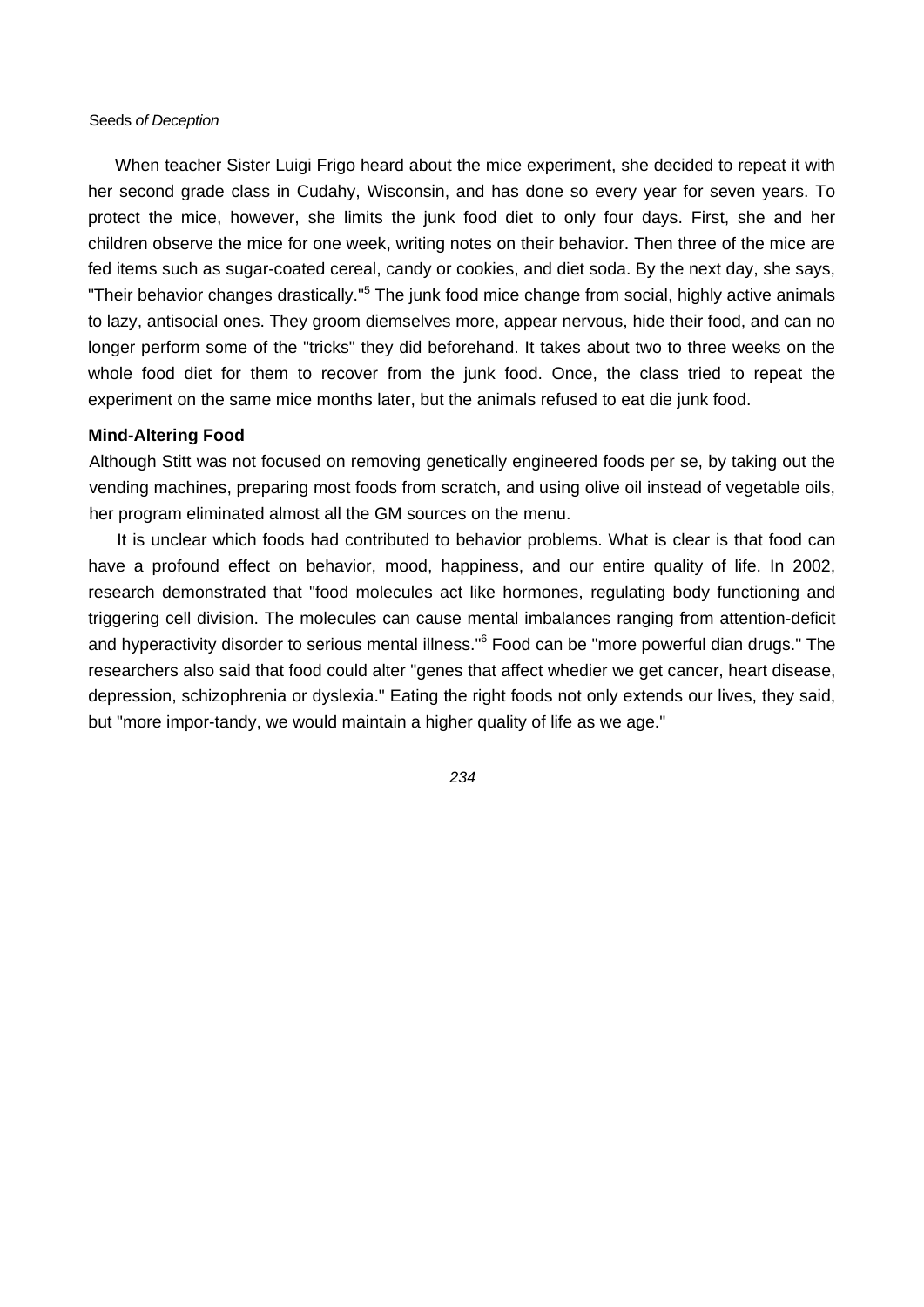A study by the UK's Asthma and Allergy Research Centre supports this conclusion. For two weeks, 277 three-year-olds were fed fruit juice dosed with a total of 20 mg of four artificial colors along with the preservative sodium benzoate. These amounts are well below levels allowed in children's food and drink. For another two-week period, the children received plain fruit juice.

The parents were not told which two-week period their kids got the plain juice and which period they got the spiked juice. They were asked to write reports on their three-year-olds' behavior. They covered areas such as "interrupting, concentration, disturbing others, difficulty settling down to sleep, fiddling with objects and temper tantrums." The data showed significant differences between the two trial periods. In fact, the study concluded that food coloring is the likely cause for one in four temper tantrums among the general child population.

Researchers said, "significant changes in children's hyperactive behavior could be produced by the removal of food colorings and additives from their diet." The benefits, they said, "would accrue for all children from such a change, and not just for those already showing hyperactive behavior or who are at risk of allergic reactions."<sup>7</sup>

If additives and junk food have such a powerful affect on infants, students and probationers, how much of our irritability, distractions, restlessness, insomnia, anger, or depression are being dictated by what we eat? Science does not yet have the answer. Food's impact on mental and emotional health is not evaluated in traditional food safety assessments. And no research has yet looked at these effects related to GM foods.

One experiment, however, did come up with something quite by accident. A Dutch student who fed one group of mice GM corn and the other group natural corn discovered more than just a weight difference between the two. There were marked behavioral disparities as well. The mice fed GM food "seemed less active while in their cages." And when the mice were weighed at the end of the experiment, the GM-fed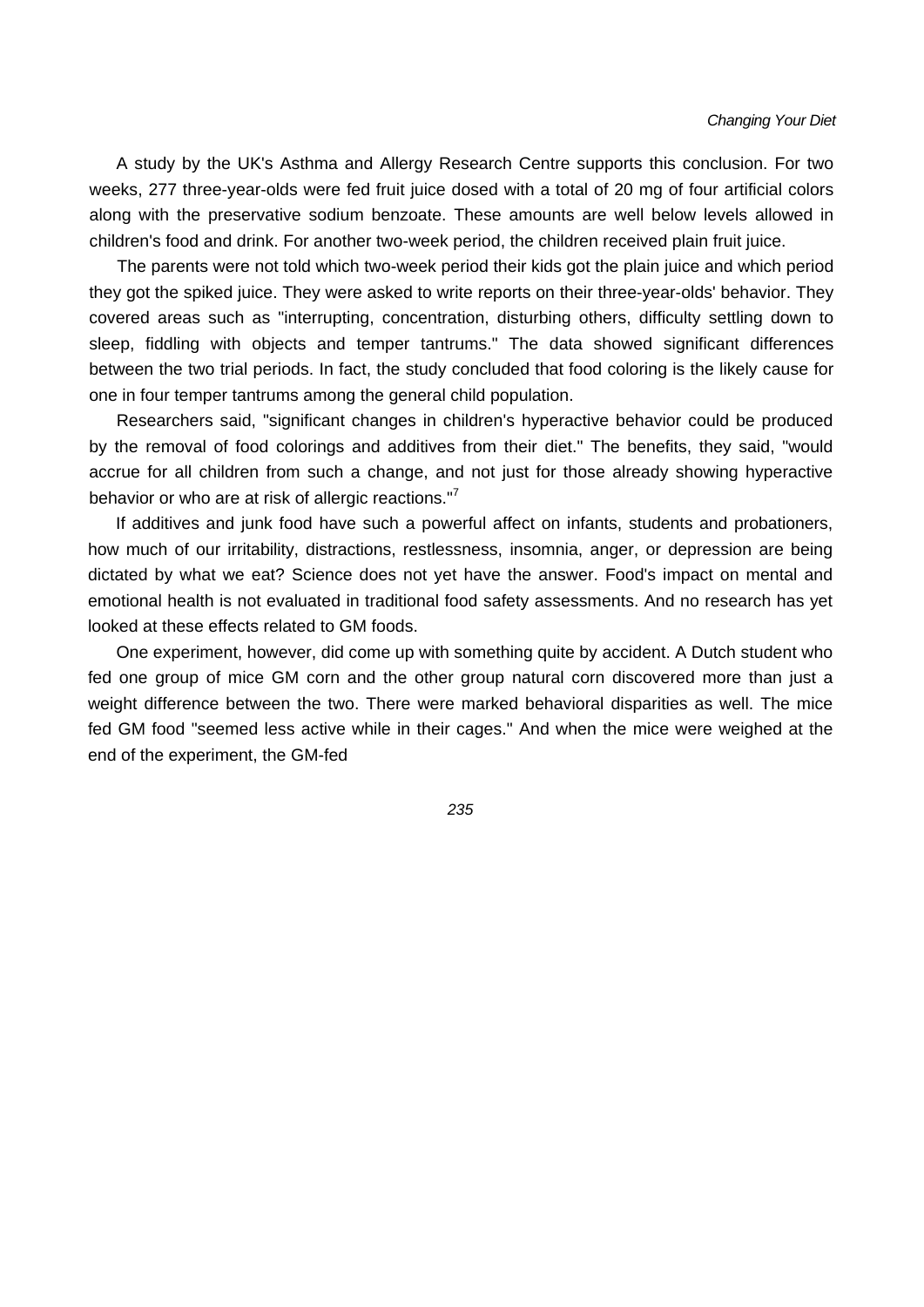mice were "more distressed" than the other mice. According to the researcher, "Many were running round and round the basket, scrabbling desperately in the sawdust, and even frantically jumping up the sides, something I'd never seen before."8

Certainly this single observation is an insufficient basis on which to draw conclusions about the effects of GM foods on the human psyche. On the other hand, any conclusions that there are *no*  psychological effects are similarly unfounded.

## **How to Avoid GM Foods**

The studies and experiences described above provide compelling reasons to choose our food wisely. We may have had the objection: "Since we're all going to die anyway, why worry about my diet just to live a little longer." But dietary changes can dramatically improve the quality of our lives, irrespective of lifespan or even health.

For those embarking on removing GMOs from their diet, the good news is that in the same stroke, you can remove mood-altering artificial additives. That's because processed foods often contain both.

There are different strategies for eliminating GMOs. Some people are strict and uncompromising. Others maintain a non-GMO household but are more flexible when eating out. Some choose to avoid certain types of GM foods and are less vigilant about others. Most people find it easier to make a change when their friends or family do so at the same time. Whatever you choose, the best time to start is now. Having just read everything up to this point, your motivation to start the process is probably at its peak. Unless you translate that into action now, the inspiration may diminish over time.

With that pep talk, let's look at what's involved.

Currendy, the major genetically engineered crops are soy, cotton, canola, and corn. Other modified crops include some U.S. zucchini and yellow squash, Hawaiian papaya, and some tobacco. There may also be some remaining GM potatoes in the form of starch, but Monsanto is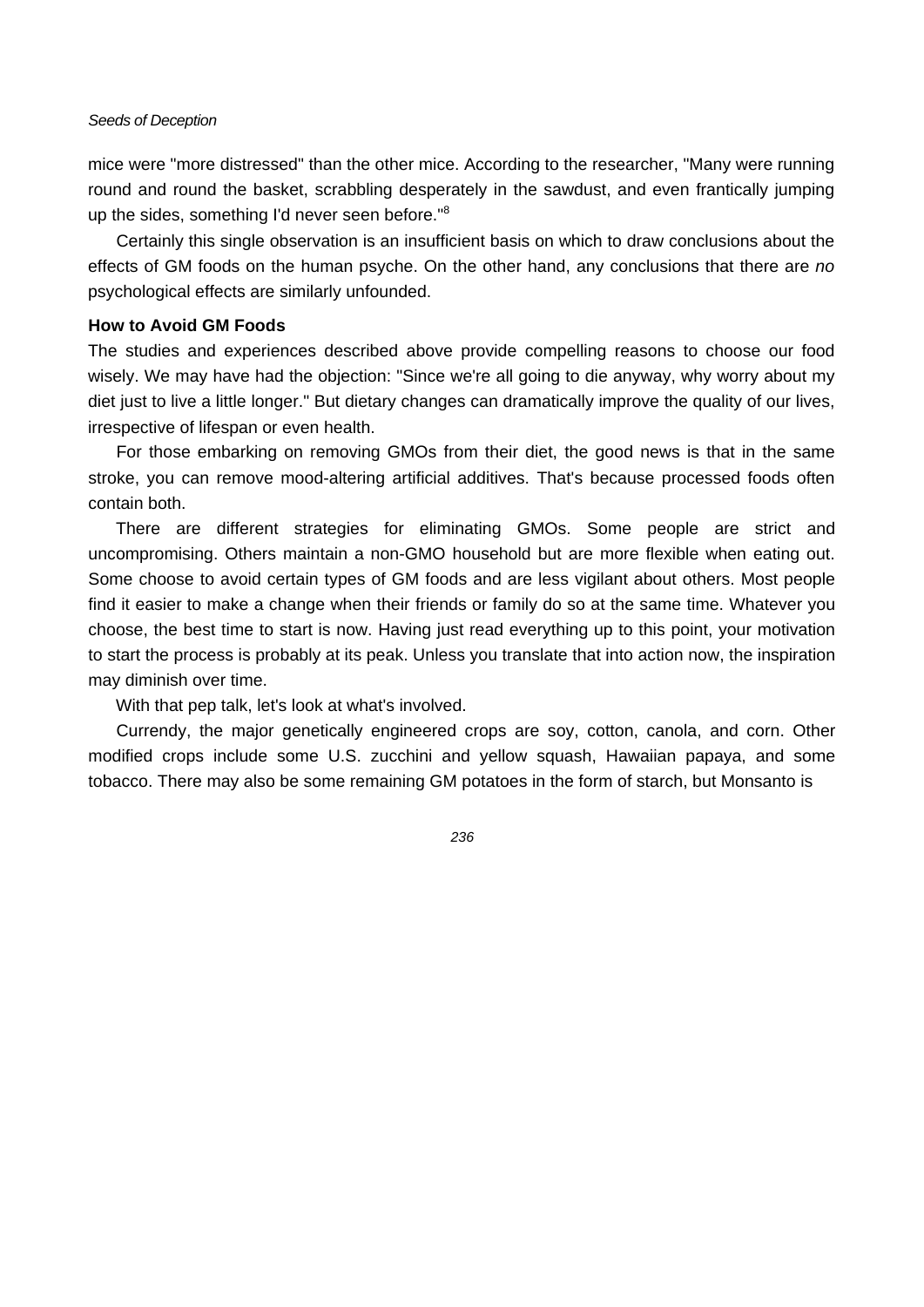no longer marketing them. The GM tomatoes have similarly been taken off the market. (There are some reports that GM tomatoes may have been commercialized on a small scale in China.) U.S. dairy products may contain milk from cows injected with rbGH. And both meat and dairy products usually come from animals that have eaten GM feed. Even honey and bee pollen can contain GM sources.

In addition, there are genetically modified food additives, enzymes, flavorings, and processing agents in thousands of foods on the grocery shelves as well as health supplements. For example, the rennet used to make cheese is often a genetically engineered version. Aspartame, the diet sweetener, is a product of genetic engineering. And GM bacteria and fungi are used in the production of enzymes, vitamins, and processing aids.

In the United States and Canada, GM foods are not labeled. Avoiding them, therefore, is both a science and an art. Here are the categories and potential solutions. There is also a quick reference chart in appendix A.

#### **Vegetable Oil**

Most generic vegetable oils and margarines used in restaurants and in processed foods in North America are made from soy, corn, canola, or cottonseed. Soy oil alone comprises 80 percent of U.S. vegetable oil. Substantial portions of each of these four crops are genetically engineered and usually mixed together with their non-GM counterparts before being pressed into oil. Therefore, unless the oil specifically says "Non-GMO" or "Organic," it is probably genetically modified.

Non-GM substitute oils include olive, sunflower, safflower, butter (see dairy below), almond, and just about any other oil available.

## **Canola Oil and Mutagenesis**

Canola oil has an interesting history. It was derived from rapeseed, which is normally toxic. Scientists changed the rapeseed through mutagenesis. This is done by subjecting the plant to radiation in order to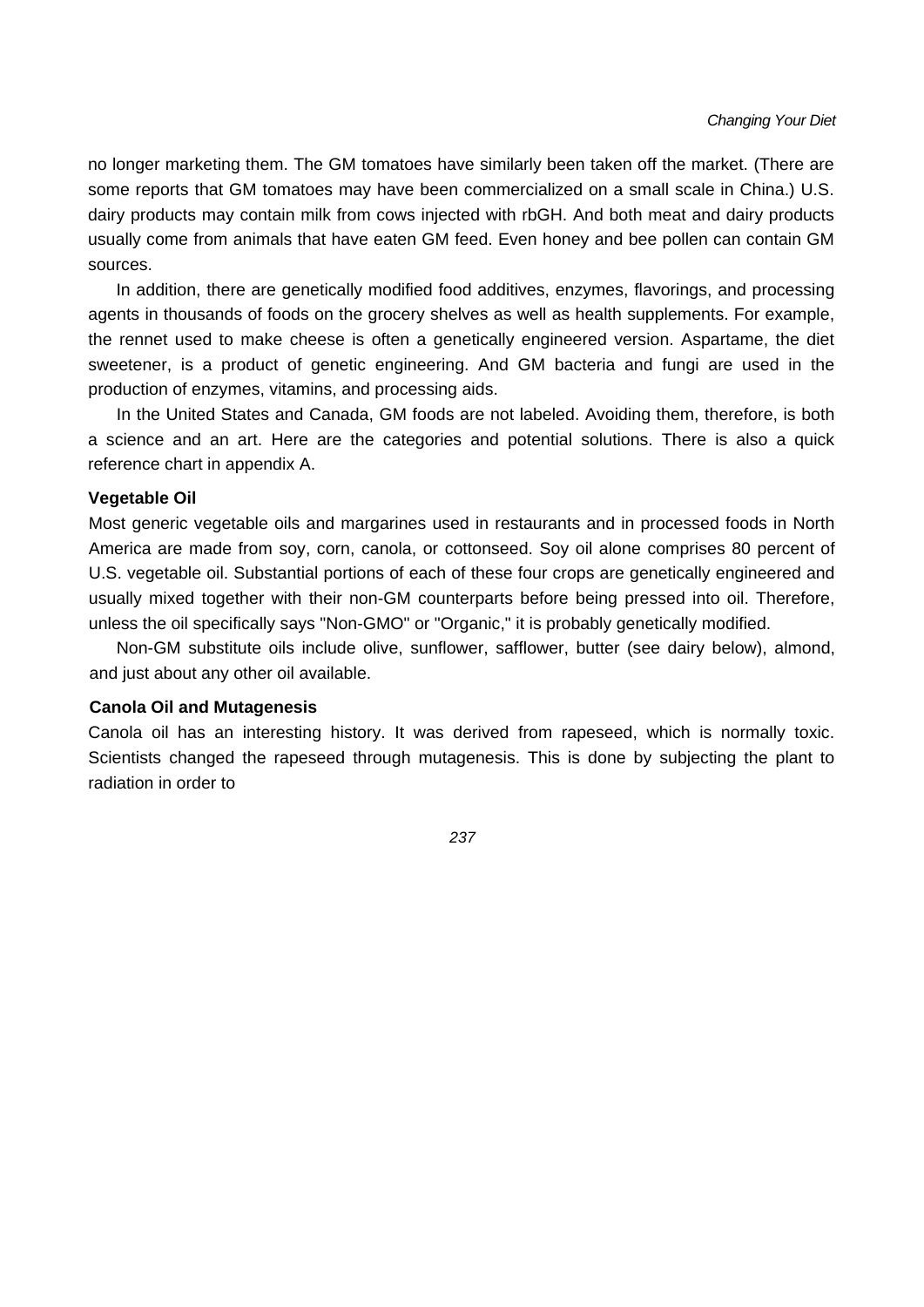promote mutations of the DNA. (This is not the same process known as food irradiation, which is used for killing microorganisms.)

After exposing the rapeseed to radiation, scientists studied the resultant mutated varieties and identified one that produced less of the dangerous toxin normally found in the plant. This new variety is called canola—named for Canada, where the variety is primarily grown.

Mutagenesis does not involve inserting genes into the DNA. Advocates insist that the radiation simply accelerates the normal process of mutation that occurs as part of a species' evolution and natural selection process. Others are suspicious of mutagenesis in general and of canola in particular. They avoid canola oil because of its mutagenic origin and what they consider to be insufficient support for its claims of safety. The focus of this book, however, is on GM foods that use gene insertion. We won't enter into the details of the canola controversy. For your information, if a brand of canola says non-GMO or organic, it means that there is no foreign gene inserted into the plants' DNA. However, the canola still has a mutagenic origin.

## **Soy and Corn Derivatives**

Most packaged foods contain soy and/or corn in some form: as soy flour, soy protein, soy lecithin, textured vegetable protein, corn meal, corn syrup, dextrose, maltodextrin, fructose, citric acid, lactic acid, and of course, soy or corn oil. To avoid them you'll have to check the list of ingredients. For each type of food, there is usually a brand that is non-GM. These are often found in health food stores, but there are also plenty in supermarkets—depending on the food. Mayonnaise, for example, which is traditionally made with soy oil, comes in both non-GM soy and safflower varieties.

According to Cornell University's website Genetically Engineered Organisms, Public Issues Project (GEO-PIE), only 3 to 5 percent of the sweet corn in the U.S. is GM, and it is very unlikely that popcorn or canned sweet corn are engineered.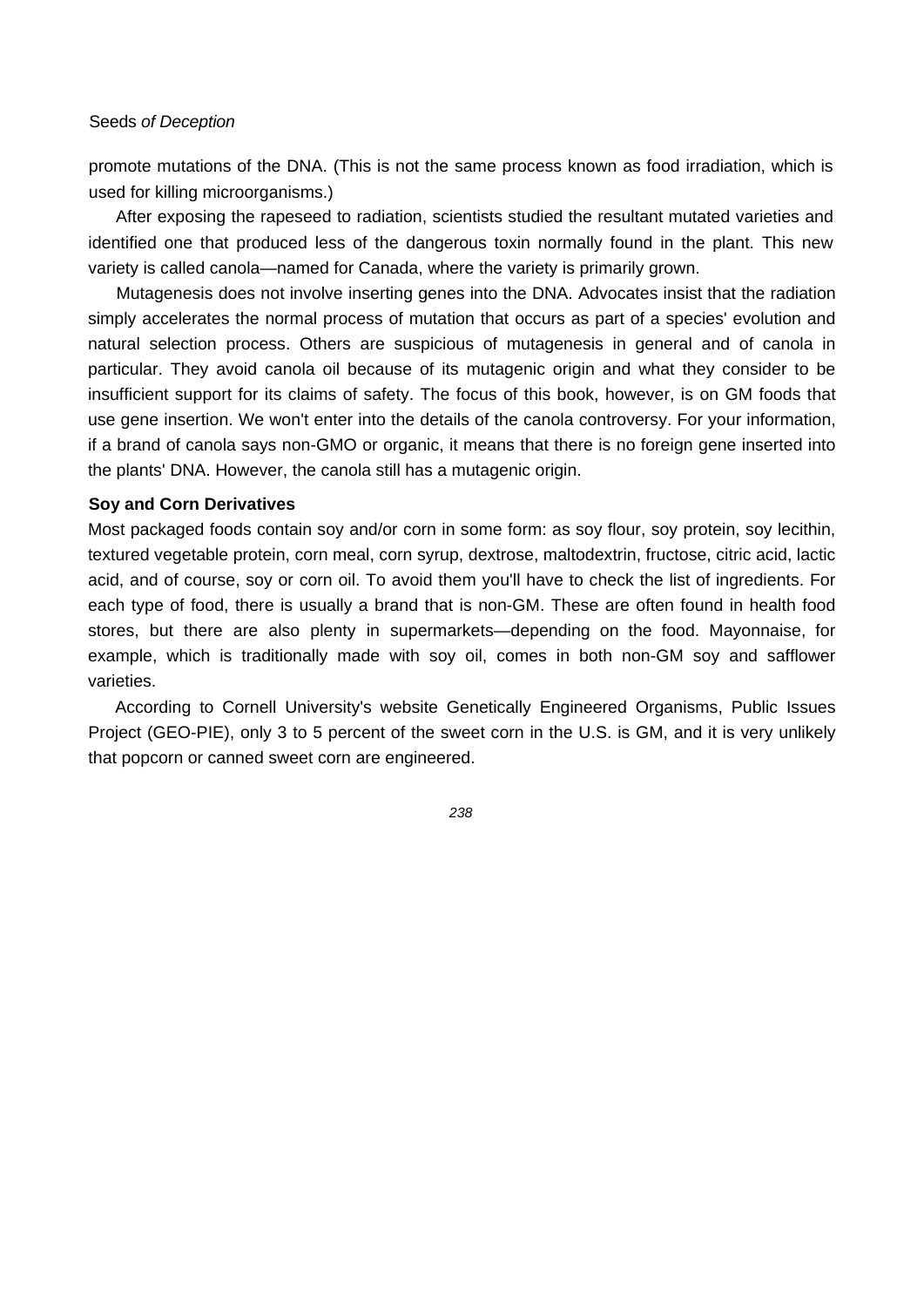Foods that may contain GM soy or corn derivatives or GM vegetable oil include: infant formula, salad dressing, bread, cereal, hamburgers and hotdogs, margarine, mayonnaise, crackers, cookies, chocolate, candy, fried food, chips, veggie burgers, meat substitutes, ice cream, frozen yogurt, tofu, tamari, soy sauce, soy cheese, tomato sauce, protein powder, baking powder, alcohol, vanilla, powdered sugar, peanut butter, enriched flour and pasta. Non-food items include cosmetics, soaps, detergents, shampoo, and bubble bath.

## **Fruit and Vegetables**

More than 50 percent of papaya from Hawaii is genetically modified to resist a virus. Most U.S. papayas come from Brazil, Mexico, or the Caribbean, however, where there are no GM varieties. According to GEO-PIE, your chances of encountering a GM papaya "are highest in Hawaii or the continental west coast."<sup>10</sup> Some zucchini and yellow crookneck squash are also GM but they are not popular with farmers. Several approved GM products were either taken off the market or never commercialized. Monsanto stopped producing its GM "New Leaf' potatoes in 2001, after major potato buyers like McDonalds rejected it due to consumer concerns. The New Leaf achieved no more than a 3 percent market share. The FlavrSavr GM tomatoes were taken off the market in 1997 and GM flax, rice, radicchio, and sugar beet, although approved, have not been commercialized.

## **Dairy Products**

Dairies generally collect their milk from many sources. In the U.S., if a dairy product is not labeled organic, non-GMO, or made without hormones, it is likely that a portion of the product came from cows that were injected with rbGH. You can always call or email the dairy to find out. Also, non-organic dairy farms typically use GM feed. No studies have been done on whether that affects the milk.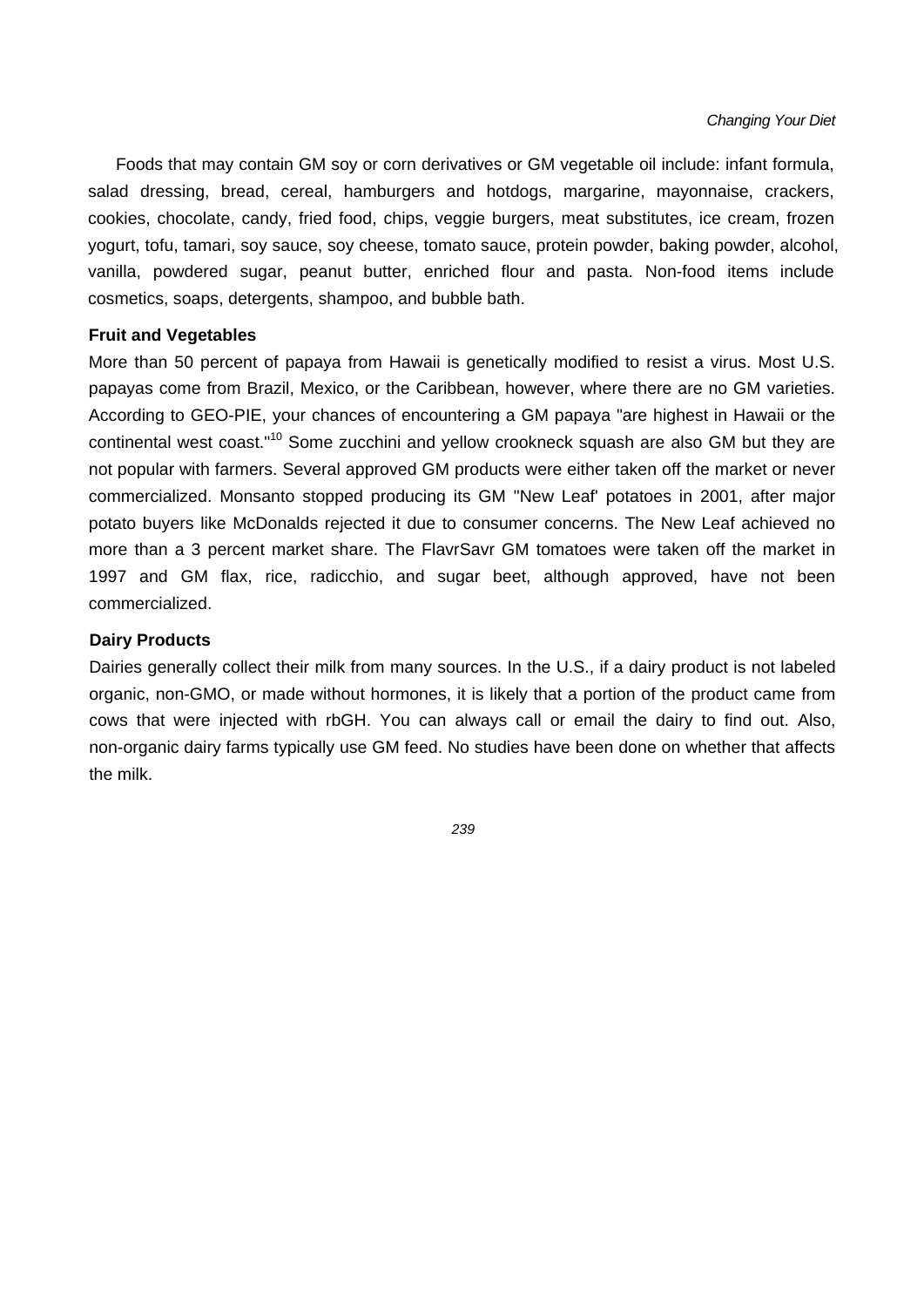## **Honey**

Honey can be produced from GM crops. For example, some Canadian honey comes from bees collecting nectar from canola. This has shut down exports of Canadian honey to Europe.

## **Meat and Eggs**

Organic meat and eggs come from animals that have been raised without hormones and with feed that is non-GMO. So-called "natural" meat is usually free of hormones and antibiotics, but the animal may have been raised on GM feed. If you want to avoid this, you'll need to ask the producer.

## **GM Additives, Cooking Aids, Vitamins, and Enzymes**

Genetic engineering is used in the production of many food additives, flavorings, vitamins, and processing aids, such as enzymes. According to the *Non-GMO Source,* "Such ingredients are used to improve the color, flavor, texture, and aroma of foods and to preserve, stabilize, and add nutrients to processed foods. The number of minor ingredients that may be derived from GM sources, such as corn or soy, or produced using GMOs is vast."<sup>11</sup>

Among vitamins, vitamin C (ascorbic acid) is often made from corn, vitamin E is usually made from soy. Vitamins A, B2, B6, and B12 may be derived from GMOs as well. In addition, vitamin D and vitamin K may have "carriers" derived from GM corn sources, such as starch, glucose, and maltodextrin. In addition to finding these vitamins in supplements, they are sometimes used to fortify foods. Organic foods, even if fortified with vitamins, are not allowed to use ingredients derived from GMOs.

Flavorings can also come from corn or other GM sources. For example, "hydrolyzed vegetable protein (HVP), a commonly used flavor enhancer derived from corn and soy could be GMO."<sup>11</sup> says the *Non-GMO Source.* Vanillin can also be GM.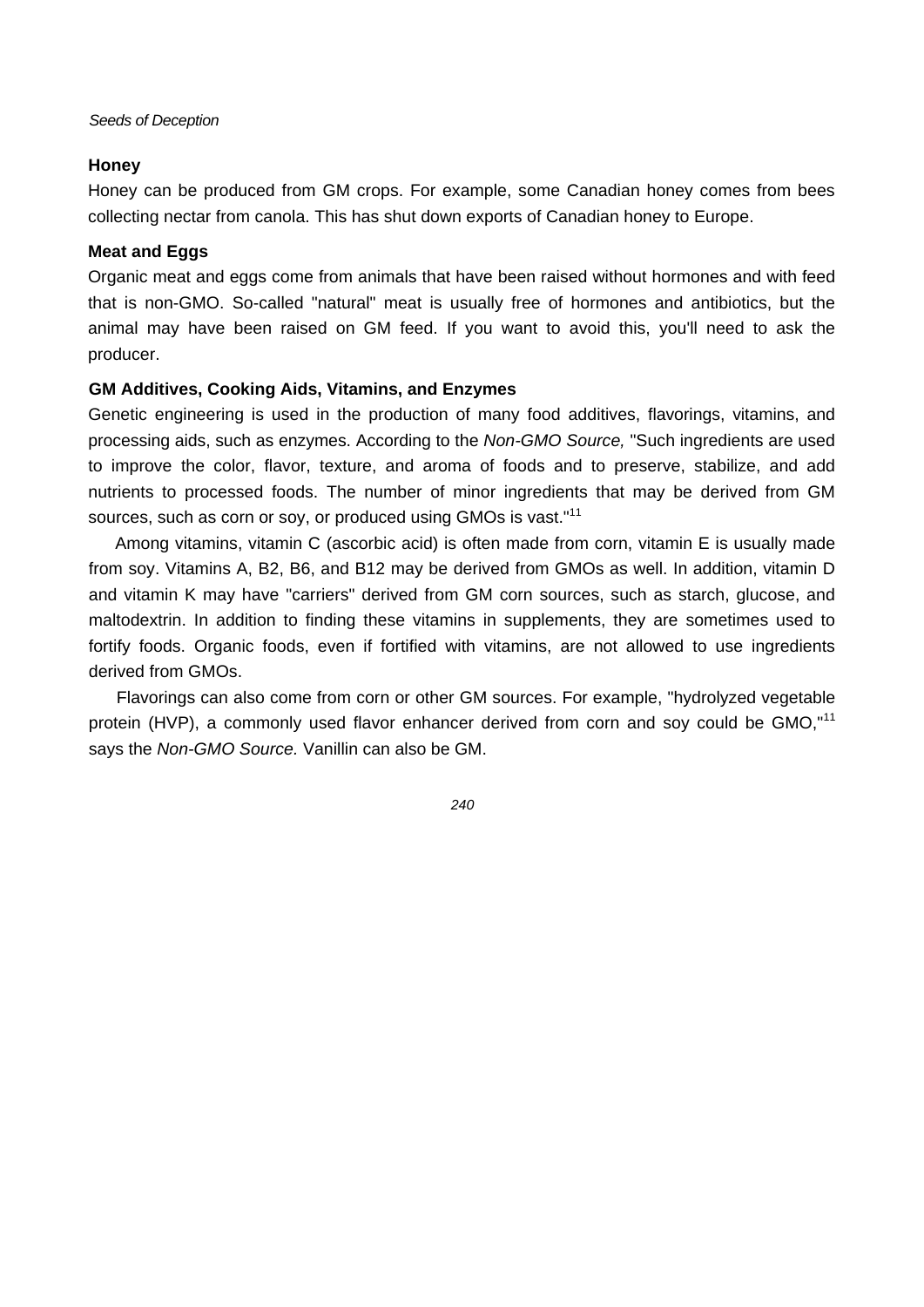"Genetically engineered bacteria and fungi are routinely used as sources of enzymes for the manufacture of a wide variety of processed foods."<sup>10</sup> says GEO-PIE. The live organisms are not added to the foods themselves. Rather, they are grown in vats and produce large quantities of enzymes. The enzymes are removed, purified, and used in food production. Oftentimes, the enzymes get destroyed during the cooking process and are not present in the final product. As such, they are rarely listed on the label. Genetically altering bacteria and fungi has been going on since the 1980s. L-tryptophan is an example of how natural bacteria used in food or supplement production were modified to generate more product at less cost.

One common enzyme is called chymosin, which is used in the production of hard cheeses. In the past, it was taken from the stomach linings of calves (called rennet). Since the GM variety was introduced in 1990, more than 70 percent of U.S. cheeses now use this variety. It is not allowed in organic cheese. Xanthan gum is another product that may be derived from a GM process.

According to the *Non-GMO Source,* "Europe, which is known for sensitivity about GMOs, is more advanced in genetic engineering of enzymes and microorganisms. The newest GM food labeling laws proposed by the European Parliament call for labeling of food additives and colorings, but not processing aids such as enzymes."<sup>11</sup>

GM yeasts have also been approved, but are not currently being used for food production.

Avoiding GM processing aids is difficult, since the label will rarely list them. They are used in a wide variety of products including beer, alcohol, starch, dextrose, high fructose corn syrup, fruit juice, baked goods, sugar, malt syrups, bread, diet sweetener (aspartame), mayonnaise, cheese and other fermented dairy products, oils, fats, and animal feed. The easiest ways to avoid these are to either buy products listed as organic or non-GMO, or prepare your own foods from basic,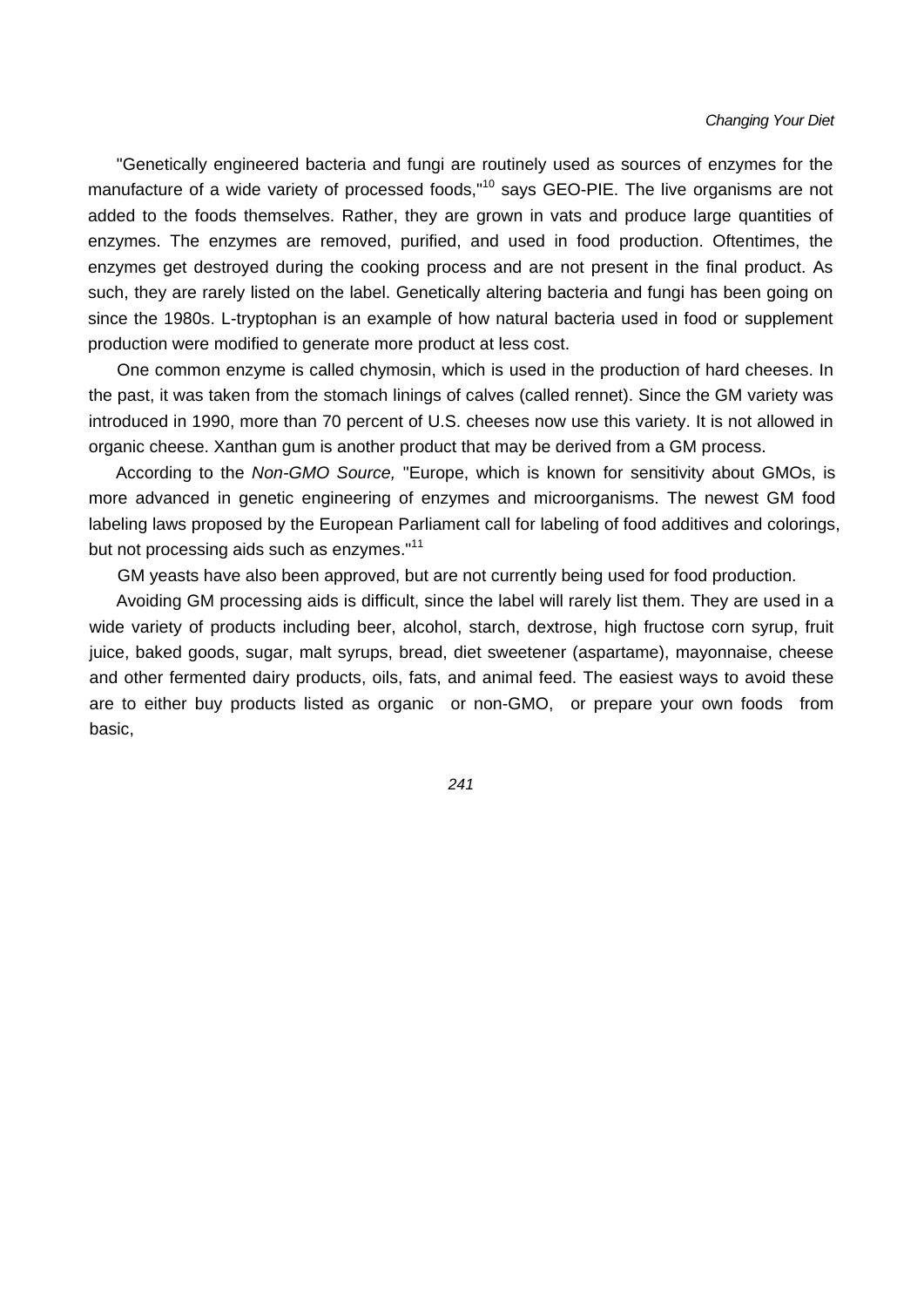unprocessed ingredients. There's a list of current genetically modified enzymes in appendix B, describing how each is used. As we learn which food brands are made from GM bacteria and fungus, we will list them at www.seedsofdeception.com.

## **Tobacco**

Vector has a GMO tobacco being sold under the brand of Quest®\* cigarettes in the U.S. It is engineered to produce low or no nicotine.

## **What Does a Non-GMO Label Mean?**

There are no regulations governing the label "Non-GMO." Each manufacturer can establish its own criteria. Some use die label if there are no ingredients from crops that have been genetically altered: no soy, corn, and so on. These same foods might contain GM dairy or processing agents, but probably do not.

Some foods with soy or corn products are labeled "Non-GMO" because the crops were grown from non-GM seed. But non-GMO seeds and crops can be contaminated. Therefore, each manufacturer decides how much vigilance is used to support that claim. Some companies rely only on affidavits by farmers. Others test their products.

One common test is an on-site "strip test." Like a home pregnancy test, a strip is dipped into a test tube containing a special solution mixed widi the powdered crop. It will change color if there are GMOs present. These strip tests are not effective for processed foods and have an inconsistent track record. While they claim to be sensitive enough to detect as little as 0.1 percent GM content, a published study that evaluated strip tests performed by grain handlers found diat they missed detecting soybeans with 1 percent GM content about one-third of the time. They are generally effective at detecting large percentages of GMOs.

The more rigorous non-GMO claims are based on a test known as polymerase chain reaction or PCR. When used by skilled technicians,

\* Quest\* is a registered trademark of Vector Tobacco Ltd. Company.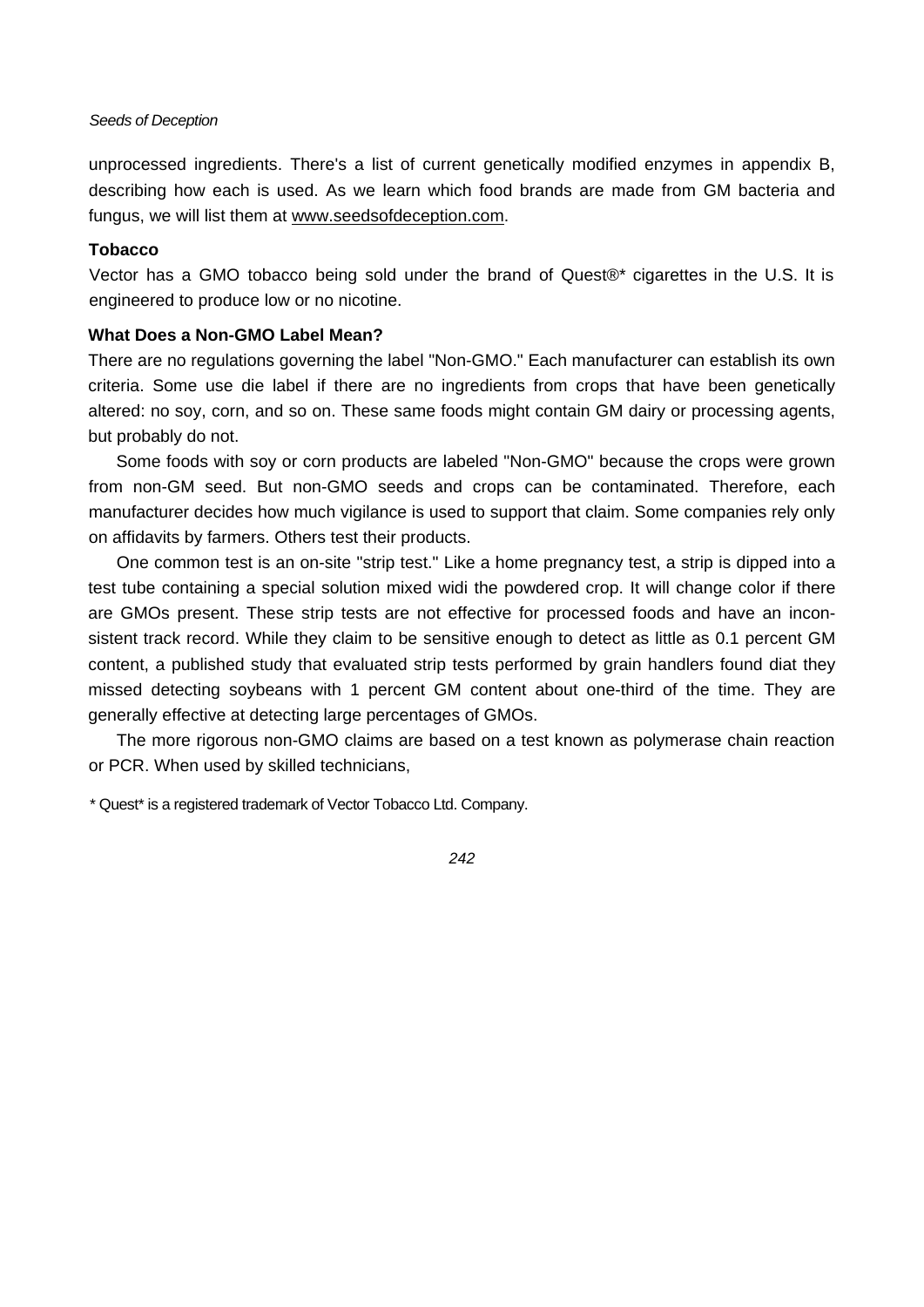PCR can accurately detect GM content as low as 0.01 percent and can determine what percentage of GMOs are present.

Irrespective of the test methods, manufacturers must select a level of GMO contamination that they consider acceptable. Having a zero tolerance is neither practical nor possible to guarantee. The standard used by one non-GMO certifier is 0.1 percent—each ingredient in a product must have less than 0.1 percent GM content if it is to be called "Non-GMO." This does not mean that a GM soy product is allowed if it constitutes less than 0.1 percent of the weight of the product. Rather, the soy product itself must contain less than 0.1 percent GM content. Furthermore, the certification program prohibits GM processing agents or dairy products made from cows injected with rbGH. The manufacturer also needs a documented tracking system, third party inspections, and proper sampling and testing.

Many companies apply less rigorous standards and will label a product "Non-GMO" with 1 or 2 percent GMOs present. Also, some labels will say, "Made with Non-GMO soy," but other ingredients might contain GMOs. Only a few retail products are currently labeled, "Certified Non-GMO." That label is seen more often at the raw ingredient level, where soy or corn distributors, for example, use third party certification to verify that their products meet buyers' specifications.

Several U.S. manufacturers take steps to avoid GM ingredients but do not place labels or claims on their products. They do not want any liability associated with the non-GMO guarantee, particularly since the law does not define the concept of non-GMO. You can always contact the company to find out.

There is a "Non-GMO Guide" at www.seedsofdeception.com to help sort out which brands are GMO and which are not. If you do contact a company about its products, please either send their response to the site or ask the company to do so. Check the site for details.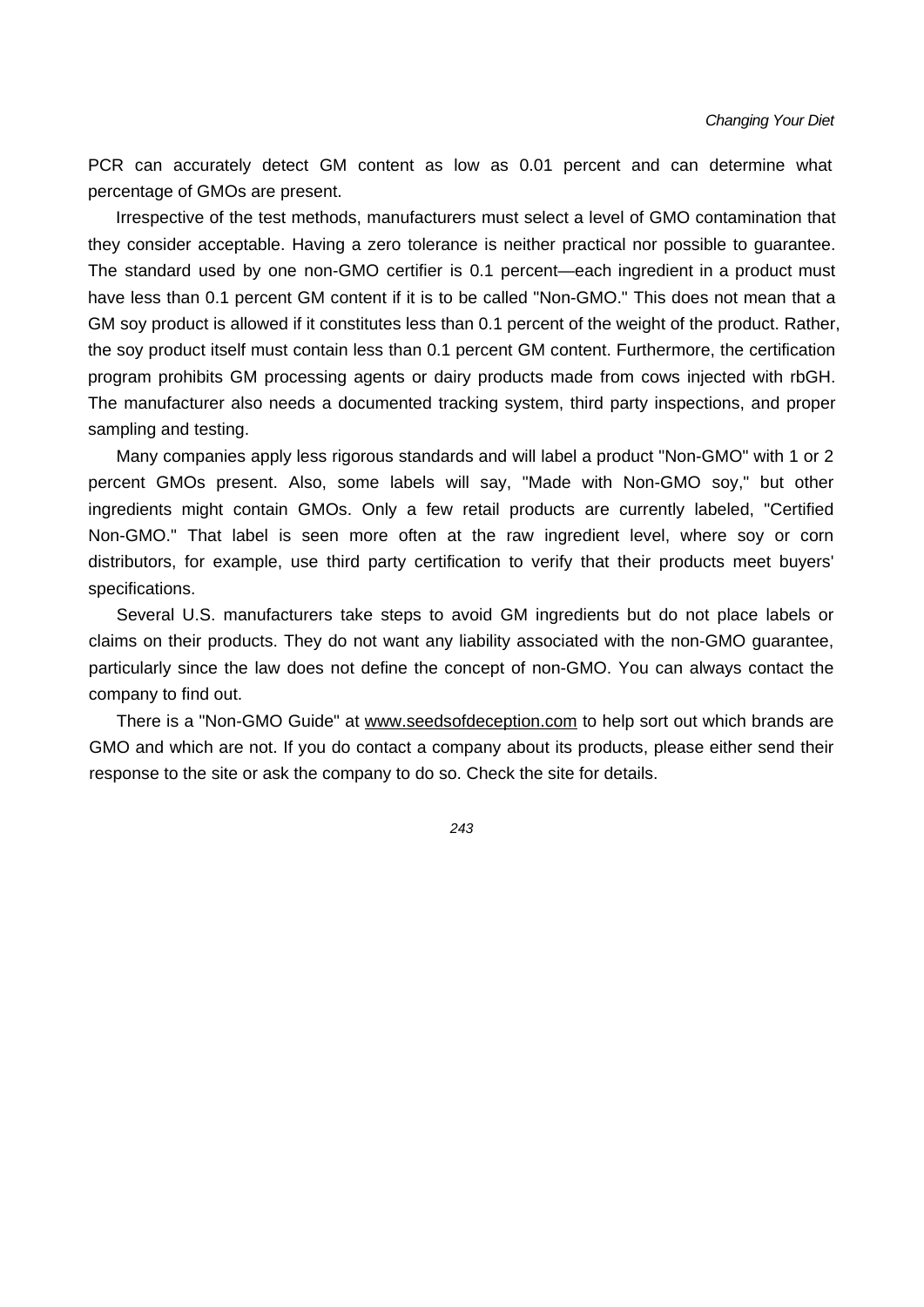#### **Does Organic Mean Non-GMO?**

In 1997, the U.S. Department of Agriculture tried to allow GM ingredients into their new definition of organic. They also proposed a number of other new rules that deviated from the traditional definition, such as allowing food to be irradiated, fields to be fertilized with sewage sludge, and animals to remain confined. Over 275,000 letters, faxes, emails, and signatures poured into the USDA, forcing them to reconsider.

The new rules forbid the use of genetic engineering for products labeled as organic. If seeds or crops have been accidentally mixed with GM content, the product cannot be sold as organic. An exception is made in the case of contamination from cross-pollination. The organic standards do not penalize farmers who take reasonable precautions, but whose crops become contaminated from pollination outside their control. Although the standards do not specify any maximum level of allowable contamination from cross-pollination, many buyers in the organic industry set their own thresholds. They reject products with GM content greater than some specified low level such as 0.1 percent.

Unless their buyers ask for it, many organic producers do not test for GMOs. It is not required. Thus, organic products may contain undetected contamination. Some farmers and certifiers would prefer to establish a universal threshold for GM content, which could pave the way for regular testing.

If a package says "100% Organic" each ingredient must be 100 percent organic. If the label says "Organic," at least 95 percent of the ingredients must be organic. The remaining 5 percent are not supposed to be genetically modified according to the organic standards. If the label states, "Made with Organic Ingredients," at least 70 percent of the ingredients must be organic—the non-organic ingredients are also not supposed to be GM. The non-organic ingredients, usually listed at the bottom of the label, do not need to be tested as non-GMO.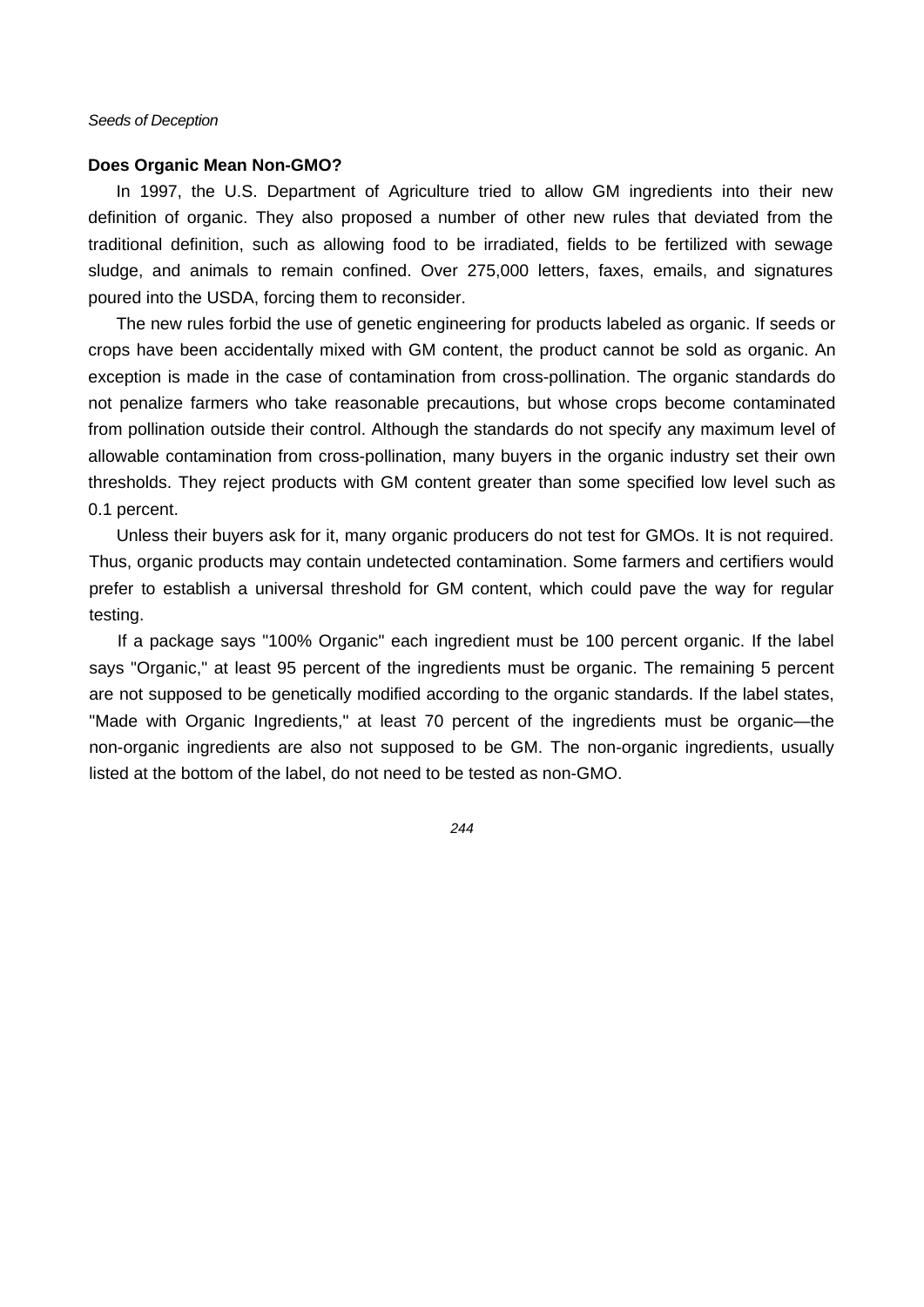### **Big Plans—Genetically Engineering the Food Supply**

There are hundreds of GM products in the pipeline awaiting further development, approval, or commercialization. Virtually every type of popular produce has been genetically engineered in the lab. Some of the these include: wheat, rice, melons, cucumbers, strawberries, broccoli, grapes, sunflower, sugarcane, sugar beet, apples, lettuce, raclic-chio, carrots, coffee, cranberries, eggplant, oats, onions, peas, pineapples, plums, raspberries, sweet potatoes, walnuts, and barley. Many varieties are undergoing field trials in one of the thousands of test plots being conducted yearly.

Whatever risk any particular GM product has, great or small, the act of introducing so many varieties in the future can multiply a small risk into a virtual certainty.

Sign up for emailed updates at www.seedsofdeception.com to be informed of any additional GM crops that enter the marketplace.

## **Eating Non-GMO in Restaurants**

When looking for non-GMO food while eating out, the first question usually is: What oil do they cook with? Many restaurants use GM vegetable oils. But they may also have olive oil available for salads, etc. But make sure that their olive oil is not blended with canola oil. This is done often and sometimes even the waiters and waitresses don't know. The kitchen does.

Depending on the dish, some restaurants can switch cooking oils just for your meal—using olive oil instead of their normal vegetable oil. It's not likely, however, that they will do this for deep fried dishes. Italian, Greek, and Middle Eastern restaurants and many fine dining establishments tend to use olive oil anyway. It's usually easiest to phone ahead and speak to a cook.

In Europe where food is labeled if its ingredients contain even a small amount of GM content, restaurants are supposed to list if any of their foods contain GM ingredients or have the information available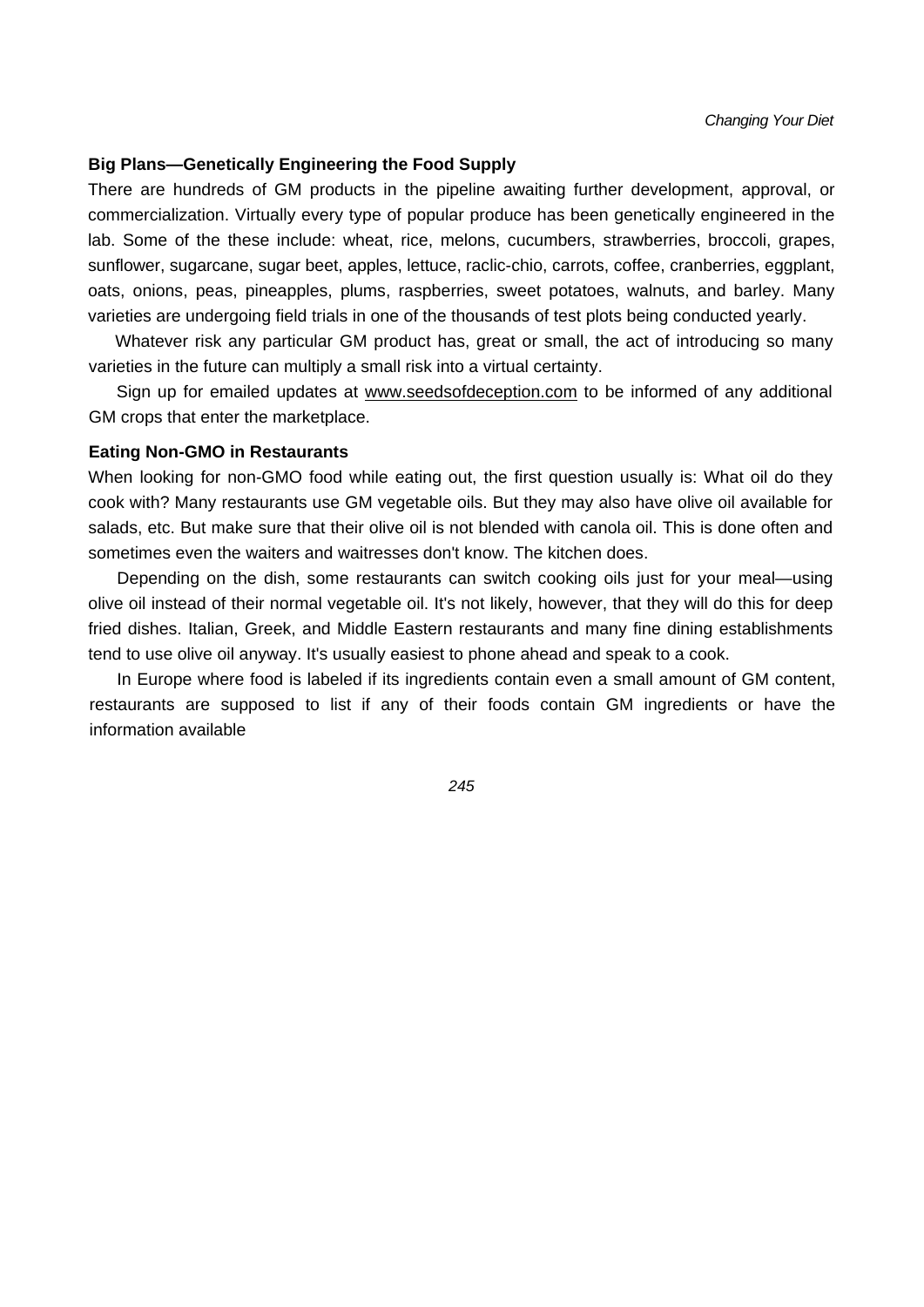upon request. One eating establishment, for example, offered the following policy statement in 1999:

"In response to concern raised by our customers ... we have decided to remove, as far as possible, genetically modified soy and maize (corn) from all food products served in our restaurant. We will continue to work with our suppliers to replace GM soy and maize with non-GM ingredients. . . . We have taken the above steps to ensure that you, the customer, can feel confident in the food we serve."12 The statement was in reference to the cafeteria of Monsanto's UK

headquarters in High Wycombe, England.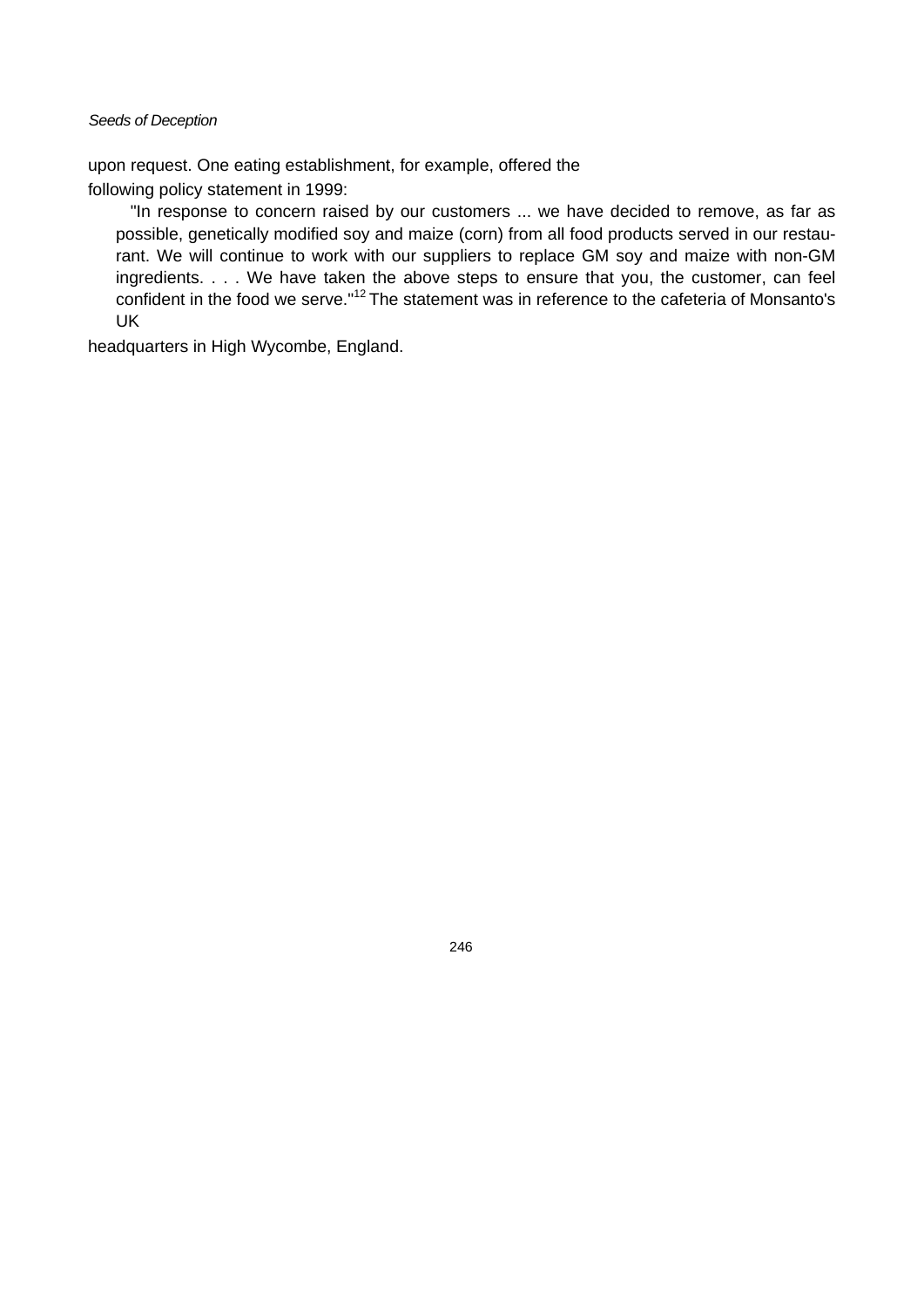## A STRANGE DEAL

Responding to statements by U.S. Trade Representative Robert Zoellick attacking the EU's stance on GM foods, European Development Commissioner Poul Nielson said, "This is a strange disc ussion. Very strange. We are approaching a point where I would be templed to sav I would be proposing a deal to the Americans which would create a more normal situation.

"The deal would be this: If the Americans would stop Iving about us, we would stop telling the truth about them."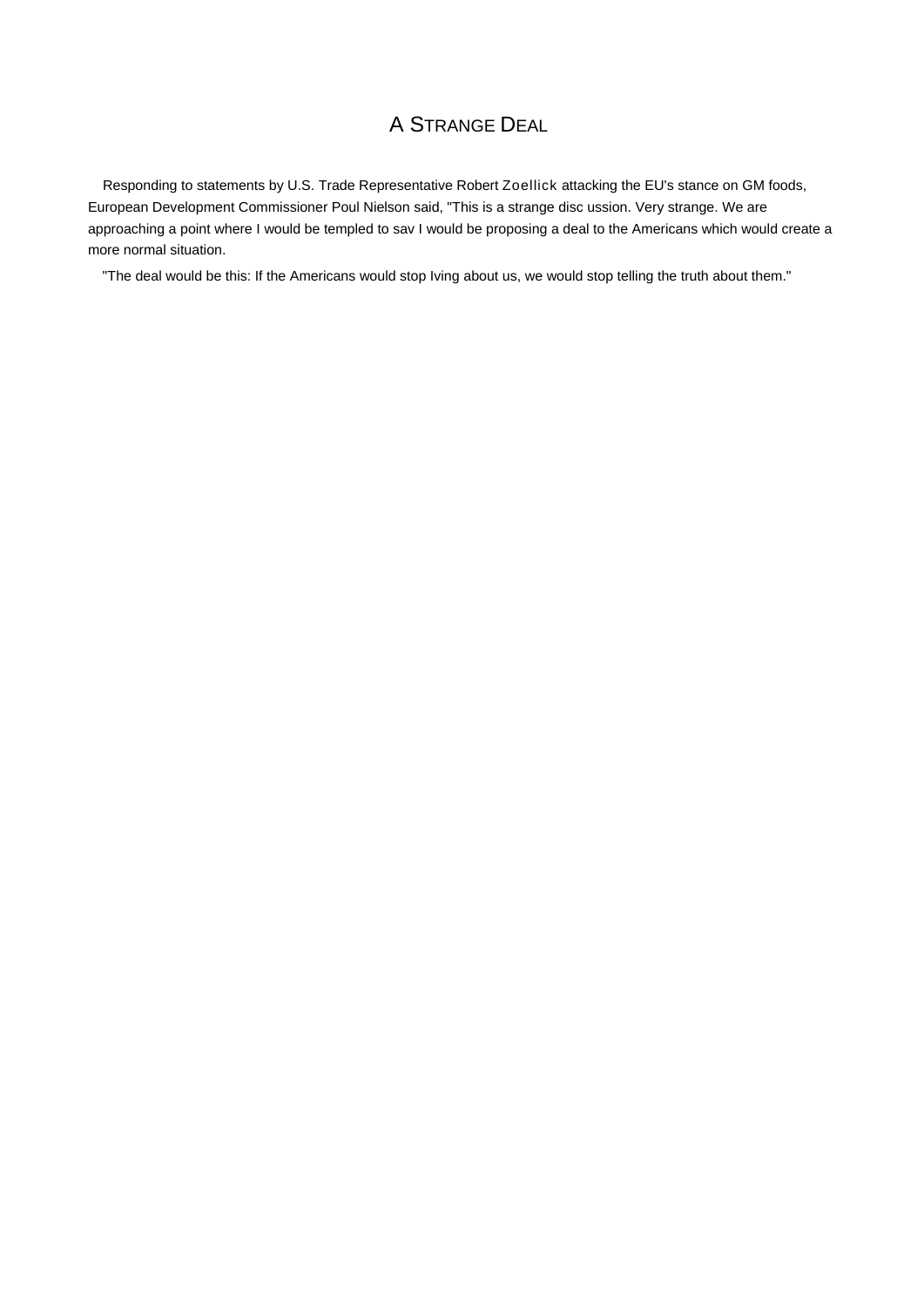# *Chapter 9* WHAT YOU CAN DO

 was on a lunch break from a lindy hop dance workshop in St. Louis when some other dancers I was on a lunch break from a lindy hop dance workshop in St. Louis when some other dancers<br>entered the restaurant. We asked them to join us. Over lunch I asked the man across from me what he did besides dancing. He said he worked for Monsanto as a molecular biologist, genetically engineering food.

I chewed slowly and considered my options.

We were, after all, eating lunch. And he was, after all, a fellow swing dancer. I decided to be gende.

After some light friendly chatter about the potential allergenicity of genetically engineered constructs, I posed the question: When you blast the gene into the DNA, how do you know if you have disrupted a sequence that is important?

He said that they knew the sequence of many genes and tried to avoid inserting new genes in the middle of an existing one. After a pause, he added, we're continuing to learn which sequences in the DNA are important.

I asked: What if the whole DNA sequence is important? The theory behind genetic engineering assumes that the DNA is a bunch of discrete genes, all working independently, which, when added together, produce a plant, animal, or human. But that's not how the rest of the body functions and it's not how the ecosystem works either. They both involve complex, interrelated systems that we do not fully understand. Dangerous side effects of medicine and environmental disasters are often the result when we ignore that complexity and attempt to make a single change in isolation. That's where we get into trouble.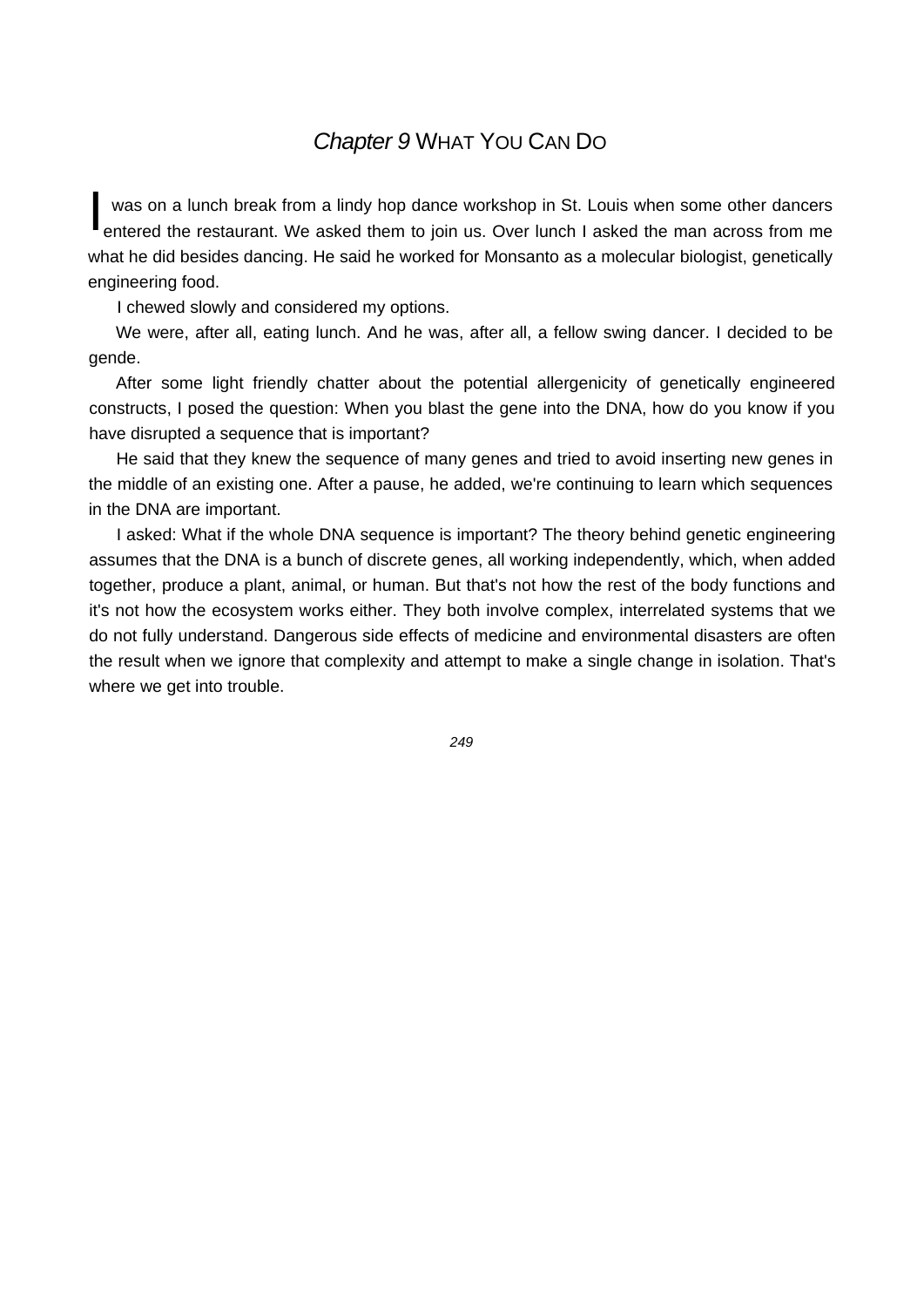What if the sequence of the DNA operates in a holistic manner, perhaps using laws of nature we haven't yet discovered? Suppose, for example, the double helix structure of the DNA takes advantage of subtle laws of quantum mechanics or field effects. Couldn't disrupting a portion of the DNA sequence have unforeseen consequences that we have no idea even how to test for?

He was silent. The table was silent. We all just looked at our food for a while and then continued eating. Someone said, "That was deep." More silence.

The biologist then responded, "But you do know we need genetic engineering?"

"What?"

"You know we need genetic engineering."

"How so?" I asked.

"To feed the world."

And then he proceeded to give me the numbers. By the year two thousand and such and such, the world's population would be such and such. And there's no way that we can feed our planet with the current system of agriculture. . . .

As the Monsanto scientist was speaking, I knew he was sincere. I knew he believed deeply in what he was saying. And I knew he was wrong.

"Feeding the hungry" is described in the book, *Dinner at the New Gene Cafe,* as "the Final Argument."<sup>1</sup> After you effectively counter arguments that the technology is precise, the FDA has proven it safe, and it's just like traditional crossbreeding, in the end the discussion will come to the moral imperative that we need GM foods to feed the world.

Those who study the issue, however, say that the argument made by the biotech industry is based on propaganda, not on science. The organization Stop Hunger Now says, "Abundance, not scarcity, best describes the world's food supply." The truth is we have more food per person than any time in history—4.3 pounds per day.<sup>2</sup> A report from the United Nation's Food and Agriculture Organization (FAO)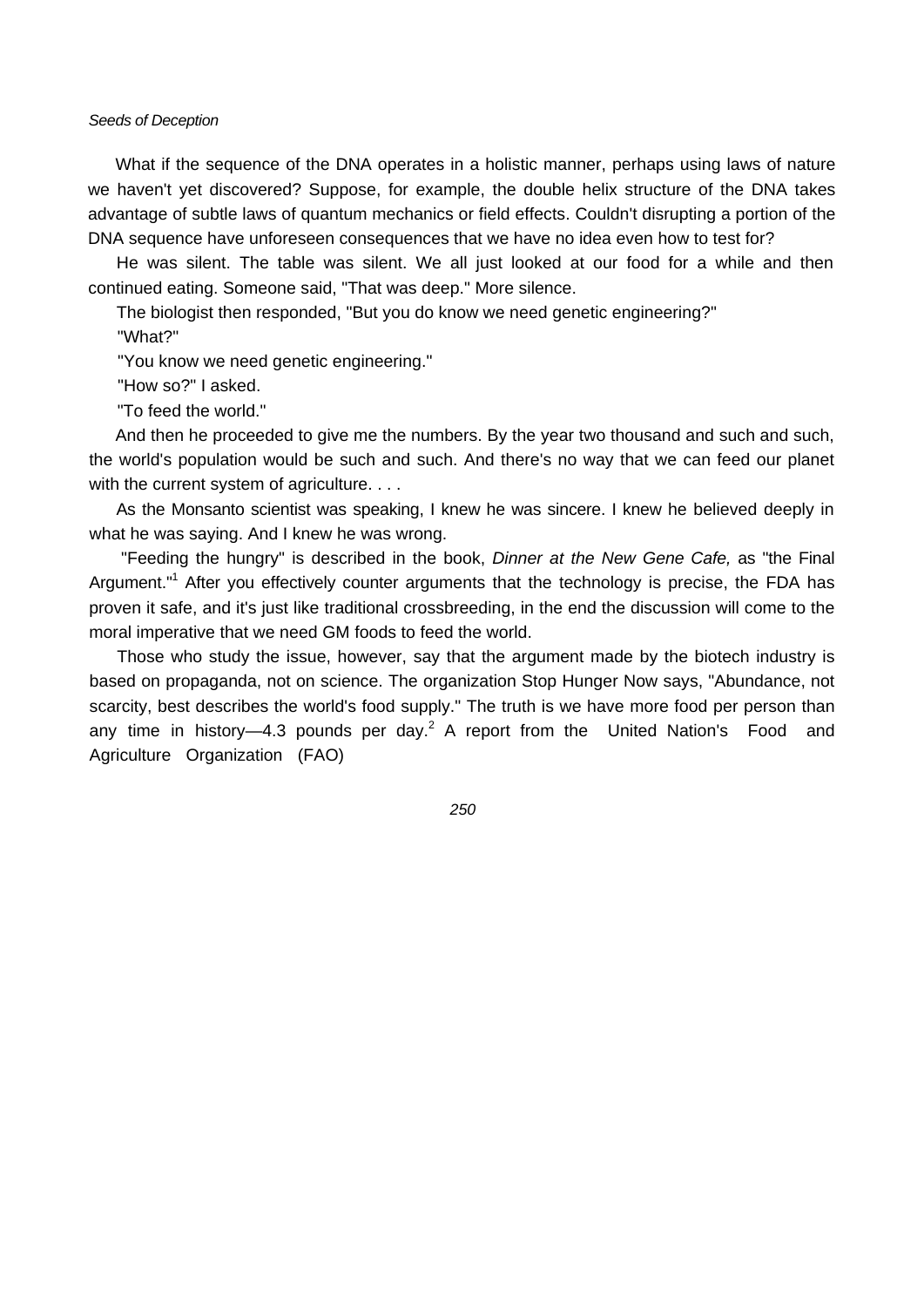confirms that with food production increasing and population growth rate decreasing, we won't be running out.<sup>3</sup> The sad fact is that starvation is not generally associated with lack of food in the world. We have one and a half times the amount of food needed to feed the world, but people still go hungry. But that's another story.

The story here is that the Monsanto scientist sitting in front of me believes his industry's PR stance entirely—and with a quarter of a billion dollars being spent on getting this message across, so do countless others.

I learned more about how the industry drives their points home as I listened to their representatives address an agricultural biotechnology conference later that year. Each described another glorious breakthrough about genetic engineering and how it would solve the problems of agriculture. But whenever anyone brushed lightly on the topic of public resistance to GM foods, they all said the same sentence: "It's not a food safety issue." Each speaker would characterize the arguments against GM foods as cultural, or religious, or philosophical, or anti-science, or complicated, or a trade barrier, or anti-American. But, "of course, it's not a food safety issue."

Audience members were from agriculture, the food industry, academia, and the media. I wondered how they were reacting to what was being said. During a break, I started up a conversation with a graduate student doing research on the sociological issues surrounding GM foods. As she shared some details of her work, she referred to the resistance to GM foods expressed in Europe and elsewhere. She quickly added, "Of course it's not a food safety issue."

Bingo. It had worked. The words she used, even the way she said them, mirrored precisely that of the previous speakers. They had another convert.

#### **Getting Heard—Making a Difference**

The graduate student believed that there is no food safety issue with GM foods and the Monsanto scientist at lunch believed GM foods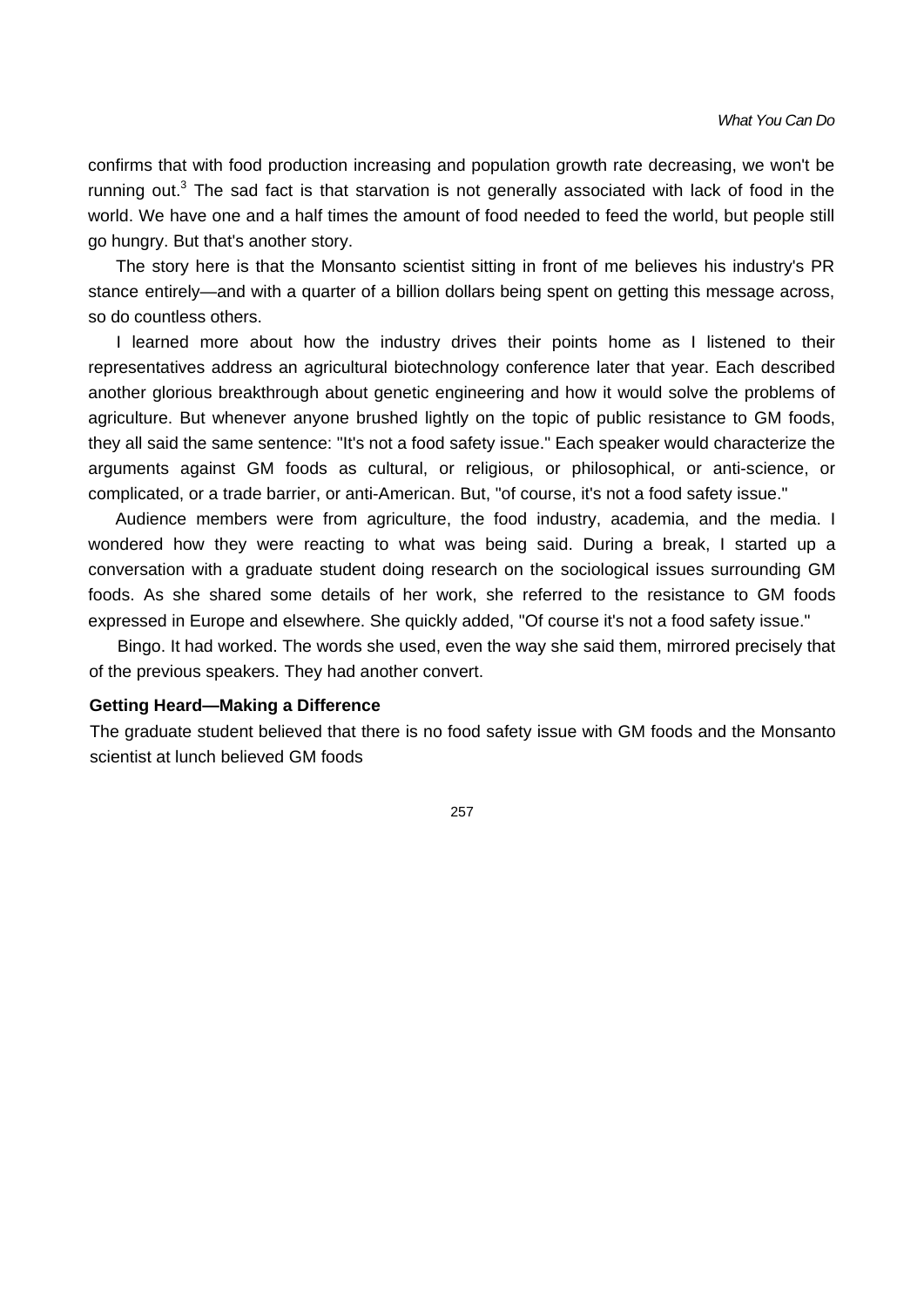could feed the starving. Monsanto's CEO, Robert Shapiro said, "Those of us in industry can take comfort. . . . After all, we're the technical experts. We know we're right. The 'antis' obviously don't understand the science, and are just as obviously pushing a hidden agenda— probably to destroy capitalism."<sup>4</sup>

If you challenge the industry, as Agriculture Secretary Glickman reported, "You're Luddites, you're stupid." Or worse, you are a scoundrel for turning a cold shoulder to the millions of starving in the world. Jack Kemp, former Republican nominee for vice president had some choice words for those who called for safety testing and labeling of GM foods. He said they are, "ill-considered, anti-progress, left-wing, self-appointed . . . anti-technology activists."<sup>5</sup> It's not easy speaking against the pro-biotech current.

A revealing study demonstrated that a group of people trying to make a decision was swayed not by the suggestions of its most intelligent members, but by those who spoke the most. The biotech industry takes advantage of this principle in millions of dollars worth of ads and in years of pro-biotech media reports.

How, then, do we get a different message across? Major media has avoided covering the food safety issue. Even when GMO-related health issues are reported, the news is usually limited to short sound bites or a quoted opinion that is "balanced" by a pro-biotech quote challenging any concerns. General news stories are not sufficient. To convince someone that GM foods carry serious risks usually takes a prolonged discussion. It takes an even longer discussion to inspire someone to actually change his or her lifelong eating habits. That's where this book comes in. It's a portable long discussion—one that can be passed around. And it's unedited by the media and unsanitized by the industry.

Books have power. Upton Sinclair's novel *The Jungle* exposed the unsanitary conditions of the meat packing industry. After Teddy Roosevelt read the book on a long train trip, he pushed a bill through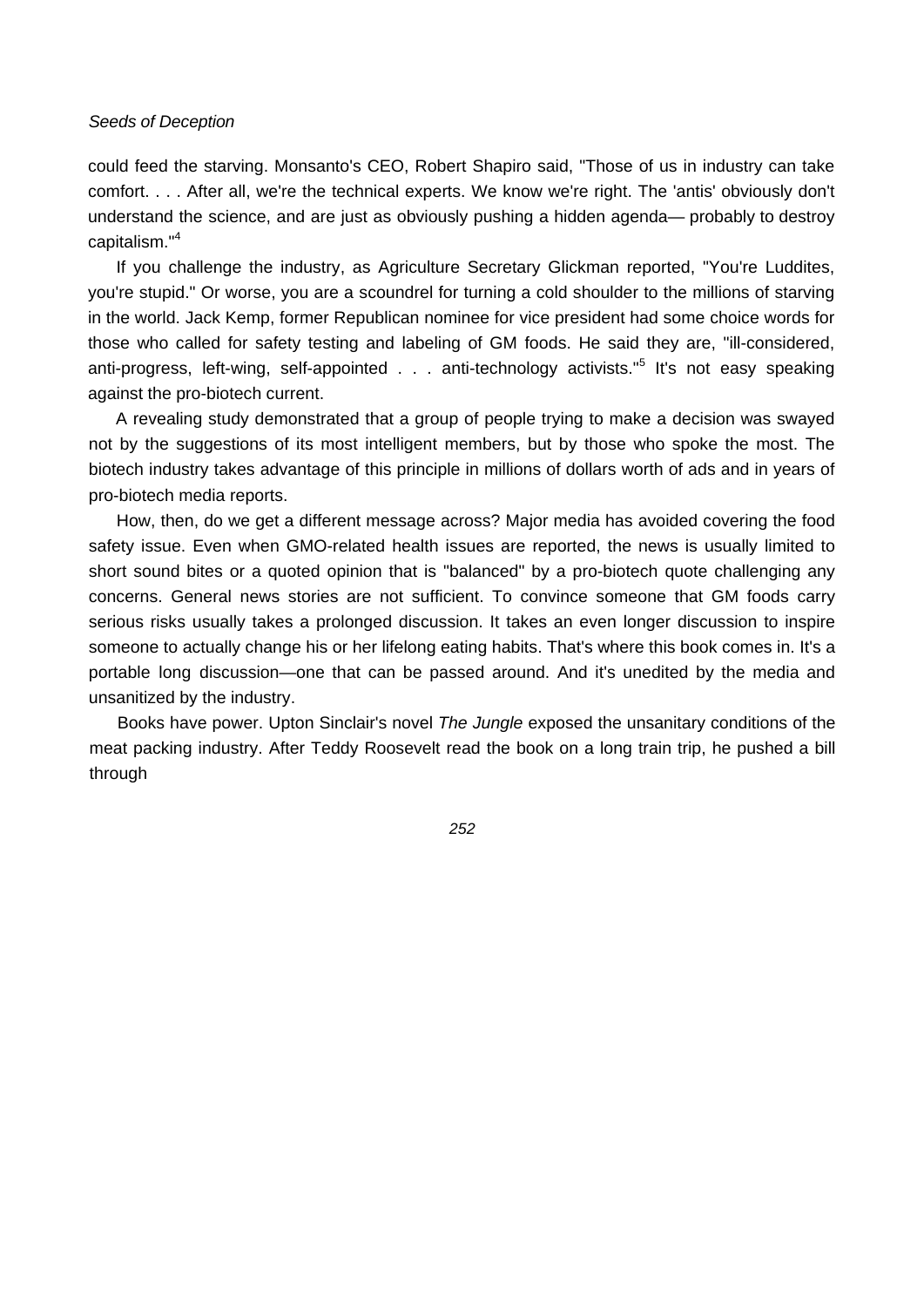congress creating meat inspection. At a press conference, President Kennedy acknowledged the importance of Rachel Carson's book *Silent Spring,* which exposed the dangers of pesticides. Kennedy then had his scientific advisor look into the issue. The book was eventually "credited with beginning the American environmental movement, the creation of the Environmental Protection Agency, and the 1972 ban on DDT."6

Similarly, officials around the world who are in charge of GM food policy need to be made aware of the foods' dangers and how their approval was based on politics, not science. Instead, they have been subjected to relendess promotion by the biotech industry and bullying by the U.S. government to accept GM foods and crops.

If the facts in this book get to the right people, it might make a difference. In fact, it already has. A Vermont state representative said the book "spread like wildfire . . . and it certainly colored every conversation in the Statehouse about GMOs. It was the subtext for everything after that, once it arrived." Soon after, Vermont passed the nation's first state GMO regulations.

I founded the Institute for Responsible Technology to bring this knowledge to individuals who can help stop the genetic engineering of our food supply. To participate in our campaigns or donate to our efforts, please go to www.responsibletechnology.org.

Among the most influential people are executives of large food companies. This was exhibited in the UK in 1998, where the head of Iceland Frozen Foods sparked a revolution. After receiving several letters expressing concerns about GM foods, the company's chairman Malcolm Walker decided to find out what all the fuss was about. After learning about the issues, he ordered that GM soy and corn be removed from **the** company's house brand. Brochures denouncing GM foods were **handed** out at his chain of stores. Within half a year, the rest of **the UK food** industry followed suit. Executives from other chains **acknowledged the** influence of Iceland Frozen Foods on their decisions.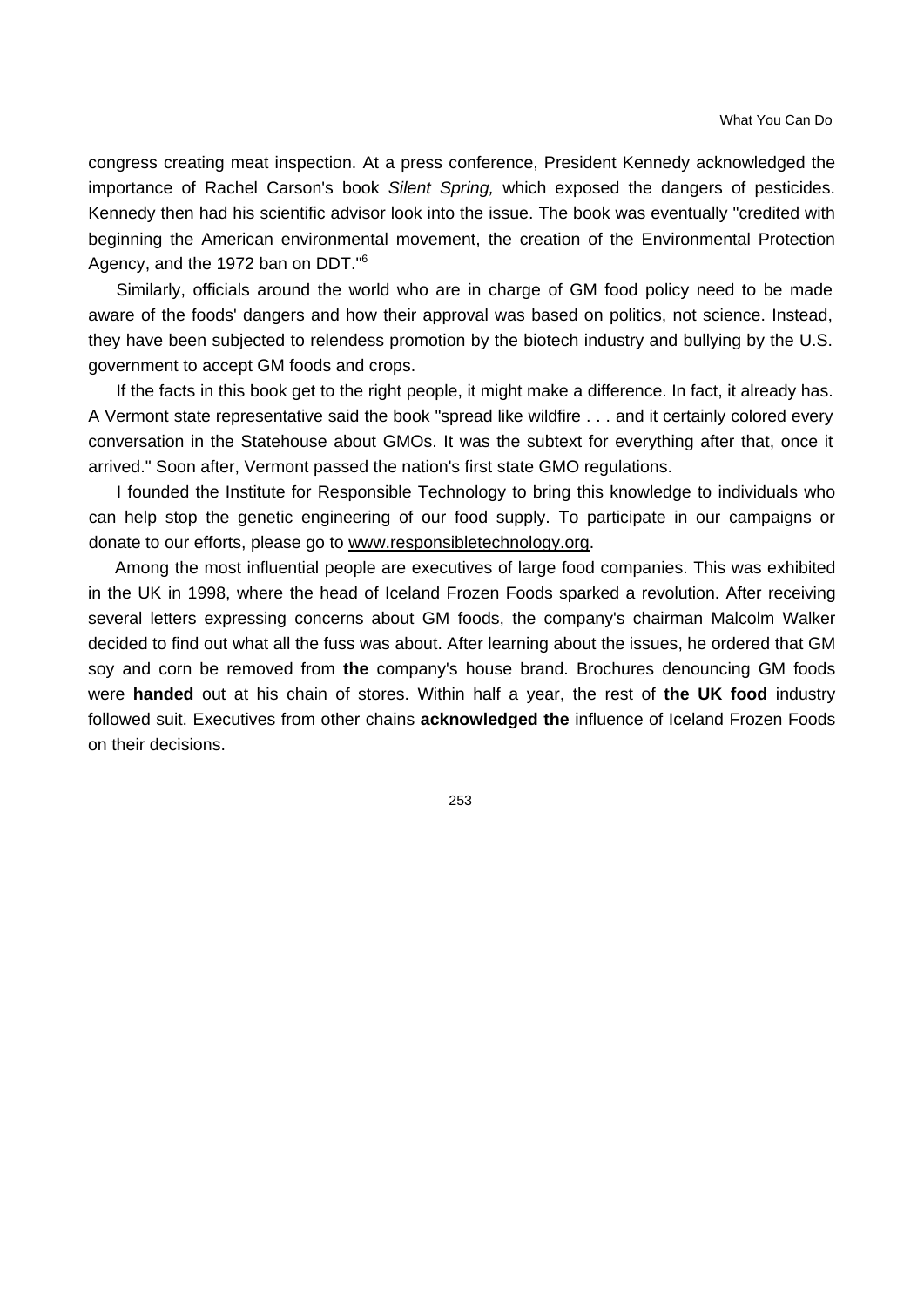Iceland Frozen Foods later committed to sell only meat that had been fed non-GM animal feed. They also removed Monsanto's genetically engineered artificial sweetener aspartame from their products' ingredients. Their press release even referred to research linking aspartame to brain tumors.<sup>7</sup>

In the U.S., Whole Foods Market, Wild Oats, and Trader Joe's announced that GMOs would be removed from their store brands. Gerber baby foods, as well as scores of health food products, have similarly changed their ingredients. (See www.seedsofdeception for a list.)

When a store or brand removes GM ingredients, it has a ripple effect through the industry. After a supermarket chain commits to eliminate GMOs, they usually send out a letter to their suppliers who in turn contact their suppliers and so on. A store may have hundreds of food items, each with a list of ingredients. Hundreds or thousands of businesses can be affected, right back to the farm level.

When a vendor receives a request to provide only non-GM ingredients, they usually test their products for GM content. If they make a change, they typically choose the rninimum level of compliance necessary to meet the buyer's requirements. They'll remove only those GM ingredients specified, and establish the least costly testing and monitoring program that their buyer will accept. Their choices are not motivated by food safety; it's economics—make a change or lose the customer. Buyers, therefore, are at the top of the food chain. They move the market. When McDonalds, Pringles, and the other major potato buyers decided not to sell Monsanto's GM New Leaf potato, for example, it was soon taken off the market. McDonalds and others doomed Monsanto's potato because they wanted to satisfy consumer demands. We have that power.

European food chains likewise responded to consumer demands, and their switch to non-GMO products was a landslide. Once a few major manufacturers and chains announced their intention go non-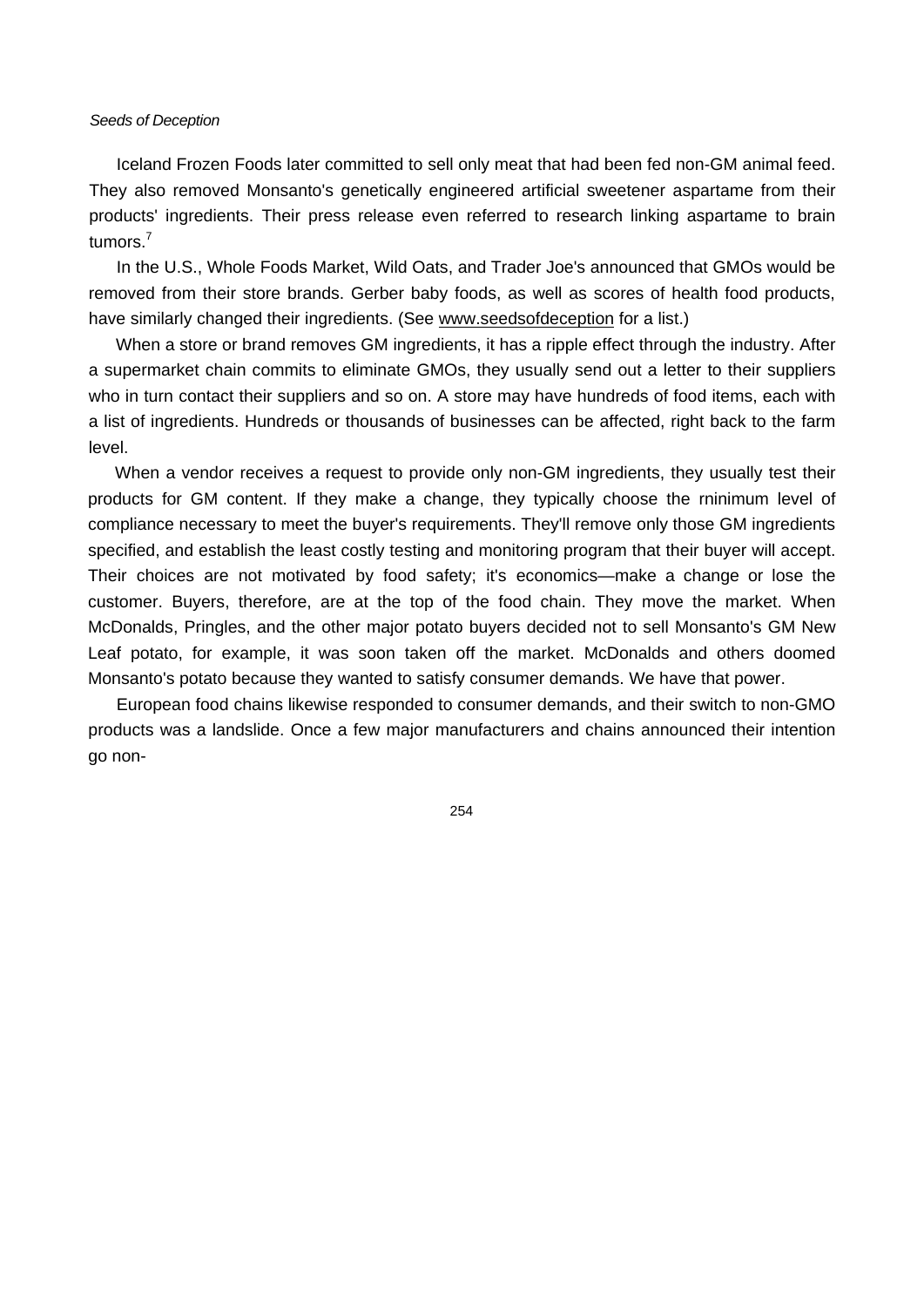GMO, no one wanted to be left out. This made it easier on the whole industry. All the vendors and ingredient suppliers switched to non-GM soy and corn at the same time.

The European food industry had to spend a lot of money to make the switch, often changing recipes to eliminate soy and corn altogether. They resented the biotech companies for the whole mess. After all, the food industry didn't ask for GM foods and did not benefit from them in any way. GM foods were not cheaper or more appealing. They were an expensive problem thrust on them from what they considered an insensitive and greedy American industry.

In an attempt to try to prevent a European-style revolt among the U.S. food sector, the biotech industry has tried to align with the food industry, convincing food manufacturers that they are part of the family; an attack on biotech is an attack on food. The effectiveness of this strategy is illustrated by the Grocery Manufacturers Association's (GMA) ubiquitous presence in the media defending GM foods. It is no coincidence that Monsanto is a significant contributor to the GMA.

When StarLink hit in 2000, however, things got shaken up. Companies that spent millions in costly recalls began questioning their support for biotech and even publicly challenged loose government policies. Consumers were alerted to potential dangers and many Americans realized for the first time that they were eating GM foods.

In November 2002, the food industry got another heads up. Grains of corn that had been engineered to produce a vaccine for fighting a diarrhea-causing virus in pigs was accidentally mixed into 500,000 bushels of soybeans in a Nebraska grain facility. The USDA ordered the soy to be destroyed and the corn's maker, Prodigene, to pay the \$2.8 million bill. The fact that the contamination was even discovered was based on several coincidences and could easily have been missed. News reports of the incident also revealed that two months earlier, Prodigene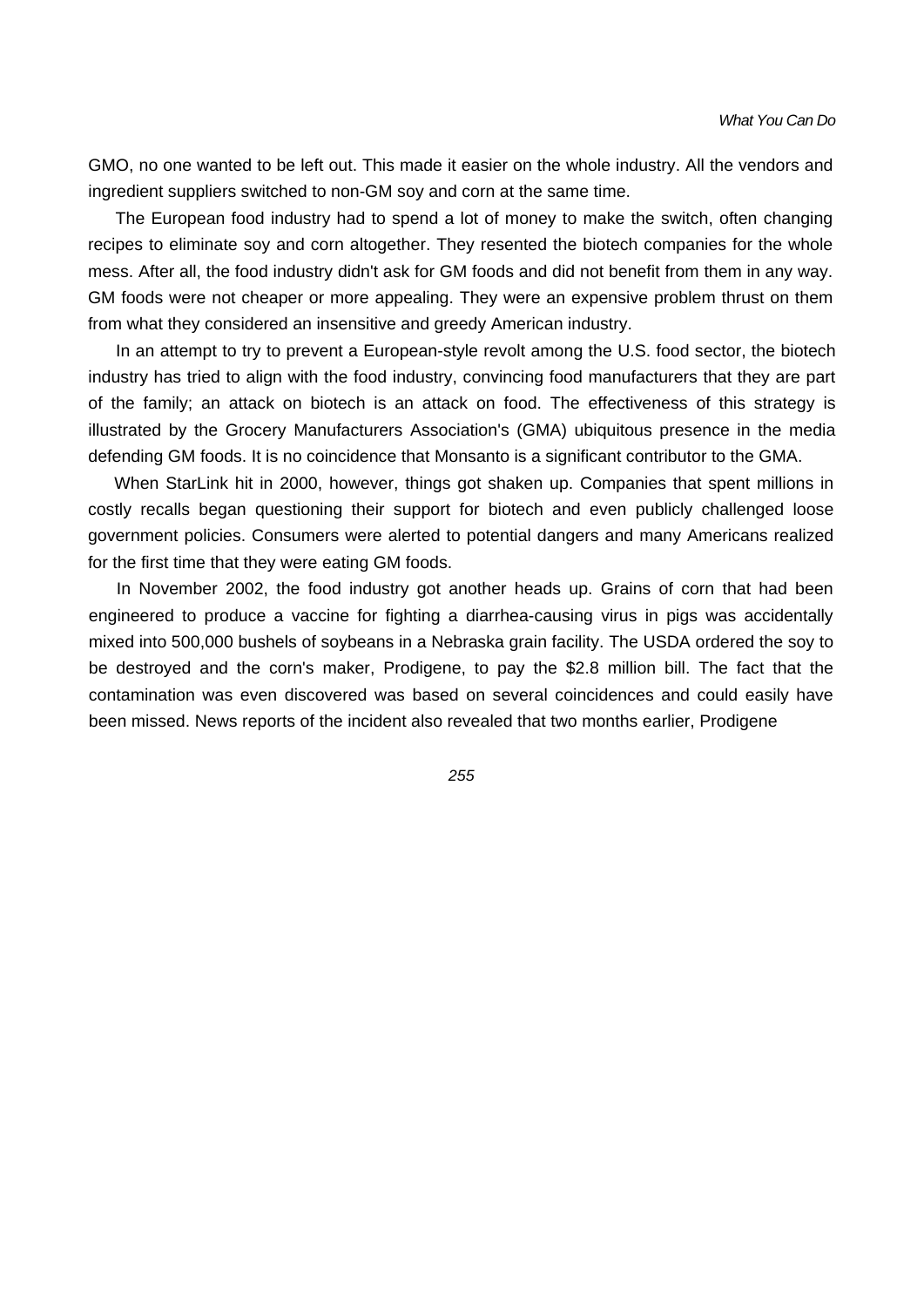had to destroy 155 acres of corn in Iowa, because wind-blown pollen from its drug-producing corn may have contaminated that as well.

Food companies realized that they had narrowly missed another StarLink. They were also alerted to the abysmal regulations governing the approximately 300 plots of GM plants engineered to produce medicine and industrial chemicals. Since 200 of these plots use corn, the possibilities of contamination due to cross-pollination and accidental mixing are great; many estimate the chances that some Americans have already eaten corn-grown pharmaceutical or chemical products at about 100 percent.

The U.S. food industry is now clearly concerned. They realize how vulnerable they are to another Starlink-type recall, and they have some idea that the government is not adequately protecting consumers. The time may be perfect to create a U.S. food industry landslide. Even one large company changing its policy could make GM foods unpopular very quickly. That is the thinking behind GE Food Alert, a coalition of seven organizations that have targeted America's largest food manufacturer, Kraft foods. Their campaign, described at www.krafty.org, is rallying consumers to contact Kraft, to ask the company to take out GM ingredients.

Please email or write food companies to share your concerns about GM foods. If you have stopped buying a food brand due to GMO issues, definitely let the company know. With your message, please suggest that they read this book; they'll learn about the health risks of GM foods and the significant liability they face by using them. You can download sample letters and emails at www.seedsofdeception.com.

For some manufacturers, switching to non-GMO ingredients is quite simple—there are easy-to-substitute alternatives. For others, substitutions are difficult. They may wait for the landslide.

### **Local Action**

One of the easiest ways to effect such a landslide is to inspire change at the local level. Sometimes all it takes is a request. For example, I asked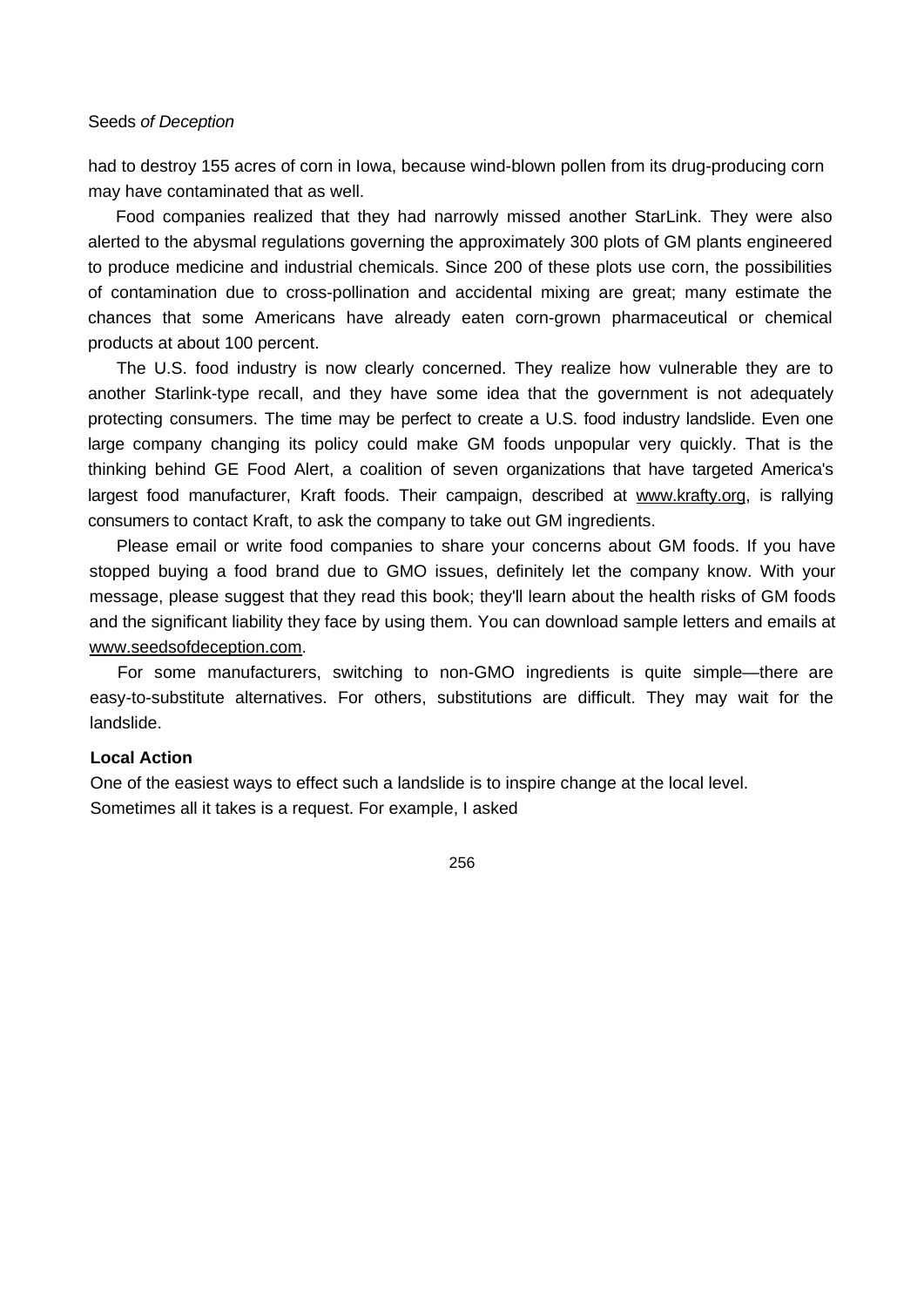the owner of a local restaurant to take GM foods off his menu, explaining that there were several people in town that avoided them. He invited me into his kitchen to see what that would involve. He then switched from soy oil to olive and sunflower oils, replaced his zucchini with an organic source and started using organic milk. Since his menu items used almost no packaged foods, the changes were simple and inexpensive. I wrote a short article about it for a local weekly paper, which he posted on his window. He saw an immediate increase in business.

Not to be outdone, a competing restaurant one block away also removed GM foods. I wrote an article for them as well. Two nearby restaurants then switched to non-GM oil and organic dairy. In fact, they raised the prices on a few entrees by \$.50 to cover the increased costs and posted signs explaining what they had done. Customers loved it. Now other restaurants in town are making the switch.

I never once had to discuss any safety issues about GM foods. It was enough for the restaurant owners to know that their customers preferred not to eat GM foods, or that a competitor was responding to that preference.

At www.seedsofdeception.com there are materials you can print out and give to restaurant owners that will explain the issue and help them to make a switch. There are even notes you can give to waiters or waitresses to help them accommodate your desire for non-GMO food.

Of all the local strategies, inspiring schools to make a change may be the most powerful. Schools throughout the UK and parts of Europe banned GM food years ago. In the 1990s, many Parent and Teacher Associations (PTAs) rallied against rbGH and more than a hundred U.S. school districts banned milk from rbGH-treated cows. Wisconsin dairy farmer John Kinsman describes the method he used to inspire several schools. "I simply talked to parents of small children. Once mothers heard about this, they didn't rest until their school made the commitment."<sup>8</sup> Children are at greatest risk from the potential dangers of GM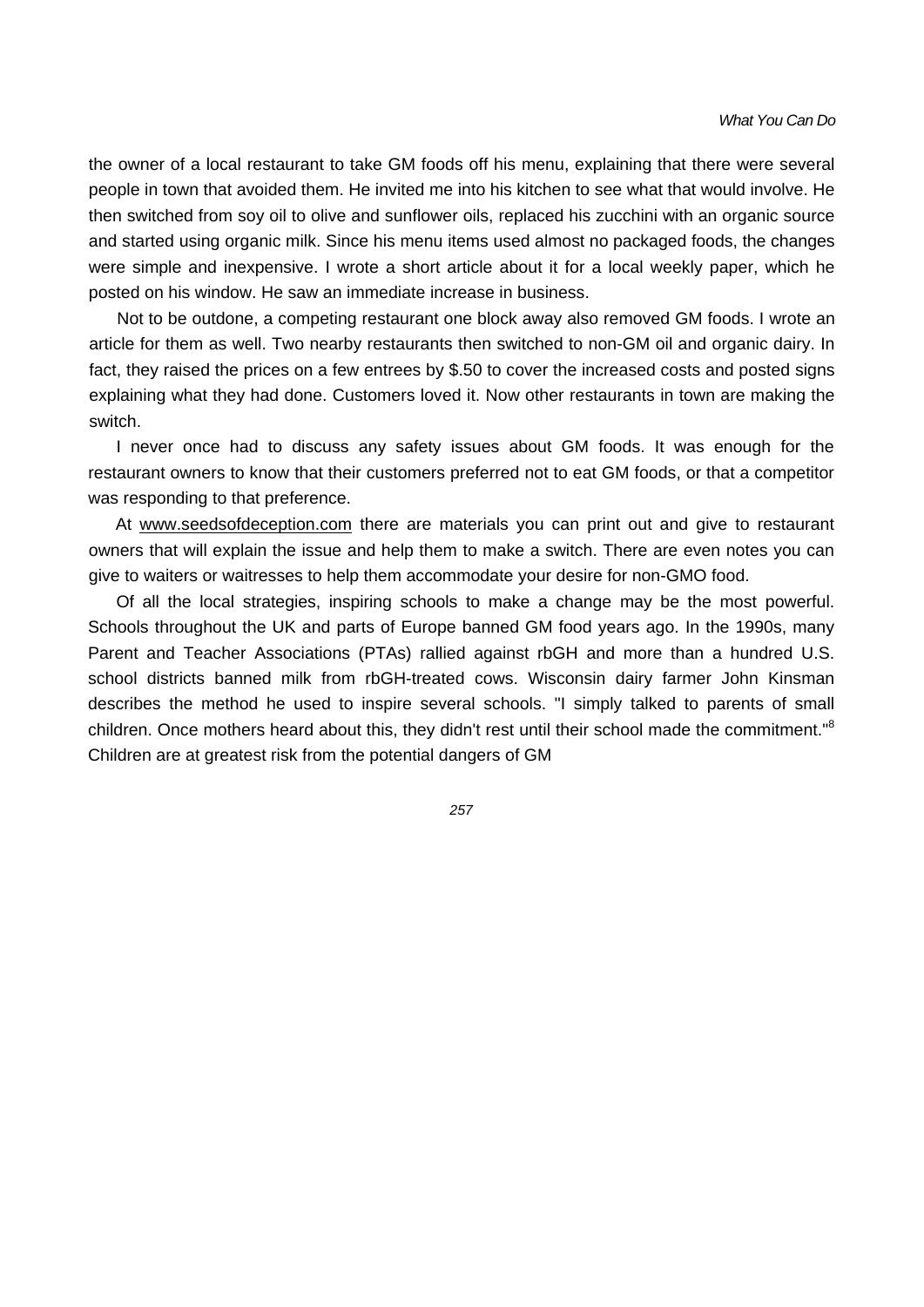foods. Since there are few forces in nature stronger than a mother protecting her child, Kinsman's strategy is powerful. A Connecticut woman also found that having a member of the school board on her side was important. At www.seedsofdeception.com you will find sample letters you can use to make the approach to parents, board members, and others easy and effective. Similarly, there are materials for college students to help them approach their campus food service.

According to information theory, "Knowledge has organizing power." Informed, knowledgeable people make a difference. We know we can't depend on the American media or U.S. government to inform us. To get the stories in this book to the public, it has to be accomplished by its readers, passed from person to person. To make this affordable, I offer discounts for purchases of six books or more. Please buy as many as you can. See the order form at the end of this book or go to the website.

Also on the website, you can sign up to become a member of the Institute for Responsible Technology. This is the organization I founded to help you stay up-to-date on the issues and to help make it easier to identify which foods are genetically modified. There is an electronic newsletter, information packets to download, and links to other organizations. We will also let you know when there are campaigns to contact elected officials to encourage support for important legislation.

### **What I Wrote, What I Didn't Write, Why**

This book has focused on the issue of genetically modified food. It has not looked at gene therapy or genetically modified medicine. There are fundamental differences. Several scientists working in the field of gene therapy are appalled that genetic technology is being applied to food, which exposes our entire population and ecosystem to unnecessary risks. Gene therapy or GM medicine, on the other hand, may limit risks just to those individuals who agree in advance. I invite you to evaluate the other genetic technologies on a case-by-case basis.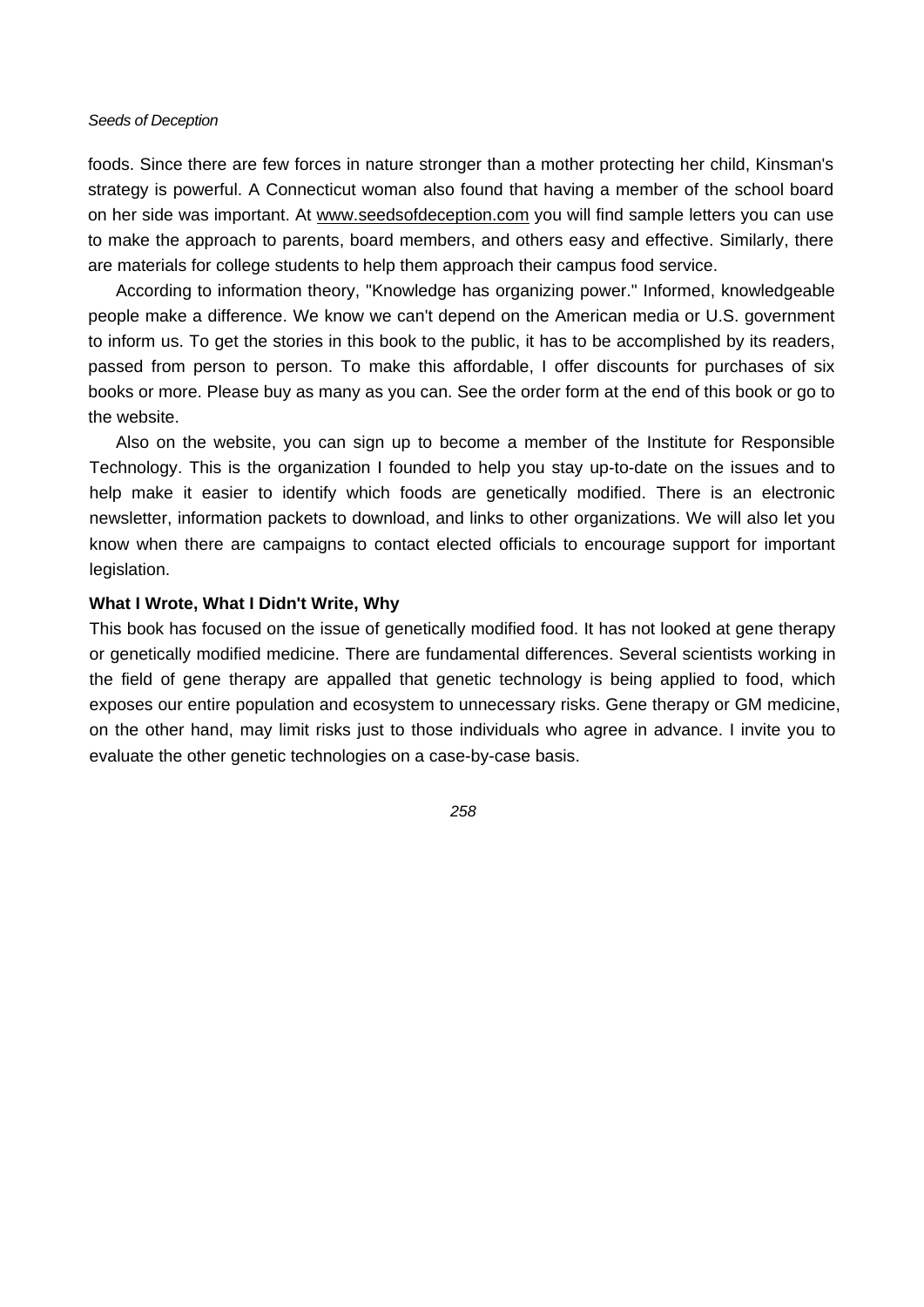This book also does not explore the most dangerous aspect of GM foods—the environmental impact. Once a genetically modified organism is released into the environment, it can never be recalled. Genes remain in the gene pool of a species, or pass between species for countless generations. The devastating environmental implications of GM foods are discussed in my forthcoming book, along with corresponding stories of government negligence and complicity.

The second book also describes how the biotech companies have taken advantage of farmers. The damage that this technology is doing to the farm sector is considerable—but well hidden. The revelations in the book will be a real shock. I will also introduce some new, important GM food safety issues. You can sign up at the website to be notified of the book's availability.

The narrow focus of this first book on the health risks of GM foods is intentional. It is designed to be a catalyst for change. I believe that for most people, legitimate concerns about food safety are far more effective at motivating changes in diet and buying habits than concerns for the environment, farmers, or other related issues. The narrow focus also makes it harder for any book reviewers and other book-related media to be diverted onto other topics. This *is* a food safety issue, and that needs to be aired in the press. As for the subjects of industry manipulation, incompetent science, and government collusion, how else can one explain why these dangerous foods are on the market?

While I use the term "lies" to describe assertions that GM foods are safe, I do not believe that most people who make that claim are liars. Rather, I see them as buying into a myth. While it was spread intentionally, the myth has taken hold and is now a basic assumption of our food industry. It has also become the calling card of the U.S. government.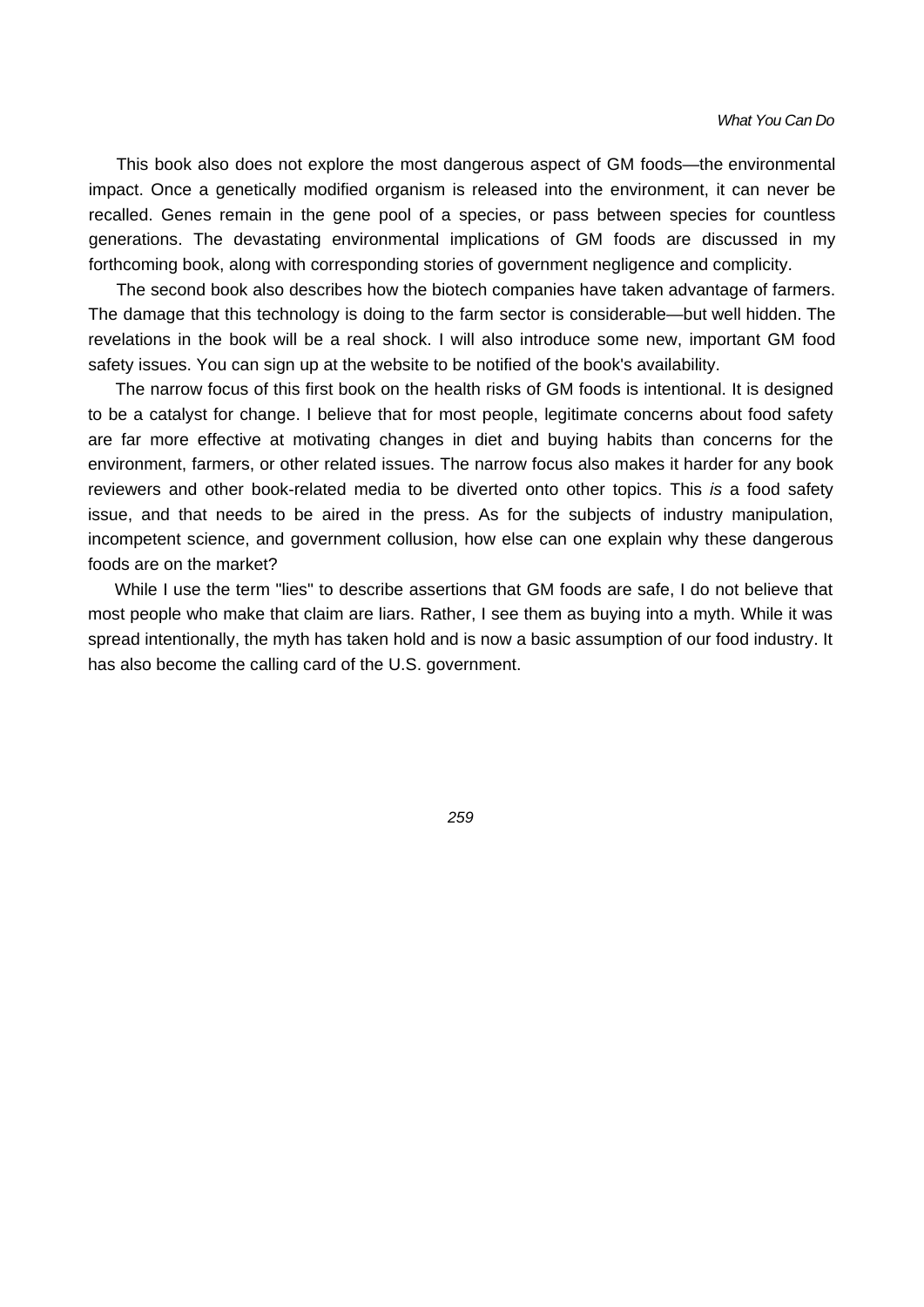### **EPILOGUE**

**W** hen the U.S. announced on May 13, 2003, that it would challenge the European Union's policy on GM foods through the World Trade Organization, U.S. Trade Representative policy on GM foods through the World Trade Organization, U.S. Trade Representative Robert Zoellick blamed fears of GM foods on "special interests that hype hysteria." He said, "millions of North Americans have been eating biotech food every day for years and not a single adverse health consequence has been documented." Zoellick said, "the EU bears a responsibility for ensuring that its health and environmental policies have a sound scientific basis." He added, "Sadly, as we've waited patiendy for European leaders to step forward to deploy reason and science, the EU moratorium has sent a devastating signal to developing countries that stand to benefit most from innovative agricultural technologies." The following week, President Bush claimed that the EU has "blocked all new bio-crops because of unfounded, unscientific fears. . . . European governments should join—not hinder—the great cause of ending hunger in Africa."

Pro-biotech rhetoric is on the rise as the U.S. attempts to force GM foods onto countries around the world. Major U.S. media repeat the government's unsupported claims without question or analysis. The UK's Prime Minister Tony Blair is similarly pushing the industry's agenda. On June 18, 2003 he said, "it is important for the whole debate to be conducted on the basis of scientific evidence, not on the basis of prejudice."

Michael Meacher, who had days earlier been replaced as the UK minister of the environment, responded to Blair with an article in the UK's *Independent.* Entitled, "Are GM Crops Safe? Who Can Say? Not Blair," Meacher presented scientific evidence that countered the prime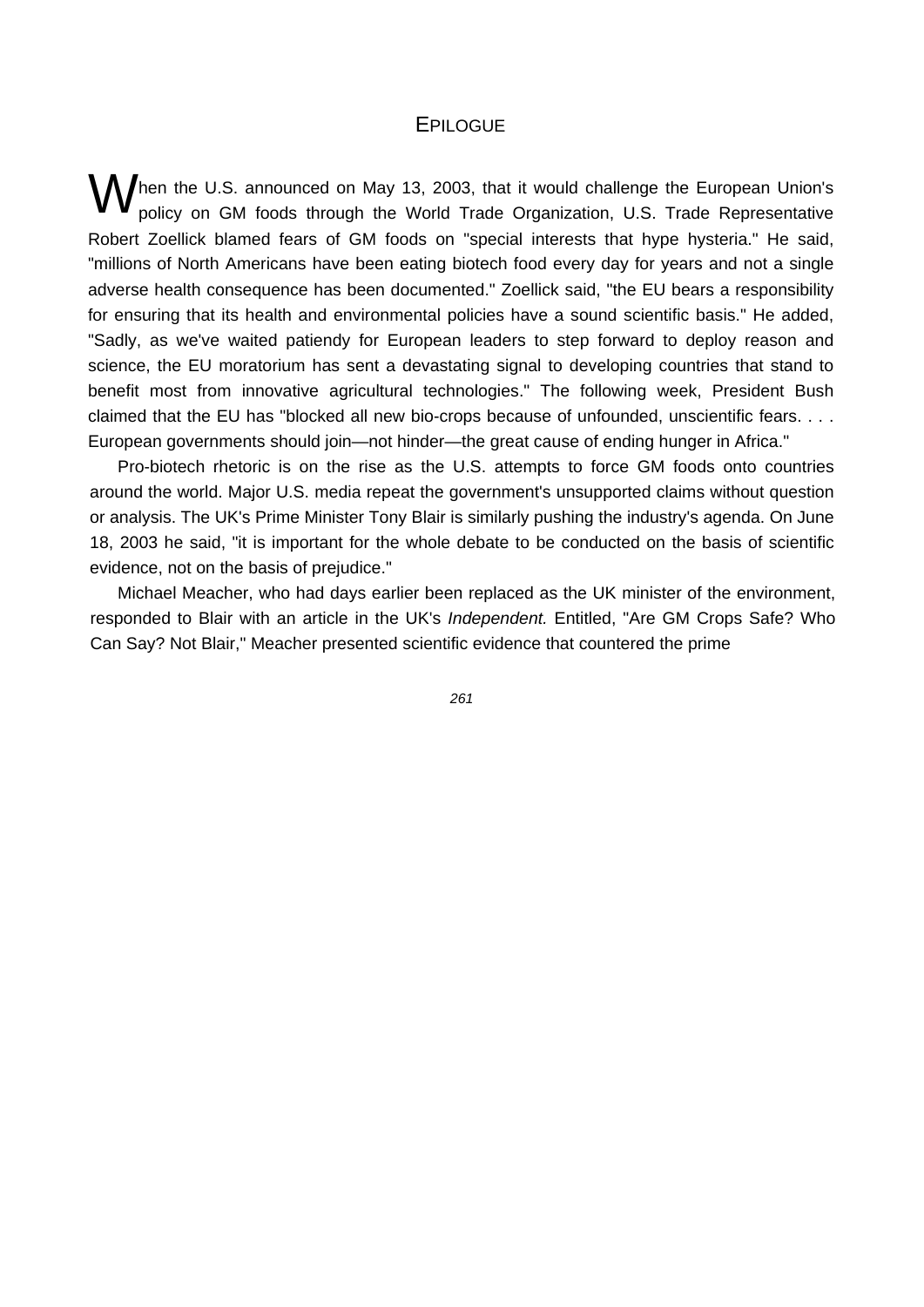minister's vacuous safety assurances. The details of Meacher's argument, which have yet to be covered by a major U.S. newspaper, highlight several of the points covered in this book.

Meacher wrote, "Contrary to the assurances of the biotech companies that genetic engineering is precise and simply extends traditional breeding techniques, it is actually quite different. When genetic crops are engineered, the gene is inserted randomly, out of a sequence that has evolved over hundreds of millions of years." Meacher explained that although engineers assumed tiiat each gene creates a single protein, "the recent discovery that human beings have only some 30,000 genes . . . shows that this premise was wrong." Further, genes interact; one gene may trigger "other unpredicted and undesired effects." Meacher said, "The random position and lack of control of the gene's functions could change any character of the plant and might not be evident immediately." He cited examples of unexpected deformities in GM soy and cotton crops.

Meacher elaborated on the dangers of transferring allergies into a GM food, overuse of herbicides, and the accidental switching on of a host organism's gene at random. He also discussed horizontal gene transfer—where genes can jump between organisms with unpredictable consequences. He said "the only human GM trial, commissioned ironically by the [UK's] Food Standards Agency," confirmed that GM DNA did, in fact, transfer to bacteria in the human gut. "Previously many scientists had denied that this was possible," he said. "But instead of this finding being regarded as a serious discovery which should be checked and re-checked, the spin was that this was nothing new and did not involve any health risk."

Meacher says that the while "it is often claimed that all GMOs have been 'rigorously tested,' all that this testing amounts to is deciding whether a GM crop is similar in terms of its composition to the non-GM plant. ... It wholly misses the point that health concerns are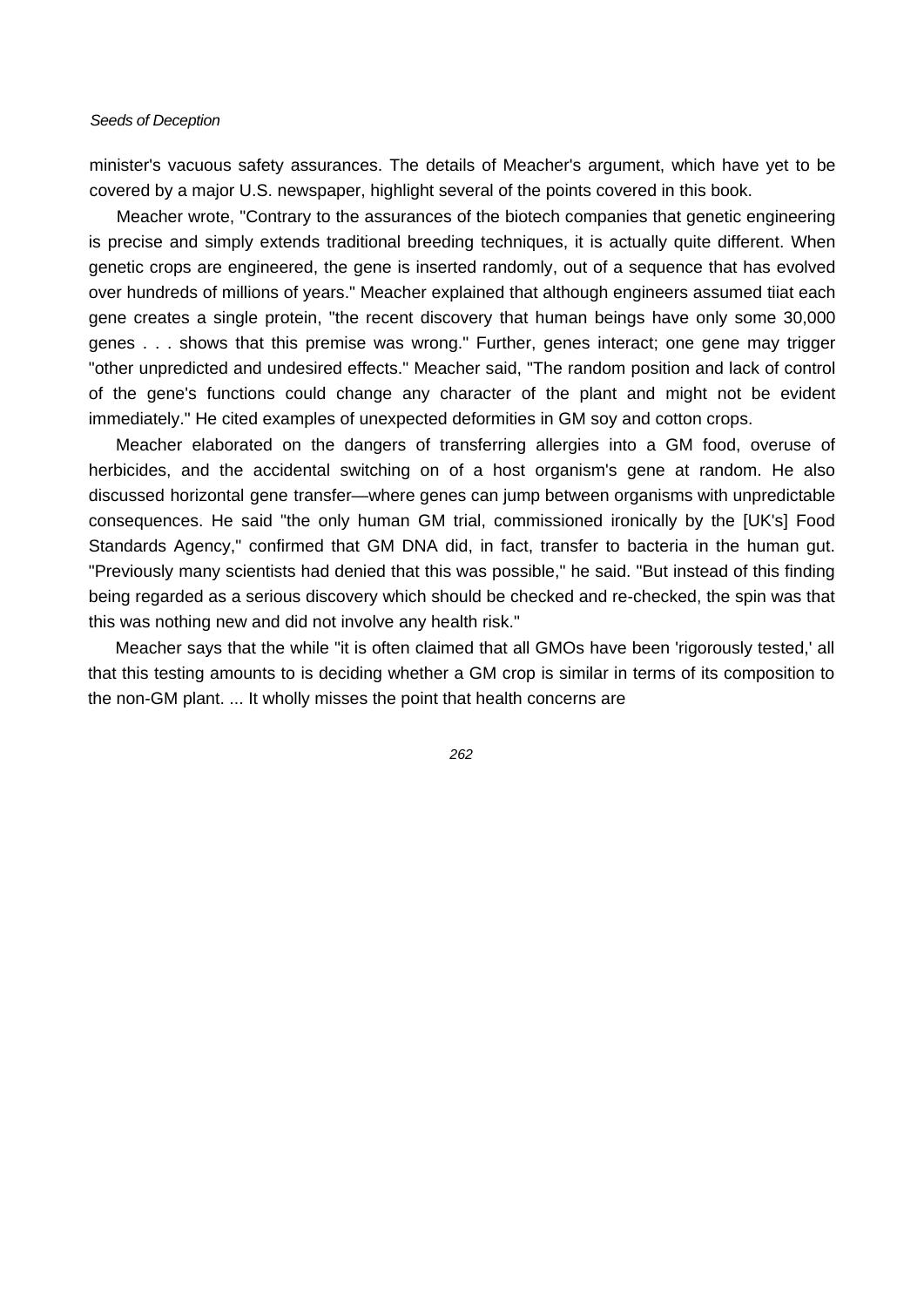focused, not on known compounds, but on the effects of the GM technology which are unpredictable."

Meacher said, "the only Government-sponsored work ever carried on the health impacts of GMOs was Dr. Pusztai's work on rats and GM potatoes, and then, when it found negative effects, it was widely rubbished in government circles, even though his paper had been peer-reviewed six times before publication."

Meacher referred to a 2002 report by the Royal Society, which, although characteristically pro-biotech in its sentiment, did state that genetic modification "could lead to unpredicted harmful changes in the nutritional state of foods." They therefore recommended that potential health effects of GM foods be rigorously researched before being fed to pregnant or breast-feeding women, elderly people, those suffering from chronic disease, and babies. Meacher said, "Any baby food containing GM products could lead to a dramatic rise in allergies." Likewise, unexpected changes in estrogen levels in GM soy used in infant formula "might affect sexual development in children," and that "even small nutritional changes could cause bowel obstruction." The article also cited a recent British Medical Association report that concluded, "there has not yet been a robust and thorough search into the potentially harmful effects of GM foodstuffs on human health."

"Finally," concludes Meacher, "it is often claimed by the biotech companies that there have been millions of people consuming GM foods over several years in the U.S., but without any ill-effects. However, there have actually been no epidemiological studies to support this claim. What is known is that coinciding with the introduction of GMOs in food in the U.S., food-derived illnesses are believed by the official U.S. Center for Disease Control to have doubled over the past seven years. And there are many reports of a rise in allergies—indeed a 50 percent increase in soy allergies has been reported in the UK since imports of GM soy began. None of this of course proves the connection with GM, but it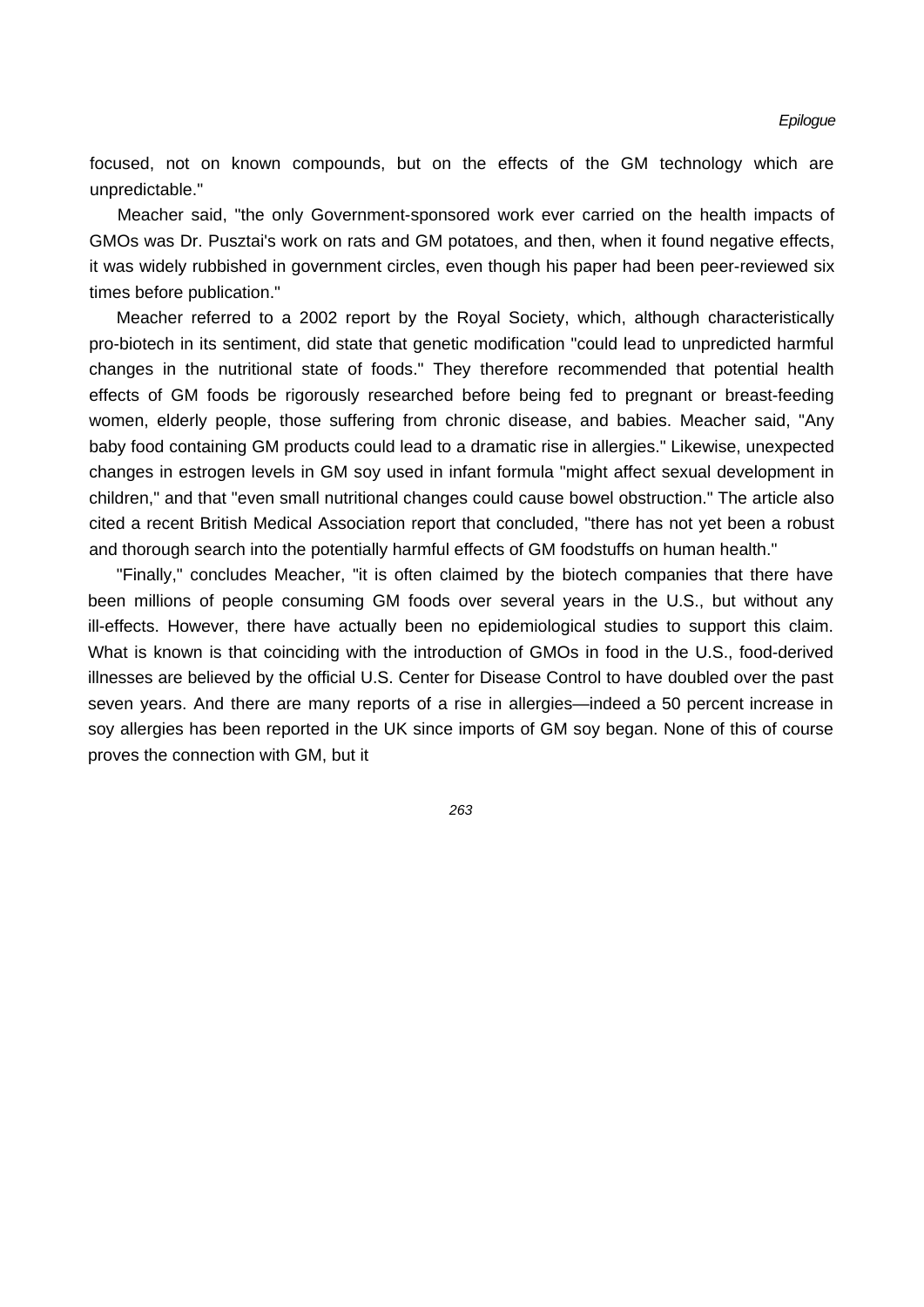certainly suggests an urgent need for further investigation of this possible link. Typically, however, this has not been forthcoming."<sup>1</sup>

To Meacher's list of concerns, we can add the potential for cancer, toxins, new diseases, and the other health effects discussed in relation to rbGH and the L-tryptophan disaster. There are also the numerous ways in which industry researchers apparentiy doctored their studies to avoid finding problems with GM foods. For example, Aventis heated StarLink corn four times longer than standard before testing for intact protein; Monsanto fed mature animals diets with only one tenth of their protein derived from GM soy; researchers injected cows with one forty-seventh the amount of rbGH before testing the level of hormone in the milk and pasteurized milk 120 times longer than normal to see if the hormone was destroyed; and Monsanto used stronger acid and more than 1,250 times the amount of a digestive enzyme recommended by international standards to prove how quickly their protein degraded. Cows that got sick were dropped from Monsanto's rbGH studies, while cows that got pregnant before treatment were counted as support that the drug didn't interfere with fertility; differences in composition between Roundup Ready soy and natural soy were omitted from a published paper; antibody reactions by rats fed rbGH were ignored by the FDA; deaths from rats fed the FlavrSavr tomato remain unexplained; and Aventis substituted protein derived by bacteria instead of testing protein taken from StarLink, among others.

A much longer list would be required to recount conflicts of interest, including job switches between government and industry, targeted campaign contributions, and the reliance by scientists, universities, and research institutes on industry support.

One of the most dangerous aspects of the genetic engineering of food is the consistent attempt to silence those with contrary evidence or concerns. This book has introduced many who have been targets, including FDA scientists Richard Burroughs, Alexander Apostolou, and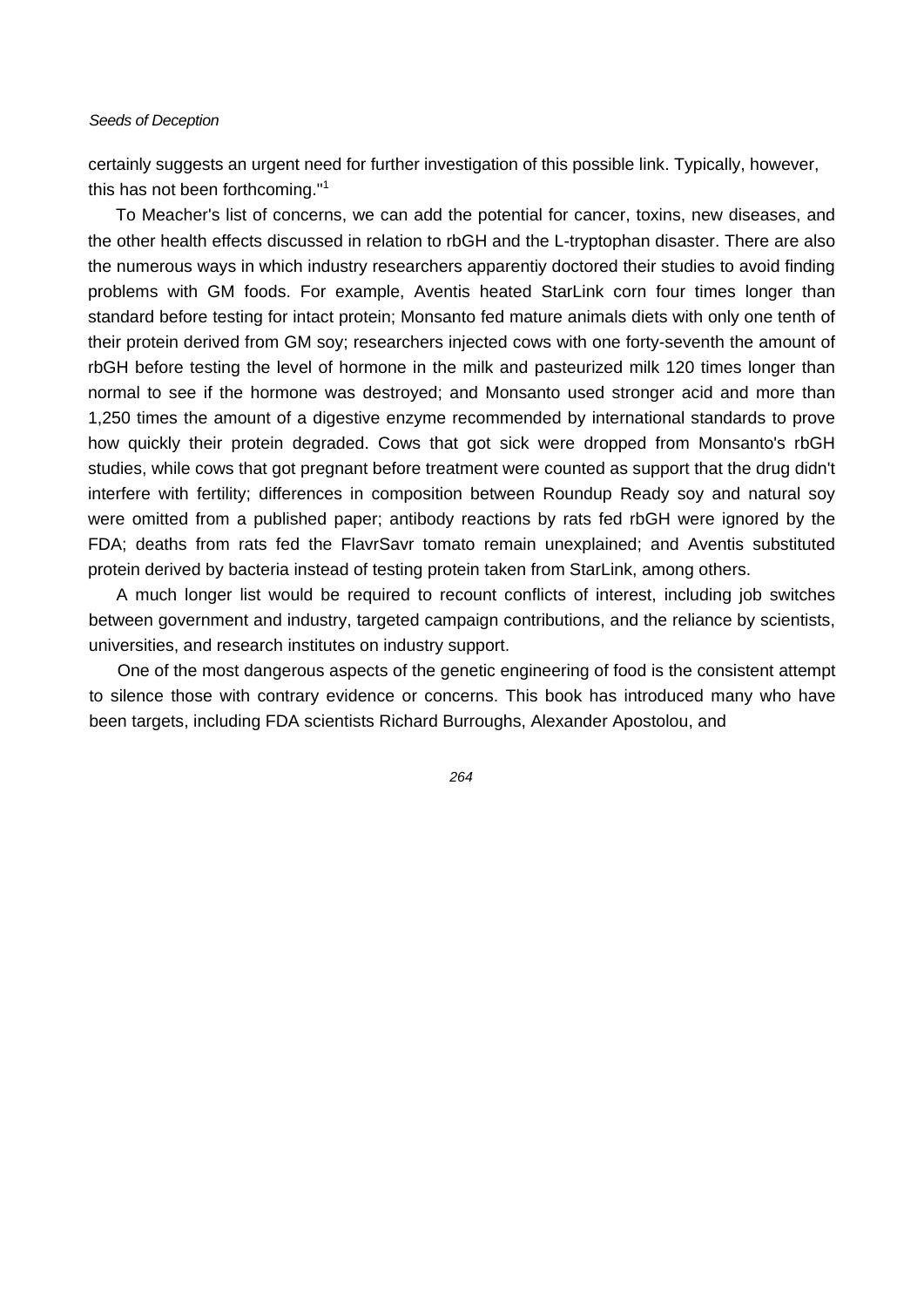#### *Epilogue*

Joseph Settepani; Health Canada scientists Shiv Chopra and Margaret Haydon; research scientists Arpad Pusztai, Ignacio Chapela, and David Quist; authors Marc Lappe and Britt Bailey; physician Sam Epstein and the reporters who wrote about him; television reporters Steve Wilson and Jane Akre.

The attempts by these and others to alert the public and scientific community about the dangers of GM foods have yielded significant results. The rapid expansion of GM foods envisioned by Monsanto and others has slowed to a crawl, as more and more of the world community refuses to accept the foods or the rhetoric. On May 10, 2003, a new organization called the Independent Science Panel (ISP) was inaugurated at a conference in London. Committed to the "Promotion of Science for the Public Good," the founding members of ISP consist of twenty-four scientists in a wide variety of disciplines from all over the world. The ISP released a 136-page report entitled, "The Case for A GM-Free Sustainable World." This meticulously researched document summarizes the overwhelming evidence in favor of an immediate ban on GM foods. At the end of the document, the scientists recount the major problems characteristic of the GM food debate thus far.

As you read their list below, it may draw to mind examples that you have read in this book. I hope this will reinforce your confidence to voice these arguments yourself. Overturning a myth is not easy and cannot be accomplished by only a few individuals. Please join with those of us who are dedicated to getting the truth out, and doing what we can to protect our world and ourselves. The scientists wrote: "We find the following aspects especially regrettable and unacceptable:  $\bullet$ Lack of critical public information on the science and technology of GM • Lack of public accountability in the GM science community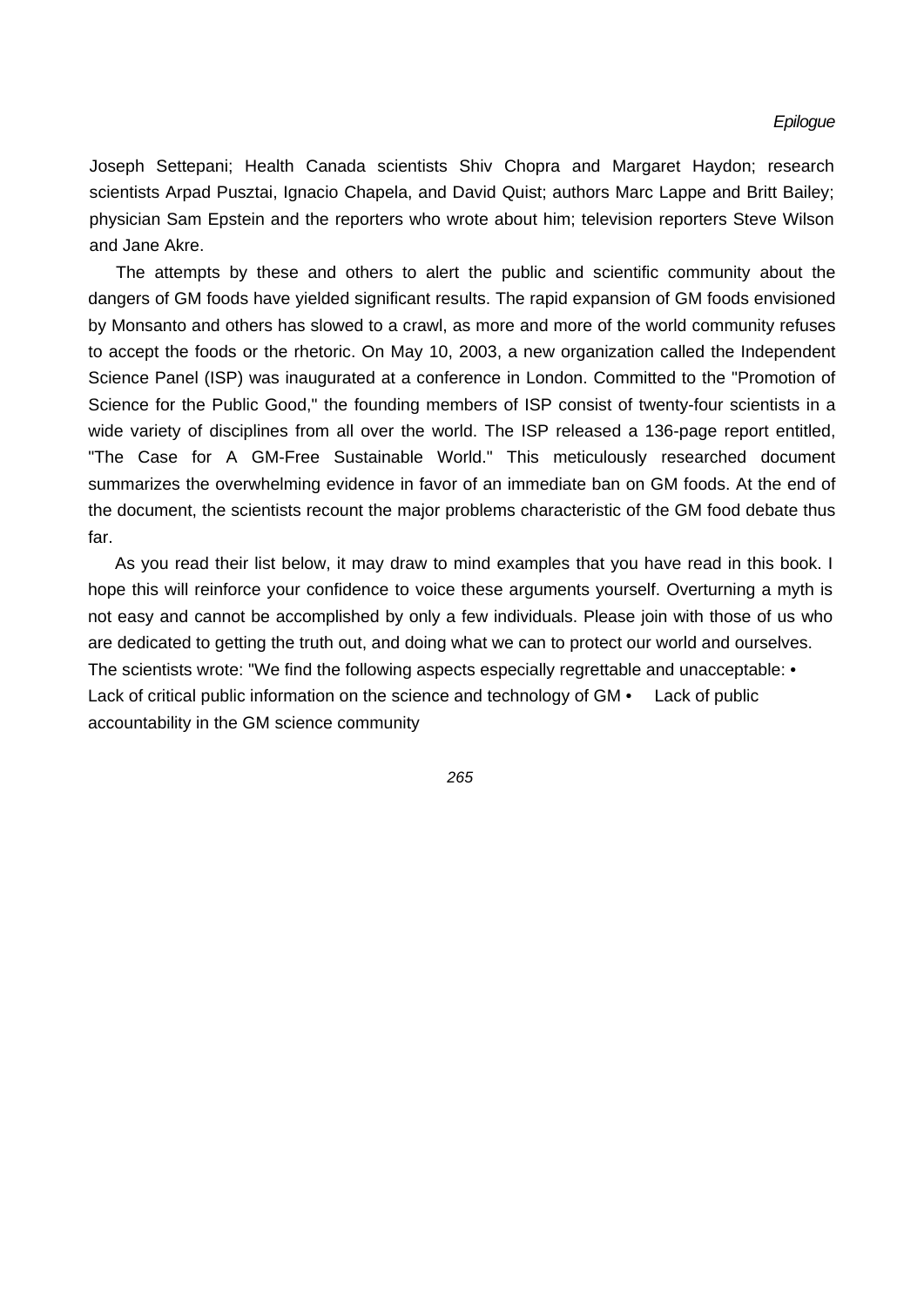- Lack of independent, disinterested scientific research into, and assessment of, the hazards of GM
- Partisan attitude of regulatory and other public information bodies, which appear more intent on spreading corporate propaganda than providing crucial information
- Pervasive commercial and political conflicts of interests in both research and development and regulation of GM
- Suppression and vilification of scientists who try to convey research information to the public that is deemed to harm the industry
- Persistent denial and dismissal of extensive scientific evidence on the hazards of GM to health and the environment by proponents of genetic modification and by supposedly disinterested advisory and regulatory bodies
- Continuing claims of GM benefits by the biotech corporations, and repetitions of these claims by the scientific establishment, in the face of extensive evidence that GM has failed both in the field and in the laboratory
- Reluctance to recognize that the corporate funding of academic research in GM is already in decline, and that the biotechnology multinationals (and their shareholders) as well as investment consultants are now questioning the wisdom of the 'GM enterprise'
- Attacks on, and summary dismissal of, extensive evidence pointing to the benefits of various sustainable agricultural approaches for health and the environment, as well as for food security and social well-being of farmers and their local communities."2 It's our food. Safe eating.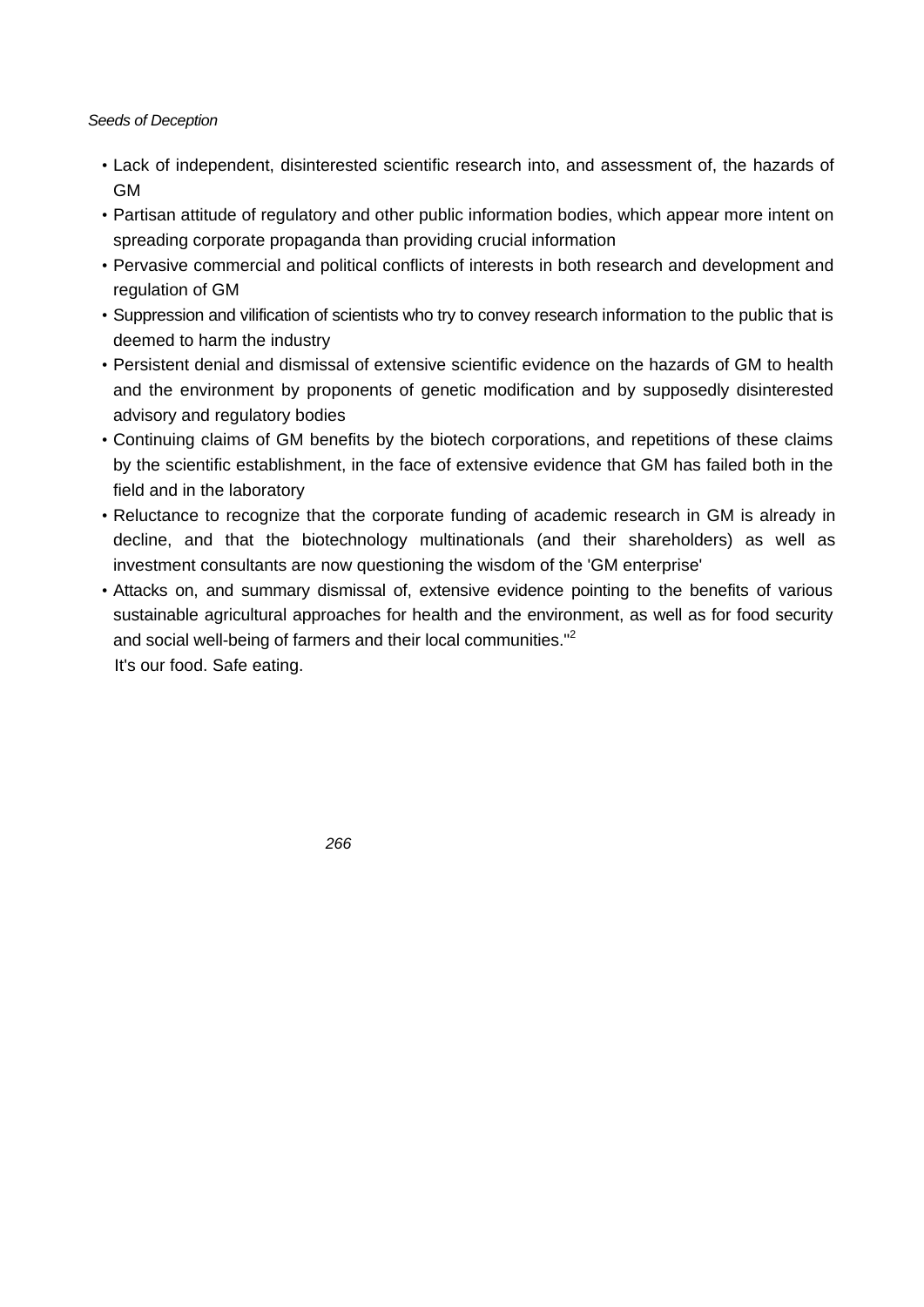# *Appendix A* GENETICALLY MODIFIED FOODS AT A

## **GLANCE**

#### (Go to *www.seedsofdeception.com* for an up-to-date list.)

#### **Currently Commercialized GM Crops in the U.S.**

Soy (85%), cotton (76%), canola (75%), corn (40%), Hawaiian papaya (more than 50%), zucchini and yellow squash (small amount), and tobacco (Quest® brand).

#### **Other Sources of GMOs**

Dairy products from cows injected with rbCH.

Food additives, enzymes, flavorings, and processing agents, including the sweetener aspartame (NutraSweet®) and rennet used to make hard cheeses.

Meat, eggs, and dairy products from animals that have eaten GM feed.

Honey and bee pollen that may have GM sources of pollen.

#### **Some of the Ingredients That May Be Genetically Modified**

Vegetable oil (soy, corn, cottonseed, or canola), margarines, soy flour, soy protein, soy lecithin, textured vegetable protein, cornmeal, corn syrup, dextrose, maltodextrin, fructose, citric acid, and lactic acid.

#### **Some of the Foods That May Contain GM Ingredients:**

Infant formula, salad dressing, bread, cereal, hamburgers and hotdogs, margarine, mayonnaise, cereals, crackers, cookies, chocolate, candy, fried food, chips, veggie burgers, meat substitutes, ice cream, frozen yogurt, tofu, tamari, soy sauce, soy cheese, tomato sauce, protein powder, baking powder, alcohol, vanilla, powdered sugar, peanut butter, enriched flour and pasta. Non-food items include cosmetics, soaps, detergents, shampoo, and bubble bath.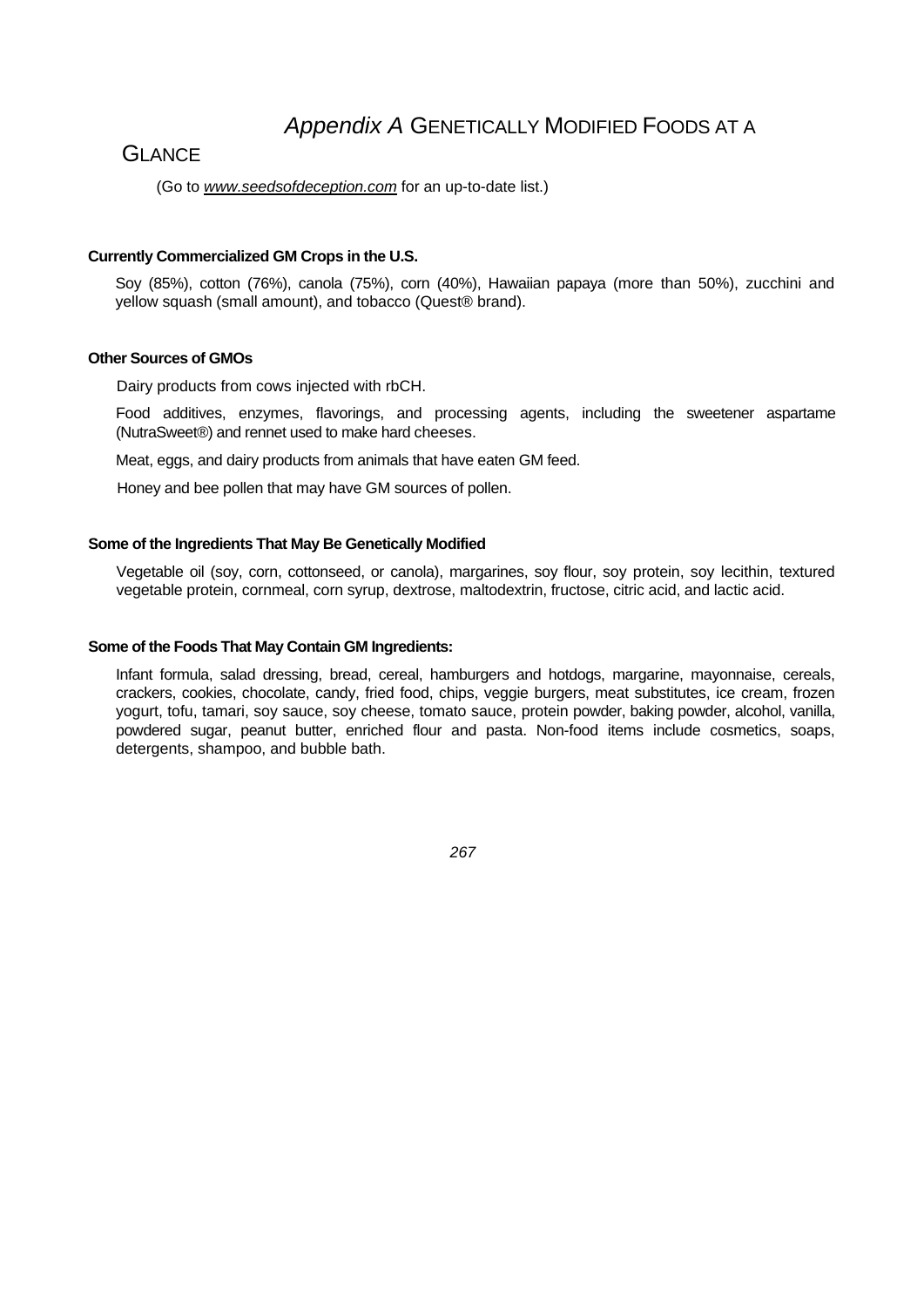# **Appendix B ENZYMES DERIVED FROM GM**

# **ORGANISMS**

### Reproduced with permission from GEO-PIE *http://www.£[eo-pie.corneU.edu//jjmo.html*

| <b>ENZYME NAME</b>                      | <b>CM ORGANISM</b> | USE (EXAMPIES)                                                 |
|-----------------------------------------|--------------------|----------------------------------------------------------------|
| alpha-acetolactate<br>decarboxylase     | bacteria           | removes bitter substances<br>from beer                         |
| alpha-amylase                           | bacteria           | converts starch to simple sugars                               |
| catalase                                | fungi              | reduces food deterioration,<br>particularly egg-based products |
| chymosin                                | bacteria or fungi  | clots milk protein to make cheese                              |
| cyclodextri n-gl ucosy 1<br>transferase | bacteria           | starch/sugar modification                                      |
| beta-glucanase                          | bacteria           | improves beer filtration                                       |
| glucose isomerase                       | bacteria           | converts glucose sugar to<br>fructose sugar                    |
| glucose oxidase                         | fungi              | reduces food deterioration,<br>particularly egg-based products |
| lipase                                  | fungi              | oil and fat modification                                       |
| maltogenic amylase                      | bacteria           | slows staling of breads                                        |
| pectinesterase                          | fungi              | improves fruit juice clarity                                   |
| protease                                | bacteria           | improves bread dough structure                                 |
| pullulanase                             | bacteria           | converts starch to simple sugars                               |

xylanase bacteria or fungi enhances rising of bread dough

(hemicellulase)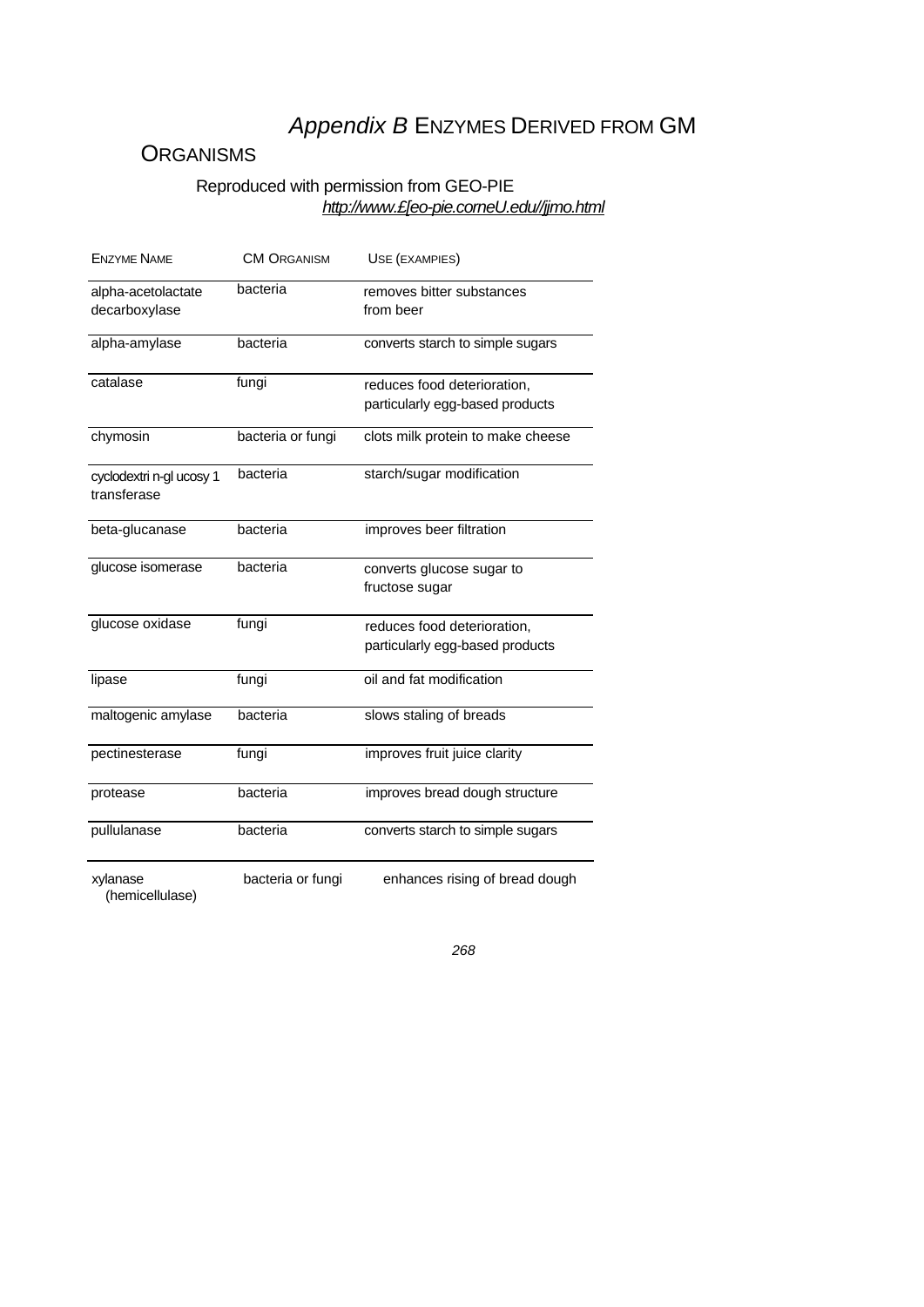# **NOTES**

**INTRODUCTION** 

- 1 Stuart Laidlaw, "StarLink Fallout Could Cost Billions," *The Toronto Star,* January 9,2001
- Robert Cohen, *Milk, the Deadly Poison,* Argus Publishing, Englewood Cliffs, New Jersey, 1998, p. 133
- CHAPTER<sub>1</sub>
- Unless otherwise indicated, quotes from Arpad Pusztai, his wife Susan, or Philip James are based on personal communications with Arpad Pusztai. <sup>2</sup>
- Project Censored, http://www.projectcensored.org/publications/2000/2001/
- 7.html <sup>3</sup> *GM-FREE Magazine,* vol. 1, no. 3, August/September 1999 <sup>4</sup>
- 4 Transcript from "World in Action" provided by Arpad Pusztai
- 5 John Vidal, "Revolts Against Monsanto and Genetically Engineered Foods throughout Europe," *The Guardian* (UK), March 19,1999,
- http://www.netlink.de/gen/Zeitung/1999/990220d.htm <sup>6</sup> Sheldon Rampton and John Stauber, *Trust Us We're Experts,* Jeremy P. Tardier/ Putnam, New York, 2001
- Arpad Pusztai, http://www.freenetpages.co.Uk/hp/A.Pusztai/memo.txt
- Nigel Hawkes, "Scientist's Potato Alert was False, Laboratory Admits," *The Times*  (London), August 13, 1998
- Euan McColm, "Doctor's Monster Mistake," *Scottish Daily Record & Sunday Mail,*  October 13,1998, p. 6
- io «peer review vindicates scientist let go for "improper" warning about genetically modified food," *Natural Science Journal,*  March 11,1999, http://naturalscience.com/ns/cover/cover8.html
- <sup>1</sup> Bill Lambrecht, *Dinner at the New Gene Cafe: How Genetic Engineering Is Changing What We Eat, How We Live, and the Global Politics of Food,* St. Martin's
- Press, New York, 2001, p. 230<br><sup>12</sup> Abi Berger, "Hot potato," *Student BMJ April 1999: Medicine and the media,*
- 
- http://www.studentbmj.com/back\_issues/0499/data/0499mml.htm <sup>13</sup> Bill Lambrecht, *Dinner at the New Gene Cafe, p. 232* <sup>14</sup> Ziauddin Sardar, "Loss of Innocence: Genetically Modified Food," *New Statesman*
- (UK), vol. 129, no. 4425, February 26,1999, p. 47<br><sup>15</sup> Testimony of Professor Phillip James and Dr. Andrew Chesson, Examination of witnesses (Questions 207-219) March 8,1999, http://www.parliament.the-
- 
- stationery-office.co.uk/pa/cml99899/cmselect/cmsctech/286/9030815 .htm<br>
<sup>16</sup> Sheldon Rampton and John Stauber, p. 172<br>
<sup>17</sup> Sarah Ryle, "Food Furor: the Man With the Worst Job in Britain," *The Observer*<br>
(London), Februar
- (Editority, February, February 21, 1999)<br>
<sup>18</sup> Fran Abrams, "Parliament Food: 'Cynical' Monsanto Branded Public Enemy<br>
Number One." *The Independent* (London). March 23.1999
- Number One," *The Independent* (London), March 23,1999 19 John Vidal and David Hencke, "Genetic food in crisis," *The Guardian,* November
- 
- 18,1998 20 Gwynne Dyer, "Frankenstein Foods," *Globe and Mail,* February 20,1999 21 Marie Woolf, "People distrust Government on GM foods," *Sunday Independent*  (London), May 23,1999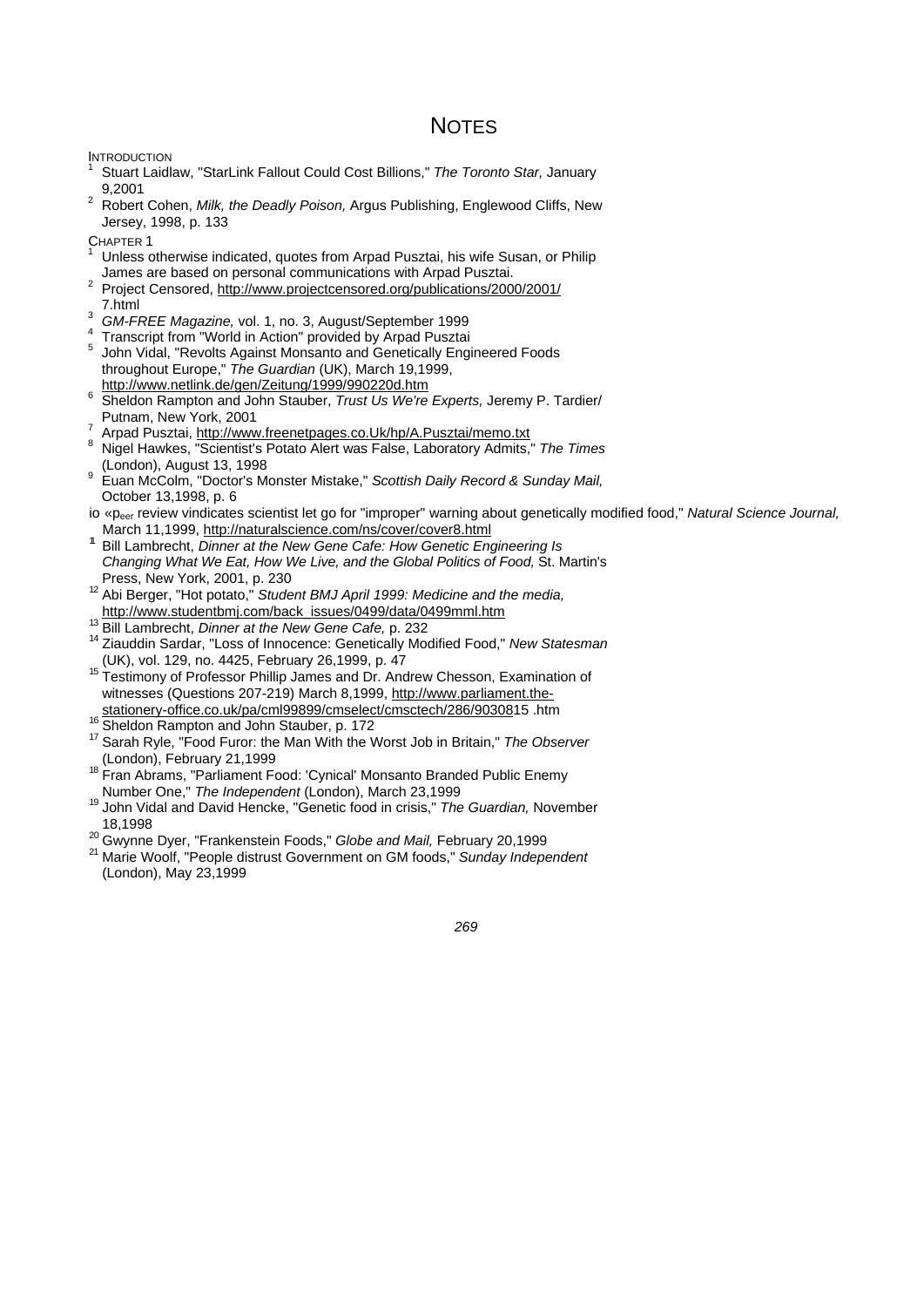- *<sup>22</sup>* Friends of the Earth Press release, "Supermarket Loyalty Cards to Track GM Food Threat," January 25, 1999, http://www.foe.co.uk/pubsinfo/infoteam/pressrel/
- 1999/19990125154458.html *<sup>23</sup>* Geoffrey Lean, "Exposed: Labour's real aim on GM food," *Sunday Independent*
- <sub>24</sub> (London), May 23, 1999<br><sup>24</sup> Editorial, "Less Spin, More Science," *Sunday Independent* (London), May 23, 1999<br><sup>25</sup> Laurie Flynn and Michael Sean Gillard, "Pro-GM food scientist 'threatened editor'"
- GM food: special report, *The Guardian,* November 1, 1999, http://www.guardian.<br>
co.uk/Print/0,3858,3923559,00.html<br>
<sup>26</sup> Editorial, *Lancet*, May 22, 1999, p. 1769
- 
- <sup>27</sup> NLP Wessex, "Survey of scientists and government ministers exposes complete lack of independent safety testing of GM foods; Independent safety tests of Genetically Modified foods have never been carried out," April 7, 2001, http://www.mind-<br>
<u>fully.org/GE/GE2/Survey-Scientists-Government.htm</u><br>
<sup>28</sup> Sheldon Rampton and John Stauber, p. 154
- 
- fully.org/GE/GE2/Survey-Scientists-Government.htm 28 Sheldon Rampton and John Stauber, p. 154 29 Ian F. Pryme and Rolf Lembcke, *"In Vivo* Studies on Possible Health Consequences of genetically modified food and Feed—with Particular Regard to Ingredients Consisting of Genetically Modified Plant Materials," *Nutrition and Health,* vol. 17,
- 2003, in press 30 Barbara Keeler and Marc Lappe, "Some Food for FDA Regulation," *Los Angeles*
- *Times, January 7, 2001*<br><sup>31</sup> Arpad Pusztai, "Genetically Modified Foods: Are They a Risk to Human/Animal<br>Health?" June 2001, http://www.actionbioscience.org/biotech/pusztai.html
- <sup>32</sup> Joel Bleifuss, "No Small (Genetic) Potatoes," *In These <u>Times.com</u>*, January 10, 2000<br><sup>33</sup> Noteborn and others, "Safety assessment of the Bacillus thuringiensis insecticidal crystal protein (CRYlA9b) expressed in transgenic tomatoes," In: Engel and others (eds) ACS Symposium Series 605, "Genetically Modified Foods—Safety Issues,"
- <sup>34</sup> Department of Animal and Poultry Sciences, University of Guelph, "The Effect of Glufosinate Resistant Corn on Growth of Male Broiler Chickens," Report No.
- A56379, July 12,1996 35 Greg Winter, "Contaminated Food Makes Millions 111 Despite Advances," *New Tork Times,* March 18, 2001, http://www.btinternet.com/~nlpwessex/Documents/
- mathan Matthews, "Suppressing Dissent in Science with GM<br>Foods," http://www.mercola.com/2001/mar/14/gm\_foods.htm
- Foods, *increminional component component* in the set of the component. The set of professionals, Managers and Specialists, September 8, 2000<br>Supplement, Institute of Professionals, Managers and Specialists, September 8, 2
- *Supplement,* Institute of Professionals, Managers and Specialists, September 8, 2000 38 Eyal Press and Jennifer Washburn, "The Kept University," *The Atlantic Monthly,*  March 2000; vol. 285, no. 3; pp. 39-54, http://www.theatlantic.com/issues/
- 2000/03/press.htm<br>
<sup>39</sup> Ralph G. Walton, "Survey of Aspartame Studies: Correlation of Outcome and<br>
Funding Sources," 1998, http://www.dorway.com/peerrev.html
- <sup>40</sup> Samuel Epstein and Pete Hardin, "Confidential Monsanto Research Files Dispute<br>Many bGH Safety Claims," The Milkweed, January 1990
- Many bGH Safety Claims," *The Milkweed,* January 1990 41 Jaan Suurkula, M.D., "Dysfunctional science: Towards a 'pseudoscientfic world order?'" March 14, 2000, http://www.psrast.org/crisisoftci.htm
- 42 "World renowned scientist lost his job when he warned about GE foods," Physicians and Scientists for Responsible Application of Science and Technology (PSRAST), http ://www.psrast .org/pusztai .htm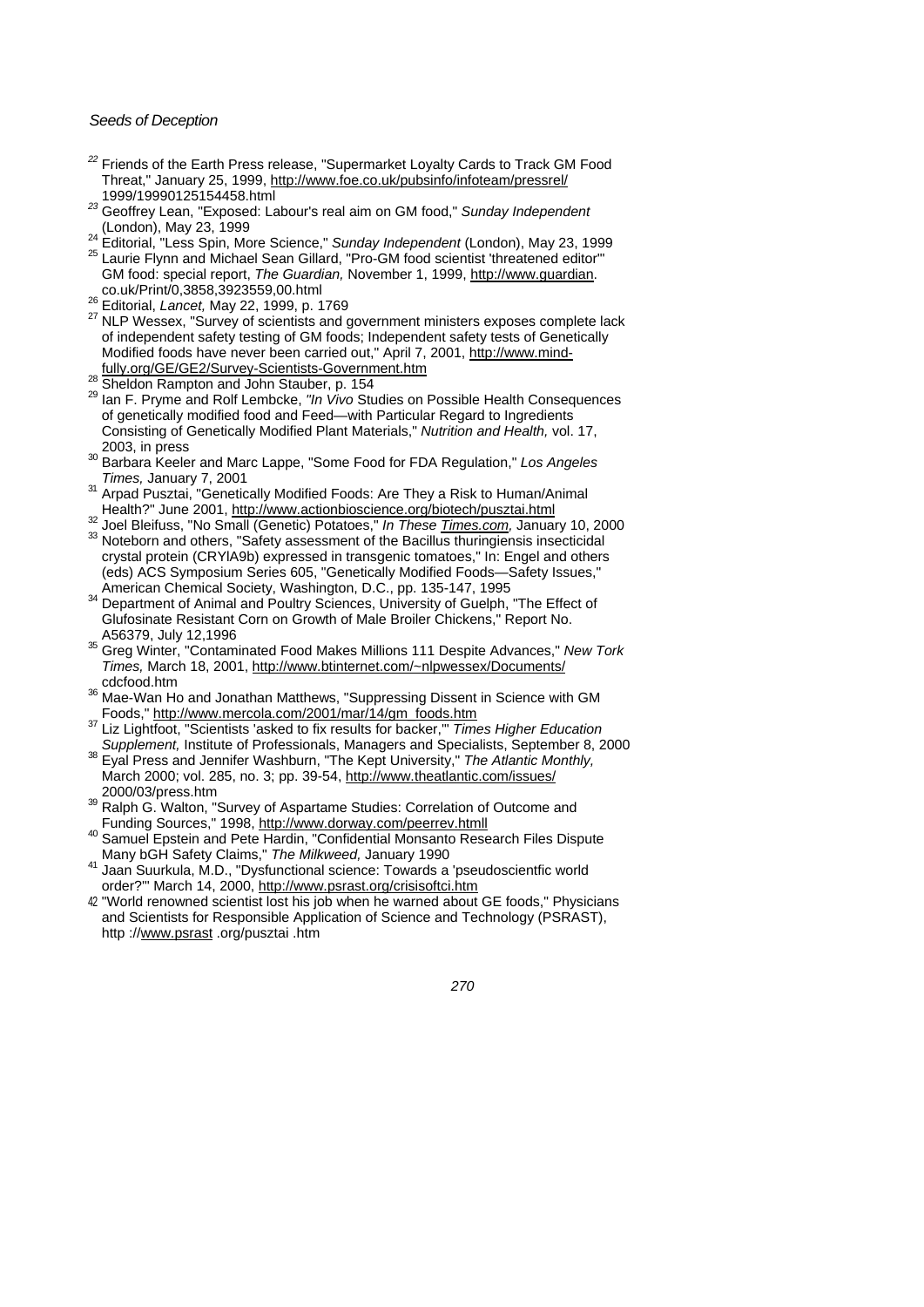"Wisdom of the Geese"

- 1 Mark Newhall, "He Says Geese Don't Like Roundup Ready Beans" *Farm Show,* vol. 24, no. 5, 2000 CHAPTER<sub>2</sub>
- Bill Lambrecht, *Dinner at the New Gene Cafe: How Genetic Engineering Is Changing What We Eat, How We Live, and the Global Politics of Food,* St. Martin's
- Press, New York, 2001<br><sup>2</sup> Barry Commoner, "Unraveling the DNA Myth: The spurious foundation of genetic engineering," *Harper's,* February 2002, http://www.mindfully.org/GE/GE4/ DNA-Myth-CommonerFeb02.htm
- $\frac{3}{3}$  A.S. Reddy and T.L. Thomas, "Modification of plant lipid composition: Expression of a cyanobacterial D<sup>6</sup>-desaturase gene in transgenic plants," Nature BioTechnology,
- vol. 14,1996, pp. 639-642<br><sup>4</sup> Michael Hansen, "Possible Human Health Hazards of Genetically Engineered Bt Crops: Comments on the human health and product characterization sections of EPA's Bt Plant-Pesticides Biopesticides Registration Action Document," Presented to the EPA Science Advisory Panel Arlington, VA, October 20, 2000
- <sup>5</sup> T. Inose and K. Murata, "Enhanced accumulation of toxic compound in yeast cells having high glycolytic activity: A case study on the safety of genetically engineered yeast. International Journal of Food Science and Technology, vol. 30, 1995, pp.
- 141-146<br><sup>6</sup> "Making Crops Make More Starch," BBSRC Business, UK Biotechnology and Biological Sciences Research Council, January 1998, pp. 6-8 <sup>7</sup>
- "Speaker Hastert Calls for End of European Union's 'Protectionist, Discriminatory Trade Policies,'" *U.S. Newswire,* Washington, D.C., March 26, 2003 <sup>8</sup>
- George Wald, "The Case against Genetic Engineering" in The Recombinant DNA Debate, Jackson and Stich, eds. pp. 127-128 (Reprinted from *The Sciences,* Sept./ oct. 1976)<br><sup>9</sup> Personal communication with Joseph Cummins
- 
- 10 David Schubert, "A different perspective on GM food," *Nature Biotechnology* vol.
- 20, 2002, p. 969<br>Mothers for Natural Law website, http://www.safe-food.org/-issue/scientists.html
- <sup>12</sup> Richard Strohman, professor emeritus, Department of Molecular and Cell Biology, University of California, Berkeley, 2000, http://www.mindfully.org/GE/
- Strohman-Safe-Food.htm 13 Gundula Meziani and Hugh Warwick, *"Seeds of'Doubt,"*'Soil Association (UK),
- 
- September 17,2002 14 Danny Penman, *BBC Tomorrow's World Magazine,* October 1998 15 Dale and others, "Transgene expression and stability in Brassica," *ACTA Horticulturae,* 1998, no. 459, pp. 167-171 16 John Vidal, "GM genes found in human gut," *The Guardian,* July 17, 2002,
- 
- http://www.guardian.co.uk/gmdebate/Story/0,2763,756666,00.html 17 Ronnie Cummins and Ben Lilliston, *"Genetically Engineered Food: A Self-Defense*
- *Guide for Consumers," Marlowe and Company, New York, 2000*<br><sup>18</sup> P. Mever, F. Linn, I. Heidmann, H. Meyer, I. Niedenhof, and H. Saedler, "Endongenous and environmental factors influence 35S promoter methylation of a maize Al gene construct in transgenic petunia and its colour phenotype," *Molecular Genes and Genetics,* vol. 231, no.3, 1992, pp. 345-352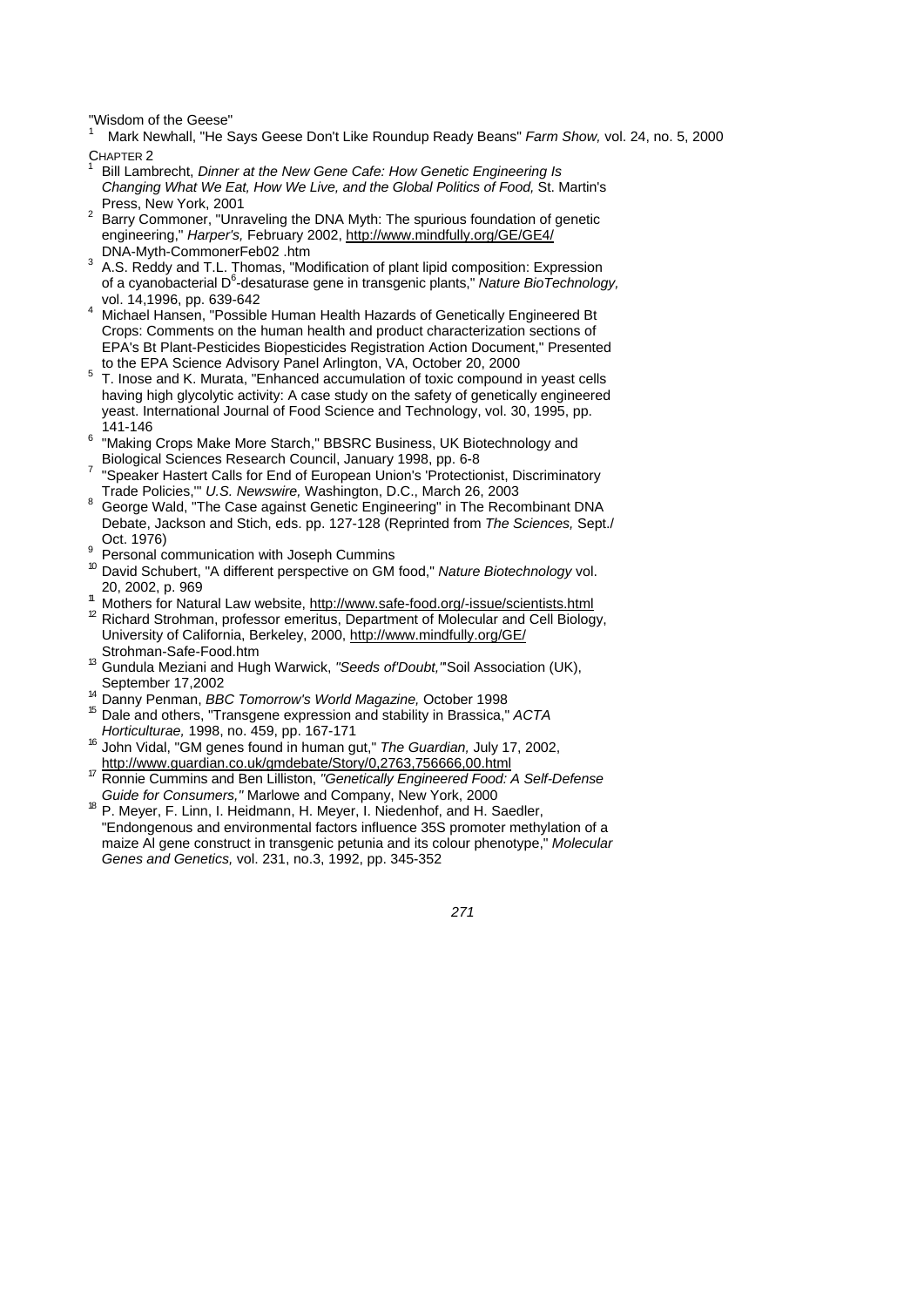- <sup>19</sup> Mae-Wan Ho, Angela Ryan and Joe Cummins, "Cauliflower Mosaic Viral Promoter—A Recipe for Disaster?" Institute of Science in Society,
- http://www.i-sis.org.uk/camvrecdis.php 20 Rob Edwards, "GM expert warns of cancer risk from crops," *The Sunday Herald,*
- 
- December 8,2002, http://www.sundayherald.com/29821<br><sup>21</sup> Mae-Wan Ho and others, "CaMV 35S promoter fragmentation hotspot confirmed,<br>and it is active in animals," *Microbial Ecology in Health and Disease, v.* 13, 2000
- and it is active in animals," *Microbial Ecology in Health and Disease,* v. 13, 2000 22 Susan Benson, Mark Arax and Rachel Burstein, "Growing Concern: As biotech crops come to market, neither scientists—who take industry money—nor federal regulators are adequately protecting consumers and farmers," *Mother Jones, January/February*<br>1997, <u>http://Swww.motherjones.com/motherjones/JF97/biotechJump2.html</u>
- <sup>23</sup> George Gallepp "Scientists Find Compound that Makes Bt Pesticide More Effective," College of Agriculture and Life Sciences, University of Wisconsin, May 21, 2001, http://www.cals.wisc.edu/media/news/05\_01/zwitter\_Bt.html
- 24, 2001, http://www.cals.com/media/news/00011/24 ACNFP Review (Application to the UK Advisory Committee on Novel Foods and<br>Processes), page 59, table 7, re: "3.5% corrected milk"
- <sup>25</sup> Marie Woolf, "GM foods—Revealed: false data misled farmers," *Sunday*<br>*Independent*, February 21,1999
- <sup>26 "U.S. biotech researchers careless with 386 pigs—FDA," Reuters, February, 6,2003<br><sup>27</sup> "Monsanto GM seeds contain 'rogue' DNA," *Scotland on Sunday, May 30,2000,*</sup>
- http://members.tripod.com/~ngin<br><sup>28</sup> P. Windels, I. Taverniers, A. Depicker, E. Van Bockstaele, and M. DeLoose, "Characterisation of the Roundup Ready soybean insert," *European Food Research*
- *and Technology,* vol. 213,2001, pp. 107-112 29 Andrew Pollack, "Mystery DNA Is Discovered in Soybeans by Scientists," *New York*
- *Times, August 16, 2001 30 Alex Kirby, "Greenpeace worried by 'mystery DNA," BBC News Online, August* 15, 2001, http://news.bbc.co.uk/Tii/english/sci/tech/newsid\_1492000/<br>1492939 .son
- <sup>31</sup> A. J. C. de Visser and others, "Crops of uncertain nature? Controversies and knowl edge gaps concerning genetically modified crops: An inventory," *Plant Research International,* Report 12, August 2000
- <sup>32</sup> Mothers for Natural Law website, http://www.safe-food.org/-issue/scientists.html
- "Wisdom of the Cows"
- 1 Personal communication with Howard Vlieger
- 2 Gundula Meziani and Hugh Warwick, *"Seeds of Doubt,"* Soil Association (UK), September 17, 2002
- 3 Steve Sprinkel, "When the Corn Hits the Fan," *Acres,* U.SA, September 18,1999 CHAPTER<sub>3</sub>
- 
- Anne Mcllroy, "Pierre Blais thought it was his duty," *Globe and Mail* (Canada), November 18,1998 <sup>2</sup>
- <sup>2</sup> James Baxter, *The Ottawa Citizen, October 23,1998, p. Al*
- <sup>3</sup> Steve Wilson, "Secret Canadian Govt. Study Reveals Serious Faults with bGH Research; FDA Approval Was Based on Faulty Conclusion?" October 7,1998, http://www.foxbghsuit.com/jaswl007.htm
- Craig Canine, "Hear No Evil: In its determination to become a model corporate citizen, is the FDA ignoring potential dangers in the nation's food supply?" *Eating Well, July/August 1991*
- Jeff Kamen, "Formula for Disaster," *Penthouse,* March 1999
	- *272*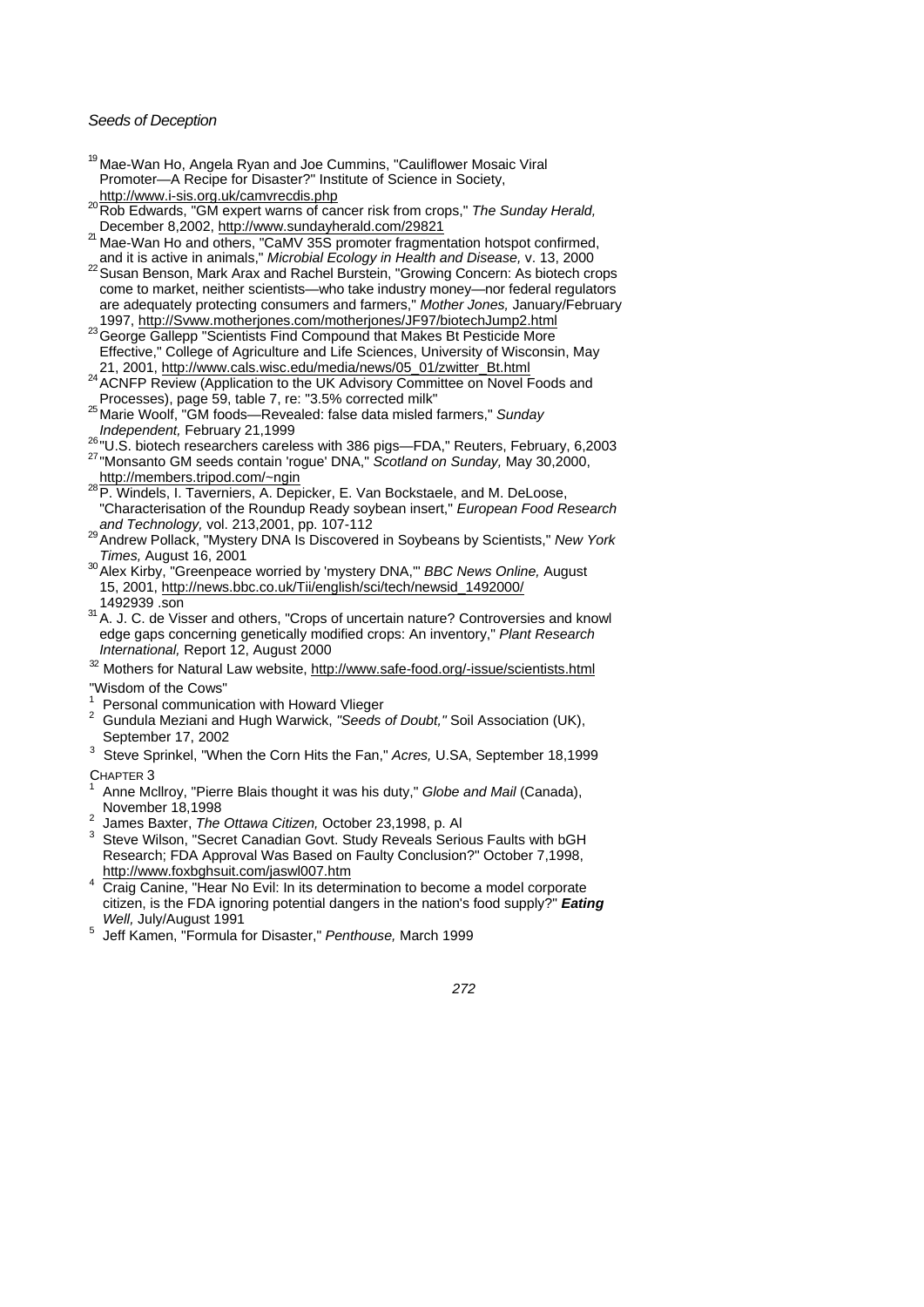- 6 Robert Cohen, *Milk, the Deadly Poison,* Argus Publishing, Englewood Cliffs, New **Jersey, 1998**
- Judith C. Juskevich and C. Greg Guyer, "Bovine Growth Hormone: Human Food Safety Evaluation," *Science,* 1990, vol. 249, pp. 875-884 <sup>8</sup>
- Personal communication widi Peter Hardin 9
- Shiv Chopra and others, rBST (Nutrilac) "Gaps Analysis" Report by rBST Internal Review Team, Health Protection Branch, Health Canada, Ottawa, Canada, April
- 21,1998<br><sup>10</sup> Personal communication with Shiv Chopra
- 11 Peter Montague, "Milk Controversy Spills into Canada," *Rachel's Environment and Health News,* no. 621, October 22,1998,
- 
- http.y/www.rachel.org/buUerin/bulletin.cfm?issue\_ID=1168<br><sup>12</sup> Samuel Epstein and Pete Hardin, "Confidential Monsanto Research Files Dispute<br>
[Many bGH Safety Claims," *The Milkweed, January* 1990
- Many bGH Safety Claims," *The Milkweed,* January 1990 13 Pete Hardin, "rbGH: Appropriate Studies Haven't Been Done," *The Milkweed,* July
- 
- 2000<br><sup>14</sup> Robert Cohen testimony before FDA panel, December 2,1999<br><sup>15</sup> Robert J. Collier and others, "[Untided Letter to the Editor]," *Lancet, vol.* 344,<br>September 17.1994. p. 816
- <sup>16</sup> T. B. Mepham and odiers, "Safety of milk from cows treated with bovine soma totropin," Lancet. Vol. 344, November 19,1994, pp. 1445-1446
- <sup>17</sup> William H. Daughaday and David M. Barbano, "Bovine somatotropin supplementa tion of dairy cows: Is the milk safe?" *Journal of the American Medical Association,*
- vol. 264, no. 8, August 22,1990, pp. 1003-1005<br><sup>18</sup> C. G. Prosser and others, "Increased secretion of insulin-like growth factor-1 into milk of cows treated with recombinandy derived bovine growth hormone," *Journal*
- *of Dairy Science,* vol. 56, 1989, pp. 17-26 19 Peter Montague "Milk, rbGH, and Cancer," *Rachel's Environment and Health News,*
- no. 593, April 9,1998<br><sup>20</sup> Toshikiro Kimura and others, "Gastrointestinal Absorption of Recombinant Human Insulin-Like Growth Factor-I in Rats," *The Journal of Pharmacology and*
- <sup>21</sup> Robert P. Heaney and others, "Dietary changes favorably affect bone remodeling in older adults." *Journal of the American Dietetic Association,* vol. 99, no. 10, October
- 1999, pp. 1228-1233 22 M. Lippman, "Growth factors, receptors and breast cancer," *Journal of National*
- *Institutes on Health Res., vol.* 3,1991, pp. 59-62<br><sup>23</sup> E. A. Musgrove, and others, "Acute effects of growth factors on T-47D breast cancer cell cycle progression." *European Journal of Cancer,* vol. 29A, no. 16,1993,<br>
<sup>24</sup> June M. Chan and others "Dissension" (Cancer, <sup>24</sup> June M. Chan and others "Dissension")
- June M. Chan and others, "Plasma Insulin-Like Growth Factor-1 [IGF-1] and Prostate Cancer Risk: A Prospective Study," *Science,* vol. 279, January 23,1998,
- pp. 563-566<br><sup>25</sup> S. E. Hankinson, and others, "Circulating concentrations of insulin-like growth<br>factor 1 and risk of breast cancer," *Lancet*, vol. 351, no. 9113,1998, pp. 1393-1396
- <sup>26</sup> H. Yu and others, "Plasma levels of insulin-like growth factor-I and lung cancer risk: a case-control analysis," *Journal of the National Cancer Institute,* vol. 91, no. 2,
- January 20,1999<br><sup>27</sup> R. Torrisi and odiers, "Time course of fenretinide-induced modulation of circulating insulin-like growth factor (IGF)-i, IGF-II and IGFBP-3 in a bladder cancer chemo-

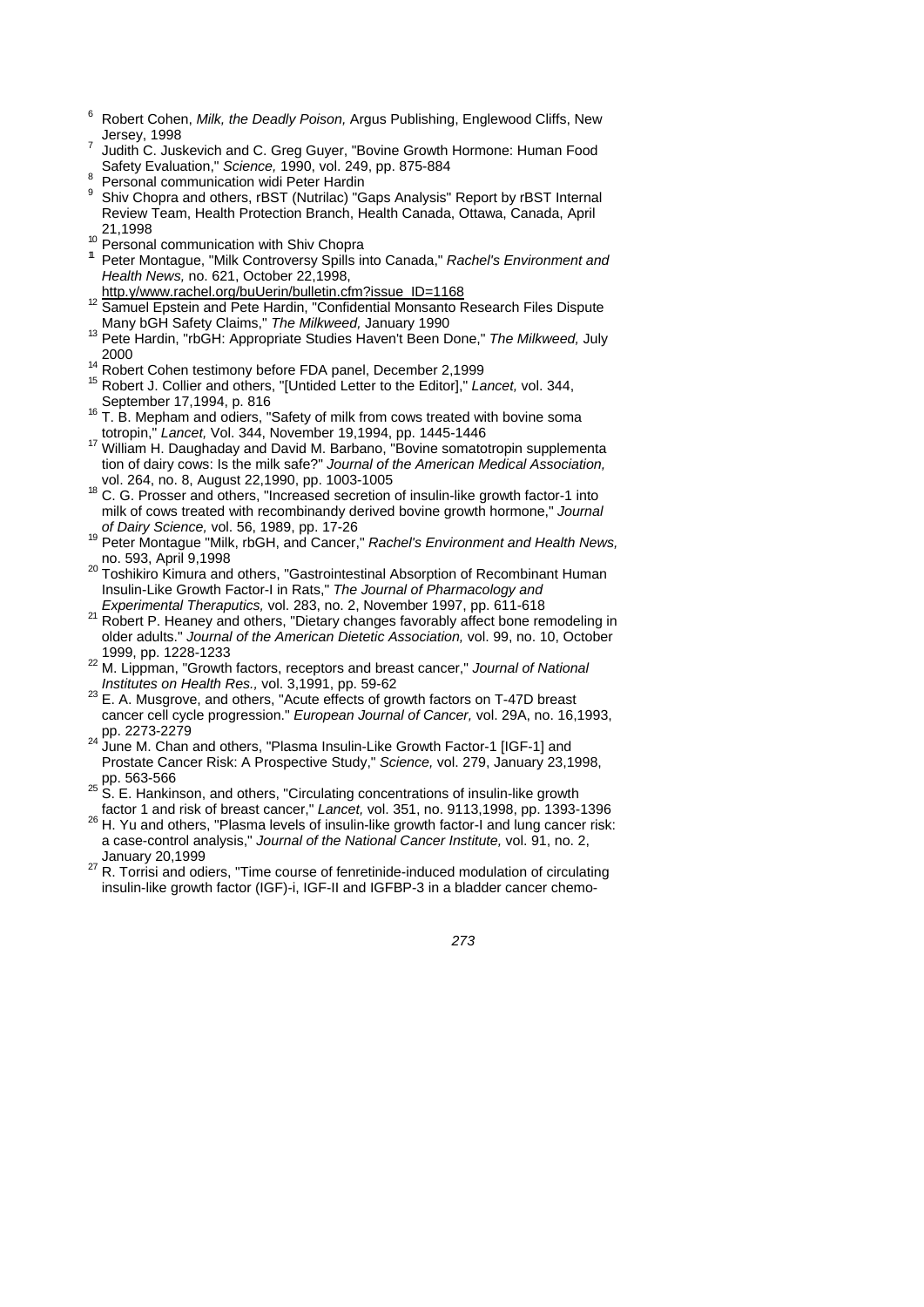- prevention trial," *International Journal of Cancer, vol.* 87, no. 4, August 2000, pp. 601-605<br><sup>28</sup> S. E. Dunn and others, "Dietary restriction reduces insulin-like growth factor I
- levels, which modulates apoptosis, cell proliferation, and tumor progression in p53-<br>deficient mice," Cancer Research, vol. 57, no. 4,1997, pp. 667-672<br><sup>29</sup> "Milke Bases and Contribution"
- 
- <sup>29</sup> "Milk, Pregnancy, Cancer May Be Tied," Reuters, September 10, 2002<br><sup>30</sup> "New Study Questions rbGH Safety," *The Capital Times, December 20,1998*<br><sup>31</sup> John Robbins, *The Food Revolution: How Tour Diet Can Help Save Tou*
- 
- 
- 20 Our World, Conari Press, Berkeley, California, 2001<br><sup>32</sup> Michael Gilbert, *Medical Armageddon,* C and C Communications, 1997<br><sup>33</sup> James P. Carter, *Racketeering in Medicine: The Suppression of Alternatives,* Hampton Roads Publishing Company, Inc., Norfolk, VA, 1992, http://www.banned-<br>bc>oks.com/truth-seeker/1994archive/121 2/ts212c.html
- 
- bc>oks.com/truth-seeker/1994archive/121\_2/ts212c.html <sup>34</sup> *San Francisco Chronicle,* January 2, 1970 35 Karl Flecker, "Outside Advice? Are the External Panels on bGH Following Confilict of Interest Policy and Guidelines?" Council of Canadians report, Dec. 3,1998, http://www.canadians.org/display\_document.htm?COC\_token=024PS248dd=
- 378dsdoc=l<br><sup>36</sup> "Ottawa bans bovine growth hormone," CBC, January 15,1999<br><sup>37</sup> Richard Wolfson, "Update on Health Canada Scientists," April 20, 2000,
- 
- abttp://www.freedomtocare.org/pagel45.htm 38 W. A. Knoblauch, "The Impact of BST on Dairy Farm Income and Survival," Cornell University, Ithaca, New York, June 1992, http://www.nal.usda.gov/bic/
- BST/ndd/THE\_IMPACT\_OF\_BST\_ON\_DAIRy\_FARM\_INCOME.html<br><sup>39</sup> Loren Tauer, "Impact of BST on Farm Profits," Presented at the 4th annual confer ence on the "Economics of Agricultural Biotechnology," Ravello, Italy, August
- 2000, http://aem.cornell.edu/research/researchpdf/wp0009.pdf 40 APHIS Info Sheet, December 2002, http://www.aphis.usda.gov/vs/ceah/cahm/
- Dairy\_Cattle/Dairy02/bst-orig.pdf 41 Matt Wickenheiser, "Oakhurst sued by Monsanto over milk advertising," *Portland*
- *Press Herald,* July 8, 2003 42 Michael Taylor, "Interim Guidance on the Voluntary Labeling of Milk and Milk Products From Cows That Have Not Been Treated with Recombinant Bovine Somatotropin," FDA Docket No. 94D-0025, February 7,1994, http://www.idfa.org/news/stories/2002/12/fdarbstpolicy.pdf
- "Wisdom of the Cows and Hogs"
- 1 Personal communication with Bill Lashmett
- CHAPTER 4
- Personal communication with Betty Hoffing
- 2 Story on Harry Schulte, WCPO-TV 9,11 PM News, Cincinnati, Ohio, February  $26,1998$
- Janet O'Brien, *National EMS Network Newsletter,* Fall 1997 <sup>4</sup>
- Bruce Frendlich, *National EMS Network Newsletter*, Fall 1996
- Sheldon Rampton and John Stauber, *Trust Us We're Experts,* Jeremy P. Tardier/ Putnam, New York, 2001
- <sup>b</sup> Barbara Deane, "Anatomy of an Epidemic," *Reader's Digest,* April 1991<br><sup>7</sup> Develos L. Archar, Deputy Director, Center for Essai Sefety and Applica
- Douglas L. Archer, Deputy Director, Center for Food Safety and Applied Nutrition, FDA, Testimony before the Subcommittee on Human Resources and Intergovernmental Relations Committee on Government Operations House of Representatives, July 18,1991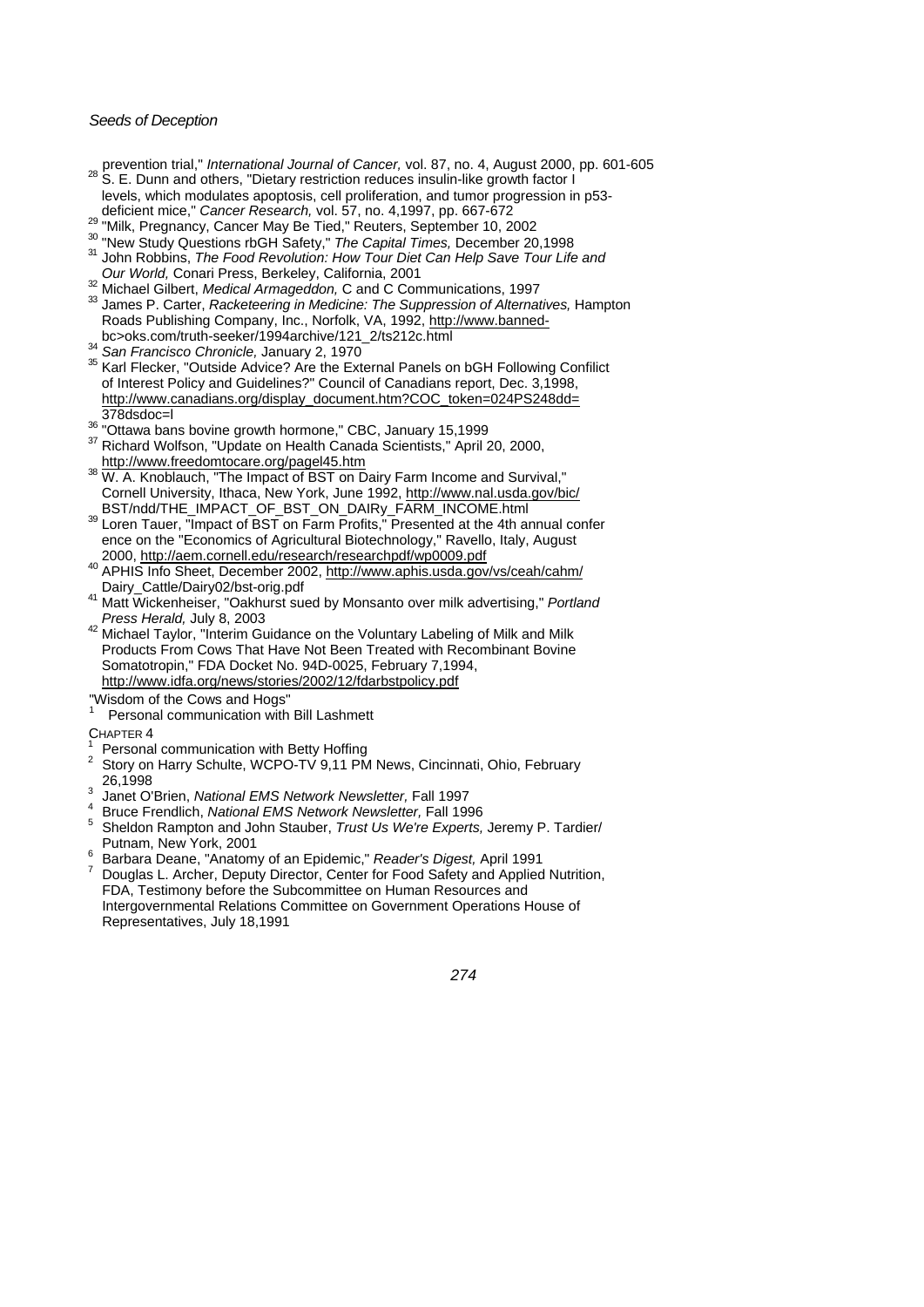- 8 Phillip A. Hertzman and others, "The Eosinophilia-Myalgia Syndrome: The Los Alamos Conference," *Journal of Rheumatology,* vol. 18, no. 6,1991, pp. 867-873 <sup>9</sup>
- <sup>10</sup> Laurie Garrett, "Genetic engineering flaw blamed for toxic deaths," *Newsday,*
- August 14, 1990, p. C-I<br><sup>1</sup> P. Raphals, "Does medical mystery threaten biotech?" Science, vol. 249, no. 619,1990
- 
- <sup>12</sup> E. A. Belongia and others, "An investigation of the cause of the eosinophilia-myalgia syndrome associated witli tryptophan use," *The New England Journal of Medicine,*
- August 9, 1990<br><sup>13</sup> Philip Raphals, "EMS deaths: Is recombinant DNA technology involved?" The *Medical Post.* November 6, 1990
- 
- *Medical Post, Medicalis Post, 1994*<br><sup>14</sup> Personal communication with Gerald Gleich, M.D.<br><sup>15</sup> Leslie A. Swygert and others, "Eosinophilia-Myalgia Syndrome: Results of National Surveillance," *Journal of the American Medical Association,* October 3, 1990, vol.
- 264, no. 13, pp. 1698-1703<br><sup>16</sup> Edwin M. Kilbourne and others, "Tryptophan Produced by Showa Denko and Epidemic Eosinophilia-Myalgia Syndrome," *Journal of Rheumatology Supplement,*
- vol. 23, no. 46, October 1996, pp. 81-92<br>
<sup>17</sup> National Eosinophilia-Myalgia Syndrome Network, position statement, approved<br>
quote by Gerald J. Gleich, Mayo Clinic and Foundation, May 25, 2000
- <sup>18</sup> Frank Silvestri and John Massicot, "EMS Lawsuits," *National EMS Network*<br>Newsletter, vol. II, issue 2, June 2001, p. 6
- *Newsletter, vol. II, issue 2, June 2003, p. 6* 19 19 19 19 19 19 Now Your Diet Can Help Save Your Life and <sup>19</sup> John Robbins, *The Food Revolution: How Your Diet Can Help Save Your Life and*
- *Our Wodd, Conari Press, Berkeley, California, 2001, p. 335*<br><sup>20</sup> Danny Penman, "GE—Of the top 100 economies 51 are multinational companies, the rest are countries." *BBC Tomorrow's Wodd* magazine. October. 1998
- <sup>21</sup> L. R. B. Mann, D. Straton, and W. E. Crist, "The Thalidomide of Genetic Engineering, GE issue of *Soil & Health* (New Zealand), August 1999
- "Wisdom of Squirrels, Elk, Deer, Raccoons, and Mice"
- 1 Personal communication with Howard Vlieger
- 2 Gundula Meziani and Hugh Warwick, "Seeds *of Doubt,"* Soil Association (UK), September 17, 2002
- Steve Sprinkel, "When the Corn Hits the Fan," *Acres,* U.S.A., September 18, 1999
- <sup>4</sup> Hinze Hogendoorn, http://www.talk2000.nl/mice/talk-Extended.htm CHAPTER<sub>5</sub>
- Kurt Eichenwald and others, "Biotechnology Food: From die Lab to a Debacle," *New York Times,* January 25, 2001 <sup>2</sup>
- Michael Grunwald, "Monsanto Held Liable for PCB Dumping," *Washington Post,*  February 23, 2002
- Sheldon Rampton and John Stauber, Trust *Us We're Experts,* Jeremy P. Tarcher/ Putnam, New York, 2001, p. 164 <sup>4</sup>
- Bush Library, http://bushUbrary.tamu.edu/research/find/foia/1999-0129-F.html
- 1999-0129-F<br><sup>5</sup> "Statement of Policy: Foods Derived from New Plant Varieties," *Federal Register*
- vol. 57, no. 104 at 22991, May 29,1992<br><sup>6</sup> Steve Druker, <u>www.biotintegrity.org</u><br><sup>7</sup> Linde Kehl to James Maryaneki, obout
- Linda Kahl to James Maryanski, about Federal Register document *"Statement of Policy Foods from Genetically ModiSed Plants,"* January 8, 1992, www.biointegrity.org

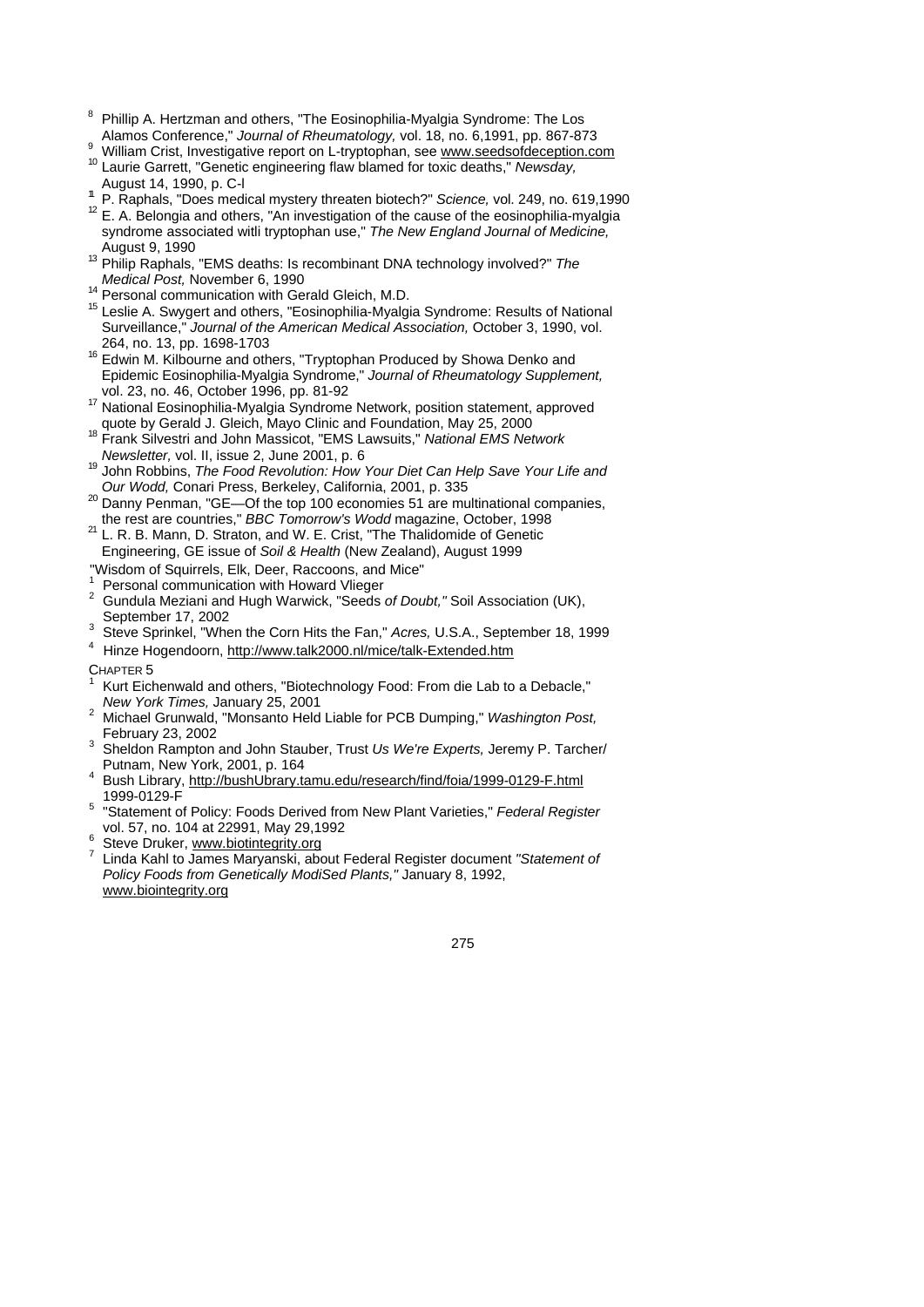- 8 Louis J. Pribyl, "Biotechnology Draft Document, 2/27/92," March 6,1992, www.biointegrity.org
- Edwin J. Mathews to the Toxicology Section of the Biotechnology Working Group, "Analysis of the Major Plant Toxicants," October 28,1991, www.biointegrity.org 10 Samuel I. Shibko to James Maryanski, "Revision of Toxicology Section of the
- *Statement of Policy: Foods Derived from Genetically Modified Plants,"* January 31, 1992, www.biointegrity.org
- Division of Food Chemistry and Technology and Division of Contaminants Chemistry, "Points to Consider for Safety Evaluation of Genetically Modified Foods:
- Supplemental Information," November 1,1991, www.biointegrity.org 12 Gerald B. Guest to James Maryanski, "Regulation of Transgenic Plants—FDA Draft Federal Register Notice on Food Biotechnology," February 5, 1992,
- www.biointegrity.org<br><sup>13</sup> David Kessler, "FDA Proposed Statement of Policy Clarifying the Regulation of Food Derived from Genetically Modified Plants—DECISION," March 20,1992,
- www.biointegrity.org<br><sup>14</sup> James B. MacRae, Jr., Office of Management and Budget, to C. Boyden Gray, President Bush's White House counsel, "FDA Food Biotechnology Policy," March
- 21,1992, www.biointegrity.org<br><sup>15</sup> Eric Katz to John Gallivan, "Food Biotechnology Policy Statement," March 27,
- 1992, www.biointegrity.org 16 Bill Lambrecht, *Dinner at the New Gene Cafe: How Genetic Engineering Is Changing What We Eat, How We Live, and the Global Politics of Food, St. Martin's*<br>Press. New York. 2001. p. 322
- Press, New York, 2001, p. 32.<br>
Press, New York, p. 322 17 "Speaker Hasten Calls for End of European Union's 'Protectionist, Discriminatory<br>
Trade Policies.'" U.S. Newswire, March 26, 2003
- <sup>18</sup> James Marvanski to Dr. Bill Murray, Chairman of the Food Directorate, Canada, "The safety assessment of foods and food ingredients developed through new
- biotechnology," October 23, 1991, www.biointegrity.org<br><sup>19</sup> Andrea BaiUie, "Suzuki Warns of Frankenstein Foods," *CP Wire,* October 18,1999<br><sup>20</sup> "Expert Panel on the Future of Food Biotechnology," January, 2001,
- http://www.rsc.ca/foodbiotechnology/GMreportEN.pdf 21 Robert J. Scheuplein to the FDA Biotechnology Coordinator and others, "Response
- to Calgene Amended Petition," October 27,1993, www.biointegrity.org <sup>22</sup> Carl B. Johnson to Linda Kahl and others, "Flavr Saw™ tomato; significance of pending DHEE question," December 7,1993, <u>www.biointegrity.org</u>
- 23 Fred Hines to Linda Kahl, "FLAVR SAVR Tomato" ... "Pathology Branch's Remarks to Calgene Inc.'s Response to FDA Letter of June 29,1993,"
- 24 Arpad Pusztai, "Genetically Modified Foods: Are They a Risk to Human/Animal<br>Health?" June 2001
- 25 Murray Lumpkin to Bruce Burlington, "The tomatoes that will eat Akron,"<br>December 17,1992, www.biointegrity.org
- December 17,1992, <u>www.biointegrity.org</u><br><sup>26</sup> Albert Sheldon to James Maryanski, Biotechnology Coordinator, "Use of Kanamycin
- Resistance Markers in Tomatoes," March 30,1993, www.biointegrity.org 27 Ricki Lewis, The Rise of Antibiotic-Resistant Infections FDA page," *FDA Consumer magazine,* September 1995, http://www.fda.gov/fdac/features/795\_antibio.html 28 "Q&A: MRSA 'superbugs,'" *BBC News online,* December 13,2002,
- http://news.bbc.co.Uk/l/hi/health/2572841.stm 29 Code of Federal Regulations Title 21, Sec. 170.30(b)
-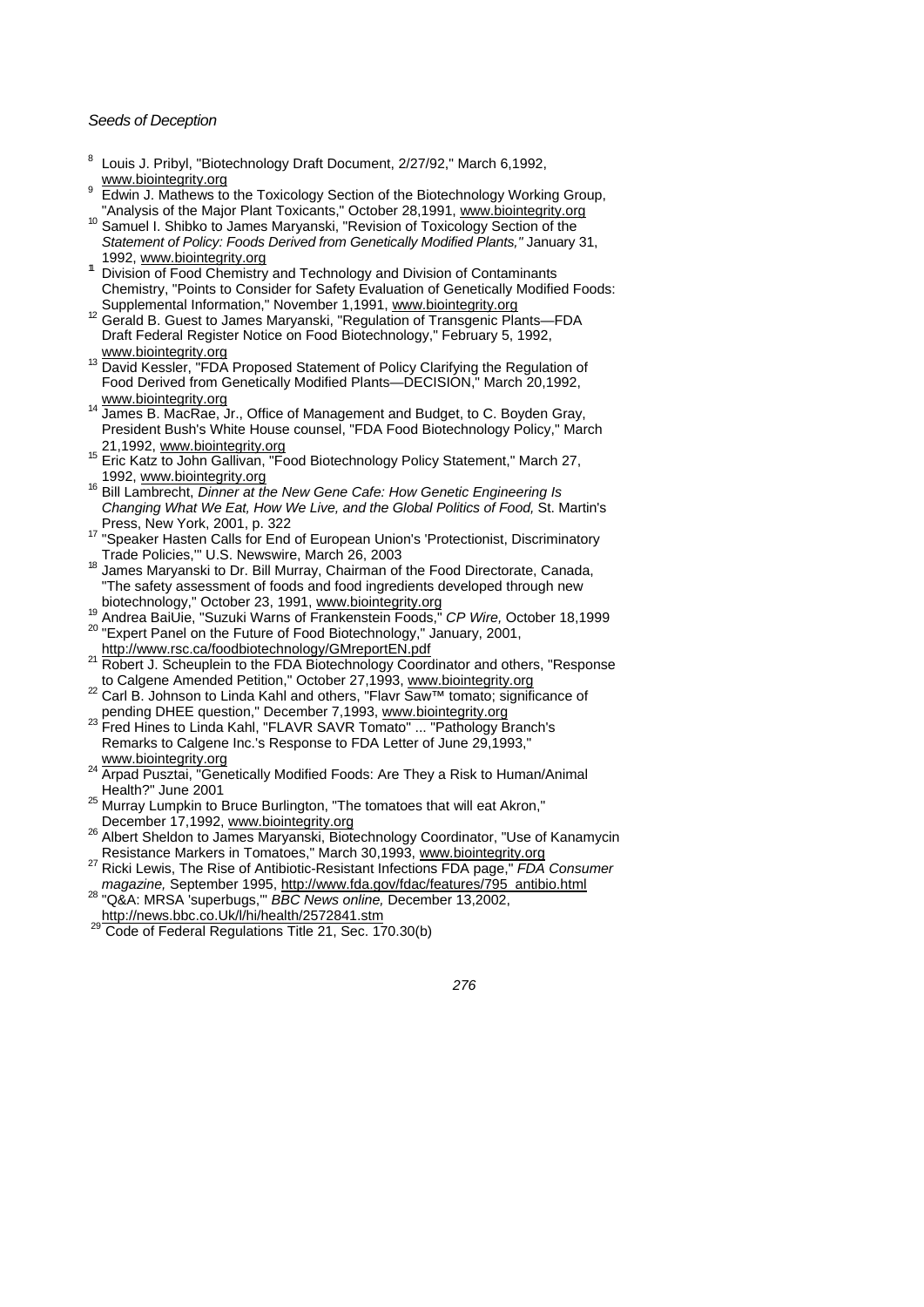- 
- 
- <sup>30</sup> Personal communication with James Turner<br><sup>31</sup> Michael Gilbert, *Medical Armageddon*, C and C Communications, 1997<br><sup>32</sup> Marion Nesde, *Food Politics: How the Food Industry Influences Nutrition and Health,*<br>University o
- 
- <sup>33</sup> Craig Canine, "Hear No Evil," *Eating Well, July/August 1991*<br><sup>34</sup> FDA Drug Review; Postapproval Risks 1976-85 United States General Accounting<br>Office (GAO) GAO/PEMD-90-15, April 1990
- 
- Office (GAO) GAO/PEMD-90-15, April 1990 35 Center for die Study of Drug Development, Boston, 1990 36 Michael Pollan, "Playing God in the Garden," *The New York Times Sunday*
- *Magazine, October 25,1998* 37 Debora MacKenzie, "Unpalatable Truths," *New Scientist* Special Report: Living in
- a GM World, 1999<br><sup>38</sup> Laura Ticciati and Robin Ticciati, *Genetically Engineered Foods: Are They Safe? Tou Decide.* Keats Publishing, New Canaan, Connecticut, 1998, pp. 13-14 39 "U.S. to keep a closer watch on genetically altered crops," *New York Times,*
- 
- May 4, 2000<br>
May 4, 2000<br>
<sup>40</sup> "U.S. Rep. Kucinich terms new genetically engineered food regs 'inadequate,'"<br>
Kucinich press release, May 3, 2000
- 
- Kucinich press release, May 3, 2000<br>
41 "Biofood rules mean few changes for companies," Reuters, May 3, 2000<br>
42 Emily Gersema, "FDA Opts against Further Biotech Review," Associated Press,<br>
11 June 17 2003
- <sup>43</sup> Michael Grunwald, "Monsanto hid decades of pollution in Alabama town,"
- *Washington Post, January 1, 2002, p. A01* 44 Brian Tokar, "Monsanto: A Checkered History," *The Etologist, Sep/Oct 1998,* http://www.mindfully.org/Industry/Monsanto-Checkered-HistoryOct98.htm 45 «EPA Memo Says Monsanto Fabricated Dioxin Data," *The Milkweed,* February,
- 
- <sup>1990</sup> 46 Micah L. Sifry, "Food Money," *The Nation* magazine, December 27,1999,
- 
- Ar Robert Cohen testimony before FDA panel, December 2, 1999<br>
<sup>48</sup> Gwynne Dyer, "Frankenstein Foods," *Globe and Mail*, February 20,1999,<br>
<u>http://www.netlink.de/gen/Zeitung/1999/990220d.htm</u>
- <sup>49</sup> Paul Elias, "Biotech lobbyists' clout grows in Washington," Associated Press,<br>June 2.2002
- $50$  "Speaker Hasten Calls for End of European Union's 'Protectionist, Discriminatory<br>Trade Policies,'" U.S. Newswire, March 26,2003
- <sup>51</sup> "Eye Opening Job Switches: GEMA Industry and U.S. Gov." The Edmonds Institute, The Third World Network and friends
- <sup>52</sup> Molly Ivans, "White House '04 campaign 2004 early analysis," *Ft. Worth* Star-Telegram, February 9, 2001
- 
- 
- 
- <sup>53</sup> Robert Cohen, "Pelican Brief," <u>www.notmilk.com</u><br>
<sup>54</sup> Bill Lambrecht, *Dinner at the New Gene Cafe,* pp. 197-198<br>  $^{56}$  Bill Lambrecht, *Dinner at the New Gene Cafe,* p. 139<br>  $^{56}$  Bill Lambrecht, "Outgoing Secret
- Modified Food," *St. Louis Post-Dispatch,* January 25, 2001 57 Hugh Warwick and Gundala Meziani, *Seeds of Doubt,* UK Soil Association,
- $58$  "GE crops increasingly isolated as awareness and rejection grow," Greenpeace<br>International, briefing, March 2002
- International, briefing, March 2002 59 S. Branford, 'Sow resistant,' *The Guardian,* April 17,2002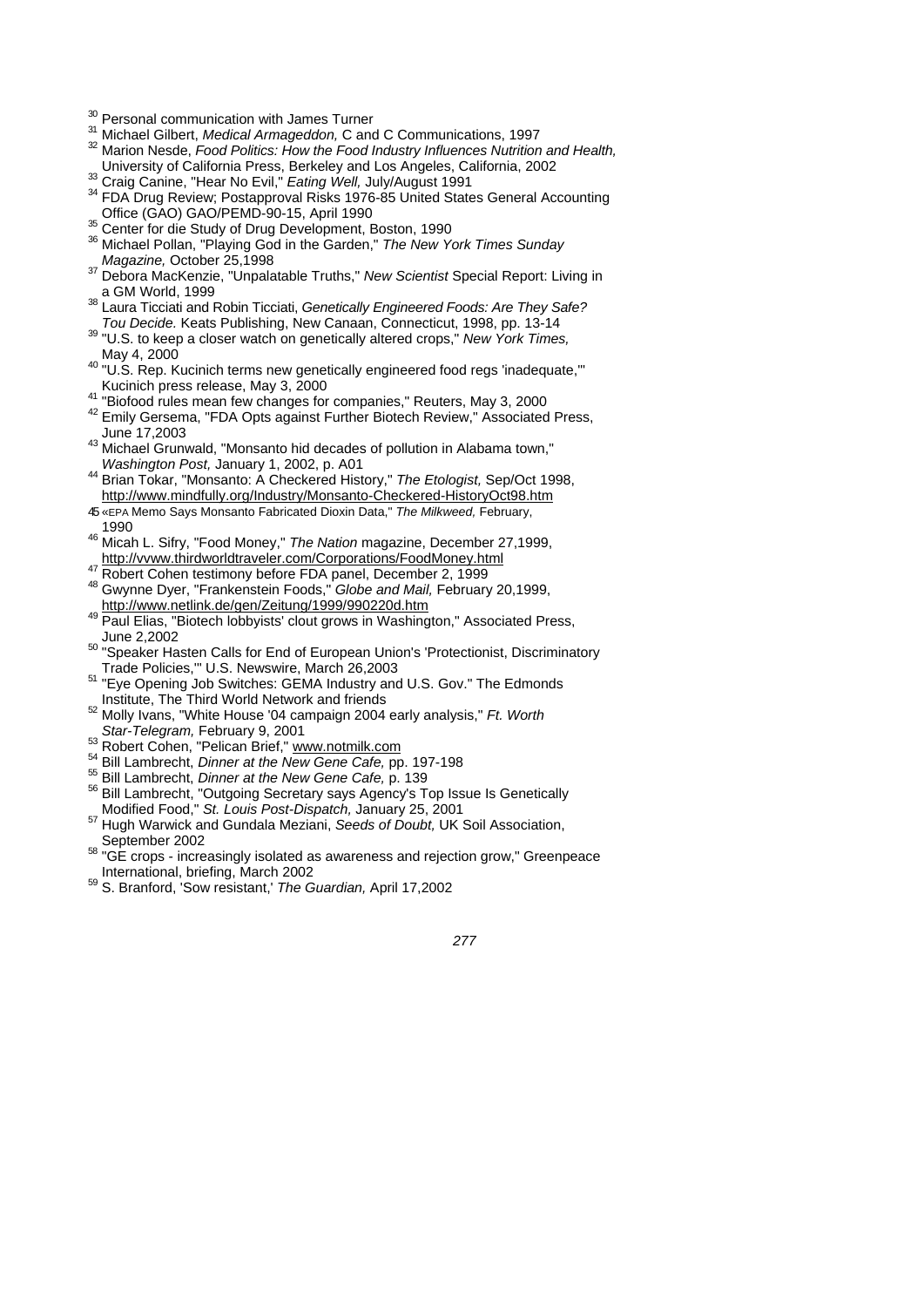- *<sup>60</sup>* Charles Benbrook, "Premium Paid for Bt Corn Seed Improves Corporate Finances While Eroding Grower Profits," Benbrook Consulting Services, Sandpoint, Idaho,
- February 2002<br><sup>61</sup> UK Soil Association figure, consisting of \$3-5 billion annually in extra farm subsi<br>dies, \$2 billion in lost foreign trade and \$1 billion cost of the StarLink accident
- 
- <sup>62</sup> Bill Lambrecht, *Dinner at the New Gene Cafe, p. 243*<br><sup>63</sup> Sheldon Rampton and John Stauber, *Trust Us We're Experts, Jeremy P. Tardier/*
- Putnam, New York, 2001, p. 182<br><sup>64</sup> Adam Jasser, "U.S. says EU needs own Food and Drug Administration," Reuters, September 16, 1999
- "Wisdom of the Rats":
- 1 Rick Weiss, "Biotech Food Raises a Crop of Questions," *Washington Post,* August 15, 1999; p. Al CHAPTER 6 <sup>1</sup>
- Rajeev Syal, "GM soya milk gives children herpes, senior surgeon tells the Government," *Sunday Telegraph,* August 1,1999 <sup>2</sup>
- Mark Townsend, "Why soya is a hidden destroyer," *Daily Express,* March 12,1999 <sup>3</sup>
- Stephen R\_ Padgette and others, "The Composition of Glyphosate-Tolerant Soybean Seeds Is Equivalent to That of Conventional Soybeans," *The Journal of Nutrition,* vol. 126, no. 4, April 1996 (The data was taken from the journal
- archives, as it had been omitted from the published study.) <sup>4</sup> Rick Weiss, "Biotech Food Raises a Crop of Questions," *Washington Post,* August
- 15,1999, p. Al<br><sup>5</sup> J. D. Nordlee and others, "Identification of a brazil nut allergen in transgenic
- soybeans," *New England Journal of Medicine,* vol. 334, no. 11,1996, p. 726 <sup>6</sup> Louis J. Pribyl, "Biotechnology Draft Document, 2/27/92," March 6, 1992,
- www.biointegrity.org<br>7 "Statement of Policy: Foods Derived from New Plant Varieties," Food and Drug Administration Docket No. 92N-0139
- 
- <sup>8</sup><br>Personal communication with James Maryanski<br><sup>9</sup> GM-FREE Magazine, vol. 1, no. 3, August/September 1999
- <sup>10</sup> "Allergies to Transgenic Foods—Questions of Policy," Editorial New England *Journal of Medicine, vol.* 334, issue 11,1996<br>
SAP, 2000, no. 7, www.epa.gov/scipoly/sap/2000/february/foodal.pdf
- 
- <sup>12</sup> Carl B. Johnson, Memo on the "draft statement of policy 12/12/91," January
- 8, 1992<br><sup>13</sup> Arpad Pusztai, "Genetically Modified Foods: Are They a Risk to Human/Animal Health?" June 2001, http://www.actionbioscience.org/biotech/pusztai.html 14 Personal conversation with Arpad Pusztai
- 
- 15 J. M. Wal, "Strategies for Assessment and Identification of Allergenicity in (Novel)
- Foods," *International Dairy Journal*, vol. 8,1998, p. 422<br><sup>16</sup> UK Royal Society, "Genetically modified plants for food use and human health—an<br>update." February 2002, p. 8, www.royalsoc.ac.uk
- <sup>17</sup> Bill Freese, "A Critique of the EPA's Decision to Re-Register Bt Crops and an Examination of the Potential Allergenicity of Bt Proteins," Submission by Friends of
- 18 "Life-Threatening Food?" *CBS News*, May 17, 2001, http://www.cbsnews.com/ now/story/0,1597<sub>v</sub>291992-412,00.shtml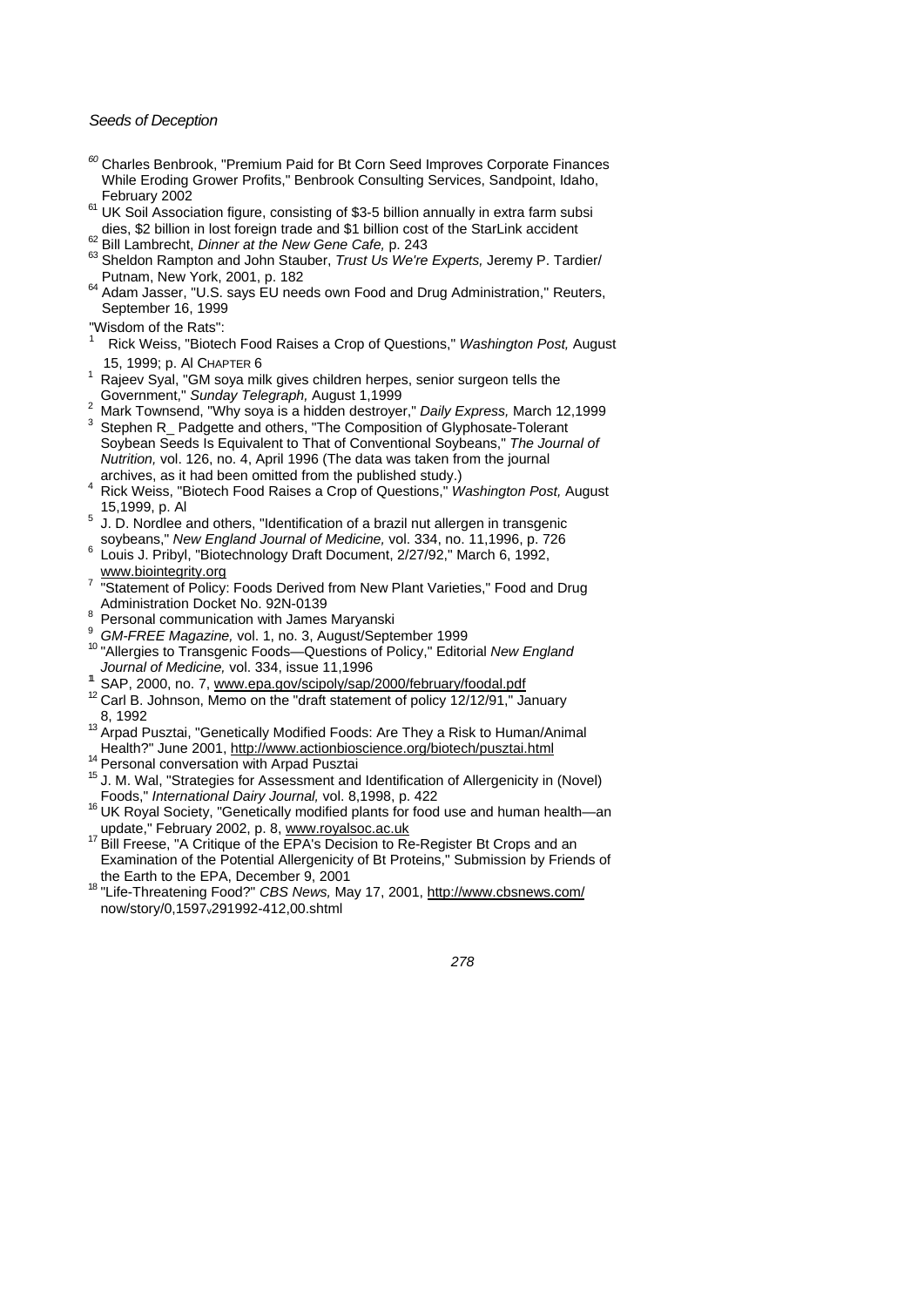- <sup>19</sup> Jonathan Bernstein, and others, "Clinical and laboratory investigation of allergy to genetically modified foods," *Environmental Health Prospectus,* vol. Ill, 2003,
- pp. 1114-1121<br><sup>20</sup> Marc Kaufman, "Biotech Corn Is Test Case for Industry Engineered Food's Future<br>Hinges on Allergy Study," *Washington Post*, March 19, 2001
- <sup>21</sup> Alan Rulis, Center for Food Safety and Applied Nutrition, to Sally Van Wert,<br>AgrEvo USA Company, May 29, 1998, www.cfsan.fda.gov/~acrobat2/bnfL041.pdf
- <sup>22</sup> William Ryberg, "Growers of biotech corn say they weren't warned: Starlink tags appear to indicate it's suitable for human food products," *Des Moines Register,*
- October 25, 2000.<br><sup>23</sup> Bill Freese, "The Starlink Affair, Submission by Friends of the Earth to the FIFRA Scientific Advisory Panel considering Assessment of Additional Scientific
- Information Concerning Starlink Corn," July 17-19, 2001<br><sup>24</sup> Marc Kaufman, "Genetically Engineered Corn Cleared in 17 Food Reactions,"<br>*Washington Post*, June 14, 2001
- *Washington Post, <sup>25</sup>* "Assessment of Additional Scientific Information Concerning Starlink Corn,"<br>FIFRA Scientific Advisory Panel Report No. 2001-09, July 2001
- <sup>26</sup> "Biotech Firm Executive Says Genetically Engineered Corn Is Here to Stay,"
- *Knight Riddet-/Tribune,* March 20, 2001<br><sup>27</sup> Richard B. Raybourne, "Development and Use of a Method for Detection of IgE
- Antibodies to Cry9C," FDA, June 13, 2001<br><sup>28</sup> "Mammalian Toxicity Assessment Guidelines for Protein Plant Pesticides," FIFRA
- 
- Scientific Advisory Panel Report No. 2000-03B, September 28, 2000<br><sup>29</sup> FIFRA Scientific Advisory Panel (SAP), Open Meeting, July 17, 2001<br><sup>30</sup> Masaharu Kawata, "Dr. M. Kawata: Questions CDC and EPA testing of Starlink and<br>
- allergies," *Renu Namjoshi,* June 28, 2001 31 Marc Kaufman, "EPA Rejects Biotech Corn as Human Food; Federal Tests Do Not Eliminate Possibility That It Could Cause Allergic Reactions, Agency Told,"
- *Washington Post,* July 28, 2001, p. A02 32 Marc Kaufmann "Biotech Corn Is Test Case For Industry," *Washington Post,* March
- 19,2001 33 Michael Hansen, "Bt Crops: Inadequate Testing," Lecture delivered at Universidad
- Autonoma, Chapingo, Mexico, August 2, 2002<br><sup>34</sup> I. Bernstein and others, "Immune responses in farm workers after exposure to Bacillus thuringiensis pesticides," *Environmental Health Perspectives,* vol. 107, 1999, pp. 575-582 35 Michael Hansen testimony: Possible Human Health Hazards of Genetically
- Engineered Bt Crops Presented to the EPA Science Advisory Panel, Arlington, VA,
- October 20, 2000 36 R. Vazquez, and others, *"Bacillus thuringiensis* CrylAc protoxin is a potent systemic and mucosal adjuvant," *Scandinavian Journal of Immunology,* vol. 49,
- 1999, 578-584<br>
<sup>37</sup> Joe Cummins, *"Bacillus thuringiensis* (Bt) toxin causes Allergy," March 5, 2000,<br>
<sup>38</sup> Joel E. Boom for Managratic "As
- $Joel$  E. Ream for Monsanto, "Assessment of the *In vitro* Digestive Fate of Bacillus *thuringiensis* subsp. kurstaki HD-1 Protein," March 23, 1994, Unpublished study
- submitted to the EPA, EPA MRID No. 434392-01<br><sup>39</sup> Bill Freese, "A Critique of the EPA's Decision to Re-Register Bt Crops and an Examination of the Potential Allergenicity of Bt Proteins," adapted from Friends of the Earth submission to the EPA, Dec. 9, 2001, www.foe.org/safefood/comments.pdf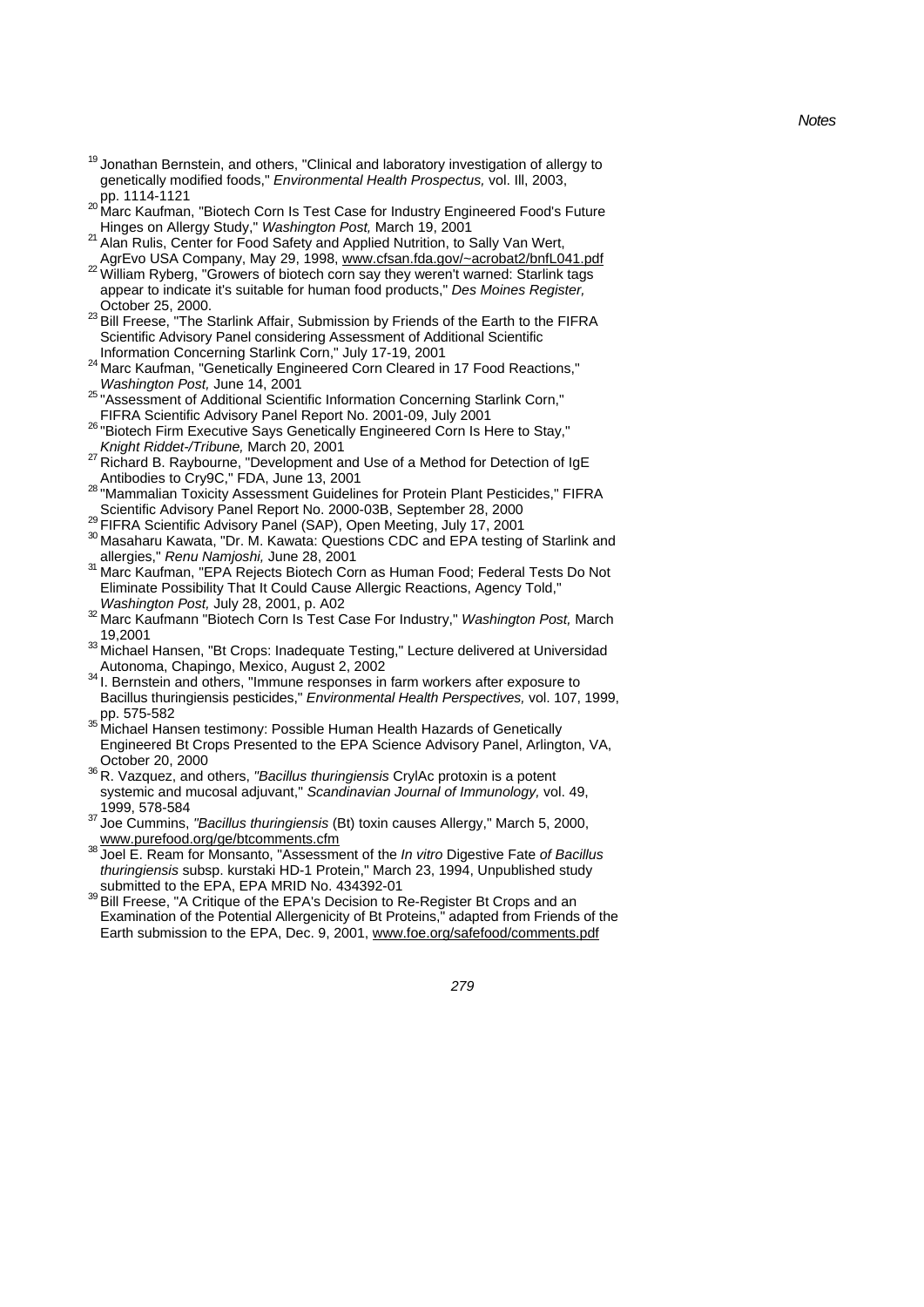- <sup>40</sup> "Evaluation of Allergenicity of Genetically Modified Foods," Report of a Joint FAO/WHO Expert Consultation on Allergenicity of Foods Derived from
- Biotechnology, January 22-25, 2001<br><sup>41</sup> H. Noteborn, "Assessment of the Stability to Digestion and Bioavailability of the LYS Mutant Cry9C Protein from *Bacillus thuringiensis* serovar tolworthi," unpub
- lished study submitted to the EPA by AgrEvo, EPA MRID No. 447343-05, 1998 42 Noteborn and others, "Safety assessment of the *Bacillus thuringiensis* insecticidal crystal protein CRYIA(b) expressed in transgenic tomatoes," in Engel, et al. (eds.), *American*
- *Chemical Society Symposium* Series 605, Washington, D.C., pp. 134-47,1995 43 N. H. Fares and A. K El-Sayed, "Fine structural changes in the ileum of mice fed on endotoxin-treated potatoes and transgenic potatoes," *Natural Toxins,* vol. 6,1998,
- pp. 219-233 44 Gendel, "The use of amino acid sequence alignments to assess potential allergenicity of proteins used in genetically modified foods," *Advances in Food and "Nutrition*
- *Research,* vol. 42,1998, pp. 45-62 45 G. A. Kleter and A. A. C. M. Peijnenburg, "Screening of transgenic proteins expressed in transgenic food crops for the presence of short amino acid sequences indentical to potential, IgE-binding linear epitopes of allergens," *BMC Structural Biology,* vol. 2,2002, p. 8-19
- "Missing Chickens"
- 1 "GM safety tests 'flawed,'" *BBC News,* April 27, 2002 http://news.bbc.co.uk/hi/ english/sci/tech/newsid\_1954000/1954408.stm CHAPTER 7
- Personal communication with Jane Akre
- <sup>2</sup> Robert Cohen, *Milk, the Deadly Poison,* Argus Publishing, Englewood Cliffs, New
- Jersey, 1998 <sup>3</sup> "Can two reporters take on Murdoch and win?" *The Independent* (London),
- September 14,1999 <sup>4</sup> Samuel Epstein and Pete Hardin, "Confidential Monsanto Research Files Dispute
- Many bGH Safety Claims," *The Milkweed,* January 1990<br><sup>5</sup> "Milk, rBGH, and Cancer," *Rjichel's Environment and Health Weekly,* no. 593, April  $9,1998$
- BGH Bulletin, Target Television Enterprises Inc., http://www.foxbghsuit.com/ <sup>7</sup>
- Personal communication with Steve Wilson
- 8 "Growth Hormones Would Endanger Milk," Op-ed article, *Los Angeles Times,*
- July 27,1989 <sup>9</sup> Sheldon Rampton and John Stauber, *Trust Us We're Experts,* Jeremy P. Tardier/
- Putnam, New York, 2001, p. 164<br><sup>10</sup> Samuel Epstein, "FDA Is Ignoring Dangers of Bovine Growth Hormone," Letter<br>to the editor. *Austin American Statesman.* June 2.1990
- to the editor, *Austin American Statesman,* June 2,1990 <sup>11</sup> "U.S. Newspapers Present Biased View of Biotech," News Release, April 29, 2002,
- http://www.organicconsumers.org/corp/usnewsbias043002.cfm<br><sup>12</sup> Mae-Wan Ho and Jonathan Matthews, "Suppressing Dissent in Science with GM Foods," http://www.mercola.com/2001/mar/14/gm\_foods.htm 13 Personal communication with Bill Lashmett
- 
- <sup>14</sup> "Who's Afraid of Monsanto? Britain's Best-Loved Newsagents Bend to History of Intimidation," press release, *Ecologist*, October 26, 1998
- <sup>15</sup> "Recycled Ecology," *SchNews, Issue* 185, October 2,1998, http://www.schnews.org.uk/archive/newsl 85 .htm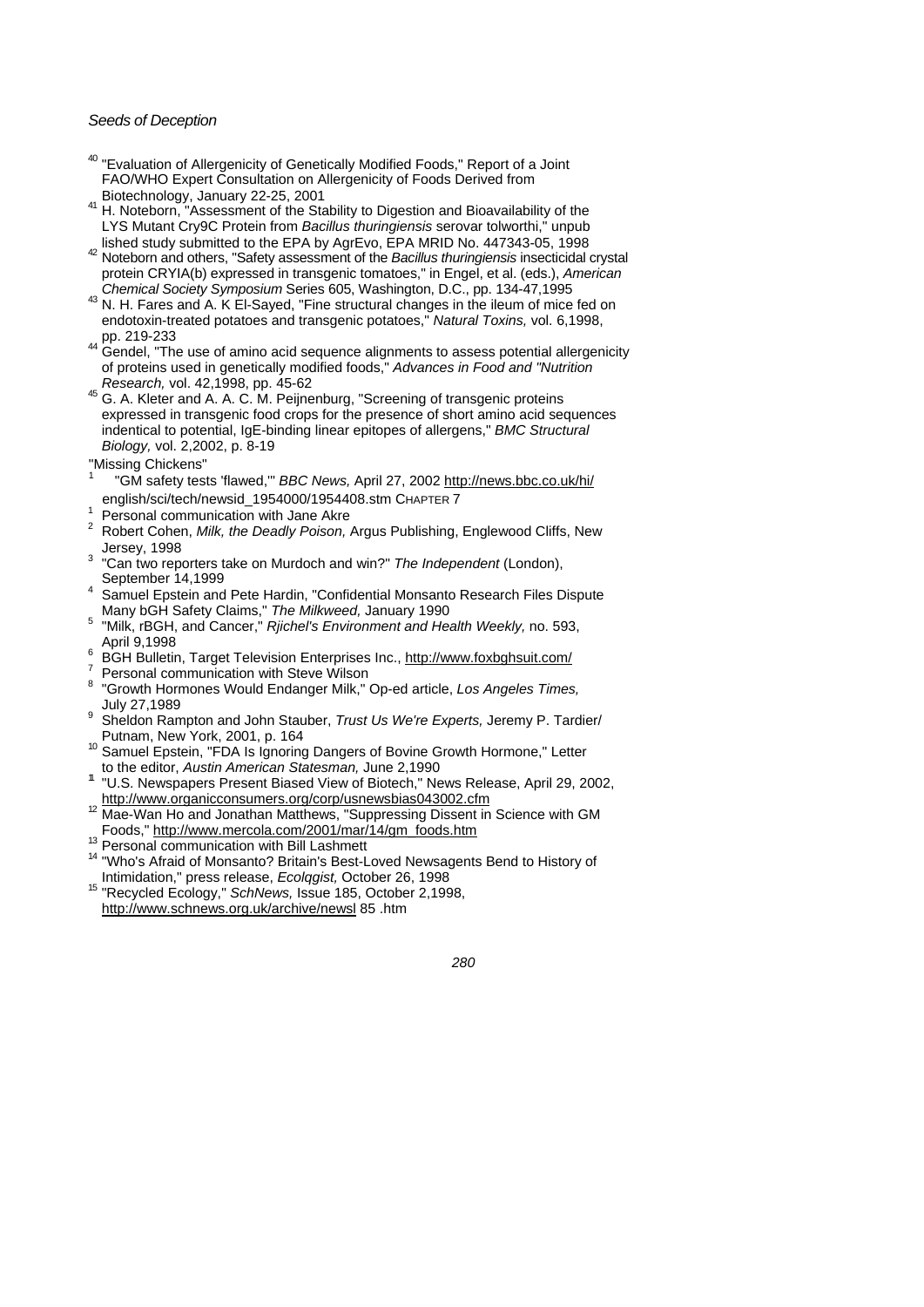- 16 Paul Brown, "Printers pulp Monsanto edition of Ecologist,' *The Guardian,*
- 17 "The Monsanto Files: Can We Survive Genetic Engineering?" *Ecologist*, vol. 28<br>no. 5. September/October 1998
- 
- 18 Center for Ethics and Toxics, www.cetos.org<br><sup>19</sup> Charles Benbrook, "Evidence of the Magnitude and Consequences of the Roundup Ready Soybean Yield Drag from University-Based Varietal Trials in 1998," Ag BioTech InfoNet Technical Paper Number 1, July 13, 1999, http://www.biotech-info.net/
- RR<sub>2006</sub> Contently 20 Marc Lappe and Britt Bailey, *Against the Grain: Biotechnology and the Corporate* <br>Takeover of Tour Food, Common Courage Press, Monroe, Maine, 1998, p. 76
- <sup>21</sup> Bill Lambrecht, *Dinner at the New Gene Cafe: How Genetic Engineering Is Changing What We Eat, How We Live, and the Global Politics of Food,* St. Martin's
- Press, New York, 2001, p. 77<br><sup>12</sup> Becky Goldburg, "Preliminary Research Results Presented during the Monarch Research Symposium,"
- Environmental Defense Fund, New York, November 2, 1999, http://www.biotech-info.net/symposium\_report.html 23 Carol Kaesuk Yoon, "No Consensus on the Effects of Engineering on Corn Crops,"<br>New Tork Times, November 4,1999
- *New Tork Times,* November 4,1999 24 Sheldon Rampton and John Stauber, *Trust Us We're Experts,* Jeremy P. Tardier/
- Putnam, New York, 2001, pp. 186-187 25 Carol Kaesuk Yoon, "What's Next for Biotech Crops? Questions," *New Tork Times,*
- 
- <sup>26</sup> Bill Lambrecht, *Dinner at the New Gene Cafe, p. 267*<br><sup>27</sup> Michael Pollan, "The Great Yellow Hype," *New Tork Times, March 4, 2001*,
- section 6, p. 15<br><sup>28</sup> "GE rice is fool's gold," Greenpeace, http://archive.greenpeace.org/~geneng/
- highlights/food/goldenrice.htm<br>
<sup>29</sup> Greenpeace demands false biotech advertising be removed from TV, Letter,<br>
February 9, 2001
- <sup>30</sup> Opinion piece about Golden Rice by Benedikt Haerlin,
- http://archive.greenpeace.org/~geneng/highligh ts/food/benny.htm 31 "Grains of Delusion," Jointly published by BIOTHAI (Thailand), CEDAC (Cambodia), DRCSC (India), GRAIN, MASIPAG (Philippines), PAN-Indonesia and<br>UBINIG (Bangladesh), February 2001, www.grain.org/publications/delusion-en.cfm
- 
- <sup>32</sup> Vitamin Angel Alliance, http://www.vitaminangelalliance.com/vitamina.html<br><sup>33</sup> Kristi Coale, "Mutant food," Salon, January 12, 2000, http://archive.salon.com/
- news/feature/2000/01/12/food/<br>
<sup>34</sup> Robert S. Greenberger, "Motley Group Pushes for FDA Labels On Biofoods,"<br>
The Wall Street Journal, August 18,1999
- *The Wall Street Journal, August 19,1999*<br><sup>35</sup> Rick Weiss, "Next Food Fight Brewing Is over Listing Genes on Labels,"<br>Washington Post, August 15,1999, p. A17
- 
- 
- 
- 
- 
- <sup>36</sup> Personal communication with Steven M. Druker<br>
<sup>37</sup> Steven M. Druker, http://www.bio-integrity.org/report-on-lawsuit.htm<br>
<sup>38</sup> James Walsh, "Brave New Farm," Time, January, 1999<br>
<sup>39</sup> Personal communication with Laura of Genetically Modified Foods," Oregon State University Extension Service, October 2002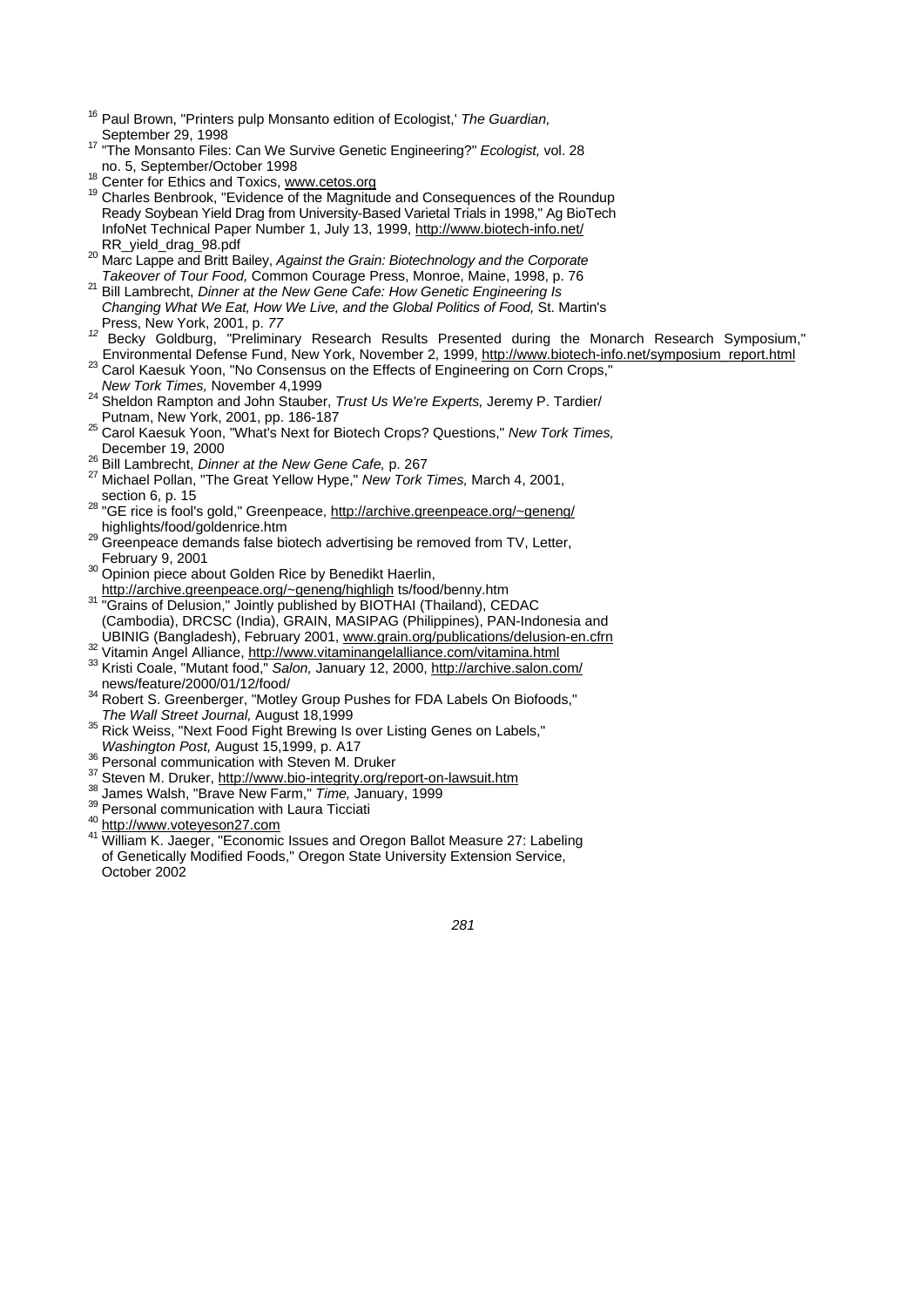- 
- 42 Bill Lambrecht, *Dinner at the New Gene Cafe,* p. 251<br>43 Steven Druker, letter to Governor John A. Kitzhaber, M.D., October 10, 2002,<br>http://ngin.tripod.com/121002b.htm
- http://ngin.tripod.com/121002b.htm 44 Pauletter Pyle, Andy Anderson, and Terry Witt, Letter on behalf of Oregonians for
- Food and Shelter, September 12,2002 45 Michelle Cole, "Bill would restrict food-label regulation," *Oregonian,* April 12, 2003 46 John Vidal, "Biotech food giant wields power in Washington," *The Guardian,*
- February 18, 1999<br><sup>47</sup> All quotes by Ignacio Chapela and those attributed to Fernando Ortiz Monasterio are based on personal commuincations with Ignacio Chapela, unless otherwise
- specified.<br><sup>48</sup> Paul Brown, *The Guardian,* April 19, 2002 http://www.guardian.co.uk/<br>gmdebate/Story/0,2763,686955,00.html<br><sup>49</sup> "Seeds of Trauble " RPC branch -
- 
- <sup>49 "</sup>Seeds of Trouble," *BBC, January 7 and 14, 2003*<br><sup>50</sup> Mark Henderson, "Attack on safety of GM crops was unfounded," *London Times,*
- April 5,2002<br><sup>51</sup> Paul Elias, "Corn Study Spurs Debate over Corporate Meddling in Academia," Associated Press, April 18, 2002<br><sup>52</sup> C. K. Yoon, "Journal Raises Doubts on Biotech Study," *New York Times,*
- 
- April 5, 2002.<br><sup>53</sup> George Monbiot, "The Fake Persuaders: Corporations are Inventing People to Rubbish Their Opponents on the Internet," *The Guardian,* May 14, 2002,
- 54 George Monbiot, "The covert biotech war," The Guardian, November 19,2002,
- www.monbiot.com<br><sup>55</sup> Paul Brown, "Mexico's vital gene reservoir polluted by modified maize,"
- *The Guardian, A*pril 19, 2002<br><sup>56</sup> Charles Clover, "'Worst ever' GM Crop Invasion," *Daily Telegraph,* UK,<br>
<sub>--</sub> April 19, 2002
- April 19, 2002 57 Ronnie Cummins, "Exposing Biotech's Big Lies," *BioDemocracy News,* no. 39, May 2002, www.organicconsumers.org

"Changed Mice"

- 1 Hinze Hogendoorn, http://www.talk2000.nl/mice/talk-Extended.htm
- 2 <sup>2</sup> Steve Sprinkel, "When the Corn Hits the Fan," *Acres, U.SA*, September 18, 1999 Gundula Meziani and Hugh Warwick, *"Seeds ofDoubt,"*Soil Association (UK),
- September 17, 2002

# CHAPTER 8

- "A different kind of school lunch," *Pure Facts,* Feingold\* Association of the United States, October 2002, http://www.feingold.org/newsletterl.html <sup>2</sup>
- Barbara Reed Stitt, *Food and Behavior, A Natural Connection,* Natural Press, Manitowoc, Wisconsin, 1997
- <sup>3</sup> Personal communication with Greg Britthauer
- 4 Personal communication with Barbara Reed Stitt
- <sup>5</sup> Personal communication with sister Luigi Frigo
- <sup>6</sup> Bill Scanlon, "Food has big effects on health," *Rocky Mountain News, December* 13,2002

Tara Womersley, "Food Colourings Cause 1 in 4 Temper Tantrums, Claims British Study," *The Scotsman,* October 25, 2002

Ronnie Cummins, "Frankencorn Fight: Cautionary Tales," *BioDemocracy News,* no. 37, May 2002, www.organicconsumers.org

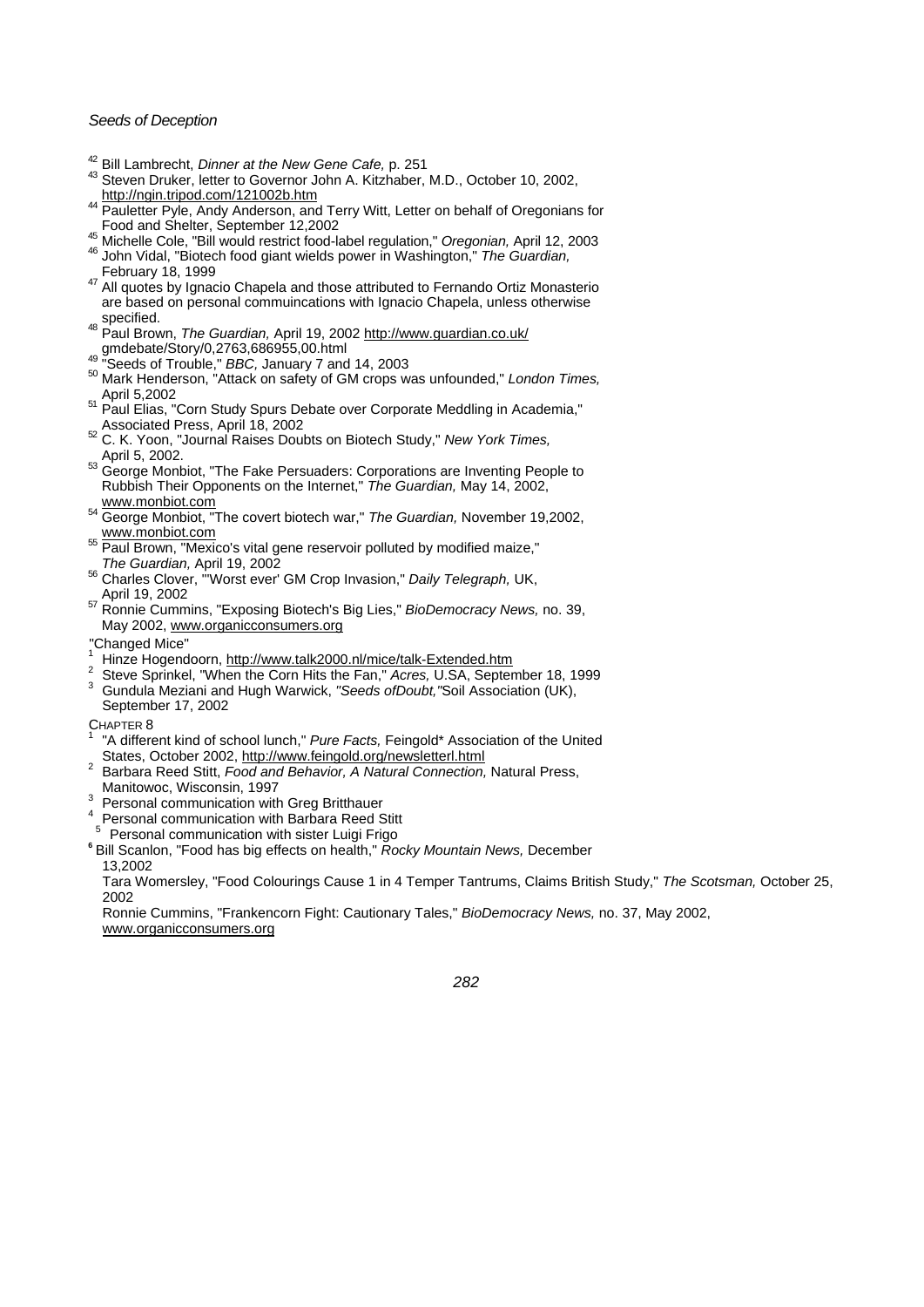- 9 Bill Lambrecht, *Dinner at the New Gene Cafe: How Genetic Engineering Is Changing What We Eat, How We Live, and the Global Politics of Food, St. Martin's Press, New York, 2001, p. 5*
- <sup>10</sup> Genetically Engineered Organisms, Public Issues Project, http://www.geo-<br>pie.cornell.edu//gmo.html
- pie.cornell.edu//gmo.html<br><sup>11</sup> Ken Roseboro, "Manufacturers face GMO challenges with minor ingredients,"
- *Non-GMO Source, September 2002*<br><sup>12</sup> John Robbins, *The Food Revolution: How Tour Diet Can Help Save Tour Life and Our World,* Conari Press, Berkeley, California, 2001, p. 346
- "A Strange Deal"<br><sup>1</sup> In the Niclear

 "EU's Nielson blasts U.S. 'lies' in GM food row," Reuters, January 20, 2003, http://ngin.tripod.com/200103d.htm CHAPTER 9

- Bill Lambrecht, *Dinner at the New Gene Cafe: How Genetic Engineering Is Changing What We Eat, How We Live, and the Global Politics of Food,* St. Martin's
- Press, New York, 2001, p. 293<br><sup>2</sup> "Myths About World Hunger: Myth 1: Not Enough Food to Go Around," Stop
- Hunger Now, http://www.stophungernow.org/hunger\_facts.html<br><sup>3</sup> "Agriculture: Towards 2015/30," Food and Agriculture Organization of the
- United Nations, July 24, 2000<br><sup>4</sup> Robert Shapiro, "The Welcome Tension of Technology: The Need for Dialogue about Agricultural Biotechnology," Center for the Study of American Business, CEO Series 37, February 2000
- John Robbins, *The Food Revolution: How Tour Diet Can Help Save Tour Life and Our World, Conari Press, Berkeley, California 2001, p. 341*
- Dorothy Mclaughlin, "Fooling with Nature, Silent Spring Revisited," *PBS,*  http://www.pbs.org/wgbh/pages/frontline/shows/nature/disrupt/sspring.html <sup>7</sup>
- Dominic Rushe. "Major UK Grocery Chain Bans Aspartame over Brain Tumor Concerns," *The Sunday Times* (London), October 25,1999, http://www.sunday-
- <sub>8</sub> times.co.uk<br><sup>8</sup> Carol Baxter, "Reading, 'Riting and rBGH," Healthwell, htrp://www.hedthweU.com/deUcious-online/D\_Backs/Sep\_97/gl.cfm?path=hw
- **EPILOGUE**
- Michael Meacher, "Are GM crops safe? Who can say? Not Blair," The *Independent,*  June 22,2003<br><sup>2</sup> "The Case for A GM-Free Sustainable World," Independent Science Panel, May 10,
- 2003, www.indsp.org

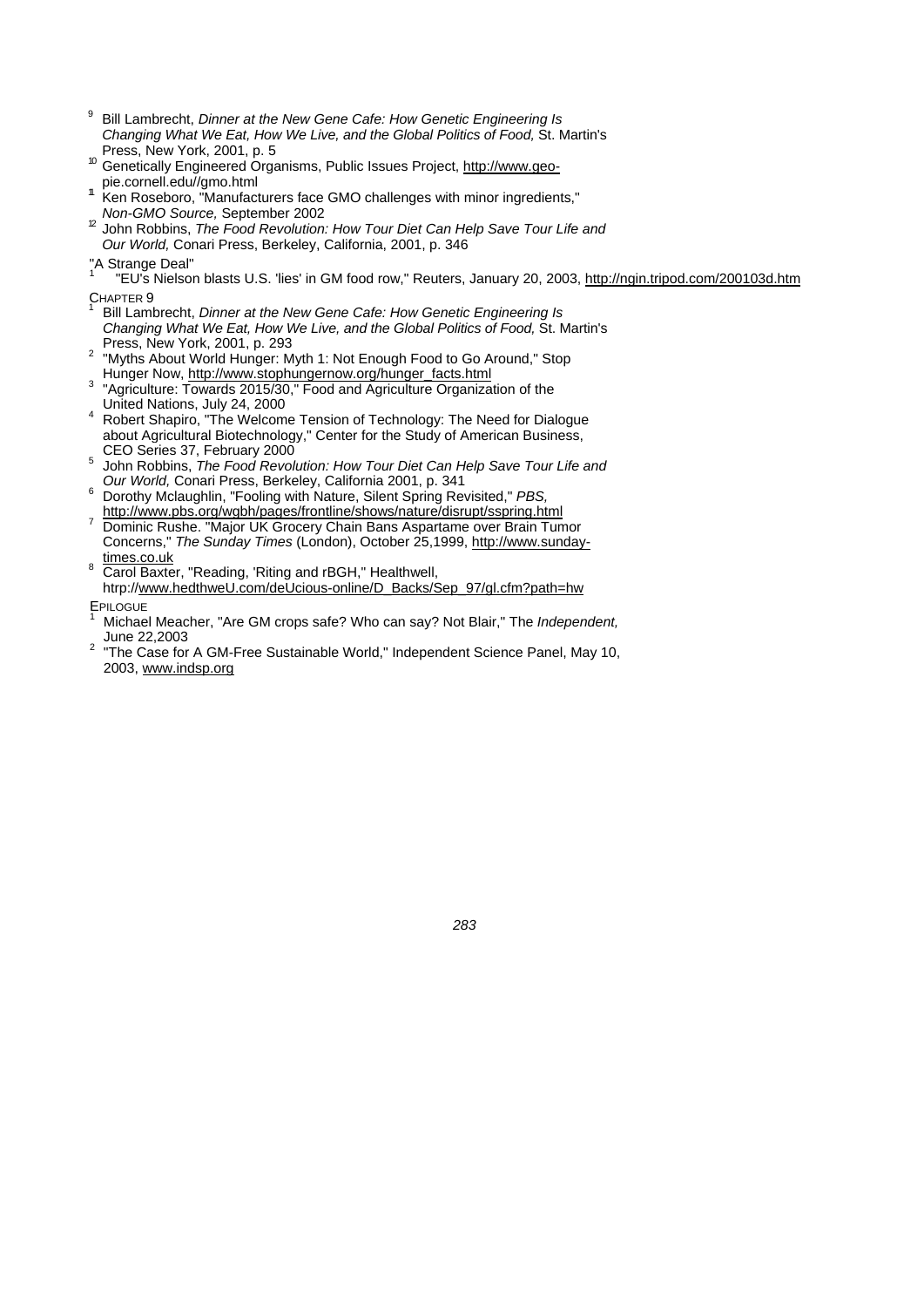### INDEX

Advisory Committee on Novel Foods & Processes (ACNFP), 8, 27,28, 72 Advisory Committee on Releases into the Environment (ACRE), 70 AgBioWorld, 225, 228 Agent Orange, 127, 200 AgrEvo, 167-8 Ahem, Bertie, 151 Ailes, Roger, 188-9 Akre, Jane, 183-93 allergy, allergen, 27, 35, 38, 54, 64, 69, 72, 92,109,136-7,143-4,146, 159-81,194, 205, 211, 235,263 Alliance for Biointegrity, 212 American Corn Growers Association (ACGA), 154 American Soybean Association (ASA), 204 amino acid, 35, 52, 55-6, 67, 92,110, 122,161,163,180, 205 anaphylactic shock, 165-6, 176 Angell, Phil, 144 antibiotics, 69, 240 in milk, 82,186 resistance, marker genes, 59-60, 73, 138-9,146 Antoniou, Michael, 57, 60, 75, 161 Apostolou, Alexander, 79, 80-1,264 Archer, Douglas, 121-3 aspartame, 42,101,151,237, 254 Aventis, 167-76, 264 *Bacillus thuringiensis* (Bt), 11,24, 36-7, 47, 54-5, 60, 67-8, 76,106,126, 142-4,164-6,176-81, 206-7, 230 bacteria, 11, 50, 54-6, 59-60, 67, 69- 71, 75, 84,124,143,163,166, 171,174,237, 241, 262, 264, 268 producing L-tryptophan, 112-5, 117- 121 Bailey, Britt, 202-5 Barton, Gary, 101 Benbrook, Charles, 154 bGH, bovine growth hormone, 90-3,185 *See also* rbGH Biotechnology Industry Organization (BIO), 148-50,169,206-8, 216

Aaron, David, 154

Bivings Group, 227-8 Blair, Tony, 16, 19, 261 Booth, Grace, 165-6,169,176 Brazil nut, 161-2 Bretthauer, Greg, 231-2 Brower, Lincoln, 208 Bruyette, Mary, 232 BST. &\*rbGH Burroughs, Richard, 80-1,142, 264 Bush, George, H. W., 127,129,130, 134,188 Bush, George W., 1,151, 261 Calgene, 137-8,151 Campaign to Label Genetically Engineered Foods, 219 cancer, 12, 27, 37, 39,41, 51, 62, 64, 65, 74, 85,101,124,127,147, 178, 203, 234, 264 milk and rbGH-related, 95-7,184, 186,190-2,194,196 canola (rapeseed), 38, 54, 68,153,236- 8, 240, 245, 267 Carpenter, Will, 155 cauliflower mosaic virus (CaMV), 63-6, 70, 72-4,174, 226, 229 Center for Disease Control (CDC), 39, 168-9, 263 L-tryptophan, 109-11, 116-7, 120-1 Center for Ethics & Toxics (CETOS), 202 Center for Food Safety, 98,118,121, 149,168 Center for Veterinary Medicine (CVM), 79, 83, 87,133 Central Alternative High School, 231 Chapela, Ignacio, 221-7, 229, 265 children's risk from GM foods, 13, 59, 95,165,175,194, 218, 234-5, 257, 263 vitamin A deficiency, 209-11 Chopra, Shiv, 78, 85, 88, 97-8,103 Clinton, Bill, 19,145-6,148-50,152-3 Clinton, Hillary Rodham, 151 Cohen, Robert, 85-6, 88,93,148 Collier, Bob, 94, 183-7 Commoner, Barry, 53, 55-6, 71, 74-5 Condon, Robert, 87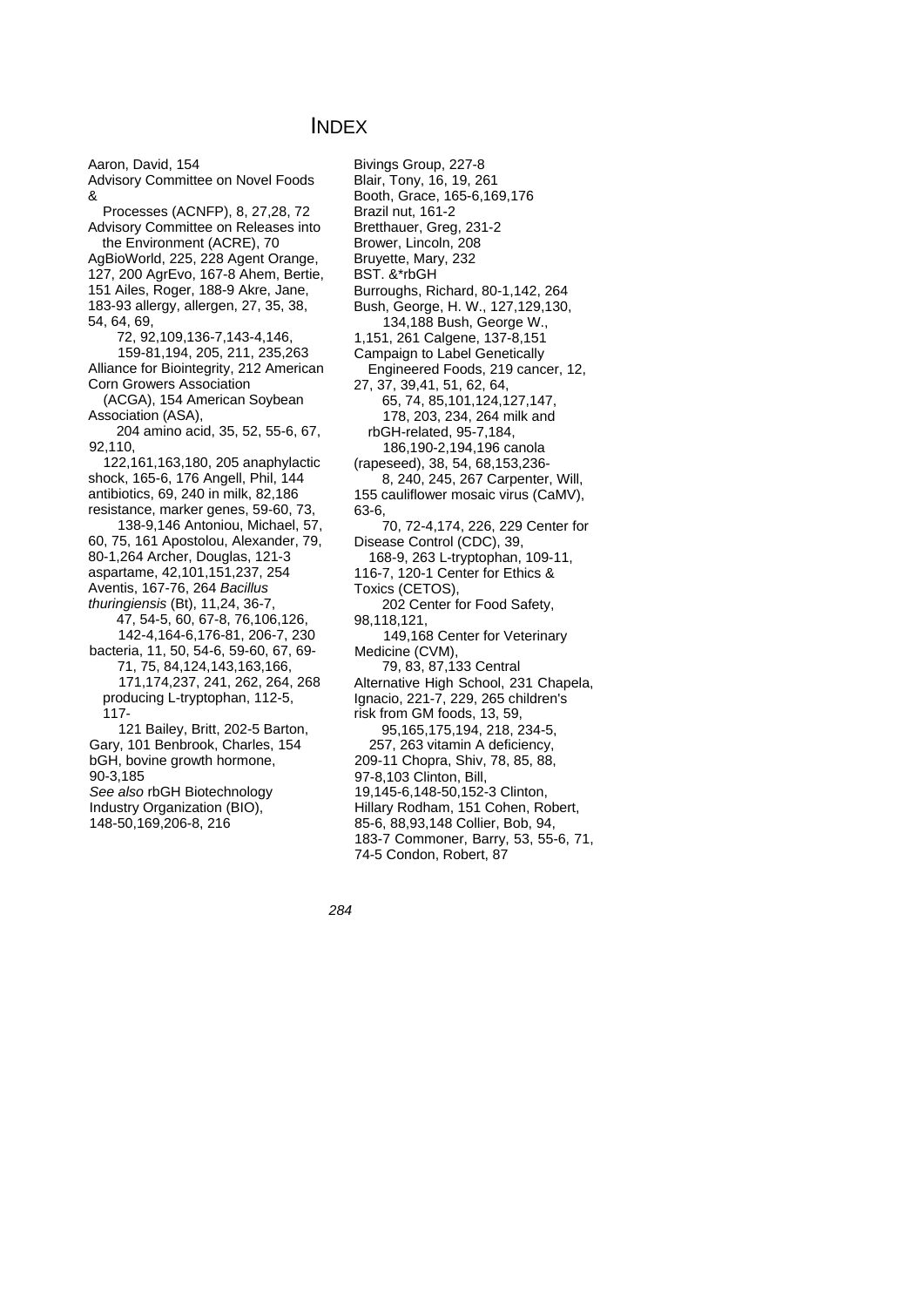Congress, 81, 83, 121-3,141,148, 151,253 investigates FDA, 100, 141, 197 rbGH, 79, 81-3 testimony, 79, 121-3 Consumers Union, 36, 61, 177 contamination, 66, 70, 242-4, 255-6 L-tryptophan, 112, 114-6 Mexican corn, 222-3, 226, 229 StarLink, 167-8, 170, 174 Conyers, John, 197 corn, 8-11,13, 26, 30-1, 36-8, 54-6, 60, 67, 70,151, 246, 253, 255, 256 allergenic Bt, 177-82 animals avoid eating, 76, 106, 126, 230 avoiding, 236-43, 267 feeding studies, 36, 38, 182, 230, 235 markets lost, 153-4 *See also* Contamination, monarch butterflies, StarLink cotton, 11, 38, 47, 54, 68,153, 267 allergy potential, 177-8 avoid, 236-7 Council of Canadians, 101-2 Council on Competitiveness, 129, 153 cows, 34-5, 69, 264, 267 avoid eating GM feed, 76, 106 rbGH, *77,* 80-1, 83-4, 86, 88-94, 102-4, 184,187,194-5 Crawford, Lester, 146, 220 Crist, William, 115-8, 12-1, 124 Crout, Richard, 141 cucumber, 237, 245 Cummins, Joseph, 54, 59, 64-5, 67,178 Dairy Coalition, 195-7 Dairy Livestock & Poultry Committee, 148 Department of Health & Human Services, 86, 97, 100 DNA, 10-1, 48-53, 56-73,138-9,226, 229, 249-50 Dow, 148 Druker, Steven, 131-2, 136, 138-40, 212-7,220 DuPont, 57,148, 223 *Ecolqgist* magazine pulped, 200-1 Environmental Defense

Fund, 207

Environmental Protection Agency (EPA), 11,29,124,142-5,147-8,150 allergies, 164, 177-81 Starlink, 167, 169-71, 173, 175-77 eosinophilia-myalgia syndrome (EMS), 111,113,115-23,125 eosinophils, 109, 111, 120 Epstein, Samuel, 190-1, 194-7 Finger, Keith, 165-6, 173-4 Fisher, Linda, 150 FlavrSavr tomato, 37, 137-40, 157, 214, 239, 264 Food & Agriculture Organization of the United Nations (FAO), 164-5,179, 181,250 Food & Drug Administration (FDA), 11-2, 30, 36-7, 66,183-7, 220 allergies, 162-4, 166-71, 173-76, 179-81 GMO policy, 129-48,150,156, 205 lawsuit against policy, 212-7 L-tryptophan, 110-1, 113-5, 117-8, 120-3 rbGH, 77-92, 94,-5, 98-101, 104-5, 183-7,190, 194-5, 197 Food First/The Institute for Food & Development Policy, 197 Food, Drug & Cosmetic Act, 143-4, 215 Foudin, Arnold, 209 Fox Television, 183,186, 188-90, 192-3 Freedom of Information, 81, 86, 120 Friends of the Earth, 170, 174-5, 177, 181 Frigo, Sister Luigi, 234 Gaps Analysis Report, 84-5, 88, 95, 97- 8,101-2 GD Searle, 42,101-2 gene, 49 anti-freeze gene, 50-1, 53 gene gun, 57, 68,138 gene silencing, 61, 73 gene stacking, 68, 73 synthetic genes, 67 General Accounting Office (GAO), 83, 100,142,147 generally recognized as safe (GRAS), 144,212-3,215 generic drugs, 100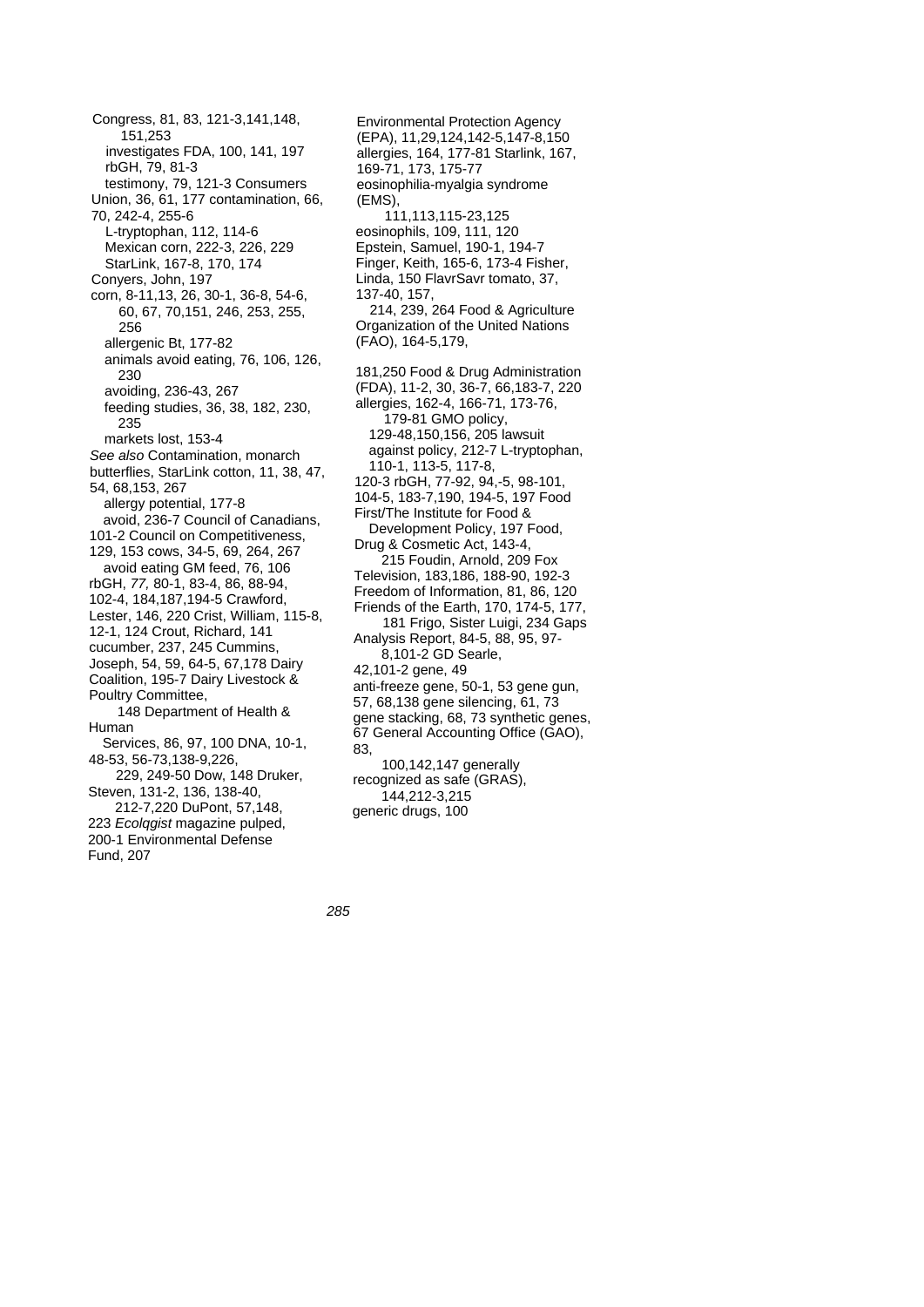Genewatch, 71 Giddings, Val, 169 Gleich, Gerald, 109-10, 117 Glickman, Dan, 152-3, 155, 252 Goldburg, Becky, 207 golden rice, 209-12 Goldsmith, Zac, 201-2 Gore, Al, 76, 150 Graham, John, 160-1 Greenpeace, 71, 155, **210-1,** 224, 227 Groenewegen, Paul, 92-3 Guarraia, Leonard, 127 Guest, Gerald, 133 Haerlin, Benedikt, 210 Hansen, Michael, 36, 59, 61, 63, 67, 90, 164, 177-8 Hardin, Pete, 84, 88, 93 Hastert, J. Dennis, 86, 135, 149 Haydon, Margaret, *77,* 265 Health Canada, *77,* 85, 87, 97,101-3, 195 Hertzman, Phil, 109 Hoffing, Betty, 107 Hogendoorn, Hinze, 230 Holmes, Michelle, 97 honey, 154, 237, 240 House of Lords Select Committee on Science & Technology, 198 Hudson, Don, 119-20 Iceland Frozen Foods, 253-4 immune system, 12, 14, 33, 37, 87, 177 Institute for Responsible Technology, 258 insulin-like growth factor-1 (IGF-1), 94-7, 184-5,191 International Center for Technology Assessment (CTA), 212 International Food Information Council, 195 isoflavones, 203 Jaeger, William, 219 James, Phillip, 5-10,14,16-23, 25, 29 Jeffords, James, 99 Jenkins, Cate, 147-8 Johnson, Carl, 164, 173 Kahl, linda, 131 Kantor, Mickey, 149-50 Kawata, Masaharu, 172-3 Kessler, David, 122, **134**

Khoo, Michael, 211 Kilbourne, Edwin, 117, 121 Kimble, Melinda, 135 Kimbrell, Andrew, 98 Kitzhaber, John, 220 Klontz, Karl, 168 Krimsky, Sheldon, 41 Kronick, Charlie, 71 Kucinich, Dennis J., 146, 218 Kusserow, Richard P., 86, 197 labeling of foods, 26, 38, 76,125,130, 142-5,148,152-3,155,163,187, 197-8, 237, 239, 241-5 lawsuit demanding, 212, 214-21 Oregon initiative, 217-21 rbGH, 81-3,104 Lacey, Richard, 213 Lachance, Andre, 103 Lambrecht, Bill, 47,151,152,206, 209 Lappe, Marc, 202-5 Lashmett, Bill, 106, 199-200 Leahy, Patrick, 99 lectin, 10-3,17, 21, 25, 35,92, 205 Lembcke, Rolf, 34-5 lesion, 37, 88,137-8, 157 Ley, Herbert, 101 Livingston, Robert, 81-2, 83 Lorio, Kathy, 109 L-tryptophan, 109-125, 241 Manning, Anita, 196 Marley, C.F., 45 Martini, Betty, 150 Maryanski, James, 115-8, 120, 132, 133,136,139, 142-4,163 mastitis, 88, 102, 187 Mayer, James, 109 Mayer, Sue, 70 Mayo Clinic, 109,117,124 Measure 27, 218-9, 221 Mendelson, Joe, 149 Metcalfe, Dean, 172 mice studies, 36, 60, 95, 143, 178-9, 230, 235-6 mice avoid GM feed, 126, 157, 230 junk food study, 233-4 milk, 162, 230 avoiding GM, 237, 239, 257, 268 GM residues, *66, 73,133* more fat with GM feed, 35, 68 rbGH, 77-105,184-97,264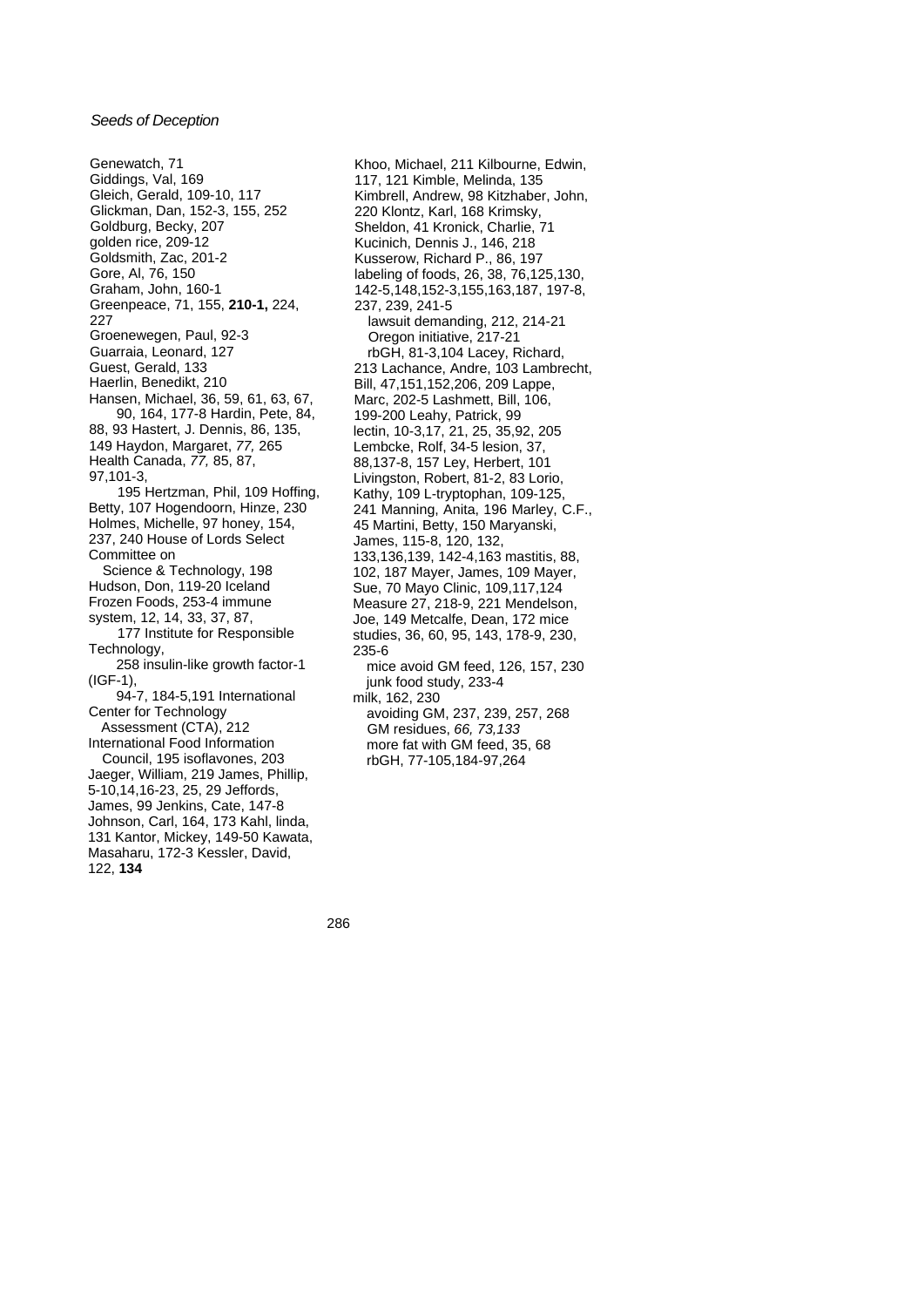*Milkweed, The,* 42, 79, 84, 88-90,186 Miller, Henry, 129 Miller, Margaret, 82, 83, 94 Mittal, Anuradha, 197 Moffet, Toby, 151 monarch butterflies, 6, 30-1, 206-9 Monasterio, Fernando Ortiz, 221-5 Monbiot, George, 227-8 Monsanto, 1-2, 33-4, 47, 58, 68-74, 98,144, 147-8, 154-5, 208, 246, 249-52 ads, 2,15, 219 rbGH, 79-83, 86-94, 99,101, 183- 92,194-5, 197 studies, 34-6,172,179, 204-5, 264 ties with government and research, 23, 82-3,102,127-31,136,147- 52 threats, pressure, lawsuits, 42, *77,* 104, 200-4, 227-8 UK, 24, 26-7, 255 Montgomery, David, 201 Morgan, Don, 112, 120 Moss, Ralph, 147 Mothers for Natural Law, 218 Murdoch, Rupert, 188 Murphy, Mary, 225, 227 mutagenesis, 237-8 National Academy of Sciences, 154, 171 National Right to Life Committee, 149 Natural Ovens, 232 Nesde, Marion, 141 Nestor, John, 100 Nielson, Poul, 247 North, Richard, 221 Novartis,40-1,57,148 nutrition, 69, 118, 121, 161, 168, 195, 199 Oakhurst Dairv, 104 O'Brien, Janet, 108 OECD, 136 Office of Management & Budget, 130, 134, 141, 151 Office of Technology Assessment (OTA), 99 Oregonians for Food & Shelter, 221 organic, 104,126,154-5, 237-42, 244, 257 Osterholm, Michael, 113-5 Page, Sam, 113, 120-1

papaya, 30, 180, 236, 239, 267 Parliament, British, 22-3, 25-7 Parr, Doug, 71 Paterson, George, 97 Penwell's of Liskeard, 201 pepper, 237 Phatak, Sharad, 68 pigs, genetically engineered, 47 Pioneer Hi-Bred, 161-2 Pollan, Michael, 142-4, 210-1 pollen, 30, 66, 70, 74,154,175, 206-7, 237, 256, 267 poly-chlorinated biphenyls (PCBs), 127-8 position effect, 61 potato, 10-4,16-7, 21, 23-4, 33, 36-7, 48 allergy, 177-8, 180-1 New Leaf, 68, 142-4,154, 236, 239, 254, 259 Pribyl, Louis, 132-4, 162, 164 protein, 12, 34, 35, 36, 51-4, 58, 60-2, 66, 71-3, 95,142-4, 262, 264, allergic, 161-4,178-80 avoiding GM, 238-40, 267-8 folded, 55-6 reduced levels in GM soy, 205 *See also* Bt, StarLink Pryme, Ian, 34-5 pus (in milk), 89-90 Pusztai, Arpad, 5-25, 28-30, 32-8,43-4, 48, 63, 65, 72, 74,138,164,178-9,181,198,208, 229, 263, 265 Quayle, Dan, 129-30, 153 rat feeding studies FlavrSavr tomato, 37, 137-8, 140 Pusztai potato, 11-4, 17, 23, 43 rbGH, 79, 84-5, 87-8, 90-1, 95, 99 rbGH, 77-105,183-97, 257, 264 avoiding, 237, 239, 243, 267 Reagan, Ronald, 127, 141 Regal, Philip, 213 religious opposition to GM foods, 212-4,216,251 Rockefeller Foundation, 210 Rothenberg, Marc, 166 Roundup herbicide, 33, 47, 202, 205 Roundup Ready, 33, 34, 35, 36,45, 47, 67, 69, 70, 71, 73, 76, 126, 160, 172,180, 203, 204, 205, 264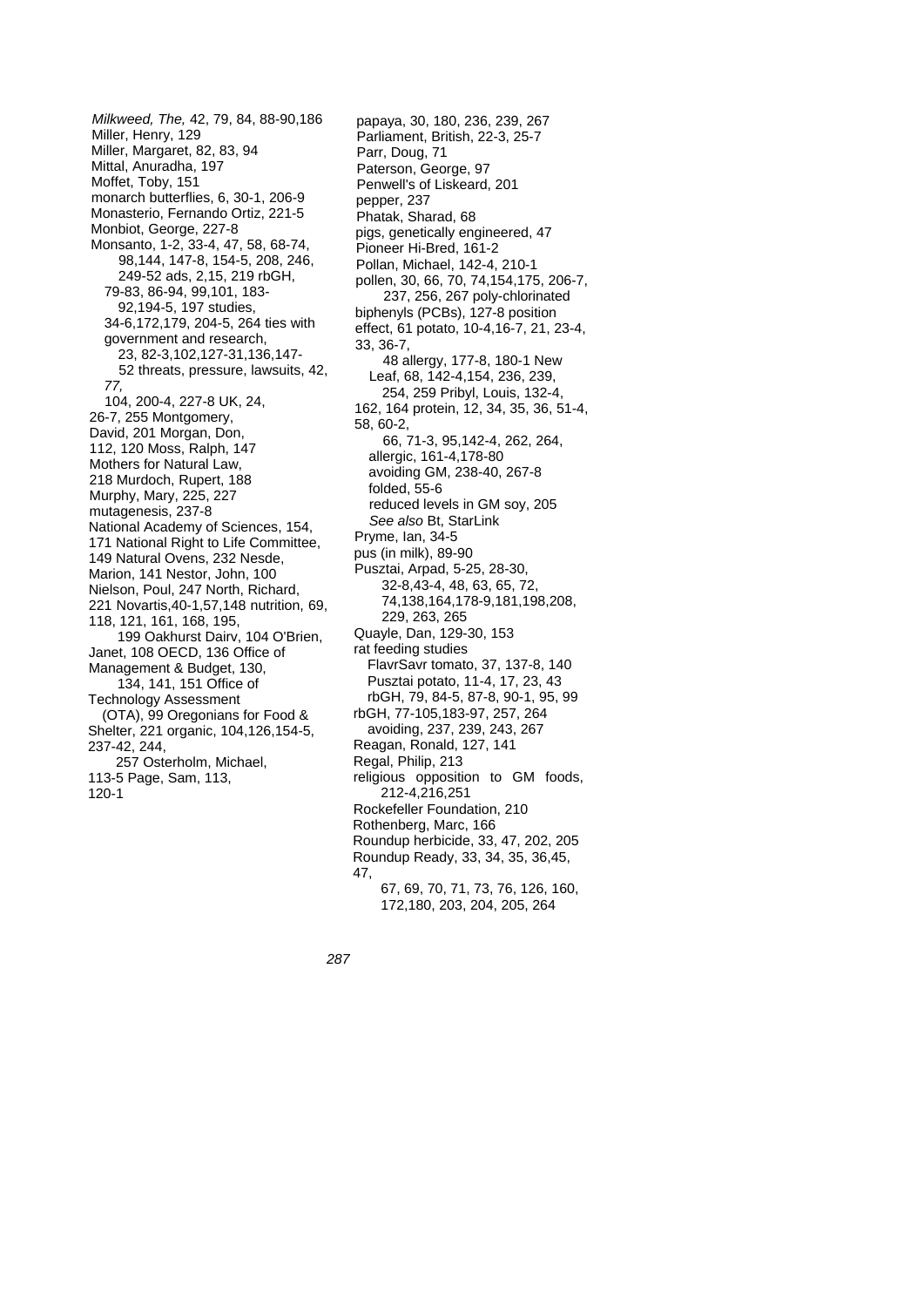## *Seeds of Deception*

Rowett Institute, 5, 7,14,19-23, 29, 30, 33,43 Royal Society, 25, 28-32, 60,136,164, 198, 263 Ruckelshaus, William, 150 Salquist, Roger, 157 Schmidt, Alexander, 147 Schubert, David, 55, Schulte, Harry, 108 Scullen, Thomas, 233 Sechen, Susan, 83, 90 Senate, Canadian, 77-8, 98, 103 Settepani, Joseph, 79, 81,104 Shalala, Donna, 99 Shapiro, Robert, 129,148-9,155, 252 Sheldon, Albert, 139 Sheller, Stephen, 116 Showa Denko K.K. (Showa Denko), 111-20,123-5 Smetacek, Andura, 225, 227 somatic cell counts in milk. *See* pus soy, 7, 9,10,13, 26, 38, 56, 67, 69, 230, 253,255, 263-4 allergies, 35,159-6 animals avoid, 45, 126, 230 avoiding GM, 236-40, 242-3, 257, 267 gene fragments, 70-1 lack of safety assessment, 72-4 market loss, 153-4 studies, 34-6, 60, 203-5 Sprinkel, Steve, 126, 230 StarLink, 6, 70,155,165-77,179-80, 255-6, 264 Stieber, Tamar, 110 Stitt, Barbara Reed, 231, 233-4 Strain V, 113-5,117-8,120

Strohman, Richard, 57,213 Syngenta, 148, 209 Taylor, Michael, 83,105,130-1,133, 150 Taylor, Steve, 162 Teske, Richard, 86 Ticciati, Laura, 218 tomato, 8-10,13, 38,154,199 avoiding GM, 237, 267 *See also* FlavrSavr, anti-freeze gene toxins, 36,143, 237-8 unexpected result of genetic engineering, 47-8, 54, 58-9, 61, 64, 68, 74-5,125,132-3,137, 214 toxicology studies not done, 81, 85, 136 *See also* Bt, L-tryptophan Trader Joe's, 254 Trypsin inhibiter, 35, 161, 204 Turner, James, 140 U.S. Department of Agriculture (USDA), 129,131,151,154,167,176,207, 209,244,255 Verakis, Daniel, 26, 201 Villalobos, Victor, 225 Vitamin A, 210-1 Vlieger, Howard, 76 von Meyer, William, 191-2 Walker, Malcolm, 253 Whelan, Eugene, 78 White House, 99,101,127,129,134, 141,148,150,153 White, Janey, 70 Whole Foods Market, 254 Wild Oats, 154, 254 Wilson, Steve, 186,188-93, 256 Winters, Craig, 219

*288*